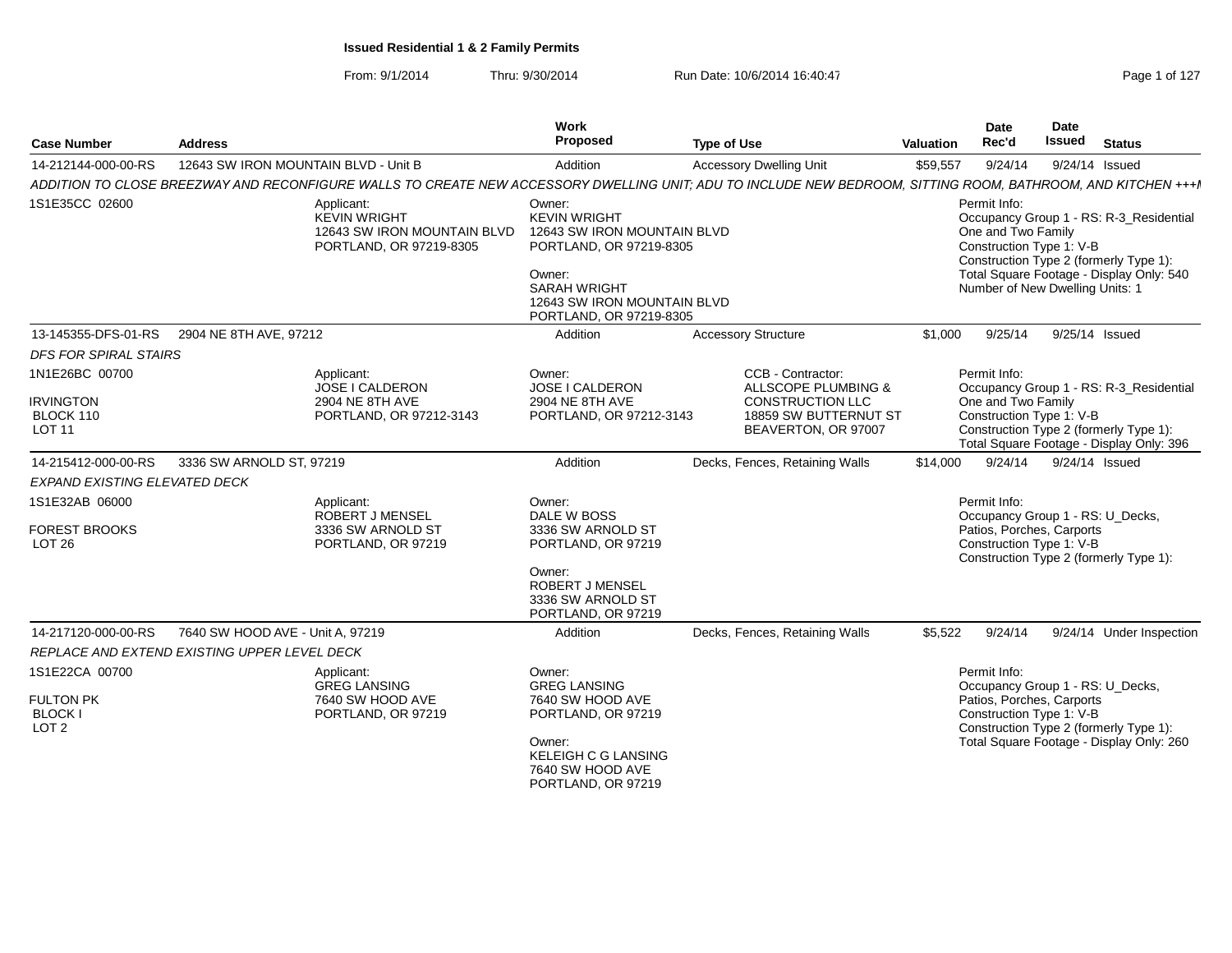| <b>Case Number</b>                                                  | <b>Address</b>             |                                                                                                                                                                | Work<br>Proposed                                                          | <b>Type of Use</b>                                                                                                     | Valuation | <b>Date</b><br>Rec'd                                                                                                                       | <b>Date</b><br><b>Issued</b> | <b>Status</b>                                                                      |
|---------------------------------------------------------------------|----------------------------|----------------------------------------------------------------------------------------------------------------------------------------------------------------|---------------------------------------------------------------------------|------------------------------------------------------------------------------------------------------------------------|-----------|--------------------------------------------------------------------------------------------------------------------------------------------|------------------------------|------------------------------------------------------------------------------------|
| 14-215427-000-00-RS                                                 | 12536 SE SHERMAN ST, 97233 |                                                                                                                                                                | Addition                                                                  | Decks, Fences, Retaining Walls                                                                                         | \$8,745   | 9/19/14                                                                                                                                    |                              | 9/19/14 Under Inspection                                                           |
|                                                                     |                            | SECOND STORY COVERED DECK ADDITION; REMOVE [E] WINDOW AND REPLACE WITH SLIDER                                                                                  |                                                                           |                                                                                                                        |           |                                                                                                                                            |                              |                                                                                    |
| 1S2E02CC 08200                                                      |                            | Applicant:<br>RICHARD VAN CLEVE                                                                                                                                | Owner:<br>THANG D NGUYEN                                                  | CCB - Contractor:<br>JLG CONSTRUCTION LLC                                                                              |           | Permit Info:<br>Construction Type 1: V-B                                                                                                   |                              |                                                                                    |
| <b>SHERMAN PLACE</b><br>LOT <sub>2</sub><br>INC UND 1/5 INT TRACT A |                            | CONCEPTS PLUS LLC<br>24415 BOONES FERRY RD<br>TUALATIN, OR 97062                                                                                               | 2616 SE 81ST AVE<br>PORTLAND, OR 97206                                    | 17720 BOONES FERRY RD NE<br>HUBBARD, OR 97032                                                                          |           |                                                                                                                                            |                              | Construction Type 2 (formerly Type 1):                                             |
|                                                                     |                            |                                                                                                                                                                | Owner:<br><b>HONG H PHAM</b><br>2616 SE 81ST AVE<br>PORTLAND, OR 97206    |                                                                                                                        |           |                                                                                                                                            |                              |                                                                                    |
| 14-184202-000-00-RS                                                 | 2828 NW ARIEL TER. 97210   |                                                                                                                                                                | Addition                                                                  | Decks, Fences, Retaining Walls                                                                                         | \$40,000  | 7/15/14                                                                                                                                    |                              | 9/3/14 Issued                                                                      |
|                                                                     |                            | ADDITION TO EXISTING TWO LEVEL DECK; NEW STAIRS, BEAMS, AND FOOTINGS                                                                                           |                                                                           |                                                                                                                        |           |                                                                                                                                            |                              |                                                                                    |
| 1N1E32AC 02100                                                      |                            | Applicant:<br><b>ANDY STEMBER</b>                                                                                                                              | Owner:<br><b>AMY HOMSI</b>                                                | CCB - Contractor:<br><b>EPIC CONSTRUCTION &amp;</b>                                                                    |           | Permit Info:                                                                                                                               |                              | Occupancy Group 1 - RS: U_Decks,                                                   |
| PARTITION PLAT 1990-17<br>LOT <sub>3</sub>                          |                            | <b>JAS ENGINEERING</b><br>1419 WASHINGTON ST #100<br>OREGON CITY, OR 97045                                                                                     | 2828 NW ARIEL TER<br>PORTLAND, OR 97210-3119<br>Owner:                    | <b>REMODELING LLC</b><br>15655 SW PERIDOT WAY<br>BEAVERTON, OR 97007                                                   |           | Patios, Porches, Carports<br>Construction Type 1: V-B                                                                                      |                              | Construction Type 2 (formerly Type 1):<br>Total Square Footage - Display Only: 691 |
|                                                                     |                            |                                                                                                                                                                | <b>JOHN PADDOCK</b><br>2828 NW ARIEL TER<br>PORTLAND, OR 97210-3119       |                                                                                                                        |           |                                                                                                                                            |                              |                                                                                    |
| 14-214042-000-00-RS                                                 | 9325 NW SKYVIEW CT         |                                                                                                                                                                | Addition                                                                  | Decks, Fences, Retaining Walls                                                                                         | \$4,000   | 9/18/14                                                                                                                                    | 9/18/14 Final                |                                                                                    |
|                                                                     |                            | ADDITION OF (2) 4X4 LANDINGS AND STEPS TO EXISTING REAR DECK WITH HAND RAIL                                                                                    |                                                                           |                                                                                                                        |           |                                                                                                                                            |                              |                                                                                    |
| 1N1W05DD 00800                                                      |                            | Applicant:<br><b>DUANE LYLE BRUMFIEL</b>                                                                                                                       | Owner:<br><b>MATTHEW GREENWALD</b>                                        | CCB - Contractor:<br><b>DUANE LYLE BRUMFIEL</b>                                                                        |           | Permit Info:                                                                                                                               |                              | Occupancy Group 1 - RS: U_Decks,                                                   |
| <b>SKYVIEW ESTATES</b><br><b>LOT 11</b>                             |                            | 7712 NE 104TH AVE<br>VANCOUVER, WA 98662-3017                                                                                                                  | 9325 NW SKYVIEW CT<br>PORTLAND, OR 97231                                  | 7712 NE 104TH AVE<br>VANCOUVER, WA 98662-3017                                                                          |           | Patios, Porches, Carports<br>Construction Type 1: V-B<br>Construction Type 2 (formerly Type 1):<br>Total Square Footage - Display Only: 48 |                              |                                                                                    |
|                                                                     |                            |                                                                                                                                                                | Owner:<br>ELIZABETH GREENWALD<br>9325 NW SKYVIEW CT<br>PORTLAND, OR 97231 |                                                                                                                        |           |                                                                                                                                            |                              |                                                                                    |
| 14-206472-000-00-RS                                                 | 1316 SE 52ND AVE, 97215    |                                                                                                                                                                | Addition                                                                  | Decks, Fences, Retaining Walls                                                                                         | \$765     | 9/2/14                                                                                                                                     |                              | 9/10/14 Under Inspection                                                           |
|                                                                     |                            | ~~ NOT AND ADU~~CONSTRUCT A 36 SQ. FT. UPPER FLOOR DECK WITH SPIRAL STAIR TO REAR YARD AND REMODEL EXISTING UPPER FLOOR, ADD SECOND KITCHEN AT UPPER FLOOR FOR |                                                                           |                                                                                                                        |           |                                                                                                                                            |                              |                                                                                    |
| 1S2E06AC 08300                                                      |                            | Applicant:<br><b>ERIC EATON</b>                                                                                                                                | Owner:<br>THEODORE CLAY                                                   | CCB - Contractor:<br><b>ERIC EATON</b>                                                                                 |           | Permit Info:                                                                                                                               |                              | Occupancy Group 1 - RS: U_Decks,                                                   |
| SEWICKLY ADD<br>BLOCK 8<br><b>LOT 10</b>                            |                            | <b>EATON GENERAL</b><br><b>CONSTRUCTION LLC</b><br>99 W HISTORIC COLUMBIA RIVER                                                                                | 168 MEADE ST<br>ASHLAND, OR 97520-2821                                    | <b>EATON GENERAL</b><br><b>CONSTRUCTION LLC</b><br>99 W HISTORIC COLUMBIA RIVER Construction Type 2 (formerly Type 1): |           | Patios, Porches, Carports<br>Construction Type 1: V-B                                                                                      |                              |                                                                                    |
|                                                                     |                            | <b>HWY</b><br>TROUTDALE, OR 97060                                                                                                                              | Owner:<br><b>COLLEEN HORNER</b><br>168 MEADE ST<br>ASHLAND, OR 97520-2821 | <b>HWY</b><br>TROUTDALE, OR 97060                                                                                      |           |                                                                                                                                            |                              | Total Square Footage - Display Only: 36                                            |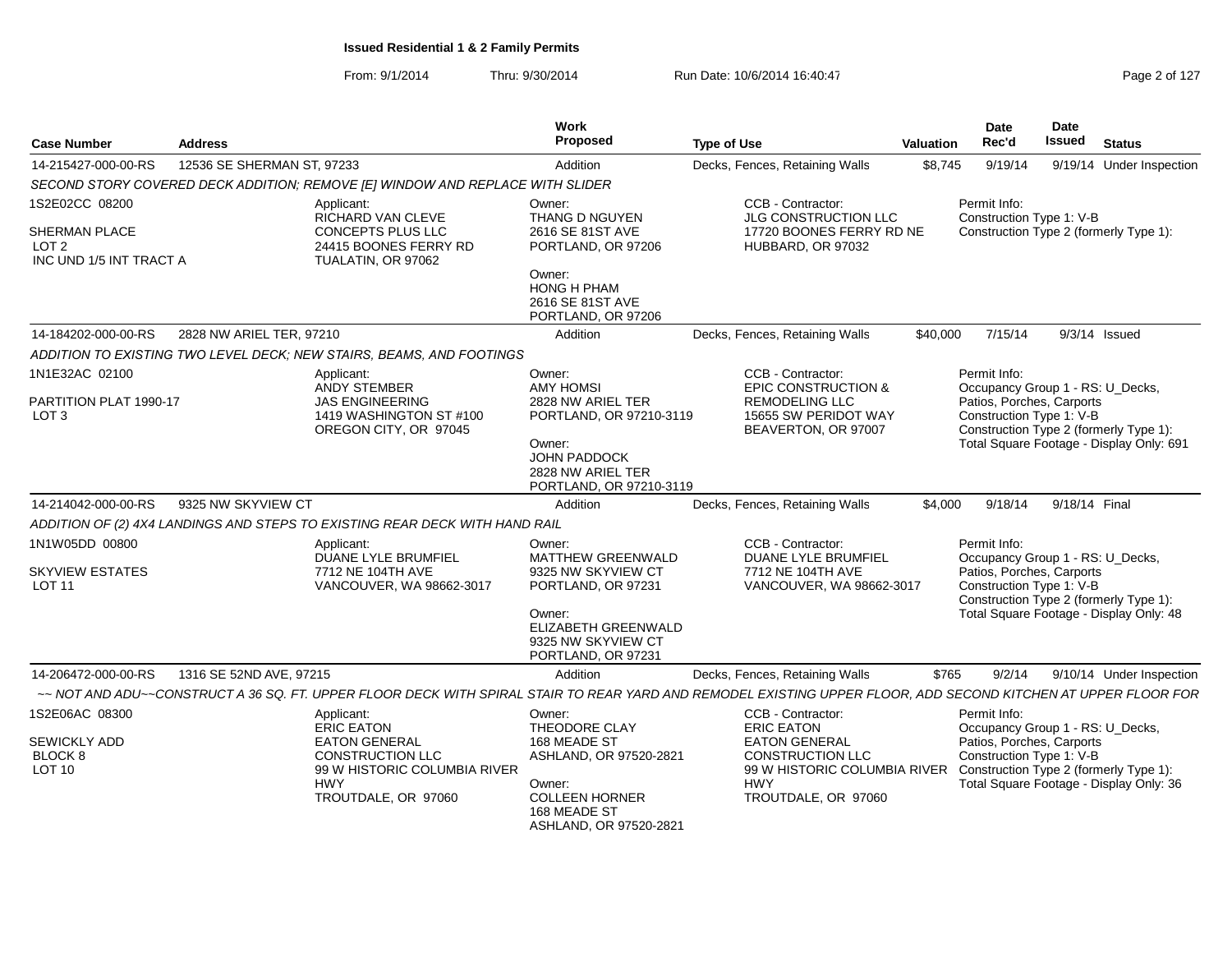From: 9/1/2014Thru: 9/30/2014 Run Date: 10/6/2014 16:40:47

| Page 3 of 127 |  |  |  |
|---------------|--|--|--|
|---------------|--|--|--|

| <b>Case Number</b>                                                                      | <b>Address</b>                                                                                                                                 | <b>Work</b><br>Proposed                                                                                                                                    | <b>Type of Use</b>                                                                                                                    | <b>Valuation</b> | <b>Date</b><br>Rec'd                                                                                      | <b>Date</b><br><b>Issued</b> | <b>Status</b>                                                                                                                     |
|-----------------------------------------------------------------------------------------|------------------------------------------------------------------------------------------------------------------------------------------------|------------------------------------------------------------------------------------------------------------------------------------------------------------|---------------------------------------------------------------------------------------------------------------------------------------|------------------|-----------------------------------------------------------------------------------------------------------|------------------------------|-----------------------------------------------------------------------------------------------------------------------------------|
| 14-207118-000-00-RS                                                                     | 6107 SW KNIGHTSBRIDGE DR, 97219                                                                                                                | Addition                                                                                                                                                   | Decks, Fences, Retaining Walls                                                                                                        | \$17,034         | 9/19/14                                                                                                   | 9/19/14 Issued               |                                                                                                                                   |
|                                                                                         | REMOVE 2 EXISTING DECKS AND ADD NEW 802 SQ FT DECK                                                                                             |                                                                                                                                                            |                                                                                                                                       |                  |                                                                                                           |                              |                                                                                                                                   |
| 1S1E30BB 00600<br>ASH CREEK WOODS<br><b>BLOCK 7</b><br>LOT <sub>3</sub>                 | Applicant:<br>MIKE MONTGOMERY<br>5531 SW BUDDINGTON ST<br>PORTLAND, OR 97219                                                                   | Owner:<br><b>MICHAEL GIMERA</b><br>5202 W 18TH AVE<br>KENNEWICK, WA 99338<br>Owner:<br><b>MIDORI GIMERA</b><br>5202 W 18TH AVE<br>KENNEWICK, WA 99338      | CCB - Contractor:<br><b>MITICA LEONTESCU</b><br><b>CREATIVE FENCES &amp; DECKS INC</b><br>14782 SW FERN ST<br><b>TIGARD, OR 97225</b> |                  | Permit Info:<br>Occupancy Group 1 - RS: U_Decks,<br>Patios, Porches, Carports<br>Construction Type 1: V-B |                              | Construction Type 2 (formerly Type 1):<br>Total Square Footage - Display Only: 802                                                |
| 14-208131-000-00-RS                                                                     | 7015 N BORTHWICK AVE, 97217                                                                                                                    | Addition                                                                                                                                                   | Decks, Fences, Retaining Walls                                                                                                        | \$4,078          | 9/5/14                                                                                                    |                              | 9/5/14 Under Inspection                                                                                                           |
|                                                                                         | REMOVE CONCRETE FRONT PORCH AND STAIRS, REPLACE WITH EXTENDED WOOD DECK AND STAIRS (NEW ARBOR AND PORCH COVER SUPPORTS, AREA LESS THAN 200 SF) |                                                                                                                                                            |                                                                                                                                       |                  |                                                                                                           |                              |                                                                                                                                   |
| 1N1E15BA 06200<br><b>SWINTON</b><br><b>BLOCK 54</b><br>LOT 10&11                        | Applicant:<br>NATIVE AMERICAN YOUTH &<br><b>FAMILY CENTER</b><br>5135 NE COLUMBIA BLVD<br>PORTLAND, OR 97218                                   | Owner:<br><b>JILL FURROW</b><br>7015 N BORTHWICK AVE<br>PORTLAND, OR 97217<br>Owner:<br><b>JILL A FURROW</b><br>7015 N BORTHWICK AVE<br>PORTLAND, OR 97217 | CCB - Contractor:<br>NATIVE AMERICAN YOUTH &<br><b>FAMILY CENTER</b><br>5135 NE COLUMBIA BLVD<br>PORTLAND, OR 97218                   |                  | Permit Info:<br>Occupancy Group 1 - RS: U_Decks,<br>Patios, Porches, Carports<br>Construction Type 1: V-B |                              | Construction Type 2 (formerly Type 1):<br>Total Square Footage - Display Only: 192                                                |
| 14-194580-REV-01-RS                                                                     | 2124 SE 34TH AVE, 97214                                                                                                                        | Addition                                                                                                                                                   | Decks, Fences, Retaining Walls                                                                                                        | \$1,000          | 9/9/14                                                                                                    |                              | 9/9/14 Issued                                                                                                                     |
|                                                                                         | VALUE ADDED REVISION TO CHANGE SHEAR WALL DESIGN                                                                                               |                                                                                                                                                            |                                                                                                                                       |                  |                                                                                                           |                              |                                                                                                                                   |
| 1S1E01DC 18500<br>PARK VIEW RPLT & EXTD<br>BLOCK 10<br><b>LOT 11</b>                    | Applicant:<br><b>DAVID MCALLISTER</b><br>DAVID W MCALLISTER<br><b>CONSTRUCTION</b><br>8438 SW 7TH AVE<br>PORTLAND OR 97219                     | Owner:<br><b>MEGAN CORACCI</b><br>2124 SE 34TH AVE<br>PORTLAND, OR 97214<br>Owner:<br><b>J PETER CORACCI</b><br>2124 SE 34TH AVE<br>PORTLAND, OR 97214     | CCB - Contractor:<br><b>DAVID MCALLISTER</b><br>DAVID W MCALLISTER<br><b>CONSTRUCTION</b><br>8438 SW 7TH AVE<br>PORTLAND OR 97219     |                  | Permit Info:<br>Occupancy Group 1 - RS: U_Decks,<br>Patios, Porches, Carports<br>Construction Type 1: V-B |                              | Construction Type 2 (formerly Type 1):<br>Total Square Footage - Display Only: 290                                                |
| 14-211698-000-00-RS                                                                     | 3103 SW FAIRVIEW BLVD, 97201                                                                                                                   | Addition                                                                                                                                                   | Garage/Carport                                                                                                                        | \$45,939         | 9/12/14                                                                                                   | 9/18/14 Issued               |                                                                                                                                   |
|                                                                                         | CONSTRUCT UPPER FLOOR ON EXISTING DETATCHED GARAGE FOR OFFICE AND STORAGE, NO PLUMBING, NO ADDED ROOF INCREASE                                 |                                                                                                                                                            |                                                                                                                                       |                  |                                                                                                           |                              |                                                                                                                                   |
| 1N1E32CD 04300<br><b>ARLINGTON HTS &amp; RPLT</b><br><b>BLOCK7</b><br>LOT 11-15 TL 4300 | Applicant:<br>METKE WOODWORKING INC<br>17428 SW BOONES FERRY RD<br>LAKE OSWEGO OR 97035                                                        | Owner:<br><b>MARSHA L OLIAN</b><br>3103 SW FAIRVIEW BLVD<br>PORTLAND, OR 97205-5830                                                                        | CCB - Contractor:<br>METKE WOODWORKING INC<br>17428 SW BOONES FERRY RD<br>LAKE OSWEGO OR 97035                                        |                  | Permit Info:<br>One and Two Family<br>Construction Type 1: V-B                                            |                              | Occupancy Group 1 - RS: R-3_Residential<br>Construction Type 2 (formerly Type 1): V-B<br>Total Square Footage - Display Only: 494 |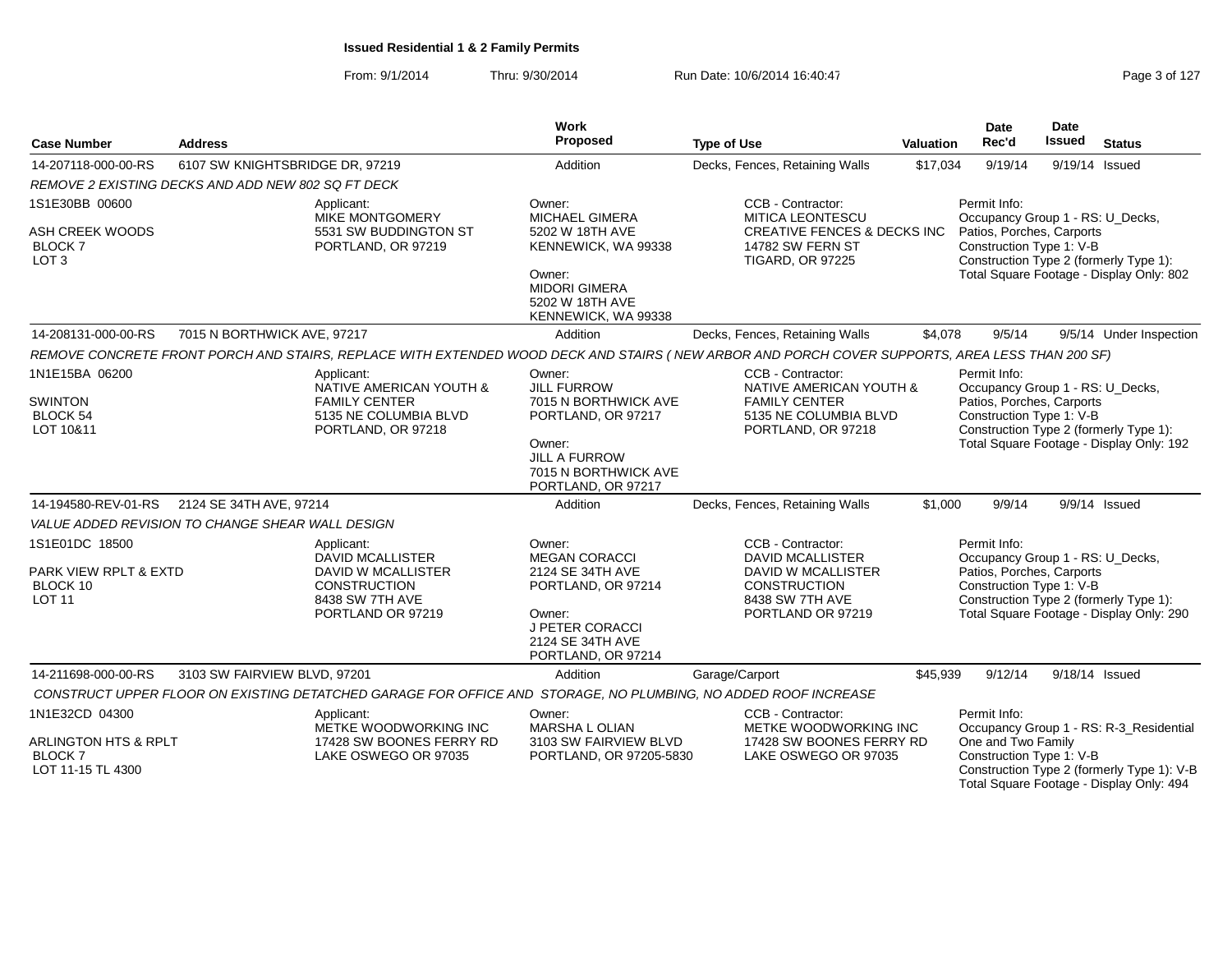From: 9/1/2014

| <b>Case Number</b>                                                                                               | <b>Address</b>            |                                                                                                          | Work<br>Proposed                                                                                               | <b>Type of Use</b>                                                                                                                                           | Valuation | <b>Date</b><br>Rec'd                                             | Date<br><b>Issued</b> | <b>Status</b>                                                                                                           |
|------------------------------------------------------------------------------------------------------------------|---------------------------|----------------------------------------------------------------------------------------------------------|----------------------------------------------------------------------------------------------------------------|--------------------------------------------------------------------------------------------------------------------------------------------------------------|-----------|------------------------------------------------------------------|-----------------------|-------------------------------------------------------------------------------------------------------------------------|
| 14-204306-REV-01-RS                                                                                              | 12614 NE GLISAN ST, 97230 |                                                                                                          | Addition                                                                                                       | Garage/Carport                                                                                                                                               | \$        | 9/10/14                                                          |                       | 9/10/14 Issued                                                                                                          |
|                                                                                                                  |                           | REVISION TO CLARIFY NEW TRUSSES OVER BREEZEWAY: CHANGE 4x4 POSTS FROM EMBEDED TO NOT EMBEDDED            |                                                                                                                |                                                                                                                                                              |           |                                                                  |                       |                                                                                                                         |
| 1N2E35CB 00300<br><b>MENLO PK SUB</b><br><b>BLOCK1</b><br>LOT 18-21 EXC E 45'<br>LOT 22 EXC E 45' & EXC PT IN ST |                           | Applicant:<br><b>IOAN PATAN</b><br>12614 NE GLISAN ST<br>PORTLAND, OR 97230-2450                         | Owner:<br><b>IOAN PATAN</b><br>12614 NE GLISAN ST<br>PORTLAND, OR 97230-2450<br>Owner:                         |                                                                                                                                                              |           | Permit Info:<br>Garage\Utility Misc.<br>Construction Type 1: V-B |                       | Occupancy Group 1 - RS: U_Private<br>Construction Type 2 (formerly Type 1):<br>Total Square Footage - Display Only: 312 |
|                                                                                                                  |                           |                                                                                                          | <b>CONSTANTA PATAN</b><br>12614 NE GLISAN ST<br>PORTLAND, OR 97230-2450                                        |                                                                                                                                                              |           |                                                                  |                       |                                                                                                                         |
| 14-206475-000-00-RS                                                                                              | 9412 SW 8TH AVE, 97219    |                                                                                                          | Addition                                                                                                       | Garage/Carport                                                                                                                                               | \$15,000  | 9/2/14                                                           |                       | 9/2/14 Under Inspection                                                                                                 |
|                                                                                                                  |                           | ADDITION OF 264 SF OF STORAGE AREA TO EXISTING DETACHED GARAGE                                           |                                                                                                                |                                                                                                                                                              |           |                                                                  |                       |                                                                                                                         |
| 1S1E28AD 11900                                                                                                   |                           | Applicant:<br><b>GEOFFREY FOX</b>                                                                        | Owner:<br><b>GEOFFREY FOX</b>                                                                                  |                                                                                                                                                              |           | Permit Info:                                                     |                       | Occupancy Group 1 - RS: U_Private                                                                                       |
| KILPATRICK COLLINS TRACT<br>BLOCK 14<br>LOT 17 EXC E 80'                                                         |                           | 9412 SW 8TH AVE<br>PORTLAND, OR 97219                                                                    | 9412 SW 8TH AVE<br>PORTLAND, OR 97219                                                                          |                                                                                                                                                              |           | Garage\Utility Misc.<br>Construction Type 1: V-B                 |                       | Construction Type 2 (formerly Type 1):<br>Total Square Footage - Display Only: 264                                      |
| 14-213900-000-00-RS                                                                                              | 6916 SE MARTINS ST, 97206 |                                                                                                          | Addition                                                                                                       | Single Family Dwelling                                                                                                                                       | \$80,000  | 9/19/14                                                          |                       | 9/19/14 Issued                                                                                                          |
|                                                                                                                  |                           |                                                                                                          |                                                                                                                | REFRAME ROOF WITH MANUFACTURED TRUSSES DUE TO FIRE DAMAGE, ADD GABLE AND SHED DORMER, REMOVE PARTITION WALL ON MAIN FLOOR TO OPEN UP SPACE, REBUILD STAIRS T |           |                                                                  |                       |                                                                                                                         |
| 1S2E17CD 03500<br><b>POMONA</b><br><b>BLOCK 2</b><br>LOT <sub>20</sub>                                           |                           | Applicant:<br>ANDY STEMBER<br><b>JAS ENGINEERING</b><br>1419 WASHINGTON ST #100<br>OREGON CITY, OR 97045 | Owner:<br><b>SEAN T KEENEY</b><br>6916 SE MARTINS ST<br>PORTLAND, OR 97206<br>Owner:<br><b>KRISTIN O'NEILL</b> | CCB - Contractor:<br>HAR BRO WEST, INC.<br>10898 SW Tualatin-Sherwood Road<br>Tualatin OR 97062                                                              |           | Permit Info:<br>One and Two Family<br>Construction Type 1: V-B   |                       | Occupancy Group 1 - RS: R-3_Residential<br>Construction Type 2 (formerly Type 1):                                       |
|                                                                                                                  |                           |                                                                                                          | 6916 SE MARTINS ST<br>PORTLAND, OR 97206                                                                       |                                                                                                                                                              |           |                                                                  |                       |                                                                                                                         |
| 14-210568-REV-01-RS                                                                                              | 3707 SE 76TH AVE, 97206   |                                                                                                          | Addition                                                                                                       | <b>Single Family Dwelling</b>                                                                                                                                | S.        | 9/19/14                                                          |                       | 9/19/14 Issued                                                                                                          |
|                                                                                                                  |                           | REVISION TO CHANGE FROM HORIZONTAL CEILING TO SLOPED AND INCREASE SIZE OF RAFTERS TO 2 X 6               |                                                                                                                |                                                                                                                                                              |           |                                                                  |                       |                                                                                                                         |
| 1S2E08DB 03400                                                                                                   |                           | Applicant:<br>PAUL L JR MORRIS                                                                           | Owner:<br>PAUL L JR MORRIS                                                                                     |                                                                                                                                                              |           | Permit Info:                                                     |                       | Occupancy Group 1 - RS: R-3_Remodel                                                                                     |
| <b>ESSEX PK</b><br>N 10' OF E 115' OF LOT 27<br>S 41 2/3' OF E 115' OF LOT 28                                    |                           | 3707 SE 76TH AVE<br>PORTLAND, OR 97206-2445                                                              | 3707 SE 76TH AVE<br>PORTLAND, OR 97206-2445                                                                    |                                                                                                                                                              |           | Construction Type 1: V-B                                         |                       | Construction Type 2 (formerly Type 1):<br>Total Square Footage - Display Only: 65                                       |
|                                                                                                                  |                           |                                                                                                          | Owner:<br><b>NORMA R MORRIS</b><br>3707 SE 76TH AVE<br>PORTLAND, OR 97206-2445                                 |                                                                                                                                                              |           |                                                                  |                       |                                                                                                                         |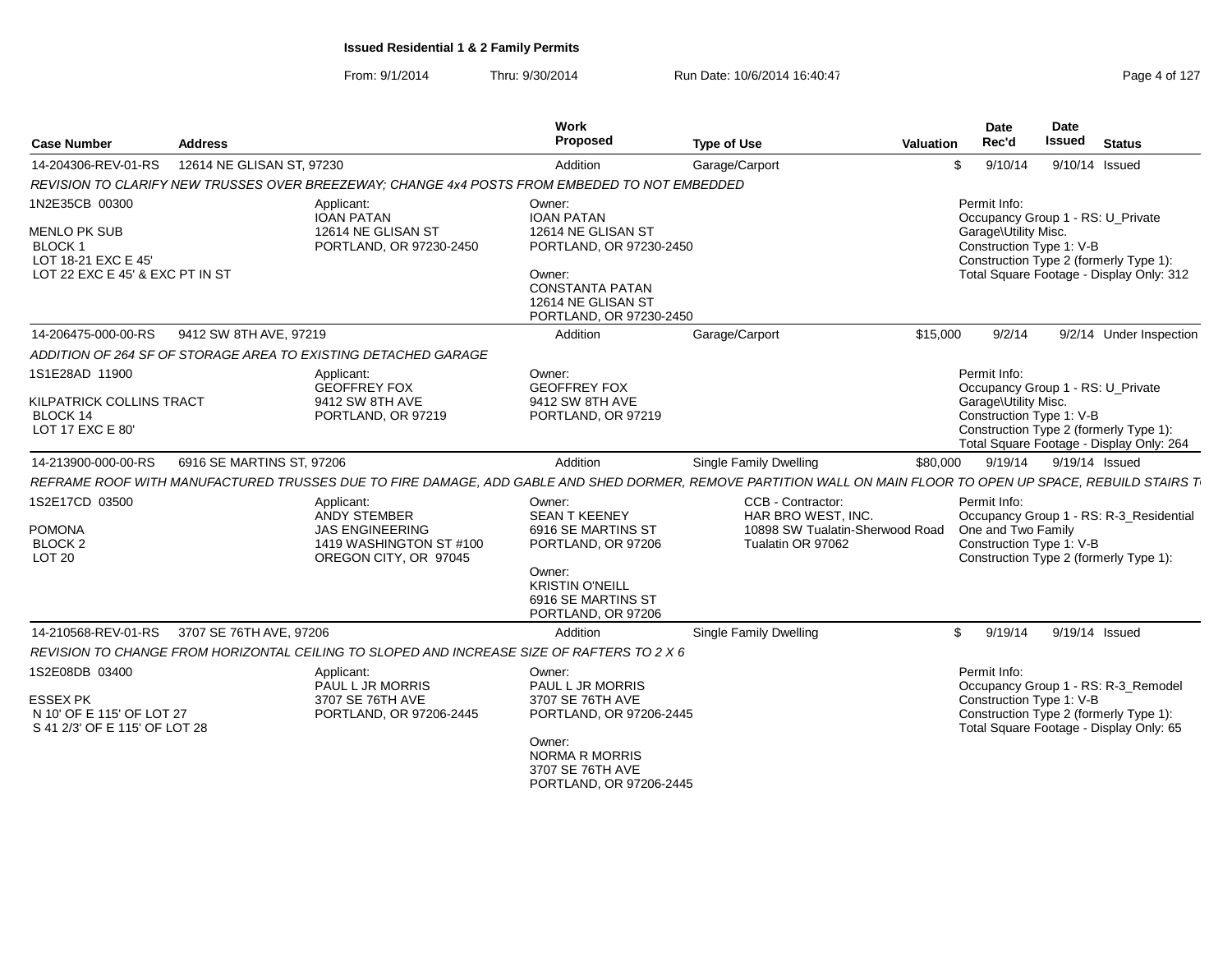From: 9/1/2014Thru: 9/30/2014 Run Date: 10/6/2014 16:40:47

| Page 5 of 127 |  |  |  |
|---------------|--|--|--|
|---------------|--|--|--|

| <b>Case Number</b>                                                                                  | <b>Address</b>                                                                                                                                              | Work<br>Proposed                                                                                                                                            | <b>Type of Use</b>                                                                     | Valuation                                                         | <b>Date</b><br>Rec'd                                                               | <b>Date</b><br><b>Issued</b>                                                                              | <b>Status</b>                                                                                                                |  |
|-----------------------------------------------------------------------------------------------------|-------------------------------------------------------------------------------------------------------------------------------------------------------------|-------------------------------------------------------------------------------------------------------------------------------------------------------------|----------------------------------------------------------------------------------------|-------------------------------------------------------------------|------------------------------------------------------------------------------------|-----------------------------------------------------------------------------------------------------------|------------------------------------------------------------------------------------------------------------------------------|--|
| 14-153062-000-00-RS                                                                                 | 11720 SE BROOKSIDE DR, 97266                                                                                                                                | Addition                                                                                                                                                    | Single Family Dwelling                                                                 | \$9,500                                                           | 6/17/14                                                                            |                                                                                                           | 9/19/14 Issued                                                                                                               |  |
|                                                                                                     | REPLACE EXISTING ROOF STRUCTURE WITH NEW, ADD NEW ROOFING                                                                                                   |                                                                                                                                                             |                                                                                        |                                                                   |                                                                                    |                                                                                                           |                                                                                                                              |  |
| 1S2E22AA 06700<br><b>BROOKSIDE &amp; PLAT 2</b><br>LOT 36 TL 6700                                   | Applicant:<br><b>LARRY FRITZIE</b><br><b>FRITZIE ARCHICTECTS</b><br>1118 LAFAYETTE AVE<br>OREGON CITY OR 97045                                              | Owner:<br>TIMOTHY COLEMAN<br>11720 SE BROOKSIDE DR<br>PORTLAND, OR 97266<br>Owner:<br><b>KAREN L COLEMAN</b><br>11720 SE BROOKSIDE DR<br>PORTLAND, OR 97266 |                                                                                        |                                                                   | Permit Info:<br>One and Two Family<br>Construction Type 1: V-B                     |                                                                                                           | Occupancy Group 1 - RS: R-3_Residential<br>Construction Type 2 (formerly Type 1):<br>Total Square Footage - Display Only: 1  |  |
| 14-214972-000-00-RS                                                                                 | 2956 NE 49TH AVE, 97213                                                                                                                                     | Addition                                                                                                                                                    | Single Family Dwelling                                                                 | \$11.911                                                          | 9/19/14                                                                            |                                                                                                           | 9/20/14 Issued                                                                                                               |  |
|                                                                                                     | INSTALL NEW FOUNDATION UNDER EXISTING HOUSE, CONSTRUCT NEW SHED DORMER ON REAR OF HOUSE, ADD NEW BEDROOM AND BATHROOM ON UPPER FLOOR. TOTAL (2) TOILETS     |                                                                                                                                                             |                                                                                        |                                                                   |                                                                                    |                                                                                                           |                                                                                                                              |  |
| 1N2E30BD 03600<br><b>ROSE CITY PK</b><br>BLOCK 140<br><b>LOT 17</b>                                 | Applicant:<br><b>CLARKBUILT INC</b><br>5024 N MONTANA AVE<br>PORTLAND, OR 97217                                                                             | Owner:<br><b>MARILYN BISHOP</b><br>3006 NE 49TH AVE<br>PORTLAND, OR 97213                                                                                   | CCB - Contractor:<br><b>CLARKBUILT INC</b><br>5024 N MONTANA AVE<br>PORTLAND, OR 97217 |                                                                   |                                                                                    | Permit Info:<br>Occupancy Group 1 - RS: R-3_Residential<br>One and Two Family<br>Construction Type 1: V-B |                                                                                                                              |  |
|                                                                                                     |                                                                                                                                                             | Owner:<br><b>TIMOTHY WHALEN</b><br>3006 NE 49TH AVE<br>PORTLAND, OR 97213                                                                                   |                                                                                        |                                                                   | Construction Type 2 (formerly Type 1):<br>Total Square Footage - Display Only: 108 |                                                                                                           |                                                                                                                              |  |
| 14-215731-000-00-RS                                                                                 | 1713 SE 135TH AVE, 97233                                                                                                                                    | Addition                                                                                                                                                    | Single Family Dwelling                                                                 | \$6,000                                                           | 9/22/14                                                                            |                                                                                                           | 9/22/14 Issued                                                                                                               |  |
|                                                                                                     | INFILL AND EXTEND UPPER LEVEL DECK, ADD NEW EXTERIOR STAIRS FROM EGRESS FROM 2ND STORY BEDROOM Septic Decommissioning Required. Call for Inspection 842.    |                                                                                                                                                             |                                                                                        |                                                                   |                                                                                    |                                                                                                           |                                                                                                                              |  |
| 1S2E02DB 08700<br><b>CRAMER ESTATES</b><br><b>BLOCK1</b><br>LOT <sub>5</sub><br>INC UND INT TRACT A | Applicant:<br><b>DAN GLENNON</b><br><b>DAN GLENNON ARCHITECT</b><br>4106 NE 32ND PL<br>PORTLAND OR 97211                                                    | Owner:<br>DONNY PING KEUNG YU<br>578 KENWYN RD<br>OAKLAND, CA 94610                                                                                         | CCB - Contractor:<br>PAUL G SCHMITT<br>2006 SE 162ND<br>PORTLAND, OR 97233             |                                                                   | Permit Info:<br>One and Two Family<br>Construction Type 1: V-B                     |                                                                                                           | Occupancy Group 1 - RS: R-3_Residential<br>Construction Type 2 (formerly Type 1):<br>Total Square Footage - Display Only: 48 |  |
| 14-185475-000-00-RS                                                                                 | 1387 SW MAPLECREST DR. 97219                                                                                                                                | Addition                                                                                                                                                    | Single Family Dwelling                                                                 | \$92.644                                                          | 7/17/14                                                                            |                                                                                                           | 9/22/14 Issued                                                                                                               |  |
|                                                                                                     | ADDITION TO REMOVE ROOF OVER GARAGE AND ADD SECOND FLOOR OVER GARAGE; NEW WALLS IN DINING ROOM TO CREATE CLOSET; NEW STAIRS LEADING TO SECOND FLOOR; SECONL |                                                                                                                                                             |                                                                                        |                                                                   |                                                                                    |                                                                                                           |                                                                                                                              |  |
| 1S1E28CA 00900<br><b>MAPLECREST</b>                                                                 | Applicant:<br><b>JOSHUA HILTON</b><br><b>2FORM ARCHITECTURE</b>                                                                                             | Owner:<br><b>MICHAEL E REISS</b><br>1387 SW MAPLECREST DR                                                                                                   | <b>CCB - Contractor:</b>                                                               | <b>GRAVITATE DESIGN + BUILD INC</b><br>3330 SO STATE ST STE V-423 |                                                                                    | Permit Info:<br>Occupancy Group 1 - RS: R-3_Remodel<br>Construction Type 1: V-B                           |                                                                                                                              |  |
| LOT <sub>78</sub>                                                                                   | 612 NE 28TH AVE<br>PORTLAND OR 97232                                                                                                                        | PORTLAND, OR 97219-6431<br>Owner:<br><b>LINA REISS</b><br>1387 SW MAPLECREST DR<br>PORTLAND, OR 97219-6431                                                  | LAKE OSWEGO, OR 97034                                                                  |                                                                   |                                                                                    |                                                                                                           | Construction Type 2 (formerly Type 1):<br>Total Square Footage - Display Only: 840                                           |  |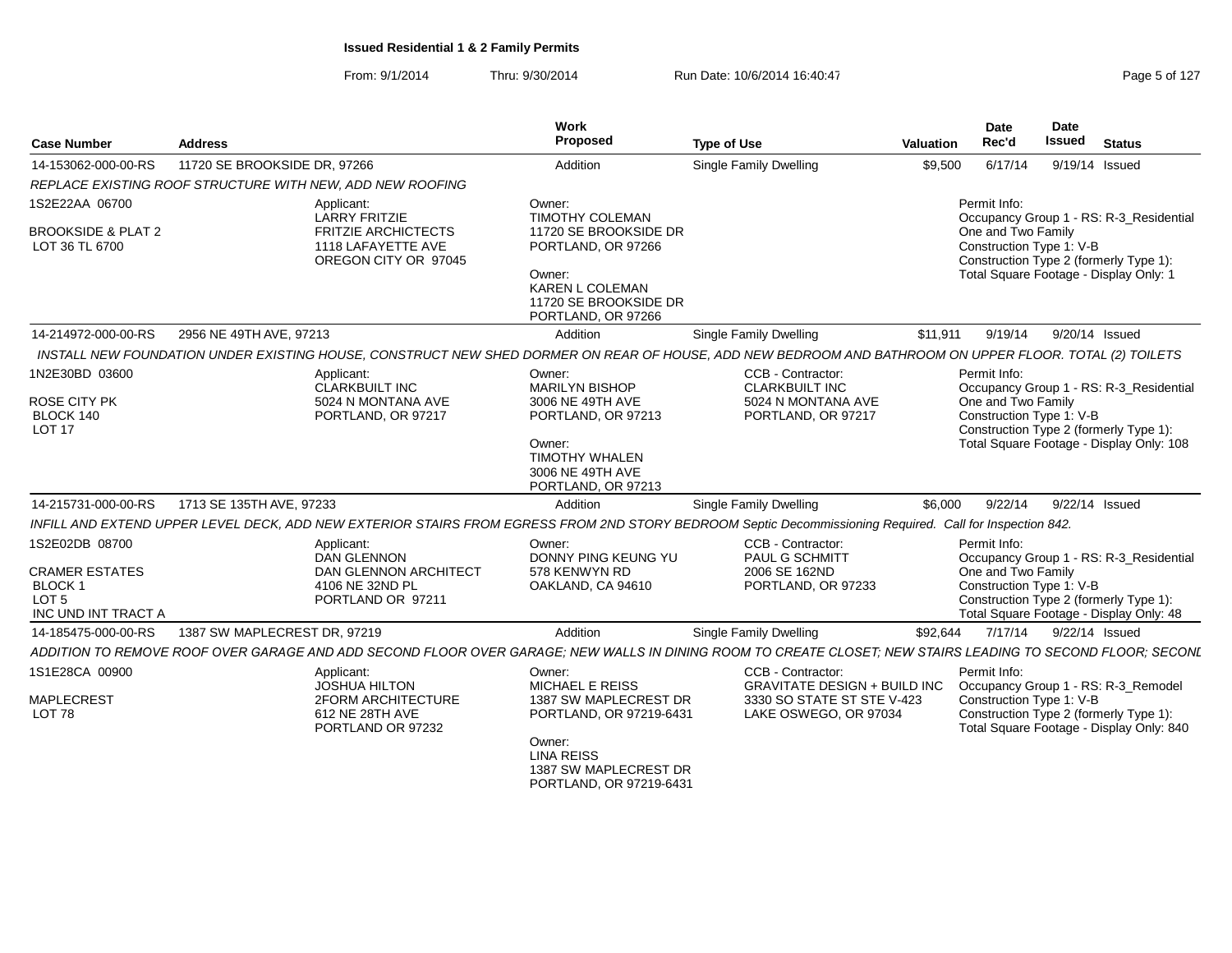| <b>Case Number</b>                                                  | <b>Address</b>                                      |                                                                               | Work<br>Proposed                                                                                                                                           | <b>Type of Use</b>                                                                                                                                               | Date<br>Rec'd<br><b>Valuation</b>  |         | Date<br>Issued<br><b>Status</b>                                                                                                                               |
|---------------------------------------------------------------------|-----------------------------------------------------|-------------------------------------------------------------------------------|------------------------------------------------------------------------------------------------------------------------------------------------------------|------------------------------------------------------------------------------------------------------------------------------------------------------------------|------------------------------------|---------|---------------------------------------------------------------------------------------------------------------------------------------------------------------|
| 12-217645-REV-01-RS                                                 | 5926 N MISSOURI AVE, 97217                          |                                                                               | Addition                                                                                                                                                   | <b>Single Family Dwelling</b>                                                                                                                                    | S.                                 | 9/22/14 | 9/22/14 Issued                                                                                                                                                |
|                                                                     |                                                     | REVISION TO ADD ONE POST AND FOOTING, REMOVE 2 FOOTINGS AND USE EXITING BEAM. |                                                                                                                                                            |                                                                                                                                                                  |                                    |         |                                                                                                                                                               |
| 1N1E15CC 01000                                                      |                                                     | Applicant:                                                                    | Owner:                                                                                                                                                     |                                                                                                                                                                  | Permit Info:                       |         |                                                                                                                                                               |
| <b>NORTH ALBINA</b><br>BLOCK <sub>25</sub><br>LOT <sub>3</sub>      |                                                     | DAVID YOO<br>5926 N MISSOURI AVE<br>PORTLAND, OR 97217                        | SANG OK YOO<br>1526 NE 27TH TER<br>GRESHAM, OR 97030-3072<br>Owner:<br>TAE JOON YOO<br>1526 NE 27TH TER<br>GRESHAM, OR 97030-3072                          |                                                                                                                                                                  | One and Two Family                 |         | Occupancy Group 1 - RS: R-3 Residential<br>Construction Type 1: V-B<br>Construction Type 2 (formerly Type 1):<br>Total Square Footage - Display Only: 650     |
|                                                                     |                                                     |                                                                               | Owner:<br>DAVID H YOO<br>1526 NE 27TH TER<br>GRESHAM, OR 97030-3072                                                                                        |                                                                                                                                                                  |                                    |         |                                                                                                                                                               |
| 14-208022-000-00-RS                                                 | 3445 NE SIMPSON ST, 97211                           |                                                                               | Addition                                                                                                                                                   | <b>Single Family Dwelling</b>                                                                                                                                    | \$60,000                           | 9/22/14 | 9/22/14 Issued                                                                                                                                                |
|                                                                     |                                                     |                                                                               |                                                                                                                                                            | DORMER ADDITION TO (E) BEDROOM TO CREATE MASTER BEDROOM, ADD CLOSET AND NEW BATHROOM; CONVERT BASEMENT TO LIVING SPACE TO FURR OUT WALLS AND ADD NEW WALL.       |                                    |         |                                                                                                                                                               |
| 1N1E13DC 03900                                                      |                                                     | Applicant:<br>TERRY HELLEN                                                    | Owner:<br>MSR INVESTMENTS LLC                                                                                                                              | CCB - Contractor:<br>CROSS TOWN CONSTRUCTION                                                                                                                     | Permit Info:                       |         | Occupancy Group 1 - RS: R-3_Residential                                                                                                                       |
| SECTION 13 1N 1E<br>TL 3900 0.24 ACRES                              |                                                     | PO BOX 6542<br>BEAVERTON, OR 97007                                            | 6875 SE PINE CT<br>PORTLAND, OR 97215                                                                                                                      | <b>INC</b><br>5288 NW PRIMINO AVE<br>PORTLAND, OR 97229                                                                                                          | One and Two Family                 |         | Construction Type 1: V-B<br>Construction Type 2 (formerly Type 1): V-B<br>Total Square Footage - Display Only: 946                                            |
|                                                                     | 14-111759-REV-01-RS 251 NE 160TH AVE, 97230         |                                                                               | Addition                                                                                                                                                   | <b>Single Family Dwelling</b>                                                                                                                                    | \$4.000                            |         | 9/22/14 9/22/14 Issued                                                                                                                                        |
|                                                                     |                                                     |                                                                               |                                                                                                                                                            | VALUE ADDED REVISION TO CLARIFY DIMENSIONS OF ADDDITION FROM 12'X12' TO 14'X16'. ADD CLOSET.CONVERT TO BEDROOM. REMOVE WINDOW AT SOUTH SIDE. ENLARE WINDOW AT WE |                                    |         |                                                                                                                                                               |
| 1N2E36DA 05000<br>MEYERMEAD<br>BLOCK 1<br>E 140' OF S 107' OF LOT 7 |                                                     | Applicant:<br>RAYMOND BETZ<br>6647 SE 122nd Avenue<br>PORTLAND, OR 97236      | Owner:<br><b>MARTHA K ZELEKE</b><br>251 NE 160TH AVE<br>PORTLAND, OR 97230-5405<br>Owner:<br>ALAKA A WORANA<br>251 NE 160TH AVE<br>PORTLAND, OR 97230-5405 | CCB - Contractor:<br>RAYMOND K BETZ<br>R K BETZ CONSTRUCTION<br>6647 SE 122ND AVE<br>PORTLAND, OR 972365034                                                      | Permit Info:<br>One and Two Family |         | Occupancy Group 1 - RS: R-3_Residential<br>Construction Type 1: V-B<br>Construction Type 2 (formerly Type 1): V-B<br>Total Square Footage - Display Only: 690 |
|                                                                     | 13-161447-DFS-01-RS   2606 SW BUCKINGHAM AVE, 97201 |                                                                               | Addition                                                                                                                                                   | <b>Single Family Dwelling</b>                                                                                                                                    | \$4.800                            | 9/9/14  | 9/23/14 Issued                                                                                                                                                |
| <b>DFS FOR FIRE SPRINKLERS</b>                                      |                                                     |                                                                               |                                                                                                                                                            |                                                                                                                                                                  |                                    |         |                                                                                                                                                               |
| 1S1E04DD 12000                                                      |                                                     | Applicant:<br>WYATT FIRE PROTECTION INC                                       | Owner:<br><b>AARON F HALL</b>                                                                                                                              | CCB - Contractor:<br>WYATT FIRE PROTECTION INC                                                                                                                   | Permit Info:                       |         | Occupancy Group 1 - RS: R-3_Residential                                                                                                                       |
| <b>SEVENTH ST TERR</b><br>BLOCK 4<br><b>LOT 10</b>                  |                                                     | 9095 SW BURNHAM ST<br>TIGARD, OR 972236104                                    | 2610 SW BUCKINGHAM AVE<br>PORTLAND, OR 97201-3510                                                                                                          | 9095 SW BURNHAM ST<br>TIGARD, OR 972236104                                                                                                                       | One and Two Family                 |         | Construction Type 1: V-B<br>Construction Type 2 (formerly Type 1):<br>Total Square Footage - Display Only: 1160                                               |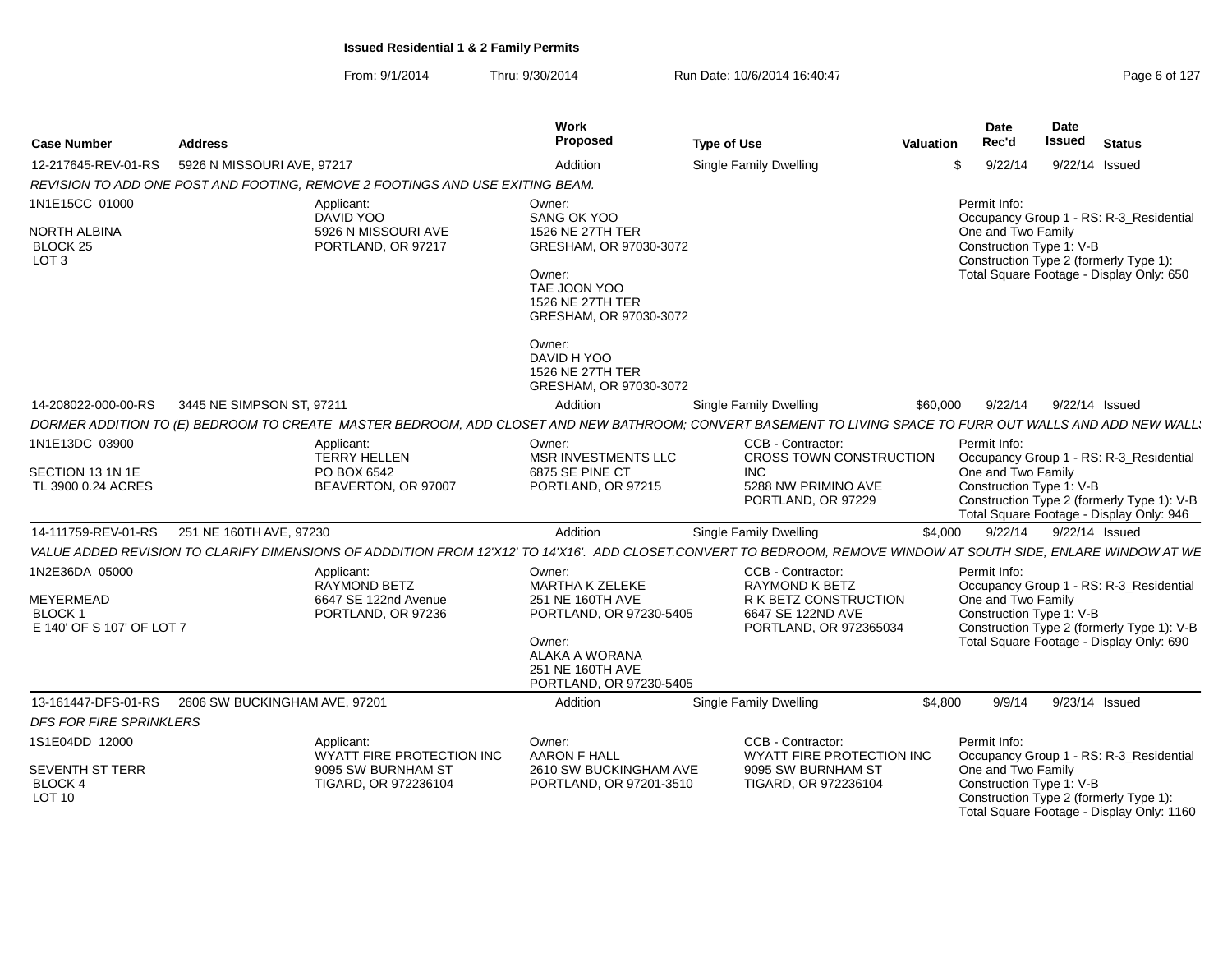From: 9/1/2014Thru: 9/30/2014 Run Date: 10/6/2014 16:40:47 Research 2010 Rage 7 of 127

|                                                                                      |                                         |                                                                                                                                                                                                                                                                        | Work<br>Proposed                                                                                                                                                                         |                                                                                                                                                                                                            |                                                                    | Date<br>Rec'd                                                  | <b>Date</b><br><b>Issued</b> |                                                                                                                                    |
|--------------------------------------------------------------------------------------|-----------------------------------------|------------------------------------------------------------------------------------------------------------------------------------------------------------------------------------------------------------------------------------------------------------------------|------------------------------------------------------------------------------------------------------------------------------------------------------------------------------------------|------------------------------------------------------------------------------------------------------------------------------------------------------------------------------------------------------------|--------------------------------------------------------------------|----------------------------------------------------------------|------------------------------|------------------------------------------------------------------------------------------------------------------------------------|
| Case Number                                                                          | <b>Address</b>                          |                                                                                                                                                                                                                                                                        |                                                                                                                                                                                          | <b>Type of Use</b>                                                                                                                                                                                         | <b>Valuation</b>                                                   |                                                                |                              | <b>Status</b>                                                                                                                      |
| 12-217645-REV-02-RS                                                                  | 5926 N MISSOURI AVE, 97217              |                                                                                                                                                                                                                                                                        | Addition                                                                                                                                                                                 | Single Family Dwelling                                                                                                                                                                                     |                                                                    | \$<br>9/23/14                                                  |                              | 9/23/14 Issued                                                                                                                     |
| 1N1E15CC 01000<br>NORTH ALBINA<br>BLOCK 25<br>LOT <sub>3</sub>                       | REVISION TO RELOCATE BEAM ON MAIN FLOOR | Applicant:<br>DAVID YOO<br>5926 N MISSOURI AVE<br>PORTLAND, OR 97217                                                                                                                                                                                                   | Owner:<br>SANG OK YOO<br>1526 NE 27TH TER<br>GRESHAM, OR 97030-3072<br>Owner:<br>TAE JOON YOO<br>1526 NE 27TH TER<br>GRESHAM, OR 97030-3072<br>Owner:<br>DAVID H YOO<br>1526 NE 27TH TER |                                                                                                                                                                                                            |                                                                    | Permit Info:<br>One and Two Family<br>Construction Type 1: V-B |                              | Occupancy Group 1 - RS: R-3_Residential<br>Construction Type 2 (formerly Type 1):<br>Total Square Footage - Display Only: 650      |
|                                                                                      |                                         |                                                                                                                                                                                                                                                                        | GRESHAM, OR 97030-3072                                                                                                                                                                   |                                                                                                                                                                                                            |                                                                    |                                                                |                              |                                                                                                                                    |
| 14-191054-000-00-RS                                                                  | 5555 N DELAWARE AVE, 97217              |                                                                                                                                                                                                                                                                        | Addition                                                                                                                                                                                 | <b>Single Family Dwelling</b>                                                                                                                                                                              | \$200,000                                                          | 7/30/14                                                        |                              | 9/23/14 Issued                                                                                                                     |
| 1N1E16CD 20400<br>WILLAMETTE<br><b>BLOCK 4</b><br>LOT <sub>7</sub><br>N 30' OF LOT 8 |                                         | ADDITION AND REMODEL - DEMOLISH AND REBUILD 2 ADDITIONS, REMOVE ROOF AND CONSTRUCT 2ND FLOOR ADDITION TO INCLUDE NEW MASTER BEDROOM, 2 NEW BATHROOMS; MECHA<br>Applicant:<br><b>JOHN BREHM</b><br><b>FORMING ARCHITECTURE</b><br>3255 NE 75TH AVE<br>PORTLAND OR 97213 | Owner:<br><b>CRAIG M WOODSIDE</b><br>343 SE 45TH AVE<br>PORTLAND, OR 97215-1015<br>Owner:<br>SARAH C WOODSIDE<br>343 SE 45TH AVE<br>PORTLAND, OR 97215-1015                              | CCB - Contractor:<br><b>MICHAEL GENTRY</b><br><b>MICHAEL GENTRY</b><br><b>CONSTRUCTION LLC</b><br>3421 NE MORRIS ST<br>PORTLAND OR 97212                                                                   |                                                                    | Permit Info:<br>One and Two Family<br>Construction Type 1: V-B |                              | Occupancy Group 1 - RS: R-3_Residential<br>Construction Type 2 (formerly Type 1): V-B<br>Total Square Footage - Display Only: 2165 |
| 14-216313-000-00-RS                                                                  | 9224 SW 51ST AVE, 97219                 |                                                                                                                                                                                                                                                                        | Addition                                                                                                                                                                                 | Single Family Dwelling                                                                                                                                                                                     | \$13,455                                                           | 9/23/14                                                        |                              | 9/23/14 Under Inspection                                                                                                           |
|                                                                                      |                                         | ADDITION TO THE BACK OF THE HOUSE TO ADD NEW MASTER BATHROOM                                                                                                                                                                                                           |                                                                                                                                                                                          |                                                                                                                                                                                                            |                                                                    |                                                                |                              |                                                                                                                                    |
| 1S1E30AB 10800<br>WEST PORTLAND<br>BLOCK <sub>23</sub><br>LOT <sub>18</sub>          |                                         | Applicant:<br>STRAIGHT LINE DESIGN &<br><b>REMODELING LLC</b><br>4825 SW 141ST AVE<br>BEAVERTON, OR 97005                                                                                                                                                              | Owner:<br><b>MATTHEW WILLIAMS</b><br>15252 SW IVY GLEN CT<br><b>ALOHA, OR 97007</b><br>Owner:<br><b>SHANNEL WILLIAMS</b><br>15252 SW IVY GLEN CT<br><b>ALOHA, OR 97007</b>               | CCB - Contractor:<br>TROY ELLIOTT PLUMBING INC<br>PO BOX 1958<br>NORTH PLAINS OR 97133<br>CCB - Contractor:<br>STRAIGHT LINE DESIGN &<br><b>REMODELING LLC</b><br>4825 SW 141ST AVE<br>BEAVERTON, OR 97005 |                                                                    | Permit Info:<br>One and Two Family<br>Construction Type 1: V-B |                              | Occupancy Group 1 - RS: R-3_Residential<br>Construction Type 2 (formerly Type 1):<br>Total Square Footage - Display Only: 122      |
| 14-209918-000-00-RS                                                                  | 0604 SW FLORIDA ST, 97219               |                                                                                                                                                                                                                                                                        | Addition                                                                                                                                                                                 | Single Family Dwelling                                                                                                                                                                                     | \$2,316                                                            | 9/23/14                                                        |                              | 9/23/14 Under Inspection                                                                                                           |
|                                                                                      |                                         | RELOCATE ENTRY TO NORTH ELEVATION AND ENCLOSE EXISTING ENTRY. NEW FRONT PORCH AND STAIRS. REMOVE WALL AND ADD BEAM AT LIVING AREA: REMOVE ONE SET OF STAIRS LEA                                                                                                        |                                                                                                                                                                                          |                                                                                                                                                                                                            |                                                                    |                                                                |                              |                                                                                                                                    |
| 1S1E22BA 02600<br>SOUTHERN PORTLAND<br>BLOCK 14<br><b>LOT 11</b>                     |                                         | Applicant:<br>UHR UNIQUE HOME RENOVATION RUSTY T REAP<br>LLC<br>14150 SW BONNIE BRAE<br>BEAVERTON, OR 97005                                                                                                                                                            | Owner:<br>0604 SW FLORIDA ST<br>PORTLAND, OR 97219                                                                                                                                       | CCB - Contractor:<br>LLC<br>14150 SW BONNIE BRAE<br>BEAVERTON, OR 97005                                                                                                                                    | UHR UNIQUE HOME RENOVATION Occupancy Group 1 - RS: R-3_Residential | Permit Info:<br>One and Two Family<br>Construction Type 1: V-B |                              | Construction Type 2 (formerly Type 1):<br>Total Square Footage - Display Only: 21                                                  |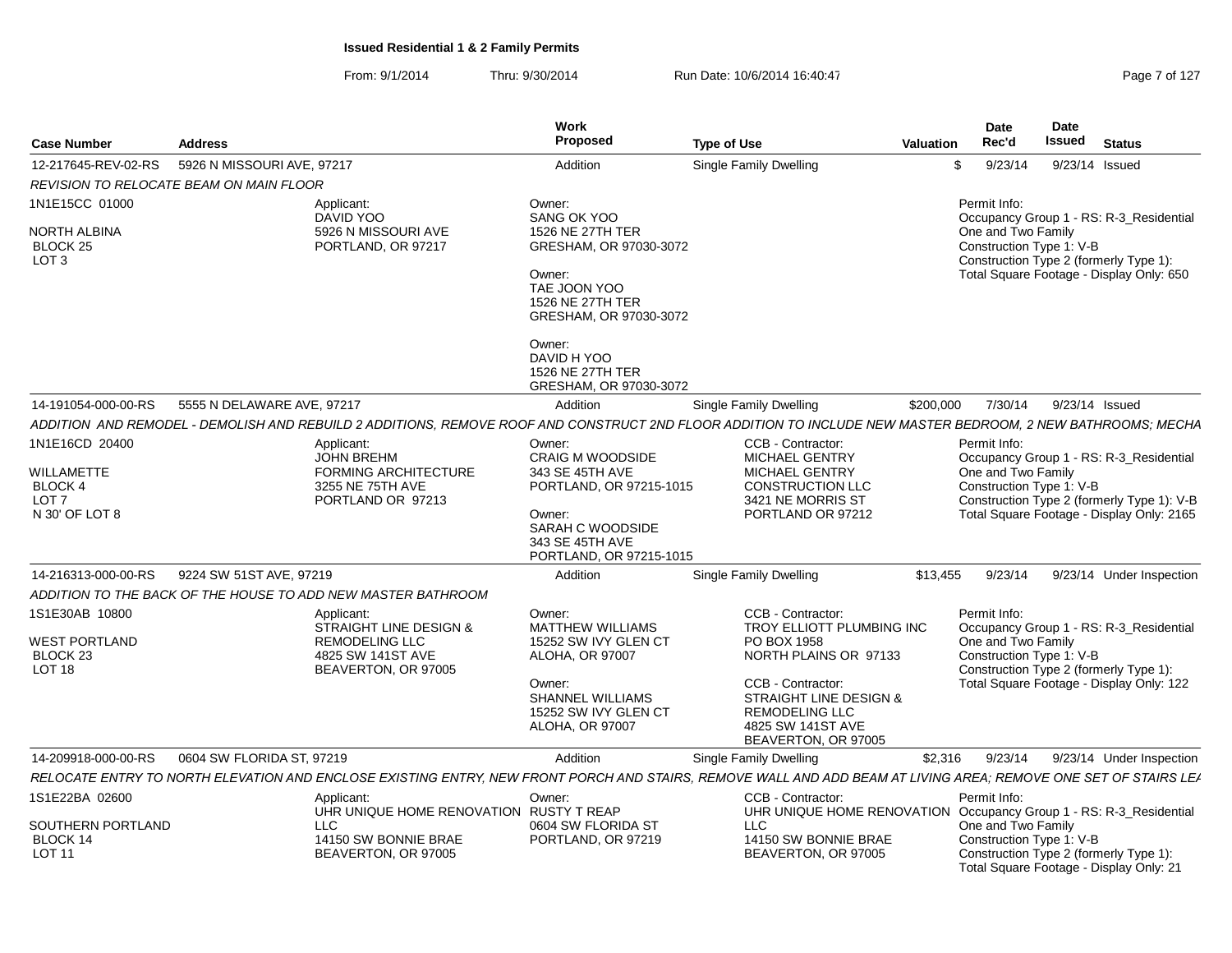| <b>Case Number</b>                                                            | <b>Address</b>                                                                                                                                                     | Work<br>Proposed                                                                                                                                 | <b>Type of Use</b>                                                                                     | <b>Valuation</b> | <b>Date</b><br>Rec'd                                           | Date<br><b>Issued</b> | <b>Status</b>                                                                                                                |
|-------------------------------------------------------------------------------|--------------------------------------------------------------------------------------------------------------------------------------------------------------------|--------------------------------------------------------------------------------------------------------------------------------------------------|--------------------------------------------------------------------------------------------------------|------------------|----------------------------------------------------------------|-----------------------|------------------------------------------------------------------------------------------------------------------------------|
| 14-216435-000-00-RS                                                           | 445 NE 70TH AVE, 97213                                                                                                                                             | Addition                                                                                                                                         | Single Family Dwelling                                                                                 | \$20,000         | 9/23/14                                                        | 9/23/14 Issued        |                                                                                                                              |
|                                                                               | LOWER BASEMENT FLOOR AND FORTIFY STRUCTURE; INSTALL NEW FOOTINGS AND REPLACE BEARING POSTS. HOUSE WILL REMAIN OCCUPIED. SHORING PER PLAN. LIVING AREA NOT AF       |                                                                                                                                                  |                                                                                                        |                  |                                                                |                       |                                                                                                                              |
| 1N2E32CA 16900<br><b>JONESMORE</b><br>BLOCK <sub>21</sub><br>LOT <sub>2</sub> | Applicant:<br><b>RACHEL A HINES</b><br>445 NE 70TH AVE<br>PORTLAND, OR 97213                                                                                       | Owner:<br>THOMAS S HINES<br>445 NE 70TH AVE<br>PORTLAND, OR 97213<br>Owner:<br>RACHEL A HINES<br>445 NE 70TH AVE                                 | CCB - Contractor:<br>MAX COOK CONSTRUCTION LLC<br>11575 SW PACIFIC HWY #127<br><b>TIGARD, OR 97223</b> |                  | Permit Info:<br>Construction Type 1: V-B                       |                       | Occupancy Group 1 - RS: R-3_Remodel<br>Construction Type 2 (formerly Type 1):<br>Total Square Footage - Display Only: 600    |
|                                                                               |                                                                                                                                                                    | PORTLAND, OR 97213                                                                                                                               |                                                                                                        |                  |                                                                |                       |                                                                                                                              |
| 14-216708-000-00-RS                                                           | 3826 NE SUMNER ST, 97211                                                                                                                                           | Addition                                                                                                                                         | Single Family Dwelling                                                                                 | \$1              | 9/23/14                                                        | 9/23/14 Final         |                                                                                                                              |
|                                                                               | INITIATE PERMIT FOR FINALS ONLY INCLUDING MECHANICAL, PLUMBING AND ELECTRICAL WORK FOR 26X32 ATTACHED GARAGE W/ MASTER SUITE ABOVE, THIS PERMIT TO FINAL EXPIRED 9 |                                                                                                                                                  |                                                                                                        |                  |                                                                |                       |                                                                                                                              |
| 1N1E24AA 17500<br><b>HILTON</b><br>BLOCK <sub>2</sub><br>LOT 35-38            | Applicant:<br><b>JAMES F COURVILLE</b><br>3826 NE SUMNER ST<br>PORTLAND, OR 97211-8069                                                                             | Owner:<br><b>JAMES F COURVILLE</b><br>3826 NE SUMNER ST<br>PORTLAND, OR 97211-8069                                                               |                                                                                                        |                  | Permit Info:<br>One and Two Family<br>Construction Type 1: V-B |                       | Occupancy Group 1 - RS: R-3_Residential<br>Construction Type 2 (formerly Type 1):                                            |
|                                                                               |                                                                                                                                                                    | Owner:<br><b>SUSAN B COURVILLE</b><br>3826 NE SUMNER ST<br>PORTLAND, OR 97211-8069                                                               |                                                                                                        |                  |                                                                |                       |                                                                                                                              |
| 14-217152-000-00-RS                                                           | 4320 SE OAK ST, 97215                                                                                                                                              | Addition                                                                                                                                         | <b>Single Family Dwelling</b>                                                                          | \$1,985          | 9/24/14                                                        | 9/24/14 Issued        |                                                                                                                              |
|                                                                               | KITCHEN REMODEL, REPLACE EXISTING KITCHEN WINDOW WITH FRENCH DOORS, ADDITION AT CORNER TO SQUARE OFF EXTERIOR WALL, DEMO EXISTING KITCHEN, RELOCATE WINDOW O       |                                                                                                                                                  |                                                                                                        |                  |                                                                |                       |                                                                                                                              |
| 1N2E31CC 18200<br>LAURELHURST<br><b>BLOCK 97</b><br><b>LOT 10</b>             | Applicant:<br>ANDREW T KAPPLER<br>4320 SE OAK ST<br>PORTLAND, OR 97215                                                                                             | Owner:<br><b>ANDREW T KAPPLER</b><br>4320 SE OAK ST<br>PORTLAND, OR 97215<br>Owner:<br>DANYLLE O KAPPLER<br>4320 SE OAK ST<br>PORTLAND, OR 97215 | CCB - Contractor:<br>ROBERT RANDOLPH ROSTER JR<br>4243 SE ALDER ST<br>PORTLAND OR 97215-1623           |                  | Permit Info:<br>One and Two Family<br>Construction Type 1: V-B |                       | Occupancy Group 1 - RS: R-3_Residential<br>Construction Type 2 (formerly Type 1):<br>Total Square Footage - Display Only: 18 |
| 14-207088-000-00-RS                                                           | 6715 SW MULTNOMAH BLVD                                                                                                                                             | Addition                                                                                                                                         | Single Family Dwelling                                                                                 | \$12,000         | 9/25/14                                                        | 9/25/14 Issued        |                                                                                                                              |
|                                                                               | ADDITION OF COVERED PATIO TO THE REAR OF THE HOUSE                                                                                                                 |                                                                                                                                                  |                                                                                                        |                  |                                                                |                       |                                                                                                                              |
| 1S124DA01200                                                                  | Applicant:<br><b>LANCE SAFRANSKI</b>                                                                                                                               | Owner:<br>GIBSON, CAROL J TRUST &                                                                                                                | CCB - Contractor:<br><b>LANCE SAFRANSKI</b>                                                            |                  | Permit Info:<br>Occupancy Group 1 - RS: U_Decks,               |                       |                                                                                                                              |
| ACRES .68                                                                     | RESIDENTIAL RENOVATION INC<br>2980 GREENTREE RD<br>LAKE OSWEGO, OR 97034                                                                                           | GIBSON, CHARLES B JR TR<br>GIBSON, CAROL J TRUST &<br>GIBSON, CHARLES B JR TR<br>8619 SW 56TH AVE<br>PORTLAND, OR 97219                          | RESIDENTIAL RENOVATION INC<br>2980 GREENTREE RD<br>LAKE OSWEGO, OR 97034                               |                  | Patios, Porches, Carports<br>Construction Type 1: V-B          |                       | Construction Type 2 (formerly Type 1):<br>Total Square Footage - Display Only: 348                                           |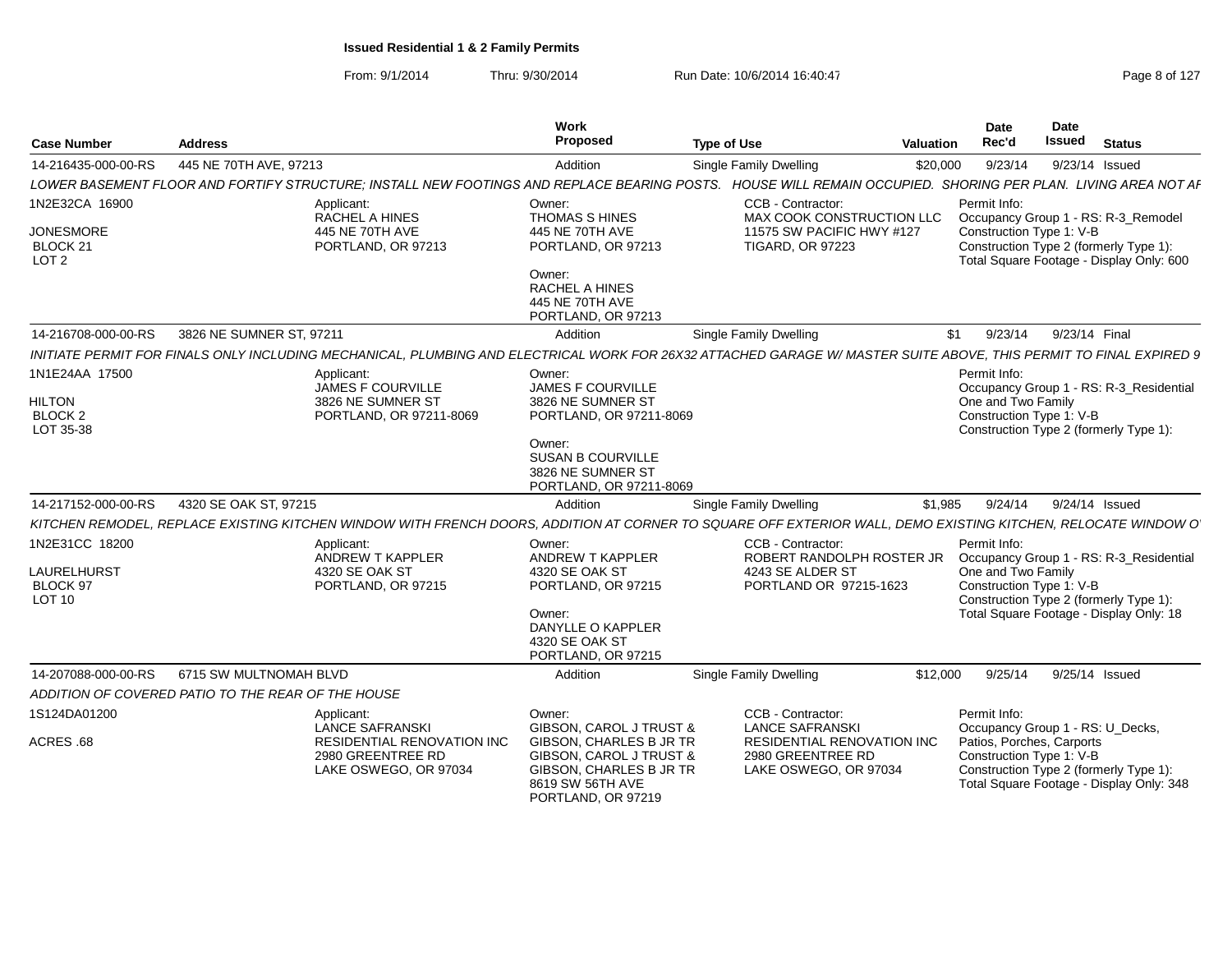From: 9/1/2014Thru: 9/30/2014 Run Date: 10/6/2014 16:40:47

| Page 9 of 127 |  |  |  |
|---------------|--|--|--|
|---------------|--|--|--|

| <b>Case Number</b>                                                             | <b>Address</b>                                                                                                                                              | <b>Work</b><br>Proposed                                                                                                                                                                                                                                  | <b>Type of Use</b>                                                                                                                   | <b>Valuation</b> | <b>Date</b><br>Rec'd                                                                              | Date<br><b>Issued</b> | <b>Status</b>                                                                                                                 |
|--------------------------------------------------------------------------------|-------------------------------------------------------------------------------------------------------------------------------------------------------------|----------------------------------------------------------------------------------------------------------------------------------------------------------------------------------------------------------------------------------------------------------|--------------------------------------------------------------------------------------------------------------------------------------|------------------|---------------------------------------------------------------------------------------------------|-----------------------|-------------------------------------------------------------------------------------------------------------------------------|
| 14-213619-REV-01-RS                                                            | 5604 SE 46TH AVE, 97206                                                                                                                                     | Addition                                                                                                                                                                                                                                                 | <b>Single Family Dwelling</b>                                                                                                        |                  | 9/26/14<br>\$.                                                                                    | 9/26/14 Issued        |                                                                                                                               |
|                                                                                | REVISION TO ADD FOUNDATION WALL AND MOVE BACK WALL OUT 6"                                                                                                   |                                                                                                                                                                                                                                                          |                                                                                                                                      |                  |                                                                                                   |                       |                                                                                                                               |
| 1S2E18CB 12100<br>WOODSTOCK<br>BLOCK 100<br>N 50' OF LOT 4                     | Applicant:<br><b>BOB STEELE</b><br>DESIGN INTELLIGENCE LLC<br>3013 SE WASHOUGAL RIVER RD<br>WASHOUGAL, WA 98671                                             | Owner:<br><b>ANSHUMALI ROY</b><br>5604 SE 46TH AVE<br>PORTLAND, OR 97206<br>Owner:<br>AMY L ROY<br>5604 SE 46TH AVE<br>PORTLAND, OR 97206                                                                                                                | CCB - Contractor:<br><b>KALE CAMERON</b><br>APPETITE CONSTRUCTION<br>8243 NE HASSALO ST<br>PORTLAND, OR 97220                        |                  | Permit Info:<br>One and Two Family<br>Construction Type 1: V-B                                    |                       | Occupancy Group 1 - RS: R-3_Residential<br>Construction Type 2 (formerly Type 1):<br>Total Square Footage - Display Only: 50  |
| 14-218071-000-00-RS                                                            | 9619 SE RAMONA ST. 97266                                                                                                                                    | Addition                                                                                                                                                                                                                                                 | Single Family Dwelling                                                                                                               | \$10,500         | 9/26/14                                                                                           | 9/26/14 Issued        |                                                                                                                               |
|                                                                                | FIRE DAMAGE REPAIR, NEW DRYWALL, NEW TRUSSED ROOF, REMOVE PATIO COVER REGARDING VI CASE 14-212885VI ***Separate Trade Permits ***                           |                                                                                                                                                                                                                                                          |                                                                                                                                      |                  |                                                                                                   |                       |                                                                                                                               |
| 1S2E16DB 08700<br>PARTITION PLAT 1992-110<br>LOT <sub>2</sub>                  | Applicant:<br>ROBERT HAYDEN<br><b>DELTA STUDIOS ARCH &amp;</b><br><b>PLANNING</b><br>3344 NE 25TH AVE<br>PORTLAND, OR 97212                                 | Owner:<br><b>JUAN S RODRIGUEZ</b><br>9619 SE RAMONA ST<br>PORTLAND, OR 97266-4515<br>Owner:<br><b>ISAURO RODRIGUEZ</b><br>9619 SE RAMONA ST<br>PORTLAND, OR 97266-4515                                                                                   | CCB - Contractor:<br>RAPID INTERVENTION TEAM INC<br>PO BOX 51<br>GLADSTONE, OR 97027                                                 |                  | Permit Info:<br>Construction Type 1: V-B                                                          |                       | Occupancy Group 1 - RS: R-3_Remodel<br>Construction Type 2 (formerly Type 1):<br>Total Square Footage - Display Only: 1200    |
| 14-218020-000-00-RS                                                            | 7051 N KERBY AVE, 97217                                                                                                                                     | Addition                                                                                                                                                                                                                                                 | <b>Single Family Dwelling</b>                                                                                                        | \$19,852         | 9/26/14                                                                                           |                       | 9/26/14 Under Inspection                                                                                                      |
|                                                                                | CONVERT BASEMENT TO LIVING SPACE, INCLUDES LAUNDRY ROOM, BATHROOM, LIVING AREA, 2 NEW BEDROOMS WITH LARGER EGRESS WINDOWS; ADDITION OF SINGLE STORY MUDROON |                                                                                                                                                                                                                                                          |                                                                                                                                      |                  |                                                                                                   |                       |                                                                                                                               |
| 1N1E15BA 04600<br><b>SWINTON</b><br>BLOCK 53<br>LOT 3-5                        | Applicant:<br>MICHAEL HUNTER<br>HUNTER CONSTRUCTION &<br><b>RENOVATION</b><br>22171 NE PARK LANE<br>FAIRVIEW, OR 97024                                      | Owner:<br><b>JULIA A SHIPLEY</b><br>7051 N KERBY AVE<br>PORTLAND, OR 97217-1763<br>Owner:<br><b>KENNETH T SHIPLEY</b><br>7051 N KERBY AVE<br>PORTLAND, OR 97217-1763                                                                                     | CCB - Contractor:<br><b>MICHAEL HUNTER</b><br>HUNTER CONSTRUCTION &<br><b>RENOVATION</b><br>22171 NE PARK LANE<br>FAIRVIEW, OR 97024 |                  | Permit Info:<br>One and Two Family<br>Construction Type 1: V-B<br>Number of New Dwelling Units: 1 |                       | Occupancy Group 1 - RS: R-3_Residential<br>Construction Type 2 (formerly Type 1):<br>Total Square Footage - Display Only: 180 |
| 14-210681-000-00-RS                                                            | 6125 SE NEHALEM ST, 97206                                                                                                                                   | Addition                                                                                                                                                                                                                                                 | Single Family Dwelling                                                                                                               | \$12,000         | 9/26/14                                                                                           | 9/26/14 Issued        |                                                                                                                               |
|                                                                                | ADDITION-ADDING DORMER TO SECOND FLOOR TO CREATE NEW BATHROOM (2 BATHROOMS TOTAL)                                                                           |                                                                                                                                                                                                                                                          |                                                                                                                                      |                  |                                                                                                   |                       |                                                                                                                               |
| 1S2E19DA 07400<br><b>DARLINGTON</b><br>BLOCK 14<br>W 5' OF LOT 29<br>LOT 30-32 | Applicant:<br><b>MARK A NICOLETTI</b><br>6125 SE NEHALEM ST<br>PORTLAND, OR 97206-8169                                                                      | Owner:<br><b>DIANA NICOLETTI</b><br>6125 SE NEHALEM ST<br>PORTLAND, OR 97206-8169<br>Owner:<br><b>MARK A NICOLETTI</b><br>6125 SE NEHALEM ST<br>PORTLAND, OR 97206-8169<br>Owner:<br>JOSEPH J NICOLETTI<br>6125 SE NEHALEM ST<br>PORTLAND, OR 97206-8169 |                                                                                                                                      |                  | Permit Info:<br>One and Two Family<br>Construction Type 1: V-B                                    |                       | Occupancy Group 1 - RS: R-3_Residential<br>Construction Type 2 (formerly Type 1):<br>Total Square Footage - Display Only: 63  |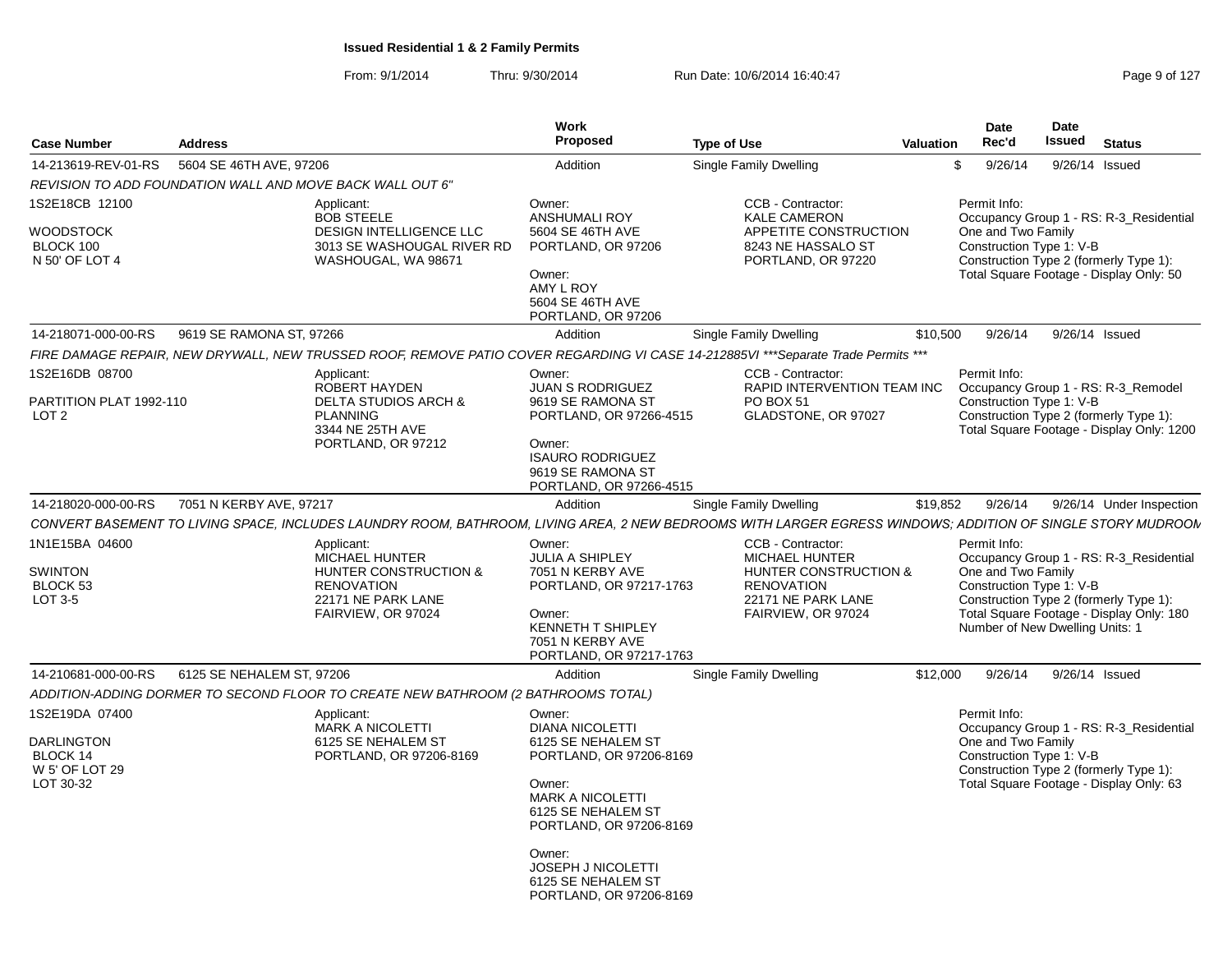| <b>Issued Status</b><br>Address<br>14-184792-REV-01-RS 9488 N ST LOUIS AVE, 97203<br>Addition<br>Single Family Dwelling<br>\$4,963 9/26/14 9/26/14 Issued<br>Owner:<br>Permit Info:<br>Applicant:<br><b>MARK TOBIAS</b><br><b>MARK TOBIAS</b><br>9488 N SAINT LOUIS AVE<br>9488 N SAINT LOUIS AVE<br>Construction Type 1: V-B<br>PORTLAND, OR 97203-2281<br>PORTLAND, OR 97203-2281<br><b>Single Family Dwelling</b><br>\$4,000 9/11/14 9/26/14 Issued<br>Addition<br>Owner:<br>Permit Info:<br>Applicant:<br><b>STEVEN P CALLAHAN</b><br>TERRY HELLEM<br>PROJECTIVE BUILDING DESIGNS 4830 SE LONG ST<br>One and Two Family<br>PORTLAND, OR 97206<br>Construction Type 1: V-B<br>LOT 13<br>PO BOX 6542<br>BEAVERTON OR 97007<br>Owner:<br>KRISTEN M CALLAHAN<br>4830 SE LONG ST<br>PORTLAND, OR 97206<br>Addition<br>Single Family Dwelling<br>Owner:<br>Permit Info:<br>Applicant:<br>STEVEN P CALLAHAN<br>TERRY HELLEM<br>PROJECTIVE BUILDING DESIGNS 4830 SE LONG ST<br>One and Two Family<br>PORTLAND, OR 97206<br>Construction Type 1: V-B<br>LOT 13<br>PO BOX 6542<br>BEAVERTON OR 97007<br>Owner:<br><b>KRISTEN M CALLAHAN</b><br>4830 SE LONG ST<br>PORTLAND, OR 97206<br>Addition<br>Single Family Dwelling<br>\$10,367 9/18/14 9/28/14 Issued<br>CCB - Contractor:<br>Permit Info:<br>Owner:<br>Applicant:<br>TOM FFRRIS<br><b>JANICE K ROBERTSON</b><br><b>JOE LYONS</b><br><b>JDL DEVELOPMENT</b><br>JDL DEVELOPMENT INC<br>1133 SE LINN ST<br>One and Two Family<br>2314 NW SAVIER ST<br>PORTLAND, OR 97202-7029<br>2314 NW SAVIER ST<br>Construction Type 1: V-B<br>PORTLAND, OR 97210<br>PORTLAND, OR 97210-2514<br>LOT 8<br>Single Family Dwelling<br>\$280,000 7/16/14 9/29/14 Issued<br>Addition<br>CCB - Contractor:<br>Owner:<br>Permit Info:<br>Applicant:<br><b>DANIEL GAITAN</b><br><b>RAMIRO GAITAN</b><br>RAMIRO GAITAN<br>LAIDEA LIMITED LIABILITY<br>26 MORGANS BLF<br>LAIDEA LIMITED LIABILITY<br>One and Two Family<br>SAN ANTONIO, TX 78216-8504<br>Construction Type 1: V-B<br>COMPANY<br>COMPANY<br>3707 NE 19TH AVE<br>3707 NE 19TH AVE<br>LOT 14 |             |                    | Work     |                    | <b>Date</b><br>Date |  |
|------------------------------------------------------------------------------------------------------------------------------------------------------------------------------------------------------------------------------------------------------------------------------------------------------------------------------------------------------------------------------------------------------------------------------------------------------------------------------------------------------------------------------------------------------------------------------------------------------------------------------------------------------------------------------------------------------------------------------------------------------------------------------------------------------------------------------------------------------------------------------------------------------------------------------------------------------------------------------------------------------------------------------------------------------------------------------------------------------------------------------------------------------------------------------------------------------------------------------------------------------------------------------------------------------------------------------------------------------------------------------------------------------------------------------------------------------------------------------------------------------------------------------------------------------------------------------------------------------------------------------------------------------------------------------------------------------------------------------------------------------------------------------------------------------------------------------------------------------------------------------------------------------------------------------------------------------------------------------------------------------------------------------------------------------------------------------------|-------------|--------------------|----------|--------------------|---------------------|--|
| VALUE ADDED REVISION: CHANGE RAFTERS TO CREATE OPEN VAULTED CEILING OVER LIVING AND KIT<br>CHEN AREAS, WITH DISPLAY LEDGE WITH WALL ACCESS TO ATTIC OVER BEDROOMS<br>Occupancy Group 1 - RS: R-3_Remodel<br>RAVENA PK<br>Construction Type 2 (formerly Type 1):<br>Total Square Footage - Display Only: 135<br>Occupancy Group 1 - RS: R-3_Residential<br>LONGVIEW PK<br>Construction Type 2 (formerly Type 1): V-B<br>Total Square Footage - Display Only: 951<br>\$86,865 6/27/14 9/26/14 Under Inspection<br>Occupancy Group 1 - RS: R-3_Residential<br>LONGVIEW PK<br>Construction Type 2 (formerly Type 1): V-B<br>Total Square Footage - Display Only: 951<br>Occupancy Group 1 - RS: R-3_Residential<br>Construction Type 2 (formerly Type 1):<br>Total Square Footage - Display Only: 94<br>ADDITION TO ONE LEVEL SFR AT REAR OF HOUSE AND NW CORNER; FULL 2ND STORY; DIG DOWN 1 FOOT AT EXISTING BASEMENT TO RE-ENFORECE EXISTING FOOTING, ADD NEW BASEMEI<br>Occupancy Group 1 - RS: R-3_Residential<br>BLOCK 5<br>Construction Type 2 (formerly Type 1): V-B<br>Total Square Footage - Display Only: 3168                                                                                                                                                                                                                                                                                                                                                                                                                                                                                                                                                                                                                                                                                                                                                                                                                                                                                                                                                               | Case Number |                    | Proposed | <b>Type of Use</b> | Rec'd<br>Valuation  |  |
| 1N1W01DB 13200<br><b>BLOCK 3 TL 13200</b><br>14-176322-DFS-01-RS   4830 SE LONG ST, 97206<br><b>DFS FOR TRUSSES</b><br>1S2E18BA 18500<br>14-176322-000-00-RS   4830 SE LONG ST, 97206<br>2ND STORY ADDITION FOR FAMILY ROOM, 2 BEDROOMS AND A BATHROOM<br>1S2E18BA 18500<br>14-214789-000-00-RS 1133 SE LINN ST<br>REAR DORMER ADDITION TO CREATE MASTER BATHROOM. REMOVE CHIMNEY<br>1S1E26BA 07600<br>SELLWOOD<br>BLOCK 43<br>14-153713-000-00-RS 3732 NE 19TH AVE, 97212<br>1N1E23DD 06200<br><b>HOMEDALE</b>                                                                                                                                                                                                                                                                                                                                                                                                                                                                                                                                                                                                                                                                                                                                                                                                                                                                                                                                                                                                                                                                                                                                                                                                                                                                                                                                                                                                                                                                                                                                                                    |             |                    |          |                    |                     |  |
|                                                                                                                                                                                                                                                                                                                                                                                                                                                                                                                                                                                                                                                                                                                                                                                                                                                                                                                                                                                                                                                                                                                                                                                                                                                                                                                                                                                                                                                                                                                                                                                                                                                                                                                                                                                                                                                                                                                                                                                                                                                                                    |             |                    |          |                    |                     |  |
|                                                                                                                                                                                                                                                                                                                                                                                                                                                                                                                                                                                                                                                                                                                                                                                                                                                                                                                                                                                                                                                                                                                                                                                                                                                                                                                                                                                                                                                                                                                                                                                                                                                                                                                                                                                                                                                                                                                                                                                                                                                                                    |             |                    |          |                    |                     |  |
|                                                                                                                                                                                                                                                                                                                                                                                                                                                                                                                                                                                                                                                                                                                                                                                                                                                                                                                                                                                                                                                                                                                                                                                                                                                                                                                                                                                                                                                                                                                                                                                                                                                                                                                                                                                                                                                                                                                                                                                                                                                                                    |             |                    |          |                    |                     |  |
|                                                                                                                                                                                                                                                                                                                                                                                                                                                                                                                                                                                                                                                                                                                                                                                                                                                                                                                                                                                                                                                                                                                                                                                                                                                                                                                                                                                                                                                                                                                                                                                                                                                                                                                                                                                                                                                                                                                                                                                                                                                                                    |             |                    |          |                    |                     |  |
|                                                                                                                                                                                                                                                                                                                                                                                                                                                                                                                                                                                                                                                                                                                                                                                                                                                                                                                                                                                                                                                                                                                                                                                                                                                                                                                                                                                                                                                                                                                                                                                                                                                                                                                                                                                                                                                                                                                                                                                                                                                                                    |             |                    |          |                    |                     |  |
|                                                                                                                                                                                                                                                                                                                                                                                                                                                                                                                                                                                                                                                                                                                                                                                                                                                                                                                                                                                                                                                                                                                                                                                                                                                                                                                                                                                                                                                                                                                                                                                                                                                                                                                                                                                                                                                                                                                                                                                                                                                                                    |             |                    |          |                    |                     |  |
|                                                                                                                                                                                                                                                                                                                                                                                                                                                                                                                                                                                                                                                                                                                                                                                                                                                                                                                                                                                                                                                                                                                                                                                                                                                                                                                                                                                                                                                                                                                                                                                                                                                                                                                                                                                                                                                                                                                                                                                                                                                                                    |             |                    |          |                    |                     |  |
|                                                                                                                                                                                                                                                                                                                                                                                                                                                                                                                                                                                                                                                                                                                                                                                                                                                                                                                                                                                                                                                                                                                                                                                                                                                                                                                                                                                                                                                                                                                                                                                                                                                                                                                                                                                                                                                                                                                                                                                                                                                                                    |             |                    |          |                    |                     |  |
|                                                                                                                                                                                                                                                                                                                                                                                                                                                                                                                                                                                                                                                                                                                                                                                                                                                                                                                                                                                                                                                                                                                                                                                                                                                                                                                                                                                                                                                                                                                                                                                                                                                                                                                                                                                                                                                                                                                                                                                                                                                                                    |             |                    |          |                    |                     |  |
|                                                                                                                                                                                                                                                                                                                                                                                                                                                                                                                                                                                                                                                                                                                                                                                                                                                                                                                                                                                                                                                                                                                                                                                                                                                                                                                                                                                                                                                                                                                                                                                                                                                                                                                                                                                                                                                                                                                                                                                                                                                                                    |             |                    |          |                    |                     |  |
|                                                                                                                                                                                                                                                                                                                                                                                                                                                                                                                                                                                                                                                                                                                                                                                                                                                                                                                                                                                                                                                                                                                                                                                                                                                                                                                                                                                                                                                                                                                                                                                                                                                                                                                                                                                                                                                                                                                                                                                                                                                                                    |             |                    |          |                    |                     |  |
|                                                                                                                                                                                                                                                                                                                                                                                                                                                                                                                                                                                                                                                                                                                                                                                                                                                                                                                                                                                                                                                                                                                                                                                                                                                                                                                                                                                                                                                                                                                                                                                                                                                                                                                                                                                                                                                                                                                                                                                                                                                                                    |             |                    |          |                    |                     |  |
|                                                                                                                                                                                                                                                                                                                                                                                                                                                                                                                                                                                                                                                                                                                                                                                                                                                                                                                                                                                                                                                                                                                                                                                                                                                                                                                                                                                                                                                                                                                                                                                                                                                                                                                                                                                                                                                                                                                                                                                                                                                                                    |             |                    |          |                    |                     |  |
|                                                                                                                                                                                                                                                                                                                                                                                                                                                                                                                                                                                                                                                                                                                                                                                                                                                                                                                                                                                                                                                                                                                                                                                                                                                                                                                                                                                                                                                                                                                                                                                                                                                                                                                                                                                                                                                                                                                                                                                                                                                                                    |             |                    |          |                    |                     |  |
|                                                                                                                                                                                                                                                                                                                                                                                                                                                                                                                                                                                                                                                                                                                                                                                                                                                                                                                                                                                                                                                                                                                                                                                                                                                                                                                                                                                                                                                                                                                                                                                                                                                                                                                                                                                                                                                                                                                                                                                                                                                                                    |             |                    |          |                    |                     |  |
|                                                                                                                                                                                                                                                                                                                                                                                                                                                                                                                                                                                                                                                                                                                                                                                                                                                                                                                                                                                                                                                                                                                                                                                                                                                                                                                                                                                                                                                                                                                                                                                                                                                                                                                                                                                                                                                                                                                                                                                                                                                                                    |             |                    |          |                    |                     |  |
|                                                                                                                                                                                                                                                                                                                                                                                                                                                                                                                                                                                                                                                                                                                                                                                                                                                                                                                                                                                                                                                                                                                                                                                                                                                                                                                                                                                                                                                                                                                                                                                                                                                                                                                                                                                                                                                                                                                                                                                                                                                                                    |             |                    |          |                    |                     |  |
|                                                                                                                                                                                                                                                                                                                                                                                                                                                                                                                                                                                                                                                                                                                                                                                                                                                                                                                                                                                                                                                                                                                                                                                                                                                                                                                                                                                                                                                                                                                                                                                                                                                                                                                                                                                                                                                                                                                                                                                                                                                                                    |             |                    |          |                    |                     |  |
|                                                                                                                                                                                                                                                                                                                                                                                                                                                                                                                                                                                                                                                                                                                                                                                                                                                                                                                                                                                                                                                                                                                                                                                                                                                                                                                                                                                                                                                                                                                                                                                                                                                                                                                                                                                                                                                                                                                                                                                                                                                                                    |             |                    |          |                    |                     |  |
|                                                                                                                                                                                                                                                                                                                                                                                                                                                                                                                                                                                                                                                                                                                                                                                                                                                                                                                                                                                                                                                                                                                                                                                                                                                                                                                                                                                                                                                                                                                                                                                                                                                                                                                                                                                                                                                                                                                                                                                                                                                                                    |             |                    |          |                    |                     |  |
|                                                                                                                                                                                                                                                                                                                                                                                                                                                                                                                                                                                                                                                                                                                                                                                                                                                                                                                                                                                                                                                                                                                                                                                                                                                                                                                                                                                                                                                                                                                                                                                                                                                                                                                                                                                                                                                                                                                                                                                                                                                                                    |             |                    |          |                    |                     |  |
|                                                                                                                                                                                                                                                                                                                                                                                                                                                                                                                                                                                                                                                                                                                                                                                                                                                                                                                                                                                                                                                                                                                                                                                                                                                                                                                                                                                                                                                                                                                                                                                                                                                                                                                                                                                                                                                                                                                                                                                                                                                                                    |             |                    |          |                    |                     |  |
|                                                                                                                                                                                                                                                                                                                                                                                                                                                                                                                                                                                                                                                                                                                                                                                                                                                                                                                                                                                                                                                                                                                                                                                                                                                                                                                                                                                                                                                                                                                                                                                                                                                                                                                                                                                                                                                                                                                                                                                                                                                                                    |             |                    |          |                    |                     |  |
|                                                                                                                                                                                                                                                                                                                                                                                                                                                                                                                                                                                                                                                                                                                                                                                                                                                                                                                                                                                                                                                                                                                                                                                                                                                                                                                                                                                                                                                                                                                                                                                                                                                                                                                                                                                                                                                                                                                                                                                                                                                                                    |             |                    |          |                    |                     |  |
|                                                                                                                                                                                                                                                                                                                                                                                                                                                                                                                                                                                                                                                                                                                                                                                                                                                                                                                                                                                                                                                                                                                                                                                                                                                                                                                                                                                                                                                                                                                                                                                                                                                                                                                                                                                                                                                                                                                                                                                                                                                                                    |             |                    |          |                    |                     |  |
|                                                                                                                                                                                                                                                                                                                                                                                                                                                                                                                                                                                                                                                                                                                                                                                                                                                                                                                                                                                                                                                                                                                                                                                                                                                                                                                                                                                                                                                                                                                                                                                                                                                                                                                                                                                                                                                                                                                                                                                                                                                                                    |             |                    |          |                    |                     |  |
|                                                                                                                                                                                                                                                                                                                                                                                                                                                                                                                                                                                                                                                                                                                                                                                                                                                                                                                                                                                                                                                                                                                                                                                                                                                                                                                                                                                                                                                                                                                                                                                                                                                                                                                                                                                                                                                                                                                                                                                                                                                                                    |             |                    |          |                    |                     |  |
|                                                                                                                                                                                                                                                                                                                                                                                                                                                                                                                                                                                                                                                                                                                                                                                                                                                                                                                                                                                                                                                                                                                                                                                                                                                                                                                                                                                                                                                                                                                                                                                                                                                                                                                                                                                                                                                                                                                                                                                                                                                                                    |             |                    |          |                    |                     |  |
|                                                                                                                                                                                                                                                                                                                                                                                                                                                                                                                                                                                                                                                                                                                                                                                                                                                                                                                                                                                                                                                                                                                                                                                                                                                                                                                                                                                                                                                                                                                                                                                                                                                                                                                                                                                                                                                                                                                                                                                                                                                                                    |             |                    |          |                    |                     |  |
|                                                                                                                                                                                                                                                                                                                                                                                                                                                                                                                                                                                                                                                                                                                                                                                                                                                                                                                                                                                                                                                                                                                                                                                                                                                                                                                                                                                                                                                                                                                                                                                                                                                                                                                                                                                                                                                                                                                                                                                                                                                                                    |             |                    |          |                    |                     |  |
|                                                                                                                                                                                                                                                                                                                                                                                                                                                                                                                                                                                                                                                                                                                                                                                                                                                                                                                                                                                                                                                                                                                                                                                                                                                                                                                                                                                                                                                                                                                                                                                                                                                                                                                                                                                                                                                                                                                                                                                                                                                                                    |             |                    |          |                    |                     |  |
|                                                                                                                                                                                                                                                                                                                                                                                                                                                                                                                                                                                                                                                                                                                                                                                                                                                                                                                                                                                                                                                                                                                                                                                                                                                                                                                                                                                                                                                                                                                                                                                                                                                                                                                                                                                                                                                                                                                                                                                                                                                                                    |             |                    |          |                    |                     |  |
|                                                                                                                                                                                                                                                                                                                                                                                                                                                                                                                                                                                                                                                                                                                                                                                                                                                                                                                                                                                                                                                                                                                                                                                                                                                                                                                                                                                                                                                                                                                                                                                                                                                                                                                                                                                                                                                                                                                                                                                                                                                                                    |             |                    |          |                    |                     |  |
|                                                                                                                                                                                                                                                                                                                                                                                                                                                                                                                                                                                                                                                                                                                                                                                                                                                                                                                                                                                                                                                                                                                                                                                                                                                                                                                                                                                                                                                                                                                                                                                                                                                                                                                                                                                                                                                                                                                                                                                                                                                                                    |             |                    |          |                    |                     |  |
|                                                                                                                                                                                                                                                                                                                                                                                                                                                                                                                                                                                                                                                                                                                                                                                                                                                                                                                                                                                                                                                                                                                                                                                                                                                                                                                                                                                                                                                                                                                                                                                                                                                                                                                                                                                                                                                                                                                                                                                                                                                                                    |             |                    |          |                    |                     |  |
|                                                                                                                                                                                                                                                                                                                                                                                                                                                                                                                                                                                                                                                                                                                                                                                                                                                                                                                                                                                                                                                                                                                                                                                                                                                                                                                                                                                                                                                                                                                                                                                                                                                                                                                                                                                                                                                                                                                                                                                                                                                                                    |             | PORTLAND, OR 97212 |          | PORTLAND, OR 97212 |                     |  |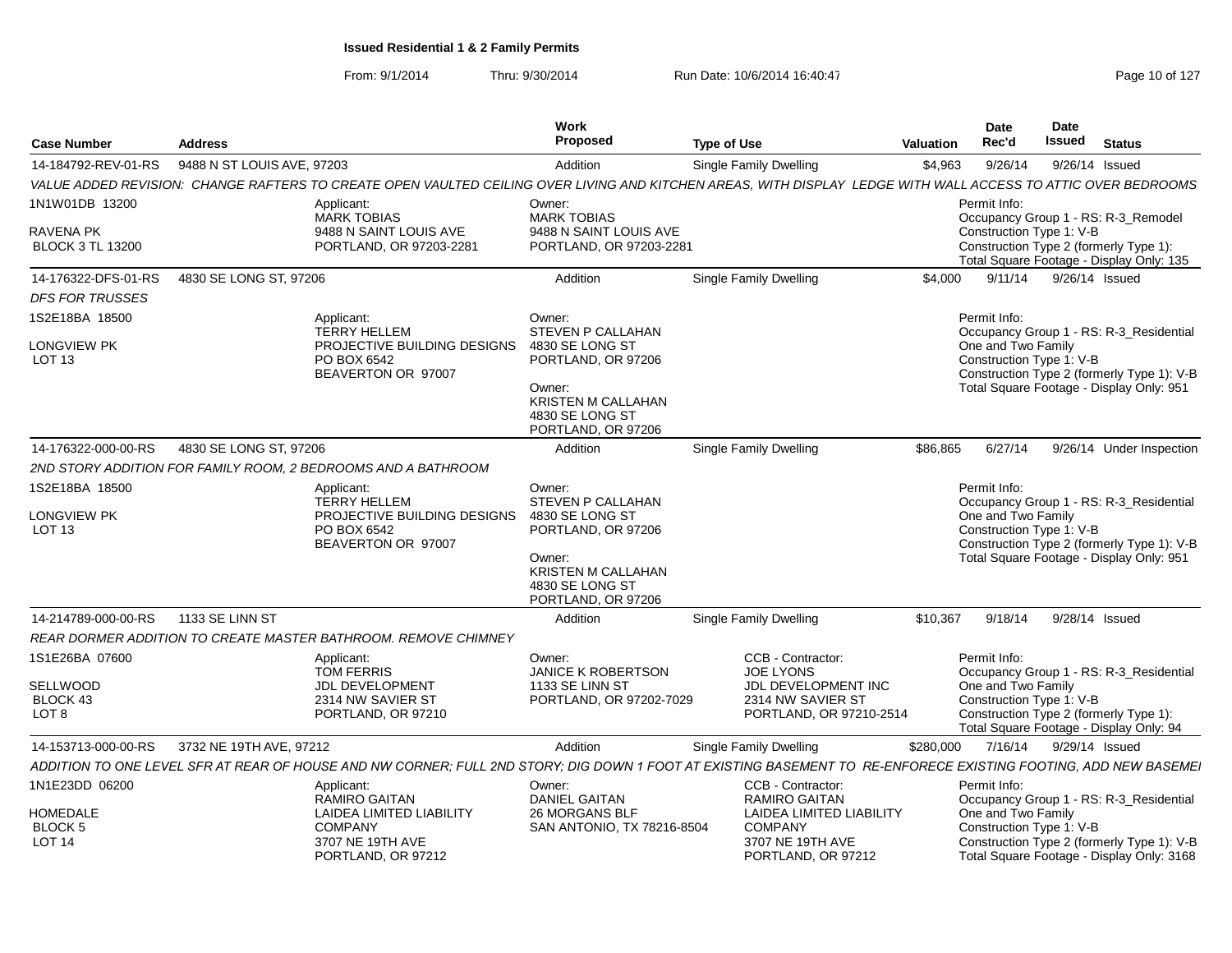| <b>Case Number</b>                         | <b>Address</b>                                         |                                                                                                              | Work<br>Proposed                                                                                                      | <b>Type of Use</b>                                                                                                                                              | Valuation | <b>Date</b><br>Rec'd                                  | Date<br><b>Issued</b><br><b>Status</b>                                                  |
|--------------------------------------------|--------------------------------------------------------|--------------------------------------------------------------------------------------------------------------|-----------------------------------------------------------------------------------------------------------------------|-----------------------------------------------------------------------------------------------------------------------------------------------------------------|-----------|-------------------------------------------------------|-----------------------------------------------------------------------------------------|
| 14-179107-000-00-RS                        | 2006 SW SUNSET BLVD, 97201                             |                                                                                                              | Addition                                                                                                              | Single Family Dwelling                                                                                                                                          | \$51,467  | 7/3/14                                                | 9/29/14 Issued                                                                          |
|                                            |                                                        |                                                                                                              |                                                                                                                       | MAIN FLOOR REMODEL: REMOVE WALL AND ADD BEAM ABOVE. DELETE STAIRS AT BACK LANDING AND CREATE ENCLOSED PORCH AT REAR AND REPLACE WINDOW WITH DOOR. RELOCATE      |           |                                                       |                                                                                         |
| 1S1E16BC 09100                             |                                                        | Applicant:<br>AMANDA J BURNHAM                                                                               | Owner:<br><b>CARL C BURNHAM</b>                                                                                       |                                                                                                                                                                 |           | Permit Info:                                          | Occupancy Group 1 - RS: R-3_Residential                                                 |
| <b>SUNSET HMS</b><br>LOT <sub>1</sub>      |                                                        | 2006 SW SUNSET BLVD<br>PORTLAND, OR 97239                                                                    | 2006 SW SUNSET BLVD<br>PORTLAND, OR 97239                                                                             |                                                                                                                                                                 |           | One and Two Family<br>Construction Type 1: V-B        | Construction Type 2 (formerly Type 1): V-B                                              |
|                                            |                                                        |                                                                                                              | Owner:<br>AMANDA J BURNHAM<br>2006 SW SUNSET BLVD<br>PORTLAND, OR 97239                                               |                                                                                                                                                                 |           |                                                       | Total Square Footage - Display Only: 850                                                |
| 12-161443-REV-01-RS                        | 7325 SE HARRISON CT. 97215                             |                                                                                                              | Addition                                                                                                              | <b>Single Family Dwelling</b>                                                                                                                                   |           | 9/29/14<br>$\mathbb{S}$                               | 9/29/14 Issued                                                                          |
|                                            |                                                        | REVISION TO SHEARWALL, USE EXISTING PARTIAL BASEMENT WALL INSTEAD OF EXISTING EXTERIOR WALL DUE TO CRUMBLING |                                                                                                                       |                                                                                                                                                                 |           |                                                       |                                                                                         |
| 1S2E05DB 17300                             |                                                        | Applicant:<br><b>SCOTT MORRIS</b>                                                                            | Owner:<br><b>SCOTT D MORRIS</b>                                                                                       | CCB - Contractor:<br><b>SCOTT MORRIS</b>                                                                                                                        |           | Permit Info:                                          | Occupancy Group 1 - RS: R-3_Residential                                                 |
| TABOR PK AC<br><b>LOT 12</b>               |                                                        | MT TABOR RESTORATION &<br><b>REMODELING</b><br>7325 SE HARRISON CT<br>PORTLAND OR 97215                      | 7325 SE HARRISON CT<br>PORTLAND, OR 97215<br>Owner:<br>LARA M DI LIBERTI<br>7325 SE HARRISON CT<br>PORTLAND, OR 97215 | <b>MT TABOR RESTORATION &amp;</b><br><b>REMODELING</b><br>7325 SE HARRISON CT<br>PORTLAND OR 97215                                                              |           | One and Two Family<br>Construction Type 1: V-B        | Construction Type 2 (formerly Type 1): V-B<br>Total Square Footage - Display Only: 2293 |
| 14-177931-000-00-RS                        | 3801 NE 65TH AVE, 97213                                |                                                                                                              | Addition                                                                                                              | Single Family Dwelling                                                                                                                                          | \$15,000  | 9/29/14                                               | 9/29/14 Under Inspection                                                                |
|                                            |                                                        |                                                                                                              |                                                                                                                       | ADDITION TO NW SIDE OF THE HOUSE TO EXPAND EXISTING DORMER OVER EXISTING BACK PORCH; NEW AREA TO INCLUDE BATHROOM AND SITTING AREA***TRADES TO BE OBTAINED SEPA |           |                                                       |                                                                                         |
| 1N2E20CC 09600                             |                                                        | Applicant:<br>SWANSON CONSTRUCTION INC                                                                       | Owner:<br>MARC DEGAGNE                                                                                                | CCB - Contractor:<br>SWANSON CONSTRUCTION INC                                                                                                                   |           | Permit Info:                                          | Occupancy Group 1 - RS: R-3_Residential                                                 |
| <b>HYDE PK</b>                             |                                                        | PO BOX 1874                                                                                                  | 3801 NE 65TH AVE                                                                                                      | PO BOX 1874                                                                                                                                                     |           | One and Two Family                                    |                                                                                         |
| BLOCK 9                                    |                                                        | SANDY, OR 97055                                                                                              | PORTLAND, OR 97213-4424                                                                                               | SANDY, OR 97055                                                                                                                                                 |           | Construction Type 1: V-B                              |                                                                                         |
| LOT 9&10                                   |                                                        |                                                                                                              | Owner:<br>JULIA L DEGAGNE<br>3801 NE 65TH AVE<br>PORTLAND, OR 97213-4424                                              |                                                                                                                                                                 |           |                                                       | Construction Type 2 (formerly Type 1):<br>Total Square Footage - Display Only: 111      |
| 14-218453-000-00-RS                        | 241 SE 94TH AVE                                        |                                                                                                              | Addition                                                                                                              | <b>Single Family Dwelling</b>                                                                                                                                   | \$9.388   | 9/29/14                                               | 9/29/14 Issued                                                                          |
|                                            | ADDITION OF NEW COVERED PATIO IN THE REAR OF THE HOUSE |                                                                                                              |                                                                                                                       |                                                                                                                                                                 |           |                                                       |                                                                                         |
| 1N2E33DC 04202                             |                                                        | Applicant:<br>SAMUEL A YATCHMENOFF                                                                           | Owner:<br>AMY L WONG                                                                                                  | CCB - Contractor:<br><b>ALLEN RAY BAER</b>                                                                                                                      |           | Permit Info:                                          | Occupancy Group 1 - RS: U_Decks,                                                        |
| PARTITION PLAT 2010-53<br>LOT <sub>2</sub> |                                                        | 241 SE 94TH AVE<br>PORTLAND, OR 97216                                                                        | 241 SE 94TH AVE<br>PORTLAND, OR 97216                                                                                 | 480 TULIP AVE<br>WOODBURN, OR 97071                                                                                                                             |           | Patios, Porches, Carports<br>Construction Type 1: V-B | Construction Type 2 (formerly Type 1):                                                  |
|                                            |                                                        |                                                                                                              | Owner:<br>SAMUEL A YATCHMENOFF<br>241 SE 94TH AVE<br>PORTLAND, OR 97216                                               |                                                                                                                                                                 |           |                                                       | Total Square Footage - Display Only: 442                                                |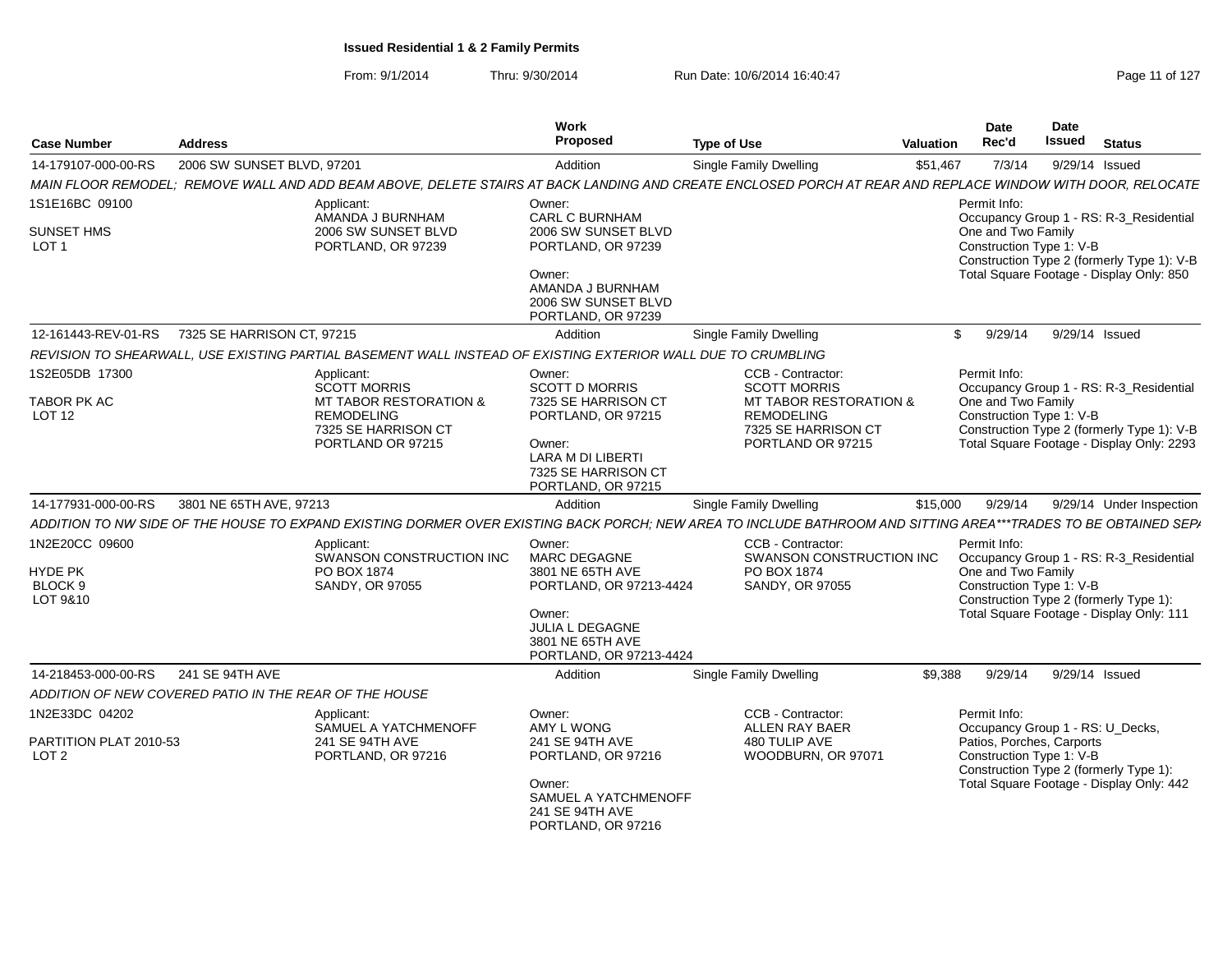| <b>Case Number</b>                                                                                            | <b>Address</b>            |                                                                                                                                                              | Work<br><b>Proposed</b>                                                                                                                         | <b>Type of Use</b>                                                                                                                                                                                                                                                                                               | Valuation | <b>Date</b><br>Rec'd                                           | Date<br><b>Issued</b> | <b>Status</b>                                                                                                                 |
|---------------------------------------------------------------------------------------------------------------|---------------------------|--------------------------------------------------------------------------------------------------------------------------------------------------------------|-------------------------------------------------------------------------------------------------------------------------------------------------|------------------------------------------------------------------------------------------------------------------------------------------------------------------------------------------------------------------------------------------------------------------------------------------------------------------|-----------|----------------------------------------------------------------|-----------------------|-------------------------------------------------------------------------------------------------------------------------------|
| 14-218883-000-00-RS                                                                                           | 7415 N MCKENNA AVE, 97203 |                                                                                                                                                              | Addition                                                                                                                                        | <b>Single Family Dwelling</b>                                                                                                                                                                                                                                                                                    | \$13,895  | 9/29/14                                                        |                       | 9/29/14 Under Inspection                                                                                                      |
|                                                                                                               |                           | ADDITION-RAISE A PORTION OF THE ROOF BY 2', ADD BATHROOM/LAUNDRY TO MASTER BEDROOM AND CONVERT BASEMENT TO LIVING SPACE TO INCLUDE TWO NEW BEDROOMS, LAUNDRY |                                                                                                                                                 |                                                                                                                                                                                                                                                                                                                  |           |                                                                |                       |                                                                                                                               |
| 1N1E07DB 13500<br><b>MCKENNA PK</b><br><b>BLOCK7</b><br>LOT <sub>4</sub><br>DEFERRED ADDITIONAL TAX LIABILITY |                           | Applicant:<br><b>DAVE AUSTIN</b><br>6050 SW TAYLORS FERRY RD<br>PORTLAND, OR 97219-5628                                                                      | Owner:<br><b>DAVE AUSTIN</b><br>6050 SW TAYLORS FERRY RD<br>PORTLAND, OR 97219-5628                                                             | CCB - Contractor:<br>NETFISHER ENTERPRISES INC<br>4955 SW 153RD AVE<br>BEAVERTON, OR 97007                                                                                                                                                                                                                       |           | Permit Info:<br>Construction Type 1: V-B                       |                       | Occupancy Group 1 - RS: R-3_Remodel<br>Total Square Footage - Display Only: 378                                               |
| 14-176311-REV-01-RS                                                                                           | 12412 SW 60TH AVE, 97219  |                                                                                                                                                              | Addition                                                                                                                                        | <b>Single Family Dwelling</b>                                                                                                                                                                                                                                                                                    |           | 9/29/14<br>\$                                                  | 9/29/14 Issued        |                                                                                                                               |
|                                                                                                               |                           | REVISION TO CHANGE SPECIAL INSPECTION FROM EPOXYANCHORS TO GROUTED CELLS                                                                                     |                                                                                                                                                 |                                                                                                                                                                                                                                                                                                                  |           |                                                                |                       |                                                                                                                               |
| 1S1E31CD 03800<br><b>SPRUCE</b><br>LOT <sub>1</sub><br>LOT 2 EXC S 54                                         |                           | Applicant:<br><b>DAN MANNING</b><br><b>DAN MANNING PC</b><br>2926 SW BOUNDARY<br>PORTLAND, OREGON 97239                                                      | Owner:<br>JONATHAN R HOLLAND<br>12412 SW 60TH AVE<br>PORTLAND, OR 97219<br>Owner:<br>MARY J ELVERHOY<br>12412 SW 60TH AVE<br>PORTLAND, OR 97219 | CCB - Contractor:<br><b>DAN MANNING</b><br>DAN MANNING PC<br>2926 SW BOUNDARY<br>PORTLAND, OREGON 97239<br>CCB - Contractor:<br>RAINBOW HEATING COMPANY LLO<br>360 2 CLARENDON ST<br>GLADSTONE, OR 97027<br>CCB - Contractor:<br><b>WESTERN SPRAY FOAM LLC</b><br>22765 SE YELLOWHAMMER ST<br>DAMASCUS, OR 97089 |           | Permit Info:<br>One and Two Family<br>Construction Type 1: V-B |                       | Occupancy Group 1 - RS: R-3_Residential<br>Construction Type 2 (formerly Type 1):<br>Total Square Footage - Display Only: 430 |
| 14-219006-000-00-RS                                                                                           | 5315 NE 37TH AVE, 97211   |                                                                                                                                                              | Addition                                                                                                                                        | Single Family Dwelling                                                                                                                                                                                                                                                                                           | \$5,000   | 9/29/14                                                        | 9/29/14 Issued        |                                                                                                                               |
| PATIO COVER REPLACEMENT                                                                                       |                           |                                                                                                                                                              |                                                                                                                                                 |                                                                                                                                                                                                                                                                                                                  |           |                                                                |                       |                                                                                                                               |
| 1N1E24AB 00700                                                                                                |                           | Applicant:<br>TNT BUILDERS INC                                                                                                                               | Owner:<br><b>CYNTHIA G WALLACE</b>                                                                                                              | CCB - Contractor:<br>TNT BUILDERS INC                                                                                                                                                                                                                                                                            |           | Permit Info:<br>Occupancy Group 1 - RS: U_Decks,               |                       |                                                                                                                               |
| <b>WILLAMETTE ADD</b><br>BLOCK 30<br>LOT 22&23                                                                |                           | 35897 BRYANT DR SW<br>ALBANY, OR 97321-7502                                                                                                                  | 5315 NE 37TH AVE<br>PORTLAND, OR 97211-8003                                                                                                     | 35897 BRYANT DR SW<br>ALBANY, OR 97321-7502                                                                                                                                                                                                                                                                      |           | Patios, Porches, Carports<br>Construction Type 1: V-B          |                       | Construction Type 2 (formerly Type 1):<br>Total Square Footage - Display Only: 425                                            |
| 14-212297-000-00-RS                                                                                           | 48 NE THOMPSON ST, 97212  |                                                                                                                                                              | Addition                                                                                                                                        | Single Family Dwelling                                                                                                                                                                                                                                                                                           | \$15,441  | 9/13/14                                                        | 9/30/14 Issued        |                                                                                                                               |
|                                                                                                               |                           | CONSTRUCT A N APPROX 140 SQ. FT. ADDITION ON EAST SIDE OF HOUSE FOR EXISTING BEDROOMS AND BATHROOM EXPANSION.                                                |                                                                                                                                                 |                                                                                                                                                                                                                                                                                                                  |           |                                                                |                       |                                                                                                                               |
| 1N1E27DA 12400                                                                                                |                           | Applicant:<br>NWC NICK WEITZER COMPANY                                                                                                                       | Owner:<br>ELIZABETH H ROBINSON                                                                                                                  | CCB - Contractor:<br>NWC NICK WEITZER COMPANY                                                                                                                                                                                                                                                                    |           | Permit Info:                                                   |                       | Occupancy Group 1 - RS: R-3_Residential                                                                                       |
| ALBINA<br><b>BLOCK 24</b><br>LOT 8 TL 12400                                                                   |                           | <b>LLC</b><br>2038 SE CESAR CHAVEZ BLVD<br>PORTLAND, OR 97214                                                                                                | 48 NE THOMPSON ST<br>PORTLAND, OR 97212                                                                                                         | LLC<br>2038 SE CESAR CHAVEZ BLVD<br>PORTLAND, OR 97214                                                                                                                                                                                                                                                           |           | One and Two Family<br>Construction Type 1: V-B                 |                       | Construction Type 2 (formerly Type 1):<br>Total Square Footage - Display Only: 140                                            |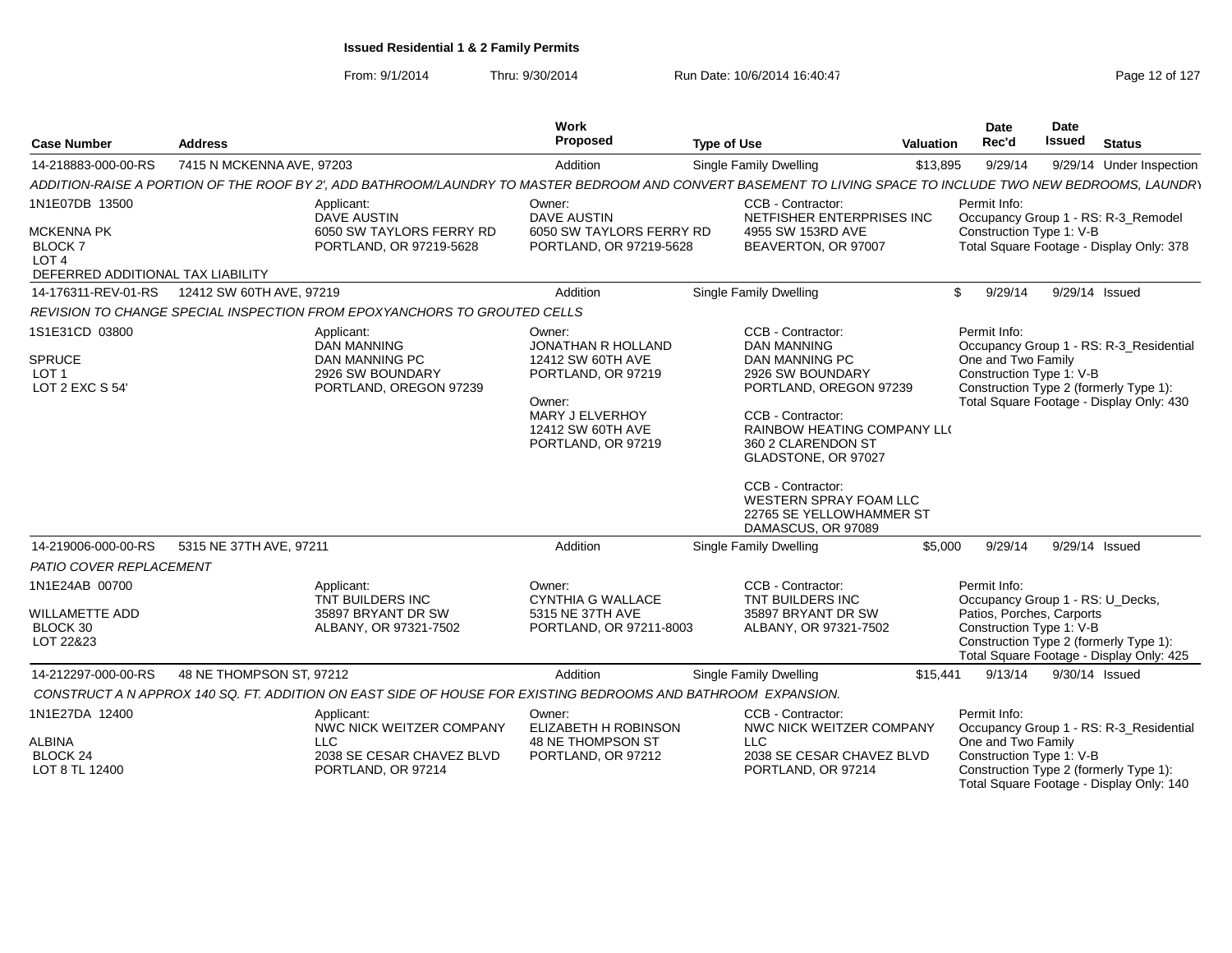| <b>Case Number</b>                             | <b>Address</b>                              |                                                                                                                                                                   | Work<br>Proposed                                                                                                                              | <b>Type of Use</b>                                                                                                                                                                                 | <b>Valuation</b> | Date<br>Rec'd                                  | Date<br>Issued | <b>Status</b>                                                                                                                      |
|------------------------------------------------|---------------------------------------------|-------------------------------------------------------------------------------------------------------------------------------------------------------------------|-----------------------------------------------------------------------------------------------------------------------------------------------|----------------------------------------------------------------------------------------------------------------------------------------------------------------------------------------------------|------------------|------------------------------------------------|----------------|------------------------------------------------------------------------------------------------------------------------------------|
| 14-204398-000-00-RS                            | 1117 NE 80TH AVE, 97213                     |                                                                                                                                                                   | Addition                                                                                                                                      | Single Family Dwelling                                                                                                                                                                             | \$70,000         | 8/28/14                                        |                | 9/30/14 Under Inspection                                                                                                           |
|                                                |                                             | ADDITION AND REMODEL TO EXISTING SINGLE FAMILY RESIDENCE, ENCLOSE EXISTING EXTERIOR STAIRS AND CONVERT EXISTING STAIRS TO BASEMENT INTO A MAIN FLOOR BATHROOM, N. |                                                                                                                                               |                                                                                                                                                                                                    |                  |                                                |                |                                                                                                                                    |
| 1N2E32AA 13600                                 |                                             | Applicant:                                                                                                                                                        | Owner:                                                                                                                                        | CCB - Contractor:                                                                                                                                                                                  |                  | Permit Info:                                   |                |                                                                                                                                    |
| KATHARINE<br>BLOCK 25<br>LOT <sub>3</sub>      |                                             | MIKE MONTGOMERY<br>5531 SW BUDDINGTON ST<br>PORTLAND, OR 97219                                                                                                    | COLBYCO CUSTOM<br>CONSTRUCTION LLC<br>1541 SW PLEASANT VIEW DR<br>GRESHAM, OR 97080-5501                                                      | <b>RHINO PLUMBING INC</b><br>18761 SE EL CAMINO TER<br>DAMASCUS OR 97089<br>CCB - Contractor:<br><b>COLBYCO CUSTOM</b><br><b>CONSTRUCTION LLC</b><br>1541 SW PLEASANT VIEW DR<br>GRESHAM, OR 97080 |                  | One and Two Family<br>Construction Type 1: V-B |                | Occupancy Group 1 - RS: R-3_Residential<br>Construction Type 2 (formerly Type 1): V-B<br>Total Square Footage - Display Only: 1900 |
| 14-191595-000-00-RS                            | 1145 SE REX ST, 97202                       |                                                                                                                                                                   | Addition                                                                                                                                      | Single Family Dwelling                                                                                                                                                                             | \$6,066          | 7/31/14                                        |                | 9/30/14 Issued                                                                                                                     |
| 5 FT X 11 FT MUDROOM ADDITION TO REAR OF HOUSE |                                             |                                                                                                                                                                   |                                                                                                                                               |                                                                                                                                                                                                    |                  |                                                |                |                                                                                                                                    |
| 1S1E23BD 11000                                 |                                             | Applicant:<br><b>TODD HERTNER</b>                                                                                                                                 | Owner:<br><b>DOUGLAS E SUMMERS</b>                                                                                                            | CCB - Contractor:<br><b>TODD HERTNER</b>                                                                                                                                                           |                  | Permit Info:                                   |                | Occupancy Group 1 - RS: R-3 Residential                                                                                            |
| <b>CITY VIEW PK</b><br><b>BLOCK7</b><br>LOT 13 |                                             | <b>REBUILD LLC</b><br>PO BOX 13372<br>PORTLAND OR 97213                                                                                                           | 1145 SE REX ST<br>PORTLAND, OR 97202-5937                                                                                                     | <b>REBUILD LLC</b><br>PO BOX 13372<br>PORTLAND OR 97213                                                                                                                                            |                  | One and Two Family<br>Construction Type 1: V-B |                | Construction Type 2 (formerly Type 1):                                                                                             |
|                                                |                                             |                                                                                                                                                                   | Owner:<br><b>BETSY W SUMMERS</b><br>1145 SE REX ST<br>PORTLAND, OR 97202-5937                                                                 |                                                                                                                                                                                                    |                  |                                                |                | Total Square Footage - Display Only: 55                                                                                            |
| 14-195790-000-00-RS                            | 4238 NE FLANDERS ST, 97213                  |                                                                                                                                                                   | Addition                                                                                                                                      | Single Family Dwelling                                                                                                                                                                             | \$41,469         | 8/8/14                                         |                | 9/2/14 Under Inspection                                                                                                            |
|                                                |                                             | ADDITION OF 2 STORIES AT REAR OF HOUSE FOR FAMILY ROOM AND NEW HALF BATH ON MAIN FLOOR AND MASTER BATH ON 2ND FLOOR, REMOVE EXISTING BACK DECK, INFILL WALL WITH  |                                                                                                                                               |                                                                                                                                                                                                    |                  |                                                |                |                                                                                                                                    |
| 1N2E31CB 07000                                 |                                             | Applicant:<br><b>JIM HENRY</b>                                                                                                                                    | Owner:<br>STEPHANIE S HAHN                                                                                                                    | CCB - Contractor:<br>VAN ASSELT CONSTRUCTION INC Occupancy Group 1 - RS: R-3_Residential                                                                                                           |                  | Permit Info:                                   |                |                                                                                                                                    |
| LAURELHURST<br>BLOCK 113<br>LOT <sub>9</sub>   |                                             | <b>JIM HENRY ARCHITECT</b><br>4207 NE FLANDERS<br>PORTLAND, OR 97213                                                                                              | 4238 NE FLANDERS ST<br>PORTLAND, OR 97213-1636<br>Owner:<br><b>KENNETH A HAHN</b><br>4238 NE FLANDERS ST<br>PORTLAND, OR 97213-1636           | 4200 NE FLANDERS ST<br>PORTLAND, OR 97213                                                                                                                                                          |                  | One and Two Family<br>Construction Type 1: V-B |                | Construction Type 2 (formerly Type 1):<br>Total Square Footage - Display Only: 376                                                 |
| 14-206639-000-00-RS                            | 5826 SW 53RD AVE, 97221                     |                                                                                                                                                                   | Addition                                                                                                                                      | Single Family Dwelling                                                                                                                                                                             | \$16,000         | 9/2/14                                         |                | 9/2/14 Under Inspection                                                                                                            |
|                                                | ADDITION TO EXTEND ROOF OVER EXISTING PORCH |                                                                                                                                                                   |                                                                                                                                               |                                                                                                                                                                                                    |                  |                                                |                |                                                                                                                                    |
| 1S1E18DB 07600                                 |                                             | Applicant:                                                                                                                                                        | Owner:                                                                                                                                        | CCB - Contractor:                                                                                                                                                                                  |                  | Permit Info:                                   |                |                                                                                                                                    |
| WESTHAMPTON<br>S 1/2 OF LOT 2 BLOCK 6          |                                             | <b>DEAN ZAROSINSKI</b><br>ZAROSINSKI ENGINEERING AND<br>DESIGN. INC.<br>1400 NW 155TH CIRCLE<br>VANCOUVER, WA 98685                                               | <b>ROBERT MALNATI</b><br>5826 SW 53RD AVE<br>PORTLAND, OR 97221<br>Owner:<br><b>CAROL S MALNATI</b><br>5826 SW 53RD AVE<br>PORTLAND, OR 97221 | <b>SOVEREIGN HOMES</b><br>904 ESTHER STREET<br>VANCOUVER, WA 98660                                                                                                                                 |                  | One and Two Family<br>Construction Type 1: V-B |                | Occupancy Group 1 - RS: R-3_Residential<br>Construction Type 2 (formerly Type 1):                                                  |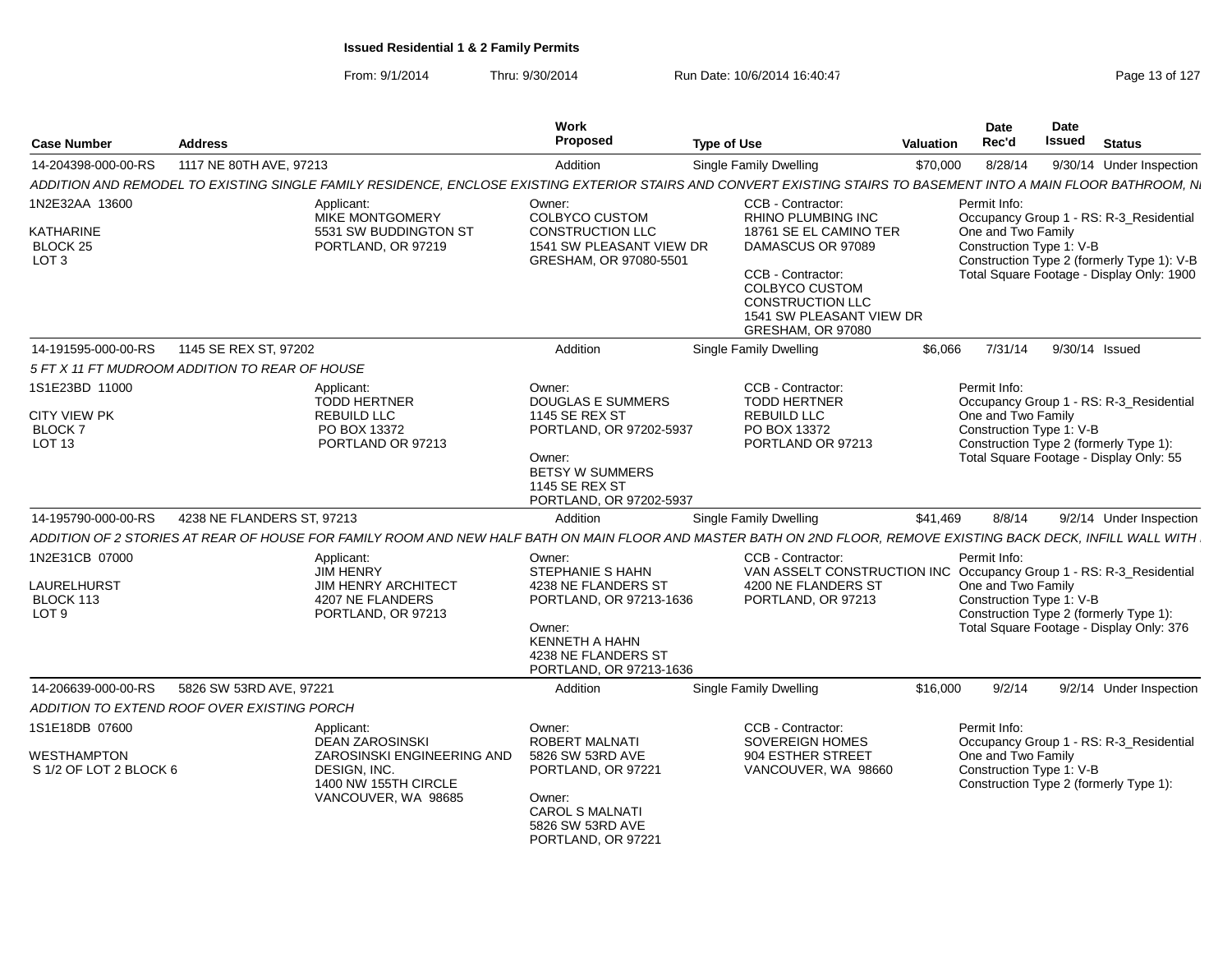| <b>Case Number</b>                                                    | <b>Address</b>                     |                                                                                                                                                                  | Work<br>Proposed                                                                                                                                                  | <b>Type of Use</b>                                                                                                                      | <b>Valuation</b> | Date<br>Rec'd                                                                                                                               | <b>Date</b><br>Issued | <b>Status</b>                                                                                                                      |
|-----------------------------------------------------------------------|------------------------------------|------------------------------------------------------------------------------------------------------------------------------------------------------------------|-------------------------------------------------------------------------------------------------------------------------------------------------------------------|-----------------------------------------------------------------------------------------------------------------------------------------|------------------|---------------------------------------------------------------------------------------------------------------------------------------------|-----------------------|------------------------------------------------------------------------------------------------------------------------------------|
| 14-206515-000-00-RS                                                   | 4706 NE 14TH PL                    |                                                                                                                                                                  | Addition                                                                                                                                                          | Single Family Dwelling                                                                                                                  | \$110,000        | 9/2/14                                                                                                                                      |                       | 9/2/14 Under Inspection                                                                                                            |
|                                                                       |                                    | DEMO EXISTING STAIRS AND SHORT BASEMENT. EXCAVATE DOWN 18" AND REPLACE FOUNDATION. CREATE 8' CEILING HEIGHT FOR FUTRE BASEMENT SPACE. REPLACE HOUSE ON NEW FOL   |                                                                                                                                                                   |                                                                                                                                         |                  |                                                                                                                                             |                       |                                                                                                                                    |
| 1N1E23AC 11201<br>VERNON<br>BLOCK 46<br>LOT <sub>5</sub>              |                                    | Applicant:<br>TIM RICHARDSON<br>SQUARE NAIL CARPENTRY LLC<br>4629 NE 14TH PLACE<br>PORTLAND, OR 97211                                                            | Owner:<br>TONEY L STIREWALT<br>4706 NE 14TH PL<br>PORTLAND, OR 97211<br>Owner:<br><b>JACQUELINE CANDEL</b><br>4706 NE 14TH PL<br>PORTLAND, OR 97211               | CCB - Contractor:<br><b>TIM RICHARDSON</b><br>SQUARE NAIL CARPENTRY LLC<br>4629 NE 14TH PLACE<br>PORTLAND, OR 97211                     |                  | Permit Info:<br>One and Two Family<br>Construction Type 1: V-B                                                                              |                       | Occupancy Group 1 - RS: R-3_Residential<br>Construction Type 2 (formerly Type 1):                                                  |
| 14-171780-000-00-RS                                                   | 2802 NE STANTON ST - Unit B, 97212 |                                                                                                                                                                  | Addition                                                                                                                                                          | Single Family Dwelling                                                                                                                  | \$87,000         | 6/19/14                                                                                                                                     |                       | 9/3/14 Under Inspection                                                                                                            |
|                                                                       |                                    | KITCHEN ADDITION AND REMODEL THROUGHOUT HOUSE, REPLACE AND ADD WINDOWS; CONVERT EXISTING BASEMENT TO ACCESSORY DWELLING UNIT; MAIN FLOOR BUMP OUT KITCHEN /      |                                                                                                                                                                   |                                                                                                                                         |                  |                                                                                                                                             |                       |                                                                                                                                    |
| 1N1E25BC 14300                                                        |                                    | Applicant:<br>MIKE COYLE<br><b>FASTER PERMITS</b><br>14334 NW EAGLERIDGE LANE<br>PORTLAND, OR 97229                                                              | Owner:<br><b>KELLY J EDWARDS</b><br>2735 NE 28TH AVE<br>PORTLAND, OR 97212-3517<br>Owner:<br>PAMELA J EDWARDS<br>2735 NE 28TH AVE<br>PORTLAND, OR 97212-3517      | CCB - Contractor<br>PETRINA CONSTRUCTION INC<br>4505 NE TILLAMOOK ST<br>PORTLAND, OR 97213-1319                                         |                  | Permit Info:<br>One and Two Family<br>Construction Type 1: V-B<br>Construction Type 2 (formerly Type 1):<br>Number of New Dwelling Units: 1 |                       | Occupancy Group 1 - RS: R-3_Residential<br>Total Square Footage - Display Only: 20                                                 |
| 14-206701-000-00-RS                                                   | 3143 NE DUNCKLEY ST, 97212         |                                                                                                                                                                  | Addition                                                                                                                                                          | <b>Single Family Dwelling</b>                                                                                                           | \$12,000         | 9/3/14                                                                                                                                      |                       | $9/3/14$ Issued                                                                                                                    |
|                                                                       |                                    | EXTEND SHED DORMER TO INCLUDE A NEW MASTER CLOSET, UPGRADE SUPPORT TO NEW FOOTINGS AT BASEMENT SLAB                                                              |                                                                                                                                                                   |                                                                                                                                         |                  |                                                                                                                                             |                       |                                                                                                                                    |
| 1N1E24CD 06900<br><b>OLMSTED PK</b><br>BLOCK 10<br>LOT <sub>6</sub>   |                                    | Applicant:<br>SAMPSON CONSTRUCTION<br>2419 SE MULBERRY DR<br>MILWAUKIE, OR 97267                                                                                 | Owner:<br><b>LOUISE F MOORE</b><br>3143 NE DUNCKLEY ST<br>PORTLAND, OR 97212-1733                                                                                 | CCB - Contractor:<br><b>SAMPSON CONSTRUCTION</b><br>2419 SE MULBERRY DR<br>MILWAUKIE, OR 97267                                          |                  | Permit Info:<br>One and Two Family<br>Construction Type 1: V-B                                                                              |                       | Occupancy Group 1 - RS: R-3_Residential<br>Construction Type 2 (formerly Type 1):<br>Total Square Footage - Display Only: 92       |
| 14-207145-000-00-RS                                                   | 4847 SE 62ND AVE, 97206            |                                                                                                                                                                  | Addition                                                                                                                                                          | Single Family Dwelling                                                                                                                  | \$5,515          | 9/3/14                                                                                                                                      |                       | 9/3/14 Under Inspection                                                                                                            |
|                                                                       |                                    | ADDITION TO THE REAR OF THE HOUSE TO CREATE NEW BATHROOM                                                                                                         |                                                                                                                                                                   |                                                                                                                                         |                  |                                                                                                                                             |                       |                                                                                                                                    |
| 1S2E17BB 09800<br>ARLETA PK 3<br>BLOCK 1<br>LOT <sub>8</sub>          |                                    | Applicant:<br>CONCEPT CONSTRUCTION INC<br>121 E COLUMBIA RIVER HWY<br>TROUTDALE, OR 97060                                                                        | Owner:<br><b>WILLIAM E POTTER</b><br>2205 NE 27TH AVE<br>PORTLAND, OR 97212                                                                                       | CCB - Contractor:<br>CONCEPT CONSTRUCTION INC<br>121 E COLUMBIA RIVER HWY<br>TROUTDALE, OR 97060                                        |                  | Permit Info:<br>One and Two Family<br>Construction Type 1: V-B                                                                              |                       | Occupancy Group 1 - RS: R-3_Residential<br>Construction Type 2 (formerly Type 1):<br>Total Square Footage - Display Only: 50       |
| 14-184556-000-00-RS                                                   | 7243 SW 52ND AVE, 97219            |                                                                                                                                                                  | Addition                                                                                                                                                          | Single Family Dwelling                                                                                                                  | \$156,608        | 7/17/14                                                                                                                                     |                       | 9/3/14 Under Inspection                                                                                                            |
|                                                                       |                                    | ADDITION AND REMODEL TO SINGLE FAMILY RESIDENCE, ADDITION TO BACK OF HOUSE FOR NEW FAMILY ROOM, RECONFIGURE KITCHEN, BUILD NEW STAIRS TO NEW 2ND FLOOR THAT INCL |                                                                                                                                                                   |                                                                                                                                         |                  |                                                                                                                                             |                       |                                                                                                                                    |
| 1S1E19AC 02600<br>KIRCANNO<br>BLOCK <sub>3</sub><br>LOT <sub>36</sub> |                                    | Applicant:<br>RUSSEL RAY BARTELS<br>RMH BARTELS CONSTRUCTION<br><b>INC</b><br>41173 SE VISTA LOOP DR<br>SANDY, OREGON 97055                                      | Owner:<br><b>MICHELE HJORTING</b><br>7243 SW 52ND AVE<br>PORTLAND, OR 97219-1311<br>Owner:<br><b>ERIC HJORTING</b><br>7243 SW 52ND AVE<br>PORTLAND, OR 97219-1311 | CCB - Contractor<br><b>RUSSEL RAY BARTELS</b><br>RMH BARTELS CONSTRUCTION<br><b>INC</b><br>41173 SE VISTA LOOP DR<br>SANDY.OREGON 97055 |                  | Permit Info:<br>One and Two Family<br>Construction Type 1: V-B                                                                              |                       | Occupancy Group 1 - RS: R-3 Residential<br>Construction Type 2 (formerly Type 1): V-B<br>Total Square Footage - Display Only: 1533 |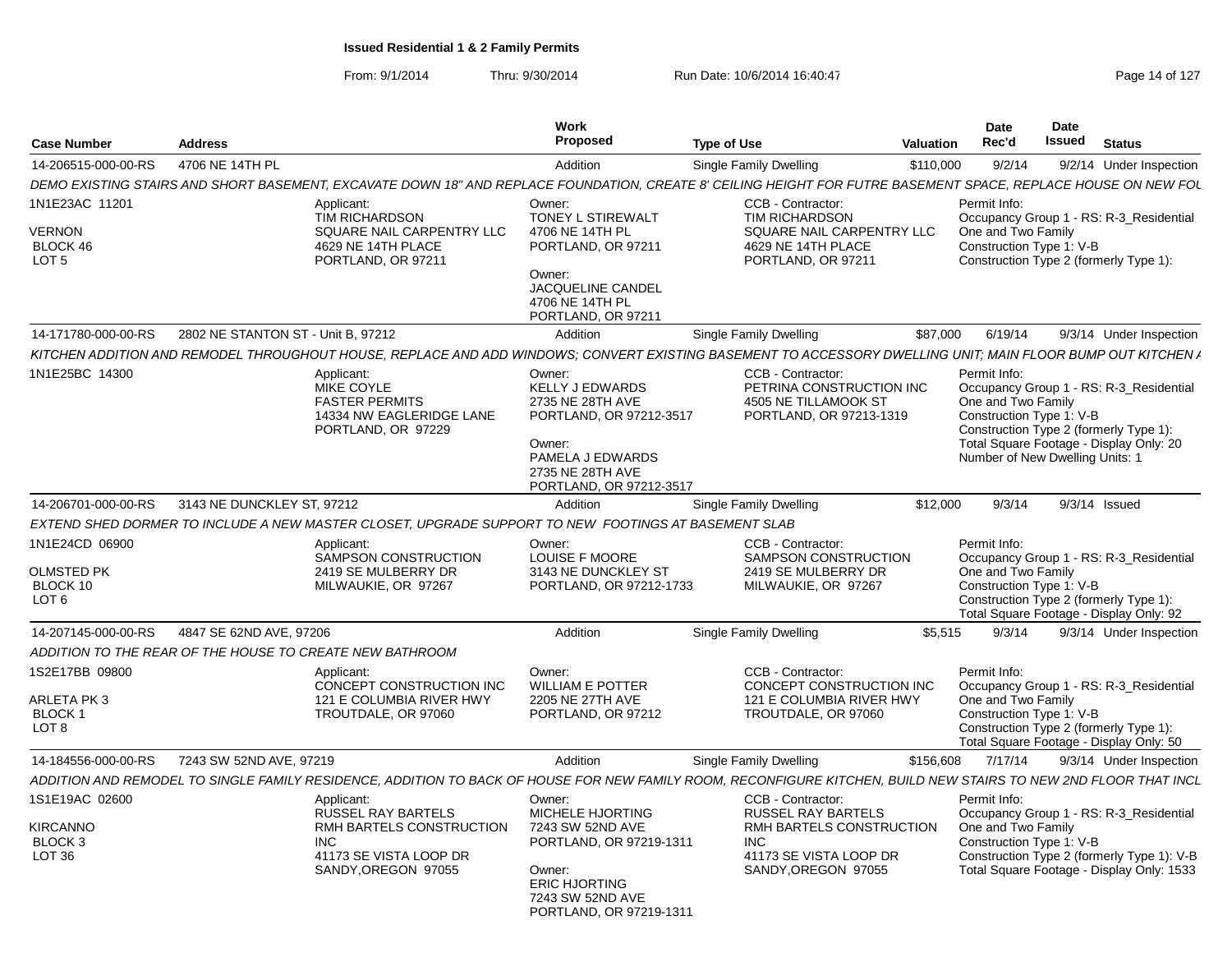From: 9/1/2014Thru: 9/30/2014 Run Date: 10/6/2014 16:40:47 Rege 15 of 127

| <b>Case Number</b>                                                            | <b>Address</b>                                   |                                                                                                                                                                     | <b>Work</b><br><b>Proposed</b>                                                                                                                                                    | <b>Type of Use</b>                                                                                                             | <b>Valuation</b> | <b>Date</b><br>Rec'd                                                        | <b>Date</b><br><b>Issued</b> | <b>Status</b>                                                                                                                      |
|-------------------------------------------------------------------------------|--------------------------------------------------|---------------------------------------------------------------------------------------------------------------------------------------------------------------------|-----------------------------------------------------------------------------------------------------------------------------------------------------------------------------------|--------------------------------------------------------------------------------------------------------------------------------|------------------|-----------------------------------------------------------------------------|------------------------------|------------------------------------------------------------------------------------------------------------------------------------|
| 14-191698-000-00-RS                                                           | 10516 SE FLAVEL ST, 97266                        |                                                                                                                                                                     | Addition                                                                                                                                                                          | Single Family Dwelling                                                                                                         | \$106,881        | 9/3/14                                                                      |                              | 9/3/14 Under Inspection                                                                                                            |
|                                                                               |                                                  | ADDITION TO NE SIDE OF THE HOUSE; REMOVE EXISTING GARAGE; ADD FAMILY ROOM, DINING ROOM, AND BATHROOM; ADD 2 CAR GARAGE*** Mechanical Permit pulled by contractor*** |                                                                                                                                                                                   |                                                                                                                                |                  |                                                                             |                              |                                                                                                                                    |
| 1S2E22BC 01900<br>LOCKWOOD HTS<br><b>BLOCK B</b><br><b>LOT 12</b>             |                                                  | Applicant:<br>MICHAEL SWEENEY<br>MICHAEL SWEENEY BUILDER<br>28416 NE REILLY ROAD<br>CAMAS, WA 98607                                                                 | Owner:<br><b>MARK G DAHL</b><br>10516 SE FLAVEL ST<br>PORTLAND, OR 97266-6063<br>Owner:<br><b>SHARON R DAHL</b><br>10516 SE FLAVEL ST<br>PORTLAND, OR 97266-6063                  | CCB - Contractor:<br>MICHAEL SWEENEY<br>MICHAEL SWEENEY BUILDER<br>28416 NE REILLY ROAD<br>CAMAS, WA 98607                     |                  | Permit Info:<br>One and Two Family<br>Construction Type 1: V-B              |                              | Occupancy Group 1 - RS: R-3_Residential<br>Construction Type 2 (formerly Type 1): V-B<br>Total Square Footage - Display Only: 1330 |
| 14-206473-000-00-RS                                                           | 6705 SE 32ND AVE, 97202                          |                                                                                                                                                                     | Addition                                                                                                                                                                          | Single Family Dwelling                                                                                                         | \$6,372          | 9/2/14                                                                      |                              | 9/3/14 Under Inspection                                                                                                            |
|                                                                               |                                                  | REPLACE ORIGINAL PORCH IN SAME FOOTPRINT OVER EXISTING FOUNDATION.                                                                                                  |                                                                                                                                                                                   |                                                                                                                                |                  |                                                                             |                              |                                                                                                                                    |
| 1S1E24BA 13600<br><b>EASTMORELAND</b><br>BLOCK 19<br>LOT 18-20 TL 13600       |                                                  | Applicant:<br><b>Stephen Anthony McElligott</b><br>STEPHEN ANTHONY MCELLIGOTT 6705 SE 32ND AVE<br>1409 SE Lexington St<br>Portland, OR 97202                        | Owner:<br>DONALD A GRITZMACHER<br>PORTLAND, OR 97202-8512<br>Owner:<br>LESLIE A GRITZMACHER<br>6705 SE 32ND AVE<br>PORTLAND, OR 97202-8512                                        | CCB - Contractor:<br>STEPHEN ANTHONY MCELLIGOTT Occupancy Group 1 - RS: U_Decks,<br>1409 SE LEXINGTON ST<br>PORTLAND, OR 97202 |                  | Permit Info:<br>Patios, Porches, Carports<br>Construction Type 1: V-B       |                              | Construction Type 2 (formerly Type 1):<br>Total Square Footage - Display Only: 300                                                 |
| 14-207317-000-00-RS                                                           | 10668 SW 30TH AVE, 97219                         |                                                                                                                                                                     | Addition                                                                                                                                                                          | Single Family Dwelling                                                                                                         | \$16,544         | 9/4/14                                                                      |                              | 9/4/14 Under Inspection                                                                                                            |
|                                                                               | ADDITION TO EAST OF THE HOUSE TO ENLARGE BEDROOM |                                                                                                                                                                     |                                                                                                                                                                                   |                                                                                                                                |                  |                                                                             |                              |                                                                                                                                    |
| 1S1E29DD 03400<br><b>GALEBURN PL</b><br>N 80' OF W 130' OF LOT 5              |                                                  | Applicant:<br>RAPHAEL GOODBLATT<br>615 SE ALDER<br>PORLTAND, OR 97214                                                                                               | Owner:<br><b>GRACE MCLAUGHLIN</b><br>10668 SW 30TH AVE<br>PORTLAND, OR 97219-6967                                                                                                 |                                                                                                                                |                  | Permit Info:<br>One and Two Family<br>Construction Type 1: V-B              |                              | Occupancy Group 1 - RS: R-3 Residential<br>Construction Type 2 (formerly Type 1):<br>Total Square Footage - Display Only: 150      |
| 14-137527-000-00-RS                                                           | 3028 NE COUCH ST, 97232                          |                                                                                                                                                                     | Addition                                                                                                                                                                          | Single Family Dwelling                                                                                                         | \$104.010        | 4/8/14                                                                      |                              | 9/4/14 Issued                                                                                                                      |
|                                                                               |                                                  | 2 STORY ADDITION FOR GARAGE ON MAIN AND ART STUDIO WITH BATHROOM ABOVE; EXTEND DRIVEWAY                                                                             |                                                                                                                                                                                   |                                                                                                                                |                  |                                                                             |                              |                                                                                                                                    |
| 1N1E36CA 20000<br>HAWTHORNES 1ST ADD<br>BLOCK 22<br>LOT <sub>3</sub>          |                                                  | Applicant:<br>CHUCK COHEN<br>C <sub>2</sub> DESIGN<br>1332 SE 44TH AVE<br>PORTLAND OR 97215                                                                         | Owner:<br><b>RONALD K BURROUGHS</b><br>3590 FRONT ST UNIT F<br>SAN DIEGO, CA 92103-4850<br>Owner:<br><b>LINDA L BURROUGHS</b><br>3590 FRONT ST UNIT F<br>SAN DIEGO, CA 92103-4850 |                                                                                                                                |                  | Permit Info:<br>One and Two Family<br>Construction Type 1: V-B              |                              | Occupancy Group 1 - RS: R-3 Residential<br>Construction Type 2 (formerly Type 1): V-B<br>Total Square Footage - Display Only: 1313 |
| 14-175061-000-00-RS                                                           | 8403 N SMITH ST, 97203                           |                                                                                                                                                                     | Addition                                                                                                                                                                          | Single Family Dwelling                                                                                                         | \$51,464         | 9/4/14                                                                      |                              | 9/4/14 Under Inspection                                                                                                            |
|                                                                               |                                                  | RAISE HOUSE TO INCREASE CEILING HEIGHT IN BASEMENT; CONVERT BASEMENT TO LIVING SPACE TO INCLUDE (2) BEDROOMS, BATHROOM AND FAMILY ROOM; RELOCATE STAIRS; REMODE     |                                                                                                                                                                                   |                                                                                                                                |                  |                                                                             |                              |                                                                                                                                    |
| 1N1W01DC 01400<br><b>GRIMES ADD</b><br>BLOCK <sub>2</sub><br>LOT <sub>4</sub> |                                                  | Applicant:<br>SHANE WALLACK<br>8403 N SMITH ST<br>PORTLAND, OR 97203-2240                                                                                           | Owner:<br><b>SHANE WALLACK</b><br>8403 N SMITH ST<br>PORTLAND, OR 97203-2240                                                                                                      |                                                                                                                                |                  | Permit Info:<br>Construction Type 1: V-B<br>Number of New Dwelling Units: 1 |                              | Occupancy Group 1 - RS: R-3_Remodel<br>Construction Type 2 (formerly Type 1):<br>Total Square Footage - Display Only: 1400         |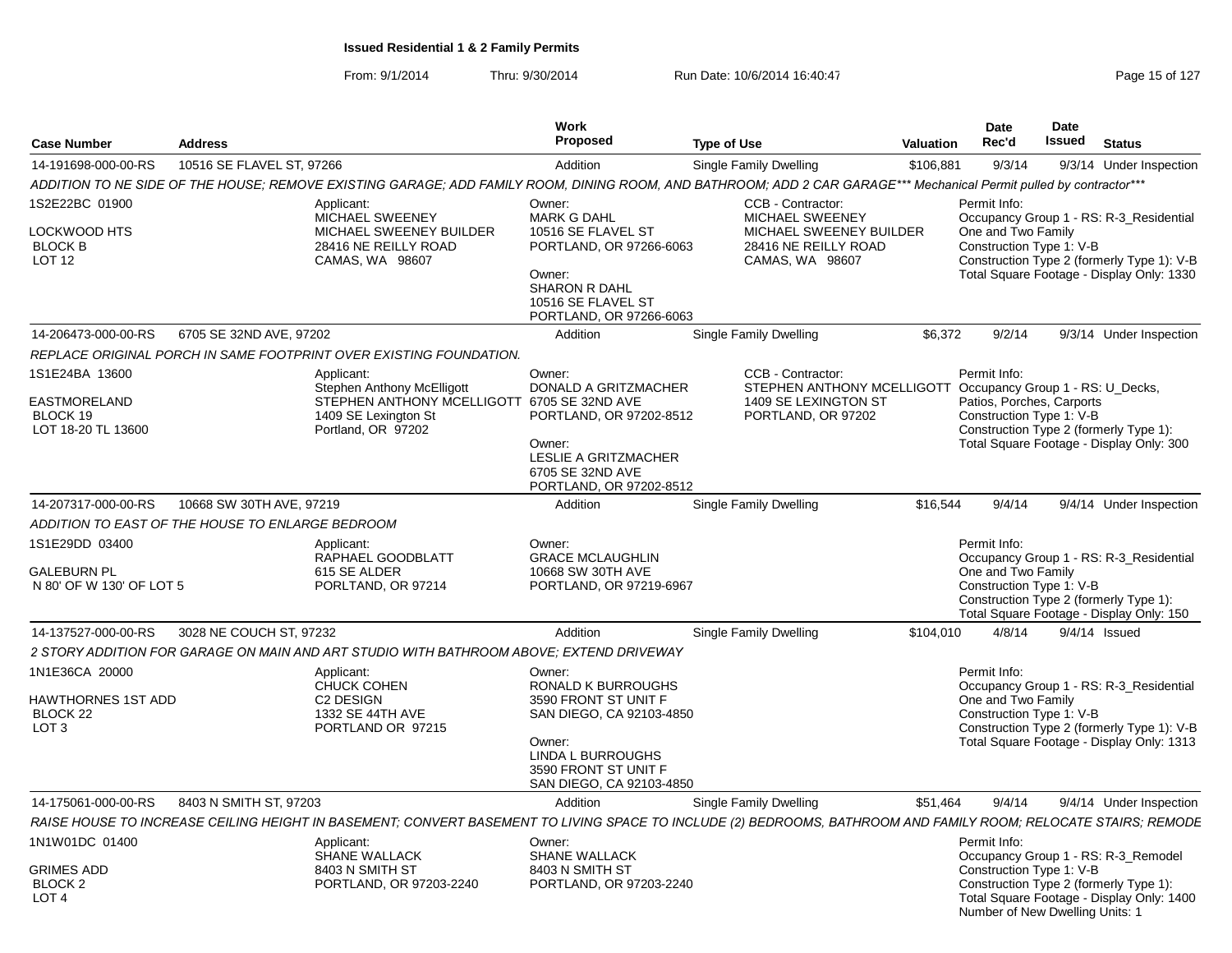| <b>Case Number</b>                                                | <b>Address</b>                                                                                                                                        |                                                     | Work<br><b>Proposed</b>                                                                      | <b>Type of Use</b>                                                                                | <b>Valuation</b> | <b>Date</b><br>Rec'd                                                              | <b>Date</b><br><b>Issued</b> | <b>Status</b>                                                                                                                |
|-------------------------------------------------------------------|-------------------------------------------------------------------------------------------------------------------------------------------------------|-----------------------------------------------------|----------------------------------------------------------------------------------------------|---------------------------------------------------------------------------------------------------|------------------|-----------------------------------------------------------------------------------|------------------------------|------------------------------------------------------------------------------------------------------------------------------|
| 14-207351-000-00-RS                                               | 6217 NE 28TH AVE, 97211                                                                                                                               |                                                     | Addition                                                                                     | Single Family Dwelling                                                                            | \$20,000         | 9/4/14                                                                            |                              | 9/4/14 Under Inspection                                                                                                      |
|                                                                   | 58 sf ADDITION TO THE REAR OF THE HOUSE; TO EXPAND AND RECONFIGURE EXISTING BATHROOM AND WALK IN CLOSET                                               |                                                     |                                                                                              |                                                                                                   |                  |                                                                                   |                              |                                                                                                                              |
| 1N1E13CB 08300<br><b>IRVINGTON PK</b><br>BLOCK 28<br>LOT 38&40    | Applicant:<br>8811 NE SANDY BLVD                                                                                                                      | CITY HOME IMPROVEMENT INC<br>PORTLAND, OR 972204996 | Owner:<br><b>MELANIE L RAINES</b><br>6217 NE 28TH AVE<br>PORTLAND, OR 97211-6029             | CCB - Contractor:<br>CITY HOME IMPROVEMENT INC<br>8811 NE SANDY BLVD<br>PORTLAND, OR 972204996    |                  | Permit Info:<br>One and Two Family<br>Construction Type 1: V-B                    |                              | Occupancy Group 1 - RS: R-3_Residential<br>Construction Type 2 (formerly Type 1):<br>Total Square Footage - Display Only: 58 |
| 14-169185-000-00-RS                                               | 2416 N HUMBOLDT ST, 97217                                                                                                                             |                                                     | Addition                                                                                     | Single Family Dwelling                                                                            | \$44,500         | 6/27/14                                                                           |                              | $9/4/14$ Issued                                                                                                              |
|                                                                   | CONVERTING BASEMENT TO LIVING SPACE WITH NEW BEDROOM AND NEW BATHROOM: DORMER ADDITION ON SECOND LEVEL FOR NEW BATHROOM                               |                                                     |                                                                                              |                                                                                                   |                  |                                                                                   |                              |                                                                                                                              |
| 1N1E21AC 05700<br><b>BRAINARD TR</b>                              | Applicant:<br><b>BRETT SCHULZ</b>                                                                                                                     | <b>BRETT SCHULZ ARCHITECT</b>                       | Owner:<br><b>MARGARET K MONTANEZ</b><br>2416 N HUMBOLDT ST                                   | CCB - Contractor:<br>TYEE REMODELING &<br><b>CONSTRUCTION LLC</b>                                 |                  | Permit Info:<br>One and Two Family                                                |                              | Occupancy Group 1 - RS: R-3_Residential                                                                                      |
| <b>BLOCK4</b><br>LOT <sub>8</sub>                                 | PORTLAND OR 97214                                                                                                                                     | 1111 E BURNSIDE ST SUITE 303                        | PORTLAND, OR 97217<br>Owner:<br><b>ADRIAN MONTANEZ</b><br>2416 N HUMBOLDT ST                 | 8220 SE 66TH AVE<br>PORTLAND, OR 97206                                                            |                  | Construction Type 1: V-B                                                          |                              | Construction Type 2 (formerly Type 1):<br>Total Square Footage - Display Only: 76                                            |
| 14-207589-000-00-RS                                               | 2705 SE STARK ST, 97214                                                                                                                               |                                                     | PORTLAND, OR 97217<br>Addition                                                               | Single Family Dwelling                                                                            | \$35,000         | 9/4/14                                                                            |                              | $9/4/14$ Issued                                                                                                              |
|                                                                   | ADDITION AT REAR OF HOME - REMOVE EXISTING ENCLOSED BACK PORCH, REPLACE WITH 208 SQ FT ADDITION FOR LAUNDRY AND STORAGE; NEW PARKING PAD AND CURB CUT |                                                     |                                                                                              |                                                                                                   |                  |                                                                                   |                              |                                                                                                                              |
| 1N1E36CC 08400                                                    |                                                                                                                                                       |                                                     | Owner:<br><b>SUSAN J SUTTON</b>                                                              | CCB - Contractor:<br><b>TONY NARVASA</b>                                                          |                  | Permit Info:                                                                      |                              | Occupancy Group 1 - RS: R-3_Residential                                                                                      |
| PLEASANT HOME ADD<br><b>BLOCK1</b><br>W 1/2 OF LOT 9&10           |                                                                                                                                                       |                                                     | 2705 SE STARK ST<br>PORTLAND, OR 97214-3046                                                  | NARVASA CONSTRUCTION, LLC<br>20238 S HWY 213<br>OREGON CITY, OR 97045                             |                  | One and Two Family<br>Construction Type 1: V-B<br>Number of New Dwelling Units: 1 |                              | Construction Type 2 (formerly Type 1):<br>Total Square Footage - Display Only: 208                                           |
| 14-203632-000-00-RS                                               | 14115 NW CHARLTON RD                                                                                                                                  |                                                     | Addition                                                                                     | Single Family Dwelling                                                                            | \$175,000        | 8/25/14                                                                           |                              | 9/4/14 Under Inspection                                                                                                      |
|                                                                   | Remodel of existing single family residence and construction of new 1568 square foot two level attached storage building / carport.                   |                                                     |                                                                                              |                                                                                                   |                  |                                                                                   |                              |                                                                                                                              |
| 2N1W16B 02000<br><b>ISLAND TR</b><br><b>BLOCK 4&amp;5 TL 2000</b> | Applicant:<br>Oliver S. Olson<br><b>OLSON DESIGN BUILD</b><br>PO BOX 10323<br>PORTLAND OR 97296                                                       |                                                     | Owner:<br><b>OLIVER S OLSON</b><br>14115 NW CHARLTON RD<br>PORTLAND, OR 97231-1429<br>Owner: | CCB - Contractor:<br>Oliver Olson<br>OLSON DESIGN BUILD INC<br>PO BOX 10323<br>PORTLAND, OR 97296 |                  | Permit Info:<br>One and Two Family<br>Construction Type 1: V-B                    |                              | Occupancy Group 1 - RS: R-3_Residential<br>Construction Type 2 (formerly Type 1): V-B                                        |
|                                                                   |                                                                                                                                                       |                                                     | ERIN K OLSON<br>14115 NW CHARLTON RD<br>PORTLAND, OR 97231-1429                              |                                                                                                   |                  |                                                                                   |                              |                                                                                                                              |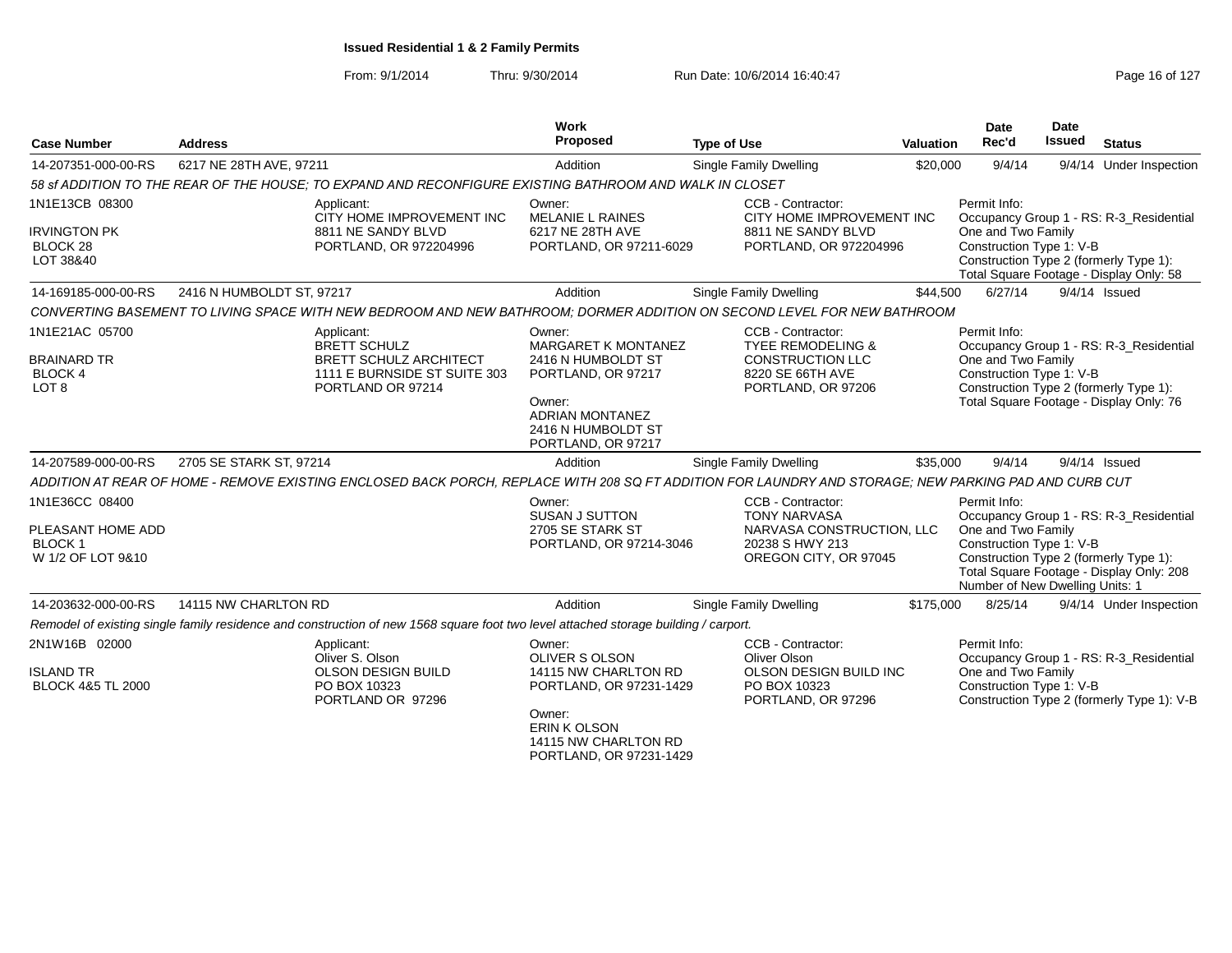| <b>Case Number</b>                                                                                       | <b>Address</b>             |                                                                                                                                    | Work<br>Proposed                                                                                                                                                                        | <b>Type of Use</b> |                                                                                                                                                                                                                                                                                                                                                                                          | <b>Valuation</b> | Date<br>Rec'd                                                                                             | Date<br>Issued | <b>Status</b>                                                                                                                    |
|----------------------------------------------------------------------------------------------------------|----------------------------|------------------------------------------------------------------------------------------------------------------------------------|-----------------------------------------------------------------------------------------------------------------------------------------------------------------------------------------|--------------------|------------------------------------------------------------------------------------------------------------------------------------------------------------------------------------------------------------------------------------------------------------------------------------------------------------------------------------------------------------------------------------------|------------------|-----------------------------------------------------------------------------------------------------------|----------------|----------------------------------------------------------------------------------------------------------------------------------|
| 14-204609-000-00-RS                                                                                      | 1711 SE 42ND AVE, 97214    |                                                                                                                                    | Addition                                                                                                                                                                                |                    | Single Family Dwelling                                                                                                                                                                                                                                                                                                                                                                   | \$23,000         | 9/4/14                                                                                                    |                | 9/4/14 Under Inspection                                                                                                          |
|                                                                                                          |                            | ADDITION OF COVERED PORCH AND CLOSET TO REAR OF HOUSE, NEW STAIRS OFF DECK, no mechanical electrical or plumbing.                  |                                                                                                                                                                                         |                    |                                                                                                                                                                                                                                                                                                                                                                                          |                  |                                                                                                           |                |                                                                                                                                  |
| 1S2E06CB 20200<br>HAWTHORNE AVE ADD<br>BLOCK 14<br>S 5' OF LOT 9<br>LOT <sub>10</sub><br>N 10' OF LOT 11 |                            | Applicant:<br>ERIC MARTIN LANDEN<br>9616 SW 2ND AVE<br>PORTLAND, OR 972196504                                                      | Owner:<br>BENJAMIN MICHAEL WEINTRAUB ERIC MARTIN LANDEN<br>1711 SE 42ND AVE<br>PORTLAND, OR 97215<br>Owner:<br><b>MACKENZIE ANN WEINTRAUB</b><br>1711 SE 42ND AVE<br>PORTLAND, OR 97215 |                    | CCB - Contractor:<br>9616 SW 2ND AVE<br>PORTLAND, OR 972196504                                                                                                                                                                                                                                                                                                                           |                  | Permit Info:<br>One and Two Family<br>Construction Type 1: V-B                                            |                | Occupancy Group 1 - RS: R-3_Residential<br>Construction Type 2 (formerly Type 1): V-B<br>Total Square Footage - Display Only: 60 |
| 14-208316-000-00-RS                                                                                      | 4519 N CONGRESS AVE, 97217 |                                                                                                                                    | Addition                                                                                                                                                                                |                    | Single Family Dwelling                                                                                                                                                                                                                                                                                                                                                                   | \$1,274          | 9/5/14                                                                                                    | 9/5/14 Final   |                                                                                                                                  |
|                                                                                                          |                            | ADD 2ND STORY EGRESS DECK AT EXISTING WINDOW AND EXTERIOR STAIRS TO GROUND LEVEL                                                   |                                                                                                                                                                                         |                    |                                                                                                                                                                                                                                                                                                                                                                                          |                  |                                                                                                           |                |                                                                                                                                  |
| 1N1E22BD 01700<br><b>CLIFFORD ADD</b><br>BLOCK 17<br>LOT <sub>7</sub>                                    |                            | Applicant:<br>MATT BRAIDWOOD<br>Braidwood Design and Construction<br>BRAIDWOOD DES/CONST<br>1840 SE ANSPACH<br>MILWAUKIE, OR 97267 | Owner:<br>DARNELL J STRONG<br>12165 NW BIG FIR CT<br>PORTLAND, OR 97229-3909<br>Owner:<br>EILEEN R GILCHRIST<br>12165 NW BIG FIR CT<br>PORTLAND, OR 97229-3909                          |                    | CCB - Contractor:<br>MATT BRAIDWOOD<br><b>Braidwood Design and Construction</b><br><b>BRAIDWOOD DES/CONST</b><br>1840 SE ANSPACH<br>MILWAUKIE, OR 97267                                                                                                                                                                                                                                  |                  | Permit Info:<br>Occupancy Group 1 - RS: U_Decks,<br>Patios, Porches, Carports<br>Construction Type 1: V-B |                | Construction Type 2 (formerly Type 1):<br>Total Square Footage - Display Only: 60                                                |
| 14-203697-000-00-RS                                                                                      | 2235 NE 43RD AVE, 97213    |                                                                                                                                    | Addition                                                                                                                                                                                |                    | Single Family Dwelling                                                                                                                                                                                                                                                                                                                                                                   | \$124,300        | 8/25/14                                                                                                   |                | 9/5/14 Under Inspection                                                                                                          |
| Kitchen remodel, stairway expansion                                                                      |                            |                                                                                                                                    |                                                                                                                                                                                         |                    |                                                                                                                                                                                                                                                                                                                                                                                          |                  |                                                                                                           |                |                                                                                                                                  |
| 1N2E30CB 19500<br><b>ROSSMERE</b><br>BLOCK <sub>21</sub><br>LOT <sub>1</sub>                             |                            | Applicant:<br>Kent Correlll<br>SUNRISE CONSTRUCTION<br>1254 SE 46th Ave<br>Portland, OR 97215                                      | Owner:<br><b>WALTER M SHRINER</b><br>2235 NE 43RD AVE<br>PORTLAND, OR 97213<br>Owner:<br>KATHERINE L MULLER<br>2235 NE 43RD AVE<br>PORTLAND, OR 97213                                   |                    | CCB - Contractor:<br><b>ECOHEAT INC</b><br>3520 SE 61ST AVE<br>PORTLAND OR 97206<br>CCB - Contractor:<br><b>KENT CORRELL</b><br>SUNRISE CONSTRUCTION<br>PO BOX 642<br>MOSIER OR 97040<br>CCB - Contractor:<br>MINYARD PLUMBING LLC<br>7037 NW BURLINGTON<br>PORTLAND, OR 97203<br>CCB - Contractor:<br>TESLA ELECTRIC COMPANY INC<br>2850 SW CEDAR HILLS BLVD 250<br>BEAVERTON, OR 97005 |                  | Permit Info:<br>One and Two Family<br>Construction Type 1: V-B                                            |                | Occupancy Group 1 - RS: R-3_Residential<br>Construction Type 2 (formerly Type 1):                                                |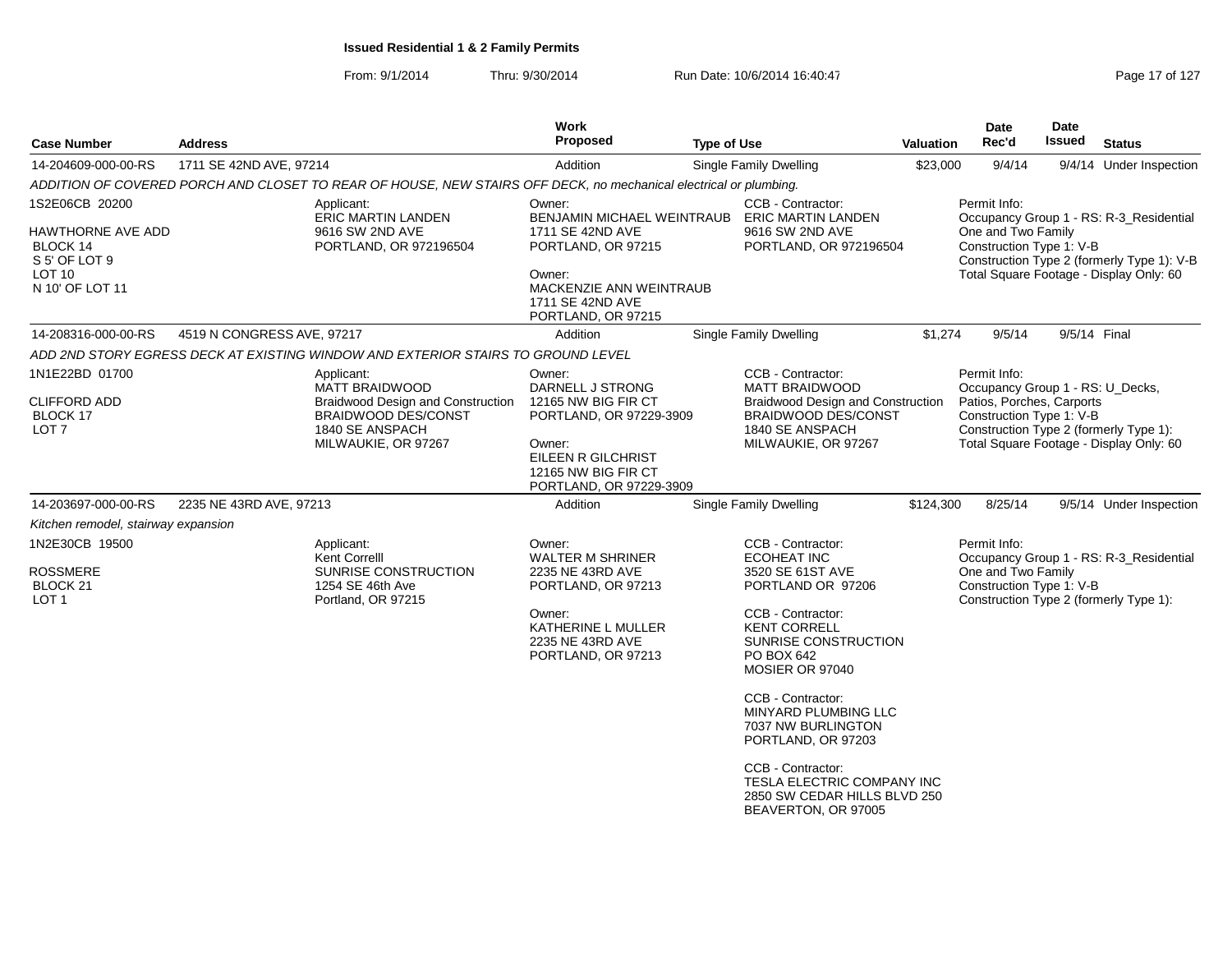| <b>Case Number</b>                                                          | <b>Address</b>           |                                                                                                                | Work<br>Proposed                                     | <b>Type of Use</b>                                                                                                                                             | Valuation | <b>Date</b><br>Rec'd                           | <b>Date</b><br>Issued | <b>Status</b>                                                                                                                     |
|-----------------------------------------------------------------------------|--------------------------|----------------------------------------------------------------------------------------------------------------|------------------------------------------------------|----------------------------------------------------------------------------------------------------------------------------------------------------------------|-----------|------------------------------------------------|-----------------------|-----------------------------------------------------------------------------------------------------------------------------------|
| 14-195865-000-00-RS                                                         | 7623 SE 17TH AVE, 97202  |                                                                                                                | Addition                                             | Single Family Dwelling                                                                                                                                         | \$75,000  | 9/5/14                                         |                       | 9/5/14 Under Inspection                                                                                                           |
|                                                                             |                          |                                                                                                                |                                                      | REMOVE PORCH AT SOUTH ELEVATION AND ADD APPROXIMATELY 200 SF SINGLE STORY ADDITION FOR DINING ROOM AREA, AT WEST ELEVATION ADD 308 SF COVERED VERANDA, OPEN ON |           |                                                |                       |                                                                                                                                   |
| 1S1E23AC 19300                                                              |                          | Applicant:                                                                                                     | Owner:                                               | CCB - Contractor                                                                                                                                               |           | Permit Info:                                   |                       |                                                                                                                                   |
| WESTMORELAND<br>BLOCK 6<br>LOT <sub>6</sub>                                 |                          | ED DENNIS<br>3511 SE MILWAUKIE<br>PORTLAND, OR 97202                                                           | JOHN LAUKA<br>7623 SE 17TH AVE<br>PORTLAND, OR 97202 | PDR ASSOCIATES LLC<br>3511 SE MILWAUKIE<br>PORTLAND, OR 97202                                                                                                  |           | One and Two Family<br>Construction Type 1: V-B |                       | Occupancy Group 1 - RS: R-3_Residential<br>Construction Type 2 (formerly Type 1): V-B<br>Total Square Footage - Display Only: 560 |
| 14-166286-000-00-RS                                                         | 7418 SE 28TH AVE, 97202  |                                                                                                                | Addition                                             | <b>Single Family Dwelling</b>                                                                                                                                  | \$348,252 | 6/6/14                                         |                       | 9/5/14 Under Inspection                                                                                                           |
|                                                                             |                          |                                                                                                                |                                                      | COMPLETE 2ND & 3RD STORY ADDITIONS FOR BEDROOMS. BATHROOMS, LAUNDRY ROOMAND FAMILY ROOM: RECONFIGURE AND REMODEL MAIN FLOOR AND ADD INTERIOR STAIRS: CONVE.    |           |                                                |                       |                                                                                                                                   |
| 1S1E24BD 11000                                                              |                          | Applicant:<br><b>JENNIFER KORBICH</b>                                                                          | Owner:<br><b>DILUCINA LLC</b>                        | CCB - Contractor:<br>GARZA CONSTRUCTION, INC.                                                                                                                  |           | Permit Info:                                   |                       | Occupancy Group 1 - RS: R-3 Residential                                                                                           |
| <b>EASTMORELAND</b><br><b>BLOCK7</b><br>S 7.5' OF LOT 5<br>LOT <sub>6</sub> |                          | <b>KORBICH ARCHITECTS</b><br>2235 NE KLICKITAT STREET<br>PORTLAND, OR 97212                                    | 637 NE LADDINGTON CT<br>PORTLAND, OR 97232           | 12553 SW SHELDRAKE WAY<br>BEAVERTON, OR 97007                                                                                                                  |           | One and Two Family<br>Construction Type 1: V-B |                       | Construction Type 2 (formerly Type 1): V-B<br>Total Square Footage - Display Only: 4581                                           |
| 14-166264-000-00-RS                                                         | 712 NE 43RD AVE, 97213   |                                                                                                                | Addition                                             | Single Family Dwelling                                                                                                                                         | \$368,070 | 6/6/14                                         |                       | 9/5/14 Under Inspection                                                                                                           |
|                                                                             |                          |                                                                                                                |                                                      | ADDITION OF 2ND AND 3RD FLOOR FOR NEW BEDROOMS, BATHROOMS, FAMILY ROOM AND OFFICE: RECONFIGURE MAIN FLOOR, ADD NEW INTERIOR STAIRS; CONVERT BASEMENT TO HABIT, |           |                                                |                       |                                                                                                                                   |
| 1N2E31BC 08900<br><b>LAURELHURST</b>                                        |                          | Applicant:<br><b>STEPHEN KORBICH</b><br><b>KORBICH ARCHITECTS</b>                                              | Owner:<br><b>JAMES RICE</b><br>712 NE 43RD AVE       | CCB - Contractor<br><b>GARZA CONSTRUCTION. INC.</b><br>12553 SW SHELDRAKE WAY                                                                                  |           | Permit Info:<br>One and Two Family             |                       | Occupancy Group 1 - RS: R-3_Residential                                                                                           |
| BLOCK 59<br>S 43' OF LOT 2                                                  |                          | 2235 NE KLICKITAT STREET<br>PORTLAND, OR 97212                                                                 | PORTLAND, OR 97213                                   | BEAVERTON, OR 97007                                                                                                                                            |           | Construction Type 1: V-B                       |                       | Construction Type 2 (formerly Type 1): V-B<br>Total Square Footage - Display Only: 4224                                           |
| 14-196726-000-00-RS                                                         | 7405 N NEWELL AVE, 97203 |                                                                                                                | Addition                                             | Single Family Dwelling                                                                                                                                         | \$15,000  | 9/5/14                                         |                       | 9/5/14 Under Inspection                                                                                                           |
|                                                                             |                          | ADDITION TO NW SIDE OF THE HOUSE TO ADD SECOND FLOOR OVER EXISTING 1ST FL: NEW WALLS TO CREATE BATHROOM        |                                                      |                                                                                                                                                                |           |                                                |                       |                                                                                                                                   |
| 1N1E07BD 04200                                                              |                          | Applicant:<br><b>JIM LANCASTER</b>                                                                             | Owner:<br><b>LINDSAY LANCASTER</b>                   |                                                                                                                                                                |           | Permit Info:                                   |                       | Occupancy Group 1 - RS: R-3 Residential                                                                                           |
| NORTHERN HILL ADD<br>BLOCK 11<br>LOT 18&19 TL 4200                          |                          | PO BOX 1<br><b>BORING OR 97009</b>                                                                             | 7405 N NEWELL AVE<br>PORTLAND OR 97203               |                                                                                                                                                                |           | One and Two Family<br>Construction Type 1: V-B |                       | Construction Type 2 (formerly Type 1):<br>Total Square Footage - Display Only: 130                                                |
| 14-208934-000-00-RS                                                         | 9442 N TIOGA AVE, 97203  |                                                                                                                | Addition                                             | <b>Single Family Dwelling</b>                                                                                                                                  | \$15,000  | 9/8/14                                         |                       | 9/8/14 Under Inspection                                                                                                           |
|                                                                             |                          | 240 SF ADDITION AT REAR OF HOUSE FOR UNHEATED, UNFINISHED STORAGE; ELECTRICAL PERMIT TO BE OBTAINED SEPARATELY |                                                      |                                                                                                                                                                |           |                                                |                       |                                                                                                                                   |
| 1N1E06CC 03400                                                              |                          | Applicant:<br>DAVID A HERMANNS                                                                                 | Owner:<br>DAVID A HERMANNS                           | <b>Primary Contractor:</b><br>TO BID                                                                                                                           |           | Permit Info:                                   |                       | Occupancy Group 1 - RS: R-3_Residential                                                                                           |
| POINT VIEW<br>BLOCK 32<br>LOT 9&10                                          |                          | 9442 N TIOGA AVE<br>PORTLAND, OR 97203-2457                                                                    | 9442 N TIOGA AVE<br>PORTLAND, OR 97203-2457          |                                                                                                                                                                |           | One and Two Family<br>Construction Type 1: V-B |                       | Construction Type 2 (formerly Type 1):<br>Total Square Footage - Display Only: 240                                                |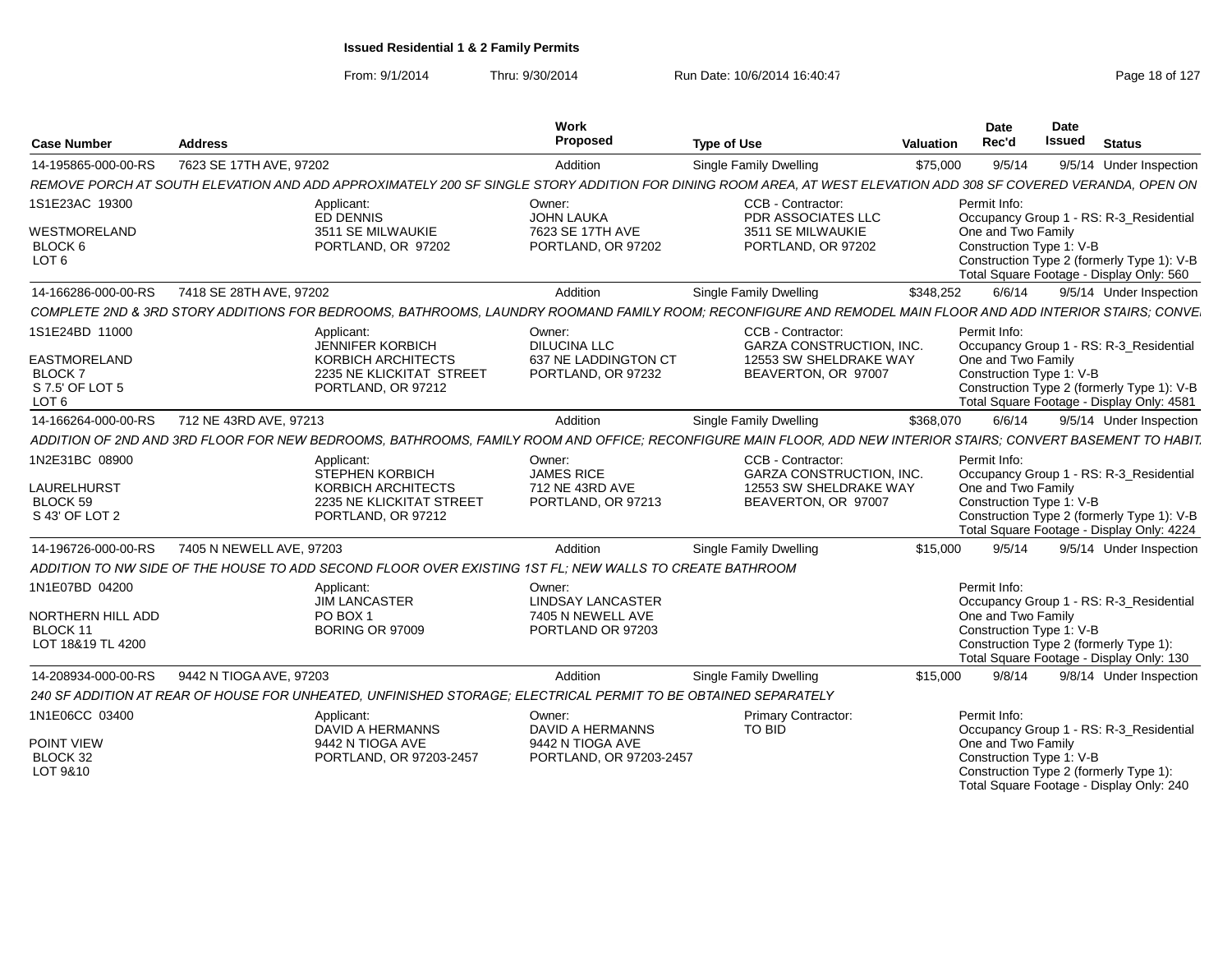| <b>Case Number</b>                                                      | Address                          |                                                                                                                                                              | Work<br>Proposed                                                                                                                                        | <b>Type of Use</b>                                                                                                        | Date<br>Rec'd<br>Valuation | Date<br>Issued<br>Status                                                                                                                                                             |
|-------------------------------------------------------------------------|----------------------------------|--------------------------------------------------------------------------------------------------------------------------------------------------------------|---------------------------------------------------------------------------------------------------------------------------------------------------------|---------------------------------------------------------------------------------------------------------------------------|----------------------------|--------------------------------------------------------------------------------------------------------------------------------------------------------------------------------------|
| 14-206188-000-00-RS                                                     | 2218 SE 46TH AVE, 97215          |                                                                                                                                                              | Addition                                                                                                                                                | <b>Single Family Dwelling</b>                                                                                             | \$20,000<br>9/9/14         | 9/9/14 Issued                                                                                                                                                                        |
|                                                                         |                                  | ADDITION OF FRONT AND BACK PORCH AND ADD HANDRAILING FOR BASEMENT STAIRS                                                                                     |                                                                                                                                                         |                                                                                                                           |                            |                                                                                                                                                                                      |
| IS2E06CD 03800<br>TABASCO ADD<br>BLOCK 4<br>S 2' OF LOT 10<br>LOT 11&12 |                                  | Applicant:<br><b>THOMAS PETRUSICH</b><br>2218 SE 46TH AVE<br>PORTLAND, OR 97215                                                                              | Owner:<br><b>RENEE M MAGYAR</b><br>2218 SE 46TH AVE<br>PORTLAND, OR 97215<br>Owner:<br>THOMAS PETRUSICH<br>2218 SE 46TH AVE<br>PORTLAND, OR 97215       |                                                                                                                           | Permit Info:               | Occupancy Group 1 - RS: R-3_Residential<br>One and Two Family<br>Construction Type 1: V-B<br>Construction Type 2 (formerly Type 1):                                                  |
| 14-197850-000-00-RS                                                     | 6841 SE BOISE ST - Unit A, 97206 |                                                                                                                                                              | Addition                                                                                                                                                | <b>Single Family Dwelling</b>                                                                                             |                            | \$14,000 9/10/14 9/10/14 Under Inspection                                                                                                                                            |
|                                                                         |                                  | ADDITION TO LAUNDRY ROOM AT REAR OF HOUSE FOR EXERCISE ROOM. CESSPOOL DECOMMISSIONING NOT REQUIRED DUE TO REVISED FOOTPRING OF ADDITION BEING OUTSIDE THE 10 |                                                                                                                                                         |                                                                                                                           |                            |                                                                                                                                                                                      |
| 1S2E08CD 19100<br><b>KERN PK</b><br><b>BLOCK7</b><br>LOT <sub>7</sub>   |                                  | Applicant:<br><b>GARY J HENRY</b><br>6841 SE BOISE ST<br>PORTLAND, OR 97206-3547                                                                             | Owner:<br>TERRY W NULLAR<br>6841 SE BOISE ST<br>PORTLAND, OR 97206-3547<br>Owner:<br><b>GARY J HENRY</b><br>6841 SE BOISE ST<br>PORTLAND, OR 97206-3547 |                                                                                                                           | Permit Info:               | Occupancy Group 1 - RS: R-3_Residential<br>One and Two Family<br>Construction Type 1: V-B<br>Construction Type 2 (formerly Type 1):<br>Total Square Footage - Display Only: 96       |
| 14-160825-000-00-RS 3325 SE MAIN ST, 97214                              |                                  |                                                                                                                                                              | Addition                                                                                                                                                | <b>Single Family Dwelling</b>                                                                                             | \$157.677<br>5/28/14       | 9/10/14 Under Inspection                                                                                                                                                             |
|                                                                         |                                  | TWO STORY ADDITION TO REAR OF HOUSE; CONVERTING KITCHEN TO OFFICE SPACE AND ADDING NEW KITCHEN ON MAIN; THREE NEW BEDROOMS AND TWO NEW BATHS ON SECOND LEVE  |                                                                                                                                                         |                                                                                                                           |                            |                                                                                                                                                                                      |
| 1S1E01AC 20500<br>SUNNYSIDE & PLAT 2 & 3<br><b>BLOCK 60 TL 20500</b>    |                                  | Applicant:<br><b>TERRY HELLEM</b><br>PROJECTIVE BUILDING DESIGNS 3325 SE MAIN ST<br>PO BOX 6542<br>BEAVERTON OR 97007                                        | Owner:<br><b>TATIANA RUSSELL</b><br>PORTLAND, OR 97214-4258                                                                                             | CCB - Contractor:<br>ADAM JACK HUSKEY<br>PO BOX 10051<br>PORTLAND, OR 97296                                               | Permit Info:               | Occupancy Group 1 - RS: R-3_Residential<br>One and Two Family<br>Construction Type 1: V-B<br>Construction Type 2 (formerly Type 1): V-B<br>Total Square Footage - Display Only: 1559 |
| 14-210741-000-00-RS 5230 SE BYBEE BLVD, 97206                           |                                  |                                                                                                                                                              | Addition                                                                                                                                                | <b>Single Family Dwelling</b>                                                                                             |                            | \$16,544 9/10/14 9/10/14 Issued                                                                                                                                                      |
| ADDITION OF NEW GABLE ROOF ON TOP OF EXISTING FLAT ROOF                 |                                  |                                                                                                                                                              |                                                                                                                                                         |                                                                                                                           |                            |                                                                                                                                                                                      |
| IS2E19AB 10800<br>GREENVIEW PK<br>W 1/2 OF LOT 6                        |                                  | Applicant:<br><b>RAYMUND EARL JONES</b><br>PO BOX 22727<br>MILWAUKIE, OR 97222                                                                               | Owner:<br>JANET L BENSON<br>10828 SE JASON CT<br>HAPPY VALLEY, OR 97086-2675                                                                            | <b>CCB - Contractor:</b><br><b>RAYMUND EARL JONES</b><br>PO BOX 22727<br>MILWAUKIE, OR 97222                              | Permit Info:               | Occupancy Group 1 - RS: R-3_Residential<br>One and Two Family<br>Construction Type 1: V-B<br>Construction Type 2 (formerly Type 1):                                                  |
| 14-129140-000-00-RS 3930 SE 70TH AVE, 97206                             |                                  |                                                                                                                                                              |                                                                                                                                                         |                                                                                                                           |                            | Total Square Footage - Display Only: 150                                                                                                                                             |
|                                                                         |                                  | REMODEL OF EXISTING RESIDENCE, UPGRADE OF WALLS IN BASEMENT, RECONFIGURE MAIN FLOOR, SHIFT KITCHEN BACK, DELETE BATHROOM AT REAR AND ADD NEW BATHROOM AT CEN | Addition                                                                                                                                                | <b>Single Family Dwelling</b>                                                                                             |                            | \$71,380 9/10/14 9/10/14 Issued                                                                                                                                                      |
| 1S2E08CA 19900                                                          |                                  | Applicant:                                                                                                                                                   | Owner:                                                                                                                                                  | <b>CCB - Contractor:</b>                                                                                                  | Permit Info:               |                                                                                                                                                                                      |
| RESERVOIR PK<br>BLOCK 8<br>LOT 17                                       |                                  | <b>LISA BARKER</b><br><b>LMB PERMIT SERVICES</b><br>307 NW 16TH AVENUE<br>BATTLEGROUND WA 98604                                                              | KIMCO PROPERTIES LTD<br>PO BOX 1540<br>SANDY, OR 97055-1540                                                                                             | LISA BARKER<br>MARC HARDING CONSTRUCTION Construction Type 1: V-B<br><b>INC</b><br>1907 NE 119TH AVE<br>PORTLAND OR 97220 |                            | Occupancy Group 1 - RS: R-3_Remodel<br>Construction Type 2 (formerly Type 1)<br>Total Square Footage - Display Only: 2000                                                            |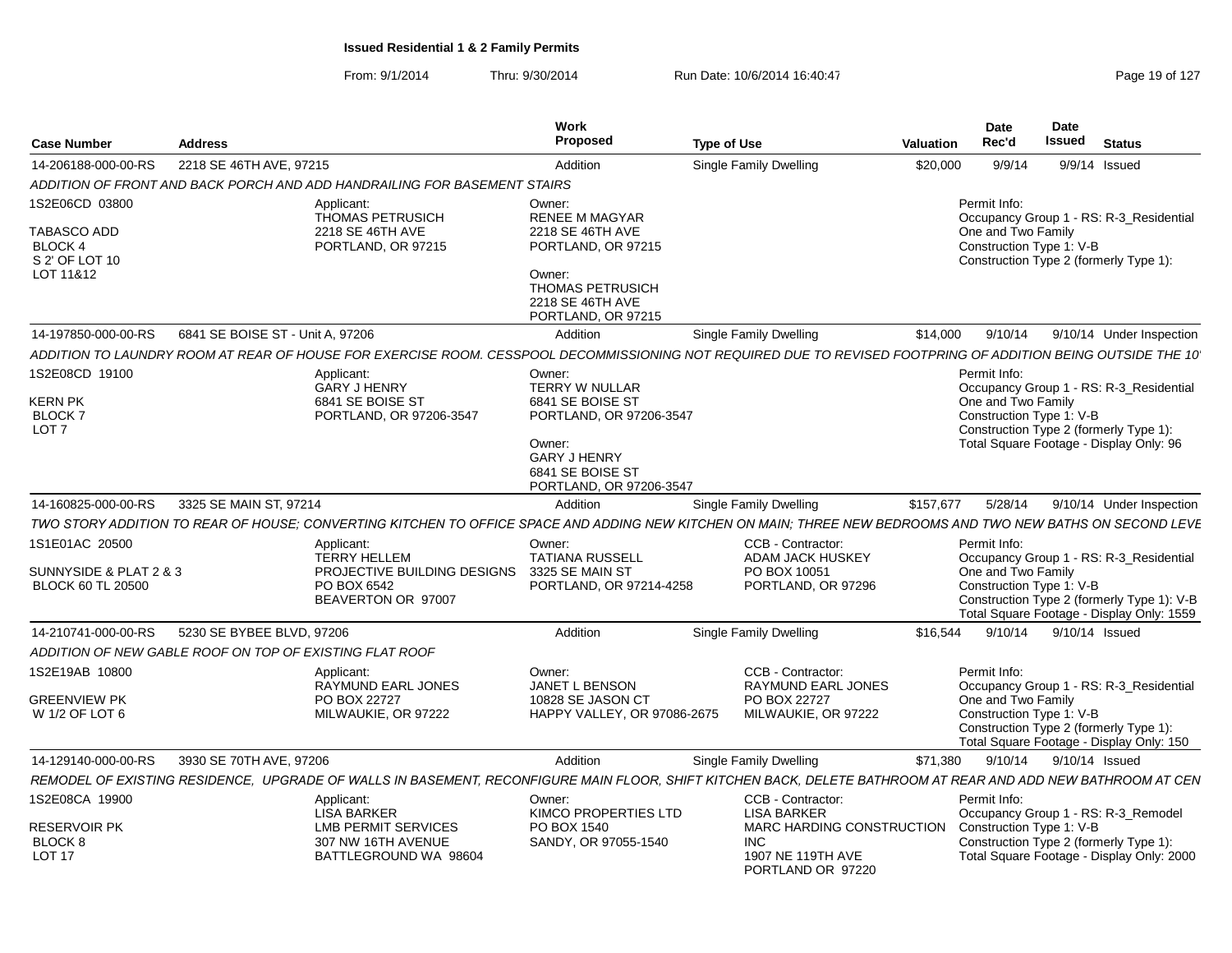| <b>Case Number</b>                                             | <b>Address</b>             |                                                                                                                                                               | Work<br>Proposed                                                                                                                         | <b>Type of Use</b>                                                                                                | <b>Valuation</b> | Date<br>Rec'd                                                  | Date<br>Issued | <b>Status</b>                                                                                                                     |
|----------------------------------------------------------------|----------------------------|---------------------------------------------------------------------------------------------------------------------------------------------------------------|------------------------------------------------------------------------------------------------------------------------------------------|-------------------------------------------------------------------------------------------------------------------|------------------|----------------------------------------------------------------|----------------|-----------------------------------------------------------------------------------------------------------------------------------|
| 14-144146-000-00-RS                                            | 2404 NE 38TH AVE, 97212    |                                                                                                                                                               | Addition                                                                                                                                 | Single Family Dwelling                                                                                            | \$34,666         | 4/18/14                                                        |                | 9/11/14 Issued                                                                                                                    |
|                                                                |                            | ATTIC CONVERSION AND TWO DORMER ADDITIONS TO ADD A BATHROOM ON SOUTH SIDE AND BEDROOM ON NORTH SIDE.                                                          |                                                                                                                                          |                                                                                                                   |                  |                                                                |                |                                                                                                                                   |
| 1N1E25DA 06900<br><b>ROSSMERE</b><br>BLOCK 12<br><b>LOT 16</b> |                            | Applicant:<br>Hiromi Ogawa<br>Ogawa Fisher Architects<br>5541 SE Belmont Street<br>Portland, OR 97215                                                         | Owner:<br>ANDREW F RECINOS<br>2404 NE 38TH AVE<br>PORTLAND, OR 97212<br>Owner:<br>PEGGY COOPER<br>2404 NE 38TH AVE<br>PORTLAND, OR 97212 | CCB - Contractor:<br>AUBERGNE BROOKS HAXTON<br>ROSELAND CONSTRUCTION LLC<br>4724 NE GARFIELD<br>PORTLAND OR 97211 |                  | Permit Info:<br>One and Two Family<br>Construction Type 1: V-B |                | Occupancy Group 1 - RS: R-3_Residential<br>Construction Type 2 (formerly Type 1): V-B<br>Total Square Footage - Display Only: 631 |
| 14-194043-000-00-RS                                            | 10410 SW 41ST AVE, 97219   |                                                                                                                                                               | Addition                                                                                                                                 | <b>Single Family Dwelling</b>                                                                                     | \$110,000        | 8/11/14                                                        | 9/11/14 Final  |                                                                                                                                   |
|                                                                |                            | PERMIT PREVIOUS WORK - REMODEL KITCHEN AND RELOCATE (2) BATHROOMS; FINSH CRAWLSPACE TO ADD BATH, LAUNDRY, STORAGE AND WINE ROOM; NEW ELEVATED DECK AT REAR OF |                                                                                                                                          |                                                                                                                   |                  |                                                                |                |                                                                                                                                   |
| 1S1E29CC 01300                                                 |                            | Applicant:<br><b>MARK WUTHRICH</b>                                                                                                                            | Owner:<br><b>JOHN P KNOX</b>                                                                                                             |                                                                                                                   |                  | Permit Info:                                                   |                | Occupancy Group 1 - RS: R-3_Residential                                                                                           |
| <b>HERMITAGE HILL</b><br><b>LOT 17</b>                         |                            | 4731 SW 18TH DR<br>PORTLAND, OR 97239                                                                                                                         | 10410 SW 41ST AVE<br>PORTLAND, OR 97219-6954                                                                                             |                                                                                                                   |                  | One and Two Family<br>Construction Type 1: V-B                 |                | Construction Type 2 (formerly Type 1): V-B                                                                                        |
|                                                                |                            |                                                                                                                                                               | Owner:<br><b>CATHERINE M KNOX</b><br>10410 SW 41ST AVE<br>PORTLAND, OR 97219-6954                                                        |                                                                                                                   |                  |                                                                |                | Total Square Footage - Display Only: 762                                                                                          |
| 13-234942-REV-01-RS                                            | 2862 NW WESTOVER RD, 97210 |                                                                                                                                                               | Addition                                                                                                                                 | <b>Single Family Dwelling</b>                                                                                     | \$               | 9/11/14                                                        |                | 9/11/14 Issued                                                                                                                    |
|                                                                |                            | REVISION TO CHANGE ENGINEERING OF WALL AT REAR OF GARAGE AND LOCATION OF INTERIOR STAIRS                                                                      |                                                                                                                                          |                                                                                                                   |                  |                                                                |                |                                                                                                                                   |
| 1N1E32AB 04500                                                 |                            | Applicant:<br>KATHLEEN KEPPINGER                                                                                                                              | Owner:<br>KATHLEEN KEPPINGER                                                                                                             |                                                                                                                   |                  | Permit Info:<br>Occupancy Group 1 - RS: U_Private              |                |                                                                                                                                   |
| <b>WESTOVER TERR</b><br>BLOCK 3<br><b>LOT 15</b>               |                            | 1983 SW CARTER LN<br>PORTLAND, OR 97201-2478                                                                                                                  | 1983 SW CARTER LN<br>PORTLAND, OR 97201-2478                                                                                             |                                                                                                                   |                  | Garage\Utility Misc.<br>Construction Type 1: V-B               |                | Construction Type 2 (formerly Type 1): V-B<br>Total Square Footage - Display Only: 715                                            |
| 14-211400-000-00-RS                                            | 10745 SW MOAPA AVE, 97219  |                                                                                                                                                               | Addition                                                                                                                                 | <b>Single Family Dwelling</b>                                                                                     | \$47.645         | 9/12/14                                                        |                | 9/12/14 Issued                                                                                                                    |
|                                                                |                            | SINGLE LEVEL ADDITION TO EAST SIDE OF HOME FOR NEW BEDROOM, BATHROOM, AND CLOSET AREA                                                                         |                                                                                                                                          |                                                                                                                   |                  |                                                                |                |                                                                                                                                   |
| 1S1E27DD 05100                                                 |                            | Applicant:<br>SIDNEY L SCOTT                                                                                                                                  | Owner:<br>SIDNEY L SCOTT                                                                                                                 |                                                                                                                   |                  | Permit Info:                                                   |                | Occupancy Group 1 - RS: R-3 Residential                                                                                           |
| PALATINE HILL 3<br>BLOCK 106<br>LOT 13&14                      |                            | 10745 SW MOAPA AVE<br>PORTLAND, OR 97219-7815                                                                                                                 | 10745 SW MOAPA AVE<br>PORTLAND, OR 97219-7815                                                                                            |                                                                                                                   |                  | One and Two Family<br>Construction Type 1: V-B                 |                | Construction Type 2 (formerly Type 1):                                                                                            |
|                                                                |                            |                                                                                                                                                               | Owner:<br><b>TERESA SCOTT</b><br>10745 SW MOAPA AVE<br>PORTLAND, OR 97219-7815                                                           |                                                                                                                   |                  |                                                                |                | Total Square Footage - Display Only: 432                                                                                          |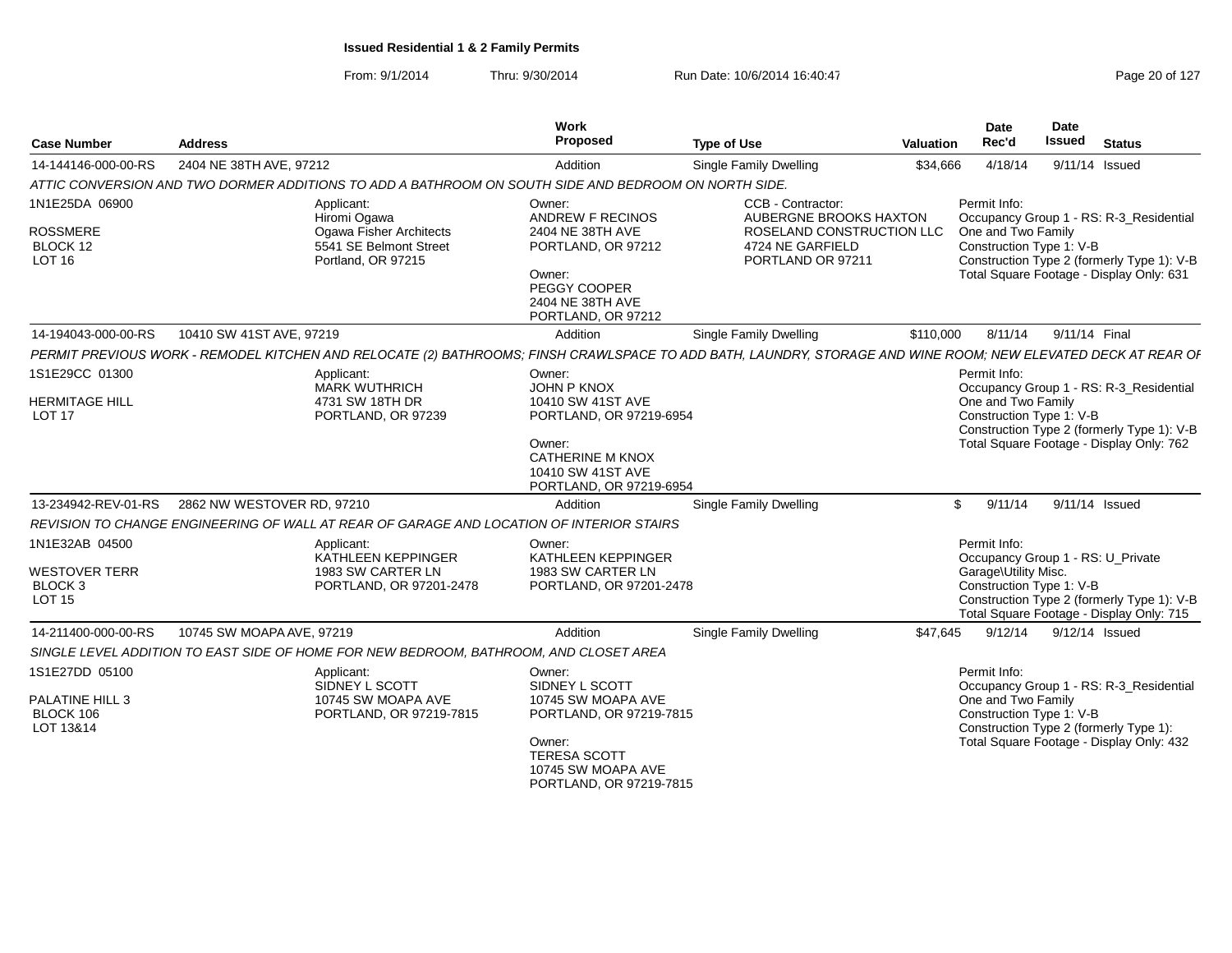| <b>Case Number</b>                                                                       | <b>Address</b>             |                                                                                                                                                                  | Work<br>Proposed                                                                                                    | <b>Type of Use</b>                                                  | <b>Valuation</b> | Date<br>Rec'd                                  | Date<br>Issued<br><b>Status</b>                                                                                          |  |
|------------------------------------------------------------------------------------------|----------------------------|------------------------------------------------------------------------------------------------------------------------------------------------------------------|---------------------------------------------------------------------------------------------------------------------|---------------------------------------------------------------------|------------------|------------------------------------------------|--------------------------------------------------------------------------------------------------------------------------|--|
| 14-211830-000-00-RS                                                                      | 12407 NE MORRIS ST, 97230  |                                                                                                                                                                  | Addition                                                                                                            | <b>Single Family Dwelling</b>                                       | \$30,881         | 9/12/14                                        | 9/12/14 Under Inspection                                                                                                 |  |
| SINGLE STORY SUNROOM ADDITION                                                            |                            |                                                                                                                                                                  |                                                                                                                     |                                                                     |                  |                                                |                                                                                                                          |  |
| 1N2E26BC 02700<br><b>DALZIEL TERR</b>                                                    |                            | Applicant:<br>FIX IT UP CONTRACTORS LLC<br>2000 NW 312TH AVE                                                                                                     | Owner:<br>BERDEAN FAYE OLSON<br>12407 NE MORRIS ST                                                                  | CCB - Contractor:<br>FIX IT UP CONTRACTORS LLC<br>2000 NW 312TH AVE |                  | Permit Info:<br>One and Two Family             | Occupancy Group 1 - RS: R-3_Residential                                                                                  |  |
| LOT <sub>8</sub>                                                                         |                            | HILLSBORO, OR 97124                                                                                                                                              | PORTLAND, OR 97230<br>Owner:<br>LEO ROLAND OLSON<br>12407 NE MORRIS ST<br>PORTLAND, OR 97230                        | HILLSBORO, OR 97124                                                 |                  | Construction Type 1: V-B                       | Construction Type 2 (formerly Type 1):<br>Total Square Footage - Display Only: 280                                       |  |
| 14-210568-000-00-RS                                                                      | 3707 SE 76TH AVE, 97206    |                                                                                                                                                                  | Addition                                                                                                            | <b>Single Family Dwelling</b>                                       | \$2,389          | 9/12/14                                        | 9/12/14 Under Inspection                                                                                                 |  |
|                                                                                          |                            | NEW DORMER ADDITION ON WEST ELEVATION OF SINGLE FAMILY HOME TO CREATE STORAGE SPACE                                                                              |                                                                                                                     |                                                                     |                  |                                                |                                                                                                                          |  |
| 1S2E08DB 03400<br>ESSEX PK<br>N 10' OF E 115' OF LOT 27<br>S 41 2/3' OF E 115' OF LOT 28 |                            | Applicant:<br>PAUL L JR MORRIS<br>3707 SE 76TH AVE<br>PORTLAND, OR 97206-2445                                                                                    | Owner:<br><b>PAUL L JR MORRIS</b><br>3707 SE 76TH AVE<br>PORTLAND, OR 97206-2445<br>Owner:<br><b>NORMA R MORRIS</b> |                                                                     |                  | Permit Info:<br>Construction Type 1: V-B       | Occupancy Group 1 - RS: R-3 Remodel<br>Construction Type 2 (formerly Type 1):<br>Total Square Footage - Display Only: 65 |  |
|                                                                                          |                            |                                                                                                                                                                  | 3707 SE 76TH AVE<br>PORTLAND, OR 97206-2445                                                                         |                                                                     |                  |                                                |                                                                                                                          |  |
| 14-197979-REV-01-RS                                                                      | 1122 SE STEPHENS ST, 97214 |                                                                                                                                                                  | Addition                                                                                                            | Single Family Dwelling                                              |                  | 9/12/14<br>\$                                  | 9/12/14 Issued                                                                                                           |  |
|                                                                                          |                            | REVISION TO MODIFY FRONT ELEVATION OF THE THIRD FL: CHANGE FROM GABLE ROOF TO 2 DORMERS                                                                          |                                                                                                                     |                                                                     |                  |                                                |                                                                                                                          |  |
| 1S1E02CA 09700<br>STEPHENS ADD                                                           |                            | Applicant:<br><b>MICHAEL GURFINKIEL</b><br>PO BOX 753                                                                                                            | Owner:<br><b>CHARLENE M ZAHARAKIS</b><br>1122 SE STEPHENS ST                                                        |                                                                     |                  | Permit Info:<br>One and Two Family             | Occupancy Group 1 - RS: R-3_Residential                                                                                  |  |
| BLOCK 125<br>W 30' OF LOT 8                                                              |                            | <b>CANBY OR 97013</b>                                                                                                                                            | PORTLAND, OR 97214                                                                                                  |                                                                     |                  | Construction Type 1: V-B                       | Construction Type 2 (formerly Type 1):                                                                                   |  |
| 14-210637-000-00-RS                                                                      | 3918 NE 32ND AVE, 97212    |                                                                                                                                                                  | Addition                                                                                                            | Single Family Dwelling                                              | \$1,875          | 9/10/14                                        | 9/13/14 Issued                                                                                                           |  |
|                                                                                          |                            | 72 SF DORMER ADDITION FOR BATHROOM. NEW 17 SF BAY WINDOW AT FIRST FLOOR. CREATE DEN WITH DBL SWING DOORS, EXPAND CLOSET AND REBUILD REAR DECK ON FIRST FLOOR. R. |                                                                                                                     |                                                                     |                  |                                                |                                                                                                                          |  |
| 1N1E24CD 02500                                                                           |                            | Applicant:<br><b>Arent Wortel</b>                                                                                                                                | Owner:<br>KATHERINE L PATRICELLI                                                                                    | CCB - Contractor:<br><b>ARENT WORTEL</b>                            |                  | Permit Info:                                   | Occupancy Group 1 - RS: R-3_Residential                                                                                  |  |
| <b>OLMSTED PK</b>                                                                        |                            | <b>RIGHT ARM CONSTRUCTION</b>                                                                                                                                    | 3918 NE 32ND AVE                                                                                                    | <b>RIGHT ARM CONSTRUCTION</b>                                       |                  | One and Two Family                             |                                                                                                                          |  |
| BLOCK 14<br><b>LOT 12</b>                                                                |                            | 1045 SE Rim Rock Lane<br>Milwaukie, OR 97267                                                                                                                     | PORTLAND, OR 97212-1701                                                                                             | 1912 SE RISLEY AVE<br>MILWAUKIE OR 97267                            |                  | Construction Type 1: V-B                       | Construction Type 2 (formerly Type 1):<br>Total Square Footage - Display Only: 17                                        |  |
| 14-188222-000-00-RS                                                                      | 8404 NW THOMPSON RD, 97229 |                                                                                                                                                                  | Addition                                                                                                            | Single Family Dwelling                                              | \$500,000        | 7/23/14                                        | 9/15/14 Issued                                                                                                           |  |
|                                                                                          |                            | ADDITION OF NEW 4TH FLOOR TO SINGLE FAMILY RESIDENCE: ADDITIONAL SUPPORT ADDED IN BASEMENT. ADD STRUCTURAL COLUMNS AT ALL FLOORS. REMODEL LIBRARY ON 3RD FLOOR.  |                                                                                                                     |                                                                     |                  |                                                |                                                                                                                          |  |
| 1N1W25BC 01100                                                                           |                            | Applicant:<br>PAUL MCKEAN                                                                                                                                        | Owner:<br><b>MARTIN LOTTI</b>                                                                                       | CCB - Contractor:<br>PRUTTING & CO LLC                              |                  | Permit Info:                                   | Occupancy Group 1 - RS: R-3_Residential                                                                                  |  |
| <b>SKYLINE SUMMIT</b><br><b>BLOCK1</b><br>LOT <sub>2</sub>                               |                            | PAUL MCKEAN ARCHITECTURE,<br>INC.<br>4039 N MISSISSIPPI AVE 306<br>PORTLAND, OR 97227                                                                            | 8404 NW THOMPSON RD<br>PORTLAND, OR 97229<br>Owner:<br>LINDA MAI-LOTTI<br>8404 NW THOMPSON RD<br>PORTLAND, OR 97229 | 2358 SE 58TH AVE<br>PORTLAND, OR 97215                              |                  | One and Two Family<br>Construction Type 1: V-B | Construction Type 2 (formerly Type 1):<br>Total Square Footage - Display Only: 1167                                      |  |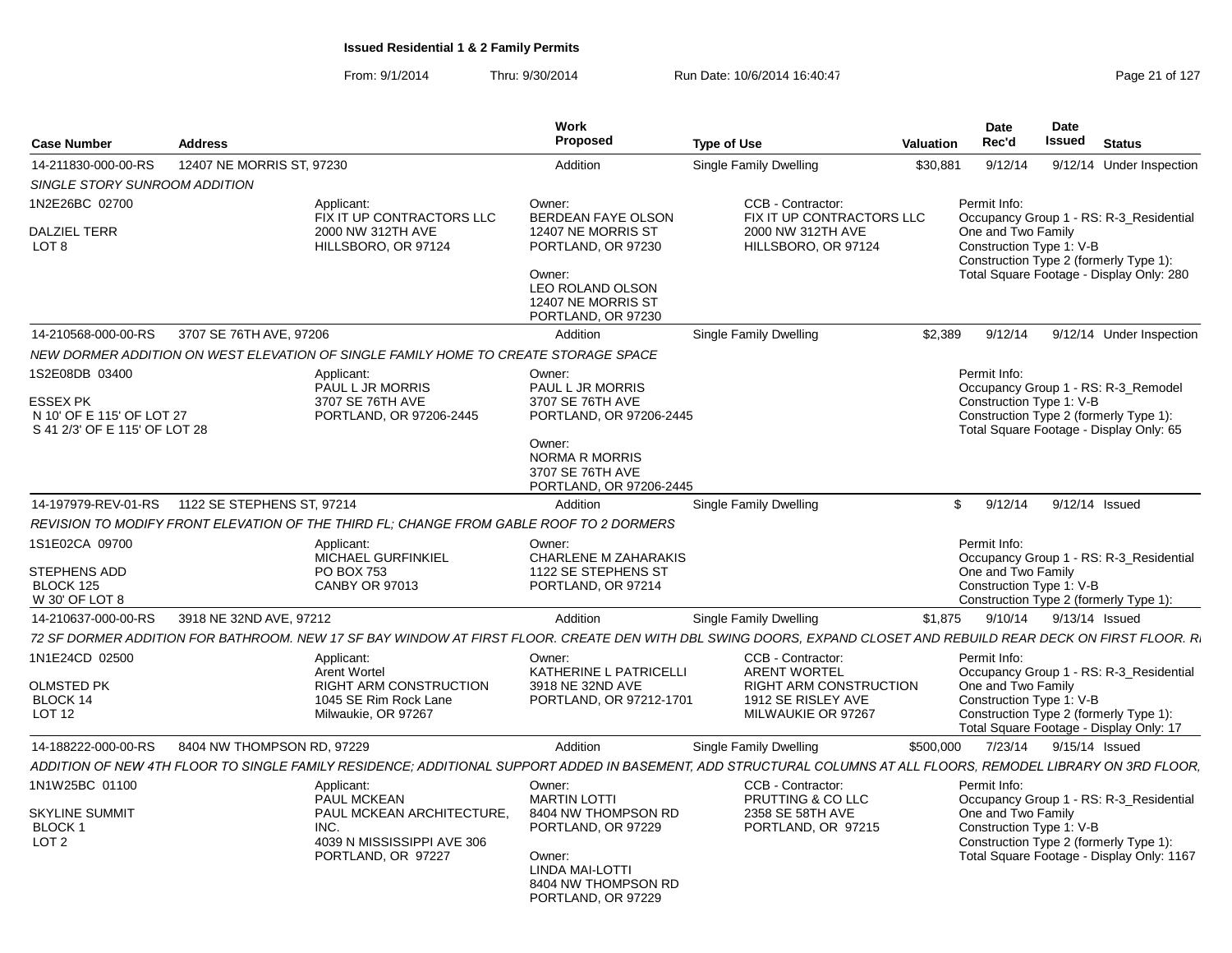| <b>Case Numbe</b>                                                             | <b>Address</b>                                                                                                                                                 | Work<br>Proposed                     |                                                                          | <b>Type of Use</b>                                                          | <b>Valuation</b> | Date<br>Rec'd                                                  | Date<br><b>Issued</b> | Status                                                                                 |
|-------------------------------------------------------------------------------|----------------------------------------------------------------------------------------------------------------------------------------------------------------|--------------------------------------|--------------------------------------------------------------------------|-----------------------------------------------------------------------------|------------------|----------------------------------------------------------------|-----------------------|----------------------------------------------------------------------------------------|
| 14-137958-000-00-RS                                                           | 2414 SE MADISON ST - Unit A. 97214                                                                                                                             | Addition                             |                                                                          | Single Family Dwelling                                                      | \$31,836         | 4/9/14                                                         | 9/15/14 Issued        |                                                                                        |
|                                                                               | NEW DORMER ADDITION TO THE THIRD LEVEL OF EXISTING SINGLE FAMILY RESIDENCE                                                                                     |                                      |                                                                          |                                                                             |                  |                                                                |                       |                                                                                        |
| 1S1E02AD 19400                                                                | Applicant:<br>AMANDA PUNTON                                                                                                                                    | Owner:                               | AMANDA PUNTON                                                            |                                                                             |                  | Permit Info:                                                   |                       | Occupancy Group 1 - RS: R-3_Residential                                                |
| PLEASANT VIEW ADD<br>BLOCK 6<br>E 35' OF LOT 1<br>N 5' OF E 35' OF LOT 2      | 2414 SE MADISON ST<br>PORTLAND, OR 97214                                                                                                                       |                                      | 2414 SE MADISON ST<br>PORTLAND, OR 97214                                 |                                                                             |                  | One and Two Family<br>Construction Type 1: V-B                 |                       | Construction Type 2 (formerly Type 1): V-B<br>Total Square Footage - Display Only: 494 |
|                                                                               | 14-104401-DFS-01-RS 3035 NE 55TH AVE, 97213                                                                                                                    | Addition                             |                                                                          | Single Family Dwelling                                                      |                  | \$1,300 9/15/14 9/15/14 Issued                                 |                       |                                                                                        |
| <b>DFS FOR TRUSSES</b>                                                        |                                                                                                                                                                |                                      |                                                                          |                                                                             |                  |                                                                |                       |                                                                                        |
| 1N2E30AB 20000<br><b>ROSE CITY PK</b>                                         | Applicant:<br>MAXWELL RUSH<br><b>GREEN LIGHT CONSTRUCTION</b>                                                                                                  | Owner:                               | <b>CAITLYN B HOWELL</b><br>3035 NE 55TH AVE                              | CCB - Contractor:<br><b>MAXWELL RUSH</b><br><b>GREEN LIGHT CONSTRUCTION</b> |                  | Permit Info:<br>One and Two Family                             |                       | Occupancy Group 1 - RS: R-3_Residential                                                |
| BLOCK 99<br>LOT <sub>2</sub>                                                  | 4705 NE MALLORY AVE<br>PORTLAND OR 97211                                                                                                                       |                                      | PORTLAND, OR 97213-3319                                                  | 4705 NE MALLORY AVE<br>PORTLAND OR 97211                                    |                  | Construction Type 1: V-B                                       |                       | Construction Type 2 (formerly Type 1):<br>Total Square Footage - Display Only: 504     |
| 14-185413-000-00-RS                                                           | 5770 SW SALMON ST, 97221                                                                                                                                       | Addition                             |                                                                          | Single Family Dwelling                                                      | \$73.500         |                                                                |                       | 7/17/14 9/15/14 Under Inspection                                                       |
|                                                                               | ADDITION TO SINGLE FAMILY RESIDENCE, REMOVE FRONT PATIO AND POUR NEW FOUNDATION TO ENCLOSE PORCH AREA AS EXPANDED LIVING ROOM SPACE, ADD NEW BEAMS ON MAIN FL  |                                      |                                                                          |                                                                             |                  |                                                                |                       |                                                                                        |
| 1S1E06BD 02800                                                                | Applicant:                                                                                                                                                     | Owner:                               |                                                                          |                                                                             |                  | Permit Info:                                                   |                       |                                                                                        |
| SECTION 06 1S 1E<br>TL 2800 0.38 ACRES                                        | RUSSEL RAY BARTELS<br>RMH BARTELS CONSTRUCTION<br><b>INC</b><br>41173 SE VISTA LOOP DR                                                                         | <b>TYJOR LLC</b><br>1320 SE 84TH AVE | PORTLAND, OR 97216-1311                                                  |                                                                             |                  | One and Two Family<br>Construction Type 1: V-B                 |                       | Occupancy Group 1 - RS: R-3_Residential<br>Construction Type 2 (formerly Type 1): V-B  |
|                                                                               | SANDY, OREGON 97055                                                                                                                                            |                                      |                                                                          |                                                                             |                  |                                                                |                       | Total Square Footage - Display Only: 1190                                              |
| 14-212611-000-00-RS                                                           | 4106 SW 43RD AVE, 97221                                                                                                                                        | Addition                             |                                                                          | Single Family Dwelling                                                      | \$5,000          | 9/15/14 9/15/14 Issued                                         |                       |                                                                                        |
|                                                                               | REPLACE ROTTED PORTION OF UPPER LEVEL DECK, ADD ROOF COVER, EXTEND ROOF FROM HOUSE                                                                             |                                      |                                                                          |                                                                             |                  |                                                                |                       |                                                                                        |
| 1S1E08CC 01900<br><b>BRIDLEWOOD</b><br>BLOCK <sup>-</sup><br>LOT <sub>7</sub> | Applicant:<br><b>GREGORY E CRAWFORD</b><br>4106 SW 43RD AVE<br>PORTLAND, OR 97221-3712                                                                         | Owner:                               | <b>GREGORY E CRAWFORD</b><br>4106 SW 43RD AVE<br>PORTLAND, OR 97221-3712 |                                                                             |                  | Permit Info:<br>One and Two Family<br>Construction Type 1: V-B |                       | Occupancy Group 1 - RS: R-3_Residential<br>Construction Type 2 (formerly Type 1):      |
|                                                                               |                                                                                                                                                                | Owner:                               | <b>MELISSA C CRAWFORD</b><br>4106 SW 43RD AVE<br>PORTLAND, OR 97221-3712 |                                                                             |                  |                                                                |                       |                                                                                        |
|                                                                               | 13-177414-REV-01-RS 2220 NE 57TH AVE, 97213                                                                                                                    | Addition                             |                                                                          | <b>Single Family Dwelling</b>                                               | \$5,000          | 9/15/14 9/15/14 Issued                                         |                       |                                                                                        |
|                                                                               | VALUE ADDED REVISION TO CORRECT PLACEMENT OF (2) UPSTAIRS BEDROOM SKYLIGHTS, ADDING (1) NEW SKYLIGHT TO UPSTAIRS BATHROOM, (2) EGRESS WINDOWS IN BASEMENT, CON |                                      |                                                                          |                                                                             |                  |                                                                |                       |                                                                                        |
| 1N2E30DA 17100                                                                | Applicant:<br><b>ANATOLE V FARCI</b>                                                                                                                           | Owner:                               | <b>ANATOLE V FARCI</b>                                                   |                                                                             |                  | Permit Info:                                                   |                       | Occupancy Group 1 - RS: R-3_Remodel                                                    |
| <b>SYNDICATE ADD</b><br>BLOCK 13<br>LOT 25&26                                 | 2220 NE 57TH AVE<br>PORTLAND, OR 97213                                                                                                                         | 2220 NE 57TH AVE                     | PORTLAND, OR 97213                                                       |                                                                             |                  | Construction Type 1: V-B                                       |                       | Construction Type 2 (formerly Type 1):<br>Total Square Footage - Display Only: 298     |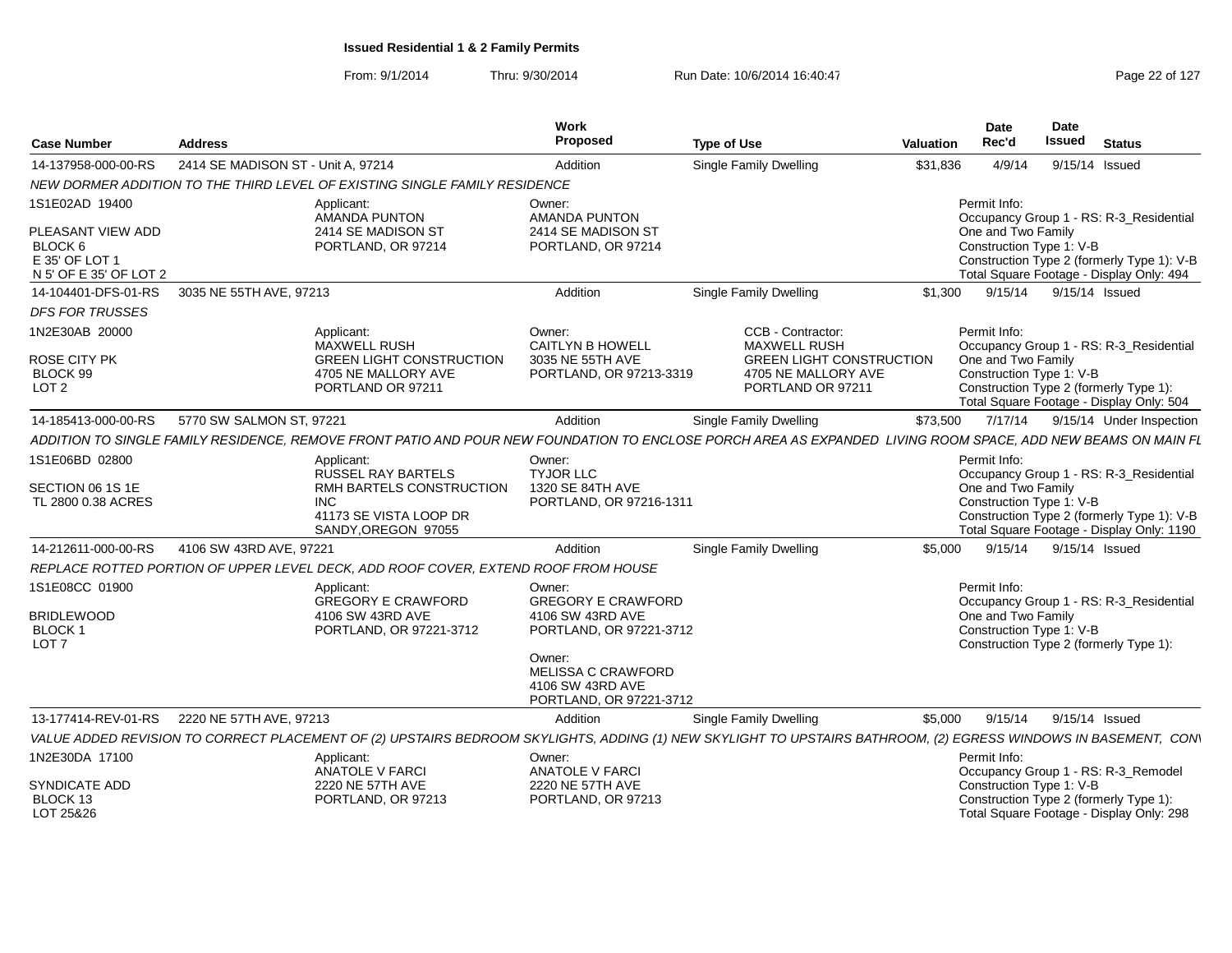| <b>Case Number</b>                                                                 | <b>Address</b>                                                                                                                                                  | Work<br><b>Proposed</b>                                                                                                                                     | <b>Type of Use</b>                                                                                                                                     | <b>Valuation</b> | Date<br>Rec'd                                                                                                                        | Date<br>Issued | <b>Status</b>                                                                                                                      |
|------------------------------------------------------------------------------------|-----------------------------------------------------------------------------------------------------------------------------------------------------------------|-------------------------------------------------------------------------------------------------------------------------------------------------------------|--------------------------------------------------------------------------------------------------------------------------------------------------------|------------------|--------------------------------------------------------------------------------------------------------------------------------------|----------------|------------------------------------------------------------------------------------------------------------------------------------|
| 14-211790-000-00-RS                                                                | 3804 SE TAGGART ST, 97202                                                                                                                                       | Addition                                                                                                                                                    | <b>Single Family Dwelling</b>                                                                                                                          | \$25,000         | 9/15/14                                                                                                                              |                | 9/15/14 Under Inspection                                                                                                           |
|                                                                                    | EXCAVATING PORTION OF BASEMENT AND BUILDING NEW FOUNDATION WALLS; BASEMENT TO REMAIN STORAGE                                                                    |                                                                                                                                                             |                                                                                                                                                        |                  |                                                                                                                                      |                |                                                                                                                                    |
| 1S1E12AA 12500                                                                     | Applicant:<br>MICHAEL WIEBER                                                                                                                                    | Owner:<br><b>WILLIAM R RIES</b>                                                                                                                             | CCB - Contractor:<br>MICHAEL WIEBER                                                                                                                    |                  | Permit Info:                                                                                                                         |                | Occupancy Group 1 - RS: R-3_Residential                                                                                            |
| <b>RICHMOND ADD</b><br>BLOCK 12<br>LOT 1 EXC PT IN ST<br>W 12 1/2' OF LOT 3        | ELYSIUM CONSTRUCTION LLC<br>PO BOX 12010<br>PORTLAND OR 97212                                                                                                   | 3804 SE TAGGART ST<br>PORTLAND, OR 97202-1657<br>Owner:<br><b>GEORGE ANNE M RIES</b><br>3804 SE TAGGART ST<br>PORTLAND, OR 97202-1657                       | ELYSIUM CONSTRUCTION LLC<br>PO BOX 12010<br>PORTLAND OR 97212                                                                                          |                  | One and Two Family<br>Construction Type 1: V-B<br>Construction Type 2 (formerly Type 1):<br>Total Square Footage - Display Only: 168 |                |                                                                                                                                    |
| 14-212353-000-00-RS                                                                | 2126 NE 52ND AVE, 97213                                                                                                                                         | Addition                                                                                                                                                    | Single Family Dwelling                                                                                                                                 | \$15,000         | 9/16/14                                                                                                                              |                | 9/16/14 Under Inspection                                                                                                           |
|                                                                                    | ADDITION OF 20 SF TO AT REAR OF HOUSE FOR KITCHEN REMODEL AND VOLUNTARY ADDITION OF EPOXIED ANCHOR BOLTS TO TIE EXTERIOR WALLS TO FOUNDATION. (TRADE PERMITS TO |                                                                                                                                                             |                                                                                                                                                        |                  |                                                                                                                                      |                |                                                                                                                                    |
| 1N2E30DB 16300<br><b>ELMHURST</b><br>BLOCK 5<br>LOT <sub>8</sub><br>S 23' OF LOT 9 | Applicant:<br>CHARLES T AUCH<br>2126 NE 52ND AVE<br>PORTLAND, OR 97213-2604                                                                                     | Owner:<br>CHARLES T AUCH<br>2126 NE 52ND AVE<br>PORTLAND, OR 97213-2604<br>Owner:<br><b>MARGARET PERKINS</b><br>2126 NE 52ND AVE<br>PORTLAND, OR 97213-2604 |                                                                                                                                                        |                  | Permit Info:<br>One and Two Family<br>Construction Type 1: V-B                                                                       |                | Occupancy Group 1 - RS: R-3_Residential<br>Construction Type 2 (formerly Type 1):<br>Total Square Footage - Display Only: 20       |
| 14-156045-REV-01-RS                                                                | 4665 SW 38TH PL, 97221                                                                                                                                          | Addition                                                                                                                                                    | <b>Single Family Dwelling</b>                                                                                                                          | \$               | 9/16/14                                                                                                                              | 9/16/14 Issued |                                                                                                                                    |
|                                                                                    | REVISION TO CHANGE FROM MANUFACTURED TRUSSES TO STICK FRAME                                                                                                     |                                                                                                                                                             |                                                                                                                                                        |                  |                                                                                                                                      |                |                                                                                                                                    |
| 1S1E17BA 07200<br><b>BROOKFORD</b><br>BLOCK <sub>6</sub><br>LOT 1 TL 7200          | Applicant:<br><b>TODD SLOAN</b><br>TODD SLOAN ARCHITECTURE<br>800 NW 6TH # 203<br>PORTLAND, OR 97209                                                            | Owner:<br>ANDREJ MISKE<br>4665 SW 38TH PL<br>PORTLAND, OR 97221<br>Owner:<br><b>LEAH C MISKE</b><br>4665 SW 38TH PL<br>PORTLAND, OR 97221                   | CCB - Contractor:<br>APOLLO ELECTRIC<br>P.O.BOX 80783<br>PORTLAND OR 97280<br>CCB - Contractor:<br>HK DEVELOPMENT<br>1123 NW 23RD<br>PORTLAND OR 97210 |                  | Permit Info:<br>One and Two Family<br>Construction Type 1: V-B                                                                       |                | Occupancy Group 1 - RS: R-3_Residential<br>Construction Type 2 (formerly Type 1): V-B<br>Total Square Footage - Display Only: 1116 |
| 14-213619-000-00-RS                                                                | 5604 SE 46TH AVE, 97206                                                                                                                                         | Addition                                                                                                                                                    | <b>Single Family Dwelling</b>                                                                                                                          | \$5,515          | 9/16/14                                                                                                                              |                | 9/16/14 Under Inspection                                                                                                           |
|                                                                                    | ADDITION TO REAR OF HOME FOR MASTER BATHROOM 51SF                                                                                                               |                                                                                                                                                             |                                                                                                                                                        |                  |                                                                                                                                      |                |                                                                                                                                    |
| 1S2E18CB 12100<br><b>WOODSTOCK</b><br>BLOCK 100<br>N 50' OF LOT 4                  | Applicant:<br><b>BOB STEELE</b><br>DESIGN INTELLIGENCE LLC<br>3013 SE WASHOUGAL RIVER RD<br>WASHOUGAL, WA 98671                                                 | Owner:<br><b>ANSHUMALI ROY</b><br>5604 SE 46TH AVE<br>PORTLAND, OR 97206<br>Owner:<br>AMY L ROY<br>5604 SE 46TH AVE<br>PORTLAND, OR 97206                   | CCB - Contractor:<br><b>KALE CAMERON</b><br>APPETITE CONSTRUCTION<br>8243 NE HASSALO ST<br>PORTLAND, OR 97220                                          |                  | Permit Info:<br>One and Two Family<br>Construction Type 1: V-B                                                                       |                | Occupancy Group 1 - RS: R-3_Residential<br>Construction Type 2 (formerly Type 1):<br>Total Square Footage - Display Only: 50       |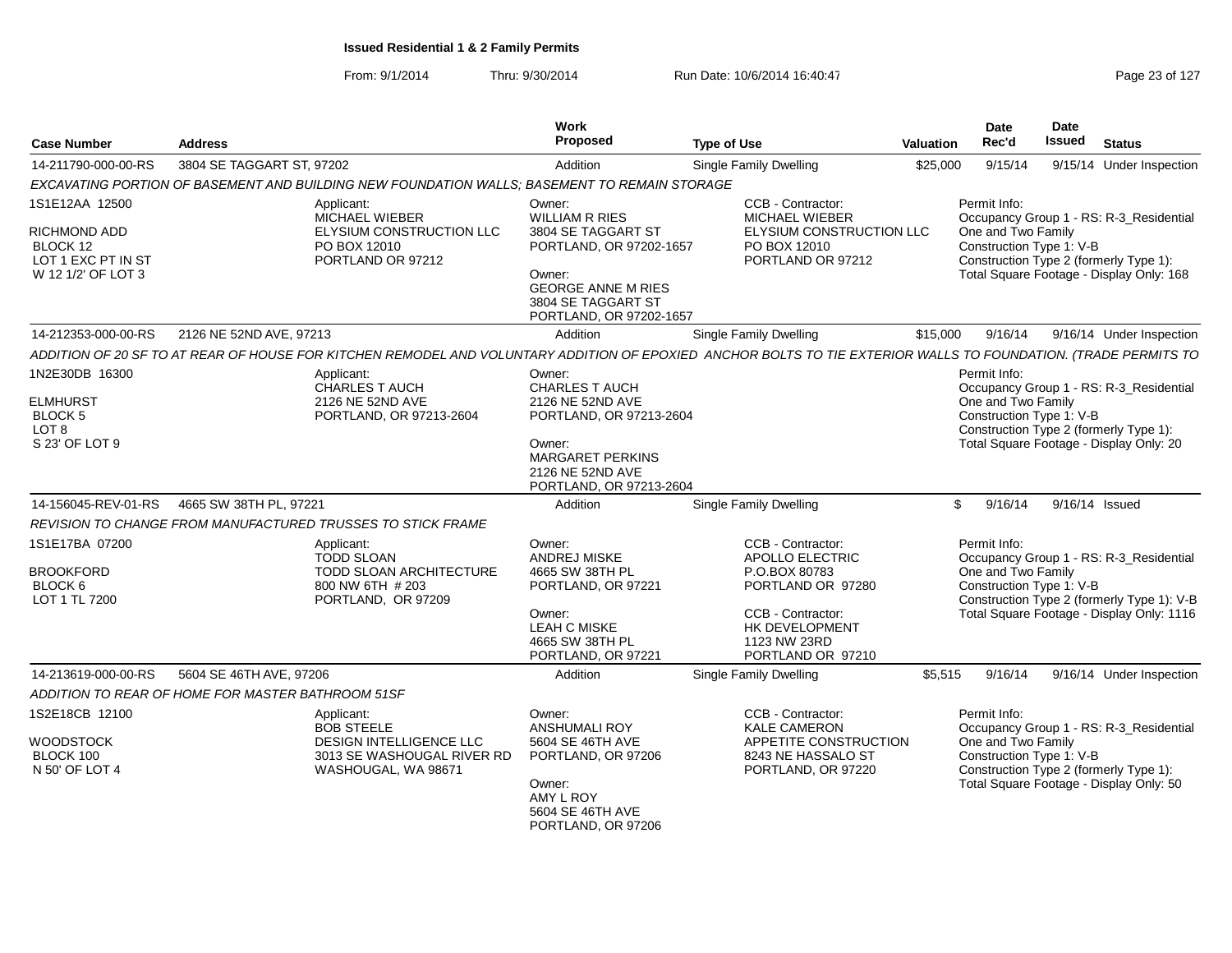| <b>Case Number</b>                                         | <b>Address</b>                                                                                                                                                  | <b>Work</b><br>Proposed                                                         | <b>Type of Use</b>                              | <b>Valuation</b> | <b>Date</b><br>Rec'd                           | Date<br><b>Issued</b> | <b>Status</b>                                                                           |
|------------------------------------------------------------|-----------------------------------------------------------------------------------------------------------------------------------------------------------------|---------------------------------------------------------------------------------|-------------------------------------------------|------------------|------------------------------------------------|-----------------------|-----------------------------------------------------------------------------------------|
| 14-211409-000-00-RS                                        | 5726 SE LINCOLN ST, 97215                                                                                                                                       | Addition                                                                        | Single Family Dwelling                          | \$4,000          | 9/17/14                                        |                       | 9/17/14 Under Inspection                                                                |
|                                                            | ADDITION TO NW CORNER OF THE HOUSE TO BUMP OUT EXISTING EXTERIOR WALL AND ADD NEW WOOD BURNING STOVE***trades to be obtained separately***                      |                                                                                 |                                                 |                  |                                                |                       |                                                                                         |
| 1S2E06DD 04700                                             | Applicant:<br>ANDY SCHULTZ                                                                                                                                      | Owner:<br><b>KENTON S WIENS</b>                                                 | CCB - Contractor:<br>VALIANT CONSTRUCTION INC   |                  | Permit Info:                                   |                       | Occupancy Group 1 - RS: R-3_Residential                                                 |
| HUTCHINSONS ADD<br><b>BLOCK 1 TL 4700</b>                  | PO BOX 91624<br>PORTLAND OR 97291                                                                                                                               | 5726 SE LINCOLN ST<br>PORTLAND, OR 97215-4038                                   | 6107 SE MURRAY BLVD #243<br>BEAVERTON, OR 97008 |                  | One and Two Family<br>Construction Type 1: V-B |                       | Construction Type 2 (formerly Type 1):                                                  |
|                                                            |                                                                                                                                                                 | Owner:<br><b>TRACY W WIENS</b><br>5726 SE LINCOLN ST<br>PORTLAND, OR 97215-4038 |                                                 |                  |                                                |                       |                                                                                         |
| 14-199404-REV-01-RS                                        | 3545 SW DOSCH CT, 97221                                                                                                                                         | Addition                                                                        | <b>Single Family Dwelling</b>                   | \$6,000          | 9/17/14                                        | 9/17/14 Issued        |                                                                                         |
|                                                            | ADDED VALUE REVISION TO REMOVE EXTERIOR WALL IN THE LIVING ROOM AND REPLACE WITH NEW WINDOW AND DOOR. RE-SHEATH THIS LIVING ROOM WALL AND 5' OF (E) BEDROOM WAL |                                                                                 |                                                 |                  |                                                |                       |                                                                                         |
| 1S1E08CA 00600                                             | Applicant:<br><b>BRINT RIGGS</b>                                                                                                                                | Owner:<br>PHILIP ALLEN                                                          | CCB - Contractor:<br>DANIEL LEE DUNN JR         |                  | Permit Info:                                   |                       | Occupancy Group 1 - RS: R-3_Residential                                                 |
| <b>TUNNELWOOD PK</b><br>LOT <sub>6</sub>                   | STUDIO ECCOS DESIGN LLC<br>5835 N OMAHA AVE<br>PORTLAND, OR 97217                                                                                               | 3545 SW DOSCH CT<br>PORTLAND, OR 97221                                          | 21932 S. SCHIEFFER ROAD<br>COLTON, OR 97017     |                  | One and Two Family<br>Construction Type 1: V-B |                       | Construction Type 2 (formerly Type 1):<br>Total Square Footage - Display Only: 64       |
| 14-212692-000-00-RS                                        | 6511 N BURRAGE AVE, 97217                                                                                                                                       | Addition                                                                        | Single Family Dwelling                          | \$50,000         | 9/17/14                                        |                       | 9/17/14 Under Inspection                                                                |
|                                                            | ADDITION AT REAR OF HOUSE FOR MASTER BEDROOM, BATH AND DINING AREA; ADD BATHROOM AND BEDROOM IN BASEMENT, RELOCATE UTILITY, ADD EGRESS WINDOW AND WINDOW WEI    |                                                                                 |                                                 |                  |                                                |                       |                                                                                         |
| 1N1E16BD 11300                                             | Applicant:<br><b>SUZANN CHAN</b>                                                                                                                                | Owner:<br><b>SUZANN CHAN</b>                                                    | CCB - Contractor:<br>CMG CONCRETE LLC           |                  | Permit Info:                                   |                       | Occupancy Group 1 - RS: R-3_Residential                                                 |
| <b>BURRAGE TR</b>                                          | 7327 SW BARNES RD PMB 801                                                                                                                                       | 7327 SW BARNES RD PMB 801                                                       | 31044 SE JUDD RD                                |                  | One and Two Family                             |                       |                                                                                         |
| BLOCK 12<br><b>LOT 11</b>                                  | PORTLAND, OR 97225-6119                                                                                                                                         | PORTLAND, OR 97225-6119                                                         | EAGLE CREEK, OR 97022                           |                  | Construction Type 1: V-B                       |                       | Construction Type 2 (formerly Type 1): V-B<br>Total Square Footage - Display Only: 1296 |
| 14-214030-000-00-RS                                        | 3833 SE MALL ST, 97202                                                                                                                                          | Addition                                                                        | <b>Single Family Dwelling</b>                   | \$35.734         | 9/17/14                                        | 9/18/14 Issued        |                                                                                         |
|                                                            | SECOND STORY ADDITION - CREATE MASTER SUITE WITH LOFT/ LIVING ROOM. THREE TOILETS AFTER REMODEL                                                                 |                                                                                 |                                                 |                  |                                                |                       |                                                                                         |
| 1S1E12DD 10500                                             | Applicant:<br><b>NATHAN KRAUSE</b>                                                                                                                              | Owner:<br>JEREMY J BAUER                                                        | CCB - Contractor:<br>PDX RENOVATIONS LLC        |                  | Permit Info:                                   |                       | Occupancy Group 1 - RS: R-3_Residential                                                 |
| WILLIAMS ADD 2<br>BLOCK <sub>3</sub><br>W 37 1/2' OF LOT 8 | <b>PDX RENOVATIONS</b><br>3850 SE 82ND AVE<br>PORTLAND, OR 97290                                                                                                | 3833 SE MALL ST<br>PORTLAND, OR 97202-3258                                      | PO BOX 66836<br>PORTLAND, OR 97290              |                  | One and Two Family<br>Construction Type 1: V-B |                       | Construction Type 2 (formerly Type 1):<br>Total Square Footage - Display Only: 324      |
| 14-196726-REV-01-RS                                        | 7405 N NEWELL AVE, 97203                                                                                                                                        | Addition                                                                        | <b>Single Family Dwelling</b>                   | \$               | 9/18/14                                        | 9/18/14 Issued        |                                                                                         |
|                                                            | REVISION TO REMOVE PORTION OF THE ADDITION TO ACCOMODATE 5FT SETBACK                                                                                            |                                                                                 |                                                 |                  |                                                |                       |                                                                                         |
| 1N1E07BD 04200                                             | Applicant:<br><b>JIM LANCASTER</b>                                                                                                                              | Owner:<br>LINDSAY L LANCASTER                                                   |                                                 |                  | Permit Info:                                   |                       | Occupancy Group 1 - RS: R-3_Residential                                                 |
| NORTHERN HILL ADD<br>BLOCK 11<br>LOT 18&19 TL 4200         | PO BOX 1<br><b>BORING OR 97009</b>                                                                                                                              | 7405 N NEWELL AVE<br>PORTLAND, OR 97203                                         |                                                 |                  | One and Two Family<br>Construction Type 1: V-B |                       | Construction Type 2 (formerly Type 1):<br>Total Square Footage - Display Only: 130      |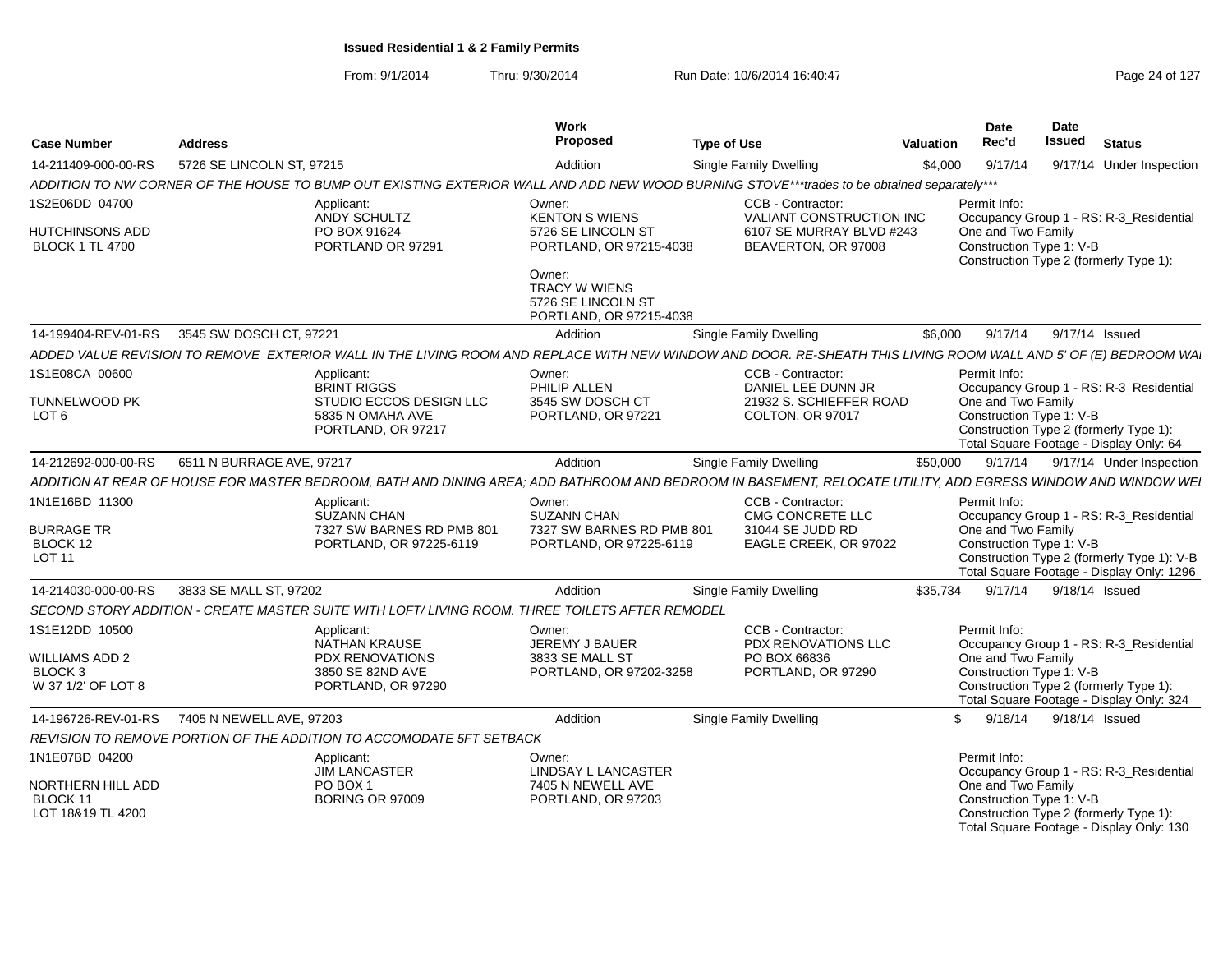From: 9/1/2014Thru: 9/30/2014 Run Date: 10/6/2014 16:40:47 Page 25 of 127

| <b>Case Number</b>                                                     | <b>Address</b>                                                                                                                                                  | Work<br>Proposed                                                                                          | <b>Type of Use</b>                                                                                                               | Valuation | Date<br>Rec'd                                                  | Date<br><b>Issued</b> | <b>Status</b>                                                                                                                  |
|------------------------------------------------------------------------|-----------------------------------------------------------------------------------------------------------------------------------------------------------------|-----------------------------------------------------------------------------------------------------------|----------------------------------------------------------------------------------------------------------------------------------|-----------|----------------------------------------------------------------|-----------------------|--------------------------------------------------------------------------------------------------------------------------------|
| 14-214522-000-00-RS                                                    | 3015 NE 53RD AVE, 97213                                                                                                                                         | Addition                                                                                                  | <b>Single Family Dwelling</b>                                                                                                    | \$2,426   | 9/18/14                                                        |                       | 9/18/14 Issued                                                                                                                 |
|                                                                        | ADDITION TO THE BACK OF THE HOUSE TO EXPAND KITCHEN: INCLUDE WORK FROM PERMIT 13-220534-RS***REMOVE HALF WALL IN KITCHEN. ADD NEW BEAM BETWEEN DINING ROOM. ADD |                                                                                                           |                                                                                                                                  |           |                                                                |                       |                                                                                                                                |
| 1N2E30AB 22100<br>ROSE CITY PK<br>BLOCK 97<br>LOT <sub>4</sub>         | Applicant:<br>ERIN S DAVIS<br><b>MOSAIK DESIGN</b><br>0112 SW HAMILTON<br>PORTLAND OR 97239                                                                     | Owner:<br><b>DENISE G DALLMANN</b><br>3015 NE 53RD AVE<br>PORTLAND, OR 97213<br>Owner:                    | CCB - Contractor:<br>ERIN S DAVIS<br>MOSAIK DESIGN<br>0112 SW HAMILTON<br>PORTLAND OR 97239                                      |           | Permit Info:<br>One and Two Family<br>Construction Type 1: V-B |                       | Occupancy Group 1 - RS: R-3 Residential<br>Construction Type 2 (formerly Type 1):<br>Total Square Footage - Display Only: 22   |
|                                                                        |                                                                                                                                                                 | RANDALL J ZELLER<br>3015 NE 53RD AVE<br>PORTLAND, OR 97213                                                |                                                                                                                                  |           |                                                                |                       |                                                                                                                                |
| 14-191687-000-00-RS                                                    | 935 SW MOSS ST, 97219                                                                                                                                           | Addition                                                                                                  | <b>Single Family Dwelling</b>                                                                                                    | \$83,126  |                                                                |                       | 9/18/14 Under Inspection                                                                                                       |
|                                                                        | 2 STORY ADDITION AT REAR OF HOME FOR DAYLIGHT BASEMENT. MAIN LEVEL AND ELEVATED DECK: BASEMENT                                                                  |                                                                                                           | TO REMAIN UNFINSHED: MAIN LEVEL TO INCLUDE REMODELED KITCHEN ANI                                                                 |           |                                                                |                       |                                                                                                                                |
| 1S1E21DB 02400                                                         | Applicant:<br>BETSY BRANDENBURG HURST                                                                                                                           | Owner:<br>WILLIAM M BLOUDEK                                                                               | CCB - Contractor:<br>PROJECTS PLUS LLC                                                                                           |           | Permit Info:                                                   |                       | Occupancy Group 1 - RS: R-3_Residential                                                                                        |
| <b>BURLINGAME</b><br>BLOCK 14<br>LOT <sub>1</sub><br>W 15' OF LOT 2    | BRANDENBURG STUDIOS DESIGN 935 SW MOSS ST<br>3435 NE 45TH AVE<br>PORTLAND, OR 97213                                                                             | PORTLAND, OR 97219-4412<br>Owner:<br><b>SHARON M BLOUDEK</b><br>935 SW MOSS ST<br>PORTLAND, OR 97219-4412 | 14845 SW MURRAY SCHOOLS DR One and Two Family<br><b>STE 110</b><br><b>PMB 347</b><br>BEAVERTON, OR 97007                         |           | Construction Type 1: V-B                                       |                       | Construction Type 2 (formerly Type 1): V-B<br>Total Square Footage - Display Only: 1407                                        |
| 14-184757-000-00-RS                                                    | 2300 SW 15TH AVE, 97201                                                                                                                                         | Addition                                                                                                  | <b>Single Family Dwelling</b>                                                                                                    | \$524,000 |                                                                |                       | 9/19/14 Under Inspection                                                                                                       |
| ADDITION AND WHOLE HOUSE REMODEL                                       |                                                                                                                                                                 |                                                                                                           | - ADDITION TO ENCLOSE ELEVATED PORCH AND CREATE LIVING SPACE BELOW-5 4-5FT RETAINING WALLS THROUGH OUT THE PROPERTY-REPLACII     |           |                                                                |                       |                                                                                                                                |
| 1S1E04CA 07100<br><b>PORTLAND</b><br>BLOCK 304<br>LOT 7&8 EXC PT IN ST | Applicant:<br>MICHAEL CHURCH HOMES LLC<br>11584 SW ROYAL VILLA DR<br><b>TIGARD, OR 97224</b>                                                                    | Owner:<br>JOHN BERTHOLD<br>2300 SW 15TH AVE<br>PORTLAND, OR 97201-2303                                    | CCB - Contractor:<br><b>ADAM PUSHKAS</b><br>COHO CONSTRUCTION<br><b>SERVICES INC</b><br>PO Box 14398                             |           | Permit Info:<br>Construction Type 1: V-B                       |                       | Occupancy Group 1 - RS: R-3_Remodel<br>Construction Type 2 (formerly Type 1): V-B<br>Total Square Footage - Display Only: 3770 |
|                                                                        |                                                                                                                                                                 | Owner:<br>SHEILVRINA BERTHOLD<br>2300 SW 15TH AVE<br>PORTLAND, OR 97201-2303                              | PORTLAND, OR 97293<br><b>CCB - Contractor:</b><br>MICHAEL CHURCH HOMES LLC<br>11584 SW ROYAL VILLA DR<br><b>TIGARD, OR 97224</b> |           | Number of New Dwelling Units: 1                                |                       |                                                                                                                                |

**Total # of RS Addition permits issued: 106**

**Total valuation of RS Addition permits issued: \$5,182,809**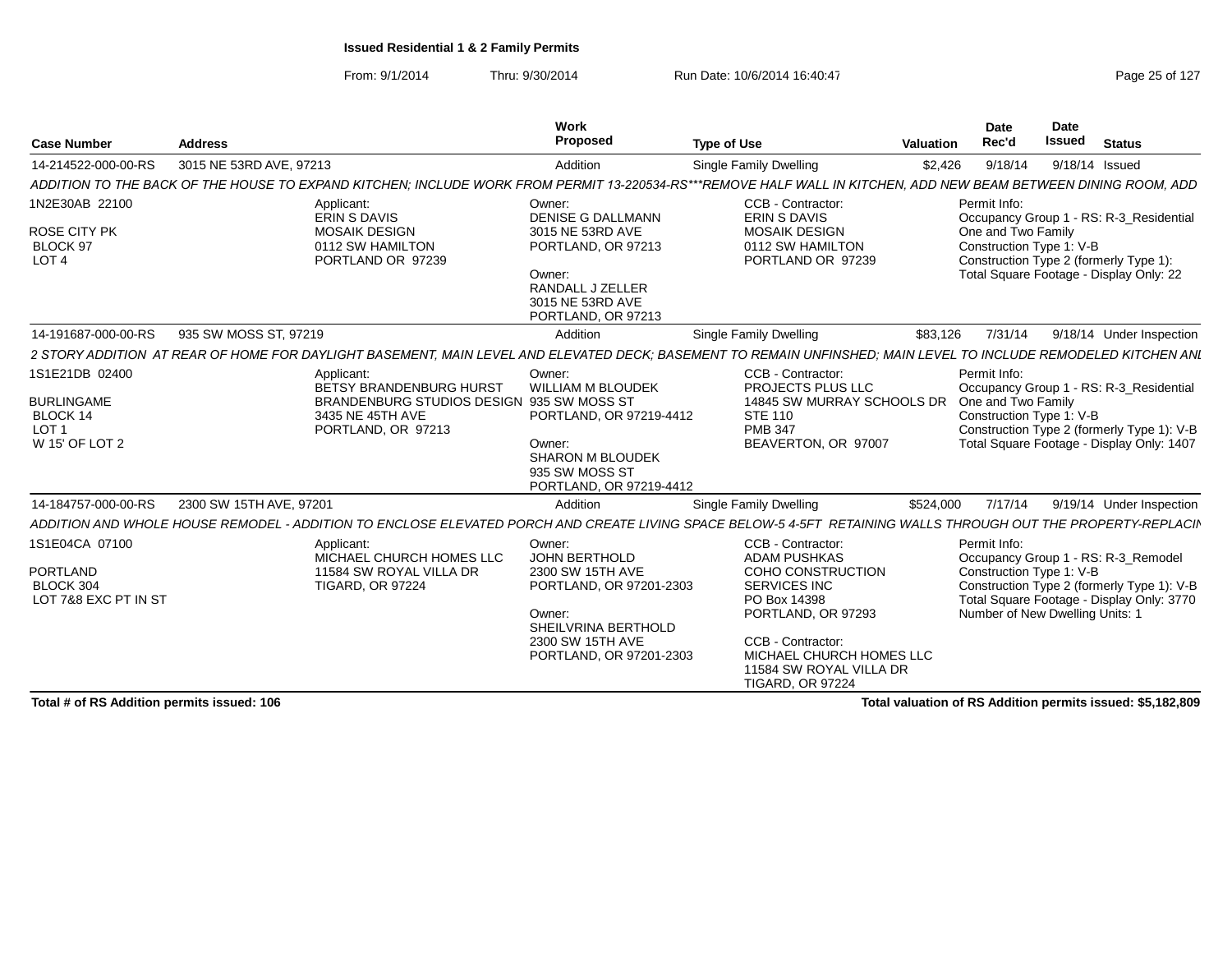| <b>Case Number</b>    | <b>Address</b>                                                                                                                                                  | Work<br><b>Proposed</b>                                                                                                                                           | <b>Type of Use</b>                                                                                                                                                                                   | Valuation | <b>Date</b><br>Rec'd                                                                              | Date<br><b>Issued</b> | <b>Status</b>                                                                                                             |
|-----------------------|-----------------------------------------------------------------------------------------------------------------------------------------------------------------|-------------------------------------------------------------------------------------------------------------------------------------------------------------------|------------------------------------------------------------------------------------------------------------------------------------------------------------------------------------------------------|-----------|---------------------------------------------------------------------------------------------------|-----------------------|---------------------------------------------------------------------------------------------------------------------------|
| 14-201921-000-00-RS   | 4914 NE CAMPAIGN ST, 97218                                                                                                                                      | Alteration                                                                                                                                                        | <b>Accessory Dwelling Unit</b>                                                                                                                                                                       | \$40,000  | 9/2/14                                                                                            |                       | 9/2/14 Under Inspection                                                                                                   |
| CONVERT GARAGE TO ADU |                                                                                                                                                                 |                                                                                                                                                                   |                                                                                                                                                                                                      |           |                                                                                                   |                       |                                                                                                                           |
| 1N2E19CA 02800        | Applicant:<br><b>KEVIN FISCHER</b><br>4803 NE 32ND AVE<br>PORTLAND OR 97211                                                                                     | Owner:<br><b>LESLIE HEILBRUNN</b><br>4340 NE 49TH AVE<br>PORTLAND, OR 97218<br>Owner:<br><b>JOHN ECKENRODE</b><br>4340 NE 49TH AVE<br>PORTLAND, OR 97218          | CCB - Contractor:<br><b>HAMMER AND HAND INC</b><br>1020 SE HARRISON<br>PORTLAND, OR 97214<br>CCB - Contractor:<br>DEKORTE ELECTRIC INC<br>5331 SW MACADAM AVE, SUITE<br>258-113<br>PORTLAND OR 97239 |           | Permit Info:<br>One and Two Family<br>Construction Type 1: V-B<br>Number of New Dwelling Units: 1 |                       | Occupancy Group 1 - RS: R-3_Residential<br>Construction Type 2 (formerly Type 1):                                         |
|                       |                                                                                                                                                                 |                                                                                                                                                                   | CCB - Contractor:<br>D & F PLUMBING CO<br>4636 N ALBINA AVE<br>PORTLAND OR 97217-3099                                                                                                                |           |                                                                                                   |                       |                                                                                                                           |
| 14-206785-000-00-RS   | 5515 SE STARK ST - Unit B, 97215                                                                                                                                | Alteration                                                                                                                                                        | <b>Accessory Dwelling Unit</b>                                                                                                                                                                       | \$17,500  | 9/12/14                                                                                           |                       | 9/12/14 Issued                                                                                                            |
|                       | CONVERT GARAGE TO ACCESSORY DWELLING UNIT                                                                                                                       |                                                                                                                                                                   |                                                                                                                                                                                                      |           |                                                                                                   |                       |                                                                                                                           |
| 1N2E31DC 10200        | Applicant:<br>RICHARD A III MOORE<br>5515 SE STARK ST<br>PORTLAND, OR 97215                                                                                     | Owner:<br>RICHARD A III MOORE<br>5515 SE STARK ST<br>PORTLAND, OR 97215                                                                                           |                                                                                                                                                                                                      |           | Permit Info:<br>One and Two Family<br>Construction Type 1: V-B<br>Number of New Dwelling Units: 1 |                       | Occupancy Group 1 - RS: R-3_Residential<br>Construction Type 2 (formerly Type 1):                                         |
| 14-209206-000-00-RS   | 3763 SE GRANT ST - Unit B, 97214                                                                                                                                | Alteration                                                                                                                                                        | <b>Accessory Dwelling Unit</b>                                                                                                                                                                       | \$500     | 9/8/14                                                                                            |                       | 9/8/14 Issued                                                                                                             |
|                       | SOLAR INSTALLATION - 5.23KW PV ROOF MOUNTED SYSTEM - PRESCRIPTIVE                                                                                               |                                                                                                                                                                   |                                                                                                                                                                                                      |           |                                                                                                   |                       |                                                                                                                           |
| 1S1E01DD 23300        | Applicant:<br>ROSE WOOFENDEN<br><b>NEIL KELLY</b><br>804 N ALBERTA<br>PORTLAND, OR 97217                                                                        | Owner:<br>PATRICIA S DES CHENE<br>191 HAWKS VIEW RD<br>WOODLAND, WA 98674-9247<br>Owner:<br><b>GRANT E SAWYER</b><br>191 HAWKS VIEW RD<br>WOODLAND, WA 98674-9247 | CCB - Contractor:<br>NEIL KELLY CO INC<br>804 N ALBERTA ST<br>PORTLAND, OR 97217-2693                                                                                                                |           | Permit Info:<br>One and Two Family<br>Construction Type 1: V-B                                    |                       | Occupancy Group 1 - RS: R-3_Residential<br>Construction Type 2 (formerly Type 1):                                         |
| 14-205944-000-00-RS   | 4023 SW DOWNS VIEW CT - Unit B, 97221                                                                                                                           | Alteration                                                                                                                                                        | <b>Accessory Dwelling Unit</b>                                                                                                                                                                       | \$15,000  | 9/8/14                                                                                            |                       | 9/8/14 Issued                                                                                                             |
|                       | CONVERT EXISTING 2 STORY GARAGE TO ACCESSORY DWELLING UNIT, GARAGE BAY TO REMAIN BELOW, UPPER LEVEL TO BE ADU WITH STUIDO LIVING AREA, KITCHENETTE AND RESTROO. |                                                                                                                                                                   |                                                                                                                                                                                                      |           |                                                                                                   |                       |                                                                                                                           |
| 1S1E08BC 04200        | Applicant:<br>DARLENE G STUTTE<br>4028 SW PATTON RD<br>PORTLAND, OR 97221-3143                                                                                  | Owner:<br>DARLENE G STUTTE<br>4028 SW PATTON RD<br>PORTLAND, OR 97221-3143                                                                                        |                                                                                                                                                                                                      |           | Permit Info:<br>Construction Type 1: V-B<br>Number of New Dwelling Units: 1                       |                       | Occupancy Group 1 - RS: R-3_Remodel<br>Construction Type 2 (formerly Type 1):<br>Total Square Footage - Display Only: 416 |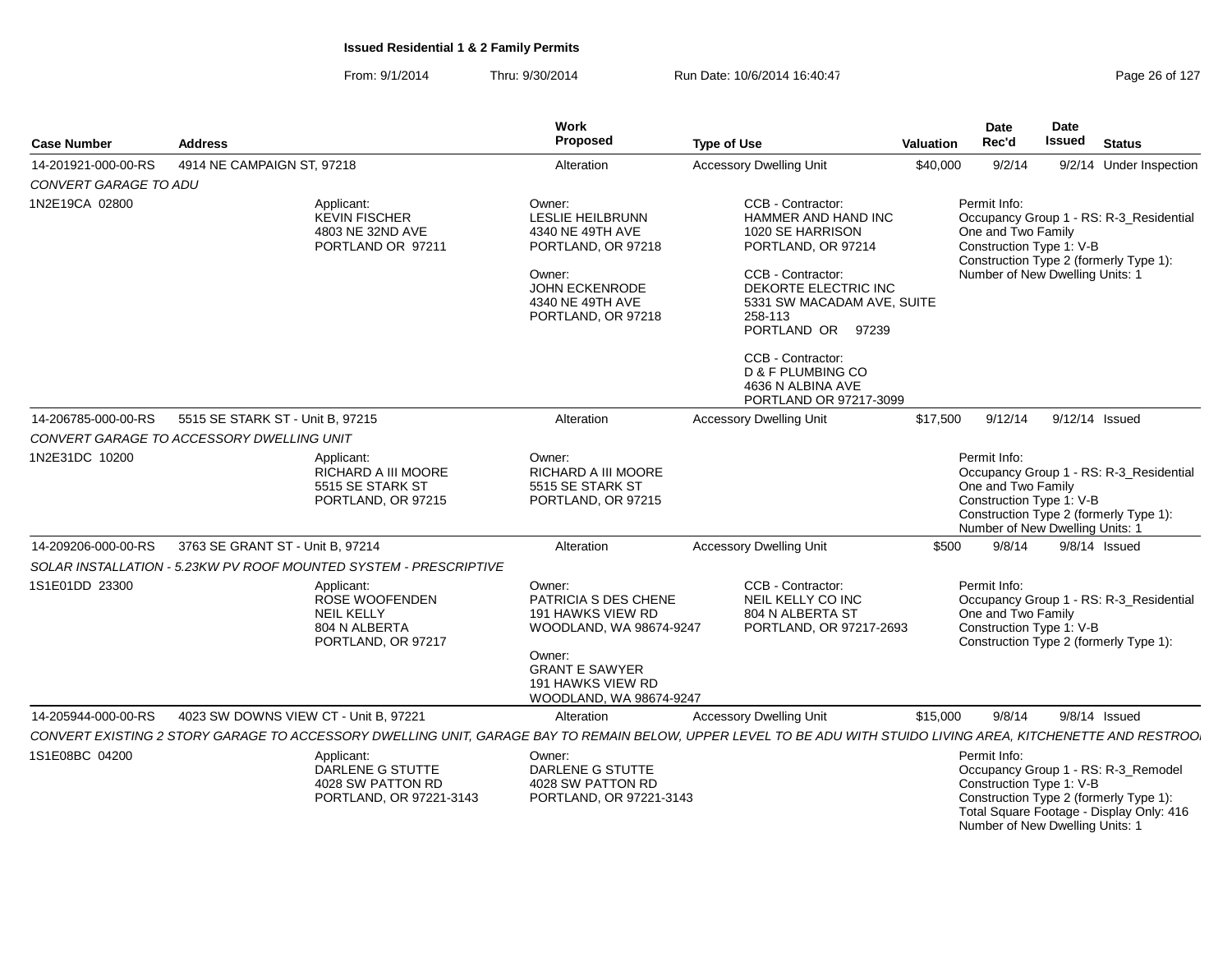|                                                                         |                                      |                                                                                                                                                         | Work<br>Proposed                                                                                                                     |                    |                                                                                                        |                  | <b>Date</b><br>Rec'd                                                                                  | <b>Date</b><br><b>Issued</b> |                                                                                                                           |
|-------------------------------------------------------------------------|--------------------------------------|---------------------------------------------------------------------------------------------------------------------------------------------------------|--------------------------------------------------------------------------------------------------------------------------------------|--------------------|--------------------------------------------------------------------------------------------------------|------------------|-------------------------------------------------------------------------------------------------------|------------------------------|---------------------------------------------------------------------------------------------------------------------------|
| <b>Case Number</b>                                                      | <b>Address</b>                       |                                                                                                                                                         |                                                                                                                                      | <b>Type of Use</b> |                                                                                                        | <b>Valuation</b> |                                                                                                       |                              | <b>Status</b>                                                                                                             |
| 14-217850-000-00-RS                                                     | 6130 SW BRUGGER ST - Unit B, 97219   |                                                                                                                                                         | Alteration                                                                                                                           |                    | <b>Accessory Dwelling Unit</b>                                                                         | \$500            | 9/25/14                                                                                               | 9/25/14 Issued               |                                                                                                                           |
| SOLAR - NEW 4.4KW ROOFTOP PV SYSTEM                                     |                                      |                                                                                                                                                         |                                                                                                                                      |                    |                                                                                                        |                  |                                                                                                       |                              |                                                                                                                           |
| 1S1E30BC 07700                                                          |                                      | Applicant:<br>SUNLIGHT SOLAR ENERGY INC<br>615 SE GLENWOOD DR., STE 120<br><b>BEND OR 97701</b>                                                         | Owner:<br>MICHAEL F HAYAKAWA<br>6130 SW BRUGGER ST<br>PORTLAND, OR 97219-4929                                                        |                    | CCB - Contractor:<br>SUNLIGHT SOLAR ENERGY INC<br>615 SE GLENWOOD DR., STE 120<br><b>BEND OR 97701</b> |                  | Permit Info:<br>One and Two Family<br>Construction Type 1: V-B                                        |                              | Occupancy Group 1 - RS: R-3_Residential<br>Construction Type 2 (formerly Type 1):                                         |
| 14-204009-000-00-RS                                                     | 8233 NE TILLAMOOK ST - Unit A, 97220 |                                                                                                                                                         | Alteration                                                                                                                           |                    | <b>Accessory Structure</b>                                                                             | \$7,000          | 9/24/14                                                                                               |                              | 9/24/14 Issued                                                                                                            |
|                                                                         |                                      | LEGALIZE CONVERSION OF GARAGE TO ACCESSORY STRUCTURE AND REPAIR FIRE DAMAGE (STORAGE ONLY).                                                             |                                                                                                                                      |                    |                                                                                                        |                  |                                                                                                       |                              |                                                                                                                           |
| 1N2E28CB 08900<br><b>KAUFFMANS ADD</b><br>BLOCK 1<br>LOT <sub>7</sub>   |                                      | Applicant:<br>Robert Hayden<br><b>YBA Architects</b><br>3344 NE 25th Avenue<br>Portland, OR 97212                                                       | Owner:<br>LINDA A MONTEBLANCO<br>8233 NE TILLAMOOK ST<br>PORTLAND, OR 97220-5558                                                     |                    | CCB - Contractor:<br>DEFIANT CONSTRUCTION LLC<br>2223 SE 89TH AVE<br>PORTLAND, OR 97216                |                  | Permit Info:<br>Occupancy Group 1 - RS: U_Private<br>Garage\Utility Misc.<br>Construction Type 1: V-B |                              | Construction Type 2 (formerly Type 1):                                                                                    |
| 14-211693-000-00-RS                                                     | 4021 N BORTHWICK AVE, 97227          |                                                                                                                                                         | Alteration                                                                                                                           |                    | <b>Accessory Structure</b>                                                                             | \$17,645         | 9/15/14                                                                                               |                              | 9/15/14 Under Inspection                                                                                                  |
|                                                                         |                                      | CONVERT GARAGE TO ART STUDIOS, ADD BATHROOM AND UTILITY SINK **PLUMBING PERMIT OBTAINED SEPARATELY**                                                    |                                                                                                                                      |                    |                                                                                                        |                  |                                                                                                       |                              |                                                                                                                           |
| 1N1E22CA 12200<br><b>CENTRAL ALBINA</b><br>BLOCK 18<br>LOT <sub>6</sub> |                                      | Applicant:<br><b>WALT QUADE</b><br>6110 NE 53RD PL<br>PORTLAND, OR 97218                                                                                | Owner:<br>MARILYN R VON WALDNER<br>4021 N BORTHWICK AVE<br>PORTLAND, OR 97227                                                        |                    | CCB - Contractor:<br>MICHAEL WILLIAM CORBIN<br>6220 NE GOING ST<br>PORTLAND, OR 97218                  |                  | Permit Info:<br>Construction Type 1: V-B                                                              |                              | Occupancy Group 1 - RS: R-3_Remodel<br>Construction Type 2 (formerly Type 1):<br>Total Square Footage - Display Only: 480 |
|                                                                         |                                      |                                                                                                                                                         | Owner:<br>MARIAH D UREEL<br>4021 N BORTHWICK AVE<br>PORTLAND, OR 97227                                                               |                    |                                                                                                        |                  |                                                                                                       |                              |                                                                                                                           |
| 14-183375-000-00-RS                                                     | 4509 SE 128TH AVE, 97236             |                                                                                                                                                         | Alteration                                                                                                                           |                    | <b>Accessory Structure</b>                                                                             | \$21,174         | 7/14/14                                                                                               |                              | 9/26/14 Issued                                                                                                            |
|                                                                         |                                      | CONVERT EXISTING DETACHED SHOP TO LIVING SPACE THAT INCLUDES LIVING AREA, BATHROOM, LAUNDRY AND KITCHEN AREA, NOT TO BE USED AS ACCESSORY DWELLING UNIT |                                                                                                                                      |                    |                                                                                                        |                  |                                                                                                       |                              |                                                                                                                           |
| 1S2E14BB 00100                                                          |                                      | Applicant:                                                                                                                                              | Owner:                                                                                                                               |                    |                                                                                                        |                  | Permit Info:                                                                                          |                              |                                                                                                                           |
| SECTION 14 1S 2E<br>TL 100 0.22 ACRES                                   |                                      | <b>KEN YU</b><br>KALY CONSTRUCTION & DESIGN,<br>INC.<br>2738 SE 82ND AVE SUITE 201-D<br>PORTLAND, OR 97266                                              | DARREN L CHU<br>4509 SE 128TH AVE<br>PORTLAND, OR 97236-3711<br>Owner:<br>YING H CHU<br>4509 SE 128TH AVE<br>PORTLAND, OR 97236-3711 |                    |                                                                                                        |                  | Construction Type 1: V-B                                                                              |                              | Occupancy Group 1 - RS: R-3_Remodel<br>Construction Type 2 (formerly Type 1):<br>Total Square Footage - Display Only: 576 |
| 14-176820-REV-01-RS                                                     | 9416 SW 4TH AVE, 97219               |                                                                                                                                                         | Alteration                                                                                                                           |                    | Decks, Fences, Retaining Walls                                                                         |                  | \$<br>9/18/14                                                                                         | 9/18/14 Final                |                                                                                                                           |
| REVISION TO CHANGE SIZE OF THE SCREW                                    |                                      |                                                                                                                                                         |                                                                                                                                      |                    |                                                                                                        |                  |                                                                                                       |                              |                                                                                                                           |
| 1S1E28AD 01400                                                          |                                      | Applicant:<br><b>MIKE MONTGOMERY</b>                                                                                                                    | Owner:<br><b>RENEE MOULUN</b>                                                                                                        |                    | CCB - Contractor:<br><b>MITICA LEONTESCU</b>                                                           |                  | Permit Info:<br>Occupancy Group 1 - RS: U_Decks,                                                      |                              |                                                                                                                           |
| <b>COLLINS VIEW TR</b><br>BLOCK 11<br>LOT 8&9                           |                                      | 5531 SW BUDDINGTON ST<br>PORTLAND, OR 97219                                                                                                             | 9416 SW 4TH AVE<br>PORTLAND, OR 97219-4819                                                                                           |                    | <b>CREATIVE FENCES &amp; DECKS INC</b><br>14782 SW FERN ST<br><b>TIGARD, OR 97225</b>                  |                  | Patios, Porches, Carports<br>Construction Type 1: V-B                                                 |                              | Construction Type 2 (formerly Type 1):<br>Total Square Footage - Display Only: 540                                        |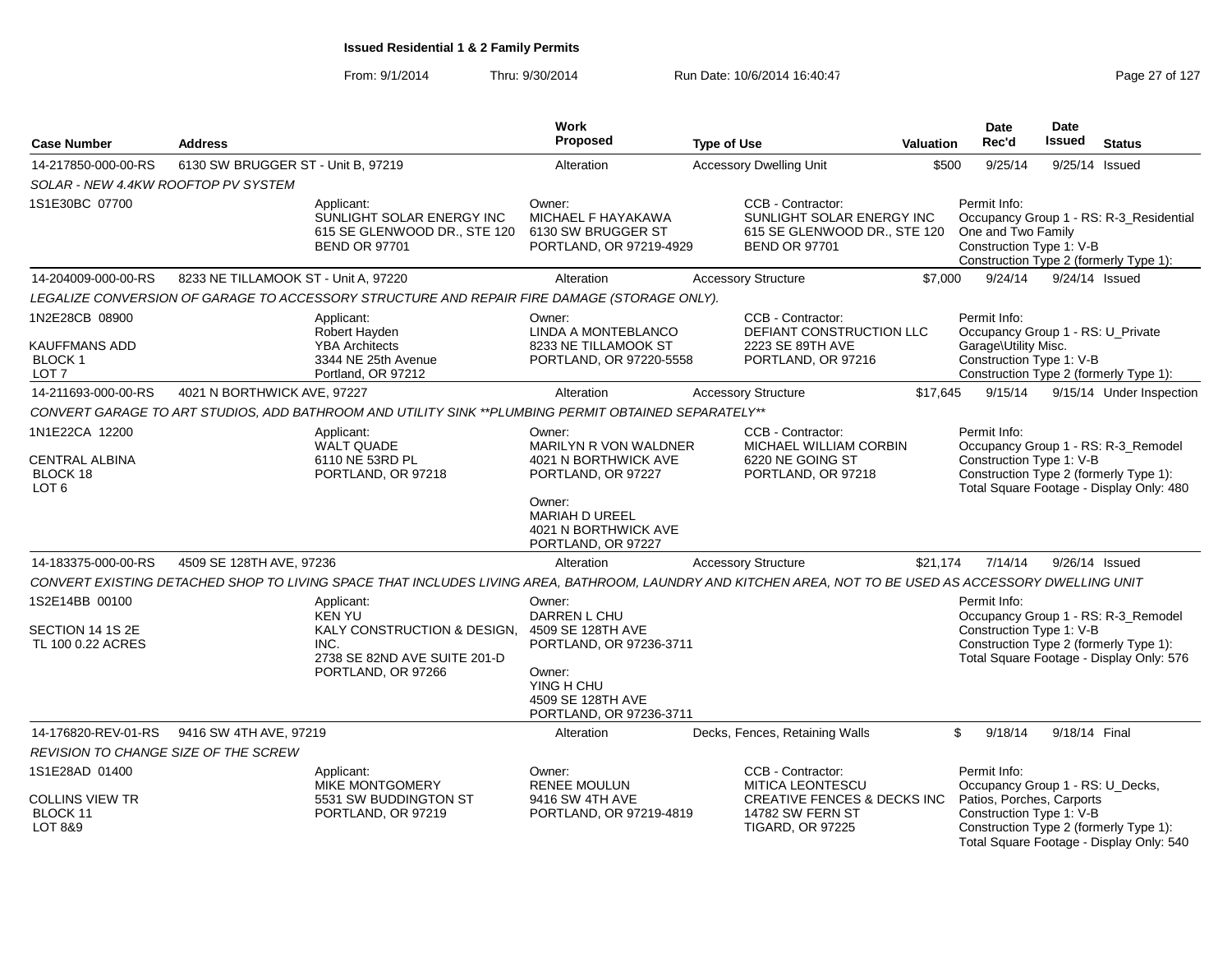| <b>Case Number</b>                                                     | <b>Address</b>             |                                                                                                                                                                    | Work<br>Proposed                                                          | <b>Type of Use</b>                                                                                 | Valuation | Date<br>Rec'd                                                                                             | <b>Date</b><br>Issued | <b>Status</b>                          |
|------------------------------------------------------------------------|----------------------------|--------------------------------------------------------------------------------------------------------------------------------------------------------------------|---------------------------------------------------------------------------|----------------------------------------------------------------------------------------------------|-----------|-----------------------------------------------------------------------------------------------------------|-----------------------|----------------------------------------|
| 14-188197-000-00-RS                                                    | 140 NW MACLEAY BLVD, 97210 |                                                                                                                                                                    | Alteration                                                                | Decks, Fences, Retaining Walls                                                                     | \$14,775  | 7/23/14                                                                                                   |                       | 9/8/14 Under Inspection                |
| REMOVE AND REPLACE EXISTING UPPER AND LOWER DECKS                      |                            |                                                                                                                                                                    |                                                                           |                                                                                                    |           |                                                                                                           |                       |                                        |
| 1N1E32DA 08300                                                         |                            | Applicant:<br>NORTHWEST DECKING & RAIL LLC GENEVIEVE BELL                                                                                                          | Owner:                                                                    | CCB - Contractor:<br>NORTHWEST DECKING & RAIL LL( Occupancy Group 1 - RS: U_Decks,                 |           | Permit Info:                                                                                              |                       |                                        |
| <b>ST FRANCES HILL</b><br>BLOCK 1<br>ELY 16 2/3' OF LOT 6<br>LOT 7     |                            | 726 S PACIFIC ST<br>NEWBERG, OR 97132                                                                                                                              | 140 NW MACLEAY BLVD<br>PORTLAND, OR 97210                                 | 726 S PACIFIC ST<br>NEWBERG, OR 97132                                                              |           | Patios, Porches, Carports<br>Construction Type 1: V-B                                                     |                       | Construction Type 2 (formerly Type 1): |
| 14-217680-000-00-RS                                                    | 5108 SW VERMONT ST         |                                                                                                                                                                    | Alteration                                                                | Decks, Fences, Retaining Walls                                                                     | \$5,000   | 9/25/14                                                                                                   |                       | 9/25/14 Under Inspection               |
| REPLACE EXISTING ELEVATED DECK AT REAR OF HOUSE                        |                            |                                                                                                                                                                    |                                                                           |                                                                                                    |           |                                                                                                           |                       |                                        |
| 1S1E19AB 00501                                                         |                            | Applicant:<br>SPH INVESTMENTS LLC                                                                                                                                  | Owner:<br>SPH INVESTMENTS LLC                                             | CCB - Contractor:<br>BECKERICH CONSTRUCTION, INC. Occupancy Group 1 - RS: U_Decks,                 |           | Permit Info:                                                                                              |                       |                                        |
| PARTITION PLAT 2009-34<br>LOT <sub>1</sub>                             |                            | 12030 SW LESSER RD<br>PORTLAND, OR 97219-7063                                                                                                                      | 12030 SW LESSER RD<br>PORTLAND, OR 97219-7063                             | 265 S 12TH ST<br>ST HELENS, OR 97051                                                               |           | Patios, Porches, Carports<br>Construction Type 1: V-B                                                     |                       | Construction Type 2 (formerly Type 1): |
| 14-211425-000-00-RS                                                    | 4414 SW SEMLER WAY         |                                                                                                                                                                    | Alteration                                                                | Decks, Fences, Retaining Walls                                                                     | \$3,000   | 9/11/14                                                                                                   | 9/11/14 Issued        |                                        |
|                                                                        |                            | REPLACE EXISTING 10' TALL SITE WALL WITH 8 FT TALL, CONCRETE SITE WALL. EXISTING STUCCO WALL AT NW CORNER OF PROPERTY TO REMAIN, SIT WALLS WRAP AROUND YARD FOR PF |                                                                           |                                                                                                    |           |                                                                                                           |                       |                                        |
| 1S1E07CC 01502<br><b>SEMLER PARK</b>                                   |                            | Applicant:<br><b>TIMUR TURSUNBAEV</b><br>TIMURLAND CONSTRUCTION LLC                                                                                                | Owner:<br><b>ROBERT ELSASSER</b><br>4414 SW SEMLER WAY                    | CCB - Contractor:<br><b>TIMUR TURSUNBAEV</b><br>TIMURLAND CONSTRUCTION LLC                         |           | Permit Info:<br>Occupancy Group 1 - RS: U_Private<br>Garage\Utility Misc.                                 |                       |                                        |
| LOT <sub>2</sub><br>INC UND INT TRACT A                                |                            | 17646 SE TIBBETTS ST<br>PORTLAND OR 97236                                                                                                                          | PORTLAND, OR 97221                                                        | 17646 SE TIBBETTS ST<br>PORTLAND OR 97236                                                          |           | Construction Type 1: V-B                                                                                  |                       | Construction Type 2 (formerly Type 1): |
|                                                                        |                            |                                                                                                                                                                    | Owner:<br>RONALD PIERRE-LOUIS<br>4414 SW SEMLER WAY<br>PORTLAND, OR 97221 |                                                                                                    |           |                                                                                                           |                       |                                        |
| 14-208764-000-00-RS                                                    | 4945 SW 18TH PL, 97201     |                                                                                                                                                                    | Alteration                                                                | Decks, Fences, Retaining Walls                                                                     | \$10,000  | 9/5/14                                                                                                    |                       | 9/5/14 Under Inspection                |
| <b>REPLACE EXISTING DECK</b>                                           |                            |                                                                                                                                                                    |                                                                           |                                                                                                    |           |                                                                                                           |                       |                                        |
| 1S1E16BB 08500<br><b>TYROL HTS</b><br>LOT 4 EXC NWLY 4'                |                            | Applicant:<br><b>RICKS CUSTOM FENCING &amp;</b><br><b>DECKING INC</b><br>4543 SE TV HIGHWAY                                                                        | Owner:<br>ROBERT A LINER<br>4945 SW 18TH PL<br>PORTLAND, OR 97239-2180    | CCB - Contractor:<br><b>RICKS CUSTOM FENCING &amp;</b><br><b>DECKING INC</b><br>4543 SE TV HIGHWAY |           | Permit Info:<br>Occupancy Group 1 - RS: U_Decks,<br>Patios, Porches, Carports<br>Construction Type 1: V-B |                       |                                        |
|                                                                        |                            | HILLSBORO, OR 97123                                                                                                                                                | Owner:<br>DONNA R SCHMITT<br>4945 SW 18TH PL<br>PORTLAND, OR 97239-2180   | HILLSBORO, OR 97123                                                                                |           |                                                                                                           |                       | Construction Type 2 (formerly Type 1): |
| 14-212349-000-00-RS                                                    | 905 NE SUMNER ST, 97211    |                                                                                                                                                                    | Alteration                                                                | Decks, Fences, Retaining Walls                                                                     | \$1.500   | 9/15/14                                                                                                   |                       | 9/15/14 Under Inspection               |
|                                                                        |                            | REPLACE BACK DECK AND STAIRS, REPLACE FRONT STAIRS- SAME SIZE & SAME LOCATION                                                                                      |                                                                           |                                                                                                    |           |                                                                                                           |                       |                                        |
| 1N1E23BA 14400                                                         |                            | Applicant:<br>PHILLIP CASEY                                                                                                                                        | Owner:<br>PHILLIP CASEY                                                   |                                                                                                    |           | Permit Info:<br>Occupancy Group 1 - RS: U_Decks,                                                          |                       |                                        |
| <b>FLORENCE HTS</b><br>BLOCK 1<br>W 20' OF LOT 12<br>LOT <sub>13</sub> |                            | 2715 NE 164TH PL<br>VANCOUVER, WA 98684                                                                                                                            | 2715 NE 164TH PL<br>VANCOUVER, WA 98684                                   |                                                                                                    |           | Patios, Porches, Carports<br>Construction Type 1: V-B                                                     |                       | Construction Type 2 (formerly Type 1): |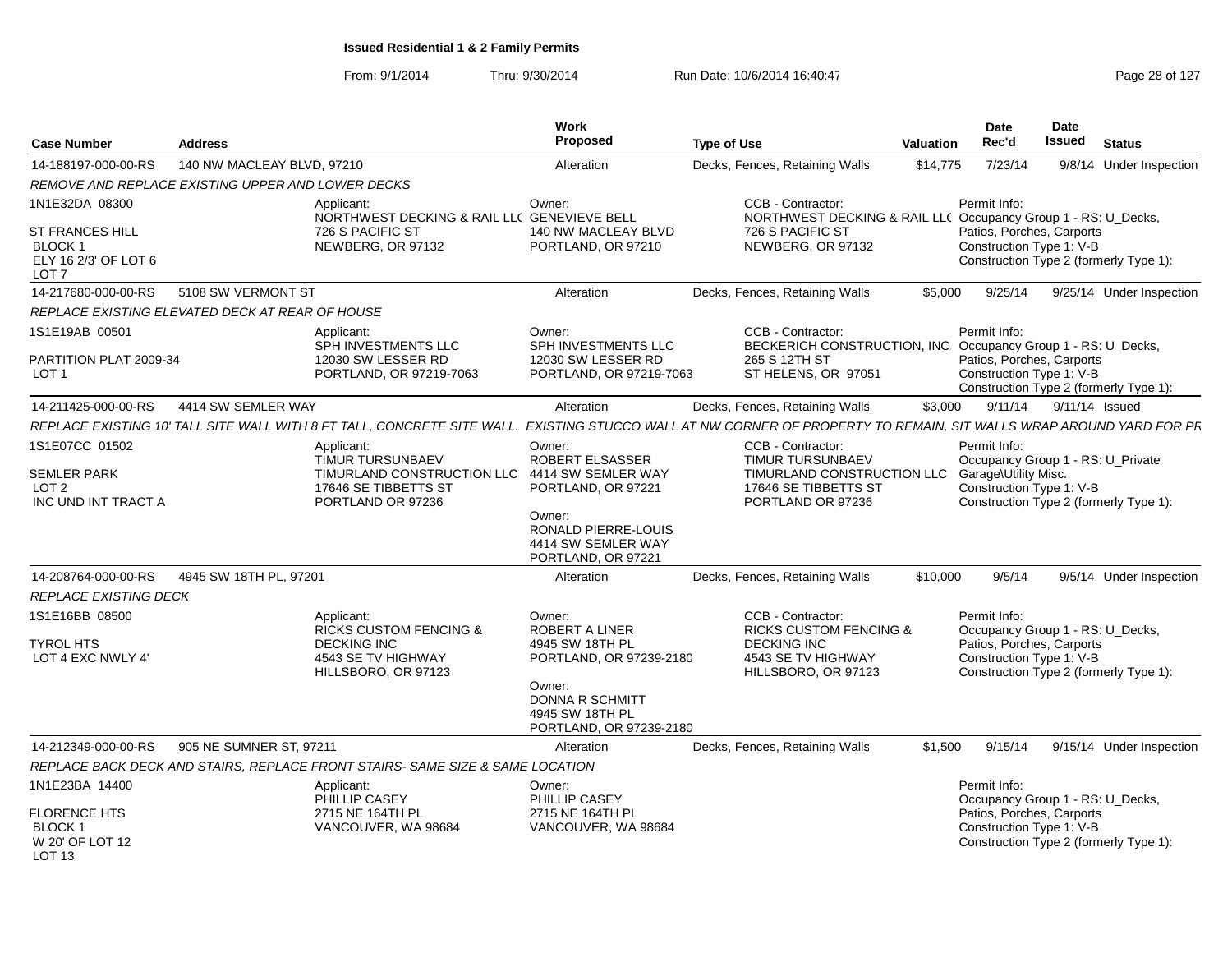|                                                                                |                                                 |                                                                                                          | Work                                                                                                    |                    |                                                                                                                 |                  | Date                                                                                                      | <b>Date</b>   |                                                                                    |
|--------------------------------------------------------------------------------|-------------------------------------------------|----------------------------------------------------------------------------------------------------------|---------------------------------------------------------------------------------------------------------|--------------------|-----------------------------------------------------------------------------------------------------------------|------------------|-----------------------------------------------------------------------------------------------------------|---------------|------------------------------------------------------------------------------------|
| <b>Case Number</b>                                                             | <b>Address</b>                                  |                                                                                                          | <b>Proposed</b>                                                                                         | <b>Type of Use</b> |                                                                                                                 | <b>Valuation</b> | Rec'd                                                                                                     | <b>Issued</b> | <b>Status</b>                                                                      |
| 14-212638-000-00-RS                                                            | 2525 SW MONTGOMERY DR, 97201                    |                                                                                                          | Alteration                                                                                              |                    | Decks, Fences, Retaining Walls                                                                                  | \$15,000         | 9/15/14                                                                                                   | 9/15/14       | Under Inspection                                                                   |
|                                                                                | REPLACE EXISTING DECKS AT SOUTH CORNER OF HOUSE |                                                                                                          |                                                                                                         |                    |                                                                                                                 |                  |                                                                                                           |               |                                                                                    |
| 1S1E05DD 04200                                                                 |                                                 | Applicant:                                                                                               | Owner:                                                                                                  |                    | CCB - Contractor:                                                                                               |                  | Permit Info:                                                                                              |               |                                                                                    |
| SMITHS ADD TO P<br><b>BLOCK B</b><br>LOT 1 TL 4200                             |                                                 | SHEPARD PAINTING, LLC.<br>P.O. BOX 182<br>LAKE OSWEGO, OR 97034                                          | <b>CHRISTOPHER W JONES</b><br>677 SWARTHMORE AVE<br>Owner:<br>ANGELA R COOK-JONES<br>677 SWARTHMORE AVE |                    | SHEPARD PAINTING, LLC.<br>P.O. BOX 182<br>PACIFIC PALISADES, CA 90272-43 LAKE OSWEGO, OR 97034                  |                  | Occupancy Group 1 - RS: U_Decks,<br>Patios, Porches, Carports<br>Construction Type 1: V-B                 |               | Construction Type 2 (formerly Type 1):<br>Total Square Footage - Display Only: 328 |
|                                                                                |                                                 |                                                                                                          | PACIFIC PALISADES, CA 90272-43                                                                          |                    |                                                                                                                 |                  |                                                                                                           |               |                                                                                    |
| 14-207854-000-00-RS                                                            | 8307 SW 7TH AVE, 97219                          |                                                                                                          | Alteration                                                                                              |                    | Decks, Fences, Retaining Walls                                                                                  | \$648            | 9/4/14                                                                                                    |               | $9/4/14$ Issued                                                                    |
|                                                                                |                                                 | REPLACE 12 FT LONGPORTION OF FENCE ON SOUTH SIDE AND ADD ADDITIONAL 2 FT TO CREATE 8 FT HIGH FENCE.      |                                                                                                         |                    |                                                                                                                 |                  |                                                                                                           |               |                                                                                    |
| 1S1E21DD 03300<br><b>CARSON HTS</b><br>BLOCK <sub>22</sub><br>LOT <sub>5</sub> |                                                 | Applicant:<br><b>JAIME PLACERES</b><br>8307 SW 7TH AVE<br>PORTLAND, OR 97219                             | Owner:<br><b>JAIME PLACERES</b><br>8307 SW 7TH AVE<br>PORTLAND, OR 97219                                |                    |                                                                                                                 |                  | Permit Info:<br>Occupancy Group 1 - RS: U_Decks,<br>Patios, Porches, Carports<br>Construction Type 1: V-B |               | Construction Type 2 (formerly Type 1):                                             |
| 14-214643-000-00-RS                                                            | 4118 SW VIEW POINT TER, 97201                   |                                                                                                          | Alteration                                                                                              |                    | Decks, Fences, Retaining Walls                                                                                  | \$10,000         | 9/18/14                                                                                                   |               | 9/18/14 Under Inspection                                                           |
|                                                                                | REPLACE RETAINING WALL AT BACK YARD, 5'-6" TALL |                                                                                                          |                                                                                                         |                    |                                                                                                                 |                  |                                                                                                           |               |                                                                                    |
| 1S1E10CC 00400<br>PORTLAND HMSTD<br>BLOCK 6<br>LOT 4 TL 400                    |                                                 | Applicant:<br><b>MANUEL J LEON</b><br>M LEON CONSTRUCTION<br>315 NW 107TH AVE<br>PORTLAND, OR 97229-0000 | Owner:<br><b>MARK J MCNAMARA</b><br>4118 SW VIEW POINT TER<br>PORTLAND, OR 97239-4121                   |                    | CCB - Contractor:<br><b>MANUEL J LEON</b><br>M LEON CONSTRUCTION<br>315 NW 107TH AVE<br>PORTLAND, OR 97229-0000 |                  | Permit Info:<br>Construction Type 1: V-B                                                                  |               | Construction Type 2 (formerly Type 1):                                             |
| 14-197317-000-00-RS                                                            | 1832 NE 10TH AVE, 97212                         |                                                                                                          | Alteration                                                                                              | <b>Duplex</b>      |                                                                                                                 | \$2,000          | 8/12/14                                                                                                   |               | 9/16/14 Issued                                                                     |
|                                                                                |                                                 | ADD KITCHEN AREA TO BASEMENT OF 1832 NE 10TH - PLEASE SEE 14-178912-IQ FOR PZ COMMENTS                   |                                                                                                         |                    |                                                                                                                 |                  |                                                                                                           |               |                                                                                    |
| 1N1E26CD 06500<br><b>HOLLADAYS ADD</b><br>BLOCK 255<br>LOT <sub>1</sub>        |                                                 | Applicant:<br><b>WILLIAM A KOWALCZYK</b><br>1832 NE 10TH AVE<br>PORTLAND, OR 97212-4011                  | Owner:<br><b>WILLIAM A KOWALCZYK</b><br>1832 NE 10TH AVE<br>PORTLAND, OR 97212-4011                     |                    |                                                                                                                 |                  | Permit Info:<br>One and Two Family<br>Construction Type 1: V-B                                            |               | Occupancy Group 1 - RS: R-3_Residential<br>Construction Type 2 (formerly Type 1):  |
|                                                                                |                                                 |                                                                                                          | Owner:<br>KATHLEEN D DRUM<br>1832 NE 10TH AVE<br>PORTLAND, OR 97212-4011                                |                    |                                                                                                                 |                  |                                                                                                           |               |                                                                                    |
| 14-212202-000-00-RS                                                            | 4235 NE 15TH AVE, 97211                         |                                                                                                          | Alteration                                                                                              | Duplex             |                                                                                                                 | \$13,381         | 9/15/14                                                                                                   |               | 9/15/14 Under Inspection                                                           |
|                                                                                |                                                 | REMODEL LOWER LEVEL, ADD BATHROOM AND BEDROOM WITH CLOSET, CLOSE EXISTING WINDOW                         |                                                                                                         |                    |                                                                                                                 |                  |                                                                                                           |               |                                                                                    |
| 1N1E23DB 07900                                                                 |                                                 | Applicant:<br><b>ALEX CARNEY</b>                                                                         | Owner:<br><b>ALEX CARNEY</b>                                                                            |                    | CCB - Contractor:<br>DANIEL FRANCIS MAUST                                                                       |                  | Permit Info:                                                                                              |               | Occupancy Group 1 - RS: R-3_Remodel                                                |
| <b>IRVINGTON HTS</b><br>BLOCK 2<br>LOT <sub>9</sub>                            |                                                 | 4816 N ALBINA AVE<br>PORTLAND, OR 97217                                                                  | 4816 N ALBINA AVE<br>PORTLAND, OR 97217                                                                 |                    | 9807 SW 60TH AVE<br>PORTLAND OR 97219                                                                           |                  | Construction Type 1: V-B                                                                                  |               | Construction Type 2 (formerly Type 1):<br>Total Square Footage - Display Only: 364 |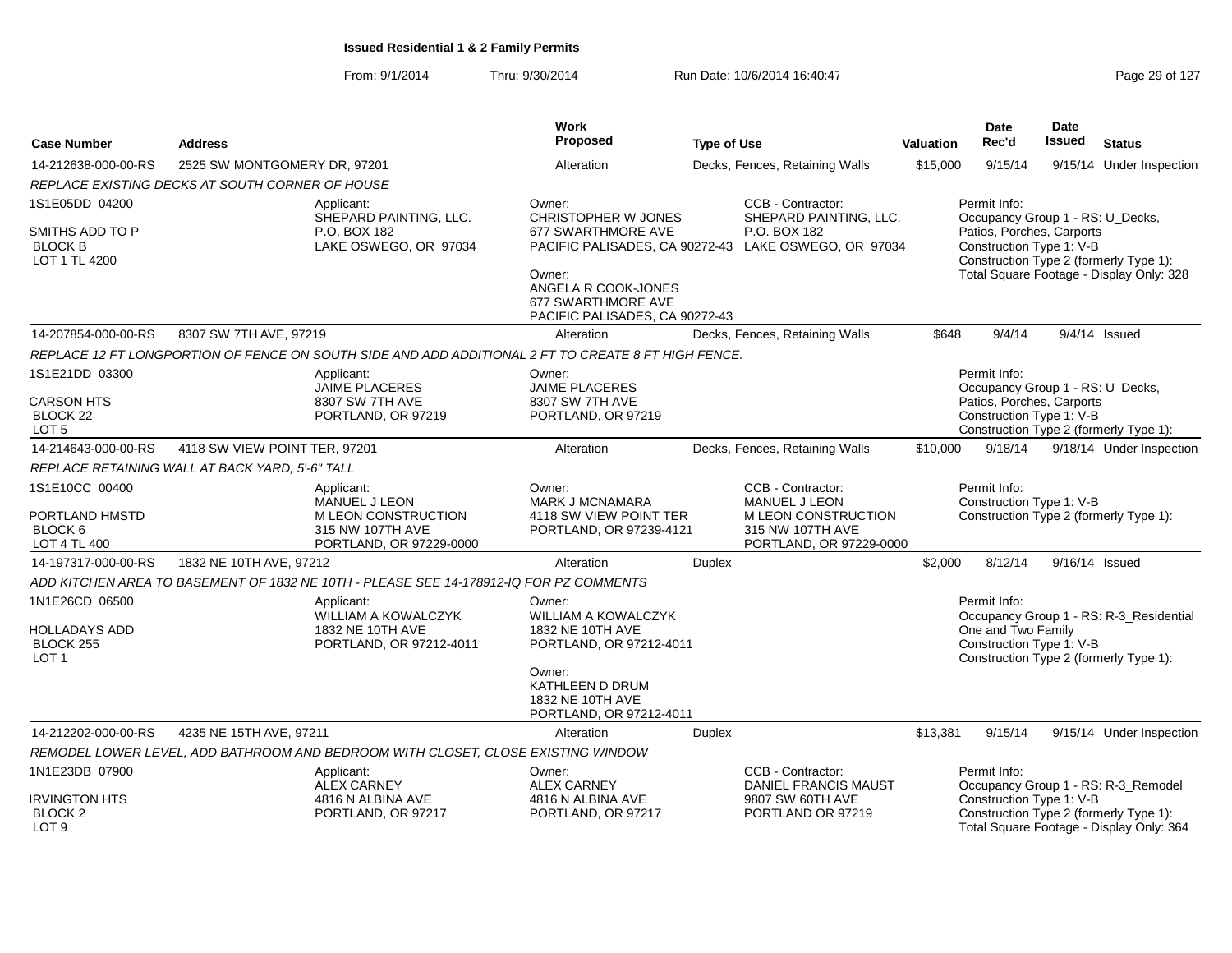| <b>Case Number</b>                                              | <b>Address</b>                                                                                                                                               | Work<br><b>Proposed</b>                                                                                                                                    | <b>Type of Use</b> | <b>Valuation</b>                                                                                                                                                                                                                                                                                                              | <b>Date</b><br>Rec'd                                           | <b>Date</b><br><b>Issued</b> | <b>Status</b>                                                                     |
|-----------------------------------------------------------------|--------------------------------------------------------------------------------------------------------------------------------------------------------------|------------------------------------------------------------------------------------------------------------------------------------------------------------|--------------------|-------------------------------------------------------------------------------------------------------------------------------------------------------------------------------------------------------------------------------------------------------------------------------------------------------------------------------|----------------------------------------------------------------|------------------------------|-----------------------------------------------------------------------------------|
| 08-179423-REV-01-RS                                             | 10140 NW 107TH AVE, 97231                                                                                                                                    | Alteration                                                                                                                                                 | Duplex             | \$400                                                                                                                                                                                                                                                                                                                         | 9/5/14                                                         |                              | $9/5/14$ Issued                                                                   |
|                                                                 | ADDED VALUE REVISION TO UNDERPIN 6INCHES UNDER CHIMNEY AND UNDER FOOTING PLUS STEM WALL                                                                      |                                                                                                                                                            |                    |                                                                                                                                                                                                                                                                                                                               |                                                                |                              |                                                                                   |
| 1N1W03DA 01400<br><b>CLARK TERR</b><br>BLOCK 6<br>LOT 9 TL 1400 | Applicant:<br><b>JAMES E DETHLOFF</b><br>1151 NE FALOME RD<br>PORTLAND, OR 97211                                                                             | Owner:<br><b>JAMES E DETHLOFF</b><br>1151 NE FALOME RD<br>PORTLAND, OR 97211<br>Owner:<br>SHIRLY A DETHLOFF<br>1151 NE FALOME RD<br>PORTLAND, OR 97211     |                    |                                                                                                                                                                                                                                                                                                                               | Permit Info:<br>One and Two Family<br>Construction Type 1: V-B |                              | Occupancy Group 1 - RS: R-3_Residential<br>Construction Type 2 (formerly Type 1): |
| 14-218333-000-00-RS                                             | 6424 NE SIMPSON ST, 97218                                                                                                                                    | Alteration                                                                                                                                                 | Duplex             | \$28,000                                                                                                                                                                                                                                                                                                                      | 9/29/14                                                        |                              | 9/29/14 Issued                                                                    |
|                                                                 | FIRE DAMAGE REPAIR; REMOVE AND REPLACE LIKE-FOR-LIKE IN DAMAGED AREAS                                                                                        |                                                                                                                                                            |                    |                                                                                                                                                                                                                                                                                                                               |                                                                |                              |                                                                                   |
| 1N2E17CC 02400                                                  | Applicant:<br><b>STEVE CALNEK</b><br>PAUL DAVIS RESTORATION<br>14300 NE 20TH AVE D102 #346<br>VANCOUVER WA 98686                                             | Owner:<br><b>DON VAN NGUYEN</b><br>14536 NE SAN RAFAEL ST<br>PORTLAND, OR 97230<br>Owner:<br>DONG V NGUYEN<br>14536 NE SAN RAFAEL ST<br>PORTLAND, OR 97230 |                    | CCB - Contractor:<br>CHINOOK RESTORATION INC<br>14300 NE 20TH AVE D 102 # 346<br>VANCOUVER, WA 98686                                                                                                                                                                                                                          | Permit Info:<br>One and Two Family<br>Construction Type 1: V-B |                              | Occupancy Group 1 - RS: R-3 Residential<br>Construction Type 2 (formerly Type 1): |
| 14-186713-000-00-RS                                             | 1734 SE MAIN ST, 97214                                                                                                                                       | Alteration                                                                                                                                                 | Duplex             | \$78,852                                                                                                                                                                                                                                                                                                                      | 7/19/14                                                        |                              | 9/2/14 Under Inspection                                                           |
|                                                                 | CONVERT PART OF EXISTING BASEMENT TO HABITABLE SPACE TO EXPAND EXISTING MAIN FLOOR DWELLING UNIT. CREATE NEW BEDROOM WITH EGRESS WINDOW, BATHROOM, LAUNDRY I |                                                                                                                                                            |                    |                                                                                                                                                                                                                                                                                                                               |                                                                |                              |                                                                                   |
| 1S1E02AC 14600                                                  | Applicant:<br><b>WADE FREITAG</b><br><b>CRAFTSMAN DESIGN AND</b><br><b>RENOVATION</b><br>1100 SE GRAND AVE #202<br>PORTLAND, OR 97214-3414                   |                                                                                                                                                            |                    | CCB - Contractor:<br><b>CRAFTSMAN DESIGN &amp;</b><br><b>RENOVATION LLC</b><br>1235 SE DIVISION ST #203 A<br>PORTLAND, OR 97202<br>CCB - Contractor:<br><b>B &amp; H ELECTRIC INC</b><br>604 SE 70TH<br>PORTLAND OR 97215<br>CCB - Contractor:<br><b>D &amp; F PLUMBING CO</b><br>4636 N ALBINA AVE<br>PORTLAND OR 97217-3099 | Permit Info:<br>One and Two Family<br>Construction Type 1: V-B |                              | Occupancy Group 1 - RS: R-3_Residential<br>Construction Type 2 (formerly Type 1): |
| 14-217800-000-00-RS                                             | 2901 SW BARBUR BLVD, 97201                                                                                                                                   | Alteration                                                                                                                                                 | Duplex             | \$1,000                                                                                                                                                                                                                                                                                                                       | 9/26/14                                                        |                              | 9/26/14 Issued                                                                    |
|                                                                 | REPLACE TOPRAILS AND DECKING AT EXISTING LANDINGS/STAIRS.                                                                                                    |                                                                                                                                                            |                    |                                                                                                                                                                                                                                                                                                                               |                                                                |                              |                                                                                   |
| 1S1E10BB 08300                                                  | Applicant:<br><b>JENNIFER A DANELUK</b><br>9108 NE BENJAMIN ST<br>PORTLAND, OR 97220                                                                         | Owner:<br>CAROL MADONNA<br>0117 SW WHITAKER ST #1<br>PORTLAND, OR 97239-4178                                                                               |                    |                                                                                                                                                                                                                                                                                                                               | Permit Info:<br>One and Two Family<br>Construction Type 1: V-B |                              | Occupancy Group 1 - RS: R-3_Residential<br>Construction Type 2 (formerly Type 1): |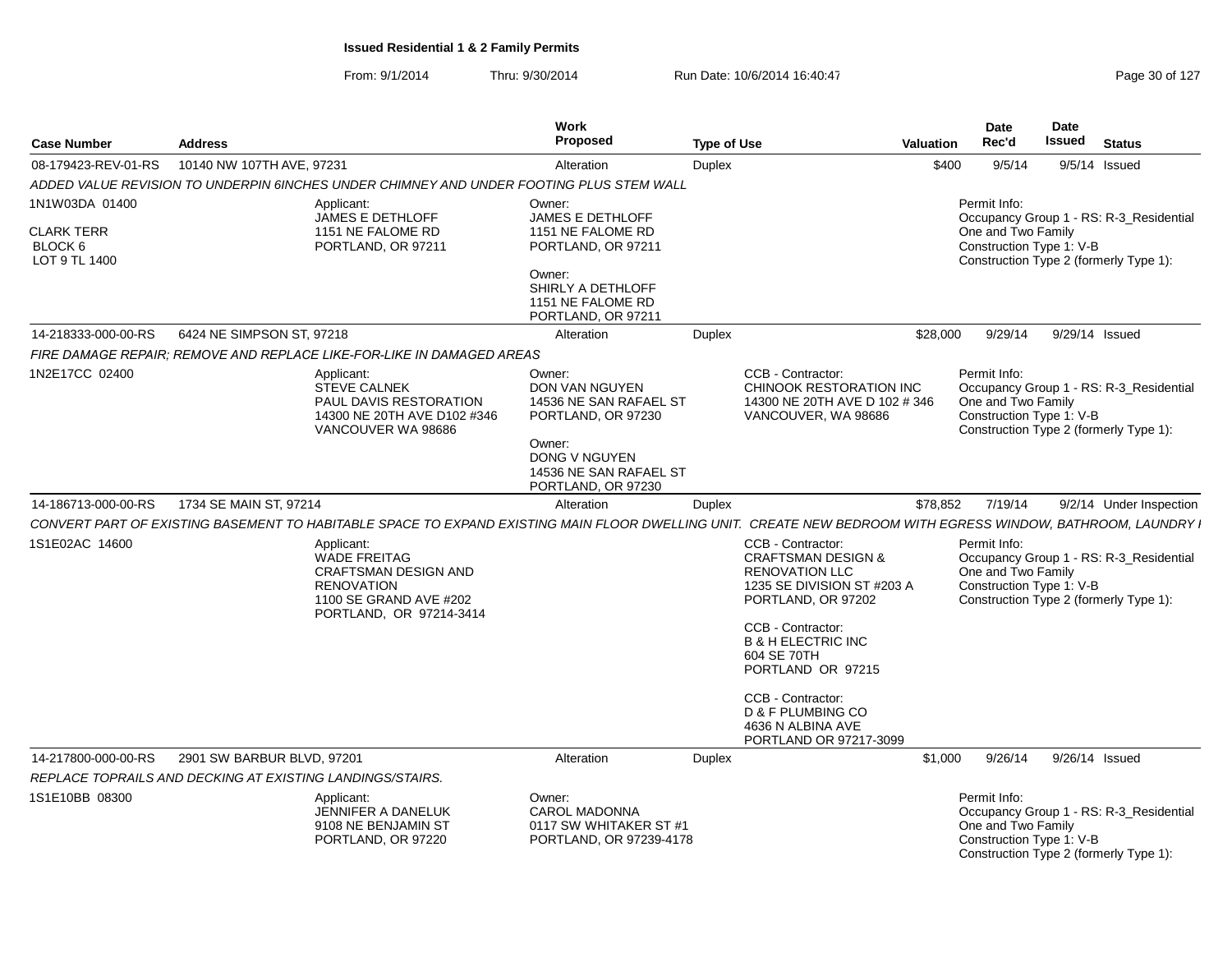| <b>Case Number</b>                                            | <b>Address</b>              |                                                                                                                                                            | Work<br><b>Proposed</b>                                                                                                                                              | <b>Type of Use</b> |                                                                                                              | Valuation | <b>Date</b><br>Rec'd                                           | <b>Date</b><br>Issued | <b>Status</b>                                                                                                              |
|---------------------------------------------------------------|-----------------------------|------------------------------------------------------------------------------------------------------------------------------------------------------------|----------------------------------------------------------------------------------------------------------------------------------------------------------------------|--------------------|--------------------------------------------------------------------------------------------------------------|-----------|----------------------------------------------------------------|-----------------------|----------------------------------------------------------------------------------------------------------------------------|
| 14-217730-000-00-RS<br><b>VOLUNTARY SEISMIC STRENGTHENING</b> | 504 SE 61ST AVE, 97215      |                                                                                                                                                            | Alteration                                                                                                                                                           | <b>Duplex</b>      |                                                                                                              | \$2,000   | 9/25/14                                                        |                       | 9/25/14 Issued                                                                                                             |
| 1S2E06AA 02900                                                |                             | Applicant:<br><b>WILDER DESIGNS, LLC</b><br>815 SE 35TH AVE<br>PORTLAND, OR 97214                                                                          | Owner:<br>PAUL R HENERLAU<br>1965 SE 21ST AVE<br>PORTLAND, OR 97214-4841<br>Owner:<br>LINDA JO REINHARD<br>1965 SE 21ST AVE<br>PORTLAND, OR 97214-4841               |                    | CCB - Contractor:<br>WILDER DESIGNS, LLC<br>815 SE 35TH AVE<br>PORTLAND, OR 97214                            |           | Permit Info:<br>One and Two Family<br>Construction Type 1: V-B |                       | Occupancy Group 1 - RS: R-3_Residential<br>Construction Type 2 (formerly Type 1):                                          |
| 14-209338-000-00-RS                                           | 3807 SE STEPHENS ST, 97214  |                                                                                                                                                            | Alteration                                                                                                                                                           | Duplex             |                                                                                                              | \$55,000  | 9/24/14                                                        |                       | 9/24/14 Issued                                                                                                             |
|                                                               |                             | REMODEL; REMOVE CHIMNEY AND REPLACE WITH NEW WINDOW; REMOVE INTERIOR WALLS ON THE MAIN FLOOR AND ADD NEW WALLS TO CREATE CLOSET SPACE IN BEDROOM; CONVERT  |                                                                                                                                                                      |                    |                                                                                                              |           |                                                                |                       |                                                                                                                            |
| 1S1E01DA 10400                                                |                             | Applicant:<br>Dan Williams<br><b>FASTER PERMITS</b><br>14334 NW EAGLERIDGE LANE<br>PORTLAND OR 97229                                                       | Owner:<br><b>JEFF TO'BRIEN</b><br>14115 SW MISTLETOE DR<br><b>TIGARD, OR 97223</b><br>Owner:<br>KANDIE A O'BRIEN<br>14115 SW MISTLETOE DR<br><b>TIGARD, OR 97223</b> |                    | CCB - Contractor:<br>BRIAN SCHMIDT BUILDER LLC<br>15450 SW BOONES FERRY RD<br>9-545<br>LAKE OSWEGO, OR 97035 |           | Permit Info:<br>Construction Type 1: V-B                       |                       | Occupancy Group 1 - RS: R-3_Remodel<br>Construction Type 2 (formerly Type 1):<br>Total Square Footage - Display Only: 1488 |
| 14-207058-000-00-RS                                           | 3111 NE TILLAMOOK ST, 97212 |                                                                                                                                                            | Alteration                                                                                                                                                           | Garage/Carport     |                                                                                                              | \$9,400   | 9/3/14                                                         |                       | $9/3/14$ Issued                                                                                                            |
|                                                               |                             | REMOVE EXISTING FLAT ROOF FROM DETATCHED GARAGE AND CONSTRUCT A GAMBREL TYPE ROOF IN PLACE                                                                 |                                                                                                                                                                      |                    |                                                                                                              |           |                                                                |                       |                                                                                                                            |
| 1N1E25CD 00300                                                |                             | Applicant:                                                                                                                                                 | Owner:                                                                                                                                                               |                    | CCB - Contractor:                                                                                            |           | Permit Info:                                                   |                       |                                                                                                                            |
|                                                               |                             | DEUEL CONSTRUCTION LLC                                                                                                                                     | <b>COLIN T GILMORE</b>                                                                                                                                               |                    | DEUEL CONSTRUCTION LLC                                                                                       |           |                                                                |                       | Occupancy Group 1 - RS: U_Private                                                                                          |
| MCMONIES ADD                                                  |                             | 2333 NE KILLINGSWORTH ST                                                                                                                                   | 3111 NE TILLAMOOK ST                                                                                                                                                 |                    | 2333 NE KILLINGSWORTH ST                                                                                     |           | Garage\Utility Misc.                                           |                       |                                                                                                                            |
| BLOCK <sub>2</sub><br>LOT <sub>2</sub>                        |                             | PORTLAND, OR 97211                                                                                                                                         | PORTLAND, OR 97212-5163                                                                                                                                              |                    | PORTLAND, OR 97211                                                                                           |           | Construction Type 1: V-B                                       |                       | Construction Type 2 (formerly Type 1):                                                                                     |
|                                                               |                             |                                                                                                                                                            | Owner:<br><b>ASHLEY F GILMORE</b><br>3111 NE TILLAMOOK ST<br>PORTLAND, OR 97212-5163                                                                                 |                    |                                                                                                              |           |                                                                |                       |                                                                                                                            |
| 14-209759-000-00-RS                                           | 6231 NE MULTNOMAH ST, 97213 |                                                                                                                                                            | Alteration                                                                                                                                                           | Garage/Carport     |                                                                                                              | \$1,500   | 9/11/14                                                        |                       | 9/11/14 Issued                                                                                                             |
|                                                               |                             | CONVERT ILLEGAL ACCESSORY STRUCTURE BACK TO GARAGE/SHOP BUILDING, REMOVE BATHROOM, KITCHENETTE AND BEDROOM; ELIMINATE ILLEGAL ADDITION TO SHOP FOR STORAGE |                                                                                                                                                                      |                    |                                                                                                              |           |                                                                |                       |                                                                                                                            |
| 1N2E31AA 01800                                                |                             | Applicant:                                                                                                                                                 | Owner:                                                                                                                                                               |                    |                                                                                                              |           | Permit Info:                                                   |                       |                                                                                                                            |
|                                                               |                             | <b>JOHNNY V BEAL</b>                                                                                                                                       | JOHNNY V BEAL                                                                                                                                                        |                    |                                                                                                              |           |                                                                |                       | Occupancy Group 1 - RS: U_Private                                                                                          |
| <b>SUMMIT ADD</b>                                             |                             | 1635 NE 53RD AVE                                                                                                                                           | 1635 NE 53RD AVE                                                                                                                                                     |                    |                                                                                                              |           | Garage\Utility Misc.                                           |                       |                                                                                                                            |
| BLOCK 9<br>LOT 5&6                                            |                             | PORTLAND, OR 97213                                                                                                                                         | PORTLAND, OR 97213                                                                                                                                                   |                    |                                                                                                              |           | Construction Type 1: V-B                                       |                       | Construction Type 2 (formerly Type 1):                                                                                     |
|                                                               |                             |                                                                                                                                                            | Owner:                                                                                                                                                               |                    |                                                                                                              |           |                                                                |                       |                                                                                                                            |
|                                                               |                             |                                                                                                                                                            | CHARLOTTE A BEAL                                                                                                                                                     |                    |                                                                                                              |           |                                                                |                       |                                                                                                                            |
|                                                               |                             |                                                                                                                                                            | 1635 NE 53RD AVE                                                                                                                                                     |                    |                                                                                                              |           |                                                                |                       |                                                                                                                            |
|                                                               |                             |                                                                                                                                                            | PORTLAND, OR 97213                                                                                                                                                   |                    |                                                                                                              |           |                                                                |                       |                                                                                                                            |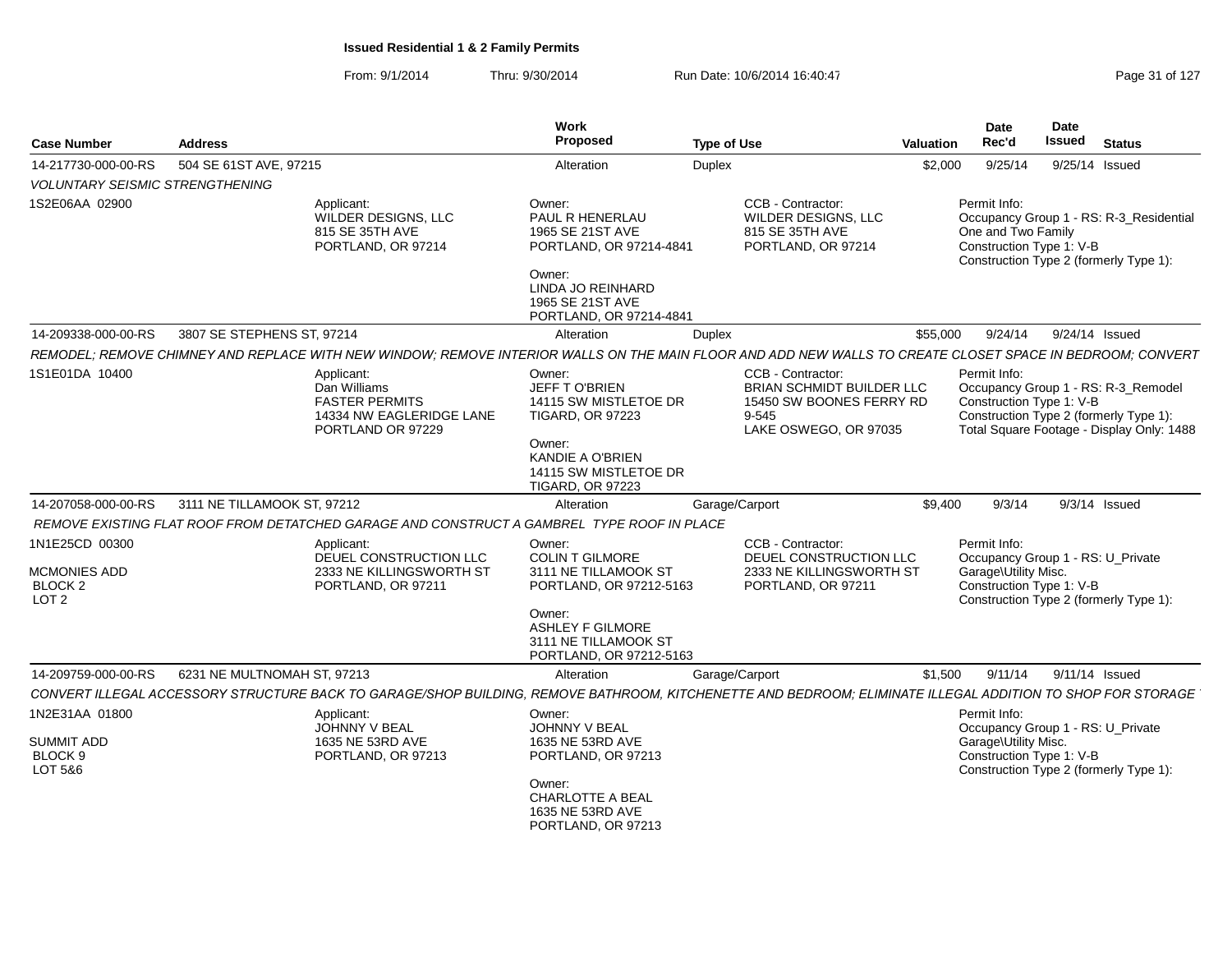From: 9/1/2014Thru: 9/30/2014 Run Date: 10/6/2014 16:40:47 Run Date: 10/6/2014 16:40:47

| 712 NE 43RD AVE, 97213<br>6/6/14<br>Garage/Carport<br>\$10,000<br>9/5/14 Issued<br>14-166272-000-00-RS<br>Alteration<br>REPLACE FLAT ROOF WITH PITCH ROOF, REBUILD WOOD FRAMED WALLS; CMU WALLS TO REMAIN+++electrical permits to be purchased separate+++<br>1N2E31BC 08900<br>CCB - Contractor:<br>Permit Info:<br>Applicant:<br>Owner:<br><b>JAMES RICE</b><br><b>STEPHEN KORBICH</b><br>ROBERT JOHN LESZEWSKI<br>Occupancy Group 1 - RS: U Private<br>KORBICH ARCHITECTS<br>712 NE 43RD AVE<br>Garage\Utility Misc.<br><b>LAURELHURST</b><br>2444 NE 43RD<br>BLOCK 59<br>Construction Type 1: V-B<br>2235 NE KLICKITAT STREET<br>PORTLAND, OR 97213<br>PORTLAND, OR 97213                         |                         |
|-------------------------------------------------------------------------------------------------------------------------------------------------------------------------------------------------------------------------------------------------------------------------------------------------------------------------------------------------------------------------------------------------------------------------------------------------------------------------------------------------------------------------------------------------------------------------------------------------------------------------------------------------------------------------------------------------------|-------------------------|
|                                                                                                                                                                                                                                                                                                                                                                                                                                                                                                                                                                                                                                                                                                       |                         |
|                                                                                                                                                                                                                                                                                                                                                                                                                                                                                                                                                                                                                                                                                                       |                         |
| S 43' OF LOT 2<br>PORTLAND, OR 97212<br>Construction Type 2 (formerly Type 1):                                                                                                                                                                                                                                                                                                                                                                                                                                                                                                                                                                                                                        |                         |
| Garage/Carport<br>\$1,000<br>9/24/14<br>9/24/14 Final<br>14-217129-000-00-RS<br>3828 NE 13TH AVE, 97212<br>Alteration                                                                                                                                                                                                                                                                                                                                                                                                                                                                                                                                                                                 |                         |
| <b>VOLUNTARY SEISMIC STRENGTHENING FOR DETACHED GARAGE</b>                                                                                                                                                                                                                                                                                                                                                                                                                                                                                                                                                                                                                                            |                         |
| 1N1E23CD 16900<br>CCB - Contractor:<br>Permit Info:<br>Applicant:<br>Owner:<br><b>JAMES C KILLEN</b><br>Occupancy Group 1 - RS: U_Private<br>MIKE ROSE CONTRACTING LLC<br>MIKE ROSE CONTRACTING LLC<br><b>LINCOLN PK</b><br>3543 SE FRANKLIN ST<br>1812 BIGELOW AVE NE<br>3543 SE FRANKLIN ST<br>Garage\Utility Misc.<br>BLOCK 10<br>Construction Type 1: V-B<br>PORTLAND, OR 97202<br>OLYMPIA, WA 98506<br>PORTLAND, OR 97202<br>Construction Type 2 (formerly Type 1):<br>LOT <sub>1</sub>                                                                                                                                                                                                          |                         |
| 2714 NE 41ST AVE, 97212<br>Single Family Dwelling<br>\$40,000<br>8/27/14<br>14-204722-000-00-RS<br>Alteration                                                                                                                                                                                                                                                                                                                                                                                                                                                                                                                                                                                         | 9/2/14 Under Inspection |
| REMOVE EXISTING SUNROOM AR REAR OF DWELLING AND REBUILD IN SAME FOOTPRINT.                                                                                                                                                                                                                                                                                                                                                                                                                                                                                                                                                                                                                            |                         |
| 1N1E25AD 15500<br>CCB - Contractor:<br>Permit Info:<br>Applicant:<br>Owner:<br><b>SUIL KIM</b><br>Occupancy Group 1 - RS: R-3_Residential<br>Scott Gregor<br><b>IBUILDPDX COMPANY LLC</b><br><b>BEAUMONT</b><br><b>IBUILD PDX COMPANY, LLC</b><br>2714 NE 41ST AVE<br>1936 SE 23RD AVE<br>One and Two Family<br>Construction Type 1: V-B<br>BLOCK 32<br>P.O. BOX 25376<br>PORTLAND, OR 97212-2944<br>PORTLAND, OR 97214<br>LOT <sub>6</sub><br>Portland, OR 97298-0376<br>Construction Type 2 (formerly Type 1):<br>Owner:<br><b>SUSAN KEVORKIAN</b><br>2714 NE 41ST AVE<br>PORTLAND, OR 97212-2944                                                                                                   |                         |
| 14-198330-000-00-RS<br>3828 NE ALAMEDA ST, 97212<br>Single Family Dwelling<br>\$82,000<br>8/14/14<br>Alteration                                                                                                                                                                                                                                                                                                                                                                                                                                                                                                                                                                                       | 9/2/14 Under Inspection |
| REMODEL KITCHEN. REMODEL MAIN FLOOR POWDER ROOM. AND BASEMENT BATHROOM. CONVERT SECOND FLOOR POWDER ROOM TO MASTER BATHROOM. NEW LAUNDRY IN BASEMEN                                                                                                                                                                                                                                                                                                                                                                                                                                                                                                                                                   |                         |
| 1N1E25AA 10600<br>CCB - Contractor:<br>Permit Info:<br>Applicant:<br>Owner:<br><b>JASON PECK</b><br>JEFFREY C KING<br>Occupancy Group 1 - RS: R-3 Residential<br><b>JASON PECK</b><br><b>BEAUMONT</b><br><b>ARTS &amp; CRAFTSMEN</b><br>3828 NE ALAMEDA ST<br>One and Two Family<br><b>ARTS &amp; CRAFTSMEN</b><br>BLOCK 48<br>Construction Type 1: V-B<br>4207 SE WOODSTOCK BLVD #1<br>PORTLAND, OR 97212-2818<br>4207 SE WOODSTOCK BLVD #1<br>LOT 4&5 TL 10600<br>PORTLAND OR 97206<br>PORTLAND OR 97206<br>Construction Type 2 (formerly Type 1):<br>Owner:<br><b>JESSIE K KING</b><br>CCB - Contractor:<br>3828 NE ALAMEDA ST<br><b>TIM</b><br><b>LIBERTY PLUMBING</b><br>PORTLAND, OR 97212-2818 |                         |

PORTLAND OR 97220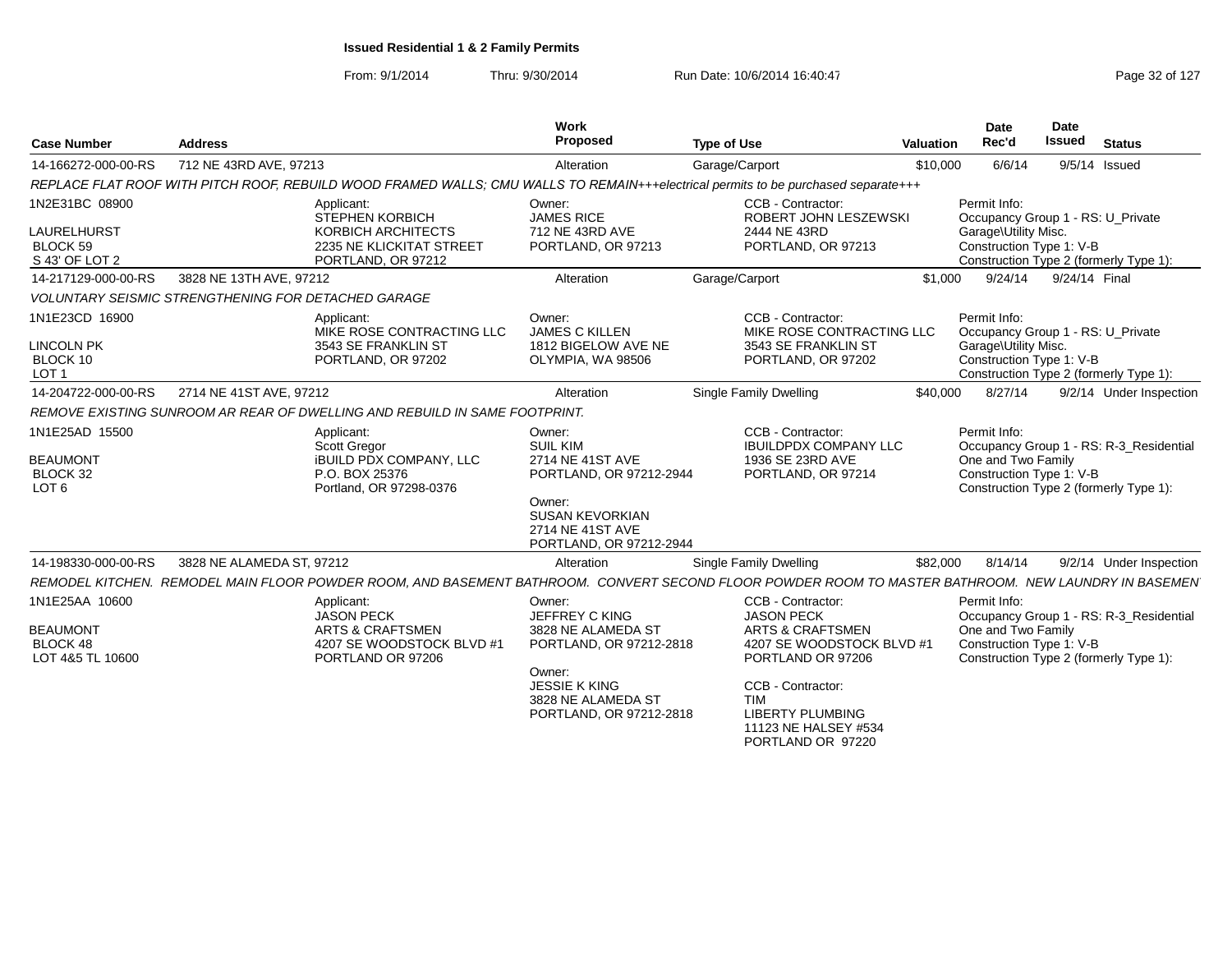| <b>Case Number</b><br><b>Address</b>                                                                |                             |                                                                                                                                                              | <b>Work</b><br><b>Proposed</b>                                                                                                                                                                    | <b>Type of Use</b>                                                                                                   | Valuation | Date<br>Rec'd                                                  | <b>Date</b><br>Issued | <b>Status</b>                                                                     |
|-----------------------------------------------------------------------------------------------------|-----------------------------|--------------------------------------------------------------------------------------------------------------------------------------------------------------|---------------------------------------------------------------------------------------------------------------------------------------------------------------------------------------------------|----------------------------------------------------------------------------------------------------------------------|-----------|----------------------------------------------------------------|-----------------------|-----------------------------------------------------------------------------------|
| 14-202561-000-00-RS                                                                                 | 13733 NE ROSE PKY, 97230    |                                                                                                                                                              | Alteration                                                                                                                                                                                        | Single Family Dwelling                                                                                               | \$250     | 9/2/14                                                         |                       | $9/2/14$ Issued                                                                   |
|                                                                                                     |                             | NEW EGRESS WINDOW FOR BEDROOM FOUR IN EXISTING FINISHED BASEMENT                                                                                             |                                                                                                                                                                                                   |                                                                                                                      |           |                                                                |                       |                                                                                   |
| 1N2E26AA 10800<br>ILEX HILLS<br><b>BLOCK 5</b><br>LOT <sub>23</sub>                                 |                             | Applicant:<br><b>LAHRI SMITH</b><br>BELLA INVESTMENTS LLC<br>13733 NE ROSE PARKWAY<br>PORTLAND, OR 97230                                                     | Owner:<br><b>CITIMORTGAGE INC</b><br>1000 TECHNOLOGY DR MS 314<br>O FALLON, MO 63368-2239<br>Owner:<br><b>LAHRI SMITH</b><br>BELLA INVESTMENTS LLC<br>13733 NE ROSE PARKWAY<br>PORTLAND, OR 97230 |                                                                                                                      |           | Permit Info:<br>Construction Type 1: V-B                       |                       | Occupancy Group 1 - RS: R-3_Remodel<br>Construction Type 2 (formerly Type 1):     |
| 14-201000-REV-01-RS                                                                                 | 8716 NW BAILEY ST, 97231    |                                                                                                                                                              | Alteration                                                                                                                                                                                        | <b>Single Family Dwelling</b>                                                                                        | \$1,000   | 9/2/14                                                         |                       | $9/2/14$ Issued                                                                   |
|                                                                                                     |                             | VALUE ADDED REVISION TO ADD STAIRS UP TO ATTIC AREA (STORAGE ONLY)                                                                                           |                                                                                                                                                                                                   |                                                                                                                      |           |                                                                |                       |                                                                                   |
| 1N1W11AC 05700<br>WHITWOOD CT<br>BLOCK 4<br>INC PT VAC ST LOT 11-13<br>NELY OF NW MIDWAY AVE LOT 14 |                             | Applicant:<br><b>ALLEN TANKERSLEY</b><br>7849 SW CIRRUS DR<br>BEAVERTON, OR 97008                                                                            | Owner:<br><b>CONNIE S CHAMBERLAIN</b><br>8716 NW BAILEY ST<br>PORTLAND, OR 97231                                                                                                                  | CCB - Contractor:<br><b>CORNERSTONE BUILDERS INC</b><br>7849 SW CIRRUS DR<br>BEAVERTON OR 97008                      |           | Permit Info:<br>One and Two Family<br>Construction Type 1: V-B |                       | Occupancy Group 1 - RS: R-3_Residential<br>Construction Type 2 (formerly Type 1): |
| 14-206555-000-00-RS                                                                                 | 1114 SE LEXINGTON ST, 97202 |                                                                                                                                                              | Alteration                                                                                                                                                                                        | <b>Single Family Dwelling</b>                                                                                        | \$1,500   | 9/2/14                                                         | 9/2/14 Final          |                                                                                   |
| ATTACHMENT OF SILL TO FOUNDATION                                                                    |                             |                                                                                                                                                              |                                                                                                                                                                                                   |                                                                                                                      |           |                                                                |                       |                                                                                   |
| 1S1E23CA 13000<br><b>CITY VIEW PK</b><br>BLOCK <sub>2</sub><br>LOT <sub>8</sub>                     |                             | Applicant:<br>MIKE ROSE CONTRACTING LLC<br>3543 SE FRANKLIN ST<br>PORTLAND, OR 97202                                                                         | Owner:<br><b>AARON P KRENKEL</b><br>1114 SE LEXINGTON ST<br>PORTLAND, OR 97202<br>Owner:<br><b>ALYNN A NELSON</b><br>1114 SE LEXINGTON ST<br>PORTLAND, OR 97202                                   | CCB - Contractor:<br>MIKE ROSE CONTRACTING LLC<br>3543 SE FRANKLIN ST<br>PORTLAND, OR 97202                          |           | Permit Info:<br>Construction Type 1: V-B                       |                       | Occupancy Group 1 - RS: R-3_Remodel<br>Construction Type 2 (formerly Type 1):     |
| 14-206640-000-00-RS                                                                                 | 4814 SE HARRISON ST, 97215  |                                                                                                                                                              | Alteration                                                                                                                                                                                        | <b>Single Family Dwelling</b>                                                                                        | \$4,030   | 9/2/14                                                         |                       | 9/2/14 Final                                                                      |
| voluntary seismic upgrades. Seismic shut off valve at gas meter                                     |                             |                                                                                                                                                              |                                                                                                                                                                                                   |                                                                                                                      |           |                                                                |                       |                                                                                   |
| 1S2E06CA 26900<br><b>FAILING ADD</b><br>BLOCK 9<br>E 1/2 OF LOT 8<br>W 33.6' OF LOT 9               |                             | Applicant:<br><b>STEVE GEMMELL</b><br><b>GEMMELL CONSTRUCTION LLC</b><br>3817 N WILLIAMS<br>PORTLAND OR 97227                                                | Owner:<br><b>JOHN J SWETNAM</b><br>4814 SE HARRISON ST<br>PORTLAND, OR 97215-3244<br>Owner:<br>LAUREL L SWETNAM<br>4814 SE HARRISON ST<br>PORTLAND, OR 97215-3244                                 | CCB - Contractor:<br><b>STEVE GEMMELL</b><br><b>GEMMELL CONSTRUCTION LLC</b><br>3817 N WILLIAMS<br>PORTLAND OR 97227 |           | Permit Info:<br>One and Two Family<br>Construction Type 1: V-B |                       | Occupancy Group 1 - RS: R-3_Residential<br>Construction Type 2 (formerly Type 1): |
| 14-201281-000-00-RS                                                                                 | 14748 NE GLISAN ST, 97230   |                                                                                                                                                              | Alteration                                                                                                                                                                                        | <b>Single Family Dwelling</b>                                                                                        | \$5,000   | 9/2/14                                                         |                       | 9/2/14 Under Inspection                                                           |
|                                                                                                     |                             | RECONFIGURE BATHROOM AND KITCHEN ON MAIN FLOOR, REMOVE WALL TO OPEN UP KITCHEN09/11/14 RHJ-ADD ONE BRANCH CIRCUIT WITHOUT SERVICE OR FEEDER, AND OWNER DOING |                                                                                                                                                                                                   |                                                                                                                      |           |                                                                |                       |                                                                                   |
| 1N2E36CA 11001<br><b>KAROLINA ESTATES</b>                                                           |                             | Applicant:<br>JOSEPH H REIDY<br>7935 SE ALDER ST                                                                                                             | Owner:<br><b>JOSEPH H REIDY</b><br>7935 SE ALDER ST                                                                                                                                               | CCB - Contractor:<br><b>NOVA VITA LLC</b><br>7935 SE ALDER ST                                                        |           | Permit Info:<br>One and Two Family                             |                       | Occupancy Group 1 - RS: R-3_Residential                                           |
| LOT 1                                                                                               |                             | PORTLAND, OR 97215                                                                                                                                           | PORTLAND, OR 97215                                                                                                                                                                                | PORTLAND, OR 97215                                                                                                   |           | Construction Type 1: V-B                                       |                       | Construction Type 2 (formerly Type 1):                                            |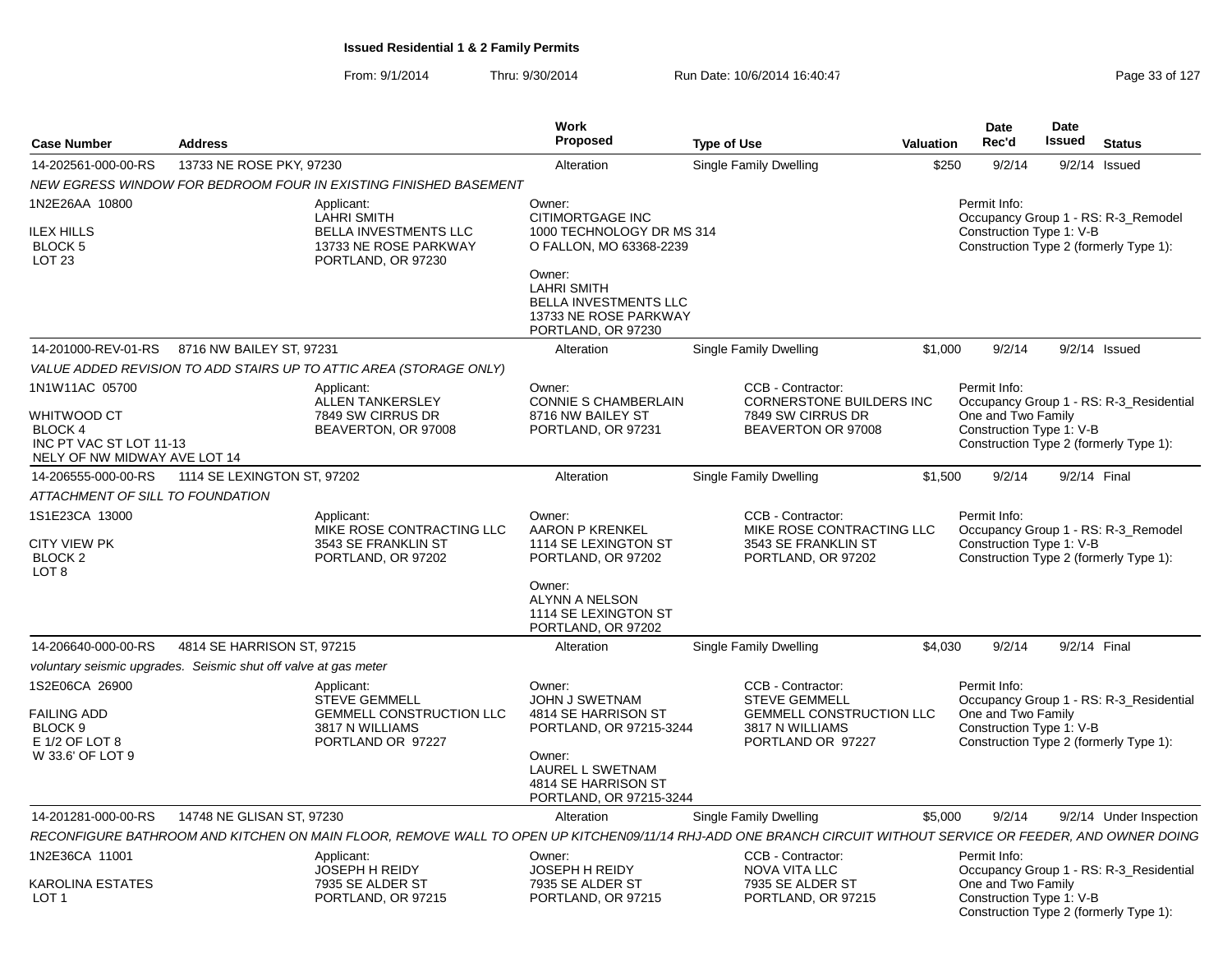| <b>Case Number</b>                                                                      | <b>Address</b>              |                                                                                                                                                         | Work<br>Proposed                                                                                                                                                 | <b>Type of Use</b>                                                                                                     | Valuation                                                                                                                                           | <b>Date</b><br>Rec'd                                                                                                                | <b>Date</b><br><b>Issued</b> | <b>Status</b>                                                                     |
|-----------------------------------------------------------------------------------------|-----------------------------|---------------------------------------------------------------------------------------------------------------------------------------------------------|------------------------------------------------------------------------------------------------------------------------------------------------------------------|------------------------------------------------------------------------------------------------------------------------|-----------------------------------------------------------------------------------------------------------------------------------------------------|-------------------------------------------------------------------------------------------------------------------------------------|------------------------------|-----------------------------------------------------------------------------------|
| 14-206657-000-00-RS                                                                     | 10341 NW BARCLAY TER, 97231 |                                                                                                                                                         | Alteration                                                                                                                                                       | <b>Single Family Dwelling</b>                                                                                          | \$500                                                                                                                                               | 9/2/14                                                                                                                              | 9/2/14 Final                 |                                                                                   |
|                                                                                         |                             | SOLAR INSTALLATION - 6.8KW PV ROOF MOUNT SYSTEM - PRESCRIPTIVE                                                                                          |                                                                                                                                                                  |                                                                                                                        |                                                                                                                                                     |                                                                                                                                     |                              |                                                                                   |
| 1N1W04C 00108                                                                           |                             | Applicant:                                                                                                                                              | Owner:                                                                                                                                                           | CCB - Contractor:                                                                                                      |                                                                                                                                                     | Permit Info:                                                                                                                        |                              |                                                                                   |
| <b>HIGHLANDS AT FOREST PARK</b><br>LOT 6                                                |                             | SOLARCITY CORPORATION<br>6132 NE 112th AVE<br>PORTLAND, OR 97220                                                                                        | <b>BRUCE M FORSLAND</b><br>10341 NW BARCLAY TER<br>PORTLAND, OR 97231-2659                                                                                       | <b>SOLARCITY CORPORATION</b><br>6132 NE 112th AVE<br>PORTLAND, OR 97220                                                |                                                                                                                                                     | Occupancy Group 1 - RS: R-3_Residential<br>One and Two Family<br>Construction Type 1: V-B<br>Construction Type 2 (formerly Type 1): |                              |                                                                                   |
|                                                                                         |                             |                                                                                                                                                         | Owner:<br><b>LISA A FORSLAND</b><br>10341 NW BARCLAY TER<br>PORTLAND, OR 97231-2659                                                                              |                                                                                                                        |                                                                                                                                                     |                                                                                                                                     |                              |                                                                                   |
| 14-206684-000-00-RS                                                                     | 4619 SE 74TH AVE, 97206     |                                                                                                                                                         | Alteration                                                                                                                                                       | <b>Single Family Dwelling</b>                                                                                          | \$500                                                                                                                                               | 9/2/14                                                                                                                              | 9/2/14 Final                 |                                                                                   |
|                                                                                         |                             | SOLAR INSTALLATION, 3.06kW PV SYSTEM ON ROOFTOP, PRESCRIPTIVE                                                                                           |                                                                                                                                                                  |                                                                                                                        |                                                                                                                                                     |                                                                                                                                     |                              |                                                                                   |
| 1S2E17AB 05601<br><b>FIRLAND</b><br><b>BLOCK 2</b><br>LOT <sub>7</sub>                  |                             | Applicant:<br><b>MELISSA BENTLEY</b><br>SOLAR CITY CORPORATION<br>6132 NE 112TH AVE<br>PORTLAND, OR 97220                                               | Owner:<br><b>BETSY J TIGHE</b><br>4619 SE 74TH AVE<br>PORTLAND, OR 97206-4343                                                                                    | CCB - Contractor:<br>SOLARCITY CORPORATION<br>6132 NE 112th AVE<br>PORTLAND, OR 97220                                  |                                                                                                                                                     | Permit Info:<br>Occupancy Group 1 - RS: U Private<br>Garage\Utility Misc.<br>Construction Type 1: V-B                               |                              | Construction Type 2 (formerly Type 1):                                            |
| 14-206647-000-00-RS                                                                     | 1216 SE 88TH AVE, 97216     |                                                                                                                                                         | Alteration                                                                                                                                                       | Single Family Dwelling                                                                                                 | \$500                                                                                                                                               | 9/2/14                                                                                                                              | 9/2/14 Final                 |                                                                                   |
|                                                                                         |                             | SOLAR INSTALLATION - 3.5KW PV ROOF MOUNT SYSTEM - PRESCRIPTIVE                                                                                          |                                                                                                                                                                  |                                                                                                                        |                                                                                                                                                     |                                                                                                                                     |                              |                                                                                   |
| 1S2E04BD 03800<br>STANLEY & PLAT 2<br><b>BLOCK7</b><br><b>LOT 29</b>                    |                             | Applicant:<br><b>DEREK CROPP</b>                                                                                                                        | Owner:<br><b>JULIA DEBRAW</b><br>1216 SE 88TH AVE<br>PORTLAND, OR 97216                                                                                          | CCB - Contractor:<br>SOLARCITY CORPORATION<br>6132 NE 112th AVE<br>PORTLAND, OR 97220                                  | Permit Info:<br>Occupancy Group 1 - RS: R-3 Residential<br>One and Two Family<br>Construction Type 1: V-B<br>Construction Type 2 (formerly Type 1): |                                                                                                                                     |                              |                                                                                   |
|                                                                                         |                             |                                                                                                                                                         | Owner:<br><b>DONALD EDGAR</b><br>1216 SE 88TH AVE<br>PORTLAND, OR 97216                                                                                          |                                                                                                                        |                                                                                                                                                     |                                                                                                                                     |                              |                                                                                   |
| 14-206690-000-00-RS                                                                     | 2821 NE 10TH AVE, 97212     |                                                                                                                                                         | Alteration                                                                                                                                                       | Single Family Dwelling                                                                                                 | \$40,000                                                                                                                                            | 9/2/14                                                                                                                              |                              | 9/2/14 Under Inspection                                                           |
|                                                                                         |                             | KITCHEN REMODEL, RECONFIGURE EXISTING KITCHEN, REPLACE WINDOWS, FRAME IN WALL FOR NEW HALF BATHROOM (3 BATHROOMS TOTAL) TRADE PERMITS PULLED SEPARATELY |                                                                                                                                                                  |                                                                                                                        |                                                                                                                                                     |                                                                                                                                     |                              |                                                                                   |
| 1N1E26BD 07700<br><b>IRVINGTON</b><br>BLOCK 102<br>S 12 1/2' OF LOT 3<br>N 1/2 OF LOT 4 |                             | Applicant:<br><b>HALSTEAD BUILDING &amp; DESIGN</b><br><b>LLC</b><br>11070 SW COTTONWOOD LN<br><b>TIGARD, OR 97223</b>                                  | Owner:<br>YASMINE A BRANDEN<br>2821 NE 10TH AVE<br>PORTLAND, OR 97212-3211<br>Owner:<br><b>REGINA M SACKRIDER</b><br>2821 NE 10TH AVE<br>PORTLAND, OR 97212-3211 | CCB - Contractor:<br><b>HALSTEAD BUILDING &amp; DESIGN</b><br>LLC<br>11070 SW COTTONWOOD LN<br><b>TIGARD, OR 97223</b> |                                                                                                                                                     | Permit Info:<br>One and Two Family<br>Construction Type 1: V-B                                                                      |                              | Occupancy Group 1 - RS: R-3 Residential<br>Construction Type 2 (formerly Type 1): |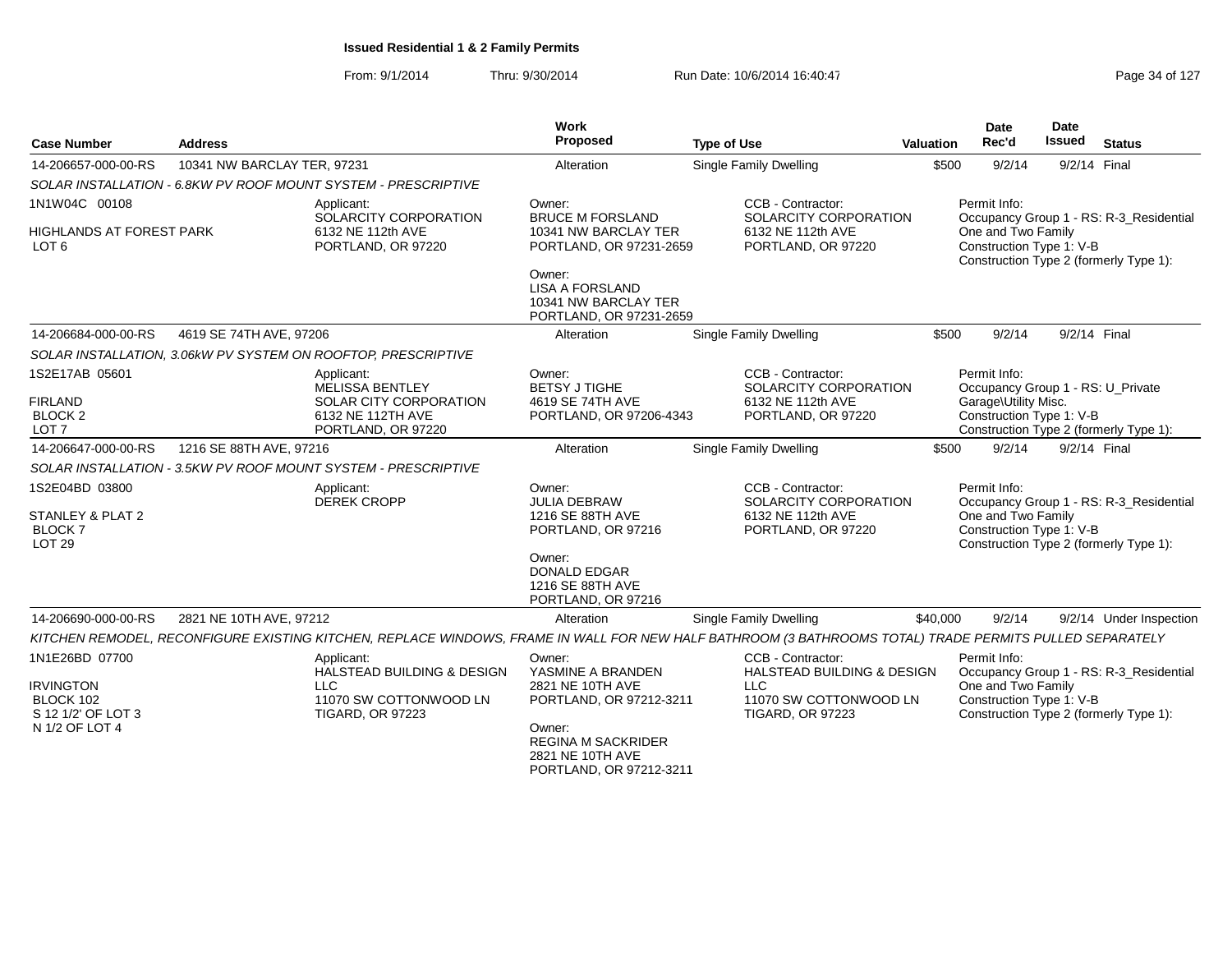|                                                                        |                                   |                                                                                                                                                         | <b>Work</b>                                                                              |                                                                                                                  |                  | <b>Date</b>                                                    | Date          |                                                                                   |
|------------------------------------------------------------------------|-----------------------------------|---------------------------------------------------------------------------------------------------------------------------------------------------------|------------------------------------------------------------------------------------------|------------------------------------------------------------------------------------------------------------------|------------------|----------------------------------------------------------------|---------------|-----------------------------------------------------------------------------------|
| <b>Case Number</b>                                                     | <b>Address</b>                    |                                                                                                                                                         | <b>Proposed</b>                                                                          | <b>Type of Use</b>                                                                                               | <b>Valuation</b> | Rec'd                                                          | <b>Issued</b> | <b>Status</b>                                                                     |
| 14-121934-REV-01-RS                                                    | 1628 SE ANKENY ST - Unit B, 97214 |                                                                                                                                                         | Alteration                                                                               | Single Family Dwelling                                                                                           |                  | \$<br>9/2/14                                                   |               | $9/2/14$ Issued                                                                   |
|                                                                        |                                   | REVISION TO REVERSE ADU LOCATION. COMMON STORAGE ROOM AND STUDIO BEDROOM; ADU TO BE LOCATED ON SOUTH SIDE OF THE HOUSE(STUDIO BEDROOM, UTILITY, & BATH) |                                                                                          |                                                                                                                  |                  |                                                                |               |                                                                                   |
| 1N1E35DC 04700                                                         |                                   | Applicant:<br><b>JENNIFER L HOWARD</b><br>1628 SE ANKENY ST<br>PORTLAND, OR 97214-1448                                                                  | Owner:<br><b>MARK W HOWARD</b><br>1628 SE ANKENY ST<br>PORTLAND, OR 97214-1448<br>Owner: | CCB - Contractor:<br>STERLING TECHNOLOGIES LLC<br>317 NE 144 STREET<br>VANCOUVER, WA 98685                       |                  | Permit Info:<br>One and Two Family<br>Construction Type 1: V-B |               | Occupancy Group 1 - RS: R-3_Residential<br>Construction Type 2 (formerly Type 1): |
|                                                                        |                                   |                                                                                                                                                         | JENNIFER L HOWARD<br>1628 SE ANKENY ST<br>PORTLAND, OR 97214-1448                        |                                                                                                                  |                  |                                                                |               |                                                                                   |
| 14-200171-REV-01-RS                                                    | 2524 NE 28TH AVE, 97212           |                                                                                                                                                         | Alteration                                                                               | Single Family Dwelling                                                                                           |                  | \$<br>9/2/14                                                   |               | $9/2/14$ Issued                                                                   |
|                                                                        |                                   | REVISION TO CHANGE LOCATION OF EGRESS WINDOW IN FAMILY ROOM                                                                                             |                                                                                          |                                                                                                                  |                  |                                                                |               |                                                                                   |
| 1N1E25CB 01000                                                         |                                   | Applicant:                                                                                                                                              | Owner:                                                                                   | CCB - Contractor:                                                                                                |                  | Permit Info:                                                   |               |                                                                                   |
| <b>BOWERING TR</b><br>LOT 5 TL 1000                                    |                                   | <b>BRIAN STEVENSON</b><br><b>CONSTRUCTION LLC</b><br>3123 NE KNOTT ST<br>PORTLAND, OR 97212                                                             | <b>MARK C STEVENSON</b><br>2524 NE 28TH AVE<br>PORTLAND, OR 97212-4916                   | CRAIG ANDERSON PLUMBING INC Occupancy Group 1 - RS: R-3_Remodel<br>2730 SE 15TH AVE<br>PORTLAND, OR 97202        |                  | Construction Type 1: V-B                                       |               | Construction Type 2 (formerly Type 1):                                            |
|                                                                        |                                   |                                                                                                                                                         | Owner:<br><b>MARY R STEVENSON</b><br>2524 NE 28TH AVE<br>PORTLAND, OR 97212-4916         | CCB - Contractor:<br>THE HEAT EXCHANGE INC<br><b>14200 SW FERN ST</b><br><b>TIGARD, OR 97223</b>                 |                  |                                                                |               |                                                                                   |
|                                                                        |                                   |                                                                                                                                                         |                                                                                          | CCB - Contractor:<br><b>BRIAN STEVENSON</b><br><b>CONSTRUCTION LLC</b><br>3123 NE KNOTT ST<br>PORTLAND, OR 97212 |                  |                                                                |               |                                                                                   |
| 14-205053-000-00-RS                                                    | 9523 SW 50TH AVE, 97219           |                                                                                                                                                         | Alteration                                                                               | Single Family Dwelling                                                                                           | \$35,000         | 8/28/14                                                        |               | 9/3/14 Under Inspection                                                           |
|                                                                        |                                   | REMODEL KITCHEN. ENLARGE OPENING BETWEEN KITCHEN AND DINING ROOM.                                                                                       |                                                                                          |                                                                                                                  |                  |                                                                |               |                                                                                   |
| 1S1E30AC 12800<br><b>WEST PORTLAND</b><br>BLOCK 32<br>LOT <sub>9</sub> |                                   | Applicant:<br>NWC NICK WEITZER COMPANY<br><b>LLC</b><br>2038 SE CESAR CHAVEZ BLVD<br>PORTLAND, OR 97214                                                 | Owner:<br>ALEXANDER WEITZER<br>9523 SW 50TH AVE<br>PORTLAND, OR 97219                    | CCB - Contractor:<br>NWC NICK WEITZER COMPANY<br><b>LLC</b><br>2038 SE CESAR CHAVEZ BLVD<br>PORTLAND, OR 97214   |                  | Permit Info:<br>One and Two Family<br>Construction Type 1: V-B |               | Occupancy Group 1 - RS: R-3 Residential<br>Construction Type 2 (formerly Type 1): |
|                                                                        |                                   |                                                                                                                                                         |                                                                                          | CCB - Contractor:<br><b>B AYRES PLUMBING &amp;</b><br><b>CONTRACTING INC</b><br>PO BOX 149<br>CANBY, OR 97013    |                  |                                                                |               |                                                                                   |
| 14-201485-000-00-RS                                                    | 5540 SE 109TH AVE                 |                                                                                                                                                         | Alteration                                                                               | Single Family Dwelling                                                                                           | \$12,500         | 9/3/14                                                         |               | 9/3/14 Under Inspection                                                           |
|                                                                        |                                   | PROVIDE NEW STAIRS AND EGRESS SKYLIGHT TO EXISTING SECOND FLOOR                                                                                         |                                                                                          |                                                                                                                  |                  |                                                                |               |                                                                                   |
| 1S2E15CA 01002                                                         |                                   | Applicant:                                                                                                                                              | Owner:                                                                                   | CCB - Contractor:                                                                                                |                  | Permit Info:                                                   |               |                                                                                   |
| PARTITION PLAT 2006-140<br>LOT <sub>2</sub>                            |                                   | ROBERT HAYDEN<br><b>DELTA STUDIOS ARCH &amp;</b><br><b>PLANNING</b><br>3344 NE 25TH AVE<br>PORTLAND, OR 97212                                           | ANDREW L BEARD<br>5540 SE 109TH AVE<br>PORTLAND, OR 97266                                | STERLING TECHNOLOGIES LLC<br>317 NE 144 STREET<br>VANCOUVER, WA 98685                                            |                  | One and Two Family<br>Construction Type 1: V-B                 |               | Occupancy Group 1 - RS: R-3_Residential<br>Construction Type 2 (formerly Type 1): |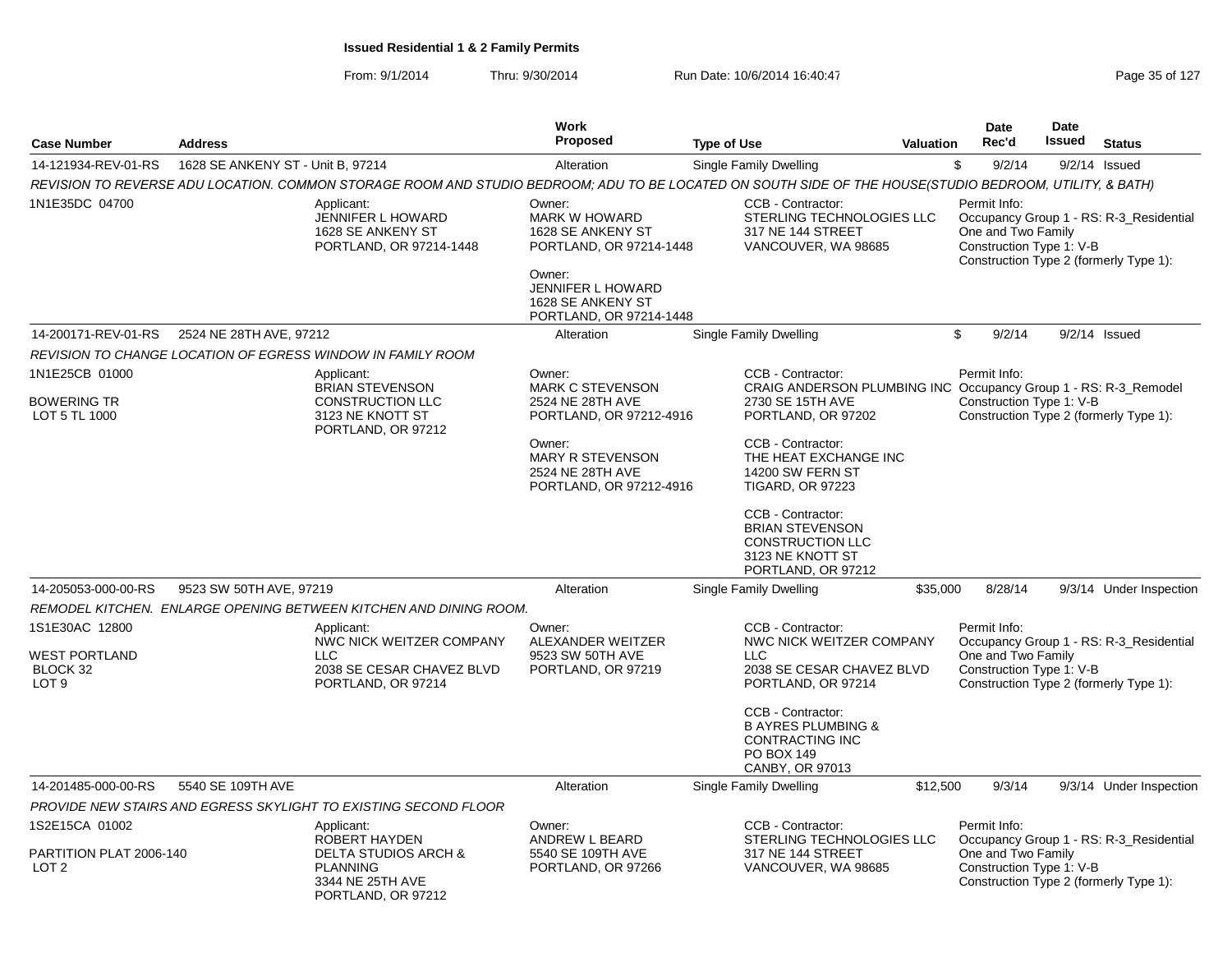| <b>Case Number</b>                                                                       | <b>Address</b>                                                         |                                                                                                        | Work<br>Proposed                                                                                                                                        | <b>Type of Use</b>                                                                                            | <b>Valuation</b>                                                                                                                                                      | <b>Date</b><br>Rec'd                                                                                                                                | <b>Date</b><br><b>Issued</b> | <b>Status</b>                                                                     |  |
|------------------------------------------------------------------------------------------|------------------------------------------------------------------------|--------------------------------------------------------------------------------------------------------|---------------------------------------------------------------------------------------------------------------------------------------------------------|---------------------------------------------------------------------------------------------------------------|-----------------------------------------------------------------------------------------------------------------------------------------------------------------------|-----------------------------------------------------------------------------------------------------------------------------------------------------|------------------------------|-----------------------------------------------------------------------------------|--|
| 14-203522-REV-01-RS                                                                      | 8017 SE 64TH AVE, 97206                                                |                                                                                                        | Alteration                                                                                                                                              | <b>Single Family Dwelling</b>                                                                                 | \$                                                                                                                                                                    | 9/3/14                                                                                                                                              |                              | $9/3/14$ Issued                                                                   |  |
|                                                                                          | REVISION - ELIMINATE BEDROOM IN GARAGE                                 |                                                                                                        |                                                                                                                                                         |                                                                                                               |                                                                                                                                                                       |                                                                                                                                                     |                              |                                                                                   |  |
| 1S2E20CB 08800<br>SECTION 20 1S 2E<br>TL 8800 0.11 ACRES                                 | Applicant:<br>CHERYL S LEWIS<br>8017 SE 64TH AVE<br>PORTLAND, OR 97206 |                                                                                                        | Owner:<br>CHERYL S LEWIS<br>8017 SE 64TH AVE<br>PORTLAND, OR 97206                                                                                      |                                                                                                               | Permit Info:<br>Occupancy Group 1 - RS: R-3_Remodel<br>Construction Type 1: V-B<br>Construction Type 2 (formerly Type 1):<br>Total Square Footage - Display Only: 270 |                                                                                                                                                     |                              |                                                                                   |  |
| 14-180650-000-00-RS                                                                      | 1505 SE ASH ST, 97214                                                  |                                                                                                        | Alteration                                                                                                                                              | Single Family Dwelling                                                                                        | \$50,000                                                                                                                                                              | 7/9/14                                                                                                                                              |                              | 9/3/14 Under Inspection                                                           |  |
|                                                                                          |                                                                        | SEISMIC UPGRADE TO FOUNDATION AND ROOF: REPLACE CURRENT HIPPED ROOF WITH FLAT ROOF                     |                                                                                                                                                         |                                                                                                               |                                                                                                                                                                       |                                                                                                                                                     |                              |                                                                                   |  |
| 1N1E35DC 05500<br><b>AIKENS</b><br>BLOCK 318<br>W 1/2 OF LOT 4                           |                                                                        | Applicant:<br><b>SCOTT CRAIG</b><br><b>CRAIG DESIGN GROUP</b><br>922 SE 38TH AVE<br>PORTLAND, OR 97214 | Owner:<br>LORAN D LAMB-MULLIN<br>P O BOX 15053<br>PORTLAND, OR 97293<br>Owner:<br>CATHERINE S LAMB-MULLIN<br>P O BOX 15053<br>PORTLAND, OR 97293        | CCB - Contractor:<br><b>SCOTT CRAIG</b><br><b>CRAIG DESIGN GROUP</b><br>922 SE 38TH AVE<br>PORTLAND, OR 97214 |                                                                                                                                                                       | Permit Info:<br>One and Two Family<br>Construction Type 1: V-B                                                                                      |                              | Occupancy Group 1 - RS: R-3_Residential<br>Construction Type 2 (formerly Type 1): |  |
| 14-205314-000-00-RS                                                                      | 6705 N KERBY AVE - Unit A, 97217                                       |                                                                                                        | Alteration                                                                                                                                              | Single Family Dwelling                                                                                        | \$500                                                                                                                                                                 | 9/3/14                                                                                                                                              |                              | $9/3/14$ Issued                                                                   |  |
|                                                                                          |                                                                        | SOLAR INSTALLATION - 4.95KW PV ROOF MOUNTED SYSTEM, PRESCRIPTIVE**//ADDED 200 AMP PANEL 9/19/14//**    |                                                                                                                                                         |                                                                                                               |                                                                                                                                                                       |                                                                                                                                                     |                              |                                                                                   |  |
| 1N1E15BD 13700<br><b>LOCHINVAR ADD</b><br>BLOCK <sub>2</sub><br>S 42' OF LOT 9           |                                                                        | Applicant:<br>SOLTERRA SYSTEMS INC<br>79 SE TAYLOR ST. STE 401<br>PORTLAND OR 97214                    | Owner:<br><b>JOEL MICHAEL</b><br>6705 N KERBY AVE<br>PORTLAND, OR 97217<br>Owner:<br>DANIELLE DUMONT<br>6705 N KERBY AVE<br>PORTLAND, OR 97217          | CCB - Contractor:<br>SOLTERRA SYSTEMS INC<br>79 SE TAYLOR ST. STE 401<br>PORTLAND OR 97214                    |                                                                                                                                                                       | Permit Info:<br>Occupancy Group 1 - RS: R-3_Residential<br>One and Two Family<br>Construction Type 1: V-B<br>Construction Type 2 (formerly Type 1): |                              |                                                                                   |  |
| 14-207518-000-00-RS                                                                      | 9112 NW WILEY LN, 97229                                                |                                                                                                        | Alteration                                                                                                                                              | <b>Single Family Dwelling</b>                                                                                 | \$10,000                                                                                                                                                              | 9/3/14                                                                                                                                              |                              | 9/3/14 Under Inspection                                                           |  |
| DRYROT REPAIR. REPLACE BEAM IN DECK.                                                     |                                                                        |                                                                                                        |                                                                                                                                                         |                                                                                                               |                                                                                                                                                                       |                                                                                                                                                     |                              |                                                                                   |  |
| 1N1W26AB 03500<br>FOREST HEIGHTS ESTATES NO 2<br>LOT <sub>98</sub><br>UND INT IN TRACT U |                                                                        | Applicant:<br>PDX RENOVATIONS, LLC<br>P.O. Box 66406<br>Portland, OR 97290                             | Owner:<br><b>DAVID F KRATOCHVIL</b><br>9112 NW WILEY LN<br>PORTLAND, OR 97229<br>Owner:<br>CAROL J KRATOCHVIL<br>9112 NW WILEY LN<br>PORTLAND, OR 97229 | CCB - Contractor:<br><b>PDX RENOVATIONS LLC</b><br>PO BOX 66836<br>PORTLAND, OR 97290                         |                                                                                                                                                                       | Permit Info:<br>One and Two Family<br>Construction Type 1: V-B                                                                                      |                              | Occupancy Group 1 - RS: R-3_Residential<br>Construction Type 2 (formerly Type 1): |  |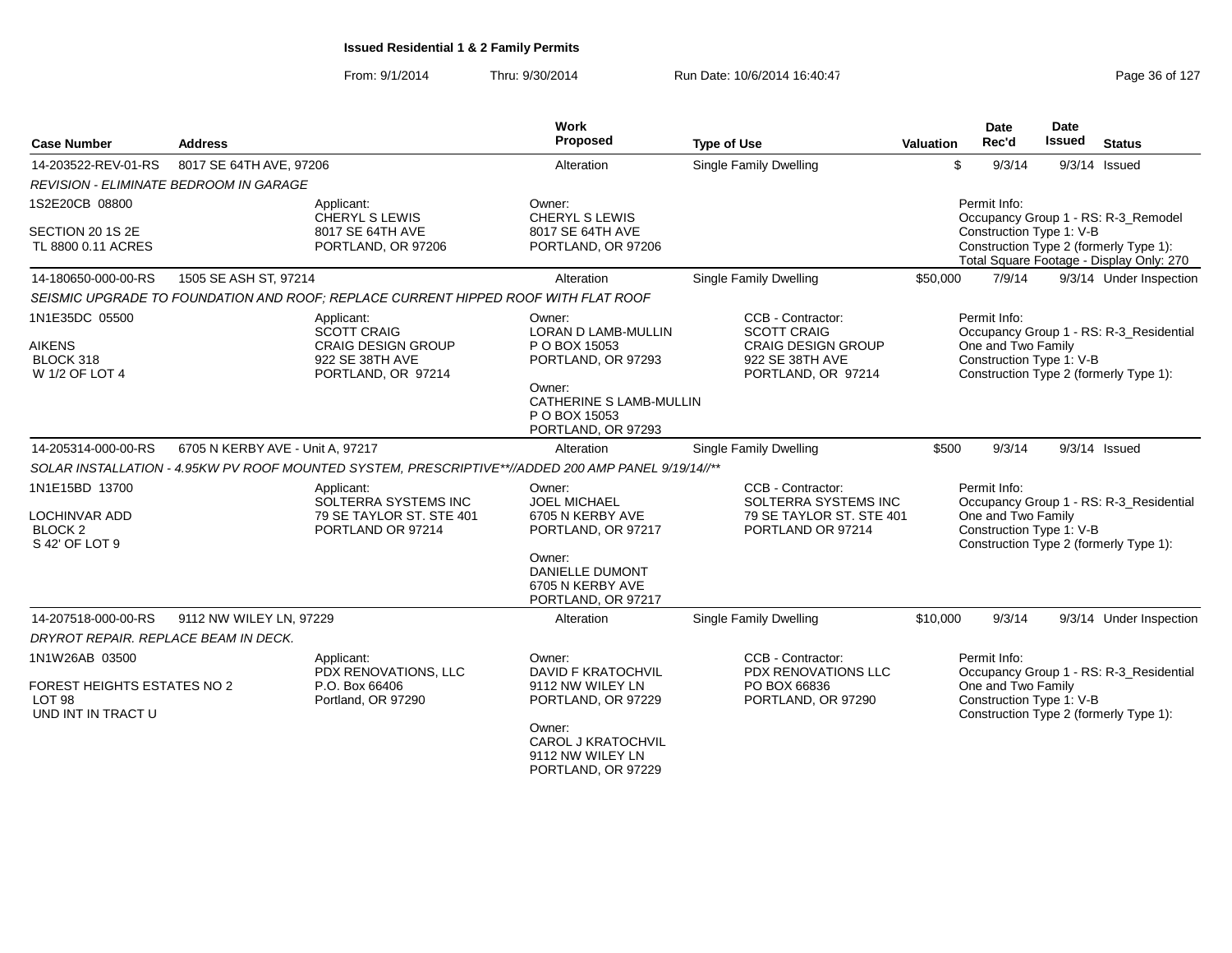| <b>Case Number</b>                                  | <b>Address</b>                                                                                                        | Work<br>Proposed                                                        | <b>Type of Use</b>                                                                                    | <b>Valuation</b> | Date<br>Rec'd                                  | <b>Date</b><br><b>Issued</b> | <b>Status</b>                                                                      |
|-----------------------------------------------------|-----------------------------------------------------------------------------------------------------------------------|-------------------------------------------------------------------------|-------------------------------------------------------------------------------------------------------|------------------|------------------------------------------------|------------------------------|------------------------------------------------------------------------------------|
| 14-206469-000-00-RS                                 | 4910 SW NEVADA CT, 97219                                                                                              | Alteration                                                              | <b>Single Family Dwelling</b>                                                                         | \$60,000         | 9/2/14                                         |                              | 9/3/14 Under Inspection                                                            |
|                                                     | EXTEND EXISTING DORMER TO CREATE NEW BATHROOM.                                                                        |                                                                         |                                                                                                       |                  |                                                |                              |                                                                                    |
| 1S1E19AD 02400                                      | Applicant:<br>NEIL KELLY CO INC                                                                                       | Owner:<br>NORMA LEISTIKO                                                | CCB - Contractor:<br>NEIL KELLY CO INC                                                                |                  | Permit Info:                                   |                              | Occupancy Group 1 - RS: R-3_Residential                                            |
| <b>LONG MEADOW</b><br>LOT 33 TL 2400                | 804 N ALBERTA ST<br>PORTLAND, OR 97217-2693                                                                           | 4910 SW NEVADA CT<br>PORTLAND, OR 97219-1459                            | 804 N ALBERTA ST<br>PORTLAND, OR 97217-2693                                                           |                  | One and Two Family<br>Construction Type 1: V-B |                              | Construction Type 2 (formerly Type 1):                                             |
|                                                     |                                                                                                                       |                                                                         | CCB - Contractor:<br>MODERN PLUMBING CO<br>11120 SW INDUSTRIAL WAY<br>TUALATIN, OR 97062              |                  |                                                |                              |                                                                                    |
| 14-206507-000-00-RS                                 | 9036 SW 35TH AVE, 97219                                                                                               | Alteration                                                              | Single Family Dwelling                                                                                | \$151,000        | 9/2/14                                         |                              | $9/4/14$ Issued                                                                    |
|                                                     | INTERIOR REODEL UPGRADE WINDOWS IN SAME OPENINGS                                                                      |                                                                         |                                                                                                       |                  |                                                |                              |                                                                                    |
| 1S1E29BA 00800                                      | Applicant:<br>MODERN ORGANIC                                                                                          | Owner:<br><b>WENDY L HUNTER</b>                                         | CCB - Contractor:<br><b>MODERN ORGANIC</b>                                                            |                  | Permit Info:                                   |                              | Occupancy Group 1 - RS: R-3_Residential                                            |
| ARA VISTA<br>BLOCK 6<br>LOT <sub>3</sub>            | <b>CONSTRUCTION</b><br>4212 NE SUMNER ST<br>PORTLAND, OR 97218-1542                                                   | 9036 SW 35TH AVE<br>PORTLAND, OR 97219                                  | <b>CONSTRUCTION</b><br>4212 NE SUMNER ST<br>PORTLAND, OR 97218-1542                                   |                  | One and Two Family<br>Construction Type 1: V-B |                              | Construction Type 2 (formerly Type 1):                                             |
|                                                     |                                                                                                                       |                                                                         | CCB - Contractor:<br>ALL PRO ELECTRIC INC<br>6327 SW CAPITOL HWY SUITE C<br>#280<br>PORTLAND OR 97239 |                  |                                                |                              |                                                                                    |
| 14-207881-000-00-RS                                 | 6156 NE FAILING ST, 97213                                                                                             | Alteration                                                              | Single Family Dwelling                                                                                | \$9,558          | 9/4/14                                         |                              | 9/4/14 Under Inspection                                                            |
|                                                     | CONVERT OFFICE ON MAIN FLOOR TO BATHROOM, ADD 2 NEW EGRESS WINDOWS AND WELLS AT BASEMENT BEDROOMS (2 BATHROOMS TOTAL) |                                                                         |                                                                                                       |                  |                                                |                              |                                                                                    |
| 1N2E19DD 15700                                      | Applicant:<br><b>STEPHEN D SCHALL</b>                                                                                 | Owner:<br>STEPHEN D SCHALL                                              |                                                                                                       |                  | Permit Info:                                   |                              | Occupancy Group 1 - RS: R-3_Remodel                                                |
| <b>FALLOW AC</b><br><b>LOT 16</b>                   | 6156 NE FAILING ST<br>PORTLAND, OR 97213                                                                              | 6156 NE FAILING ST<br>PORTLAND, OR 97213                                |                                                                                                       |                  | Construction Type 1: V-B                       |                              | Construction Type 2 (formerly Type 1):<br>Total Square Footage - Display Only: 260 |
| 14-207963-000-00-RS                                 | 15644 NE RUSSELL PL, 97230                                                                                            | Alteration                                                              | Single Family Dwelling                                                                                | \$900            | 9/4/14                                         | 9/4/14 Final                 |                                                                                    |
|                                                     | REPLACE SLIDING GLASS DOOR OFF KITCHEN WITH HINGED DOOR                                                               |                                                                         |                                                                                                       |                  |                                                |                              |                                                                                    |
| 1N2E25DB 01000                                      | Applicant:<br><b>THOMAS PHILLIPS</b>                                                                                  | Owner:<br><b>THOMAS PHILLIPS</b>                                        | CCB - Contractor:<br><b>DON KOWALKOWSKI</b>                                                           |                  | Permit Info:                                   |                              | Occupancy Group 1 - RS: R-3_Residential                                            |
| <b>SUMMERPLACE</b><br>BLOCK 13<br>LOT <sub>38</sub> | 15644 NE RUSSELL ST<br>PORTLAND, OR 97230                                                                             | 15644 NE RUSSELL ST<br>PORTLAND, OR 97230                               | KOWALKOWSKI CUSTOM<br>PAINTING & REMO*<br>15 82ND SR STE 110                                          |                  | One and Two Family<br>Construction Type 1: V-B |                              | Construction Type 2 (formerly Type 1):                                             |
|                                                     |                                                                                                                       | Owner:<br>PHYLLIS PHILLIPS<br>15644 NE RUSSELL ST<br>PORTLAND, OR 97230 | GLADSTONE OR 97023                                                                                    |                  |                                                |                              |                                                                                    |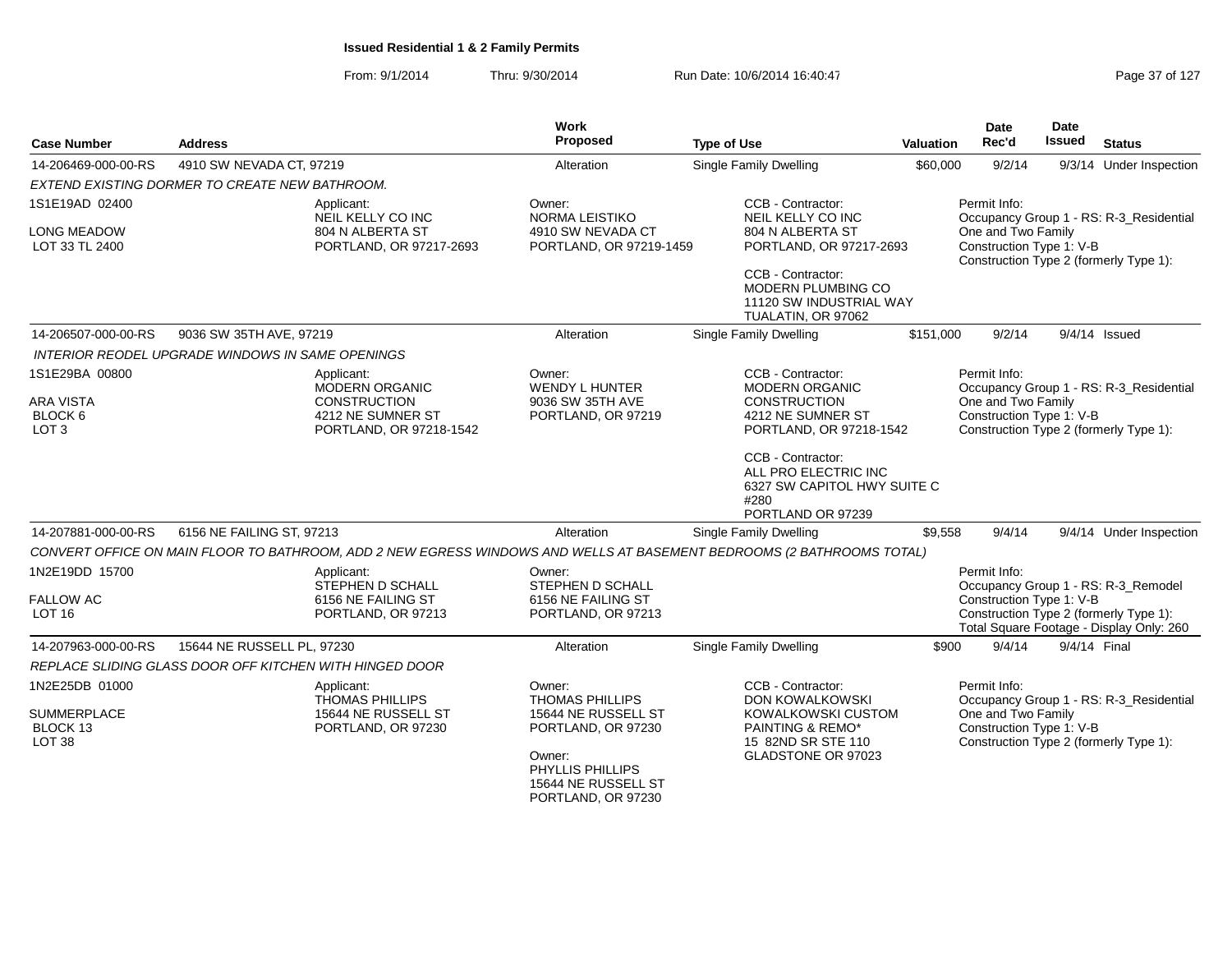| <b>Case Number</b>                                                 | <b>Address</b>                               |                                                                                       | <b>Work</b><br><b>Proposed</b>                                             | <b>Type of Use</b> |                                                                                       | Valuation | Date<br>Rec'd      | Date<br><b>Issued</b>    | <b>Status</b>                                                                     |
|--------------------------------------------------------------------|----------------------------------------------|---------------------------------------------------------------------------------------|----------------------------------------------------------------------------|--------------------|---------------------------------------------------------------------------------------|-----------|--------------------|--------------------------|-----------------------------------------------------------------------------------|
| 14-203409-000-00-RS                                                | 510 SE 65TH AVE, 97215                       |                                                                                       | Alteration                                                                 |                    | Single Family Dwelling                                                                | \$310,794 | 8/25/14            |                          | 9/4/14 Under Inspection                                                           |
|                                                                    |                                              | remodel / reconfiguration of existing space within existing single family residence.  |                                                                            |                    |                                                                                       |           |                    |                          |                                                                                   |
| 1S2E05BB 01500                                                     |                                              | Applicant:                                                                            | Owner:                                                                     |                    | CCB - Contractor:                                                                     |           | Permit Info:       |                          |                                                                                   |
| <b>TABOR HTS</b><br><b>BLOCK J</b><br>N 100' OF LOT 3 EXC PT IN ST |                                              | <b>BRAD LACKEY</b><br><b>LACKEY CONSTRUCTION</b><br>PO BOX 2404<br>PORTLAND OR, 97208 | MEGAN E CHOUINARD KOHATSU<br>910 SE 65TH AVE<br>PORTLAND, OR 97215         |                    | ABC ELECTRIC dba DUNIGANS<br>ELECTRIC LLC<br>135 NE 9TH AVE<br>PORTLAND, OREGON 97232 |           | One and Two Family | Construction Type 1: V-B | Occupancy Group 1 - RS: R-3 Residential<br>Construction Type 2 (formerly Type 1): |
|                                                                    |                                              |                                                                                       | Owner:<br>SHANE S KOHATSU<br>910 SE 65TH AVE<br>PORTLAND, OR 97215         |                    | CCB - Contractor:<br>JOCELYN CONSTRUCTION INC<br>PO BOX 2404<br>PORTLAND OR 98208     |           |                    |                          |                                                                                   |
| 14-166845-REV-01-RS                                                | 4715 NE 13TH AVE, 97211                      |                                                                                       | Alteration                                                                 |                    | <b>Single Family Dwelling</b>                                                         |           | \$<br>9/4/14       |                          | $9/4/14$ Issued                                                                   |
|                                                                    | REVISION - MODIFICATIONS TO LAYOUT OF PANELS |                                                                                       |                                                                            |                    |                                                                                       |           |                    |                          |                                                                                   |
| 1N1E23BD 15000                                                     |                                              | Applicant:<br>PRO STAT SERVICES LLC                                                   | Owner:<br>JOHN V HENLEY                                                    |                    | CCB - Contractor:<br>PRO STAT SERVICES LLC                                            |           | Permit Info:       |                          | Occupancy Group 1 - RS: R-3_Residential                                           |
| HIGHLAND<br>BLOCK <sub>9</sub><br><b>LOT 11</b>                    |                                              | 8122 NE 91ST ST<br>VANCOUVER, WA 98662                                                | 4715 NE 13TH AVE<br>PORTLAND, OR 97211-4635                                |                    | 8122 NE 91ST ST<br>VANCOUVER, WA 98662                                                |           | One and Two Family | Construction Type 1: V-B | Construction Type 2 (formerly Type 1):                                            |
|                                                                    |                                              |                                                                                       | Owner:<br>KATHLEEN E HENLEY<br>4715 NE 13TH AVE<br>PORTLAND, OR 97211-4635 |                    |                                                                                       |           |                    |                          |                                                                                   |
| 14-144228-DFS-01-RS                                                | 2345 NE RIDGEWOOD DR, 97212                  |                                                                                       | Alteration                                                                 |                    | Single Family Dwelling                                                                | \$1,000   | 9/4/14             |                          | $9/4/14$ Issued                                                                   |
| <b>DFS FOR GUARDRAILS</b>                                          |                                              |                                                                                       |                                                                            |                    |                                                                                       |           |                    |                          |                                                                                   |
| 1N1E23DD 02400                                                     |                                              | Applicant:<br><b>JAMES POGGI</b>                                                      | Owner:<br>JEFFREY R MAPES                                                  |                    | CCB - Contractor:<br><b>JAMES POGGI</b>                                               |           | Permit Info:       |                          | Occupancy Group 1 - RS: R-3_Residential                                           |
| ALAMEDA PARK<br>BLOCK 59&10 TL 2400                                |                                              | JAMES POGGI INC<br>PO BOX 82550<br>PORTLAND, OR 97282                                 | 2345 NE RIDGEWOOD DR<br>PORTLAND, OR 97212-1537                            |                    | JAMES POGGI INC<br>PO BOX 82550<br>PORTLAND, OR 97282                                 |           | One and Two Family | Construction Type 1: V-B | Construction Type 2 (formerly Type 1):                                            |
|                                                                    |                                              |                                                                                       | Owner:<br>KAREN M MAPES<br>2345 NE RIDGEWOOD DR<br>PORTLAND, OR 97212-1537 |                    |                                                                                       |           |                    |                          |                                                                                   |
| 14-207898-000-00-RS                                                | 4839 NE 101ST AVE                            |                                                                                       | Alteration                                                                 |                    | <b>Single Family Dwelling</b>                                                         | \$500     | 9/4/14             |                          | $9/4/14$ Issued                                                                   |
|                                                                    | SOLAR INSTALLATION OF ROOF MOUNT PV SYSTEM   |                                                                                       |                                                                            |                    |                                                                                       |           |                    |                          |                                                                                   |
| 1N2E21AD 01803                                                     |                                              | Applicant:<br>MELISSA BENTLEY                                                         | Owner:<br><b>JOHN NGUYEN</b>                                               |                    | CCB - Contractor:<br>SOLARCITY CORPORATION                                            |           | Permit Info:       |                          | Occupancy Group 1 - RS: R-3_Residential                                           |
| <b>HANNAH HEIGHTS</b><br>LOT <sub>2</sub>                          |                                              | SOLAR CITY CORPORATION<br>6132 NE 112TH AVE<br>PORTLAND, OR 97220                     | 4839 NE 101ST AVE<br>PORTLAND, OR 97220-3320                               |                    | 6132 NE 112th AVE<br>PORTLAND, OR 97220                                               |           | One and Two Family | Construction Type 1: V-B | Construction Type 2 (formerly Type 1):                                            |
|                                                                    |                                              |                                                                                       | Owner:<br>THAO NGUYEN<br>4839 NE 101ST AVE<br>PORTLAND, OR 97220-3320      |                    |                                                                                       |           |                    |                          |                                                                                   |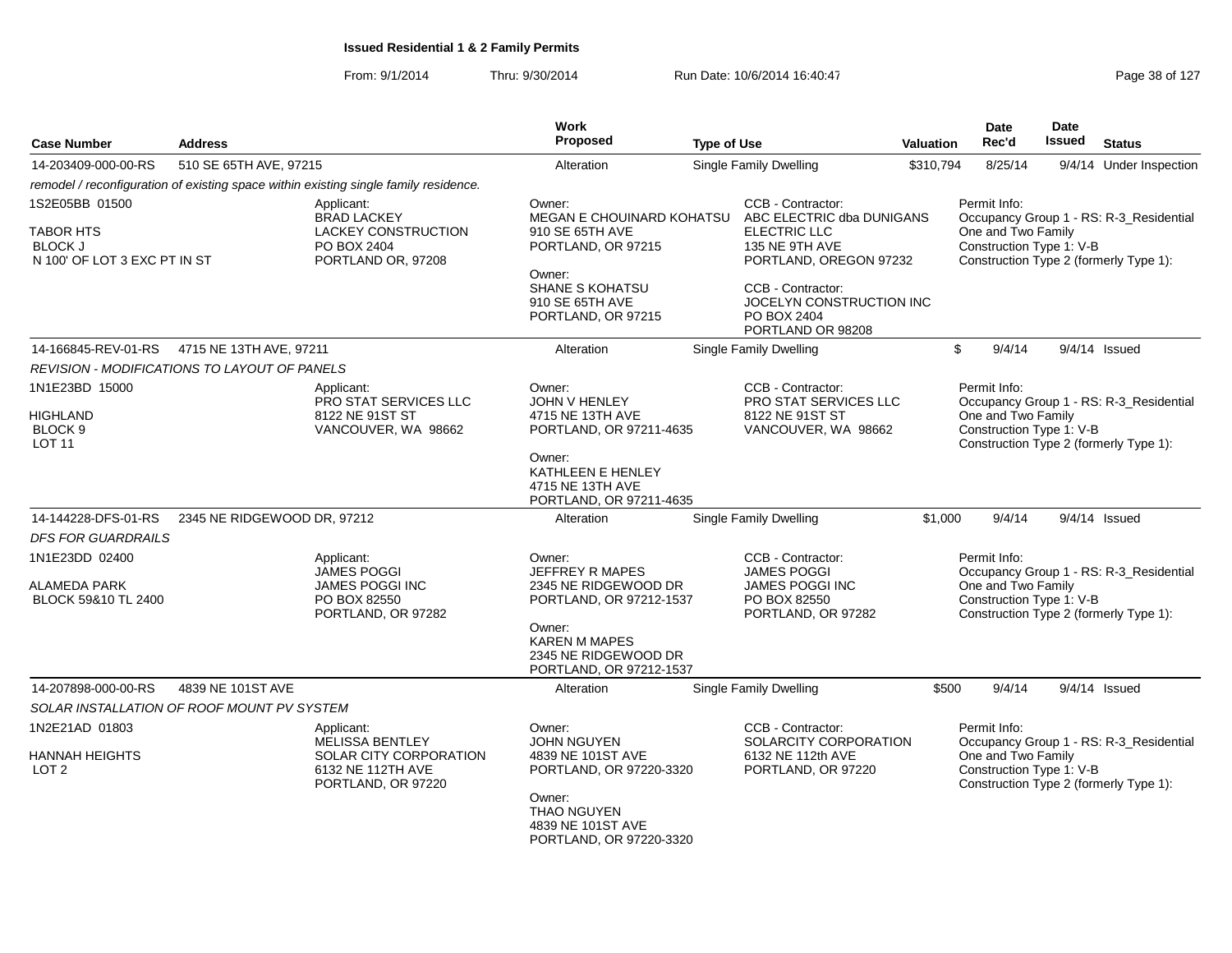| <b>Case Number</b>                                                          | <b>Address</b>                             |                                                                                                  | <b>Work</b><br>Proposed                                                                                                                                                   | <b>Type of Use</b>                                                                                                                                                                               | Valuation | Date<br><b>Rec'd</b>                                           | <b>Date</b><br><b>Issued</b> | <b>Status</b>                                                                                                              |
|-----------------------------------------------------------------------------|--------------------------------------------|--------------------------------------------------------------------------------------------------|---------------------------------------------------------------------------------------------------------------------------------------------------------------------------|--------------------------------------------------------------------------------------------------------------------------------------------------------------------------------------------------|-----------|----------------------------------------------------------------|------------------------------|----------------------------------------------------------------------------------------------------------------------------|
| 14-207894-000-00-RS                                                         | 6314 NE WYGANT ST                          |                                                                                                  | Alteration                                                                                                                                                                | Single Family Dwelling                                                                                                                                                                           | \$500     | 9/4/14                                                         |                              | 9/4/14 Issued                                                                                                              |
|                                                                             | SOLAR INSTALLATION OF ROOF MOUNT PV SYSTEM |                                                                                                  |                                                                                                                                                                           |                                                                                                                                                                                                  |           |                                                                |                              |                                                                                                                            |
| 1N2E20BC 05502                                                              |                                            | Applicant:<br>MELISSA BENTLEY                                                                    | Owner:<br>DEEPAK SAXENA                                                                                                                                                   | CCB - Contractor:<br>SOLARCITY CORPORATION                                                                                                                                                       |           | Permit Info:                                                   |                              | Occupancy Group 1 - RS: R-3_Residential                                                                                    |
| PARTITION PLAT 2002-141<br>LOT 2                                            |                                            | SOLAR CITY CORPORATION<br>6132 NE 112TH AVE<br>PORTLAND, OR 97220                                | 6314 NE WYGANT ST<br>PORTLAND, OR 97218                                                                                                                                   | 6132 NE 112th AVE<br>PORTLAND, OR 97220                                                                                                                                                          |           | One and Two Family<br>Construction Type 1: V-B                 |                              | Construction Type 2 (formerly Type 1):                                                                                     |
| 14-207524-000-00-RS                                                         | 1836 NW ASPEN AVE, 97210                   |                                                                                                  | Alteration                                                                                                                                                                | Single Family Dwelling                                                                                                                                                                           | \$60,000  | 9/4/14                                                         |                              | 9/4/14 Under Inspection                                                                                                    |
|                                                                             |                                            |                                                                                                  |                                                                                                                                                                           | CONVERT BASEMENT TO LIVING SPACE NEW BATHROOMS, LAUNDRY ROOMS, LIVING ROOM WITH NEW WINDOW, 2 BEDROOMS. AT MAIN FLOOR OPEN UP WALL AND REMOVE WINDOW IN KI                                       |           |                                                                |                              |                                                                                                                            |
| 1N1E29CD 10400<br><b>WILLAMETTE HTS ADD</b><br>BLOCK 32<br>LOT 22 EXC ALLEY |                                            | Applicant:<br><b>BRYAN DURK</b><br>2211 NW FRONT AVE #101<br>PORTLAND, OR 97209                  | Owner:<br><b>SARA J SHEPPARD</b><br>13691 SW NORTHVIEW DR<br><b>TIGARD, OR 97223</b><br>Owner:<br><b>MEHRAB SEDEH</b><br>13691 SW NORTHVIEW DR<br><b>TIGARD, OR 97223</b> | CCB - Contractor:<br><b>GARNER ELECTRIC INC</b><br>2920 SE Brookward Ave #A<br>Hillsboro, Or 97123<br>CCB - Contractor:<br><b>FAITH HVAC INC</b><br>610 NE SUNDANCE COURT<br>HILLSBORO, OR 97124 |           | Permit Info:<br>Construction Type 1: V-B                       |                              | Occupancy Group 1 - RS: R-3_Remodel<br>Construction Type 2 (formerly Type 1):<br>Total Square Footage - Display Only: 1572 |
| 14-208006-000-00-RS                                                         | 7615 SE CARLTON ST                         |                                                                                                  | Owner:<br><b>DAVAR IMANI</b><br>13691 SW NORTHVIEW DR<br><b>TIGARD, OR 97223</b><br>Alteration                                                                            | <b>Single Family Dwelling</b>                                                                                                                                                                    | \$500     | 9/4/14                                                         |                              | 9/4/14 Issued                                                                                                              |
|                                                                             |                                            | SOLAR INSTALLATION OF 2.55KW ROOF MOUNTED SOLAR SYSTEM - PRESCRIPTIVE                            |                                                                                                                                                                           |                                                                                                                                                                                                  |           |                                                                |                              |                                                                                                                            |
| 1S2E17DC 04001                                                              |                                            | Applicant:                                                                                       | Owner:                                                                                                                                                                    | CCB - Contractor:                                                                                                                                                                                |           | Permit Info:                                                   |                              |                                                                                                                            |
| WOODMERE<br><b>BLOCK 14</b><br>W 40' OF LOT 22                              |                                            | <b>ADAM WARD</b><br><b>REC SOLAR</b><br>3380 SE 20TH AVE<br>PORTLAND OR 97202                    | <b>ROBERT M SCHUH</b><br>7615 SE CARLTON ST<br>PORTLAND, OR 97206-6437<br>Owner:<br>JESSICA A SCHUH<br>7615 SE CARLTON ST<br>PORTLAND, OR 97206-6437                      | REC SOLAR INC<br>3380 SE 20TH AVE<br>PORTLAND, OR 97202                                                                                                                                          |           | One and Two Family<br>Construction Type 1: V-B                 |                              | Occupancy Group 1 - RS: R-3_Residential<br>Construction Type 2 (formerly Type 1):                                          |
| 14-207154-000-00-RS                                                         | 5720 SW DOLPH ST                           |                                                                                                  | Alteration                                                                                                                                                                | Single Family Dwelling                                                                                                                                                                           | \$25,000  | 9/4/14                                                         |                              | 9/4/14 Under Inspection                                                                                                    |
|                                                                             |                                            |                                                                                                  |                                                                                                                                                                           | REMODEL; REMOVAL OF STRUCTURAL WALL AND ADDITION OF BEAM AND ADD ONE WINDOW TO CREATE EGRESS FOR NEW BEDROOM***TRADES TO BE OBTAINED SEPARATELY***                                               |           |                                                                |                              |                                                                                                                            |
| 1S1E19CD 08801<br><b>BELVEDERE</b><br><b>BLOCK 1 TL 8801</b>                |                                            | Applicant:<br>ATTERBURY BROTHERS<br>CONSTRUCTION, LLC<br>9317 N MACRUM AVE<br>PORTLAND, OR 97203 | Owner:<br><b>BARBARA RAJSKA</b><br>5720 SW DOLPH DR<br>PORTLAND, OR 97219-3277                                                                                            | CCB - Contractor:<br><b>ATTERBURY BROTHERS</b><br>CONSTRUCTION, LLC<br>9317 N MACRUM AVE<br>PORTLAND, OR 97203                                                                                   |           | Permit Info:<br>One and Two Family<br>Construction Type 1: V-B |                              | Occupancy Group 1 - RS: R-3_Residential<br>Construction Type 2 (formerly Type 1):                                          |
|                                                                             |                                            |                                                                                                  | Owner:<br><b>BENJAMIN YOST</b><br>5720 SW DOLPH DR<br>PORTLAND, OR 97219-3277                                                                                             |                                                                                                                                                                                                  |           |                                                                |                              |                                                                                                                            |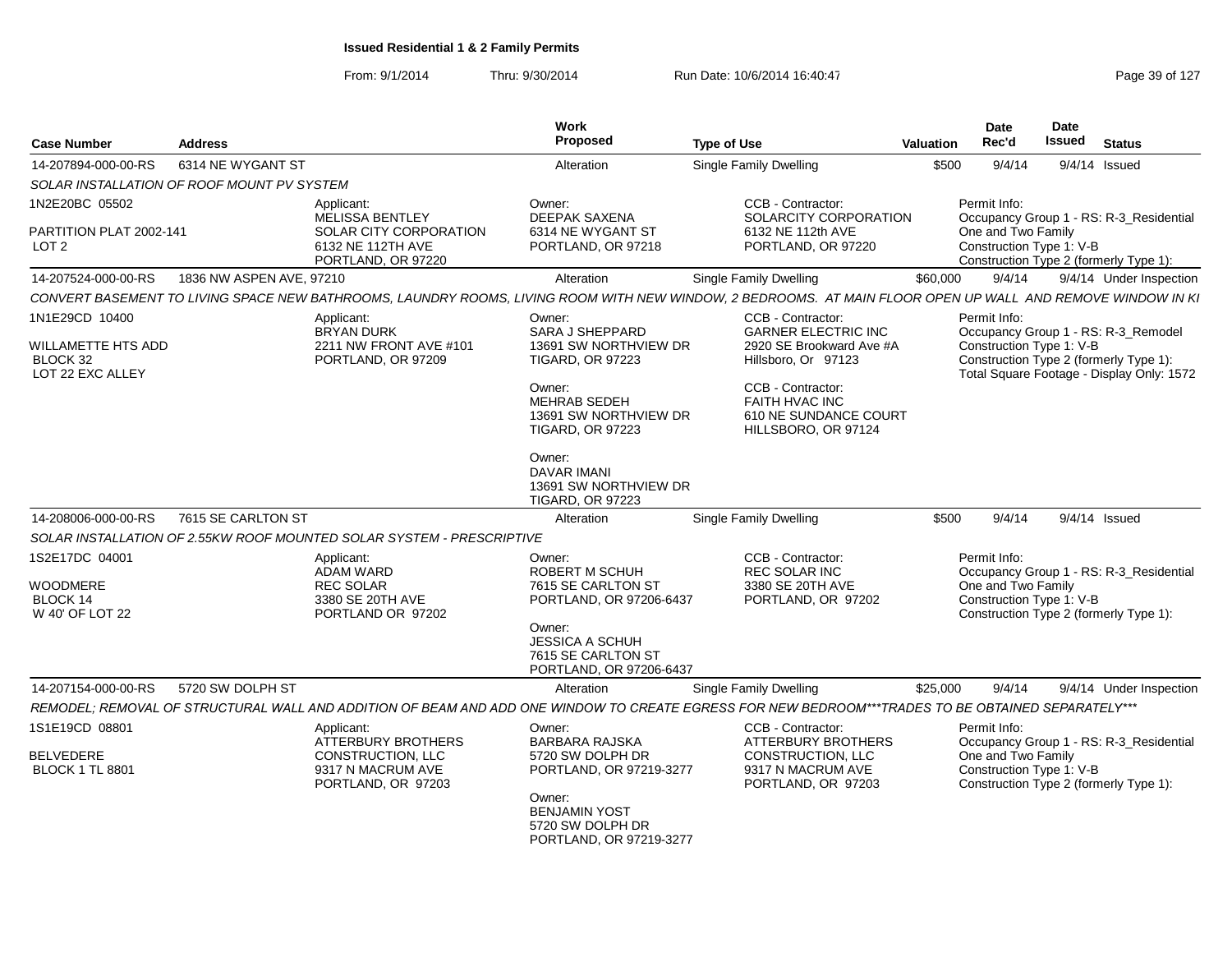From: 9/1/2014Thru: 9/30/2014 Run Date: 10/6/2014 16:40:47 Run Date: 10/6/2014 16:40:47

| <b>Case Number</b>                                                            | <b>Address</b>                    |                                                                                                             | Work<br>Proposed                                                                                                                                                         | <b>Type of Use</b>                                                                                                                                                                           | <b>Valuation</b> | <b>Date</b><br>Rec'd                                           | <b>Date</b><br><b>Issued</b> | <b>Status</b>                                                                     |
|-------------------------------------------------------------------------------|-----------------------------------|-------------------------------------------------------------------------------------------------------------|--------------------------------------------------------------------------------------------------------------------------------------------------------------------------|----------------------------------------------------------------------------------------------------------------------------------------------------------------------------------------------|------------------|----------------------------------------------------------------|------------------------------|-----------------------------------------------------------------------------------|
| 14-207591-000-00-RS                                                           | 517 NE CHURCH ST, 97211           |                                                                                                             | Alteration                                                                                                                                                               | <b>Single Family Dwelling</b>                                                                                                                                                                | \$3,000          | 9/4/14                                                         |                              | $9/4/14$ Issued                                                                   |
|                                                                               |                                   | ADD 4 EGRESS WINDOWS AND WELLS TO UNFINISHED BASEMENT. SAME LOCATION AS EXISTING.                           |                                                                                                                                                                          |                                                                                                                                                                                              |                  |                                                                |                              |                                                                                   |
| 1N1E14CC 14700<br><b>CLOVERDALE TR</b><br>BLOCK <sub>2</sub><br><b>LOT 22</b> |                                   | Applicant:<br><b>CHRISTINA BRUCE</b><br>517 NE CHURCH ST<br>PORTLAND, OR 97211                              | Owner:<br>DEBORAH GOEDDE<br>THE PORTLAND BRICK LLC<br>2929 EASE COMMERCIAL BLVD<br>FORT LAUDERDALE, FL 33308                                                             |                                                                                                                                                                                              |                  | Permit Info:<br>One and Two Family<br>Construction Type 1: V-B |                              | Occupancy Group 1 - RS: R-3 Residential<br>Construction Type 2 (formerly Type 1): |
| 14-208210-000-00-RS                                                           | 1728 SE CLATSOP ST                |                                                                                                             | Alteration                                                                                                                                                               | Single Family Dwelling                                                                                                                                                                       | \$15,000         | 9/4/14                                                         |                              | 9/4/14 Under Inspection                                                           |
|                                                                               |                                   | BASEMENT CONVERSION, ADD 2 BEDROOMS WITH EGRESS AND 1 ADDITIONAL BATHROOM. 2 TOILETS TOTAL.                 |                                                                                                                                                                          |                                                                                                                                                                                              |                  |                                                                |                              |                                                                                   |
| 1S1E26AB 01100<br><b>SELLWOOD</b><br>BLOCK 84<br><b>LOT 14</b>                |                                   | Applicant:<br>PDX RENOVATIONS, LLC<br>P.O. Box 66406<br>Portland, OR 97290                                  | Owner:<br><b>NORMAN SWANSON</b><br>20502 NOBLE LN<br>WEST LINN, OR 97068                                                                                                 | CCB - Contractor:<br><b>PDX RENOVATIONS LLC</b><br>PO BOX 66836<br>PORTLAND, OR 97290                                                                                                        |                  | Permit Info:<br>One and Two Family<br>Construction Type 1: V-B |                              | Occupancy Group 1 - RS: R-3_Residential<br>Construction Type 2 (formerly Type 1): |
| 14-208310-000-00-RS                                                           | 1740 SW ELIZABETH ST, 97201       |                                                                                                             | Alteration                                                                                                                                                               | Single Family Dwelling                                                                                                                                                                       | \$10,000         | 9/5/14                                                         |                              | 9/5/14 Under Inspection                                                           |
| Kitchen / living room remodel. Trade work only                                |                                   |                                                                                                             |                                                                                                                                                                          |                                                                                                                                                                                              |                  |                                                                |                              |                                                                                   |
| 1S1E04CC 00100<br><b>GROVERS ADD</b><br>BLOCK 111<br>LOT 2 TL 100             |                                   | Applicant:<br>Ryan Lynch<br><b>TRICOLOR CONSTRUCTION</b><br>9846 N Central St<br>Portland, OR 97203         | Owner:<br><b>MATTHEW R LOUDER</b><br>1740 SW ELIZABETH ST<br>PORTLAND, OR 97201-1708<br>Owner:<br>KIMBERLY A THOMPSON<br>1740 SW ELIZABETH ST<br>PORTLAND, OR 97201-1708 | CCB - Contractor:<br>FIVE STAR PLUMBERS INC<br>PO BX 555<br><b>BANKS OR 97106</b><br>CCB - Contractor:<br>Ryan Lynch<br>TRICOLOR CONSTRUCTION INC.<br>9846 N CENTRAL ST<br>PORTLAND OR 97203 |                  | Permit Info:<br>One and Two Family<br>Construction Type 1: V-B |                              | Occupancy Group 1 - RS: R-3_Residential<br>Construction Type 2 (formerly Type 1): |
| 14-193717-000-00-RS                                                           | 2630 N HAYDEN ISLAND DR - Unit 03 |                                                                                                             | Alteration                                                                                                                                                               | Single Family Dwelling                                                                                                                                                                       | \$500            | 9/5/14                                                         |                              | $9/5/14$ Issued                                                                   |
|                                                                               |                                   | SOLAR INSTALATION, 12.75kW PV SYSTEM ON ROOFTOP, PRESCRIPTIVE. ELECTRICAL PERMIT TO BE OBTAINED SEPARATELY. |                                                                                                                                                                          |                                                                                                                                                                                              |                  |                                                                |                              |                                                                                   |
| 2N1E33B 01000                                                                 |                                   | Applicant:<br><b>REC SOLAR INC</b><br>3380 SE 20TH AVE<br>PORTLAND, OR 97202                                | Owner:<br><b>COFFMAN COMPANY</b><br>PO BOX 387<br>OREGON CITY, OR 97045<br>Owner:<br><b>COLUMBIA COMMUNITY BANK</b><br>314 E MAIN ST                                     | CCB - Contractor:<br><b>REC SOLAR INC</b><br>3380 SE 20TH AVE<br>PORTLAND, OR 97202                                                                                                          |                  | Permit Info:<br>One and Two Family<br>Construction Type 1: V-B |                              | Occupancy Group 1 - RS: R-3_Residential<br>Construction Type 2 (formerly Type 1): |

HILLSBORO, OR 97123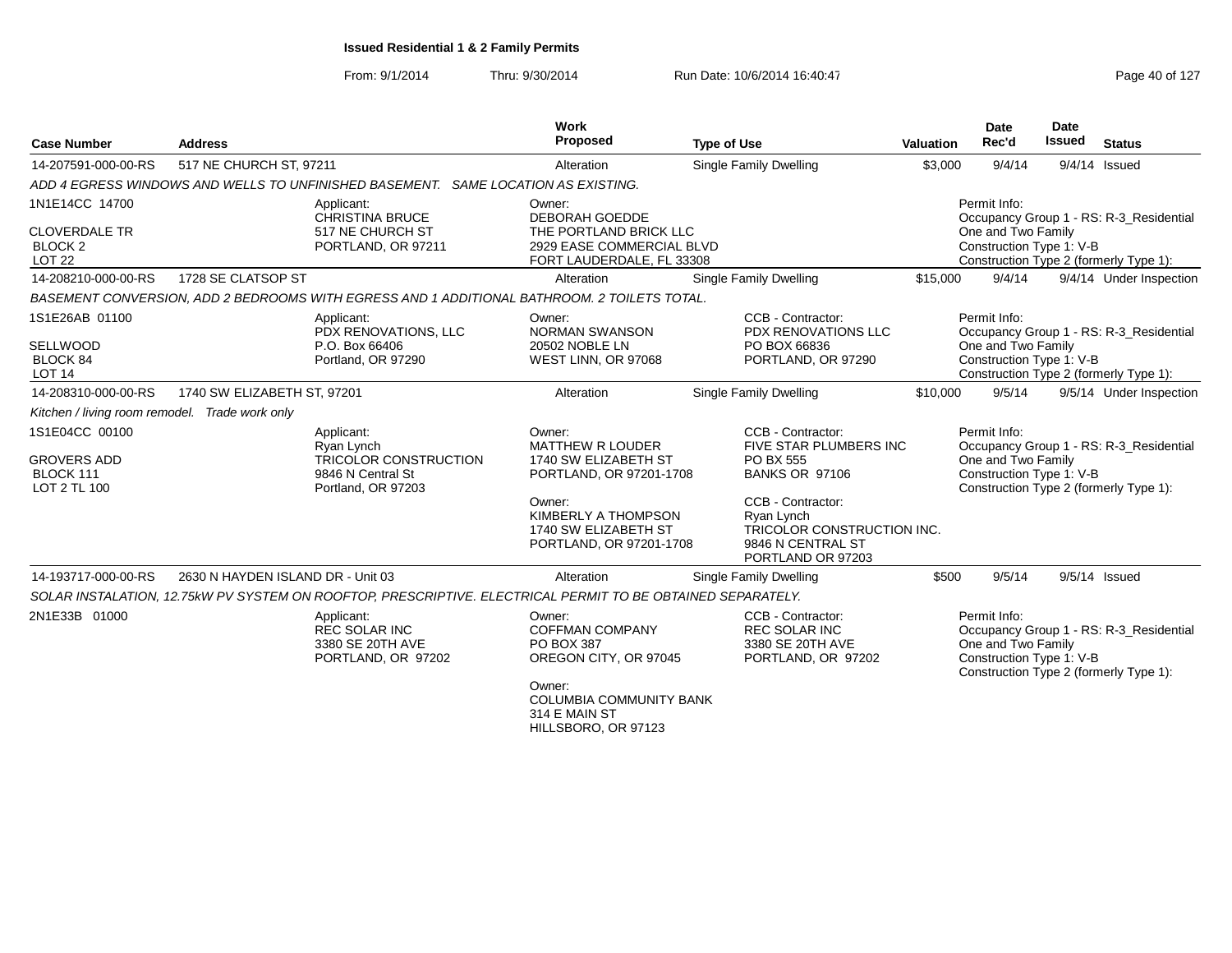From: 9/1/2014Thru: 9/30/2014 Run Date: 10/6/2014 16:40:47 Rege 41 of 127

| <b>Case Number</b>                                                        | <b>Address</b>             |                                                                                                                                                              | Work<br>Proposed                                                                                                                                                    | <b>Type of Use</b>                                                                                                                                                                                                                                                                                                     | Valuation | Date<br>Rec'd                                                  | Date<br><b>Issued</b> | <b>Status</b>                                                                                                             |
|---------------------------------------------------------------------------|----------------------------|--------------------------------------------------------------------------------------------------------------------------------------------------------------|---------------------------------------------------------------------------------------------------------------------------------------------------------------------|------------------------------------------------------------------------------------------------------------------------------------------------------------------------------------------------------------------------------------------------------------------------------------------------------------------------|-----------|----------------------------------------------------------------|-----------------------|---------------------------------------------------------------------------------------------------------------------------|
| 14-208505-000-00-RS                                                       | 5954 SE KELLY ST, 97206    |                                                                                                                                                              | Alteration                                                                                                                                                          | Single Family Dwelling                                                                                                                                                                                                                                                                                                 | \$29.629  | 9/5/14                                                         |                       | 9/5/14 Under Inspection                                                                                                   |
|                                                                           |                            | CONVERT BASEMENT TO LIVING TO INCLUDE MEDIA ROOM, NEW BEDROOM, AND BATHROOM; NEW EGRESS WINDOW IN THE BEDROOM***ELECTRICAL TO BE OBTAINED SEPARATELY***      |                                                                                                                                                                     |                                                                                                                                                                                                                                                                                                                        |           |                                                                |                       |                                                                                                                           |
| 1S2E07AD 06300<br>VALOY<br>BLOCK <sub>2</sub><br>LOT <sub>5</sub>         |                            | Applicant:<br><b>GEOFF WRIGHT</b><br>UTF CONSULTING<br>17740 SW FLORENCE ST<br>BEAVERTON, OR 97078                                                           | Owner:<br><b>ALEXANDRA WEST</b><br>5954 SE KELLY ST<br>PORTLAND, OR 97206-2052<br>Owner:<br><b>STEPHEN H STEVENS</b><br>5954 SE KELLY ST<br>PORTLAND, OR 97206-2052 | CCB - Contractor:<br>SUNSHINE HEATING AC LLC<br>14289 SE WYLER ST<br>HAPPY VALLEY, OR 97086<br>CCB - Contractor:<br>ARTWORK CONSTRUCTION LLC<br><b>PORTLAND</b><br>8312 SE ASPEN SUMMIT DR<br>PORTLAND OR 97266<br>CCB - Contractor:<br><b>I &amp; N CONSTRUCTION INC</b><br>15137 SE 126TH AVE<br>CLACKAMAS, OR 97015 |           | Permit Info:<br>Construction Type 1: V-B                       |                       | Occupancy Group 1 - RS: R-3_Remodel<br>Construction Type 2 (formerly Type 1):<br>Total Square Footage - Display Only: 806 |
| 14-208350-000-00-RS                                                       | 445 NW SKYLINE BLVD, 97229 |                                                                                                                                                              | Alteration                                                                                                                                                          | <b>Single Family Dwelling</b>                                                                                                                                                                                                                                                                                          | \$3,000   | 9/5/14                                                         |                       | 9/5/14 Issued                                                                                                             |
|                                                                           |                            | REMOVE WALLS TO OMIT BEDROOM 2 AT DAYLIGHT BASEMENT AND CREATE LARGER FAMILY ROOM, STRUCTURAL WORK TO FOUNDATION (ET TRADE PERMIT TO BE OBTAINED SEPARATELY, |                                                                                                                                                                     |                                                                                                                                                                                                                                                                                                                        |           |                                                                |                       |                                                                                                                           |
| 1N1W36DB 02100<br>SECTION 36 1N 1W<br>TL 2100 1.89 ACRES                  |                            | Applicant:<br>MICHELLE JERESEK<br><b>IVON STREET STUDIO</b><br>1524 SE IVON ST<br>PORTLAND OR 97202                                                          | Owner:<br>DAVID KAO<br>445 NW SKYLINE BLVD<br>PORTLAND, OR 97229                                                                                                    | CCB - Contractor:<br><b>IBUILDPDX COMPANY LLC</b><br>1936 SE 23RD AVE<br>PORTLAND, OR 97214                                                                                                                                                                                                                            |           | Permit Info:<br>Construction Type 1: V-B                       |                       | Occupancy Group 1 - RS: R-3_Remodel<br>Construction Type 2 (formerly Type 1):                                             |
| 14-206987-000-00-RS                                                       | 4041 NE 79TH AVE, 97213    |                                                                                                                                                              | Alteration                                                                                                                                                          | <b>Single Family Dwelling</b>                                                                                                                                                                                                                                                                                          | \$65,000  | 9/5/14                                                         |                       | 9/5/14 Issued                                                                                                             |
|                                                                           |                            | REMODEL FIRST FLOOR TO REMOVE WALL BETWEEN KITCHEN AND DINING ROOM: RECONFIGURE SECOND FLOOR TO EXPAND MASTER BEDROOM: BEDROOM. AND NEW BATHROOM: ADD BA     |                                                                                                                                                                     |                                                                                                                                                                                                                                                                                                                        |           |                                                                |                       |                                                                                                                           |
| 1N2E20DA 19400<br><b>MONTCLAIR</b><br>BLOCK 11<br><b>LOT 1&amp;2</b>      |                            | Applicant:<br><b>BNR HOMES LLC</b><br>6730 SW MCEWAN RD<br>LAKE OSWEGO, OR 97035-7816                                                                        | Owner:<br>BNR HOMES LLC<br>6730 SW MCEWAN RD<br>LAKE OSWEGO, OR 97035-7816                                                                                          | CCB - Contractor:<br>MO NEYMAN INVESTMENTS INC<br>870 NW 110TH AVE<br>PORTLAND, OR 97229                                                                                                                                                                                                                               |           | Permit Info:<br>One and Two Family<br>Construction Type 1: V-B |                       | Occupancy Group 1 - RS: R-3_Residential<br>Construction Type 2 (formerly Type 1):                                         |
| 14-204864-000-00-RS                                                       | 8739 SE KNAPP ST, 97266    |                                                                                                                                                              | Alteration                                                                                                                                                          | Single Family Dwelling                                                                                                                                                                                                                                                                                                 | \$500     | 9/5/14                                                         |                       | 9/5/14 Final                                                                                                              |
|                                                                           |                            | LEGALIZING CONVERSION OF GARAGE TO HABITABLE SPACE FOR DINING ROOM AND RELOCATE KITCHEN: ADD NEW DRIVEWAY AND APPROACH/***ADDED MT CONTRACTOR. ADDED MT***   |                                                                                                                                                                     |                                                                                                                                                                                                                                                                                                                        |           |                                                                |                       |                                                                                                                           |
| 1S2E21BD 08600<br><b>HOLLYWOOD</b><br>E 50' OF W 110' OF S 100' OF LOT 19 |                            | Applicant:<br><b>WESLEY JOHNSON</b><br>6106 NE RODNEY<br>PORTLAND, OR 97211                                                                                  | Owner:<br>PCLT DEVELOPMENT LLC<br>5288 N INTERSTATE AVE<br>PORTLAND, OR 97217-3767                                                                                  | CCB - Contractor:<br><b>WESLEY FRANK JOHNSON SR</b><br>6106 NE RODNEY<br>PORTLAND, OR 972112558                                                                                                                                                                                                                        |           | Permit Info:<br>One and Two Family<br>Construction Type 1: V-B |                       | Occupancy Group 1 - RS: R-3_Residential<br>Construction Type 2 (formerly Type 1):                                         |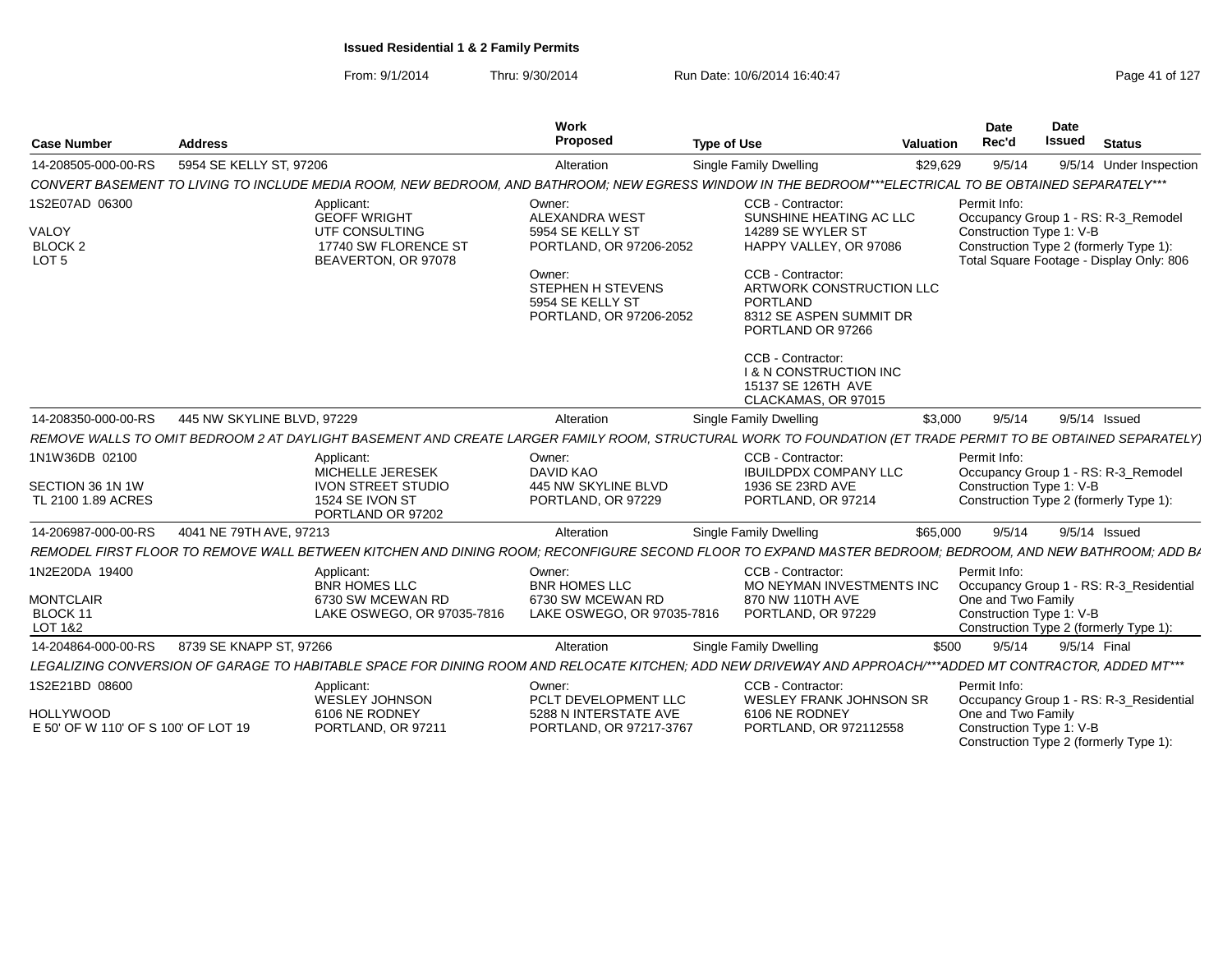From: 9/1/2014Thru: 9/30/2014 Run Date: 10/6/2014 16:40:47 Run Date: 10/6/2014 16:40:47

| <b>Case Number</b>                                          | <b>Address</b>                                                                                                                 | Work<br>Proposed                                                                                                                                                       | <b>Type of Use</b>                                                                                                                           | Valuation | Date<br>Rec'd                                                  | <b>Date</b><br><b>Issued</b> | <b>Status</b>                                                                                                              |
|-------------------------------------------------------------|--------------------------------------------------------------------------------------------------------------------------------|------------------------------------------------------------------------------------------------------------------------------------------------------------------------|----------------------------------------------------------------------------------------------------------------------------------------------|-----------|----------------------------------------------------------------|------------------------------|----------------------------------------------------------------------------------------------------------------------------|
| 14-208751-000-00-RS                                         | 4031 SW ALICE ST, 97219                                                                                                        | Alteration                                                                                                                                                             | Single Family Dwelling                                                                                                                       | \$60,000  | 9/5/14                                                         |                              | 9/5/14 Under Inspection                                                                                                    |
|                                                             | CONVERT BASEMENT TO HABITABLE SPACE TO INCLUDE BEDROOM, BATHROOM, STORAGE, WINE ROOM, GREAT ROOM                               |                                                                                                                                                                        |                                                                                                                                              |           |                                                                |                              |                                                                                                                            |
| 1S1E29BB 12500<br>WESTWOOD<br>BLOCK 12<br>LOT 9&10 TL 12500 | Applicant:<br>STEPHEN GILBERT<br>LONGHOUSE CONSTRUCTION LLC 4031 SW ALICE ST<br>1334 SE 159TH AVE<br>PORTLAND, OR 97233        | Owner:<br><b>CRAIG B FIRPO</b><br>PORTLAND, OR 97219-5346                                                                                                              | CCB - Contractor:<br><b>AARON'S PLUMBING</b><br>644 SE 141ST<br>PORTLAND, OR 97233                                                           |           | Permit Info:<br>Construction Type 1: V-B                       |                              | Occupancy Group 1 - RS: R-3_Remodel<br>Construction Type 2 (formerly Type 1):<br>Total Square Footage - Display Only: 1456 |
|                                                             |                                                                                                                                | Owner:<br>ANDREA FIRPO<br>4031 SW ALICE ST<br>PORTLAND, OR 97219-5346                                                                                                  | CCB - Contractor:<br><b>STEPHEN GILBERT</b><br>LONGHOUSE CONSTRUCTION LLC<br>1334 SE 159TH AVE<br>PORTLAND, OR 97233                         |           |                                                                |                              |                                                                                                                            |
| 14-209084-000-00-RS                                         | 3120 SE SHERMAN ST, 97214                                                                                                      | Alteration                                                                                                                                                             | Single Family Dwelling                                                                                                                       | \$25,000  | 9/6/14                                                         |                              | 9/6/14 Under Inspection                                                                                                    |
|                                                             | REMODEL EXISTING BATHROOM, REPIPE MAIN FLOOR, MISC ELECTRIVCAL AND HVAC, TRADE WORK ONLY NO PLANS REQUIRED                     |                                                                                                                                                                        |                                                                                                                                              |           |                                                                |                              |                                                                                                                            |
| 1S1E01CD 13500<br>SECTION 01 1S 1E<br>TL 13500 0.23 ACRES   | Applicant:<br>ANDREW GOLD<br><b>GOLD STAR DESIGN AND</b><br><b>CONSTRUCTION LLC</b><br>2528 SE SALMON ST<br>PORTLAND, OR 97214 | Owner:<br><b>DREW WALDMAN</b><br>3120 SE SHERMAN ST<br>PORTLAND, OR 97214-5663<br>Owner:<br><b>VIRGINIA G GRIFFIN</b><br>3120 SE SHERMAN ST<br>PORTLAND, OR 97214-5663 | CCB - Contractor:<br><b>ANDREW GOLD</b><br><b>GOLD STAR DESIGN AND</b><br><b>CONSTRUCTION LLC</b><br>2528 SE SALMON ST<br>PORTLAND, OR 97214 |           | Permit Info:<br>One and Two Family<br>Construction Type 1: V-B |                              | Occupancy Group 1 - RS: R-3_Residential<br>Construction Type 2 (formerly Type 1):                                          |
| 14-208031-000-00-RS                                         | 1642 SW WESTWOOD DR, 97201                                                                                                     | Alteration                                                                                                                                                             | <b>Single Family Dwelling</b>                                                                                                                | \$500     | 9/8/14                                                         |                              | $9/8/14$ Issued                                                                                                            |
|                                                             | SOLAR INSTALLATION - 3.8KW PV ROOF MOUNT SYSTEM - PRESCRIPTIVE                                                                 |                                                                                                                                                                        |                                                                                                                                              |           |                                                                |                              |                                                                                                                            |
| 1S1E16BD 01200<br><b>WESTWOOD HTS</b><br>LOT <sub>7</sub>   | Applicant:<br><b>MELISSA BENTLEY</b><br><b>SOLAR CITY CORPORATION</b><br>6132 NE 112TH AVE<br>PORTLAND, OR 97220               | Owner:<br><b>BRIAN J KEARNS</b><br>1642 SW WESTWOOD DR<br>PORTLAND, OR 97239<br>Owner:<br><b>JORDANN L KEARNS</b><br>1642 SW WESTWOOD DR<br>PORTLAND, OR 97239         | CCB - Contractor:<br>SOLARCITY CORPORATION<br>6132 NE 112th AVE<br>PORTLAND, OR 97220                                                        |           | Permit Info:<br>One and Two Family<br>Construction Type 1: V-B |                              | Occupancy Group 1 - RS: R-3_Residential<br>Construction Type 2 (formerly Type 1):                                          |
| 14-209189-000-00-RS                                         | 6005 N HUDSON ST, 97203                                                                                                        | Alteration                                                                                                                                                             | Single Family Dwelling                                                                                                                       | \$2,000   | 9/8/14                                                         |                              | 9/8/14 Under Inspection                                                                                                    |
|                                                             | REMODEL; REMOVE WALL IN KITCHEN AND ADD NEW BEAM; NEW FOOTING BELOW FOR SUPPORT***TRADES TO BE OBTAINED SEPARATELY***          |                                                                                                                                                                        |                                                                                                                                              |           |                                                                |                              |                                                                                                                            |
| 1N1E07AA 04700<br><b>WALL ST ADD</b>                        | Applicant:<br>ELIZABETH D YEAGER<br>6005 N HUDSON ST                                                                           | Owner:<br>ELIZABETH D YEAGER<br>6005 N HUDSON ST                                                                                                                       |                                                                                                                                              |           | Permit Info:<br>One and Two Family                             |                              | Occupancy Group 1 - RS: R-3 Residential                                                                                    |
| <b>BLOCK 2</b><br>S 100' OF LOT 9                           | PORTLAND, OR 97203-2608                                                                                                        | PORTLAND, OR 97203-2608                                                                                                                                                |                                                                                                                                              |           | Construction Type 1: V-B                                       |                              | Construction Type 2 (formerly Type 1):                                                                                     |

E 13.38' OF S 100' OF LOT 10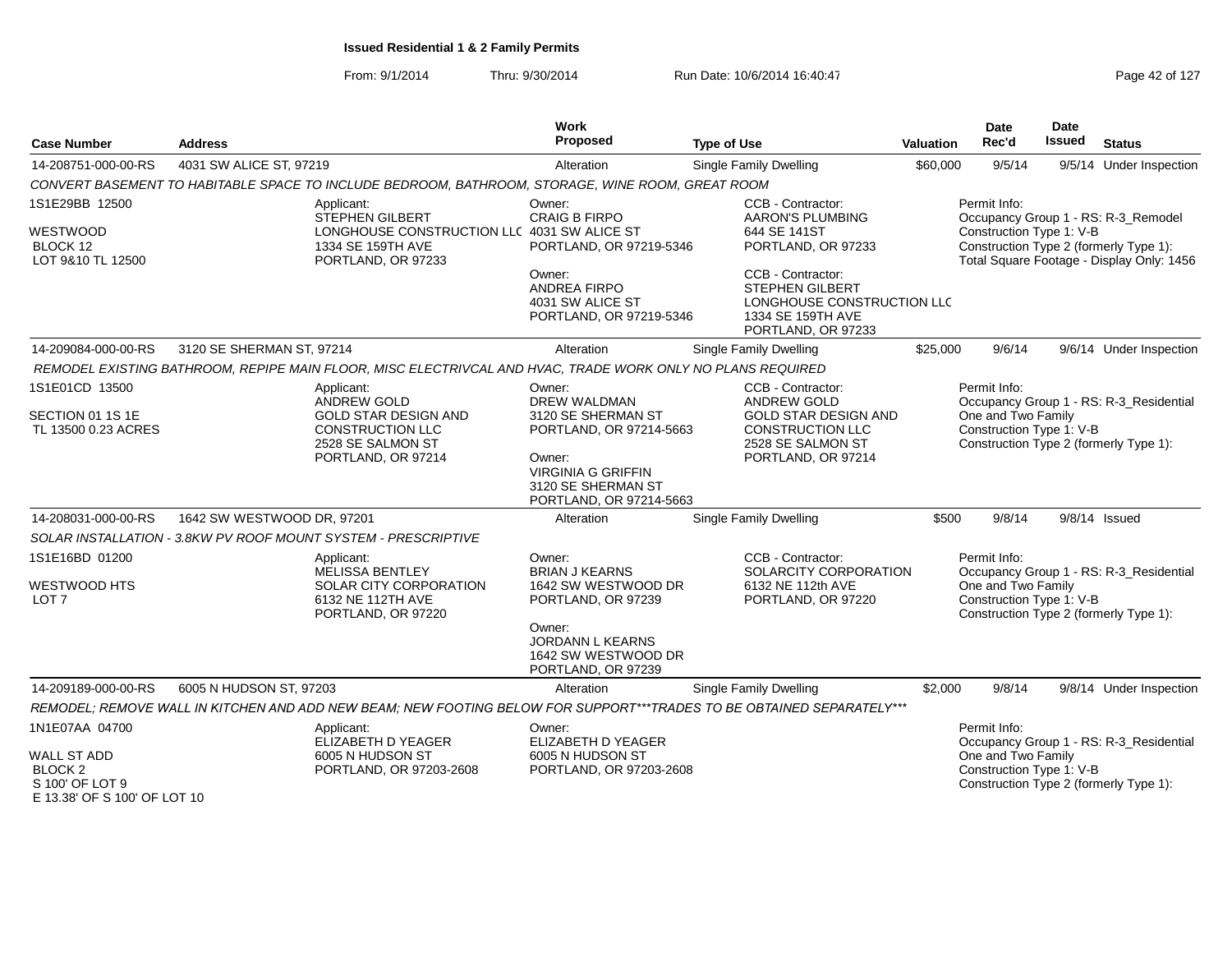| <b>Case Number</b>                                                        | <b>Address</b>                                                                                                       | Work<br><b>Proposed</b>                                                                                                                                             | <b>Type of Use</b>                                                                                                                                                                                                   | <b>Valuation</b> | Date<br>Rec'd                                                  | Date<br><b>Issued</b> | <b>Status</b>                                                                     |
|---------------------------------------------------------------------------|----------------------------------------------------------------------------------------------------------------------|---------------------------------------------------------------------------------------------------------------------------------------------------------------------|----------------------------------------------------------------------------------------------------------------------------------------------------------------------------------------------------------------------|------------------|----------------------------------------------------------------|-----------------------|-----------------------------------------------------------------------------------|
| 14-185456-000-00-RS                                                       | 2783 SW MONTGOMERY DR, 97201                                                                                         | Alteration                                                                                                                                                          | <b>Single Family Dwelling</b>                                                                                                                                                                                        | \$20,500         | 7/17/14                                                        |                       | 9/8/14 Under Inspection                                                           |
|                                                                           | REMODEL KITCHEN, BATH. MOVE THREE STAIR TREADS. ADD SHOWER, NEW LAUNDRY AND EGRESS WINDOW, IN THE EXISTING BASEMENT. |                                                                                                                                                                     |                                                                                                                                                                                                                      |                  |                                                                |                       |                                                                                   |
| 1S1E08AA 10600<br><b>GREENWAY</b><br><b>BLOCK M</b><br>LOT <sub>5</sub>   | Applicant:<br><b>GREGORY TUDOR</b><br><b>TUDOR DESIGN LLC</b><br>9509 SW 4TH AVENUE<br>PORTLAND, OR 97219            | Owner:<br><b>JAMES SERVO</b><br>14308 NW DUNBAR LN<br>PORTLAND, OR 97231-2658<br>Owner:<br>REBECCA SERVO<br>14308 NW DUNBAR LN<br>PORTLAND, OR 97231-2658           | CCB - Contractor:<br><b>GREGORY TUDOR</b><br><b>TUDOR DESIGN LLC</b><br>9509 SW 4TH AVENUE<br>PORTLAND, OR 97219<br>CCB - Contractor:<br><b>D &amp; SONS PLUMBING LLC</b><br>3810 NE 53RD CIR<br>VANCOUVER, WA 98661 |                  | Permit Info:<br>One and Two Family<br>Construction Type 1: V-B |                       | Occupancy Group 1 - RS: R-3_Residential<br>Construction Type 2 (formerly Type 1): |
| 14-195854-000-00-RS                                                       | 2563 N ARGYLE ST, 97217                                                                                              | Alteration                                                                                                                                                          | <b>Single Family Dwelling</b>                                                                                                                                                                                        | \$500            | 9/8/14                                                         |                       | 9/8/14 Final                                                                      |
|                                                                           | SOLAR - 3KW ROOF TOP MOUNTED PV SYSTEM - PRESCRIPTIVE                                                                |                                                                                                                                                                     |                                                                                                                                                                                                                      |                  |                                                                |                       |                                                                                   |
| 1N1E09BD 17500<br>PENINSULAR ADD 3<br>BLOCK 41<br>LOT 37&38               | Applicant:<br><b>JORDAN WEISMAN</b><br><b>SUNBRIDGE SOLAR</b><br>6505 NE 8TH AVE<br>PORTLAND, OR 97211               | Owner:<br><b>ADAM EDGERTON</b><br>2563 N ARGYLE ST<br>PORTLAND, OR 97217                                                                                            | CCB - Contractor:<br>MJ ELECTRICAL INC<br>PO BOX 1673<br>BRUSH PRAIRIE WA 98606<br>CCB - Contractor:<br><b>JORDAN WEISMAN</b><br><b>FUTURE CITY SOLAR LLC</b><br>1631 NE BROADWAY ST, #320<br>PORTLAND, OR 97232     |                  | Permit Info:<br>One and Two Family<br>Construction Type 1: V-B |                       | Occupancy Group 1 - RS: R-3_Residential<br>Construction Type 2 (formerly Type 1): |
| 14-209410-000-00-RS                                                       | 2033 NE ALAMEDA DR, 97212                                                                                            | Alteration                                                                                                                                                          | Single Family Dwelling                                                                                                                                                                                               | \$2,000          | 9/8/14                                                         |                       | 9/8/14 Final                                                                      |
| <b>VOLUNTARY SEISMIC STRENGTHENING</b>                                    |                                                                                                                      |                                                                                                                                                                     |                                                                                                                                                                                                                      |                  |                                                                |                       |                                                                                   |
| 1N1E23DA 17400<br>GEORGE PL<br>BLOCK 4<br><b>LOT 7&amp;8</b>              | Applicant:<br><b>ANDREW OSBORN</b><br><b>NW SEISMIC</b><br>2649 SE STEPHENS<br>PORTLAND OR 97214                     | Owner:<br><b>JONAH ZWEMER</b><br>2033 NE ALAMEDA DR<br>PORTLAND, OR 97212-1451<br>Owner:<br><b>ABIGAIL LENHART</b><br>2033 NE ALAMEDA DR<br>PORTLAND, OR 97212-1451 | CCB - Contractor:<br><b>MICHAEL WIEBER</b><br>ELYSIUM CONSTRUCTION LLC<br>PO BOX 12010<br>PORTLAND OR 97212                                                                                                          |                  | Permit Info:<br>One and Two Family<br>Construction Type 1: V-B |                       | Occupancy Group 1 - RS: R-3_Residential<br>Construction Type 2 (formerly Type 1): |
| 14-209411-000-00-RS                                                       | 2343 NE 57TH AVE, 97213                                                                                              | Alteration                                                                                                                                                          | <b>Single Family Dwelling</b>                                                                                                                                                                                        | \$2,000          | 9/8/14                                                         |                       | 9/8/14 Final                                                                      |
| <b>VOLUNTARY SEISMIC STRENGTHENING</b>                                    |                                                                                                                      |                                                                                                                                                                     |                                                                                                                                                                                                                      |                  |                                                                |                       |                                                                                   |
| 1N2E30DB 08900<br><b>MERLOW &amp; EXTD</b><br>BLOCK 8<br>LOT <sub>4</sub> | Applicant:<br>ANDREW OSBORN<br><b>NW SEISMIC</b><br>2649 SE STEPHENS<br>PORTLAND OR 97214                            | Owner:<br>PAM HIRANSOMBOON-VOGEL<br>2343 NE 57TH AVE<br>PORTLAND, OR 97213<br>Owner:<br><b>AARON VOGEL</b><br>2343 NE 57TH AVE<br>PORTLAND, OR 97213                | CCB - Contractor:<br>MICHAEL WIEBER<br>ELYSIUM CONSTRUCTION LLC<br>PO BOX 12010<br>PORTLAND OR 97212                                                                                                                 |                  | Permit Info:<br>One and Two Family<br>Construction Type 1: V-B |                       | Occupancy Group 1 - RS: R-3_Residential<br>Construction Type 2 (formerly Type 1): |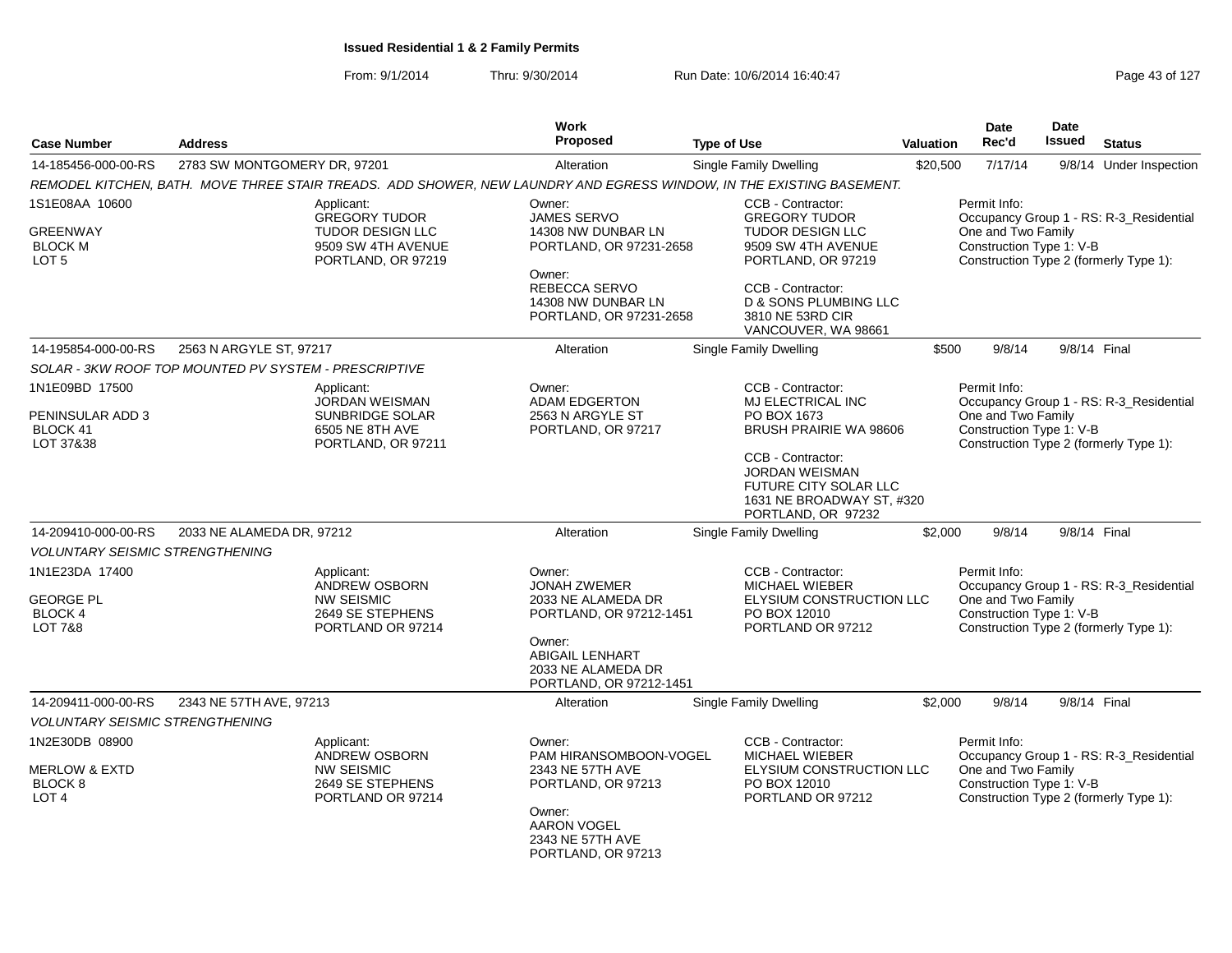| <b>Case Number</b>                                        | <b>Address</b>               |                                                                                                            | Work<br>Proposed                                                                    | <b>Type of Use</b>                                                                                                           | <b>Valuation</b> | <b>Date</b><br>Rec'd                                                                                  | <b>Date</b><br><b>Issued</b> | <b>Status</b>                            |
|-----------------------------------------------------------|------------------------------|------------------------------------------------------------------------------------------------------------|-------------------------------------------------------------------------------------|------------------------------------------------------------------------------------------------------------------------------|------------------|-------------------------------------------------------------------------------------------------------|------------------------------|------------------------------------------|
| 14-205903-000-00-RS                                       | 4465 SW GREENLEAF DR, 97221  |                                                                                                            | Alteration                                                                          | Single Family Dwelling                                                                                                       | \$350,000        | 8/29/14                                                                                               |                              | $9/9/14$ Issued                          |
|                                                           |                              | NEW KITCHEN, REMODEL THREE BATHROOMS, REMODEL LAUNDRY ROOM                                                 |                                                                                     |                                                                                                                              |                  |                                                                                                       |                              |                                          |
| 1S1E07AA 02700                                            |                              | Applicant:<br><b>WAYNE S MUTCHLER</b>                                                                      | Owner:<br><b>JONATHAN GANE</b>                                                      | CCB - Contractor:<br><b>WAYNE S MUTCHLER</b>                                                                                 |                  | Permit Info:                                                                                          |                              | Occupancy Group 1 - RS: R-3 Residential  |
| <b>GREEN HILLS</b><br>BLOCK 32<br>LOT <sub>2</sub>        |                              | 927 NW PENRIDGE RD<br>PORTLAND, OR 97229-6850                                                              | 4465 SW GREENLEAF DR<br>PORTLAND, OR 97221-3229                                     | 927 NW PENRIDGE RD<br>PORTLAND, OR 97229-6850                                                                                |                  | One and Two Family<br>Construction Type 1: V-B                                                        |                              | Construction Type 2 (formerly Type 1):   |
|                                                           |                              |                                                                                                            |                                                                                     | CCB - Contractor:<br>PRESTIGE ELECTRIC LLC<br>421 C STREET<br>WASHOUGAL, WA 98671                                            |                  |                                                                                                       |                              |                                          |
| 14-206674-000-00-RS                                       | 3014 SE LINCOLN ST, 97214    |                                                                                                            | Alteration                                                                          | Single Family Dwelling                                                                                                       | \$55,000         | 9/2/14                                                                                                |                              | 9/9/14 Issued                            |
|                                                           |                              | Master bathroom and closet dormer. Kitchen remodel. Bathroom remodel first floor.                          |                                                                                     |                                                                                                                              |                  |                                                                                                       |                              |                                          |
| 1S1E01CD 04500                                            |                              | Applicant:<br>Jeffery Hill                                                                                 | Owner:<br>JEWEL BOX REAL ESTATE INC                                                 | CCB - Contractor:<br>Jeffery Hill                                                                                            |                  | Permit Info:                                                                                          |                              | Occupancy Group 1 - RS: R-3 Residential  |
| SOUTHWEST SUNNYSIDE<br><b>BLOCK 2</b><br>E 50' OF LOT 5&6 |                              | JD HILL CONSTRUCTION INC<br>17700 SW SHAWNEE TRAIL<br>TUALATIN, OR 97062                                   | 3532 HOOD VIEW DR<br>FOREST GROVE, OR 97116                                         | JD HILL CONSTRUCTION INC<br>17700 SW SHAWNEE TRAIL<br>TUALATIN, OR 97062                                                     |                  | One and Two Family<br>Construction Type 1: V-B                                                        |                              | Construction Type 2 (formerly Type 1):   |
| 14-166398-REV-01-RS                                       | 1121 SW RIVINGTON DR, 97201  |                                                                                                            | Alteration                                                                          | Single Family Dwelling                                                                                                       |                  | \$<br>9/9/14                                                                                          |                              | 9/9/14 Issued                            |
|                                                           |                              | REVISION TO ADD STRUCTURAL OBSERVATION SCHEDULE TO PLAN SETS; ADD RECOMMENDED BEAM REPAIRS AND BEAM PLATES |                                                                                     |                                                                                                                              |                  |                                                                                                       |                              |                                          |
| 1S1E04DB 03400<br><b>AKERSONS ADD</b><br>LOT <sub>2</sub> |                              | Applicant:<br><b>IVAN BOBKOV</b><br>16556 BOONES FERRY RD<br>LAKE OSWEGO, OR 97035                         | Owner:<br><b>BOB MERRILL</b><br>1121 SW RIVINGTON DR<br>PORTLAND, OR 97201-3150     | CCB - Contractor:<br><b>LADA ENTERPRISES INC</b><br>PO BOX 1067<br>TUALATIN, OR 97062                                        |                  | Permit Info:<br>Occupancy Group 1 - RS: U_Private<br>Garage\Utility Misc.<br>Construction Type 1: V-B |                              | Construction Type 2 (formerly Type 1):   |
|                                                           |                              |                                                                                                            | Owner:<br><b>KAREN O MERRILL</b><br>1121 SW RIVINGTON DR<br>PORTLAND, OR 97201-3150 |                                                                                                                              |                  |                                                                                                       |                              | Total Square Footage - Display Only: 445 |
| 14-210080-000-00-RS                                       | 2427 SW MONTGOMERY DR, 97201 |                                                                                                            | Alteration                                                                          | Single Family Dwelling                                                                                                       | \$50,000         | 9/9/14                                                                                                |                              | 9/9/14 Under Inspection                  |
|                                                           |                              | CONVERT PORTION OF GARAGE TO BATHROOM: RECONFIGURE 2 BATHROOMS ON 2ND FLOOR.                               |                                                                                     |                                                                                                                              |                  |                                                                                                       |                              |                                          |
| 1S1E05DA 01300                                            |                              | Applicant:<br>INNOVATION CONSTRUCTION INC ALEJANDRO RENJIFO                                                | Owner:                                                                              | CCB - Contractor:<br><b>JOHN DANCU</b>                                                                                       |                  | Permit Info:                                                                                          |                              | Occupancy Group 1 - RS: R-3_Residential  |
| SMITHS ADD TO P<br><b>BLOCK F</b><br>LOT 1 TL 1300        |                              | 15786 SW UPPER BOONES<br><b>FERRY RD</b><br>LAKE OSWEGO, OR 97035                                          | 2427 SW MONTGOMERY DR<br>PORTLAND, OR 97201                                         | <b>EXPRESS PLUMBING</b><br>1420 SE EASTWOOD CT<br>MILWAUKIE, OR 972673541                                                    |                  | One and Two Family<br>Construction Type 1: V-B                                                        |                              | Construction Type 2 (formerly Type 1):   |
|                                                           |                              |                                                                                                            | Owner:<br><b>SANDRA IRAGORRI</b><br>2427 SW MONTGOMERY DR<br>PORTLAND, OR 97201     | CCB - Contractor:<br><b>INNOVATION CONSTRUCTION INC</b><br>15786 SW UPPER BOONES<br><b>FERRY RD</b><br>LAKE OSWEGO, OR 97035 |                  |                                                                                                       |                              |                                          |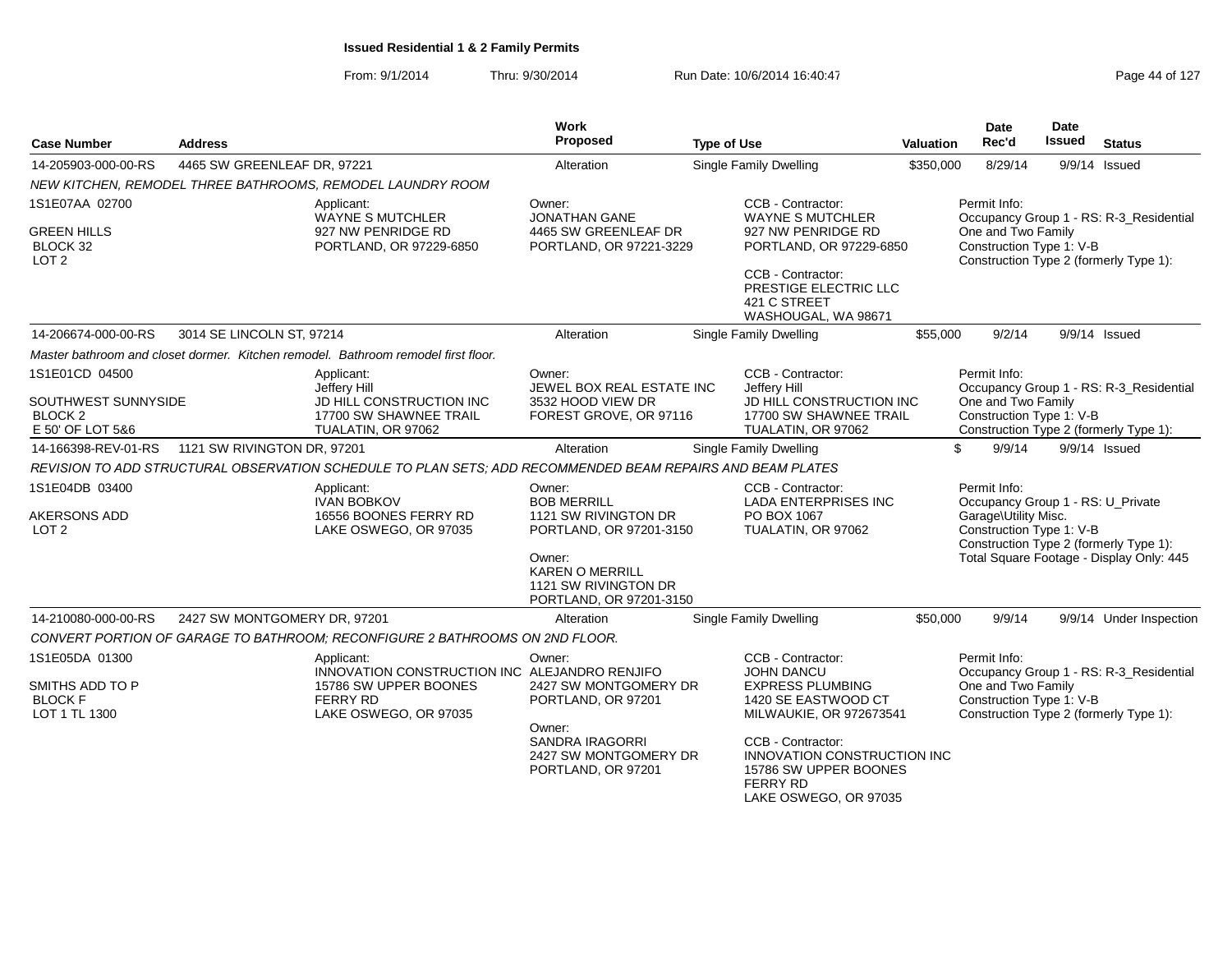| <b>Case Number</b>                              | <b>Address</b>                                                                                                                                              | Work<br>Proposed                                                               | <b>Type of Use</b>                                                                                                                     | <b>Valuation</b> | Date<br>Rec'd                                  | <b>Date</b><br><b>Issued</b> | <b>Status</b>                                                                      |
|-------------------------------------------------|-------------------------------------------------------------------------------------------------------------------------------------------------------------|--------------------------------------------------------------------------------|----------------------------------------------------------------------------------------------------------------------------------------|------------------|------------------------------------------------|------------------------------|------------------------------------------------------------------------------------|
| 14-194606-REV-01-RS                             | 7052 N BORTHWICK AVE, 97217                                                                                                                                 | Alteration                                                                     | <b>Single Family Dwelling</b>                                                                                                          | \$60             | 9/9/14                                         |                              | 9/9/14 Final                                                                       |
|                                                 | REVISION - WIDEN OPENING IN HALLWAY AND ADD HEADER; SISTERED TO EXISTING ROOF RAFTERS                                                                       |                                                                                |                                                                                                                                        |                  |                                                |                              |                                                                                    |
| 1N1E15BA 05500                                  | Applicant:<br><b>ALBERT KONZE</b>                                                                                                                           | Owner:<br><b>JULIE A KONZE</b>                                                 | CCB - Contractor:<br>NATIVE AMERICAN YOUTH &                                                                                           |                  | Permit Info:                                   |                              | Occupancy Group 1 - RS: R-3_Remodel                                                |
| <b>SWINTON</b><br>BLOCK 53<br>LOT 23&24         | 7052 N BORTHWICK AVE<br>PORTLAND, OR 97217-1616                                                                                                             | 7052 N BORTHWICK AVE<br>PORTLAND, OR 97217-1616<br>Owner:                      | <b>FAMILY CENTER</b><br>5135 NE COLUMBIA BLVD<br>PORTLAND, OR 97218                                                                    |                  | Construction Type 1: V-B                       |                              | Construction Type 2 (formerly Type 1):<br>Total Square Footage - Display Only: 220 |
|                                                 |                                                                                                                                                             | <b>ALBERT KONZE</b><br>7052 N BORTHWICK AVE<br>PORTLAND, OR 97217-1616         |                                                                                                                                        |                  |                                                |                              |                                                                                    |
| 14-210122-000-00-RS                             | 2145 SE BROOKLYN ST, 97202                                                                                                                                  | Alteration                                                                     | <b>Single Family Dwelling</b>                                                                                                          | \$500            | 9/9/14                                         |                              | 9/9/14 Final                                                                       |
|                                                 | SOLAR INSTALLATION OF 4 KW ROOF MOUNTED SOLAR ARRAY - PRESCRIPTIVE                                                                                          |                                                                                |                                                                                                                                        |                  |                                                |                              |                                                                                    |
| 1S1E11AA 18800                                  | Applicant:<br><b>GREG KAMPS</b>                                                                                                                             | Owner:<br><b>MATTHEW BRADBURN</b>                                              | CCB - Contractor:<br>SYNCHRO SOLAR, LLC.                                                                                               |                  | Permit Info:                                   |                              | Occupancy Group 1 - RS: R-3_Residential                                            |
| TIBBETTS ADD<br><b>BLOCK C</b><br><b>LOT 20</b> | SYNCHRO SOLAR<br>1339 SE 8TH AVE SUITE B<br>PORTLAND, OR 97214                                                                                              | 2145 SE BROOKLYN ST<br>PORTLAND, OR 97202-2131                                 | 1111 E BURNSIDE ST. #308<br>PORTLAND, OR 97214                                                                                         |                  | One and Two Family<br>Construction Type 1: V-B |                              | Construction Type 2 (formerly Type 1):                                             |
| 14-205379-000-00-RS                             | 1823 SE 33RD AVE, 97214                                                                                                                                     | Alteration                                                                     | Single Family Dwelling                                                                                                                 | \$72,000         | 8/28/14                                        |                              | 9/10/14 Under Inspection                                                           |
|                                                 | COMPLETE BASEMENT REMODEL. EXCAVATE AND LOWER FLOOR APPROX 16" TO INCREASE HEAD HEIGHT. NEW SLAB AND BUILDING FOUNDATIONS, NEW EGRESS WINDOWS, FAMILY ROOM, |                                                                                |                                                                                                                                        |                  |                                                |                              |                                                                                    |
| 1S1E01CA 18400                                  | Applicant:<br>Tom Corvi                                                                                                                                     | Owner:<br>AMANDA POTTER                                                        | CCB - Contractor:<br><b>VIKING ELECTRIC INC</b>                                                                                        |                  | Permit Info:                                   |                              | Occupancy Group 1 - RS: R-3 Residential                                            |
| SOUTH SUNNYSIDE<br><b>BLOCK 5</b>               | Right Angle Construction, Inc.<br>P.O. Box 587                                                                                                              | 1823 SE 33RD AVE<br>PORTLAND, OR 97214-5069                                    | 4326 SE WOODSTOCK BLVD STE<br>518                                                                                                      |                  | One and Two Family<br>Construction Type 1: V-B |                              |                                                                                    |
| S 1/2 OF LOT 6<br>LOT <sub>7</sub>              | OREGON CITY OR 97045<br>20126 S. Impala Lane                                                                                                                | Owner:                                                                         | PORTLAND, OR 972066270                                                                                                                 |                  |                                                |                              | Construction Type 2 (formerly Type 1):                                             |
|                                                 | 20126 S. Impala Lane                                                                                                                                        | <b>STEVEN P GUTMANN</b><br>1823 SE 33RD AVE<br>PORTLAND, OR 97214-5069         | CCB - Contractor:<br><b>RIGHT ANGLE CONSTRUCTION IN</b><br>20126 S IMPALA LN<br>OREGON CITY, OR 97045                                  |                  |                                                |                              |                                                                                    |
| 14-210285-000-00-RS                             | 3608 SE 70TH AVE, 97206                                                                                                                                     | Alteration                                                                     | Single Family Dwelling                                                                                                                 | \$23,000         | 9/10/14                                        |                              | 9/10/14 Under Inspection                                                           |
|                                                 | RELOCATE DRIVEWAY AND GARAGE DOOR OPENINGS: CONVERT CLOSET ON 2ND FLOOR TO BATHROOM: REMODEL KITCHEN. REMODEL BATHROOM IN BASEMENT                          |                                                                                |                                                                                                                                        |                  |                                                |                              |                                                                                    |
| 1S2E08CA 17500                                  | Applicant:<br><b>BOB STEELE</b>                                                                                                                             | Owner:<br><b>HAZEN E SHILL</b>                                                 | CCB - Contractor:<br>pro heating and painting IIc                                                                                      |                  | Permit Info:                                   |                              | Occupancy Group 1 - RS: R-3_Remodel                                                |
| RESERVOIR PK<br><b>BLOCK7</b><br>LOT 1-3        | <b>DESIGN INTELLIGENCE</b><br>3013 SE WASHOUGAL RIVER RD<br>WASHOUGAL, WA 98671                                                                             | 12403 SE CORA ST<br>PORTLAND, OR 97236-3776                                    | 18577 SW STUBBLEFIELD WAY #1! Construction Type 1: V-B<br>ALOHA, OR 97006                                                              |                  |                                                |                              | Construction Type 2 (formerly Type 1):<br>Total Square Footage - Display Only: 210 |
|                                                 |                                                                                                                                                             | Owner:<br><b>CHARLENE SHILL</b><br>12403 SE CORA ST<br>PORTLAND, OR 97236-3776 | CCB - Contractor:<br><b>SCOTT COLLINS</b><br><b>BRIDGETOWN EQUITY</b><br><b>CONSTRUCTION</b><br>3602 NE 75TH AVE<br>PORTLAND, OR 97213 |                  |                                                |                              |                                                                                    |
|                                                 |                                                                                                                                                             |                                                                                |                                                                                                                                        |                  |                                                |                              |                                                                                    |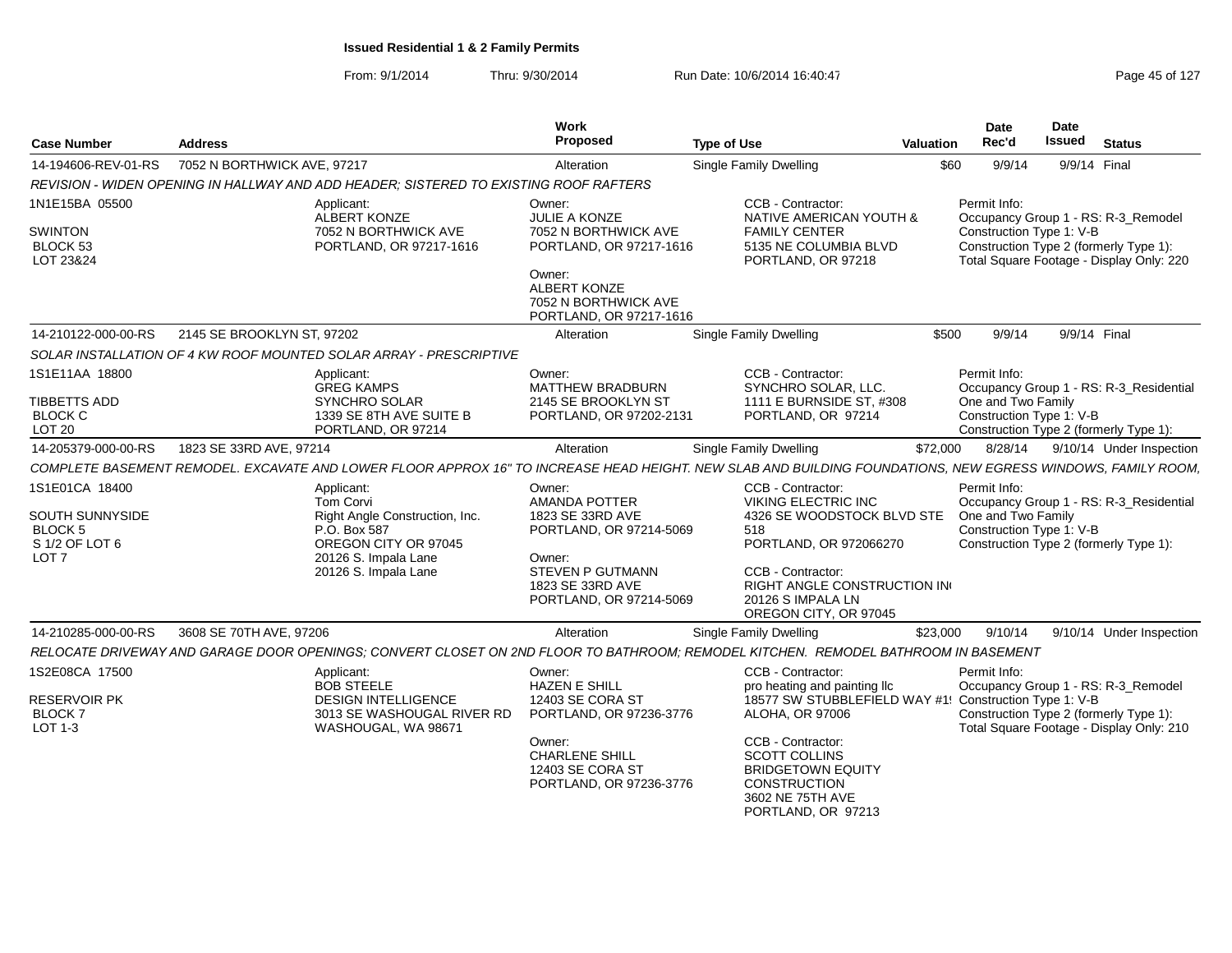| <b>Case Number</b>                                                           | <b>Address</b>                           |                                                                                  | <b>Work</b><br>Proposed                                                                                                                                         | <b>Type of Use</b>                                                                                                                                           | <b>Valuation</b> | Date<br>Rec'd                                                  | <b>Date</b><br><b>Issued</b> | <b>Status</b>                                                                      |
|------------------------------------------------------------------------------|------------------------------------------|----------------------------------------------------------------------------------|-----------------------------------------------------------------------------------------------------------------------------------------------------------------|--------------------------------------------------------------------------------------------------------------------------------------------------------------|------------------|----------------------------------------------------------------|------------------------------|------------------------------------------------------------------------------------|
| 14-210508-000-00-RS                                                          | 7225 SE 18TH AVE, 97202                  |                                                                                  | Alteration                                                                                                                                                      | <b>Single Family Dwelling</b>                                                                                                                                | \$3,676          | 9/10/14                                                        | 9/10/14 Final                |                                                                                    |
|                                                                              |                                          | LEGALIZE NEW BATHROOM ON SECOND FLOOR, ADD CLOSET SEE 14-193539-AL               |                                                                                                                                                                 |                                                                                                                                                              |                  |                                                                |                              |                                                                                    |
| 1S1E23AB 07200                                                               |                                          | Applicant:<br><b>CHRISTINE M ANDERSEN</b>                                        | Owner:<br><b>CHRISTINE M ANDERSEN</b>                                                                                                                           |                                                                                                                                                              |                  | Permit Info:                                                   |                              | Occupancy Group 1 - RS: R-3 Remodel                                                |
| <b>WESTMORELAND</b><br>BLOCK <sub>9</sub><br>N 45' OF LOT 14                 |                                          | 21021 S REDLAND RD<br>OREGON CITY, OR 97045                                      | 21021 S REDLAND RD<br>OREGON CITY, OR 97045                                                                                                                     |                                                                                                                                                              |                  | Construction Type 1: V-B                                       |                              | Construction Type 2 (formerly Type 1):<br>Total Square Footage - Display Only: 100 |
| 14-210585-000-00-RS                                                          | 1205 NE 53RD AVE, 97213                  |                                                                                  | Alteration                                                                                                                                                      | <b>Single Family Dwelling</b>                                                                                                                                | \$2,900          | 9/10/14                                                        |                              | 9/10/14 Issued                                                                     |
|                                                                              | ADD EGRESS WINDOW TO UNFINISHED BASEMENT |                                                                                  |                                                                                                                                                                 |                                                                                                                                                              |                  |                                                                |                              |                                                                                    |
| 1N2E31AB 08800<br><b>QUEEN ANN ADD</b><br><b>BLOCK 5</b><br>LOT <sub>6</sub> |                                          | Applicant:<br><b>STEVEN LEWIS</b><br>1205 NE 53RD AVE<br>PORTLAND, OR 97213-2857 | Owner:<br><b>STEVEN LEWIS</b><br>1205 NE 53RD AVE<br>PORTLAND, OR 97213-2857<br>Owner:<br><b>JOCELYN MCAULEY</b><br>1205 NE 53RD AVE<br>PORTLAND, OR 97213-2857 | CCB - Contractor:<br><b>BILL STANLEY</b><br>OLD SCHOOL RENOVATIONS, INC.<br>4030 NE 63RD AVE<br>PORTLAND, OR 97213-4473                                      |                  | Permit Info:<br>One and Two Family<br>Construction Type 1: V-B |                              | Occupancy Group 1 - RS: R-3_Residential<br>Construction Type 2 (formerly Type 1):  |
| 14-207822-000-00-RS                                                          | 5124 NE WASCO ST, 97213                  |                                                                                  | Alteration                                                                                                                                                      | Single Family Dwelling                                                                                                                                       | \$5,000          | 9/4/14                                                         |                              | 9/10/14 Under Inspection                                                           |
|                                                                              |                                          |                                                                                  |                                                                                                                                                                 | REPLACE EXISTING HEADER BETWEEN KITCHEN AND DINING ROOM, REMODEL KITCHEN. NEW ELECTRICAL AND PLUMBING MAIN FLOOR AND BASEMENT. NEW ELECTRICAL AND WATER SEVI |                  |                                                                |                              |                                                                                    |
| 1N2E31BA 02300                                                               |                                          | Applicant:                                                                       | Owner:                                                                                                                                                          | CCB - Contractor:                                                                                                                                            |                  | Permit Info:                                                   |                              |                                                                                    |
| <b>ELECTRIC HTS</b><br><b>BLOCK 5</b><br>LOT <sub>3</sub>                    |                                          | Jason Rodarte<br>RODARTE DESIGN & REMODEL,<br><b>INC</b><br>1925 NE 53rd Avenue  | THOMAS C TROTTA<br>5124 NE WASCO ST<br>PORTLAND, OR 97213-2838                                                                                                  | REDS ELECTRIC CO INC<br>6336 SE 107TH<br>PORTLAND, OR 97266                                                                                                  |                  | One and Two Family<br>Construction Type 1: V-B                 |                              | Occupancy Group 1 - RS: R-3 Residential<br>Construction Type 2 (formerly Type 1):  |
|                                                                              |                                          | Portland, OR 97213                                                               | Owner:<br>BENBARUCH S VALENZUELA<br>5124 NE WASCO ST<br>PORTLAND, OR 97213-2838                                                                                 | CCB - Contractor:<br><b>JASON RODARTE</b><br>RODARTE DESIGN AND<br><b>REMODEL INC</b><br>1925 NE 53RD                                                        |                  |                                                                |                              |                                                                                    |
|                                                                              |                                          |                                                                                  | Owner:<br>MERALEE P VALENZUELA<br>5124 NE WASCO ST<br>PORTLAND, OR 97213-2838                                                                                   | PORTLAND, OR 97213                                                                                                                                           |                  |                                                                |                              |                                                                                    |
| 14-210793-000-00-RS                                                          | 1715 NE AINSWORTH ST, 97211              |                                                                                  | Alteration                                                                                                                                                      | <b>Single Family Dwelling</b>                                                                                                                                | \$7.352          | 9/10/14                                                        | 9/10/14 Issued               |                                                                                    |
|                                                                              | CONVERT PORTION OF BASEMENT TO BEDROOM   |                                                                                  |                                                                                                                                                                 |                                                                                                                                                              |                  |                                                                |                              |                                                                                    |
| 1N1E14DB 12900                                                               |                                          | Applicant:<br>NICKOLAS HARBAR                                                    | Owner:<br><b>NICKOLAS HARBAR</b>                                                                                                                                |                                                                                                                                                              |                  | Permit Info:                                                   |                              | Occupancy Group 1 - RS: R-3_Remodel                                                |
| HIGHLAND PK<br>BLOCK <sub>9</sub><br><b>LOT 24</b>                           |                                          | 1330 HIDDEN CANYON RD<br>KATY, TX 77450-4415                                     | 1330 HIDDEN CANYON RD<br>KATY, TX 77450-4415                                                                                                                    |                                                                                                                                                              |                  | Construction Type 1: V-B                                       |                              | Construction Type 2 (formerly Type 1):<br>Total Square Footage - Display Only: 200 |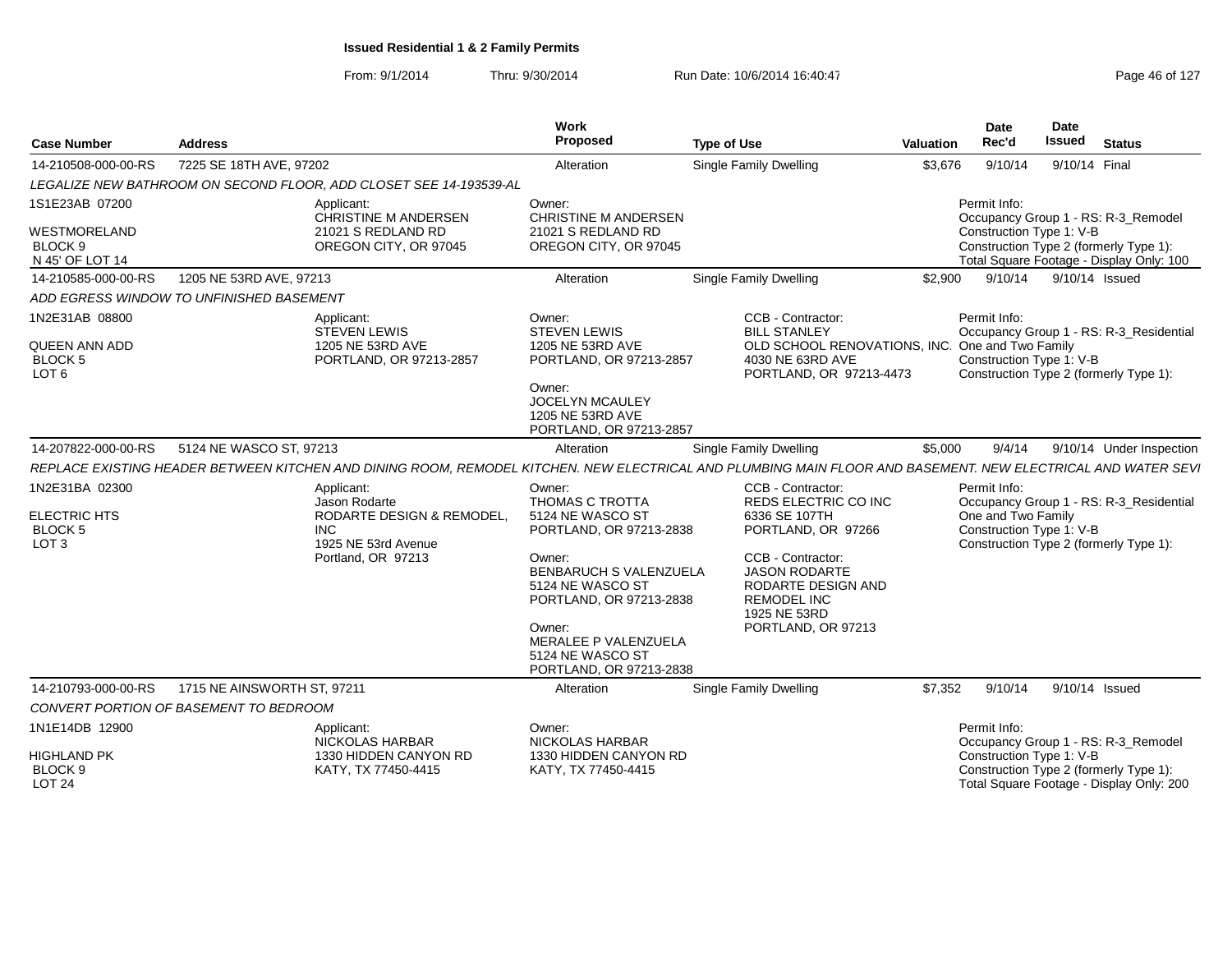W 16' OF N 101' OF LOT 9

| <b>Case Number</b>                               | <b>Address</b>              |                                                                                                                                                              | Work<br>Proposed                                                                                         | <b>Type of Use</b>                                                                      | <b>Valuation</b> | <b>Date</b><br>Rec'd                           | <b>Date</b><br>Issued | <b>Status</b>                                                                      |
|--------------------------------------------------|-----------------------------|--------------------------------------------------------------------------------------------------------------------------------------------------------------|----------------------------------------------------------------------------------------------------------|-----------------------------------------------------------------------------------------|------------------|------------------------------------------------|-----------------------|------------------------------------------------------------------------------------|
| 14-210847-000-00-RS                              | 3233 SE 84TH AVE, 97266     |                                                                                                                                                              | Alteration                                                                                               | Single Family Dwelling                                                                  | \$1,000          | 9/10/14                                        |                       | 9/10/14 Under Inspection                                                           |
|                                                  |                             | CONVERT ROOM TO BEDROOM WITH CLOSET, CONVERT CLOSET TO BATHROOM WITH TUB TOILET AND VANITY, ADD SHOWER TO OLD BATHROOM IN PLACE OF TUBE, MOVE WASHER, ADD S. |                                                                                                          |                                                                                         |                  |                                                |                       |                                                                                    |
| 1S2E09BC 11400                                   |                             | Applicant:<br>ROBERT ZEMINA                                                                                                                                  | Owner:<br><b>HEATHER MALLETT</b>                                                                         | CCB - Contractor:<br><b>MJS PLUMBING</b>                                                |                  | Permit Info:                                   |                       | Occupancy Group 1 - RS: R-3_Residential                                            |
| SECTION 09 1S 2E<br>TL 11400 0.15 ACRES          |                             | <b>TRUE NORTH MANAGEMENT I</b><br><b>LLC</b>                                                                                                                 | 3233 SE 84TH AVE<br>PORTLAND, OR 97266                                                                   | P.O. BOX 18230<br>PORTLAND OR 97218                                                     |                  | One and Two Family<br>Construction Type 1: V-B |                       | Construction Type 2 (formerly Type 1):                                             |
|                                                  |                             |                                                                                                                                                              |                                                                                                          | CCB - Contractor:<br>J ORCUTT REMODELING LLC<br>2425 NE WYGANT ST<br>PORTLAND, OR 97211 |                  |                                                |                       |                                                                                    |
| 14-204864-REV-01-RS                              | 8739 SE KNAPP ST, 97266     |                                                                                                                                                              | Alteration                                                                                               | Single Family Dwelling                                                                  |                  | \$<br>9/10/14                                  | 9/10/14 Final         |                                                                                    |
|                                                  |                             | REVISION TO INSTALL 4X4 POST IN 8' OPENING INSTEAD OF GLU-LAM BEAM                                                                                           |                                                                                                          |                                                                                         |                  |                                                |                       |                                                                                    |
| 1S2E21BD 08600                                   |                             | Applicant:<br><b>WESLEY JOHNSON</b>                                                                                                                          | Owner:<br>PCLT DEVELOPMENT LLC                                                                           | CCB - Contractor:<br><b>WESLEY FRANK JOHNSON SR</b>                                     |                  | Permit Info:                                   |                       | Occupancy Group 1 - RS: R-3_Residential                                            |
| HOLLYWOOD<br>E 50' OF W 110' OF S 100' OF LOT 19 |                             | 6106 NE RODNEY<br>PORTLAND, OR 97211                                                                                                                         | 5288 N INTERSTATE AVE<br>PORTLAND, OR 97217-3767                                                         | 6106 NE RODNEY<br>PORTLAND, OR 972112558                                                |                  | One and Two Family<br>Construction Type 1: V-B |                       | Construction Type 2 (formerly Type 1):                                             |
| 14-139289-REV-02-RS                              | 4905 SE 28TH AVE, 97202     |                                                                                                                                                              | Alteration                                                                                               | Single Family Dwelling                                                                  |                  | 9/11/14<br>\$.                                 |                       | 9/11/14 Issued                                                                     |
| REVISION TO ADD NEW BEAM                         |                             |                                                                                                                                                              |                                                                                                          |                                                                                         |                  |                                                |                       |                                                                                    |
| 1S1E13BB 03800                                   |                             | Applicant:                                                                                                                                                   | Owner:                                                                                                   | CCB - Contractor:                                                                       |                  | Permit Info:                                   |                       |                                                                                    |
| NORWALK HTS                                      |                             | CHRISTOPHER D CANIDA<br>4905 SE 28TH AVE                                                                                                                     | <b>SARA L BUTCHER</b><br>4905 SE 28TH AVE                                                                | <b>BRIGHTSIDE ELECTRIC &amp;</b><br><b>LIGHTING SERVICES</b>                            |                  | Construction Type 1: V-B                       |                       | Occupancy Group 1 - RS: R-3_Remodel                                                |
| BLOCK <sub>8</sub><br><b>LOT 7&amp;8</b>         |                             | PORTLAND, OR 97202-4403                                                                                                                                      | PORTLAND, OR 97202-4403<br>Owner:<br>CHRISTOPHER D CANIDA<br>4905 SE 28TH AVE<br>PORTLAND, OR 97202-4403 | PO BOX 930<br>CARLTON OR 97111                                                          |                  |                                                |                       | Construction Type 2 (formerly Type 1):<br>Total Square Footage - Display Only: 189 |
| 14-210553-000-00-RS                              | 4231 NE HAZELFERN PL, 97213 |                                                                                                                                                              | Alteration                                                                                               | Single Family Dwelling                                                                  | \$20,000         | 9/11/14                                        |                       | 9/11/14 Issued                                                                     |
|                                                  |                             | CONVERT BASEMENT TO LIVING SPACE TO INCLUDE NEW BEDROOM, 1 NEW BATHROOM(4TOTAL), TV ROOM, REC ROOM AND SHOP                                                  |                                                                                                          |                                                                                         |                  |                                                |                       |                                                                                    |
| 1N2E31BB 08700                                   |                             | Applicant:                                                                                                                                                   | Owner:                                                                                                   |                                                                                         |                  | Permit Info:                                   |                       |                                                                                    |
| LAURELHURST<br>BLOCK 53<br>LOT <sub>28</sub>     |                             | CHRISTOPHER D HARTNELL<br>4231 NE HAZELFERN PL<br>PORTLAND, OR 97213                                                                                         | <b>CHRISTOPHER D HARTNELL</b><br>4231 NE HAZELFERN PL<br>PORTLAND, OR 97213                              |                                                                                         |                  | One and Two Family<br>Construction Type 1: V-B |                       | Occupancy Group 1 - RS: R-3_Residential<br>Construction Type 2 (formerly Type 1):  |
|                                                  |                             |                                                                                                                                                              | Owner:<br>MELISSA J HARTNELL<br>4231 NE HAZELFERN PL<br>PORTLAND, OR 97213                               |                                                                                         |                  |                                                |                       |                                                                                    |
| 14-211183-000-00-RS                              | 11506 NE SISKIYOU ST, 97220 |                                                                                                                                                              | Alteration                                                                                               | Single Family Dwelling                                                                  | \$500            | 9/11/14                                        |                       | 9/11/14 Issued                                                                     |
|                                                  |                             | SOLAR INSTALLATION, 4.16kW PV SYSTEM ON ROOFTOP, PRESCRIPTIVE                                                                                                |                                                                                                          |                                                                                         |                  |                                                |                       |                                                                                    |
| 1N2E27AC 00800                                   |                             | Applicant:<br><b>REC SOLAR INC</b>                                                                                                                           | Owner:<br>ALLYNE J LIMBRICK                                                                              | CCB - Contractor:<br><b>REC SOLAR INC</b>                                               |                  | Permit Info:                                   |                       | Occupancy Group 1 - RS: R-3_Residential                                            |
| PARKROSE HTS<br>BLOCK 16<br>S 93' OF LOT 9       |                             | 3380 SE 20TH AVE<br>PORTLAND, OR 97202                                                                                                                       | 11506 NE SISKIYOU ST<br>PORTLAND, OR 97220-1633                                                          | 3380 SE 20TH AVE<br>PORTLAND, OR 97202                                                  |                  | One and Two Family<br>Construction Type 1: V-B |                       | Construction Type 2 (formerly Type 1):                                             |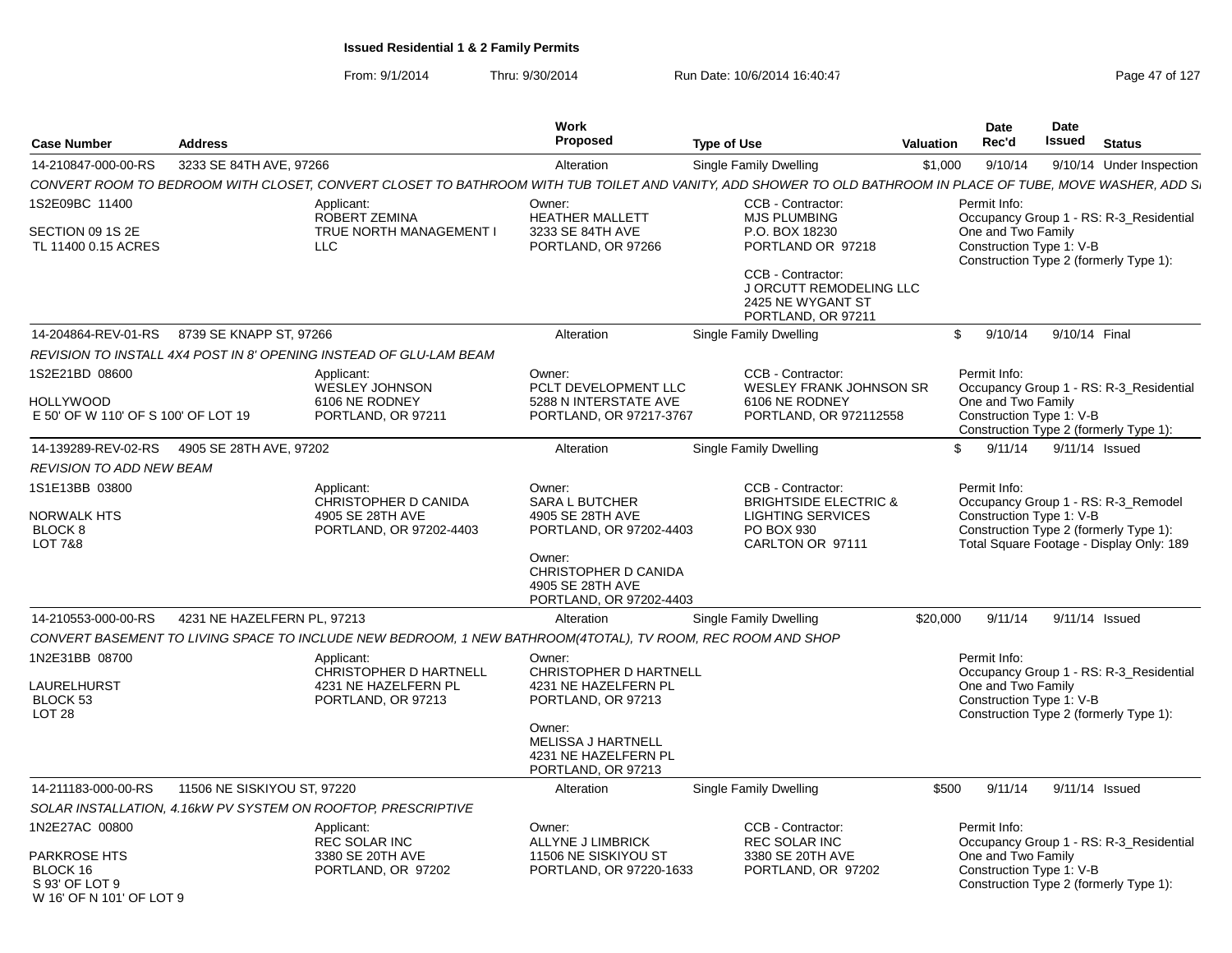| From: 9/1/2014 | Thru: 9/30/2014 | Run Date: 10/6/2014 16:40:47 | Page 48 of 127 |
|----------------|-----------------|------------------------------|----------------|
|----------------|-----------------|------------------------------|----------------|

| <b>Case Number</b>                                                             | <b>Address</b>                                                                                                                                               | <b>Work</b><br><b>Proposed</b>                                                                                                                               | <b>Type of Use</b>                                                                                           | <b>Valuation</b> | <b>Date</b><br>Rec'd                                           | Date<br><b>Issued</b> | <b>Status</b>                                                                     |
|--------------------------------------------------------------------------------|--------------------------------------------------------------------------------------------------------------------------------------------------------------|--------------------------------------------------------------------------------------------------------------------------------------------------------------|--------------------------------------------------------------------------------------------------------------|------------------|----------------------------------------------------------------|-----------------------|-----------------------------------------------------------------------------------|
| 14-211170-000-00-RS                                                            | 5106 N BOWDOIN ST, 97203                                                                                                                                     | Alteration                                                                                                                                                   | Single Family Dwelling                                                                                       | \$3,000          | 9/11/14                                                        |                       | 9/11/14 Under Inspection                                                          |
|                                                                                | ADD WALLS TO CREATE WALK IN CLOSET AND MASTER BATHROOM IN EXISTING LARGE BEDROOM, REFRAME WALLS AT BEDROOM AND CREATE LAUNDRY ROOM AT END OF HALLWAY (3 BAT. |                                                                                                                                                              |                                                                                                              |                  |                                                                |                       |                                                                                   |
| 1N1E08CC 06000                                                                 | Applicant:<br>FLORIN LACATUS                                                                                                                                 | Owner:                                                                                                                                                       | CCB - Contractor:<br>BAYLOR DEFINED BENEFIT PLAN WINNER ELECTRIC                                             |                  | Permit Info:                                                   |                       | Occupancy Group 1 - RS: R-3_Residential                                           |
| UNIVERSITY PK<br>BLOCK 58<br>LOT 4&5                                           | FRL CONSTRUCTION LLC<br>3409 SW 30TH ST<br>GRESHAM, OR 97080                                                                                                 | AND TRUST<br>5106 N BOWDOIN ST<br>PORTLAND, OR 97203                                                                                                         | CONSTRUCTION INC<br>17087 SE WILEY WAY<br>MILWAUKIE OR 97267                                                 |                  | One and Two Family<br>Construction Type 1: V-B                 |                       | Construction Type 2 (formerly Type 1):                                            |
|                                                                                |                                                                                                                                                              |                                                                                                                                                              | CCB - Contractor:<br>AIR 1 PLUMBING<br><b>VANCOUVER</b><br>9012 NE 85TH CIRCLE<br>VANCOUVER WA 98662         |                  |                                                                |                       |                                                                                   |
|                                                                                |                                                                                                                                                              |                                                                                                                                                              | CCB - Contractor:<br><b>FLORIN LACATUS</b><br>FRL CONSTRUCTION LLC<br>3409 SW 30TH ST<br>GRESHAM, OR 97080   |                  |                                                                |                       |                                                                                   |
|                                                                                |                                                                                                                                                              |                                                                                                                                                              | CCB - Contractor:<br><b>G M H HEATING INC</b><br>18606 SE TIBBETRS CT<br>GRESHAM, OR 97030                   |                  |                                                                |                       |                                                                                   |
| 14-211478-000-00-RS                                                            | 6916 SE 20TH AVE, 97202                                                                                                                                      | Alteration                                                                                                                                                   | Single Family Dwelling                                                                                       | \$2,000          | 9/11/14                                                        |                       | 9/11/14 Under Inspection                                                          |
|                                                                                | <b>VOLUNTARY CHIMNEY UNDERPINNING USING TWO HELICAL PIERS</b>                                                                                                |                                                                                                                                                              |                                                                                                              |                  |                                                                |                       |                                                                                   |
| 1S1E23AA 10300<br>WESTMORELAND<br><b>BLOCK 27</b><br><b>LOT 11</b>             | Applicant:<br><b>TERRAFIRMA FOUNDATION</b><br><b>SYSTEMS</b><br>1308 NW PARK ST<br>ROSEBURG, OR 97470                                                        | Owner:<br>MICHAEL S ARRIETA-WALDEN<br>6916 SE 20TH AVE<br>PORTLAND, OR 97202<br>Owner:<br>FRANCES D ARRIETA-WALDEN<br>6916 SE 20TH AVE<br>PORTLAND, OR 97202 | CCB - Contractor:<br><b>TERRAFIRMA FOUNDATION</b><br><b>SYSTEMS</b><br>1308 NW PARK ST<br>ROSEBURG, OR 97470 |                  | Permit Info:<br>One and Two Family<br>Construction Type 1: V-B |                       | Occupancy Group 1 - RS: R-3_Residential<br>Construction Type 2 (formerly Type 1): |
| 14-211481-000-00-RS                                                            | 7008 SW 11TH DR, 97219                                                                                                                                       | Alteration                                                                                                                                                   | Single Family Dwelling                                                                                       | \$2,000          | 9/11/14                                                        |                       | 9/11/14 Under Inspection                                                          |
|                                                                                | <b>VOLUNTARY RESIDENTIAL UNDERPINNING USING TWO HELICAL PIERS</b>                                                                                            |                                                                                                                                                              |                                                                                                              |                  |                                                                |                       |                                                                                   |
| 1S1E21AB 07700<br>WOODROW WILSON PK<br>BLOCK <sub>8</sub><br>LOT <sub>14</sub> | Applicant:<br><b>TERRAFIRMA FOUNDATION</b><br><b>SYSTEMS</b><br>1308 NW PARK ST<br>ROSEBURG, OR 97470                                                        | Owner:<br><b>CLAYTON D LADD</b><br>7008 SW 11TH DR<br>PORTLAND, OR 97219-2154<br>Owner:<br>PEPYE L LADD<br>7008 SW 11TH DR<br>PORTLAND, OR 97219-2154        | CCB - Contractor:<br><b>TERRAFIRMA FOUNDATION</b><br><b>SYSTEMS</b><br>1308 NW PARK ST<br>ROSEBURG, OR 97470 |                  | Permit Info:<br>One and Two Family<br>Construction Type 1: V-B |                       | Occupancy Group 1 - RS: R-3_Residential<br>Construction Type 2 (formerly Type 1): |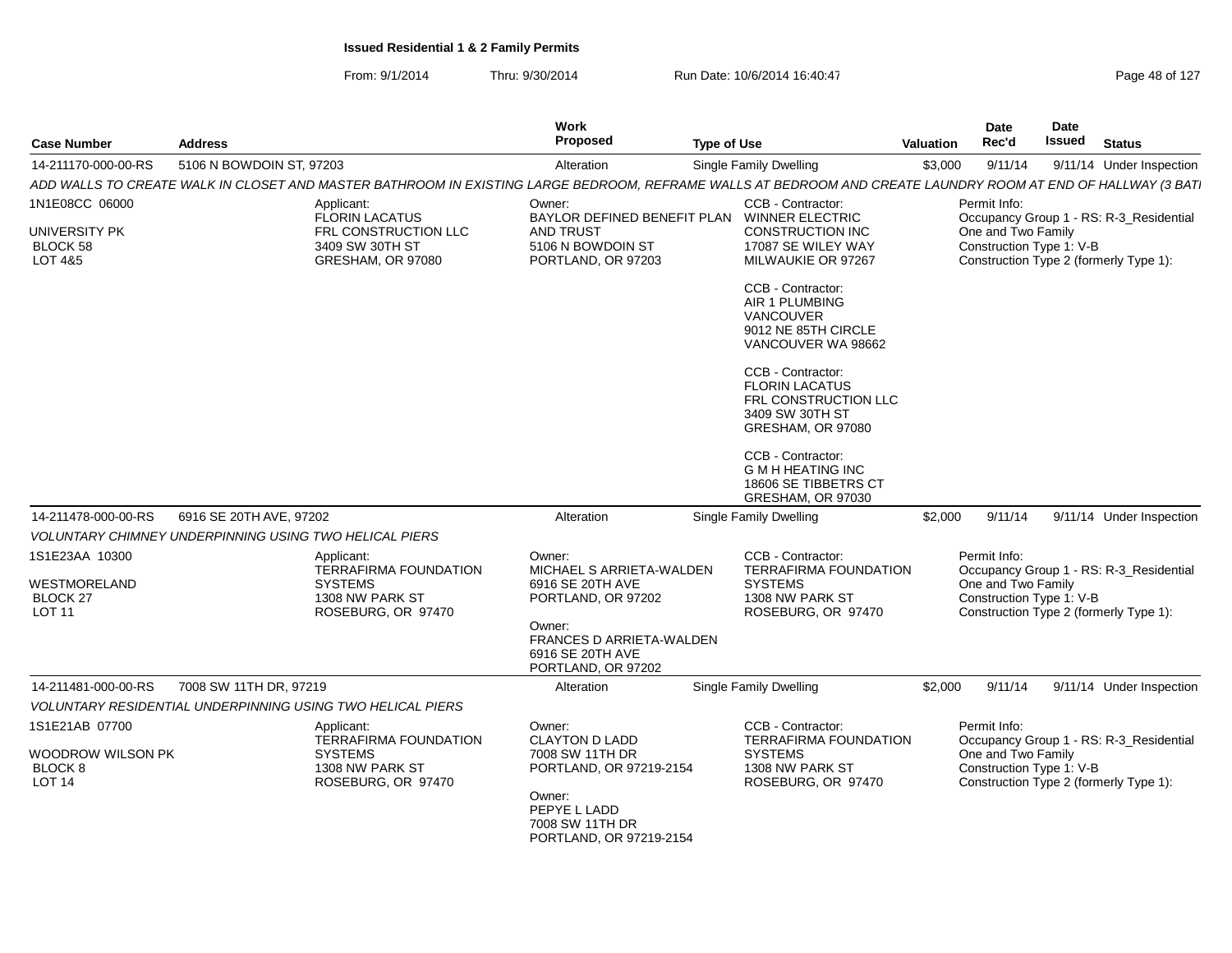| <b>Case Number</b>                                       | <b>Address</b>                                           |                                                                                                                                 | Work<br>Proposed                                                                | <b>Type of Use</b>                                                                                   | Valuation | <b>Date</b><br>Rec'd                                           | Date<br>Issued | <b>Status</b>                           |
|----------------------------------------------------------|----------------------------------------------------------|---------------------------------------------------------------------------------------------------------------------------------|---------------------------------------------------------------------------------|------------------------------------------------------------------------------------------------------|-----------|----------------------------------------------------------------|----------------|-----------------------------------------|
| 14-191467-000-00-RS                                      | 2721 SE 64TH AVE, 97206                                  |                                                                                                                                 | Alteration                                                                      | <b>Single Family Dwelling</b>                                                                        | \$3,400   | 9/12/14                                                        | 9/12/14 Issued |                                         |
|                                                          | ADD EGRESS WINDOW ON THE SOUTH SIDE OF THE HOUSE         |                                                                                                                                 |                                                                                 |                                                                                                      |           |                                                                |                |                                         |
| 1S2E08BB 06900<br><b>BONADAIR</b>                        |                                                          | Applicant:<br><b>TYSON JOHN WORF</b><br>4695 SW GREENSBORO WY 145                                                               | Owner:<br><b>MATTHEW M BENNES</b><br>2721 SE 64TH AVE                           | CCB - Contractor:<br><b>TYSON JOHN WORF</b><br>4695 SW GREENSBORO WY 145                             |           | Permit Info:<br>Construction Type 1: V-B                       |                | Occupancy Group 1 - RS: R-3 Remodel     |
| BLOCK <sub>2</sub><br>LOT <sub>10</sub>                  |                                                          | BEAVERTON, OR 97007                                                                                                             | PORTLAND, OR 97206-1373                                                         | BEAVERTON, OR 97007                                                                                  |           |                                                                |                | Construction Type 2 (formerly Type 1):  |
| S 0.5' OF LOT 11                                         |                                                          |                                                                                                                                 | Owner:<br><b>KARENA M BEUTER</b><br>2721 SE 64TH AVE<br>PORTLAND, OR 97206-1373 |                                                                                                      |           |                                                                |                |                                         |
| 14-211702-000-00-RS                                      | 6126 N MOORE AVE, 97217                                  |                                                                                                                                 | Alteration                                                                      | Single Family Dwelling                                                                               | \$25,000  | 9/12/14                                                        | 9/12/14 Issued |                                         |
|                                                          | BASEMENT CONVERSION FOR NEW BATHROOM AND BEDROOM         |                                                                                                                                 |                                                                                 |                                                                                                      |           |                                                                |                |                                         |
| 1N1E15DB 13200                                           |                                                          | Applicant:<br><b>BRIAN SYMES</b>                                                                                                | Owner:<br><b>BARBARA A KVETON</b>                                               |                                                                                                      |           | Permit Info:                                                   |                | Occupancy Group 1 - RS: R-3 Residential |
| PIEDMONT<br><b>BLOCK 35</b><br><b>LOT 11</b>             |                                                          | 4905 NE 38TH<br>PORTLAND, OR 97211                                                                                              | 6126 N MOORE AVE<br>PORTLAND, OR 97217                                          |                                                                                                      |           | One and Two Family<br>Construction Type 1: V-B                 |                | Construction Type 2 (formerly Type 1):  |
| 14-210614-000-00-RS                                      | 7723 SE 16TH AVE, 97202                                  |                                                                                                                                 | Alteration                                                                      | Single Family Dwelling                                                                               | \$9,000   | 9/12/14                                                        |                | 9/12/14 Under Inspection                |
|                                                          |                                                          | ADD NEW OPENING AND EXTERIOR STAIRS TO EXISTING UNFINISHED BASEMENT. NO HABITABLE SPACE IN BASEMENT APPROVED UNDER THIS PERMIT. |                                                                                 |                                                                                                      |           |                                                                |                |                                         |
| 1S1E23AC 13800<br>MILLERS ADD<br>BLOCK 10                |                                                          | Applicant:<br><b>REID F KELLS</b><br>7723 SE 16TH AVE<br>PORTLAND, OR 97202-6017                                                | Owner:<br><b>REID F KELLS</b><br>7723 SE 16TH AVE<br>PORTLAND, OR 97202-6017    | CCB - Contractor:<br>DAVIDSON REMODELING. INC.<br>27944 SE SNOWBERRY LANE<br><b>BORING, OR 97009</b> |           | Permit Info:<br>One and Two Family<br>Construction Type 1: V-B |                | Occupancy Group 1 - RS: R-3 Residential |
| S 45.6' OF LOT 3<br>14-211796-000-00-RS                  | 9531 N ADRIATIC AVE, 97203                               |                                                                                                                                 | Alteration                                                                      | <b>Single Family Dwelling</b>                                                                        | \$2,500   | 9/12/14                                                        | 9/12/14 Final  | Construction Type 2 (formerly Type 1):  |
|                                                          | ADD HALF BATHROOM - NO EXTERIOR WORK (2ND BATH IN HOUSE) |                                                                                                                                 |                                                                                 |                                                                                                      |           |                                                                |                |                                         |
| 1N1E05CC 09500                                           |                                                          | Applicant:<br><b>KENNETH W BAGLEY</b>                                                                                           | Owner:<br><b>SHIRLENE BAGLEY</b>                                                |                                                                                                      |           | Permit Info:                                                   |                | Occupancy Group 1 - RS: R-3_Residential |
| PORTSMOUTH PK<br>BLOCK 18<br>N 49' OF LOT 7              |                                                          | PO BOX 11332<br>PORTLAND, OREGON                                                                                                | 29321 NEIL CT<br>GOLD BEACH, OR 97444-7735                                      |                                                                                                      |           | One and Two Family<br>Construction Type 1: V-B                 |                | Construction Type 2 (formerly Type 1):  |
| 14-210725-000-00-RS                                      | 7517 SE INSLEY ST, 97206                                 |                                                                                                                                 | Alteration                                                                      | <b>Single Family Dwelling</b>                                                                        | \$40,000  | 9/12/14                                                        | 9/12/14 Issued |                                         |
|                                                          |                                                          | REPLACE ENTIRE FOUNDATION AND ADD EGRESS WINDOWS TO UNFINISHED BASEMENT                                                         |                                                                                 |                                                                                                      |           |                                                                |                |                                         |
| 1S2E17AC 12000                                           |                                                          | Applicant:<br><b>GEOFF WRIGHT</b>                                                                                               | Owner:<br>TPF INVESTMENT LLC                                                    | CCB - Contractor:<br><b>EMMERT INTERNATIONAL</b>                                                     |           | Permit Info:                                                   |                | Occupancy Group 1 - RS: R-3_Remodel     |
| <b>HALLER ADD</b><br><b>BLOCK 2</b><br>LOT <sub>17</sub> |                                                          | UTF CONSULTING<br>17740 SW FLORENCE ST<br>BEAVERTON, OR 97078                                                                   | 4115 NE 60TH ST<br>VANCOUVER, WA 98661-1801                                     | 11811 SE HWY 212<br>CLACKAMAS, OR 97015                                                              |           | Construction Type 1: V-B                                       |                | Construction Type 2 (formerly Type 1):  |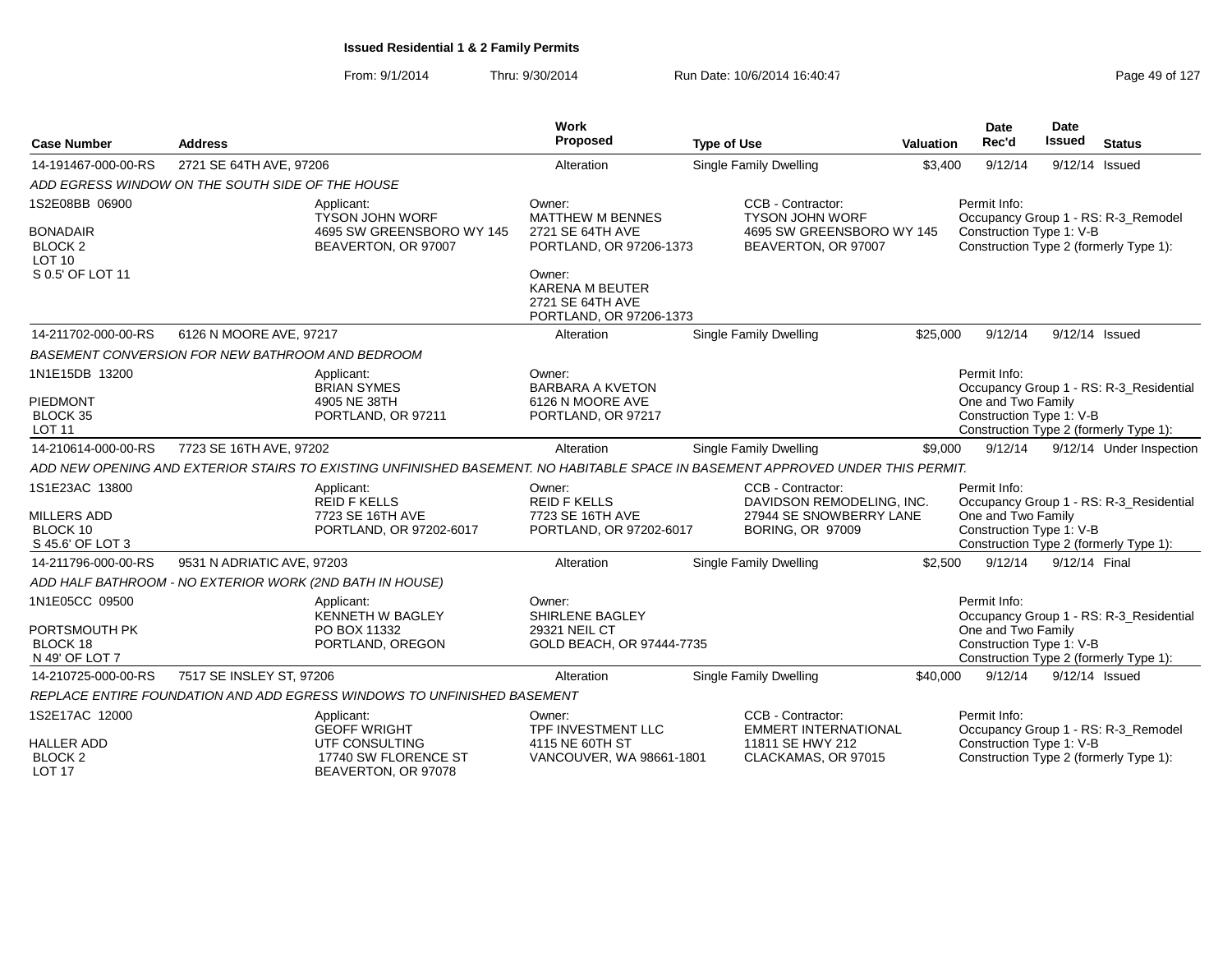| <b>Case Number</b>                                               | <b>Address</b>               |                                                                                                                                                                | <b>Work</b><br>Proposed                                                                                                                      | <b>Type of Use</b>                                                                                                    | <b>Valuation</b> | <b>Date</b><br>Rec'd                                                                                     | <b>Date</b><br>Issued | <b>Status</b>                           |
|------------------------------------------------------------------|------------------------------|----------------------------------------------------------------------------------------------------------------------------------------------------------------|----------------------------------------------------------------------------------------------------------------------------------------------|-----------------------------------------------------------------------------------------------------------------------|------------------|----------------------------------------------------------------------------------------------------------|-----------------------|-----------------------------------------|
| 14-211988-000-00-RS                                              | 3332 NE 31ST AVE, 97212      |                                                                                                                                                                | Alteration                                                                                                                                   | <b>Single Family Dwelling</b>                                                                                         | \$3,505          | 9/12/14                                                                                                  | 9/12/14 Final         |                                         |
| voluntary seismic upgrades                                       |                              |                                                                                                                                                                |                                                                                                                                              |                                                                                                                       |                  |                                                                                                          |                       |                                         |
| 1N1E25BA 05200                                                   |                              | Applicant:<br><b>STEVE GEMMELL</b>                                                                                                                             | Owner:<br>JAY B SLEESMAN                                                                                                                     | CCB - Contractor:<br><b>STEVE GEMMELL</b>                                                                             |                  | Permit Info:                                                                                             |                       |                                         |
| <b>TOWN OF WAYNE</b><br><b>BLOCK 3 TL 5200</b>                   |                              | <b>GEMMELL CONSTRUCTION LLC</b><br>3817 N WILLIAMS<br>PORTLAND OR 97227                                                                                        | 3332 NE 31ST AVE<br>PORTLAND, OR 97212-2619<br>Owner:<br><b>CHRISTY L WIATT</b><br>3332 NE 31ST AVE<br>PORTLAND, OR 97212-2619               | <b>GEMMELL CONSTRUCTION LLC</b><br>3817 N WILLIAMS<br>PORTLAND OR 97227                                               |                  | One and Two Family<br>Construction Type 1: V-B<br>Construction Type 2 (formerly Type 1):                 |                       | Occupancy Group 1 - RS: R-3_Residential |
| 14-211903-000-00-RS                                              | 4023 SE 50TH AVE, 97206      |                                                                                                                                                                | Alteration                                                                                                                                   | Single Family Dwelling                                                                                                | \$6.500          | 9/12/14                                                                                                  |                       | 9/12/14 Under Inspection                |
|                                                                  |                              | REPAIR FIRE DAMAGE AND CREATE NEW INTERIOR OPENING IN LIVING ROOM AREA - NO EXTERIOR WORK OR LEGALIZATION                                                      |                                                                                                                                              |                                                                                                                       |                  |                                                                                                          |                       |                                         |
| 1S2E07CD 01000                                                   |                              | Applicant:                                                                                                                                                     | Owner:                                                                                                                                       | CCB - Contractor:                                                                                                     |                  | Permit Info:                                                                                             |                       |                                         |
| WASHINGTON ADD<br>LOT E&F TL 1000                                |                              | Robert Hayden<br>Delta Studios, Architecture and<br>Planning, LLC<br>3344 NE 25th Avenue<br>Portland, OR 97212                                                 | <b>JOE A VALLS</b><br>4023 SE 50TH AVE<br>PORTLAND, OR 97206-3030<br>Owner:<br>AUDREY C VALLS<br>4023 SE 50TH AVE<br>PORTLAND, OR 97206-3030 | <b>RAPID INTERVENTION TEAM INC</b><br><b>PO BOX 51</b><br>GLADSTONE, OR 97027                                         |                  | Construction Type 1: V-B<br>Construction Type 2 (formerly Type 1):                                       |                       | Occupancy Group 1 - RS: R-3_Remodel     |
| 14-212294-000-00-RS                                              | 6133 SE 17TH AVE, 97202      |                                                                                                                                                                | Alteration                                                                                                                                   | Single Family Dwelling                                                                                                | \$10,000         | 9/13/14                                                                                                  | 9/13/14 Issued        |                                         |
|                                                                  |                              | REMODEL OF EXISTING BATHROOM LOCATED IN ATTIC SPACE WITHIN THE EXISTING FOOTPRINT. NO CHANGES TO WALL LOCATION AND MINOR ADJUSTMENTS TO PLUMBING FIXTURE LOCAT |                                                                                                                                              |                                                                                                                       |                  |                                                                                                          |                       |                                         |
| 1S1E14DC 02800<br>WESTMORELAND<br><b>BLOCK1</b><br><b>LOT 15</b> |                              | Applicant:<br>Arent Wortel<br><b>RIGHT ARM CONSTRUCTION</b><br>1045 SE Rim Rock Lane<br>Milwaukie, OR 97267                                                    | Owner:<br>DANA E KATZ<br>6133 SE 17TH AVE<br>PORTLAND, OR 97202                                                                              | CCB - Contractor:<br><b>BECK ELECTRIC INC</b><br>15600 SE FOR MOR CT., SUITE B<br>CLACKAMAS, OR 97015                 |                  | Permit Info:<br>One and Two Family<br>Construction Type 1: V-B<br>Construction Type 2 (formerly Type 1): |                       | Occupancy Group 1 - RS: R-3_Residential |
|                                                                  |                              |                                                                                                                                                                | Owner:<br><b>EVERETT J CARTER</b><br>6133 SE 17TH AVE<br>PORTLAND, OR 97202                                                                  | CCB - Contractor:<br><b>ARENT WORTEL</b><br><b>RIGHT ARM CONSTRUCTION</b><br>1912 SE RISLEY AVE<br>MILWAUKIE OR 97267 |                  |                                                                                                          |                       |                                         |
| 14-212343-000-00-RS                                              | 2656 SW RAVENSVIEW DR, 97201 |                                                                                                                                                                | Alteration                                                                                                                                   | Single Family Dwelling                                                                                                | \$4.065          | 9/15/14                                                                                                  | 9/15/14 Final         |                                         |
| voluntary seismic upgrades                                       |                              |                                                                                                                                                                |                                                                                                                                              |                                                                                                                       |                  |                                                                                                          |                       |                                         |
| 1S1E04CC 05700                                                   |                              | Applicant:<br><b>STEVE GEMMELL</b>                                                                                                                             | Owner:<br><b>SCOTT SWANSON</b>                                                                                                               | CCB - Contractor:<br><b>STEVE GEMMELL</b>                                                                             |                  | Permit Info:                                                                                             |                       | Occupancy Group 1 - RS: R-3 Residential |
| RAVENS VIEW<br>W OF CORONA AVE-S 1/2 OF BLOCK 11                 |                              | <b>GEMMELL CONSTRUCTION LLC</b><br>3817 N WILLIAMS<br>PORTLAND OR 97227                                                                                        | 2656 SW RAVENSVIEW DR<br>PORTLAND, OR 97201-1757<br>Owner:<br><b>NICHELLE TRAN</b>                                                           | GEMMELL CONSTRUCTION LLC<br>3817 N WILLIAMS<br>PORTLAND OR 97227                                                      |                  | One and Two Family<br>Construction Type 1: V-B<br>Construction Type 2 (formerly Type 1):                 |                       |                                         |
|                                                                  |                              |                                                                                                                                                                | 2656 SW RAVENSVIEW DR<br>PORTLAND, OR 97201-1757                                                                                             |                                                                                                                       |                  |                                                                                                          |                       |                                         |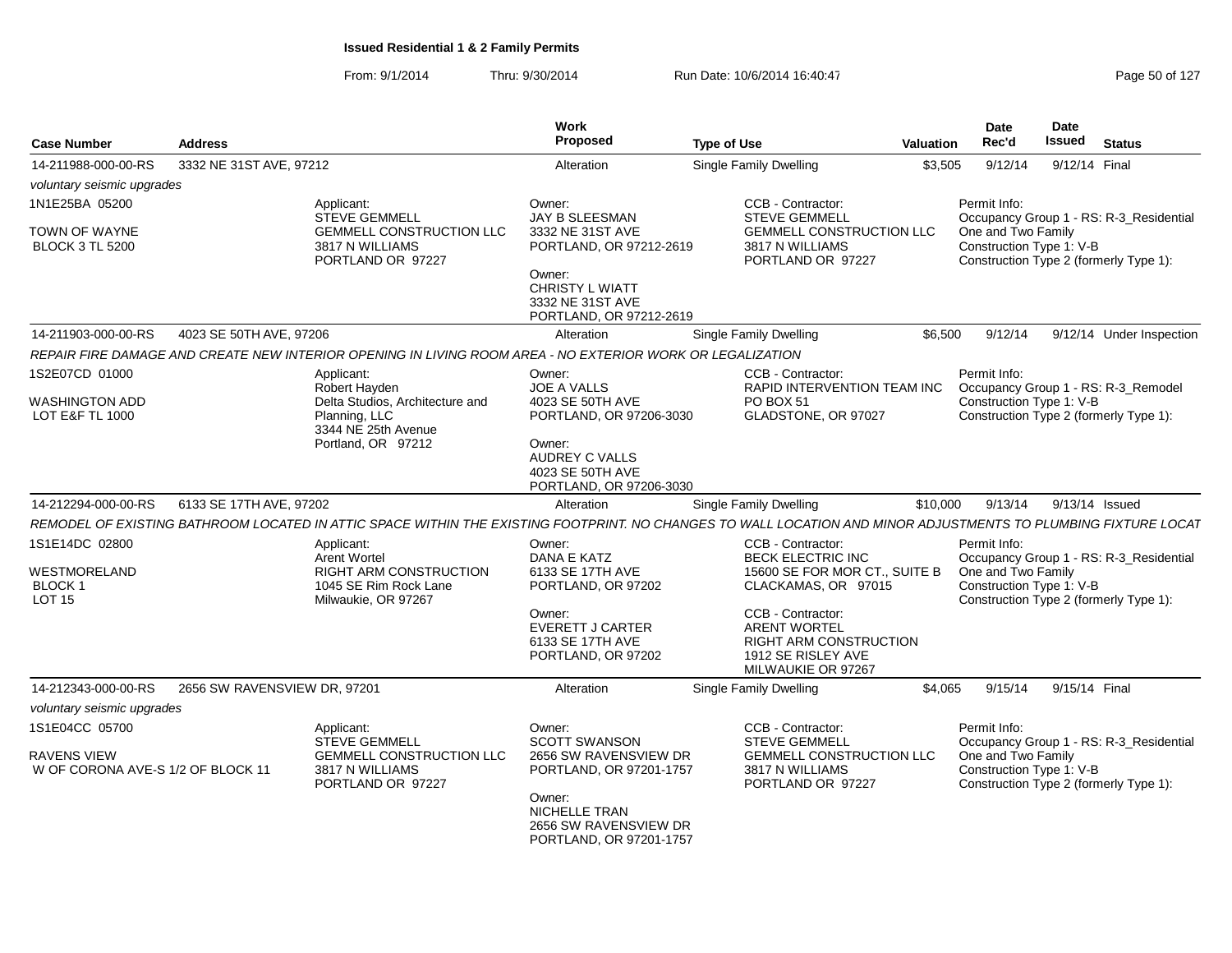|                                                                                                                    |                                    |                                                                                                                                                       | <b>Work</b>                                                                                                                                                             |                    |                                                                                                                                        |           | <b>Date</b>                                                    | <b>Date</b>    |                                                                                                                           |
|--------------------------------------------------------------------------------------------------------------------|------------------------------------|-------------------------------------------------------------------------------------------------------------------------------------------------------|-------------------------------------------------------------------------------------------------------------------------------------------------------------------------|--------------------|----------------------------------------------------------------------------------------------------------------------------------------|-----------|----------------------------------------------------------------|----------------|---------------------------------------------------------------------------------------------------------------------------|
| <b>Case Number</b>                                                                                                 | <b>Address</b>                     |                                                                                                                                                       | <b>Proposed</b>                                                                                                                                                         | <b>Type of Use</b> |                                                                                                                                        | Valuation | Rec'd                                                          | <b>Issued</b>  | <b>Status</b>                                                                                                             |
| 14-212407-000-00-RS                                                                                                | 4915 SE CESAR E CHAVEZ BLVD, 97202 |                                                                                                                                                       | Alteration                                                                                                                                                              |                    | <b>Single Family Dwelling</b>                                                                                                          | \$10,000  | 9/15/14                                                        | 9/15/14 Issued |                                                                                                                           |
|                                                                                                                    |                                    | REINFORCE FLOOR FRAMING FOR 1ST AND 2ND FLOORS BY ADDING NEW BEAMS AND POSTS.                                                                         |                                                                                                                                                                         |                    |                                                                                                                                        |           |                                                                |                |                                                                                                                           |
| 1S1E13AA 11600<br><b>EAGERS ADD</b><br><b>BLOCK 3</b><br>LOT 1 EXC PT IN ST                                        |                                    | Applicant:<br><b>ANTHONY KIM</b><br>MODERN VISIONS CONSTRUCTIOI 4915 SE CESAR E CHAVEZ BLVD<br>16030 SW FARMINGTON RD<br>ALOHA, OR 97007              | Owner:<br><b>JOSHUA M MORRISON</b><br>PORTLAND, OR 97202                                                                                                                |                    | CCB - Contractor:<br><b>ANTHONY KIM</b><br>MODERN VISIONS CONSTRUCTIOI One and Two Family<br>16030 SW FARMINGTON RD<br>ALOHA, OR 97007 |           | Permit Info:<br>Construction Type 1: V-B                       |                | Occupancy Group 1 - RS: R-3_Residential<br>Construction Type 2 (formerly Type 1):                                         |
| 14-209455-000-00-RS                                                                                                | 1708 SE 31ST AVE, 97214            |                                                                                                                                                       | Alteration                                                                                                                                                              |                    | <b>Single Family Dwelling</b>                                                                                                          | \$3,814   | 9/15/14                                                        | 9/15/14 Final  |                                                                                                                           |
|                                                                                                                    |                                    | CUT NEW OPENINGS FOR 2 NEW WINDOWS IN ATTIC, NO LIVING SPACE UNDER THIS PERMIT                                                                        |                                                                                                                                                                         |                    |                                                                                                                                        |           |                                                                |                |                                                                                                                           |
| 1S1E01CA 14300<br><b>GIESE ADD</b><br>BLOCK 5<br>W 1/2 OF LOT 1&2                                                  |                                    | Applicant:<br><b>GLV ENTERPRISES INC</b><br>16330 SW 72ND AVE<br><b>TIGARD, OR 97224</b>                                                              | Owner:<br><b>JAMES T WESTON</b><br>1708 SE 31ST AVE<br>PORTLAND, OR 97214-5006<br>Owner:<br><b>CAROL M WESTON</b><br>1708 SE 31ST AVE<br>PORTLAND, OR 97214-5006        |                    | CCB - Contractor:<br><b>GLV ENTERPRISES INC</b><br>16330 SW 72ND AVE<br><b>TIGARD, OR 97224</b>                                        |           | Permit Info:<br>One and Two Family<br>Construction Type 1: V-B |                | Occupancy Group 1 - RS: R-3_Residential<br>Construction Type 2 (formerly Type 1):                                         |
| 14-212509-000-00-RS                                                                                                | 3042 NE EVERETT ST, 97232          |                                                                                                                                                       | Alteration                                                                                                                                                              |                    | Single Family Dwelling                                                                                                                 | \$1,500   | 9/15/14                                                        | 9/15/14 Final  |                                                                                                                           |
| <b>VOLUNTARY SEISMIC STRENGTHENING</b>                                                                             |                                    |                                                                                                                                                       |                                                                                                                                                                         |                    |                                                                                                                                        |           |                                                                |                |                                                                                                                           |
| 1N1E36CA 10000<br>HAWTHORNES 1ST ADD<br>BLOCK 14<br>LOT <sub>5</sub>                                               |                                    | Applicant:<br>MIKE ROSE CONTRACTING LLC<br>3543 SE FRANKLIN ST<br>PORTLAND, OR 97202                                                                  | Owner:<br>JEFFREY M FENESY<br>3042 NE EVERETT ST<br>PORTLAND, OR 97232-3251<br>Owner:<br><b>BRIDGET M MCNAMARA-FENESY</b><br>3042 NE EVERETT ST                         |                    | CCB - Contractor:<br>MIKE ROSE CONTRACTING LLC<br>3543 SE FRANKLIN ST<br>PORTLAND, OR 97202                                            |           | Permit Info:<br>One and Two Family<br>Construction Type 1: V-B |                | Occupancy Group 1 - RS: R-3_Residential<br>Construction Type 2 (formerly Type 1):                                         |
| 14-209868-000-00-RS                                                                                                | 3930 N HAIGHT AVE, 97227           |                                                                                                                                                       | PORTLAND, OR 97232-3251<br>Alteration                                                                                                                                   |                    | Single Family Dwelling                                                                                                                 | \$16,248  | 9/15/14                                                        |                | 9/15/14 Under Inspection                                                                                                  |
|                                                                                                                    |                                    | LEGALIZE CONVERSION OF BASEMENT TO LIVING SPACE; TWO NEW BEDROOMS AND ADDING NEW BATHROOM                                                             |                                                                                                                                                                         |                    |                                                                                                                                        |           |                                                                |                |                                                                                                                           |
| 1N1E22DC 04200<br>CENTRAL ALBINA<br>BLOCK <sub>23</sub><br>N 10' OF LOT 10<br><b>LOT 11</b>                        |                                    | Applicant:<br><b>MARK CARTER</b><br>MARK CARTER CONSTRUCTION<br>19440 ORCHARD GROVE DR.<br>OREGON CITY, OR 97045                                      | Owner:<br><b>WILLIAM R WIESE</b><br>7415 SE TAYLOR ST<br>PORTLAND, OR 97215-2264<br>Owner:<br><b>GERTRUDE B MC GILL</b><br>7415 SE TAYLOR ST<br>PORTLAND, OR 97215-2264 |                    | CCB - Contractor:<br><b>MARK CARTER</b><br>MARK CARTER CONSTRUCTION<br>19440 ORCHARD GROVE DR.<br>OREGON CITY, OR 97045                |           | Permit Info:<br>Construction Type 1: V-B                       |                | Occupancy Group 1 - RS: R-3_Remodel<br>Construction Type 2 (formerly Type 1):<br>Total Square Footage - Display Only: 442 |
| 14-212843-000-00-RS                                                                                                | 4211 SW CHESAPEAK AVE, 97201       |                                                                                                                                                       | Alteration                                                                                                                                                              |                    | <b>Single Family Dwelling</b>                                                                                                          | \$1,180   | 9/15/14                                                        |                | 9/15/14 Issued                                                                                                            |
|                                                                                                                    |                                    | REPAIR DRYROT AT FRONT DOOR; RAISE FLOOR TO ORIGINAL HEIGHT, REMOVE DRYROT FROM JOISTS, HEAD OFF AND SISTER IN NEW JOISTS, PROVIDE SUPPORT UNDER DOOR |                                                                                                                                                                         |                    |                                                                                                                                        |           |                                                                |                |                                                                                                                           |
| 1S1E08DD 08700<br>COUNCIL CREST PK<br>BLOCK 31<br>S 5' OF ELY 80' OF LOT 2<br>ELY 80' OF LOT 3<br>NLY 45' OF LOT 5 |                                    | Applicant:<br><b>IAN POWELL</b><br>HAMMER CRAFT LLC<br>3855 SW 54TH PL<br>PORTLAND, OR 97221                                                          | Owner:<br>JOAN S GERHARDT<br>4211 SW CHESAPEAK AVE<br>PORTLAND, OR 97239-1344                                                                                           |                    | CCB - Contractor:<br><b>IAN POWELL</b><br>HAMMER CRAFT LLC<br>3855 SW 54TH PL<br>PORTLAND, OR 97221                                    |           | Permit Info:<br>Construction Type 1: V-B                       |                | Occupancy Group 1 - RS: R-3_Remodel<br>Construction Type 2 (formerly Type 1):                                             |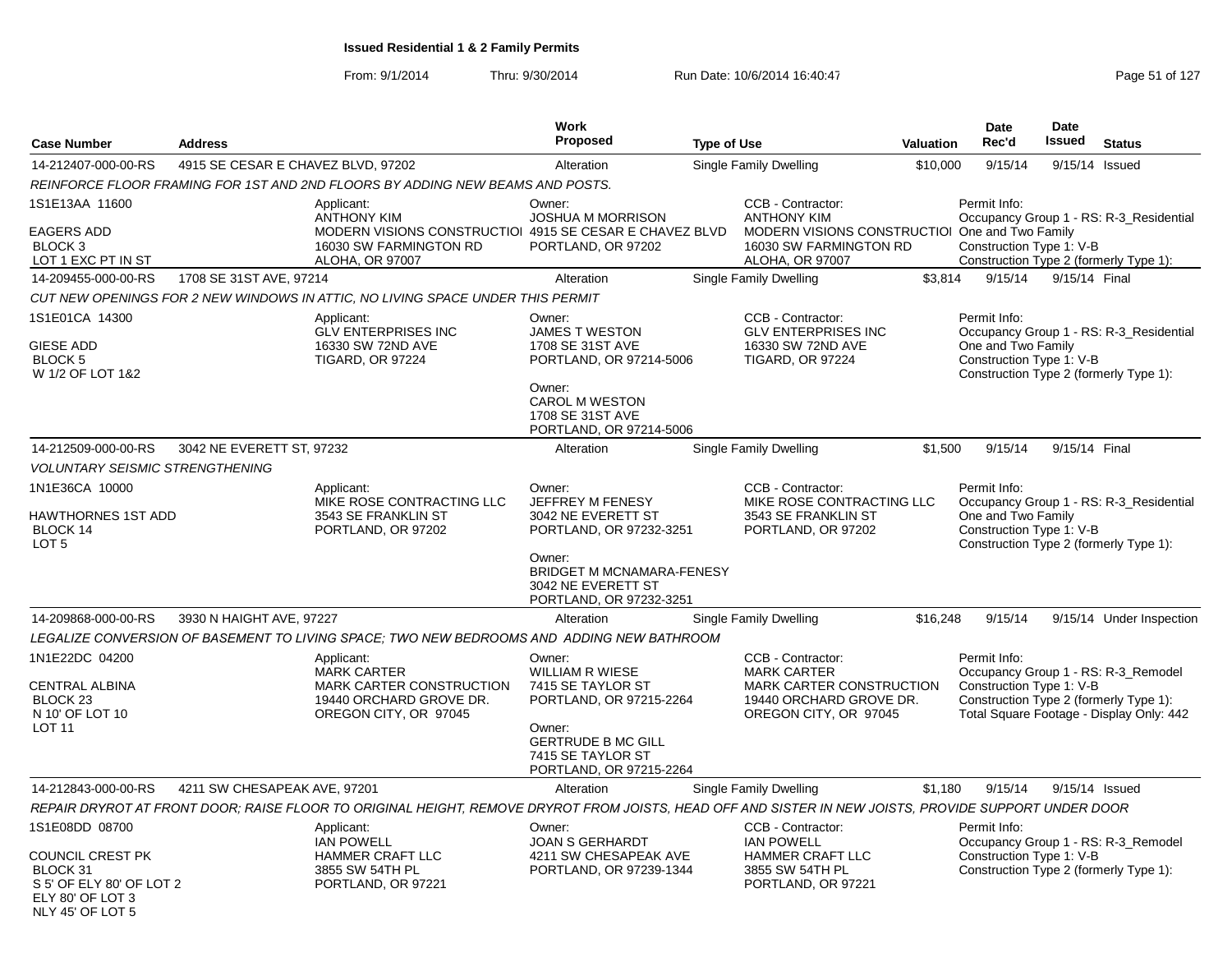From: 9/1/2014Thru: 9/30/2014 Run Date: 10/6/2014 16:40:47 Run Date: 10/6/2014 16:40:47

| <b>Case Number</b>                                                                       | <b>Address</b>                                                                                                                                               | <b>Work</b><br>Proposed                                                                                                                               | <b>Type of Use</b>                                                                                                                                                                                                                                                                                                            | <b>Valuation</b> | <b>Date</b><br>Rec'd                                                                                     | Date<br><b>Issued</b> | <b>Status</b>                           |
|------------------------------------------------------------------------------------------|--------------------------------------------------------------------------------------------------------------------------------------------------------------|-------------------------------------------------------------------------------------------------------------------------------------------------------|-------------------------------------------------------------------------------------------------------------------------------------------------------------------------------------------------------------------------------------------------------------------------------------------------------------------------------|------------------|----------------------------------------------------------------------------------------------------------|-----------------------|-----------------------------------------|
| 14-169900-000-00-RS                                                                      | 1830 NE KLICKITAT ST, 97212                                                                                                                                  | Alteration                                                                                                                                            | Single Family Dwelling                                                                                                                                                                                                                                                                                                        | \$70,000         | 6/16/14                                                                                                  | 9/16/14 Final         |                                         |
|                                                                                          | Remodel of bathroom, hallway, and kitchen. Project involves replacing three exterior walls around a small "potting room" and a new roof structure.           |                                                                                                                                                       |                                                                                                                                                                                                                                                                                                                               |                  |                                                                                                          |                       |                                         |
| 1N1E26AB 18600<br><b>IRVINGTON</b><br>BLOCK 41<br>LOT <sub>1</sub>                       | Applicant:<br><b>CUTTY HYDE</b><br>CUTTY HYDE CONSTRUCTION INC 1830 NE KLICKITAT ST<br>2725 NE 17TH AVE<br>PORTLAND, OR 97212                                | Owner:<br><b>CARL J ABBOTT</b><br>PORTLAND, OR 97212-2352<br>Owner:<br>MARGERY P ABBOTT<br>1830 NE KLICKITAT ST<br>PORTLAND, OR 97212-2352            | CCB - Contractor:<br><b>CUTTY HYDE</b><br>CUTTY HYDE CONSTRUCTION INC<br>2725 NE 17TH AVE<br>PORTLAND, OR 97212<br>CCB - Contractor:<br><b>REDS ELECTRIC CO INC</b><br>6336 SE 107TH<br>PORTLAND, OR 97266<br>CCB - Contractor:<br>Benjamin Neil Hayes<br><b>WEEKEND PLUMBER LLC</b><br>4811 NE 31st Ave<br>Portland OR 97211 |                  | Permit Info:<br>One and Two Family<br>Construction Type 1: V-B<br>Construction Type 2 (formerly Type 1): |                       | Occupancy Group 1 - RS: R-3_Residential |
| 14-213161-000-00-RS                                                                      | 5133 NE 32ND AVE, 97211                                                                                                                                      | Alteration                                                                                                                                            | Single Family Dwelling                                                                                                                                                                                                                                                                                                        | \$60,000         | 9/16/14                                                                                                  | 9/16/14 Issued        |                                         |
| ADD BATHROOM TO EXISTING UPPER FLOOR                                                     |                                                                                                                                                              |                                                                                                                                                       |                                                                                                                                                                                                                                                                                                                               |                  |                                                                                                          |                       |                                         |
| 1N1E24BA 17700<br><b>FOXCHASE ADD</b><br>BLOCK 13<br>LOT <sub>1</sub>                    | Applicant:<br><b>JASON SIRI</b><br>SIRI CONSTRUCTION LLC<br>6816 SE BELMONT ST<br>PORTLAND OR 97215                                                          | Owner:<br><b>JAMES HYATT</b><br>5133 NE 32ND AVE<br>PORTLAND, OR 97211<br>Owner:<br><b>ALISON MC KENZIE</b><br>5133 NE 32ND AVE<br>PORTLAND, OR 97211 | CCB - Contractor:<br>SIRI CONSTRUCTION LLC<br>6816 SE BELMONT ST<br>PORTLAND, OR 97215                                                                                                                                                                                                                                        |                  | Permit Info:<br>One and Two Family<br>Construction Type 1: V-B<br>Construction Type 2 (formerly Type 1): |                       | Occupancy Group 1 - RS: R-3_Residential |
| 14-207537-000-00-RS                                                                      | 5935 NE SKIDMORE ST, 97218                                                                                                                                   | Alteration                                                                                                                                            | Single Family Dwelling                                                                                                                                                                                                                                                                                                        | \$15,000         | 9/16/14                                                                                                  | 9/16/14 Issued        |                                         |
|                                                                                          | RENOVATE KITCHEN, ADD NEW EXTERIOR DOOR AND BACK STEPS, ADD NEW WINDOWS OVER KITCHEN SINK; REMOVE (1) BEDROOM UPSTAIRS AND ADD SHOWER TO EXPAND EXISTING UPS |                                                                                                                                                       |                                                                                                                                                                                                                                                                                                                               |                  |                                                                                                          |                       |                                         |
| 1N2E19DA 01200<br><b>COMMUNITY AC</b><br>BLOCK <sub>2</sub><br>W 100' OF E 200' OF LOT 1 | Applicant:<br><b>DONALD R FUCHS</b><br>2474 S DUTCH VISTA CT<br>CANBY, OR 97013-2501                                                                         | Owner:<br><b>DONALD R FUCHS</b><br>2474 S DUTCH VISTA CT<br>CANBY, OR 97013-2501                                                                      | CCB - Contractor:<br>CROUCHLEY PLUMBING CO INC<br>8717 N LOMBARD ST<br>PORTLAND, OR 97203-3783<br>CCB - Contractor:<br><b>STEIN ELECTRIC</b><br>17375 S SUNRISE LN                                                                                                                                                            |                  | Permit Info:<br>One and Two Family<br>Construction Type 1: V-B<br>Construction Type 2 (formerly Type 1): |                       | Occupancy Group 1 - RS: R-3_Residential |

BEAVERCREEK, OR 97004-9692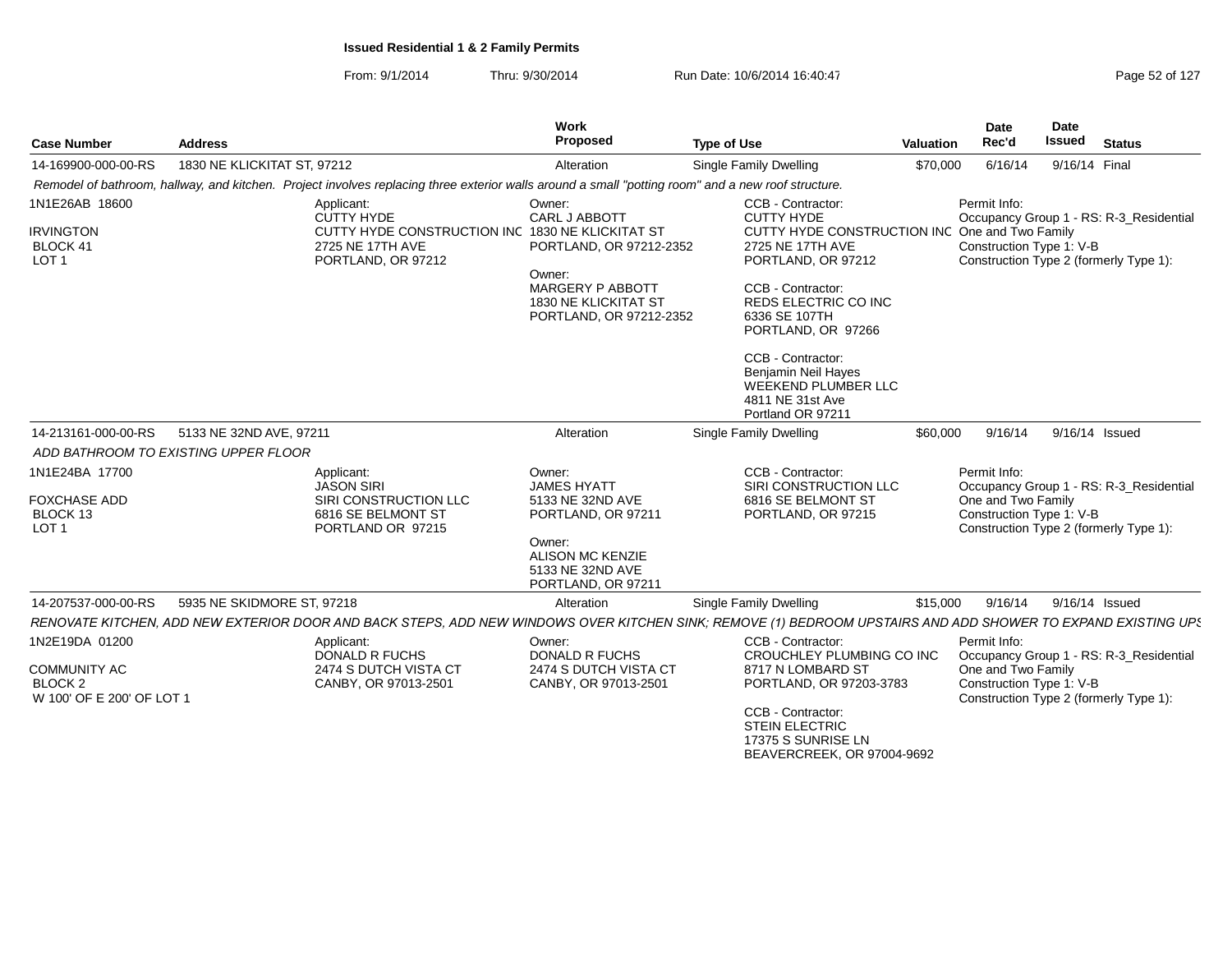| <b>Case Number</b>                    | <b>Address</b>                                                                                                                                              | Work<br><b>Proposed</b>                                                       | <b>Type of Use</b>                                                                       | Valuation | Date<br>Rec'd        | Date<br><b>Issued</b>             | <b>Status</b>                                                                       |
|---------------------------------------|-------------------------------------------------------------------------------------------------------------------------------------------------------------|-------------------------------------------------------------------------------|------------------------------------------------------------------------------------------|-----------|----------------------|-----------------------------------|-------------------------------------------------------------------------------------|
| 14-195057-000-00-RS                   | 6026 N HAIGHT AVE, 97217                                                                                                                                    | Alteration                                                                    | <b>Single Family Dwelling</b>                                                            | \$104,251 | 8/7/14               |                                   | 9/16/14 Under Inspection                                                            |
|                                       | CONVERT BASEMENT TO LIVING SPACE, INCLUDES 2 NEW BEDROOMS, FAMILY ROOM, BATHROOM, LAUNDRY AND STORAGE AREA; MAIN FLOOR RECONFIGURE KITCHEN, NEW WINDOW ABOV |                                                                               |                                                                                          |           |                      |                                   |                                                                                     |
| 1N1E15DB 16100                        | Applicant:<br>PAT SAUER                                                                                                                                     | Owner:<br><b>WHEATSTRAW LLC</b>                                               | CCB - Contractor:<br>SWINGSET DEVELOPMENT, LLC.                                          |           | Permit Info:         |                                   | Occupancy Group 1 - RS: R-3_Remodel                                                 |
| PIEDMONT<br>BLOCK 33<br><b>LOT 10</b> | THE DESIGN DEPARTEMENT<br>PO BOX 80065<br>PORTLAND OR 97280                                                                                                 | 6026 N HAIGHT AVE<br>PORTLAND, OR 97217                                       | P.O. BOX 42670<br>PORTLAND, OR 97242                                                     |           |                      | Construction Type 1: V-B          | Construction Type 2 (formerly Type 1):<br>Total Square Footage - Display Only: 2836 |
|                                       |                                                                                                                                                             | Owner:<br><b>JANET G CARPENTER</b><br>6026 N HAIGHT AVE<br>PORTLAND, OR 97217 |                                                                                          |           |                      |                                   |                                                                                     |
| 14-212721-000-00-RS                   | 5840 SW 18TH DR, 97201                                                                                                                                      | Alteration                                                                    | Single Family Dwelling                                                                   | \$15,000  | 9/16/14              | 9/16/14 Issued                    |                                                                                     |
|                                       | REPLACE 6X21 ELEVATED DECK WITH 10X22 DECK; NEW EXTERIOR STAIRS; NEW DOOR AT REAR; NEW INTERIOR WINDOW                                                      |                                                                               |                                                                                          |           |                      |                                   |                                                                                     |
| 1S1E16CA 07900                        | Applicant:<br><b>TIMOTHY G HOUCHEN</b>                                                                                                                      | Owner:<br><b>TIMOTHY G HOUCHEN</b>                                            |                                                                                          |           | Permit Info:         | Occupancy Group 1 - RS: U_Decks,  |                                                                                     |
| HILLSDALE HTS                         | 5840 SW 18TH DR                                                                                                                                             | 5840 SW 18TH DR                                                               |                                                                                          |           |                      | Patios, Porches, Carports         |                                                                                     |
| BLOCK 1<br>LOT <sub>7</sub>           | PORTLAND, OR 97239-2008                                                                                                                                     | PORTLAND, OR 97239-2008                                                       |                                                                                          |           |                      | Construction Type 1: V-B          |                                                                                     |
|                                       |                                                                                                                                                             |                                                                               |                                                                                          |           |                      |                                   | Construction Type 2 (formerly Type 1):<br>Total Square Footage - Display Only: 270  |
| 14-213214-000-00-RS                   | 3327 SW ILLINOIS ST, 97201                                                                                                                                  | Alteration                                                                    | <b>Single Family Dwelling</b>                                                            | \$40.436  | 9/16/14              | 9/16/14 Issued                    |                                                                                     |
|                                       | REMODEL AND RECONFIGURE EXISTING BASEMENT, INCLUDES NEW MASTER SUITE WITH BATHROOM, 2 ADDITIONAL BEDROOMS, REPLACE WINDOWS, 6 NEW FOOTINGS, NEW BEAMS (3 TO |                                                                               |                                                                                          |           |                      |                                   |                                                                                     |
| 1S1E17DC 12400                        | Applicant:                                                                                                                                                  | Owner:                                                                        | CCB - Contractor:                                                                        |           | Permit Info:         |                                   |                                                                                     |
|                                       | PETER STRAUHAL                                                                                                                                              |                                                                               | MATTHEW J BALLARD STRAUHAL JOSHUA MYERS CONSTRUCTION Occupancy Group 1 - RS: R-3_Remodel |           |                      |                                   |                                                                                     |
| <b>GLENELYN</b>                       | PURE ARCHITECTURE AIA                                                                                                                                       | 3327 SW ILLINOIS ST                                                           | <b>LLC</b>                                                                               |           |                      | Construction Type 1: V-B          |                                                                                     |
| BLOCK 17<br>S 10' OF LOT 18           | 2440 LAUREL AVE NE<br><b>SALEM, OR 97301</b>                                                                                                                | PORTLAND, OR 97239                                                            | 2540 DALKE RIDGE DR NW<br><b>SALEM, OR 97304</b>                                         |           |                      |                                   | Construction Type 2 (formerly Type 1):<br>Total Square Footage - Display Only: 1100 |
| LOT 23                                |                                                                                                                                                             | Owner:                                                                        |                                                                                          |           |                      |                                   |                                                                                     |
|                                       |                                                                                                                                                             | NATALIE C BALLARD STRAUHAL                                                    |                                                                                          |           |                      |                                   |                                                                                     |
|                                       |                                                                                                                                                             | 3327 SW ILLINOIS ST<br>PORTLAND, OR 97239                                     |                                                                                          |           |                      |                                   |                                                                                     |
| 14-206677-000-00-RS                   | 325 SE 86TH AVE, 97216                                                                                                                                      | Alteration                                                                    | <b>Single Family Dwelling</b>                                                            | \$6.750   | 9/16/14              | 9/16/14 Final                     |                                                                                     |
|                                       | SOLAR INSTALLATION, 3.285 kW PV SYSTEM ON ROOFTOP, NON PRESCRIPTIVE                                                                                         |                                                                               |                                                                                          |           |                      |                                   |                                                                                     |
| 1N2E33CC 17800                        | Applicant:                                                                                                                                                  | Owner:                                                                        | CCB - Contractor:                                                                        |           | Permit Info:         |                                   |                                                                                     |
|                                       | MELISSA BENTLEY                                                                                                                                             | DANIEL S DYGART                                                               | SOLARCITY CORPORATION                                                                    |           |                      | Occupancy Group 1 - RS: U_Private |                                                                                     |
| <b>TERRACE PK</b>                     | SOLAR CITY CORPORATION                                                                                                                                      | P O BOX 33089                                                                 | 6132 NE 112th AVE                                                                        |           | Garage\Utility Misc. |                                   |                                                                                     |
| <b>BLOCK 4</b><br><b>LOT 23</b>       | 6132 NE 112TH AVE<br>PORTLAND, OR 97220                                                                                                                     | PORTLAND, OR 97292-3089                                                       | PORTLAND, OR 97220                                                                       |           |                      | Construction Type 1: V-B          | Construction Type 2 (formerly Type 1):                                              |
|                                       |                                                                                                                                                             | Owner:                                                                        |                                                                                          |           |                      |                                   |                                                                                     |
|                                       |                                                                                                                                                             | <b>KAREN B DYGART</b>                                                         |                                                                                          |           |                      |                                   |                                                                                     |
|                                       |                                                                                                                                                             | P O BOX 33089<br>PORTLAND, OR 97292-3089                                      |                                                                                          |           |                      |                                   |                                                                                     |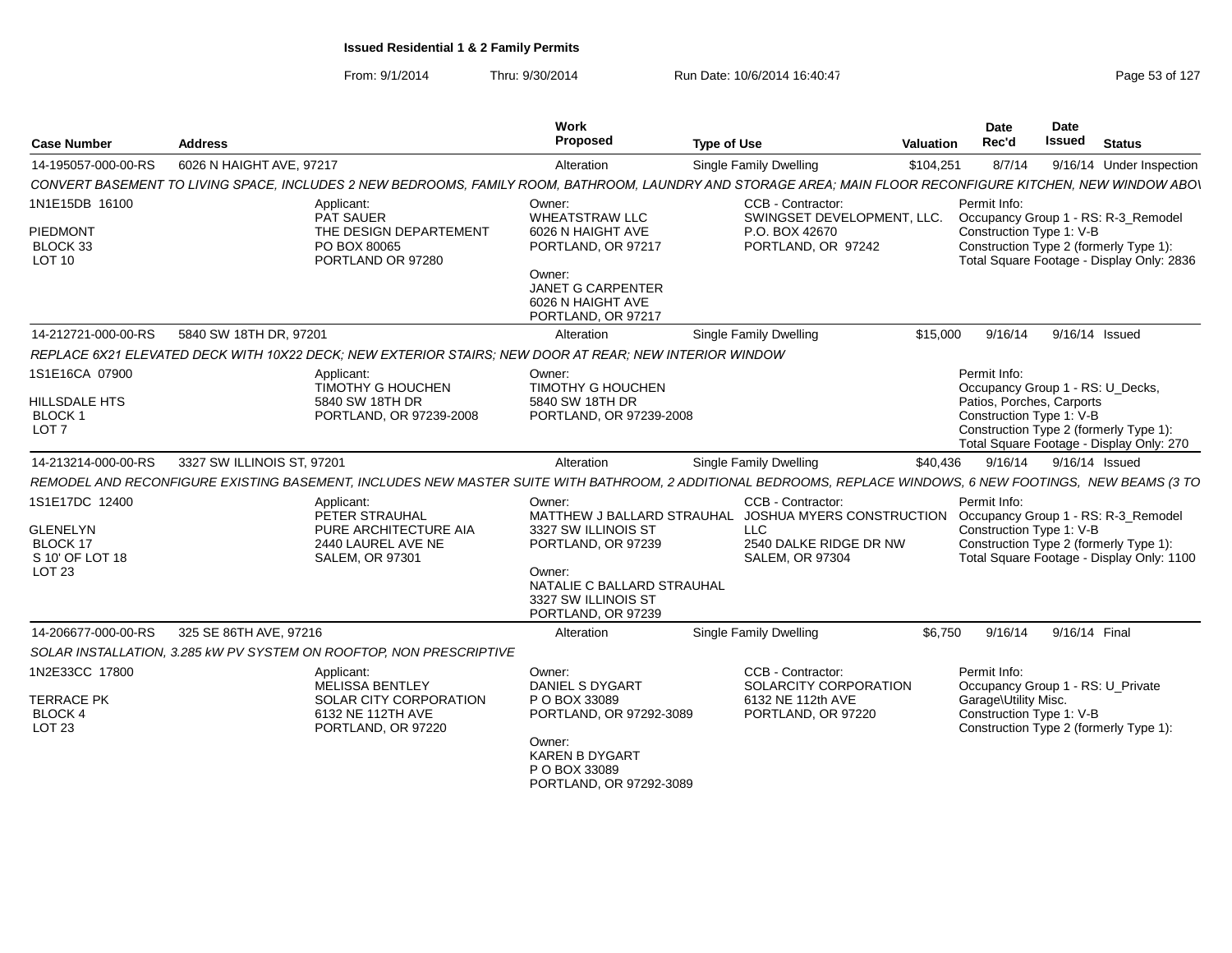| <b>Case Number</b>                                                        | <b>Address</b>                                              |                                                                                                           | Work<br>Proposed                                                                                                                                                 | <b>Type of Use</b>                                                                                              | Valuation | Date<br>Rec'd                                                  | <b>Date</b><br>Issued | <b>Status</b>                                                                     |
|---------------------------------------------------------------------------|-------------------------------------------------------------|-----------------------------------------------------------------------------------------------------------|------------------------------------------------------------------------------------------------------------------------------------------------------------------|-----------------------------------------------------------------------------------------------------------------|-----------|----------------------------------------------------------------|-----------------------|-----------------------------------------------------------------------------------|
| 14-213245-000-00-RS                                                       | 4144 SE 62ND AVE, 97206                                     |                                                                                                           | Alteration                                                                                                                                                       | <b>Single Family Dwelling</b>                                                                                   | \$500     | 9/16/14                                                        |                       | 9/16/14 Issued                                                                    |
|                                                                           |                                                             | SOLAR INSTALLATION, 6.63kW PV ARRAY ON ROOFTOP, PRESCRIPTIVE                                              |                                                                                                                                                                  |                                                                                                                 |           |                                                                |                       |                                                                                   |
| 1S2E08CC 12600<br>LAURELWOOD<br><b>BLOCK1</b><br><b>LOT 15</b>            |                                                             | Applicant:<br><b>MELISSA BENTLEY</b><br>SOLAR CITY CORPORATION<br>6132 NE 112TH AVE<br>PORTLAND, OR 97220 | Owner:<br><b>EMILY M KETOLA</b><br>4144 SE 62ND AVE<br>PORTLAND, OR 97206<br>Owner:<br>ELISHAYA WISNIEVITZ<br>4144 SE 62ND AVE<br>PORTLAND, OR 97206             | CCB - Contractor:<br>SOLARCITY CORPORATION<br>6132 NE 112th AVE<br>PORTLAND, OR 97220                           |           | Permit Info:<br>One and Two Family<br>Construction Type 1: V-B |                       | Occupancy Group 1 - RS: R-3 Residential<br>Construction Type 2 (formerly Type 1): |
| 14-213316-000-00-RS                                                       | 7108 SE LINCOLN ST, 97215                                   |                                                                                                           | Alteration                                                                                                                                                       | <b>Single Family Dwelling</b>                                                                                   | \$2,000   | 9/16/14                                                        |                       | 9/16/14 Issued                                                                    |
|                                                                           | <b>VOLUNTARY UNDERPINNING OF CHIMNEY WITH HELICAL PIERS</b> |                                                                                                           |                                                                                                                                                                  |                                                                                                                 |           |                                                                |                       |                                                                                   |
| 1S2E05CD 01300<br>SECTION 05 1S 2E<br>TL 1300 0.12 ACRES                  |                                                             | Applicant:<br><b>TERRAFIRMA FOUNDATION</b><br><b>SYSTEMS</b><br>1308 NW PARK ST<br>ROSEBURG, OR 97470     | Owner:<br><b>SHARON A MC FARLAND</b><br>7108 SE LINCOLN ST<br>PORTLAND, OR 97215-4052                                                                            | CCB - Contractor:<br><b>TERRAFIRMA FOUNDATION</b><br><b>SYSTEMS</b><br>1308 NW PARK ST<br>ROSEBURG, OR 97470    |           | Permit Info:<br>One and Two Family<br>Construction Type 1: V-B |                       | Occupancy Group 1 - RS: R-3_Residential<br>Construction Type 2 (formerly Type 1): |
| 14-213326-000-00-RS                                                       | 7504 SE 21ST AVE, 97202                                     |                                                                                                           | Alteration                                                                                                                                                       | Single Family Dwelling                                                                                          | \$4,000   | 9/16/14                                                        |                       | 9/16/14 Issued                                                                    |
|                                                                           |                                                             | VOLUNTARY SEISMIC STRENGTHENING AT NE CORNER OF HOUSE, USE 4 PUSH PIERS                                   |                                                                                                                                                                  |                                                                                                                 |           |                                                                |                       |                                                                                   |
| 1S1E23AD 01600<br><b>WESTMORELAND</b><br>BLOCK 32<br>LOT <sub>9</sub>     |                                                             | Applicant:<br><b>TERRAFIRMA FOUNDATION</b><br><b>SYSTEMS</b><br>1308 NW PARK ST<br>ROSEBURG, OR 97470     | Owner:<br><b>HOLLY WOODALL</b><br>7504 SE 21ST AVE<br>PORTLAND, OR 97202-6226<br>Owner:<br><b>MERRILY WOODALL</b><br>7504 SE 21ST AVE<br>PORTLAND, OR 97202-6226 | CCB - Contractor:<br><b>TERRAFIRMA FOUNDATION</b><br><b>SYSTEMS</b><br>1308 NW PARK ST<br>ROSEBURG, OR 97470    |           | Permit Info:<br>One and Two Family<br>Construction Type 1: V-B |                       | Occupancy Group 1 - RS: R-3_Residential<br>Construction Type 2 (formerly Type 1): |
| 14-213585-000-00-RS                                                       | 7901 SW RUBY TER, 97219                                     |                                                                                                           | Alteration                                                                                                                                                       | Single Family Dwelling                                                                                          | \$50,000  | 9/16/14                                                        |                       | 9/16/14 Under Inspection                                                          |
|                                                                           |                                                             |                                                                                                           |                                                                                                                                                                  | OPEN BEARING WALL BETWEEN KITCHEN AND DINING ROOM, REMODEL TWO EXISTING BATHROOMS ADD WINDOW AT MASTER BATHROOM |           |                                                                |                       |                                                                                   |
| 1S1E22CB 03100<br>SOUTH BURLINGAME AMD<br><b>BLOCK 5</b><br>LOT 4 TL 3100 |                                                             | Applicant:<br>ADAM<br><b>ARCIFORM LLC</b><br>2303 N RANDOLPH AVE<br>PORTLAND, OR 97227                    | Owner:<br><b>STEVEN LIDBERG</b><br>7901 SW RUBY TER<br>PORTLAND, OR 97219-4645<br>Owner:<br><b>CAROL LIDBERG</b><br>7901 SW RUBY TER<br>PORTLAND, OR 97219-4645  | CCB - Contractor:<br><b>ADAM</b><br><b>ARCIFORM LLC</b><br>2303 N RANDOLPH AVE<br>PORTLAND, OR 97227            |           | Permit Info:<br>One and Two Family<br>Construction Type 1: V-B |                       | Occupancy Group 1 - RS: R-3_Residential<br>Construction Type 2 (formerly Type 1): |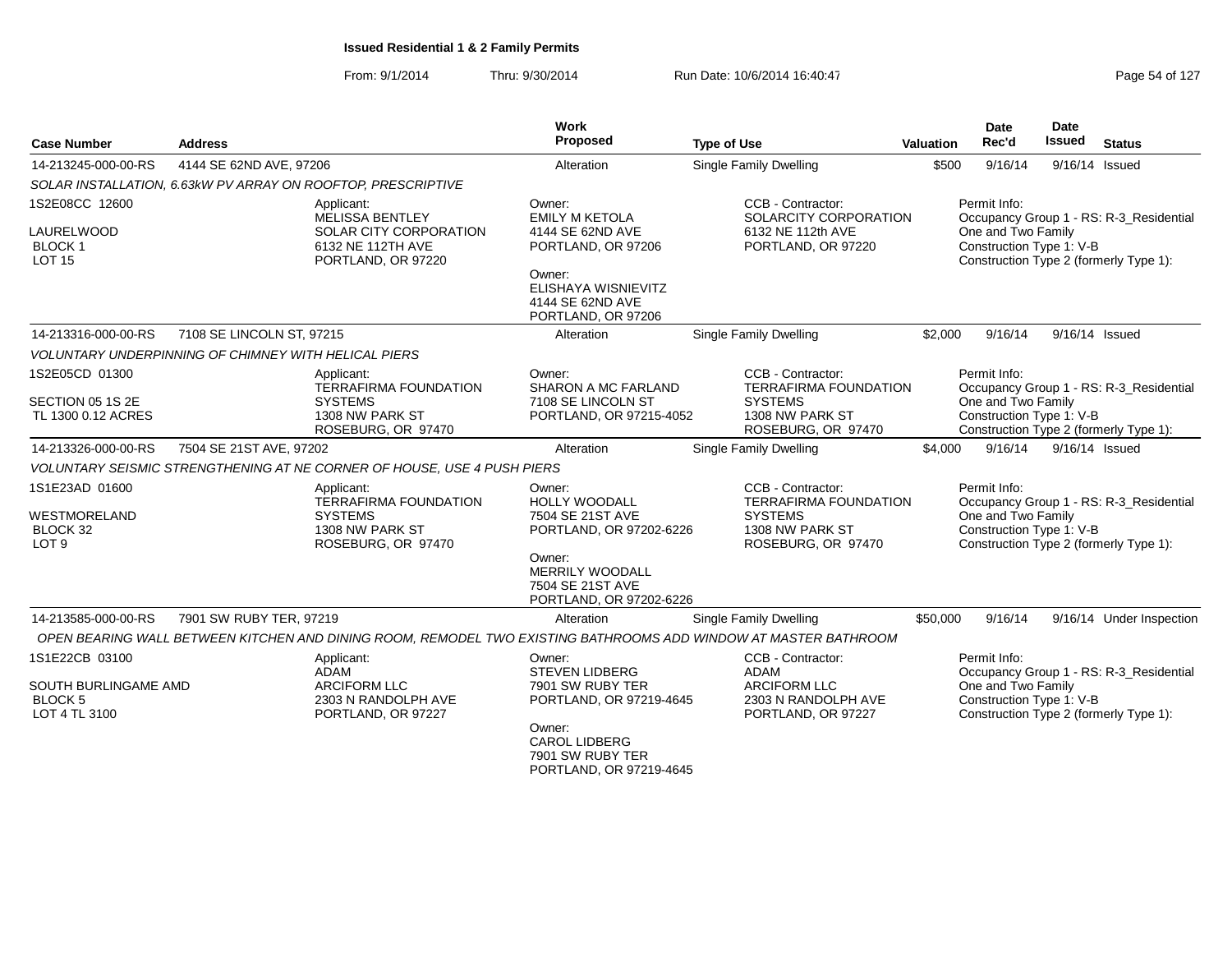|                                                                                                |                             |                                                                                                                                                      | Work<br><b>Proposed</b>                                                                                                                                       |                                                                                                                                                                                  |                  | <b>Date</b><br>Rec'd                                                                                      | Date<br><b>Issued</b> |                                                                                                                           |
|------------------------------------------------------------------------------------------------|-----------------------------|------------------------------------------------------------------------------------------------------------------------------------------------------|---------------------------------------------------------------------------------------------------------------------------------------------------------------|----------------------------------------------------------------------------------------------------------------------------------------------------------------------------------|------------------|-----------------------------------------------------------------------------------------------------------|-----------------------|---------------------------------------------------------------------------------------------------------------------------|
| <b>Case Number</b>                                                                             | <b>Address</b>              |                                                                                                                                                      |                                                                                                                                                               | <b>Type of Use</b>                                                                                                                                                               | <b>Valuation</b> |                                                                                                           |                       | <b>Status</b>                                                                                                             |
| 14-204637-000-00-RS                                                                            | 221 SW TEXAS ST, 97219      |                                                                                                                                                      | Alteration                                                                                                                                                    | Single Family Dwelling                                                                                                                                                           | \$20,000         | 9/16/14                                                                                                   |                       | 9/16/14 Issued                                                                                                            |
|                                                                                                |                             | REPLACE EXISTING DECK AT REAR, ADD STAIRS; SQUARE OFF AND REPLACE EXISTING ROUNDED BALCONY AT 2ND FLOOR                                              |                                                                                                                                                               |                                                                                                                                                                                  |                  |                                                                                                           |                       |                                                                                                                           |
| 1S1E22BB 06600<br>SOUTHERN PORTLAND<br>BLOCK 36<br>LOT 6&7 TL 6600                             |                             | Applicant:<br><b>KARL G DELYRIA</b><br>221 SW TEXAS ST<br>PORTLAND, OR 97219-2274                                                                    | Owner:<br>KARIN KOLODZIEJSKI<br>221 SW TEXAS ST<br>PORTLAND, OR 97219-2274<br>Owner:<br>KARL G DELYRIA<br>221 SW TEXAS ST                                     |                                                                                                                                                                                  |                  | Permit Info:<br>Occupancy Group 1 - RS: U Decks,<br>Patios, Porches, Carports<br>Construction Type 1: V-B |                       | Construction Type 2 (formerly Type 1):<br>Total Square Footage - Display Only: 782                                        |
|                                                                                                |                             |                                                                                                                                                      | PORTLAND, OR 97219-2274                                                                                                                                       |                                                                                                                                                                                  |                  |                                                                                                           |                       |                                                                                                                           |
| 14-211743-000-00-RS                                                                            | 4303 SE 57TH AVE, 97206     |                                                                                                                                                      | Alteration                                                                                                                                                    | <b>Single Family Dwelling</b>                                                                                                                                                    | \$22,056         | 9/16/14                                                                                                   |                       | 9/16/14 Under Inspection                                                                                                  |
|                                                                                                |                             | BASEMENT CONVERSION TO BEDROOM, BATHROOM AND FAMILY ROOM WITH BAR SINK                                                                               |                                                                                                                                                               |                                                                                                                                                                                  |                  |                                                                                                           |                       |                                                                                                                           |
| 1S2E07DD 12400<br><b>OVERTON PK</b><br><b>BLOCK F</b><br>N 35' OF S 160' OF LOT 3 EXC PT IN ST |                             | Applicant:<br>UKA CONSTRUCTION LLC<br>11016 SE HAPPY VALLEY DR<br>PORTLAND, OR 97086                                                                 | Owner:<br>PALISADES LAKE HOLDINGS LLC<br>1839 PALISADES LAKE CT<br>LAKE OSWEGO, OR 97034                                                                      | CCB - Contractor:<br>UKA CONSTRUCTION LLC<br>11016 SE HAPPY VALLEY DR<br>PORTLAND, OR 97086<br>CCB - Contractor:<br>MANZHURA PLUMBING INC<br>PO BOX 820429<br>VANCOUVER WA 98682 |                  | Permit Info:<br>Construction Type 1: V-B                                                                  |                       | Occupancy Group 1 - RS: R-3 Remodel<br>Construction Type 2 (formerly Type 1):<br>Total Square Footage - Display Only: 600 |
| 14-213552-000-00-RS                                                                            | 4389 SW WASHOUGA AVE, 97201 |                                                                                                                                                      | Alteration                                                                                                                                                    | <b>Single Family Dwelling</b>                                                                                                                                                    | \$60,000         | 9/16/14                                                                                                   |                       | 9/16/14 Issued                                                                                                            |
|                                                                                                |                             | REMODEL EXISTING KITCHEN-REMOVE ONE WALL AND PART OF ONE WALL BOTH INTERIOR TO EXPAND KITCHEN. ADD FRENCH DOOR IN KITCHEN TO REPLACE EXISTING WINDOW |                                                                                                                                                               |                                                                                                                                                                                  |                  |                                                                                                           |                       |                                                                                                                           |
| 1S1E08DD 14900<br><b>COUNCIL CREST PK</b>                                                      |                             | Applicant:<br>JOHN WEBB CONSTRUCTION &<br><b>DESIGN LLC</b>                                                                                          | Owner:<br>CHARLES A III TERHUNE<br>4389 SW WASHOUGA AVE                                                                                                       | CCB - Contractor:<br><b>JOHN WEBB CONSTRUCTION &amp;</b><br><b>DESIGN LLC</b>                                                                                                    |                  | Permit Info:<br>One and Two Family                                                                        |                       | Occupancy Group 1 - RS: R-3_Residential                                                                                   |
| BLOCK 35<br>LOT 7                                                                              |                             | PO BOX 71845<br><b>EUGENE, OR 97401</b>                                                                                                              | PORTLAND, OR 97239                                                                                                                                            | PO BOX 71845<br><b>EUGENE, OR 97401</b>                                                                                                                                          |                  | Construction Type 1: V-B                                                                                  |                       | Construction Type 2 (formerly Type 1):                                                                                    |
| 14-213965-000-00-RS                                                                            | 6214 NE 16TH AVE, 97211     |                                                                                                                                                      | Alteration                                                                                                                                                    | <b>Single Family Dwelling</b>                                                                                                                                                    | \$2,000          | 9/17/14                                                                                                   | 9/17/14 Final         |                                                                                                                           |
| <b>VOLUNTARY SEISMIC STRENGTHENING</b>                                                         |                             |                                                                                                                                                      |                                                                                                                                                               |                                                                                                                                                                                  |                  |                                                                                                           |                       |                                                                                                                           |
| 1N1E14DB 16200<br><b>HIGHLAND PK</b><br>BLOCK 8<br>LOT 7                                       |                             | Applicant:<br>ANDREW OSBORN<br><b>NW SEISMIC</b><br>2649 SE STEPHENS<br>PORTLAND OR 97214                                                            | Owner:<br><b>ERIC S LONSBURY</b><br>6214 NE 16TH AVE<br>PORTLAND, OR 97211-4812                                                                               | CCB - Contractor:<br>MICHAEL WIEBER<br>ELYSIUM CONSTRUCTION LLC<br>PO BOX 12010<br>PORTLAND OR 97212                                                                             |                  | Permit Info:<br>One and Two Family<br>Construction Type 1: V-B                                            |                       | Occupancy Group 1 - RS: R-3_Residential<br>Construction Type 2 (formerly Type 1):                                         |
| 14-213968-000-00-RS                                                                            | 3915 NE 70TH AVE, 97213     |                                                                                                                                                      | Alteration                                                                                                                                                    | <b>Single Family Dwelling</b>                                                                                                                                                    | \$2,000          | 9/17/14                                                                                                   |                       | 9/17/14 Issued                                                                                                            |
| <b>VOLUNTARY SEISMIC STRENGTHENING</b>                                                         |                             |                                                                                                                                                      |                                                                                                                                                               |                                                                                                                                                                                  |                  |                                                                                                           |                       |                                                                                                                           |
| 1N2E20CD 02300<br>HYDE PK<br>BLOCK <sub>20</sub><br><b>LOT 7&amp;8</b>                         |                             | Applicant:<br>ANDREW OSBORN<br><b>NW SEISMIC</b><br>2649 SE STEPHENS<br>PORTLAND OR 97214                                                            | Owner:<br><b>DANIEL S THOMA</b><br>3915 NE 70TH AVE<br>PORTLAND, OR 97213<br>Owner:<br><b>JULIE L STRAYER-THOMA</b><br>3915 NE 70TH AVE<br>PORTLAND, OR 97213 | CCB - Contractor:<br>MICHAEL WIEBER<br>ELYSIUM CONSTRUCTION LLC<br>PO BOX 12010<br>PORTLAND OR 97212                                                                             |                  | Permit Info:<br>One and Two Family<br>Construction Type 1: V-B                                            |                       | Occupancy Group 1 - RS: R-3 Residential<br>Construction Type 2 (formerly Type 1):                                         |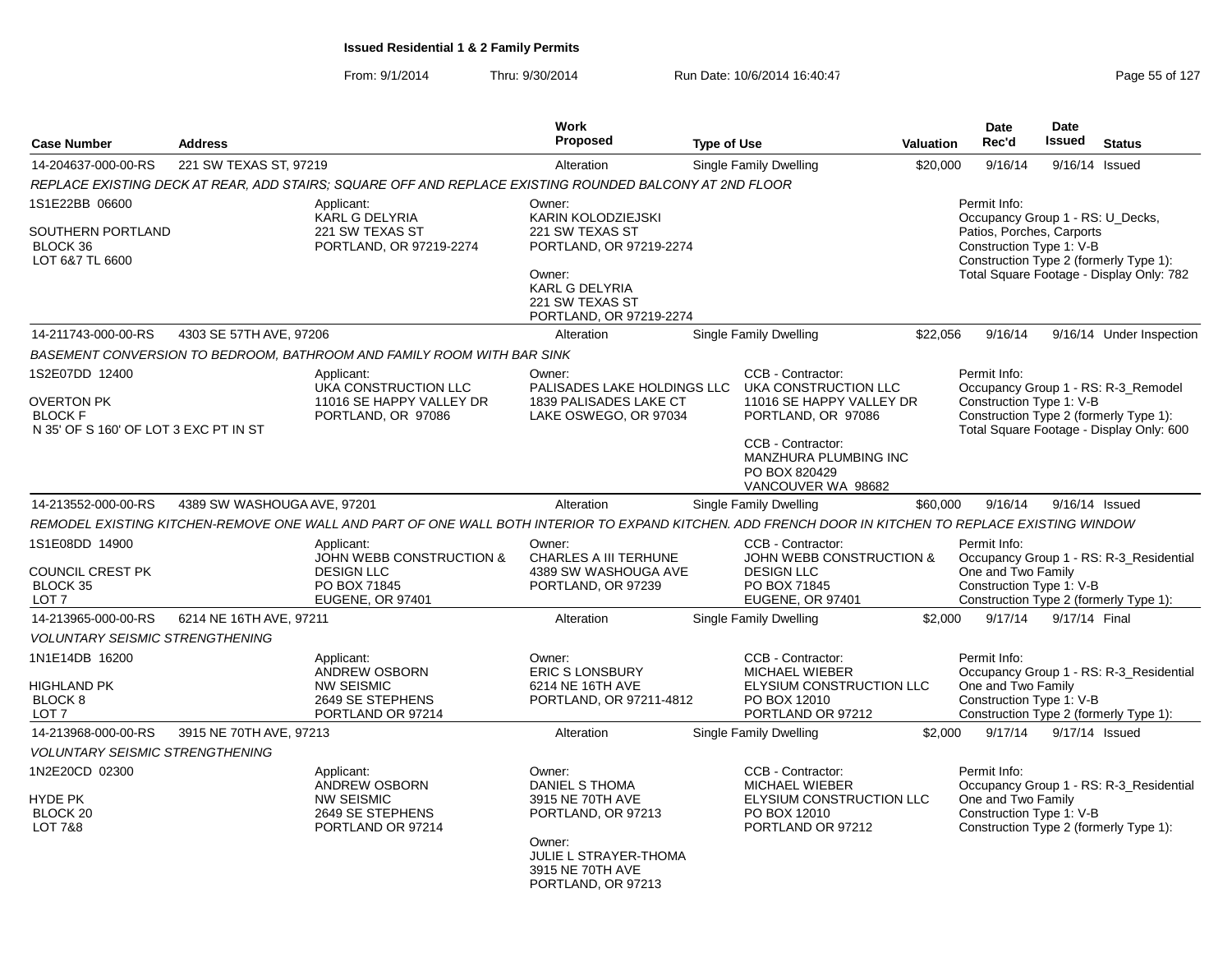| <b>Case Number</b>                                                                              | <b>Address</b>                                             |                                                                                          | Work<br>Proposed                                                                                                                                       | <b>Type of Use</b>                                                                                                                                          | <b>Valuation</b> | <b>Date</b><br>Rec'd                                           | <b>Date</b><br>Issued | <b>Status</b>                                                                     |
|-------------------------------------------------------------------------------------------------|------------------------------------------------------------|------------------------------------------------------------------------------------------|--------------------------------------------------------------------------------------------------------------------------------------------------------|-------------------------------------------------------------------------------------------------------------------------------------------------------------|------------------|----------------------------------------------------------------|-----------------------|-----------------------------------------------------------------------------------|
| 14-213964-000-00-RS                                                                             | 4407 SE YAMHILL ST, 97215                                  |                                                                                          | Alteration                                                                                                                                             | <b>Single Family Dwelling</b>                                                                                                                               | \$2,000          | 9/17/14                                                        | 9/17/14 Final         |                                                                                   |
| <b>VOLUNTARY SEISMIC STRENGTHENING</b>                                                          |                                                            |                                                                                          |                                                                                                                                                        |                                                                                                                                                             |                  |                                                                |                       |                                                                                   |
| 1S2E06BB 11400<br><b>GLENCOE PK</b><br>BLOCK <sub>2</sub><br>S 24' OF LOT 4<br>LOT <sub>5</sub> | Applicant:                                                 | ANDREW OSBORN<br><b>NW SEISMIC</b><br>2649 SE STEPHENS<br>PORTLAND OR 97214              | Owner:<br><b>BRADFORD G RENCE</b><br>4407 SE YAMHILL ST<br>PORTLAND, OR 97215<br>Owner:<br>EILEEN E RENCE<br>4407 SE YAMHILL ST<br>PORTLAND, OR 97215  | CCB - Contractor:<br><b>MICHAEL WIEBER</b><br>ELYSIUM CONSTRUCTION LLC<br>PO BOX 12010<br>PORTLAND OR 97212                                                 |                  | Permit Info:<br>One and Two Family<br>Construction Type 1: V-B |                       | Occupancy Group 1 - RS: R-3_Residential<br>Construction Type 2 (formerly Type 1): |
| 14-213989-000-00-RS                                                                             | 7953 SE 19TH AVE, 97202                                    |                                                                                          | Alteration                                                                                                                                             | <b>Single Family Dwelling</b>                                                                                                                               | \$3.600          | 9/17/14                                                        |                       | 9/17/14 Issued                                                                    |
|                                                                                                 | ADD EGRESS WINDOW AND WELL TO EXISTING UNFINISHED BASEMENT |                                                                                          |                                                                                                                                                        |                                                                                                                                                             |                  |                                                                |                       |                                                                                   |
| 1S1E23DA 14400<br>MOSELEY ADD<br><b>BLOCK 3</b><br>LOT <sub>1</sub>                             | Applicant:                                                 | LEE G ETTEN<br>7953 SE 19TH AVE<br>PORTLAND, OR 97202                                    | Owner:<br><b>LEE G ETTEN</b><br>7953 SE 19TH AVE<br>PORTLAND, OR 97202<br>Owner:<br><b>MELISSA E POWELL</b><br>7953 SE 19TH AVE<br>PORTLAND, OR 97202  | CCB - Contractor:<br><b>WESTERN CONSTRUCTION</b><br>SYSTEMS, LLC<br>6970 ZENA RD<br>RICKREALL, OR 97371                                                     |                  | Permit Info:<br>One and Two Family<br>Construction Type 1: V-B |                       | Occupancy Group 1 - RS: R-3 Residential<br>Construction Type 2 (formerly Type 1): |
| 14-214015-000-00-RS                                                                             | 9706 N CLARENDON AVE, 97203                                |                                                                                          | Alteration                                                                                                                                             | Single Family Dwelling                                                                                                                                      | \$5.000          | 9/17/14                                                        | 9/17/14 Final         |                                                                                   |
|                                                                                                 |                                                            | REMOVE BASEMENT WINDOW AND REPLACE WITH NEW EGRESS WINDOW AND WELL AT UNFINISHED STORAGE |                                                                                                                                                        |                                                                                                                                                             |                  |                                                                |                       |                                                                                   |
| 1N1E06DD 03200<br><b>COLLEGE PL</b><br>BLOCK <sub>23</sub><br>LOT 21&22 EXC PT IN ALLEY         | Applicant:                                                 | ERIKA ALTENHOFEN<br><b>NEIL KELLY</b><br>804 N ALBERTA ST<br>PORTLAND, OR 97217          | Owner:<br><b>TESSA R JAQUA</b><br>9706 N CLARENDON AVE<br>PORTLAND, OR 97203<br>Owner:<br>NATHAN C JAQUA<br>9706 N CLARENDON AVE<br>PORTLAND, OR 97203 | CCB - Contractor:<br>NEIL KELLY CO INC<br>804 N ALBERTA ST<br>PORTLAND, OR 97217-2693                                                                       |                  | Permit Info:<br>One and Two Family<br>Construction Type 1: V-B |                       | Occupancy Group 1 - RS: R-3_Residential<br>Construction Type 2 (formerly Type 1): |
| 14-214066-000-00-RS                                                                             | 8616 NE DUDDLESON ST, 97220                                |                                                                                          | Alteration                                                                                                                                             | Single Family Dwelling                                                                                                                                      | \$28,000         | 9/17/14                                                        |                       | 9/17/14 Issued                                                                    |
|                                                                                                 |                                                            |                                                                                          |                                                                                                                                                        | CONVERT BASEMENT TO LIVING SPACE, INCLUDES BEDROOM WITH EGRESS WINDOW AND WELL, FAMILY ROOM, BATHROOM AND STORAGE AREA UNDER STAIRS (1 BATHROOM TOTAL) TRAC |                  |                                                                |                       |                                                                                   |
| 1N2E28BB 05800<br><b>DOLORES HTS</b><br><b>BLOCK7</b><br>LOT <sub>4</sub>                       | Applicant:                                                 | NORTHWEST RESTORATION /<br>CONNIC ENTERPRISES INC<br>PO BOX 3264<br>TUALATIN OR 97062    | Owner:<br>SHIRLEY D IRA<br>2517 NE 108TH AVE<br>PORTLAND, OR 97220-2918                                                                                | CCB - Contractor:<br><b>NORTHWEST RESTORATION /</b><br>CONNIC ENTERPRISES INC<br>PO BOX 3264<br>TUALATIN OR 97062                                           |                  | Permit Info:<br>One and Two Family<br>Construction Type 1: V-B |                       | Occupancy Group 1 - RS: R-3_Residential<br>Construction Type 2 (formerly Type 1): |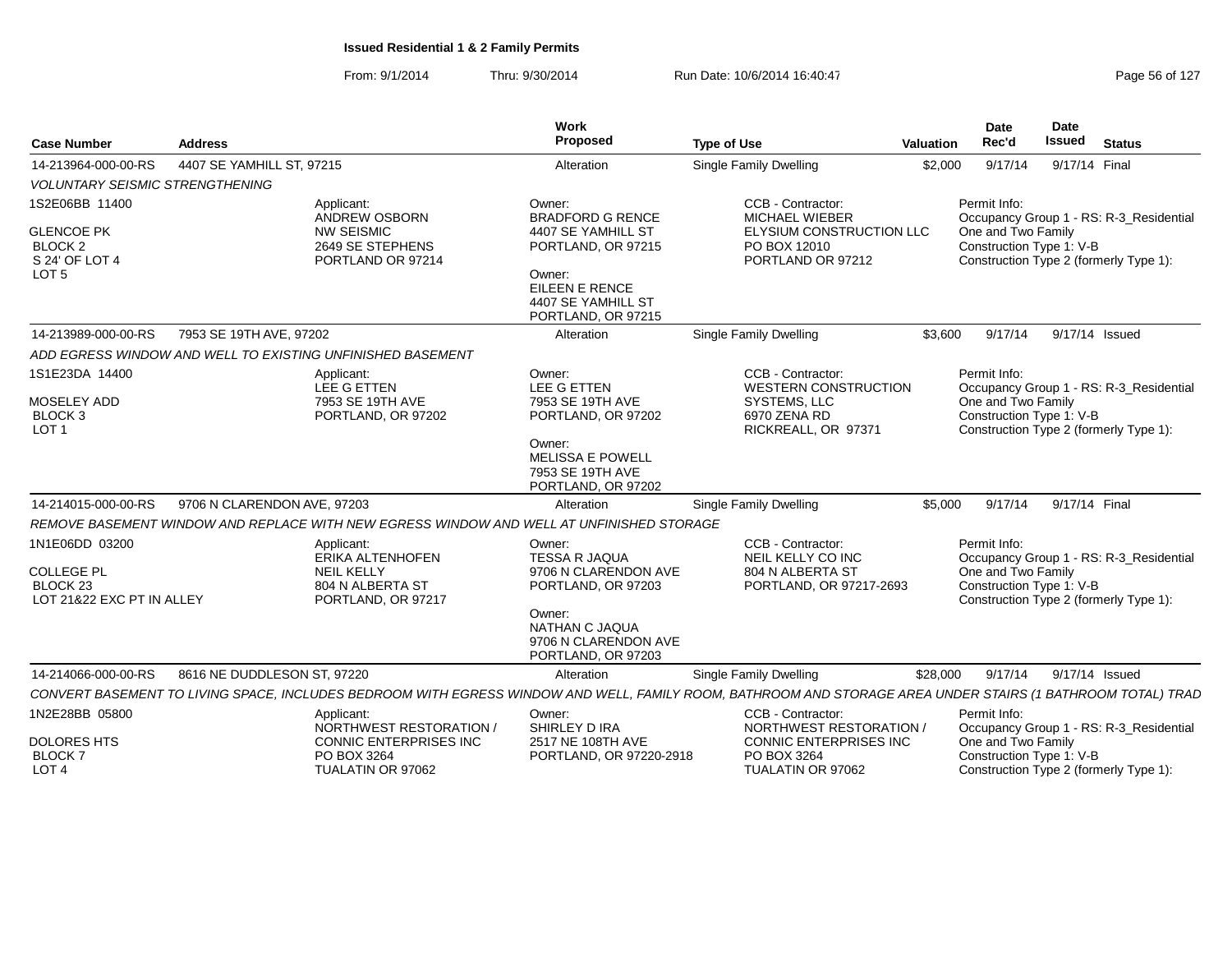|                                                                        |                                                                                                                           | Work                                                                                                                                                               |                                                                                                                                                                                                                                                                                                                                                                                                                                                             |                  | Date                                                           | Date           |                                                                                                                           |
|------------------------------------------------------------------------|---------------------------------------------------------------------------------------------------------------------------|--------------------------------------------------------------------------------------------------------------------------------------------------------------------|-------------------------------------------------------------------------------------------------------------------------------------------------------------------------------------------------------------------------------------------------------------------------------------------------------------------------------------------------------------------------------------------------------------------------------------------------------------|------------------|----------------------------------------------------------------|----------------|---------------------------------------------------------------------------------------------------------------------------|
| <b>Case Number</b>                                                     | <b>Address</b>                                                                                                            | <b>Proposed</b>                                                                                                                                                    | <b>Type of Use</b>                                                                                                                                                                                                                                                                                                                                                                                                                                          | <b>Valuation</b> | Rec'd                                                          | <b>Issued</b>  | <b>Status</b>                                                                                                             |
| 14-210285-REV-01-RS                                                    | 3608 SE 70TH AVE, 97206                                                                                                   | Alteration                                                                                                                                                         | <b>Single Family Dwelling</b>                                                                                                                                                                                                                                                                                                                                                                                                                               |                  | \$<br>9/17/14                                                  | 9/17/14 Issued |                                                                                                                           |
|                                                                        | REVISION TO REMOVE RELOCATION OF DRIVEWAY AND GARAGE DOOR OPENING FROM SCOPE OF WORK ON MAIN PERMIT                       |                                                                                                                                                                    |                                                                                                                                                                                                                                                                                                                                                                                                                                                             |                  |                                                                |                |                                                                                                                           |
| 1S2E08CA 17500<br>RESERVOIR PK<br><b>BLOCK7</b><br>LOT 1-3             | Applicant:<br><b>KEVIN PARTAIN</b><br><b>URBAN VISIONS</b><br>223 NE 56TH AVE<br>PORTLAND, OR 97213                       | Owner:<br><b>MARK R STOMME</b><br>2300 SW BROADWAY DR<br>PORTLAND, OR 97201-1607                                                                                   | <b>CCB - Contractor:</b><br>pro heating and painting Ilc<br>18577 SW STUBBLEFIELD WAY #1! Construction Type 1: V-B<br><b>ALOHA, OR 97006</b><br>CCB - Contractor:<br><b>SCOTT COLLINS</b><br><b>BRIDGETOWN EQUITY</b><br><b>CONSTRUCTION</b><br>3602 NE 75TH AVE<br>PORTLAND, OR 97213                                                                                                                                                                      |                  | Permit Info:                                                   |                | Occupancy Group 1 - RS: R-3 Remodel<br>Construction Type 2 (formerly Type 1):<br>Total Square Footage - Display Only: 210 |
| 14-213953-000-00-RS                                                    | 3608 SE 70TH AVE, 97206                                                                                                   | Alteration                                                                                                                                                         | <b>Single Family Dwelling</b>                                                                                                                                                                                                                                                                                                                                                                                                                               | \$3,000          | 9/17/14                                                        | 9/17/14 Final  |                                                                                                                           |
|                                                                        | ADD NEW DRIVEWAY AND CURB CUT AT FRONT OF GARAGE, RELOCATE GARAGE DOOR                                                    |                                                                                                                                                                    |                                                                                                                                                                                                                                                                                                                                                                                                                                                             |                  |                                                                |                |                                                                                                                           |
| 1S2E08CA 17500<br><b>RESERVOIR PK</b><br>BLOCK <sub>7</sub><br>LOT 1-3 | Applicant:<br><b>KEVIN PARTAIN</b><br><b>URBAN VISIONS</b><br>223 NE 56TH AVE<br>PORTLAND, OR 97213                       | Owner:<br><b>MARK R STOMME</b><br>2300 SW BROADWAY DR<br>PORTLAND, OR 97201-1607                                                                                   | CCB - Contractor:<br><b>SCOTT COLLINS</b><br><b>BRIDGETOWN EQUITY</b><br><b>CONSTRUCTION</b><br>3602 NE 75TH AVE<br>PORTLAND, OR 97213                                                                                                                                                                                                                                                                                                                      |                  | Permit Info:<br>One and Two Family<br>Construction Type 1: V-B |                | Occupancy Group 1 - RS: R-3_Residential<br>Construction Type 2 (formerly Type 1):                                         |
| 14-209125-000-00-RS                                                    | 3928 NE 13TH AVE, 97212                                                                                                   | Alteration                                                                                                                                                         | <b>Single Family Dwelling</b>                                                                                                                                                                                                                                                                                                                                                                                                                               | \$50,000         | 9/8/14                                                         |                | 9/18/14 Under Inspection                                                                                                  |
|                                                                        | WHOLE HOUSE REMODEL, SOME WALL RECONFIGURATION, ADD EGRESS WINDOW AND NEW STAIRWELL TO BASEMNT, ADD CURB CUT AND DRIVEWAY |                                                                                                                                                                    |                                                                                                                                                                                                                                                                                                                                                                                                                                                             |                  |                                                                |                |                                                                                                                           |
| 1N1E23CD 02100<br>NORTH IRVINGTON<br>BLOCK 10<br>LOT <sub>6</sub>      | Applicant:<br><b>RYAN WEEDEN</b><br>FOUR SQUARE DESIGN BUILD,<br>LLC.<br>2814 NE CESAR CHAVEZ BLVD<br>PORTLAND OR 97212   | Owner:<br>RONALD E DICKSON<br>16424 NE EVERETT ST<br>PORTLAND, OR 97230-5821<br>Owner:<br><b>NELLA M DICKSON</b><br>16424 NE EVERETT ST<br>PORTLAND, OR 97230-5821 | CCB - Contractor:<br><b>ERNIE JIMENEZ</b><br>E & L HEATING<br>14784 NW SETHRICH LN<br>HILLSBORO, OR 97229<br>CCB - Contractor:<br>FOUR SQUARE DESIGN BUILD,<br>LLC.<br>2814 NE CESAR CHAVEZ BLVD<br>PORTLAND OR 97212<br>CCB - Contractor:<br>HARBOR NORTHWEST ELECTRIC<br><b>LLC</b><br>1404 NE 17TH AVE<br>BATTLE GROUND, WA 97604<br>CCB - Contractor:<br>ALLSCOPE PLUMBING &<br><b>CONSTRUCTION LLC</b><br>18859 SW BUTTERNUT ST<br>BEAVERTON, OR 97007 |                  | Permit Info:<br>One and Two Family<br>Construction Type 1: V-B |                | Occupancy Group 1 - RS: R-3_Residential<br>Construction Type 2 (formerly Type 1):                                         |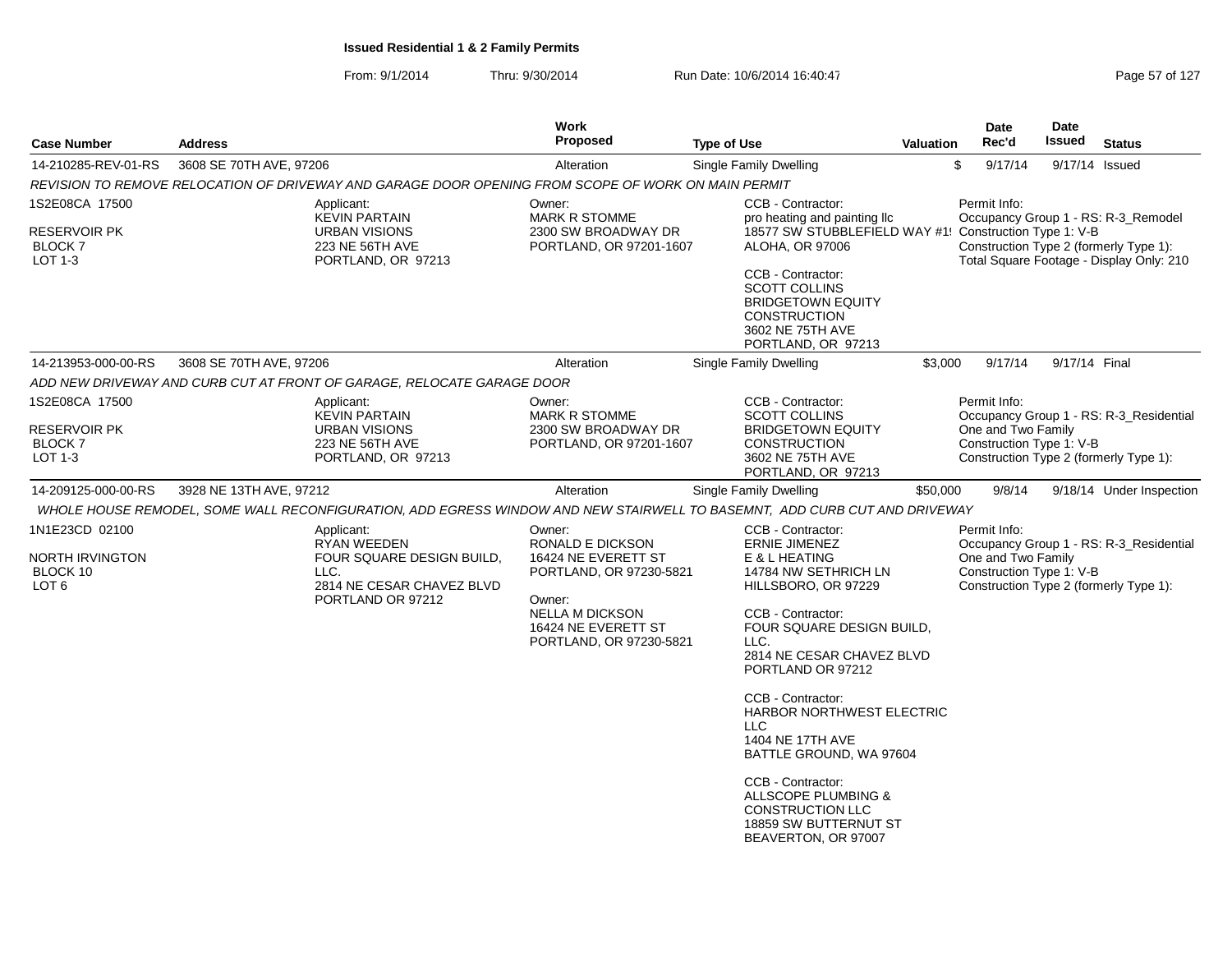| Proposed<br>Rec'd<br>Issued<br><b>Status</b><br><b>Type of Use</b><br><b>Case Number</b><br><b>Address</b><br><b>Valuation</b><br>14-214506-000-00-RS<br>4520 NW BARNES RD<br>\$16,000<br>9/18/14<br>9/18/14 Under Inspection<br>Alteration<br>Single Family Dwelling<br>REPAIR OF EXSISTING FOUNDATION (HELICAL ANCHORS/PUSH PILES)<br>1N1E32CC 90022<br>CCB - Contractor:<br>Permit Info:<br>Owner:<br>Applicant:<br>RAMJACK OF OREGON<br><b>COLIN G CAMERON</b><br>RAMJACK OF OREGON<br>Occupancy Group 1 - RS: R-3 Remodel<br>Construction Type 1: V-B<br>DOWNTOWN VILLAGE CONDOMINIUM<br>PO BOX 11701<br>2250 NW NUT TREE LN<br>PO BOX 11701<br>Construction Type 2 (formerly Type 1):<br>LOT <sub>13</sub><br>EUGENE, OR 97440<br>MCMINNVILLE, OR 97128-8037<br><b>EUGENE, OR 97440</b><br>Owner:<br><b>CANDICE N CAMERON</b><br>2250 NW NUT TREE LN<br>MCMINNVILLE, OR 97128-8037<br>14-214194-000-00-RS<br>5109 NE 11TH AVE - Unit B, 97211<br>\$29,224<br>9/18/14<br>9/18/14 Issued<br>Alteration<br>Single Family Dwelling<br>CONVERT BASEMENT TO ADU: FURR OUT ALL OF THE WALLS AND ADD NEW WALLS TO CREATE SHARED STORAGE, LAUNDRY, AND UTILITY ROOM; ADU TO INCLUDE KITCHEN, 2 BEDROOMS, A<br>1N1E23BA 19000<br>Owner:<br>Permit Info:<br>Applicant:<br><b>HANK HEATH</b><br><b>HANK HEATH</b><br>Occupancy Group 1 - RS: R-3 Remodel<br>871 N HARBOUR DR<br>Construction Type 1: V-B<br>871 N HARBOUR DR<br>Construction Type 2 (formerly Type 1):<br>PORTLAND, OR 97217-7585<br>PORTLAND, OR 97217-7585<br>Total Square Footage - Display Only: 795<br>Number of New Dwelling Units: 1<br>14-214649-000-00-RS<br>7616 N OMAHA AVE, 97217<br><b>Single Family Dwelling</b><br>9/18/14 Issued<br>Alteration<br>\$1,000<br>9/18/14<br>ADD EGRESS WINDOW ON THE NORTH SIDE OF THE BASEMENT; BASEMENT IS STAYING AS NONHABITABLE UNFINISHED SPACE UNDER THIS PERMIT.<br>1N1E09DC 20500<br>Owner:<br>CCB - Contractor:<br>Permit Info:<br>Applicant:<br>FIX IT UP CONTRACTORS LLC<br><b>BRIAN R WILSON</b><br>FIX IT UP CONTRACTORS LLC<br>Occupancy Group 1 - RS: R-3 Residential<br><b>GRAYBROOK</b><br>2000 NW 312TH AVE<br>7616 N OMAHA AVE<br>2000 NW 312TH AVE<br>One and Two Family<br>HILLSBORO, OR 97124<br>PORTLAND, OR 97217<br>HILLSBORO, OR 97124<br>Construction Type 1: V-B<br>BLOCK 1<br>N 15' OF LOT 12<br>Construction Type 2 (formerly Type 1):<br>LOT <sub>13</sub><br>Owner:<br><b>CORNELIA G WILSON</b><br>7616 N OMAHA AVE<br>PORTLAND, OR 97217<br>14-210677-000-00-RS<br>5925 NE 18TH AVE, 97211<br>Single Family Dwelling<br>\$30.878<br>9/18/14<br>9/18/14 Issued<br>Alteration<br>CONVERT BASEMENT TO HABITABLE SPACE WITH NEW LIVING ROOM, BEDROOM AND BATHROOM; KITCHEN REMODEL ON MAIN***SEPERATE PERMITS REQUIRED FOR ELECTRICAL PLUMBIN(<br>1N1E14DC 02600<br>CCB - Contractor:<br>Permit Info:<br>Applicant:<br>Owner:<br>LEVEL CONSTRUCTION LLC<br><b>ERIC G BRODY</b><br>LEVEL CONSTRUCTION LLC<br>Occupancy Group 1 - RS: R-3 Remodel |
|-------------------------------------------------------------------------------------------------------------------------------------------------------------------------------------------------------------------------------------------------------------------------------------------------------------------------------------------------------------------------------------------------------------------------------------------------------------------------------------------------------------------------------------------------------------------------------------------------------------------------------------------------------------------------------------------------------------------------------------------------------------------------------------------------------------------------------------------------------------------------------------------------------------------------------------------------------------------------------------------------------------------------------------------------------------------------------------------------------------------------------------------------------------------------------------------------------------------------------------------------------------------------------------------------------------------------------------------------------------------------------------------------------------------------------------------------------------------------------------------------------------------------------------------------------------------------------------------------------------------------------------------------------------------------------------------------------------------------------------------------------------------------------------------------------------------------------------------------------------------------------------------------------------------------------------------------------------------------------------------------------------------------------------------------------------------------------------------------------------------------------------------------------------------------------------------------------------------------------------------------------------------------------------------------------------------------------------------------------------------------------------------------------------------------------------------------------------------------------------------------------------------------------------------------------------------------------------------------------------------------------------------------------------------------------------------------------------------------------------------------------------------------------------------------------------------------------------------------------------------------------------------------------------------------------------------------------------------------------------|
|                                                                                                                                                                                                                                                                                                                                                                                                                                                                                                                                                                                                                                                                                                                                                                                                                                                                                                                                                                                                                                                                                                                                                                                                                                                                                                                                                                                                                                                                                                                                                                                                                                                                                                                                                                                                                                                                                                                                                                                                                                                                                                                                                                                                                                                                                                                                                                                                                                                                                                                                                                                                                                                                                                                                                                                                                                                                                                                                                                                     |
|                                                                                                                                                                                                                                                                                                                                                                                                                                                                                                                                                                                                                                                                                                                                                                                                                                                                                                                                                                                                                                                                                                                                                                                                                                                                                                                                                                                                                                                                                                                                                                                                                                                                                                                                                                                                                                                                                                                                                                                                                                                                                                                                                                                                                                                                                                                                                                                                                                                                                                                                                                                                                                                                                                                                                                                                                                                                                                                                                                                     |
|                                                                                                                                                                                                                                                                                                                                                                                                                                                                                                                                                                                                                                                                                                                                                                                                                                                                                                                                                                                                                                                                                                                                                                                                                                                                                                                                                                                                                                                                                                                                                                                                                                                                                                                                                                                                                                                                                                                                                                                                                                                                                                                                                                                                                                                                                                                                                                                                                                                                                                                                                                                                                                                                                                                                                                                                                                                                                                                                                                                     |
|                                                                                                                                                                                                                                                                                                                                                                                                                                                                                                                                                                                                                                                                                                                                                                                                                                                                                                                                                                                                                                                                                                                                                                                                                                                                                                                                                                                                                                                                                                                                                                                                                                                                                                                                                                                                                                                                                                                                                                                                                                                                                                                                                                                                                                                                                                                                                                                                                                                                                                                                                                                                                                                                                                                                                                                                                                                                                                                                                                                     |
|                                                                                                                                                                                                                                                                                                                                                                                                                                                                                                                                                                                                                                                                                                                                                                                                                                                                                                                                                                                                                                                                                                                                                                                                                                                                                                                                                                                                                                                                                                                                                                                                                                                                                                                                                                                                                                                                                                                                                                                                                                                                                                                                                                                                                                                                                                                                                                                                                                                                                                                                                                                                                                                                                                                                                                                                                                                                                                                                                                                     |
|                                                                                                                                                                                                                                                                                                                                                                                                                                                                                                                                                                                                                                                                                                                                                                                                                                                                                                                                                                                                                                                                                                                                                                                                                                                                                                                                                                                                                                                                                                                                                                                                                                                                                                                                                                                                                                                                                                                                                                                                                                                                                                                                                                                                                                                                                                                                                                                                                                                                                                                                                                                                                                                                                                                                                                                                                                                                                                                                                                                     |
|                                                                                                                                                                                                                                                                                                                                                                                                                                                                                                                                                                                                                                                                                                                                                                                                                                                                                                                                                                                                                                                                                                                                                                                                                                                                                                                                                                                                                                                                                                                                                                                                                                                                                                                                                                                                                                                                                                                                                                                                                                                                                                                                                                                                                                                                                                                                                                                                                                                                                                                                                                                                                                                                                                                                                                                                                                                                                                                                                                                     |
|                                                                                                                                                                                                                                                                                                                                                                                                                                                                                                                                                                                                                                                                                                                                                                                                                                                                                                                                                                                                                                                                                                                                                                                                                                                                                                                                                                                                                                                                                                                                                                                                                                                                                                                                                                                                                                                                                                                                                                                                                                                                                                                                                                                                                                                                                                                                                                                                                                                                                                                                                                                                                                                                                                                                                                                                                                                                                                                                                                                     |
|                                                                                                                                                                                                                                                                                                                                                                                                                                                                                                                                                                                                                                                                                                                                                                                                                                                                                                                                                                                                                                                                                                                                                                                                                                                                                                                                                                                                                                                                                                                                                                                                                                                                                                                                                                                                                                                                                                                                                                                                                                                                                                                                                                                                                                                                                                                                                                                                                                                                                                                                                                                                                                                                                                                                                                                                                                                                                                                                                                                     |
|                                                                                                                                                                                                                                                                                                                                                                                                                                                                                                                                                                                                                                                                                                                                                                                                                                                                                                                                                                                                                                                                                                                                                                                                                                                                                                                                                                                                                                                                                                                                                                                                                                                                                                                                                                                                                                                                                                                                                                                                                                                                                                                                                                                                                                                                                                                                                                                                                                                                                                                                                                                                                                                                                                                                                                                                                                                                                                                                                                                     |
|                                                                                                                                                                                                                                                                                                                                                                                                                                                                                                                                                                                                                                                                                                                                                                                                                                                                                                                                                                                                                                                                                                                                                                                                                                                                                                                                                                                                                                                                                                                                                                                                                                                                                                                                                                                                                                                                                                                                                                                                                                                                                                                                                                                                                                                                                                                                                                                                                                                                                                                                                                                                                                                                                                                                                                                                                                                                                                                                                                                     |
|                                                                                                                                                                                                                                                                                                                                                                                                                                                                                                                                                                                                                                                                                                                                                                                                                                                                                                                                                                                                                                                                                                                                                                                                                                                                                                                                                                                                                                                                                                                                                                                                                                                                                                                                                                                                                                                                                                                                                                                                                                                                                                                                                                                                                                                                                                                                                                                                                                                                                                                                                                                                                                                                                                                                                                                                                                                                                                                                                                                     |
|                                                                                                                                                                                                                                                                                                                                                                                                                                                                                                                                                                                                                                                                                                                                                                                                                                                                                                                                                                                                                                                                                                                                                                                                                                                                                                                                                                                                                                                                                                                                                                                                                                                                                                                                                                                                                                                                                                                                                                                                                                                                                                                                                                                                                                                                                                                                                                                                                                                                                                                                                                                                                                                                                                                                                                                                                                                                                                                                                                                     |
|                                                                                                                                                                                                                                                                                                                                                                                                                                                                                                                                                                                                                                                                                                                                                                                                                                                                                                                                                                                                                                                                                                                                                                                                                                                                                                                                                                                                                                                                                                                                                                                                                                                                                                                                                                                                                                                                                                                                                                                                                                                                                                                                                                                                                                                                                                                                                                                                                                                                                                                                                                                                                                                                                                                                                                                                                                                                                                                                                                                     |
|                                                                                                                                                                                                                                                                                                                                                                                                                                                                                                                                                                                                                                                                                                                                                                                                                                                                                                                                                                                                                                                                                                                                                                                                                                                                                                                                                                                                                                                                                                                                                                                                                                                                                                                                                                                                                                                                                                                                                                                                                                                                                                                                                                                                                                                                                                                                                                                                                                                                                                                                                                                                                                                                                                                                                                                                                                                                                                                                                                                     |
|                                                                                                                                                                                                                                                                                                                                                                                                                                                                                                                                                                                                                                                                                                                                                                                                                                                                                                                                                                                                                                                                                                                                                                                                                                                                                                                                                                                                                                                                                                                                                                                                                                                                                                                                                                                                                                                                                                                                                                                                                                                                                                                                                                                                                                                                                                                                                                                                                                                                                                                                                                                                                                                                                                                                                                                                                                                                                                                                                                                     |
| Construction Type 1: V-B<br><b>OAKHURST</b><br>10511 SE STANLEY AVE<br>5925 NE 18TH AVE<br>10511 SE STANLEY AVE<br>BLOCK 7<br>MILWAUKIE, OR 97222<br>Construction Type 2 (formerly Type 1):<br>MILWAUKIE, OR 97222<br>PORTLAND, OR 97211-5417<br>LOT 16<br>Total Square Footage - Display Only: 840                                                                                                                                                                                                                                                                                                                                                                                                                                                                                                                                                                                                                                                                                                                                                                                                                                                                                                                                                                                                                                                                                                                                                                                                                                                                                                                                                                                                                                                                                                                                                                                                                                                                                                                                                                                                                                                                                                                                                                                                                                                                                                                                                                                                                                                                                                                                                                                                                                                                                                                                                                                                                                                                                 |
| 14-214671-000-00-RS<br>4946 NE 13TH AVE, 97211<br><b>Single Family Dwelling</b><br>9/18/14<br>9/18/14 Issued<br>Alteration<br>\$500                                                                                                                                                                                                                                                                                                                                                                                                                                                                                                                                                                                                                                                                                                                                                                                                                                                                                                                                                                                                                                                                                                                                                                                                                                                                                                                                                                                                                                                                                                                                                                                                                                                                                                                                                                                                                                                                                                                                                                                                                                                                                                                                                                                                                                                                                                                                                                                                                                                                                                                                                                                                                                                                                                                                                                                                                                                 |
| CONVERT ILLEGAL LIVING SPACE IN ATTIC AND BASEMENT BACK TO STORAGE SPACE. REPLACE GUARDRAILS AT NORTH AND EAST SIDE OF FRONT PORCH. REPLACE HANDRAILS AND GUAI                                                                                                                                                                                                                                                                                                                                                                                                                                                                                                                                                                                                                                                                                                                                                                                                                                                                                                                                                                                                                                                                                                                                                                                                                                                                                                                                                                                                                                                                                                                                                                                                                                                                                                                                                                                                                                                                                                                                                                                                                                                                                                                                                                                                                                                                                                                                                                                                                                                                                                                                                                                                                                                                                                                                                                                                                      |
| 1N1E23BD 01800<br>Permit Info:<br>Applicant:<br>Owner:<br><b>VIRGIL L TURNER</b><br><b>VIRGIL L TURNER</b><br>Occupancy Group 1 - RS: R-3_Residential                                                                                                                                                                                                                                                                                                                                                                                                                                                                                                                                                                                                                                                                                                                                                                                                                                                                                                                                                                                                                                                                                                                                                                                                                                                                                                                                                                                                                                                                                                                                                                                                                                                                                                                                                                                                                                                                                                                                                                                                                                                                                                                                                                                                                                                                                                                                                                                                                                                                                                                                                                                                                                                                                                                                                                                                                               |
| One and Two Family<br><b>ALBINA HTS</b><br>4946 NE 13TH AVE<br>4946 NE 13TH AVE<br>Construction Type 1: V-B<br>BLOCK 5<br>PORTLAND, OR 97211<br>PORTLAND, OR 97211<br>LOT 1 EXC PT IN ST<br>Construction Type 2 (formerly Type 1):                                                                                                                                                                                                                                                                                                                                                                                                                                                                                                                                                                                                                                                                                                                                                                                                                                                                                                                                                                                                                                                                                                                                                                                                                                                                                                                                                                                                                                                                                                                                                                                                                                                                                                                                                                                                                                                                                                                                                                                                                                                                                                                                                                                                                                                                                                                                                                                                                                                                                                                                                                                                                                                                                                                                                  |
| LOT <sub>2</sub><br>Applicant:<br>Owner:<br><b>LINDA L TURNER</b><br>LINDA L TURNER<br>4946 NE 13TH AVE<br>4946 NE 13TH AVE<br>PORTLAND, OR 97211<br>PORTLAND, OR 97211                                                                                                                                                                                                                                                                                                                                                                                                                                                                                                                                                                                                                                                                                                                                                                                                                                                                                                                                                                                                                                                                                                                                                                                                                                                                                                                                                                                                                                                                                                                                                                                                                                                                                                                                                                                                                                                                                                                                                                                                                                                                                                                                                                                                                                                                                                                                                                                                                                                                                                                                                                                                                                                                                                                                                                                                             |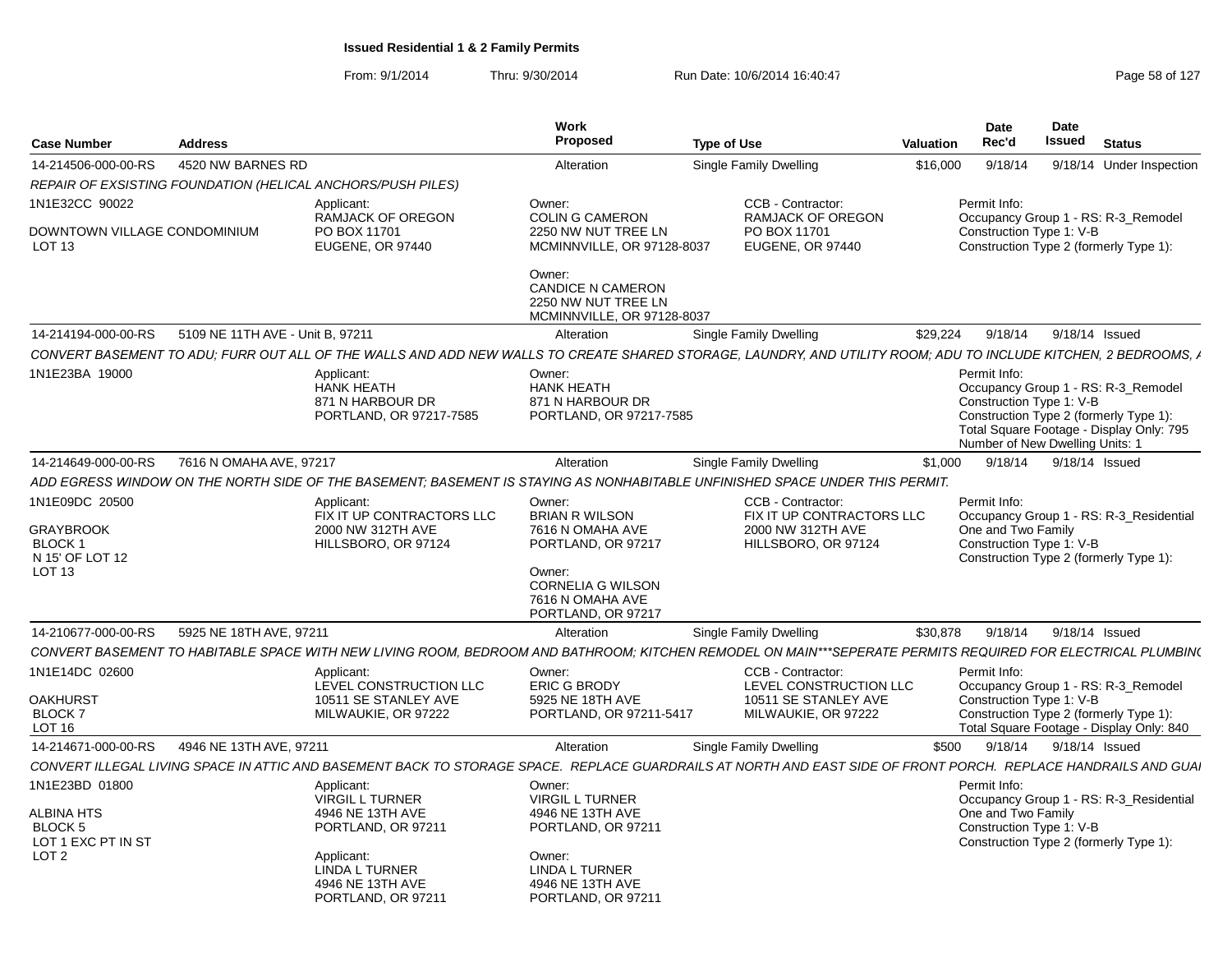|                                                                 |                          |                                                                                                                                                                                 | <b>Work</b>                                                                                                                                                         |                                                                                                                |           | Date                                                           | Date          |                                                                                                                              |
|-----------------------------------------------------------------|--------------------------|---------------------------------------------------------------------------------------------------------------------------------------------------------------------------------|---------------------------------------------------------------------------------------------------------------------------------------------------------------------|----------------------------------------------------------------------------------------------------------------|-----------|----------------------------------------------------------------|---------------|------------------------------------------------------------------------------------------------------------------------------|
| <b>Case Number</b>                                              | <b>Address</b>           |                                                                                                                                                                                 | Proposed                                                                                                                                                            | <b>Type of Use</b>                                                                                             | Valuation | Rec'd                                                          | <b>Issued</b> | <b>Status</b>                                                                                                                |
| 14-214826-000-00-RS                                             | 8616 SW 35TH AVE         |                                                                                                                                                                                 | Alteration                                                                                                                                                          | Single Family Dwelling                                                                                         | \$30,000  | 9/18/14                                                        |               | 9/18/14 Issued                                                                                                               |
| Kitchen Remodel. Trade work only.                               |                          |                                                                                                                                                                                 |                                                                                                                                                                     |                                                                                                                |           |                                                                |               |                                                                                                                              |
| 1S1E20DC 10401                                                  |                          | Applicant:                                                                                                                                                                      | Owner:                                                                                                                                                              | CCB - Contractor:                                                                                              |           | Permit Info:                                                   |               |                                                                                                                              |
| PARTITION PLAT 2005-169<br>LOT 1                                |                          | <b>RON HAYES</b><br>PRECISION HOMES AND<br>DEVELOPMENT LLC<br>9655 SW SUNSHINE CT #100<br>BEAVERTON, OR 97005                                                                   | KATHERINE A ELDER<br>8616 SW 35TH AVE<br>PORTLAND, OR 97219<br>Owner:<br><b>BENJAMIN J MORASCO</b><br>8616 SW 35TH AVE<br>PORTLAND, OR 97219                        | <b>RON HAYES</b><br>PRECISION HOMES AND<br>DEVELOPMENT LLC<br>9655 SW SUNSHINE CT #100<br>BEAVERTON, OR 97005  |           | One and Two Family<br>Construction Type 1: V-B                 |               | Occupancy Group 1 - RS: R-3 Residential<br>Construction Type 2 (formerly Type 1):                                            |
| 14-214881-000-00-RS                                             | 3106 NE 45TH AVE, 97213  |                                                                                                                                                                                 | Alteration                                                                                                                                                          | Single Family Dwelling                                                                                         | \$7,858   | 9/18/14                                                        |               | 9/19/14 Under Inspection                                                                                                     |
|                                                                 |                          | MAIN FLOOR BATHROOM RENOVATION. 2 TOILETS TOTAL. NO PLANS REQUIRED - TRADE WORK ONLY                                                                                            |                                                                                                                                                                     |                                                                                                                |           |                                                                |               |                                                                                                                              |
| 1N2E30BB 15400<br>ROSE CITY PK<br>BLOCK 145<br><b>LOT 11</b>    |                          | Applicant:<br>DAVID LEECH INC<br>PO BOX 400<br>BRIGHTWOOD, OR 970110400                                                                                                         | Owner:<br><b>KEVIN P PARSONS</b><br>3106 NE 45TH AVE<br>PORTLAND, OR 97213-1142<br>Owner:<br><b>JUDITH M PARSONS</b><br>3106 NE 45TH AVE<br>PORTLAND, OR 97213-1142 | CCB - Contractor:<br>DAVID LEECH INC<br>PO BOX 400<br>BRIGHTWOOD, OR 970110400                                 |           | Permit Info:<br>One and Two Family<br>Construction Type 1: V-B |               | Occupancy Group 1 - RS: R-3 Residential<br>Construction Type 2 (formerly Type 1):                                            |
|                                                                 |                          |                                                                                                                                                                                 | Alteration                                                                                                                                                          | Single Family Dwelling                                                                                         |           | \$<br>9/19/14                                                  |               | 9/19/14 Issued                                                                                                               |
| <b>REVISION TO CHANGE SHEARWALL</b>                             |                          |                                                                                                                                                                                 |                                                                                                                                                                     |                                                                                                                |           |                                                                |               |                                                                                                                              |
| 1S1E02DA 07700                                                  |                          | Applicant:                                                                                                                                                                      | Owner:                                                                                                                                                              |                                                                                                                |           | Permit Info:                                                   |               |                                                                                                                              |
| <b>COLONIAL HTS</b><br>BLOCK 8<br>LOT <sub>13</sub>             |                          | <b>KURT LEE</b>                                                                                                                                                                 | MICHAEL E SPINA<br>1537 SE 51ST AVE<br>PORTLAND, OR 97215                                                                                                           |                                                                                                                |           | One and Two Family<br>Construction Type 1: V-B                 |               | Occupancy Group 1 - RS: R-3 Residential<br>Construction Type 2 (formerly Type 1):                                            |
| 14-215313-000-00-RS                                             | 4915 SE FLAVEL DR, 97206 |                                                                                                                                                                                 | Alteration                                                                                                                                                          | Single Family Dwelling                                                                                         | \$2,000   | 9/19/14                                                        |               | 9/19/14 Issued                                                                                                               |
|                                                                 |                          | REMODEL BATHROOM; ADD NEW WINDOW IN THE BATHROOM AND ADD NEW WALL FOR SHELVING IN THE BATHROOM. Mech permit for new bath fan to be included in this permit. ***Elec, Plumbing P |                                                                                                                                                                     |                                                                                                                |           |                                                                |               |                                                                                                                              |
| 1S2E19BD 09600<br><b>ERROL HTS</b><br>BLOCK 16<br><b>LOT 17</b> |                          | Applicant:<br><b>TOM RADCLIFF</b><br>FAMILY BUILDING SERVICES INC<br>4220 NE 54TH<br>PORTLAND, OR 97218                                                                         | Owner:<br>SOFIA C GRAVES<br>4915 SE FLAVEL DR<br>PORTLAND, OR 97206-9133                                                                                            | CCB - Contractor:<br><b>TOM RADCLIFF</b><br>FAMILY BUILDING SERVICES INC<br>4220 NE 54TH<br>PORTLAND, OR 97218 |           | Permit Info:<br>One and Two Family<br>Construction Type 1: V-B |               | Occupancy Group 1 - RS: R-3_Residential<br>Construction Type 2 (formerly Type 1):<br>Total Square Footage - Display Only: 40 |
| 14-214634-000-00-RS                                             | 3014 SE 79TH AVE, 97206  |                                                                                                                                                                                 | Alteration                                                                                                                                                          | Single Family Dwelling                                                                                         | \$10,000  | 9/19/14                                                        |               | 9/19/14 Under Inspection                                                                                                     |
|                                                                 |                          | ADD BATHROOM TO EXISTING UNFINISHED BASEMENT. MODIFY EXISTING STAIRS. WINDOW IS EXISTING (2 BATHROOOMS TOTAL) NO HABITABLE USE IN BASEMENT.                                     |                                                                                                                                                                     |                                                                                                                |           |                                                                |               |                                                                                                                              |
| 1S2E08AD 03600<br><b>DUNTON</b><br>BLOCK 6<br>LOT <sub>16</sub> |                          | Applicant:<br><b>CHI NGUYEN</b><br>3014 SE 79TH AVE<br>PORTLAND, OR 97206                                                                                                       | Owner:<br><b>CHI NGUYEN</b><br>3014 SE 79TH AVE<br>PORTLAND, OR 97206<br>Owner:<br>TREVOR J TASH<br>3014 SE 79TH AVE<br>PORTLAND, OR 97206                          |                                                                                                                |           | Permit Info:<br>Construction Type 1: V-B                       |               | Occupancy Group 1 - RS: R-3_Remodel<br>Construction Type 2 (formerly Type 1):<br>Total Square Footage - Display Only: 100    |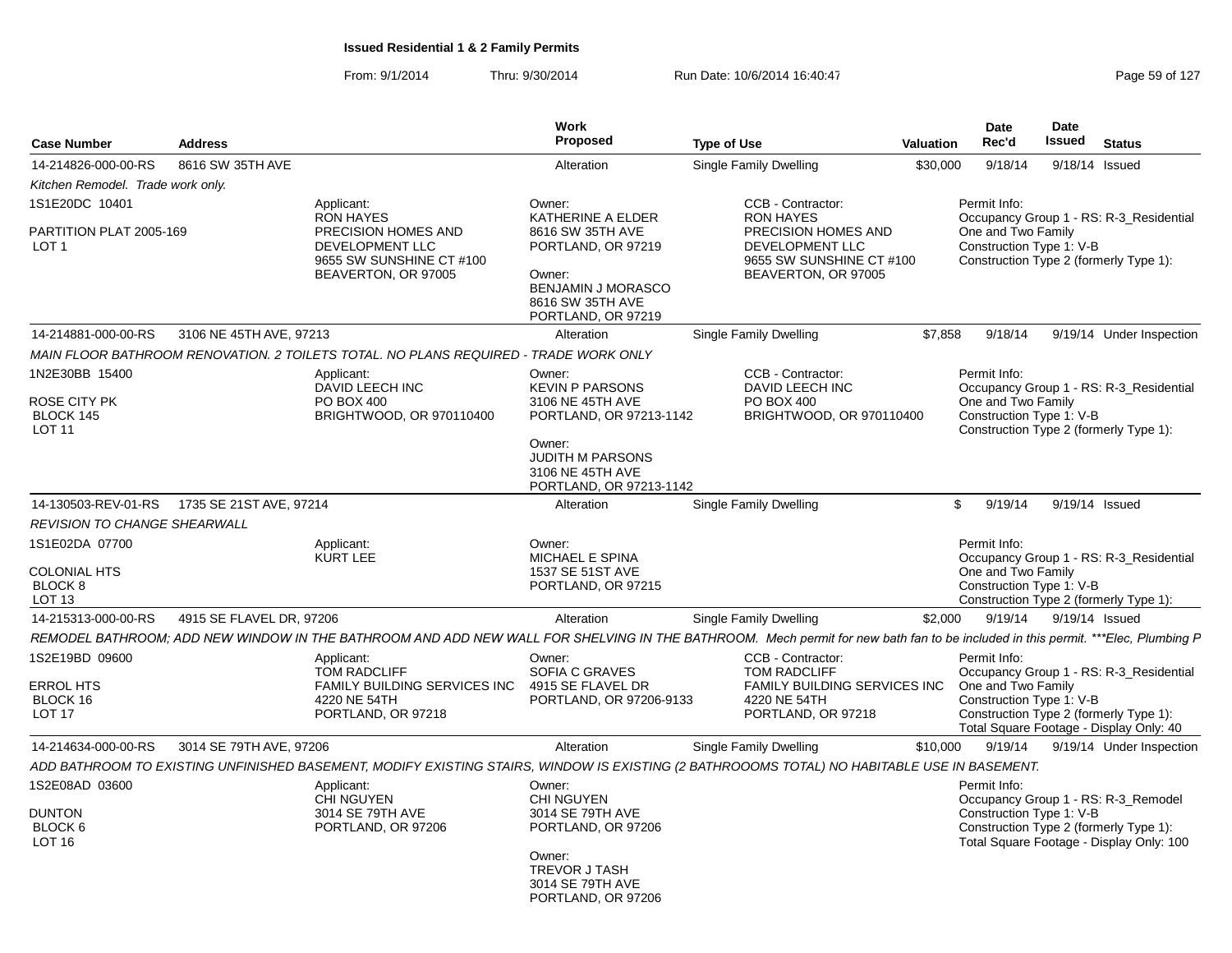| <b>Case Number</b>                            | <b>Address</b>          |                                                                                                                                                         | <b>Work</b><br><b>Proposed</b>                                                    | <b>Type of Use</b>                                                           | <b>Valuation</b> | Date<br>Rec'd                                                                            | Date<br><b>Issued</b> | <b>Status</b>                            |
|-----------------------------------------------|-------------------------|---------------------------------------------------------------------------------------------------------------------------------------------------------|-----------------------------------------------------------------------------------|------------------------------------------------------------------------------|------------------|------------------------------------------------------------------------------------------|-----------------------|------------------------------------------|
| 14-215107-000-00-RS                           | 6128 SE BOISE ST, 97206 |                                                                                                                                                         | Alteration                                                                        | Single Family Dwelling                                                       | \$16,878         | 9/19/14                                                                                  |                       | 9/19/14 Issued                           |
|                                               |                         | CONVERT BASEMENT TO LIVING SPACE TO INCLUDE NEW BEDROOM AND BATHROOM; ADD EGRESS WINDOW IN THE BEDROOM***ET AND PT PERMITS TO BE OBTAINED SEPARATELY*** |                                                                                   |                                                                              |                  |                                                                                          |                       |                                          |
| 1S2E07DD 04500<br>STEWART PK                  |                         | Applicant:<br><b>ANDREW KEELING</b><br>1825 SW BROADWAY DR                                                                                              | Owner:<br><b>JENNIFER L COVERT</b><br>1825 SW BROADWAY DR                         |                                                                              |                  | Permit Info:<br>Construction Type 1: V-B                                                 |                       | Occupancy Group 1 - RS: R-3_Remodel      |
| BLOCK <sub>2</sub><br>LOT <sub>18</sub>       |                         | PORTLAND, OR 97201-2212                                                                                                                                 | PORTLAND, OR 97201-2212<br>Owner:                                                 |                                                                              |                  | Construction Type 2 (formerly Type 1):                                                   |                       | Total Square Footage - Display Only: 840 |
|                                               |                         |                                                                                                                                                         | ANDREW KEELING<br>1825 SW BROADWAY DR<br>PORTLAND, OR 97201-2212                  |                                                                              |                  |                                                                                          |                       |                                          |
| 14-215518-000-00-RS                           | 8644 SW 42ND AVE, 97219 |                                                                                                                                                         | Alteration                                                                        | Single Family Dwelling                                                       | \$3,470          | 9/19/14                                                                                  | 9/19/14 Final         |                                          |
| voluntary seismic upgrades                    |                         |                                                                                                                                                         |                                                                                   |                                                                              |                  |                                                                                          |                       |                                          |
| 1S1E20CC 09200<br><b>HILLWOOD</b>             |                         | Applicant:<br>STEVE GEMMELL<br>GEMMELL CONSTRUCTION LLC                                                                                                 | Owner:<br><b>JEREMY SOLOMON</b><br>8644 SW 42ND AVE                               | CCB - Contractor:<br><b>STEVE GEMMELL</b><br><b>GEMMELL CONSTRUCTION LLC</b> |                  | Permit Info:<br>One and Two Family                                                       |                       | Occupancy Group 1 - RS: R-3_Residential  |
| BLOCK <sub>2</sub><br>LOT <sub>4</sub>        |                         | 3817 N WILLIAMS<br>PORTLAND OR 97227                                                                                                                    | PORTLAND, OR 97219-3523                                                           | 3817 N WILLIAMS<br>PORTLAND OR 97227                                         |                  | Construction Type 1: V-B<br>Construction Type 2 (formerly Type 1):                       |                       |                                          |
|                                               |                         |                                                                                                                                                         | Owner:<br><b>KAREN L SOLOMON</b><br>8644 SW 42ND AVE<br>PORTLAND, OR 97219-3523   |                                                                              |                  |                                                                                          |                       |                                          |
| 14-215538-000-00-RS                           | 2514 NE MASON ST, 97212 |                                                                                                                                                         | Alteration                                                                        | Single Family Dwelling                                                       | \$3,750          | 9/19/14                                                                                  | 9/19/14 Final         |                                          |
| <b>VOLUNTARY SEISMIC UPGRADES</b>             |                         |                                                                                                                                                         |                                                                                   |                                                                              |                  |                                                                                          |                       |                                          |
| 1N1E24CB 16700                                |                         | Applicant:<br>STEVE GEMMELL                                                                                                                             | Owner:<br>DEBBIE E BOOTS                                                          | CCB - Contractor:<br><b>STEVE GEMMELL</b>                                    |                  | Permit Info:                                                                             |                       | Occupancy Group 1 - RS: R-3_Residential  |
| ALAMEDA PARK<br>BLOCK 20<br>LOT <sub>10</sub> |                         | <b>GEMMELL CONSTRUCTION LLC</b><br>3817 N WILLIAMS<br>PORTLAND OR 97227                                                                                 | 2514 NE MASON ST<br>PORTLAND, OR 97211-6542                                       | <b>GEMMELL CONSTRUCTION LLC</b><br>3817 N WILLIAMS<br>PORTLAND OR 97227      |                  | One and Two Family<br>Construction Type 1: V-B<br>Construction Type 2 (formerly Type 1): |                       |                                          |
|                                               |                         |                                                                                                                                                         | Owner:<br>JEANNINE HEIDENREICH<br>2514 NE MASON ST<br>PORTLAND, OR 97211-6542     |                                                                              |                  |                                                                                          |                       |                                          |
| 14-215548-000-00-RS                           | 8604 NE BEECH ST, 97220 |                                                                                                                                                         | Alteration                                                                        | <b>Single Family Dwelling</b>                                                | \$8,000          | 9/19/14                                                                                  |                       | 9/19/14 Under Inspection                 |
| ADD BATHROOM TO STORAGE BASEMENT.             |                         |                                                                                                                                                         |                                                                                   |                                                                              |                  |                                                                                          |                       |                                          |
| 1N2E21CC 01600                                |                         | Applicant:<br>SERINA D LEEDY                                                                                                                            | Owner:<br>SERINA D LEEDY                                                          | CCB - Contractor:<br><b>NELSON PLUMBING</b>                                  |                  | Permit Info:                                                                             |                       | Occupancy Group 1 - RS: R-3_Residential  |
| <b>ROSE VILLAS</b><br><b>LOT 52</b>           |                         | 8604 NE BEECH ST<br>PORTLAND, OR 97220-5011                                                                                                             | 8604 NE BEECH ST<br>PORTLAND, OR 97220-5011                                       | 21627 SW CEDAR BROOK WAY<br>#130<br>SHERWOOD, OR 97140                       |                  | One and Two Family<br>Construction Type 1: V-B<br>Construction Type 2 (formerly Type 1): |                       |                                          |
|                                               |                         |                                                                                                                                                         | Owner:<br><b>BENJAMIN A CUTLER</b><br>8604 NE BEECH ST<br>PORTLAND, OR 97220-5011 |                                                                              |                  |                                                                                          |                       |                                          |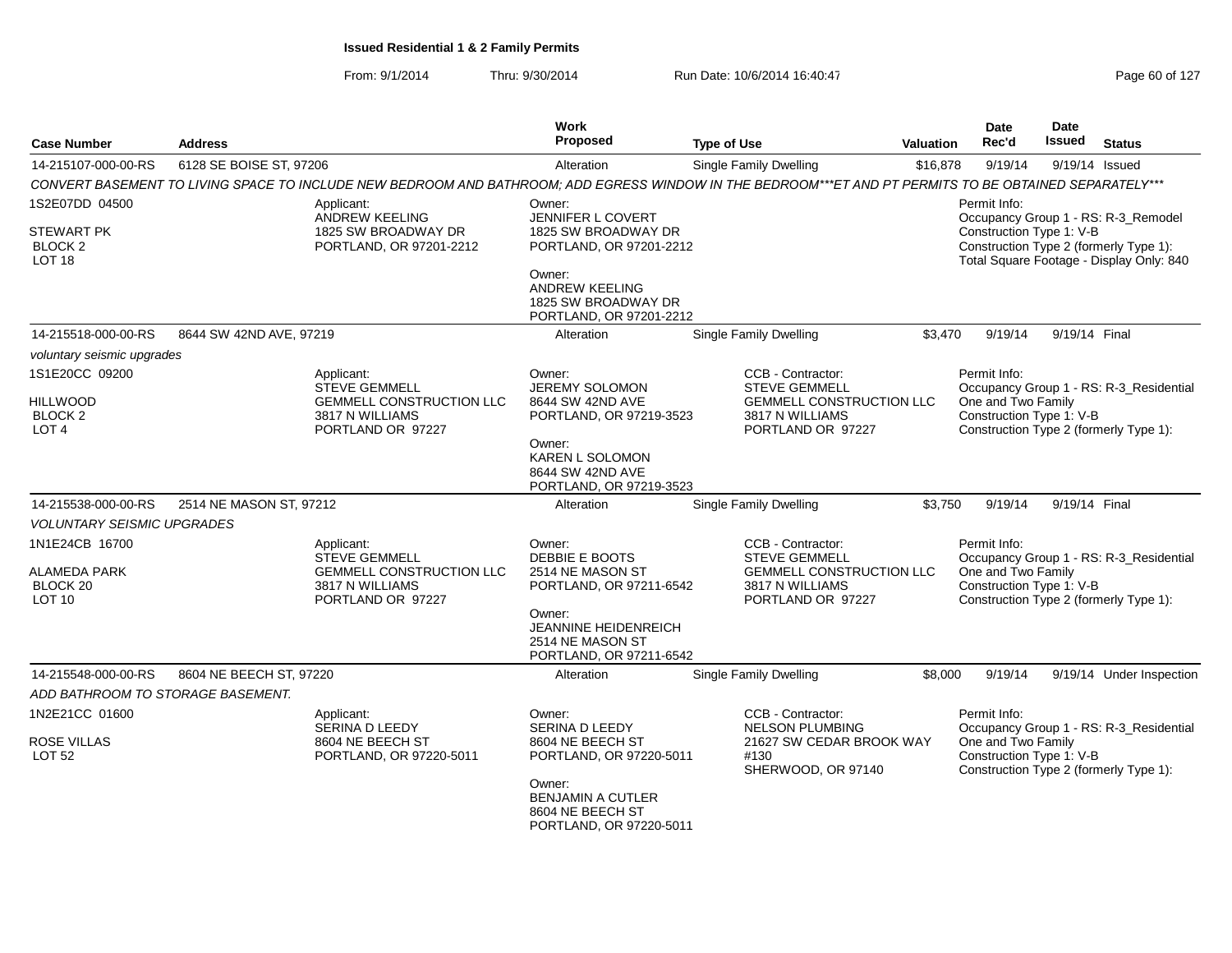|                                                                                                               | <b>Work</b>                                                                                                                                                                                                                                                                                                                                                                   |                                                                                                                                                                                      | <b>Date</b>                                                                                                                                                                                                                                                                      | Date                                                                                                                                                                                                                                                                                                                                                                                                                                                                                                                                                                                                                                                                                                                                                           |
|---------------------------------------------------------------------------------------------------------------|-------------------------------------------------------------------------------------------------------------------------------------------------------------------------------------------------------------------------------------------------------------------------------------------------------------------------------------------------------------------------------|--------------------------------------------------------------------------------------------------------------------------------------------------------------------------------------|----------------------------------------------------------------------------------------------------------------------------------------------------------------------------------------------------------------------------------------------------------------------------------|----------------------------------------------------------------------------------------------------------------------------------------------------------------------------------------------------------------------------------------------------------------------------------------------------------------------------------------------------------------------------------------------------------------------------------------------------------------------------------------------------------------------------------------------------------------------------------------------------------------------------------------------------------------------------------------------------------------------------------------------------------------|
|                                                                                                               |                                                                                                                                                                                                                                                                                                                                                                               |                                                                                                                                                                                      |                                                                                                                                                                                                                                                                                  | <b>Issued Status</b>                                                                                                                                                                                                                                                                                                                                                                                                                                                                                                                                                                                                                                                                                                                                           |
|                                                                                                               |                                                                                                                                                                                                                                                                                                                                                                               |                                                                                                                                                                                      |                                                                                                                                                                                                                                                                                  | 9/22/14  9/22/14  Issued                                                                                                                                                                                                                                                                                                                                                                                                                                                                                                                                                                                                                                                                                                                                       |
|                                                                                                               |                                                                                                                                                                                                                                                                                                                                                                               |                                                                                                                                                                                      |                                                                                                                                                                                                                                                                                  |                                                                                                                                                                                                                                                                                                                                                                                                                                                                                                                                                                                                                                                                                                                                                                |
| STEVE EWOLDT<br>ARTIFEKT ARCHITECTURE +<br><b>INTERIORS</b><br>519 SW PARK AVE #410<br>PORTLAND, OR 97205     | KENNETH W KLESH<br>6306 SE 34TH AVE<br>PORTLAND, OR 97202<br>Owner:<br><b>INGRID K KLESH</b><br>6306 SE 34TH AVE                                                                                                                                                                                                                                                              | <b>BOB LINNELL</b><br><b>CASTLEROCK HOMES INC</b><br>5319 SW WESTGATE DRIVE<br><b>SUITE 155</b><br>PORTLAND, OR 97221                                                                |                                                                                                                                                                                                                                                                                  | Occupancy Group 1 - RS: R-3_Residential<br>Construction Type 2 (formerly Type 1):                                                                                                                                                                                                                                                                                                                                                                                                                                                                                                                                                                                                                                                                              |
|                                                                                                               |                                                                                                                                                                                                                                                                                                                                                                               |                                                                                                                                                                                      |                                                                                                                                                                                                                                                                                  |                                                                                                                                                                                                                                                                                                                                                                                                                                                                                                                                                                                                                                                                                                                                                                |
|                                                                                                               |                                                                                                                                                                                                                                                                                                                                                                               |                                                                                                                                                                                      |                                                                                                                                                                                                                                                                                  |                                                                                                                                                                                                                                                                                                                                                                                                                                                                                                                                                                                                                                                                                                                                                                |
|                                                                                                               |                                                                                                                                                                                                                                                                                                                                                                               |                                                                                                                                                                                      |                                                                                                                                                                                                                                                                                  |                                                                                                                                                                                                                                                                                                                                                                                                                                                                                                                                                                                                                                                                                                                                                                |
| <b>TERRY HELLEM</b><br>PO BOX 6542<br>BEAVERTON OR 97007                                                      | CYNTHIA J CHALLACOMBE<br>PORTLAND, OR 97217-2429                                                                                                                                                                                                                                                                                                                              |                                                                                                                                                                                      |                                                                                                                                                                                                                                                                                  | Occupancy Group 1 - RS: R-3_Residential<br>Construction Type 2 (formerly Type 1):<br>Total Square Footage - Display Only: 197                                                                                                                                                                                                                                                                                                                                                                                                                                                                                                                                                                                                                                  |
|                                                                                                               | Alteration                                                                                                                                                                                                                                                                                                                                                                    |                                                                                                                                                                                      |                                                                                                                                                                                                                                                                                  | 9/22/14 Issued                                                                                                                                                                                                                                                                                                                                                                                                                                                                                                                                                                                                                                                                                                                                                 |
|                                                                                                               |                                                                                                                                                                                                                                                                                                                                                                               |                                                                                                                                                                                      |                                                                                                                                                                                                                                                                                  |                                                                                                                                                                                                                                                                                                                                                                                                                                                                                                                                                                                                                                                                                                                                                                |
| Applicant:<br>MELISSA BENTLEY<br>SOLAR CITY CORPORATION<br>6132 NE 112TH AVE<br>PORTLAND, OR 97220            | Owner:<br><b>CHET A HAGEN</b><br>5725 SE MITCHELL ST<br>Owner:<br>ADRIENNE M CARLSON<br>5725 SE MITCHELL ST                                                                                                                                                                                                                                                                   | CCB - Contractor:<br>SOLARCITY CORPORATION<br>6132 NE 112th AVE<br>PORTLAND, OR 97220                                                                                                | Permit Info:                                                                                                                                                                                                                                                                     | Occupancy Group 1 - RS: R-3_Residential<br>Construction Type 2 (formerly Type 1):                                                                                                                                                                                                                                                                                                                                                                                                                                                                                                                                                                                                                                                                              |
|                                                                                                               |                                                                                                                                                                                                                                                                                                                                                                               |                                                                                                                                                                                      |                                                                                                                                                                                                                                                                                  | 9/22/14  9/22/14  Under Inspection                                                                                                                                                                                                                                                                                                                                                                                                                                                                                                                                                                                                                                                                                                                             |
|                                                                                                               |                                                                                                                                                                                                                                                                                                                                                                               |                                                                                                                                                                                      |                                                                                                                                                                                                                                                                                  |                                                                                                                                                                                                                                                                                                                                                                                                                                                                                                                                                                                                                                                                                                                                                                |
| Applicant:<br>SOLID ROCK BUILDING<br><b>SERVICES LLC</b><br>1160 ROSEMONT RD                                  | Owner:<br>21740 SW 109TH TER<br>TUALATIN, OR 97062                                                                                                                                                                                                                                                                                                                            | CCB - Contractor:<br><b>SOLID ROCK BUILDING</b><br><b>SERVICES LLC</b><br>1160 ROSEMONT RD                                                                                           | Permit Info:                                                                                                                                                                                                                                                                     | Occupancy Group 1 - RS: R-3_Remodel<br>Construction Type 2 (formerly Type 1):<br>Total Square Footage - Display Only: 873                                                                                                                                                                                                                                                                                                                                                                                                                                                                                                                                                                                                                                      |
|                                                                                                               |                                                                                                                                                                                                                                                                                                                                                                               |                                                                                                                                                                                      |                                                                                                                                                                                                                                                                                  |                                                                                                                                                                                                                                                                                                                                                                                                                                                                                                                                                                                                                                                                                                                                                                |
|                                                                                                               |                                                                                                                                                                                                                                                                                                                                                                               |                                                                                                                                                                                      |                                                                                                                                                                                                                                                                                  |                                                                                                                                                                                                                                                                                                                                                                                                                                                                                                                                                                                                                                                                                                                                                                |
| Applicant:<br><b>STEVE GEMMELL</b><br><b>GEMMELL CONSTRUCTION LLC</b><br>3817 N WILLIAMS<br>PORTLAND OR 97227 | Owner:<br><b>CORINNE V EVANS</b><br>4016 NE 7TH AVE                                                                                                                                                                                                                                                                                                                           | CCB - Contractor:<br><b>STEVE GEMMELL</b><br>3817 N WILLIAMS<br>PORTLAND OR 97227                                                                                                    | Permit Info:                                                                                                                                                                                                                                                                     | Occupancy Group 1 - RS: R-3_Residential<br>Construction Type 2 (formerly Type 1):                                                                                                                                                                                                                                                                                                                                                                                                                                                                                                                                                                                                                                                                              |
|                                                                                                               | 6306 SE 34TH AVE, 97202<br>Applicant:<br>14-205489-REV-01-RS 310 N JESSUP ST, 97217<br>REVISION TO ROOF COLLAR TIE AND DOUBLE RAFTER LAYOUT<br>Applicant:<br>14-215805-000-00-RS 5725 SE MITCHELL ST, 97206<br>SOLAR INSTALLATION OF PV ROOF MOUNT SYSTEM<br>14-208439-000-00-RS 7223 SE HENRY ST. 97206<br>WEST LINN, OR 97068<br>14-206654-000-00-RS 4016 NE 7TH AVE, 97212 | Proposed<br>Alteration<br>Owner:<br>PORTLAND, OR 97202<br>Alteration<br>Owner:<br>PROJECTIVE BUILDING DESIGNS 310 N JESSUP ST<br>PORTLAND, OR 97206-4847<br>Alteration<br>Alteration | <b>Type of Use</b><br>Single Family Dwelling<br>CCB - Contractor:<br>Single Family Dwelling<br>Single Family Dwelling<br>PORTLAND, OR 97206-4847<br>Single Family Dwelling<br>ORMACK INVESTMENTS INC<br>WEST LINN, OR 97068<br>Single Family Dwelling<br>PORTLAND, OR 97212-1135 | Rec'd<br>Valuation<br>\$65,000<br>REMODEL; FURR OUT WALLS IN PORTION OF THE BASEMENT TO EXPAND LAUNDRY ROOM; ADD NEW WALLS ON THE UPPER FLOOR TO CREATE NEW CLOSET SPACE; ***TRADES TO BE OBTA<br>Permit Info:<br>One and Two Family<br>Construction Type 1: V-B<br>\$ 9/22/14 9/22/14 Issued<br>Permit Info:<br>One and Two Family<br>Construction Type 1: V-B<br>\$6,750<br>9/22/14<br>One and Two Family<br>Construction Type 1: V-B<br>\$100.000<br>CONVERT 2ND FLOOR TO MASTER SUITE, INCLUDES BEDROOM, BATHROOM AND STORAGE AREA; MAIN FLOOR CHANGE FULL HEIGHT WALL AT STAIRS TO PONY WALL, ALIGN BEAM HEADER<br>Construction Type 1: V-B<br>\$3,520 9/2/14 9/22/14 Final<br>GEMMELL CONSTRUCTION LLC<br>One and Two Family<br>Construction Type 1: V-B |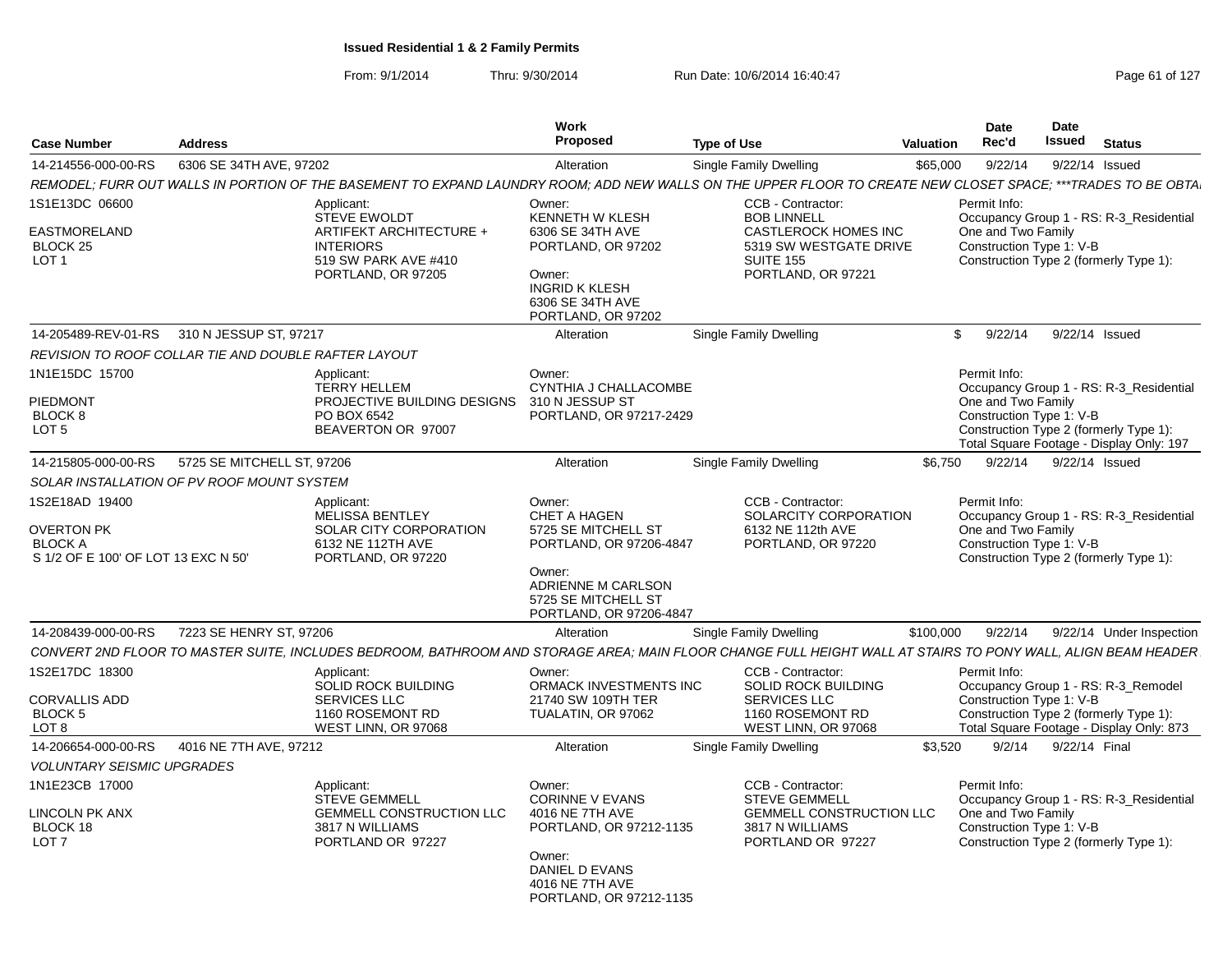|                                                                                                    |                                                                                                                                                                  | Work                                                                                                                                                                     |                                                                                                                                             |           | <b>Date</b>                                                    | <b>Date</b>   |                                                                                                                           |
|----------------------------------------------------------------------------------------------------|------------------------------------------------------------------------------------------------------------------------------------------------------------------|--------------------------------------------------------------------------------------------------------------------------------------------------------------------------|---------------------------------------------------------------------------------------------------------------------------------------------|-----------|----------------------------------------------------------------|---------------|---------------------------------------------------------------------------------------------------------------------------|
| <b>Case Number</b>                                                                                 | <b>Address</b>                                                                                                                                                   | <b>Proposed</b>                                                                                                                                                          | <b>Type of Use</b>                                                                                                                          | Valuation | Rec'd                                                          | <b>Issued</b> | <b>Status</b>                                                                                                             |
| 14-210755-000-00-RS                                                                                | 4850 N DREW ST, 97203                                                                                                                                            | Alteration                                                                                                                                                               | Single Family Dwelling                                                                                                                      | \$20,000  | 9/22/14                                                        |               | 9/22/14 Issued                                                                                                            |
|                                                                                                    | REMODEL MAIN FLOOR - REMOVE WALLS, ADD BEAM, RELOCATE KITCHEN, DINING AND BATH; NEW FRENCH DOORS AND STAIRS AT REAR                                              |                                                                                                                                                                          |                                                                                                                                             |           |                                                                |               |                                                                                                                           |
| 1N1E08CA 11200<br>UNIVERSITY PK<br>BLOCK 104<br>LOT 4&5                                            | Applicant:<br><b>JASON N MARGOLIS</b><br>4850 N DREW ST<br>PORTLAND, OR 97203-4624                                                                               | Owner:<br><b>JASON N MARGOLIS</b><br>4850 N DREW ST<br>PORTLAND, OR 97203-4624<br>Owner:<br>APRIL J BAQUE<br>4850 N DREW ST<br>PORTLAND, OR 97203-4624                   |                                                                                                                                             |           | Permit Info:<br>Construction Type 1: V-B                       |               | Occupancy Group 1 - RS: R-3 Remodel<br>Construction Type 2 (formerly Type 1):<br>Total Square Footage - Display Only: 575 |
| 14-206040-000-00-RS                                                                                | 9551 SE TENINO CT, 97266                                                                                                                                         | Alteration                                                                                                                                                               | Single Family Dwelling                                                                                                                      | \$10,000  | 9/22/14                                                        |               | 9/22/14 Under Inspection                                                                                                  |
|                                                                                                    | LEGALIZE CONVERSION OF ATTACHED GARAGE TO LIVING SPACE: REMOVE GARAGE DOORS AND ADD NEW WALLS TO CREATE BEDROOM WITH CLOSET AND MECHANICAL ROOM: ***TRADES       |                                                                                                                                                                          |                                                                                                                                             |           |                                                                |               |                                                                                                                           |
| 1S2E21DC 01700<br>CRYSTAL VIEW AC<br>W 200' OF N 75' OF LOT 16                                     | Applicant:<br><b>JONATHON ZILKA</b><br><b>ZILKA DESIGN</b><br>2421 SE ASH ST<br>PORTLAND OR 97214                                                                | Owner:<br>AFFORDABLE HOUSING<br>7729 E GREENWAY RD #500<br>SCOTTSDALE, AZ 85260-1738<br>Owner:<br>PROPERTIES LLC<br>7729 E GREENWAY RD #500<br>SCOTTSDALE, AZ 85260-1738 | CCB - Contractor:<br><b>LADOIT SAMUEL TROUT</b><br>14325 SW CHERRY HILL DR<br>BEAVERTON, OR 97008                                           |           | Permit Info:<br>One and Two Family<br>Construction Type 1: V-B |               | Occupancy Group 1 - RS: R-3_Residential<br>Construction Type 2 (formerly Type 1):                                         |
| 14-187434-REV-01-RS                                                                                | 5911 SE BUSH ST, 97206                                                                                                                                           | Alteration                                                                                                                                                               | Single Family Dwelling                                                                                                                      | \$30.584  | 9/23/14                                                        |               | 9/23/14 Issued                                                                                                            |
|                                                                                                    | ADDED VALUE REVISION TO CONVERT BASEMENT TO LIVING SPACE TO FURR OUT ALL INTERIOR WALLS AND LEGALIZE BATHROOM: ADD NEW EGRESS WINDOW ON NW SIDE OF THE HOUSE'    |                                                                                                                                                                          |                                                                                                                                             |           |                                                                |               |                                                                                                                           |
| 1S2E07DA 19300<br><b>STRANGS ADD</b><br>BLOCK <sub>3</sub><br>LOT <sub>13</sub><br>E 10' OF LOT 14 | Applicant:<br>MICHELLE LEPSCHAT<br>9570 SW BARBUR BLVD<br>PORTLAND OR 97219                                                                                      | Owner:<br>BENEFICIAL OREGON INC<br>MILLER CONSULTING ENGINEERS 5911 SE BUSH ST<br>PORTLAND, OR 97206-2839                                                                | CCB - Contractor:<br><b>DAVID HALLIN</b><br><b>STANLEY C KENNEDY</b><br><b>ENTERPRISES INC</b><br>315 SE 7TH AVE<br>PORTLAND, OR 97214-1233 |           | Permit Info:<br>Construction Type 1: V-B                       |               | Occupancy Group 1 - RS: R-3 Remodel<br>Construction Type 2 (formerly Type 1):<br>Total Square Footage - Display Only: 832 |
| 14-216345-000-00-RS                                                                                | 733 NE 73RD AVE, 97213                                                                                                                                           | Alteration                                                                                                                                                               | Single Family Dwelling                                                                                                                      | \$6,000   | 9/23/14                                                        |               | 9/23/14 Issued                                                                                                            |
|                                                                                                    | REMOVE EXISTING CHIMNEY: REMOVE AND RELOCATE INTERIOR STAIRS THAT LEAD TO THE ATTIC                                                                              |                                                                                                                                                                          |                                                                                                                                             |           |                                                                |               |                                                                                                                           |
| 1N2E32AC 16700<br>BRAINARD<br>BLOCK <sub>2</sub><br>LOT 45&46                                      | Applicant:<br>MICK PETER STRADER MILLER<br>1605 NE HIGHLAND ST<br>PORTLAND, OR 97211                                                                             | Owner:<br><b>OURIEL AVRAHAM</b><br>1614 NE 57TH AVE<br>PORTLAND, OR 97213-3546<br>Owner:<br><b>ASHLEY THIRSTRUP</b><br>1614 NE 57TH AVE<br>PORTLAND, OR 97213-3546       | CCB - Contractor:<br>MICK PETER STRADER MILLER<br>1605 NE HIGHLAND ST<br>PORTLAND, OR 97211                                                 |           | Permit Info:<br>Construction Type 1: V-B                       |               | Occupancy Group 1 - RS: R-3_Remodel<br>Construction Type 2 (formerly Type 1):                                             |
| 14-216368-000-00-RS                                                                                | 2210 N ROSA PARKS WAY, 97217                                                                                                                                     | Alteration                                                                                                                                                               | Single Family Dwelling                                                                                                                      | \$23,894  | 9/23/14                                                        |               | 9/23/14 Issued                                                                                                            |
|                                                                                                    | FIRE DEMAGE REPAIR; REPAIR INTERIOR AND RECONFIGURE BATHROOM WALLS; BASEMENT NOT TO BE USED AS ADU ***MECH. ELECT. AND PLUMBING REQUIRE SEPERATE PERMIT******SEE |                                                                                                                                                                          |                                                                                                                                             |           |                                                                |               |                                                                                                                           |
| 1N1E16DB 04200<br>ALBION ADD<br>BLOCK 4<br>LOT 13 EXC PT IN ST                                     | Applicant:<br><b>SCOTT BENTHIN</b><br>PO BOX 42<br>BEAVERCREEK, OR 97004                                                                                         | Owner:<br><b>VICKI L GROSS</b><br>PO BOX 245<br>SPANGLE, WA 99031-0245                                                                                                   | CCB - Contractor:<br><b>THOM STANTON</b><br>CORNERSTONE CONSTRUCTION<br><b>GROUP</b><br>5331 SW MACADAM AVE #377<br>PORTLAND, OR 97239      |           | Permit Info:<br>Construction Type 1: V-B                       |               | Occupancy Group 1 - RS: R-3_Remodel<br>Construction Type 2 (formerly Type 1):<br>Total Square Footage - Display Only: 650 |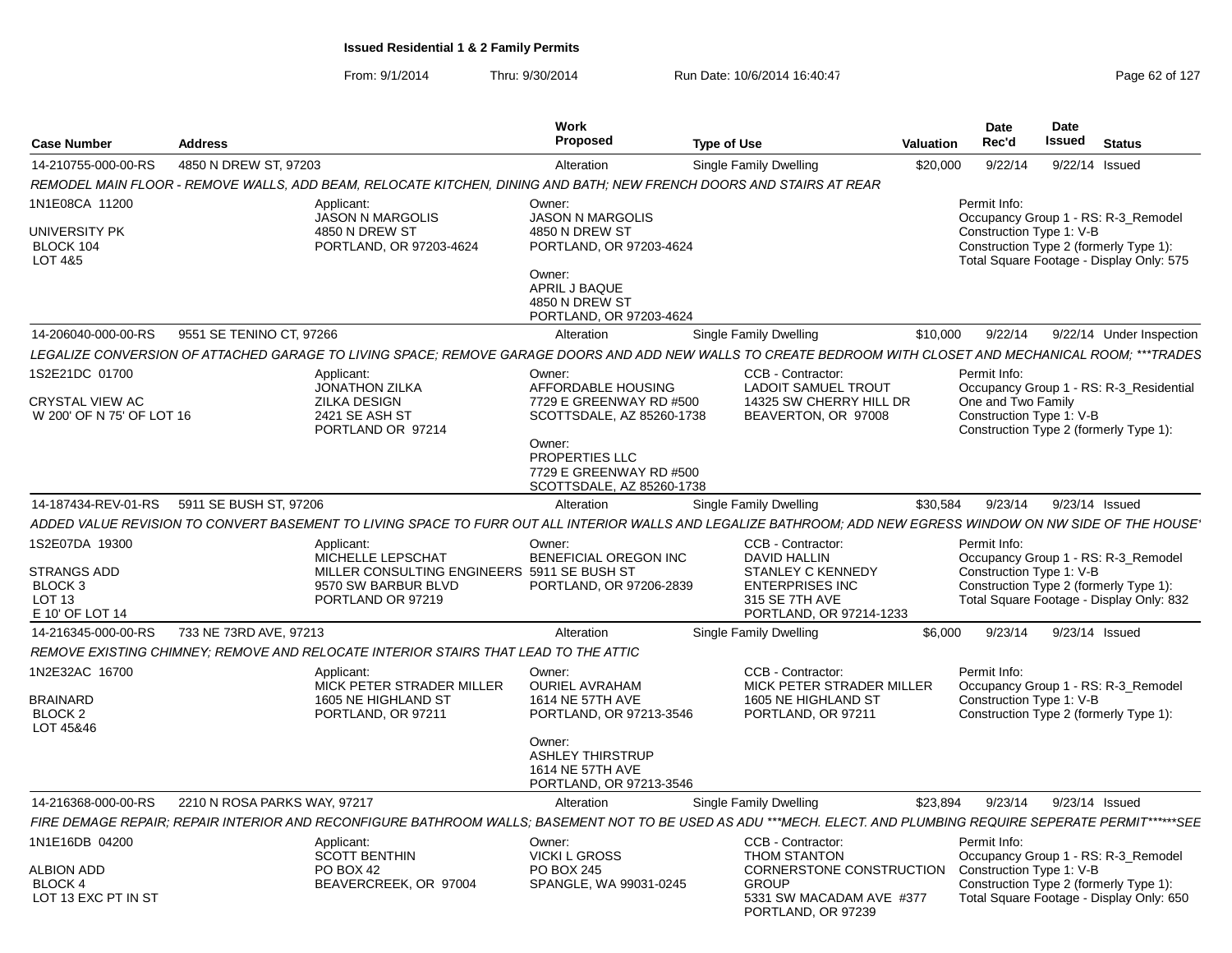|                                                                |                                                   |                                                                                                          | Work                                                                            |                                                                         |           | <b>Date</b>                                       | <b>Date</b>                            |                                                                                    |
|----------------------------------------------------------------|---------------------------------------------------|----------------------------------------------------------------------------------------------------------|---------------------------------------------------------------------------------|-------------------------------------------------------------------------|-----------|---------------------------------------------------|----------------------------------------|------------------------------------------------------------------------------------|
| <b>Case Number</b>                                             | <b>Address</b>                                    |                                                                                                          | Proposed                                                                        | <b>Type of Use</b>                                                      | Valuation | Rec'd                                             | Issued                                 | <b>Status</b>                                                                      |
| 14-193763-000-00-RS                                            | 4417 SE WINDSOR CT, 97206                         |                                                                                                          | Alteration                                                                      | <b>Single Family Dwelling</b>                                           | \$500     | 9/23/14                                           |                                        | 9/23/14 Issued                                                                     |
|                                                                |                                                   | SOLAR INSTALATION, 2.6kW PV SYSTEM ON ROOFTOP, PRESCRIPTIVE - ELECTRICAL PERMIT PULLED SEPARATELY        |                                                                                 |                                                                         |           |                                                   |                                        |                                                                                    |
| 1S2E06CC 21600                                                 |                                                   | Applicant:<br><b>EVAN FESSLER</b>                                                                        | Owner:<br><b>JAMES OFSINK</b>                                                   | CCB - Contractor:<br>REC SOLAR INC                                      |           | Permit Info:<br>Occupancy Group 1 - RS: U_Private |                                        |                                                                                    |
| <b>MCMAHONS ADD</b><br><b>BLOCK 2</b><br>S 85' OF LOT 15       |                                                   | <b>SUNRUN</b><br>3380 SE 20TH AVE<br>PORTLAND, OR 97202                                                  | 4417 SE WINDSOR CT<br>PORTLAND, OR 97206                                        | 3380 SE 20TH AVE<br>PORTLAND, OR 97202                                  |           | Garage\Utility Misc.<br>Construction Type 1: V-B  | Construction Type 2 (formerly Type 1): |                                                                                    |
|                                                                |                                                   |                                                                                                          | Owner:<br>JENNY S HONNOLD<br>4417 SE WINDSOR CT<br>PORTLAND, OR 97206           |                                                                         |           |                                                   |                                        |                                                                                    |
| 14-215527-000-00-RS                                            | 734 SE MALDEN ST, 97202                           |                                                                                                          | Alteration                                                                      | Single Family Dwelling                                                  | \$500     | 9/23/14                                           |                                        | 9/23/14 Issued                                                                     |
|                                                                | SOLAR - 5.2kW ROOF MOUNT PV SYSTEM - PRESCRIPTIVE |                                                                                                          |                                                                                 |                                                                         |           |                                                   |                                        |                                                                                    |
| 1S1E23BC 03600                                                 |                                                   | Applicant:<br><b>EVAN FESSLER</b>                                                                        | Owner:<br><b>JOHN ROBBINS</b>                                                   | CCB - Contractor:<br><b>REC SOLAR INC</b>                               |           | Permit Info:                                      |                                        | Occupancy Group 1 - RS: R-3_Residential                                            |
| <b>CITY VIEW PK</b><br>BLOCK <sub>21</sub><br>LOT <sub>6</sub> |                                                   | <b>SUNRUN</b><br>3380 SE 20TH AVE<br>PORTLAND, OR 97202                                                  | 734 SE MALDEN ST<br>PORTLAND, OR 97202-5908                                     | 3380 SE 20TH AVE<br>PORTLAND, OR 97202                                  |           | One and Two Family<br>Construction Type 1: V-B    |                                        | Construction Type 2 (formerly Type 1):                                             |
|                                                                |                                                   |                                                                                                          | Owner:<br><b>ALLISON ROBBINS</b><br>734 SE MALDEN ST<br>PORTLAND, OR 97202-5908 |                                                                         |           |                                                   |                                        |                                                                                    |
| 14-212379-000-00-RS                                            | 503 NE 29TH AVE, 97232                            |                                                                                                          | Alteration                                                                      | <b>Single Family Dwelling</b>                                           | \$4,000   | 9/23/14                                           |                                        | 9/23/14 Issued                                                                     |
|                                                                |                                                   | CONVERT PORTION OF BASEMENT TO LIVING SPACE (BEDROOM), NEW EGRESS WINDOW, INSULATE WALLS, REBUILD STAIRS |                                                                                 |                                                                         |           |                                                   |                                        |                                                                                    |
| 1N1E36BC 05900                                                 |                                                   | Applicant:<br>MICHAEL D'ANGELO                                                                           | Owner:<br>MICHAEL D'ANGELO                                                      |                                                                         |           | Permit Info:                                      |                                        | Occupancy Group 1 - RS: R-3_Remodel                                                |
| <b>HAWTHORNES 1ST ADD</b><br><b>BLOCK1</b><br>LOT 7 TL 5900    |                                                   | 503 NE 29TH AVE<br>PORTLAND, OR 97232                                                                    | 503 NE 29TH AVE<br>PORTLAND, OR 97232                                           |                                                                         |           | Construction Type 1: V-B                          |                                        | Construction Type 2 (formerly Type 1):<br>Total Square Footage - Display Only: 240 |
| 14-216779-000-00-RS                                            | 6210 SW THOMAS ST, 97221                          |                                                                                                          | Alteration                                                                      | <b>Single Family Dwelling</b>                                           | \$350,000 | 9/23/14                                           |                                        | 9/23/14 Issued                                                                     |
|                                                                |                                                   | ROOF DRYROT REPAIR, REMODEL KITCHEN AND EXISTING MASTER BATHROOM                                         |                                                                                 |                                                                         |           |                                                   |                                        |                                                                                    |
| 1S1E07CC 00300                                                 |                                                   | Applicant:<br><b>ERIC KNOTT</b>                                                                          | Owner:<br><b>CATHERINE SPARKS</b>                                               | CCB - Contractor:<br><b>MATT MANSFIELD</b>                              |           | Permit Info:                                      |                                        | Occupancy Group 1 - RS: R-3_Residential                                            |
| SECTION 07 1S 1E<br>TL 300 1.79 ACRES                          |                                                   | CONFLUENCE DESIGN-BUILD INC<br>5504 NE SKIDMORE ST<br>PORTLAND, OR 97218                                 | 6210 SW THOMAS ST<br>PORTLAND, OR 97221                                         | CONFLUENCE DESIGN BUILD INC<br>5504 NE SKIDMORE ST<br>PORTLAND OR 97218 |           | One and Two Family<br>Construction Type 1: V-B    |                                        | Construction Type 2 (formerly Type 1):                                             |
|                                                                |                                                   |                                                                                                          | Owner:<br>JOHANNES VAN DEN IJSSEL<br>6210 SW THOMAS ST<br>PORTLAND, OR 97221    |                                                                         |           |                                                   |                                        |                                                                                    |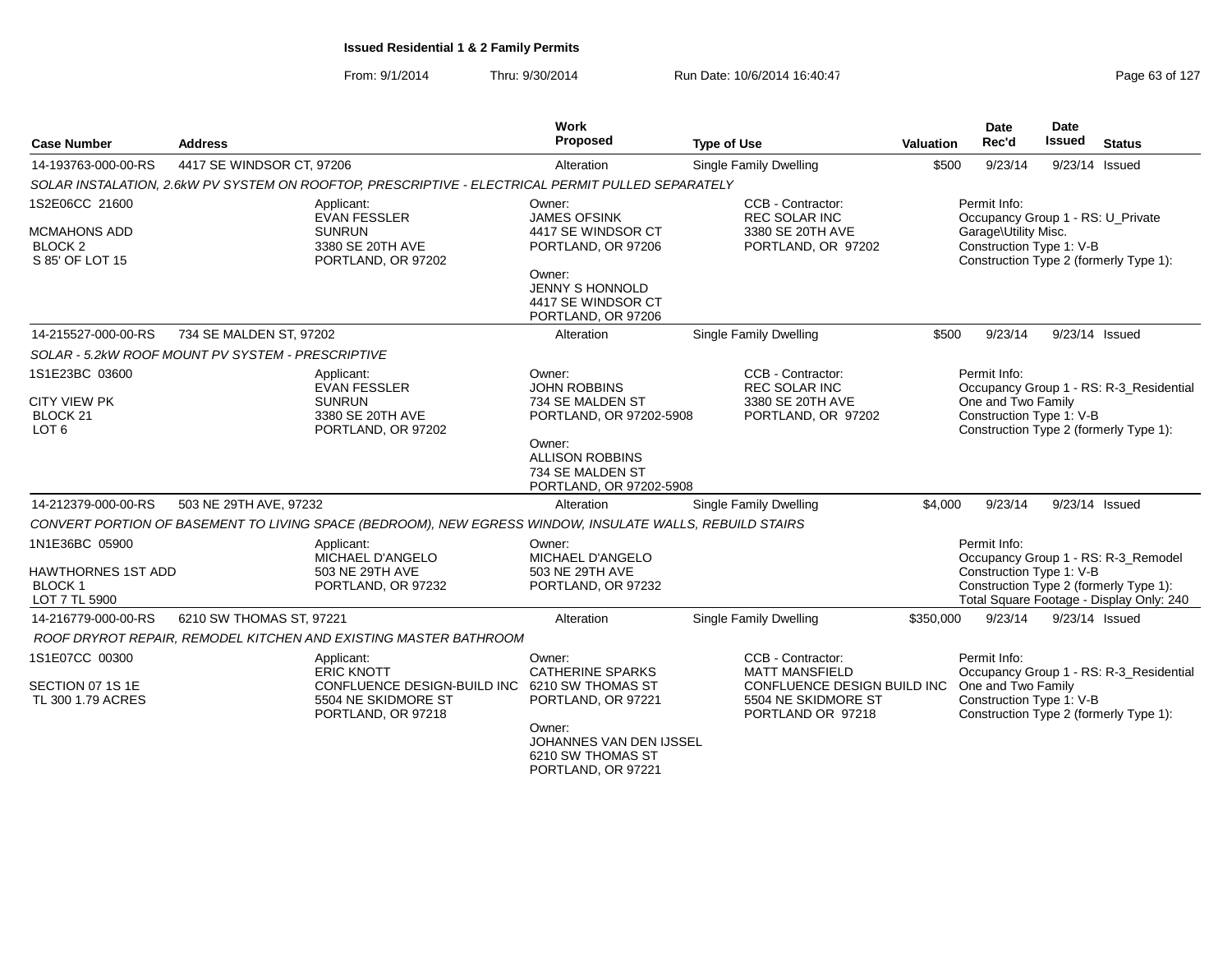| <b>Case Number</b>                                                                                                     | <b>Address</b>             |                                                                                                                                                              | Work<br>Proposed                                                                                   | <b>Type of Use</b> |                                                                                                                                                                             | <b>Valuation</b> | <b>Date</b><br>Rec'd                                           | Date<br>Issued | <b>Status</b>                                                                                                             |
|------------------------------------------------------------------------------------------------------------------------|----------------------------|--------------------------------------------------------------------------------------------------------------------------------------------------------------|----------------------------------------------------------------------------------------------------|--------------------|-----------------------------------------------------------------------------------------------------------------------------------------------------------------------------|------------------|----------------------------------------------------------------|----------------|---------------------------------------------------------------------------------------------------------------------------|
| 14-216690-000-00-RS                                                                                                    | 1925 SE 47TH AVE, 97215    |                                                                                                                                                              | Alteration                                                                                         |                    | <b>Single Family Dwelling</b>                                                                                                                                               | \$500            | 9/23/14                                                        |                | 9/23/14 Under Inspection                                                                                                  |
| SOLAR INSTALLATION OF 5.1 KW ROOFTOP PV SYSTEM                                                                         |                            |                                                                                                                                                              |                                                                                                    |                    |                                                                                                                                                                             |                  |                                                                |                |                                                                                                                           |
| 1S2E06CA 20900<br><b>FAILING ADD</b><br><b>BLOCK1</b><br>LOT <sub>6</sub>                                              |                            | Applicant:<br><b>DAN TRACY</b><br><b>SOLAR UNIVERSE</b><br>556 SOMMERSET RD<br>WOODLAND, WA 98674                                                            | Owner:<br>LANE D JOHNSON<br>1925 SE 47TH AVE<br>PORTLAND, OR 97215-3209<br>Owner:<br>MAILE L GRUMM |                    | CCB - Contractor:<br>PREMIER ENERGY INC<br>556 SOMMERSET RD<br>WOODLAND, WA 98674                                                                                           |                  | Permit Info:<br>One and Two Family<br>Construction Type 1: V-B |                | Occupancy Group 1 - RS: R-3 Residential<br>Construction Type 2 (formerly Type 1):                                         |
|                                                                                                                        |                            |                                                                                                                                                              | 1925 SE 47TH AVE<br>PORTLAND, OR 97215-3209                                                        |                    |                                                                                                                                                                             |                  |                                                                |                |                                                                                                                           |
| 14-215148-000-00-RS                                                                                                    | 1826 SE 24TH AVE, 97214    |                                                                                                                                                              | Alteration                                                                                         |                    | Single Family Dwelling                                                                                                                                                      | \$29,000         | 9/23/14                                                        |                | 9/23/14 Under Inspection                                                                                                  |
|                                                                                                                        |                            | CONVERT ATTIC TO LIVING SPACE TO INCLUDE NEW BATHROOM AND BEDROOM. MAIN FL TO REMOVE WALL IN THE KITCHEN AND ADD NEW WALLS TO CREATE NEW BATHROOM AND PANTRY |                                                                                                    |                    |                                                                                                                                                                             |                  |                                                                |                |                                                                                                                           |
| 1S1E01CB 12100                                                                                                         |                            | Applicant:<br>TALL FIRS BUILDING CO                                                                                                                          | Owner:<br><b>KIPP KNODE</b>                                                                        |                    | CCB - Contractor:<br>TALL FIRS BUILDING CO                                                                                                                                  |                  | Permit Info:                                                   |                | Occupancy Group 1 - RS: R-3_Remodel                                                                                       |
| HELEN L STRATTONS ADD<br>BLOCK <sub>3</sub><br>LOT <sub>15</sub>                                                       |                            | 2820 SE ASH ST<br>PORTLAND, OR 97214                                                                                                                         | 2820 SE ASH ST<br>PORTLAND, OR 97214-1826                                                          |                    | 2820 SE ASH ST<br>PORTLAND, OR 97214                                                                                                                                        |                  | Construction Type 1: V-B                                       |                | Construction Type 2 (formerly Type 1):<br>Total Square Footage - Display Only: 780                                        |
| 14-216948-000-00-RS                                                                                                    | 1024 NE BUFFALO ST, 97211  |                                                                                                                                                              | Alteration                                                                                         |                    | <b>Single Family Dwelling</b>                                                                                                                                               | \$3,308          | 9/24/14                                                        |                | 9/24/14 Under Inspection                                                                                                  |
|                                                                                                                        |                            | REMOVE WALL BETWEEN KITCHEN AND LIVING ROOM, REPLACE WITH BEAM AND POST TO OPEN UP SPACE. REMODEL KITCHEN. EL AND PLUBMING SEPERATE.                         |                                                                                                    |                    |                                                                                                                                                                             |                  |                                                                |                |                                                                                                                           |
| 1N1E14BA 08300<br><b>SCOFFINS ADD</b><br><b>BLOCK 4</b><br>W 1/2 OF LOT 1&2                                            |                            | Applicant:<br><b>COMMERCIAL INTERIOR</b><br><b>FINISHES COMPANY</b><br>14734 SHAGBARK WAY<br>OREGON CITY, OR 97045                                           | Owner:<br><b>TED WIBERG</b><br>PO BOX 83<br><b>SCOTTS MILLS, OR 97375-0083</b>                     |                    | CCB - Contractor:<br><b>COMMERCIAL INTERIOR</b><br><b>FINISHES COMPANY</b><br>14734 SHAGBARK WAY<br>OREGON CITY, OR 97045                                                   |                  | Permit Info:<br>Construction Type 1: V-B                       |                | Occupancy Group 1 - RS: R-3_Remodel<br>Construction Type 2 (formerly Type 1):<br>Total Square Footage - Display Only: 90  |
| 14-216985-000-00-RS                                                                                                    | 6815 N MONTEITH AVE, 97203 |                                                                                                                                                              | Alteration                                                                                         |                    | Single Family Dwelling                                                                                                                                                      | \$7,000          | 9/24/14                                                        |                | 9/24/14 Under Inspection                                                                                                  |
|                                                                                                                        |                            | ADD BATHROOM TO EXISTING UNFINISHED BASEMENT (2 BATHROOMS TOTAL). RELOCATE WATER HEATER TO GARAGE.                                                           |                                                                                                    |                    |                                                                                                                                                                             |                  |                                                                |                |                                                                                                                           |
| 1N1E07DC 06600<br>PORTSMOUTH<br>BLOCK 24<br>N 50' OF LOT 11-13                                                         |                            | Applicant:<br>ROBERT TONGUE<br>HOMEMAKERS OF OREGON LLC<br>5439 SE WOODSTOCK BLVD<br>PORTLAND, OR 97206                                                      | Owner:<br>MATHEW E WRAY<br>9146 SW 91ST AVE #12<br>TIGARD, OR 97223-6979                           |                    | CCB - Contractor:<br>ROBERT TONGUE<br>HOMEMAKERS OF OREGON LLC<br>5439 SE WOODSTOCK BLVD<br>PORTLAND, OR 97206<br>CCB - Contractor:<br>TERRY MASSEY PLUMBING<br>PO BOX 2407 |                  | Permit Info:<br>One and Two Family<br>Construction Type 1: V-B |                | Occupancy Group 1 - RS: R-3 Residential<br>Construction Type 2 (formerly Type 1):                                         |
|                                                                                                                        |                            |                                                                                                                                                              |                                                                                                    |                    | CLACKAMAS OR 97015-2407                                                                                                                                                     |                  |                                                                |                |                                                                                                                           |
| 14-188836-REV-01-RS                                                                                                    | 2339 N TERRY ST, 97217     |                                                                                                                                                              | Alteration                                                                                         |                    | Single Family Dwelling                                                                                                                                                      | \$               | 9/24/14                                                        | 9/24/14 Issued |                                                                                                                           |
|                                                                                                                        |                            | REVISION TO ESTABLISH SUB-STANDARD CLG. HT IN BASEMENT, SEE DOCUMENTS FOR RECORDED OWNER OCCUPIED COVENANT                                                   |                                                                                                    |                    |                                                                                                                                                                             |                  |                                                                |                |                                                                                                                           |
| 1N1E09DC 08200<br>KENTON<br>BLOCK 35<br>S 44' 7' OF E 7' OF LOT 13<br>S 44' 7' OF LOT 14<br>S 44' 7' OF W 6' OF LOT 15 |                            | Applicant:<br><b>JOHN FENNELLY</b><br><b>HOME GROWN KITCHENS</b><br>10650 SW 75TH AVE<br>TIGARD OR 97223                                                     | Owner:<br><b>JTC PARTNERS LLC</b><br>4505 SW FAIRVIEW BLVD<br>PORTLAND, OR 97221-2655              |                    | CCB - Contractor:<br><b>JOHN FENNELLY</b><br>HOME GROWN KITCHENS<br>10650 SW 75TH AVE<br>TIGARD OR 97223                                                                    |                  | Permit Info:<br>Construction Type 1: V-B                       |                | Occupancy Group 1 - RS: R-3_Remodel<br>Construction Type 2 (formerly Type 1):<br>Total Square Footage - Display Only: 340 |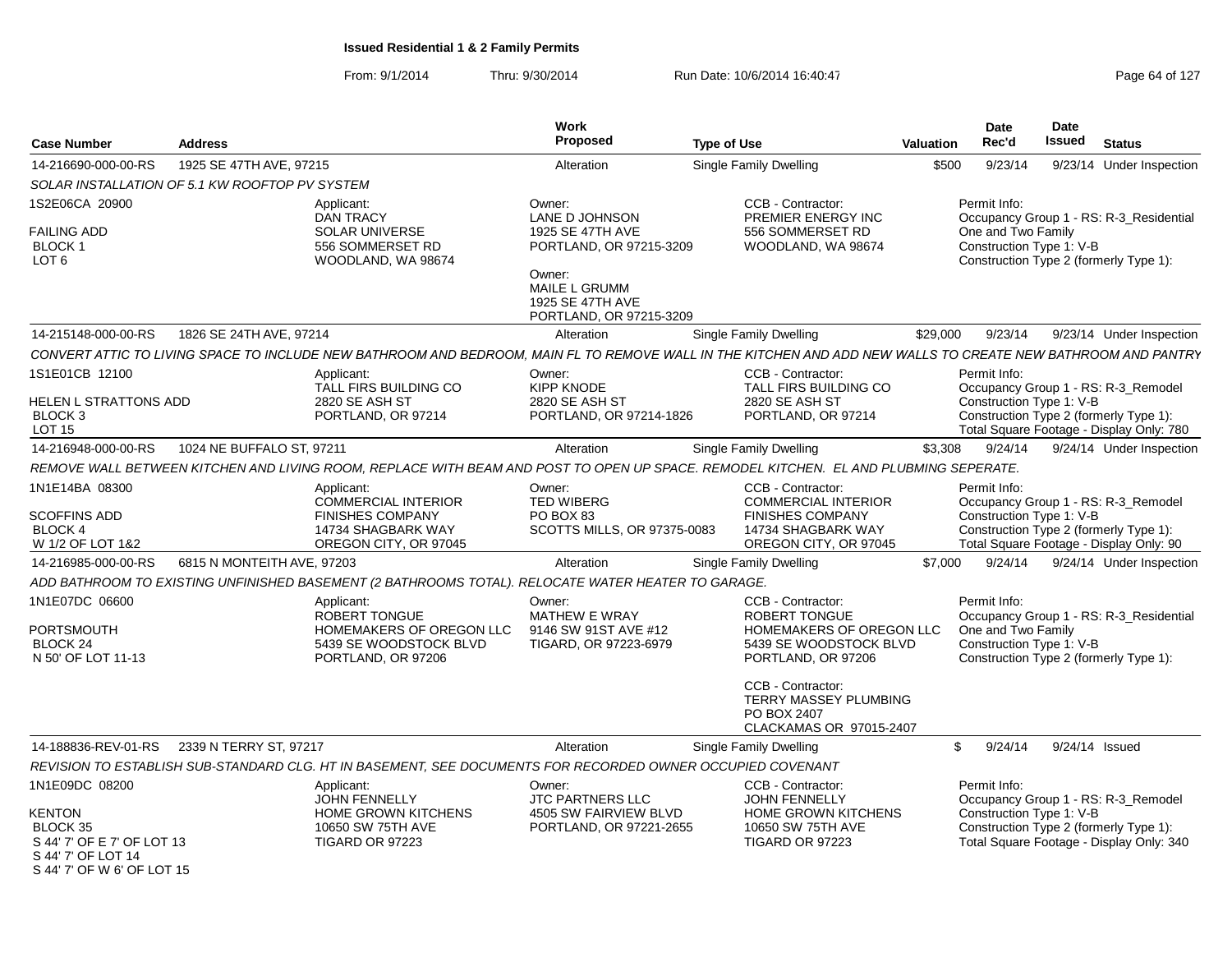| <b>Case Number</b>                                                                    | <b>Address</b>              |                                                                                                                                                                | Work<br>Proposed                                                                                                | <b>Type of Use</b>                                                                                                                                 | Valuation | Date<br>Rec'd                                                                                                  | <b>Date</b><br><b>Issued</b> | <b>Status</b>  |                          |
|---------------------------------------------------------------------------------------|-----------------------------|----------------------------------------------------------------------------------------------------------------------------------------------------------------|-----------------------------------------------------------------------------------------------------------------|----------------------------------------------------------------------------------------------------------------------------------------------------|-----------|----------------------------------------------------------------------------------------------------------------|------------------------------|----------------|--------------------------|
| 14-215648-000-00-RS                                                                   | 6008 SE 21ST AVE, 97202     |                                                                                                                                                                | Alteration                                                                                                      | Single Family Dwelling                                                                                                                             | \$2,400   | 9/22/14                                                                                                        |                              | 9/24/14 Final  |                          |
| voluntary seismic upgrades                                                            |                             |                                                                                                                                                                |                                                                                                                 |                                                                                                                                                    |           |                                                                                                                |                              |                |                          |
| 1S1E14DD 15200                                                                        |                             | Applicant:<br><b>STEVE GEMMELL</b>                                                                                                                             | Owner:<br><b>KARL D HOFMANN</b>                                                                                 | <b>CCB - Contractor:</b><br><b>STEVE GEMMELL</b>                                                                                                   |           | Permit Info:<br>Occupancy Group 1 - RS: R-3 Residential                                                        |                              |                |                          |
| WESTMORELAND<br>BLOCK 36<br>LOT <sub>1</sub>                                          |                             | <b>GEMMELL CONSTRUCTION LLC</b><br>3817 N WILLIAMS<br>PORTLAND OR 97227                                                                                        | 6008 SE 21ST AVE<br>PORTLAND, OR 97202-5358                                                                     | <b>GEMMELL CONSTRUCTION LLC</b><br>3817 N WILLIAMS<br>PORTLAND OR 97227                                                                            |           | One and Two Family<br>Construction Type 1: V-B<br>Construction Type 2 (formerly Type 1):                       |                              |                |                          |
|                                                                                       |                             |                                                                                                                                                                | Owner:<br>DEBORAH T HOFMANN<br>6008 SE 21ST AVE<br>PORTLAND, OR 97202-5358                                      |                                                                                                                                                    |           |                                                                                                                |                              |                |                          |
| 14-215910-000-00-RS                                                                   | 623 NE SACRAMENTO ST, 97212 |                                                                                                                                                                | Alteration                                                                                                      | Single Family Dwelling                                                                                                                             | \$25,000  | 9/24/14                                                                                                        |                              | 9/24/14 Issued |                          |
|                                                                                       |                             | REPAIR SAGGING CEILING JOISTS IN BASEMENT BY ADDING BEAM, ENLARGE OPENING BETWEEN KITCHEN AND DINING ROOM, ADD FOOTINGS FOR SUPPORT AND REPAIR FRONT PORCH FLI |                                                                                                                 |                                                                                                                                                    |           |                                                                                                                |                              |                |                          |
| 1N1E26CB 05800                                                                        |                             | Applicant:<br><b>JONATHON ZILKA</b>                                                                                                                            | Owner:<br>SACRAMENTO LLC                                                                                        |                                                                                                                                                    |           | Permit Info:<br>Occupancy Group 1 - RS: R-3_Remodel                                                            |                              |                |                          |
| ALBINA<br><b>BLOCK 4</b><br>W 35' OF S 75' OF LOT 15                                  |                             | <b>ZILKA DESIGN</b><br>2421 SE ASH ST<br>PORTLAND OR 97214                                                                                                     | 7234 SW 21ST AVE<br>PORTLAND, OR 97219                                                                          |                                                                                                                                                    |           | Construction Type 1: V-B<br>Construction Type 2 (formerly Type 1):                                             |                              |                |                          |
| 14-217052-000-00-RS                                                                   | 7201 SE 36TH AVE, 97202     |                                                                                                                                                                | Alteration                                                                                                      | <b>Single Family Dwelling</b>                                                                                                                      | \$44.000  | 9/24/14                                                                                                        |                              |                | 9/24/14 Under Inspection |
|                                                                                       |                             | KITCHEN REMODEL - SHIFT SLIDER DOOR, INFILL PORTION OF WINDOW AND ADD HEADER, ADD 2 POSTS AND BEAM                                                             |                                                                                                                 |                                                                                                                                                    |           |                                                                                                                |                              |                |                          |
| 1S1E24AC 02400                                                                        |                             | Applicant:<br><b>DON JENSEN</b>                                                                                                                                | Owner:<br>KARL K LEE                                                                                            | <b>CCB - Contractor:</b><br>PETES QUALITY PLUMBING INC                                                                                             |           | Permit Info:<br>Occupancy Group 1 - RS: R-3_Residential                                                        |                              |                |                          |
| EASTMORELAND<br>BLOCK 72<br>N 25' OF LOT 14<br>S 35' OF LOT 15                        |                             | 3227 SE 56TH AVE<br>PORTLAND OR 97206                                                                                                                          | 7201 SE 36TH AVE<br>PORTLAND, OR 97202<br>Owner:<br>ROBERTA S JORTNER<br>7201 SE 36TH AVE<br>PORTLAND, OR 97202 | 20985 S SWEETBRIAR RD<br>WEST LINN, OR 970684341<br>CCB - Contractor:<br><b>SYNERGIES RENOVATIONS LLC</b><br>3227 SE 56TH AVE<br>PORTLAND OR 97206 |           | One and Two Family<br>Construction Type 1: V-B<br>Construction Type 2 (formerly Type 1):                       |                              |                |                          |
|                                                                                       |                             |                                                                                                                                                                |                                                                                                                 | CCB - Contractor:<br><b>JM3 ELECTRICAL &amp;</b><br><b>CONSTRUCTION LLC</b><br>10500 SW CLYDESDATE TERRACE<br>BEAVERTON, OR 97008                  |           |                                                                                                                |                              |                |                          |
| 14-217122-000-00-RS                                                                   | 7072 N DWIGHT AVE, 97203    |                                                                                                                                                                | Alteration                                                                                                      | Single Family Dwelling                                                                                                                             | \$30,000  | 9/24/14                                                                                                        |                              |                | 9/24/14 Under Inspection |
|                                                                                       |                             | CONVERT BASEMENT TO HABITABLE SPACE FOR NEW BEDROOMS, BATHROOM AND MEDIA ROOM                                                                                  |                                                                                                                 |                                                                                                                                                    |           |                                                                                                                |                              |                |                          |
| 1N1E17BA 00900                                                                        |                             | Applicant:<br><b>SILAS MARSHALL</b>                                                                                                                            | Owner:<br><b>SILAS MARSHALL</b>                                                                                 |                                                                                                                                                    |           | Permit Info:<br>Occupancy Group 1 - RS: R-3_Remodel                                                            |                              |                |                          |
| <b>WILLAMETTE CREST</b><br><b>BLOCK 4</b><br>N 7' OF LOT 3 EXC E 5'<br>S 53' OF LOT 4 |                             | 7072 N DWIGHT AVE<br>PORTLAND, OR 97203                                                                                                                        | 7072 N DWIGHT AVE<br>PORTLAND, OR 97203                                                                         |                                                                                                                                                    |           | Construction Type 1: V-B<br>Construction Type 2 (formerly Type 1):<br>Total Square Footage - Display Only: 780 |                              |                |                          |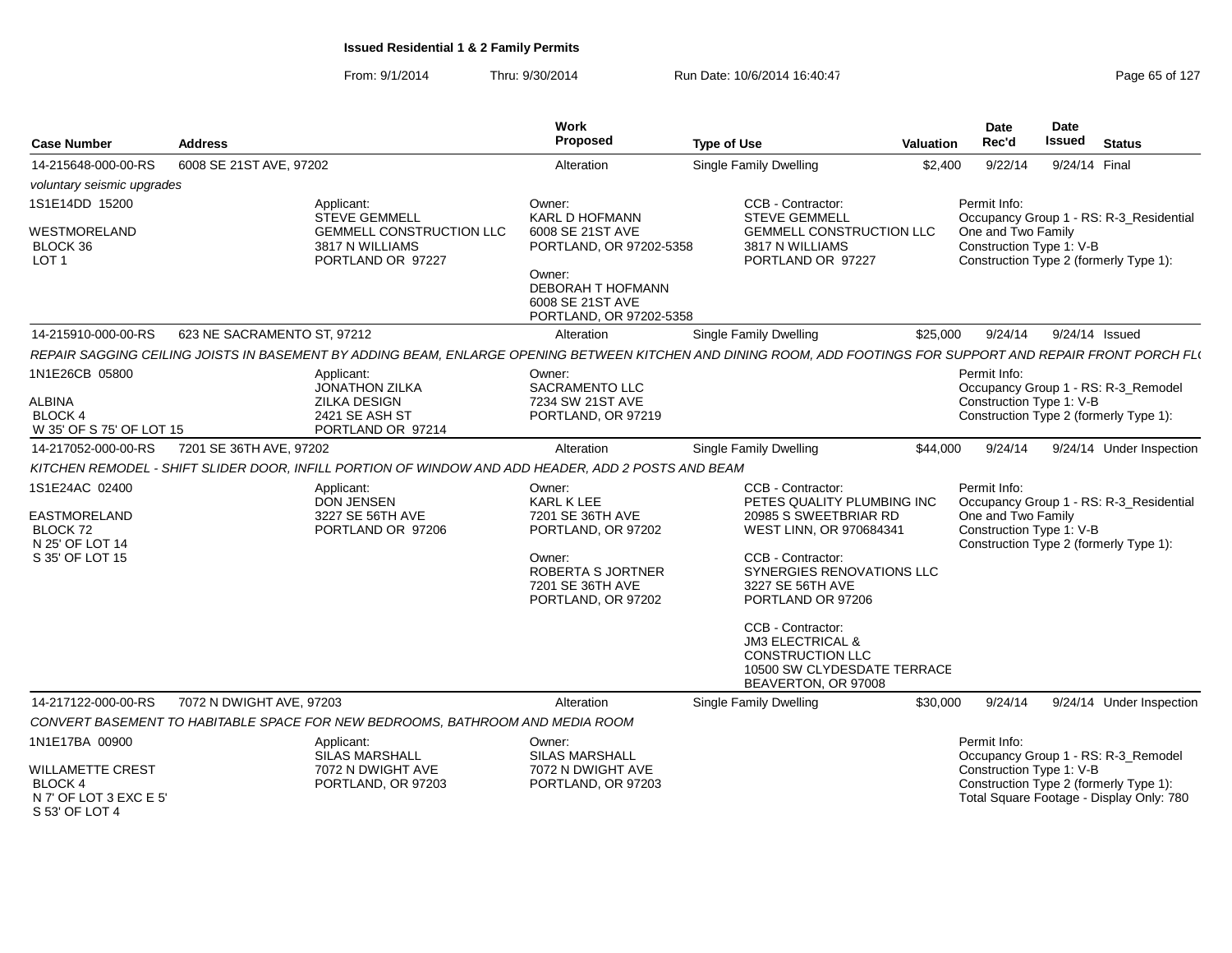| <b>Case Number</b>                                                  | Address                                                                                                                                                    | Work<br>Proposec                                                            | <b>Type of Use</b>                                                                                 | <b>Valuation</b> | <b>Date</b><br>Rec'd                                                                                     | Date<br>Issued | <b>Status</b>                           |
|---------------------------------------------------------------------|------------------------------------------------------------------------------------------------------------------------------------------------------------|-----------------------------------------------------------------------------|----------------------------------------------------------------------------------------------------|------------------|----------------------------------------------------------------------------------------------------------|----------------|-----------------------------------------|
| 14-217138-000-00-RS                                                 | 4834 NE 18TH AVE, 97211                                                                                                                                    | Alteration                                                                  | <b>Single Family Dwelling</b>                                                                      | \$1.500          | 9/24/14                                                                                                  | 9/24/14 Final  |                                         |
|                                                                     | VOLUNTARY SEISMIC STRENGTHENING AT INTERIOR PERIMETER OF BASEMENT                                                                                          |                                                                             |                                                                                                    |                  |                                                                                                          |                |                                         |
| 1N1E23AC 01300<br><b>VERNON</b><br>BLOCK 39                         | Applicant:<br>MIKE ROSE CONTRACTING LLC<br>3543 SE FRANKLIN ST<br>PORTLAND, OR 97202                                                                       | Owner:<br><b>SUSAN HUNT</b><br>4834 NE 18TH AVE<br>PORTLAND, OR 97211       | <b>CCB - Contractor:</b><br>MIKE ROSE CONTRACTING LLC<br>3543 SE FRANKLIN ST<br>PORTLAND, OR 97202 |                  | Permit Info:<br>One and Two Family<br>Construction Type 1: V-B                                           |                | Occupancy Group 1 - RS: R-3 Residential |
| LOT 6                                                               |                                                                                                                                                            |                                                                             |                                                                                                    |                  | Construction Type 2 (formerly Type 1):                                                                   |                |                                         |
| 14-217127-000-00-RS                                                 | 3828 NE 13TH AVE, 97212                                                                                                                                    | Alteration                                                                  | <b>Single Family Dwelling</b>                                                                      | \$1.500          | 9/24/14                                                                                                  | 9/24/14 Final  |                                         |
|                                                                     | <b>VOLUNTARY SEISMIC STRENGTHENING AT INTERIOR PERIMETER OF HOUSE</b>                                                                                      |                                                                             |                                                                                                    |                  |                                                                                                          |                |                                         |
| 1N1E23CD 16900<br><b>LINCOLN PK</b><br>BLOCK 10<br>LOT <sub>1</sub> | Applicant:<br>MIKE ROSE CONTRACTING LLC<br>3543 SE FRANKLIN ST<br>PORTLAND, OR 97202                                                                       | Owner:<br><b>JAMES C KILLEN</b><br>1812 BIGELOW AVE NE<br>OLYMPIA, WA 98506 | CCB - Contractor:<br>MIKE ROSE CONTRACTING LLC<br>3543 SE FRANKLIN ST<br>PORTLAND, OR 97202        |                  | Permit Info:<br>One and Two Family<br>Construction Type 1: V-B<br>Construction Type 2 (formerly Type 1): |                | Occupancy Group 1 - RS: R-3_Residential |
| 14-217195-000-00-RS                                                 | 7050 SE YAMHILL ST, 97215                                                                                                                                  | Alteration                                                                  | Single Family Dwelling                                                                             | \$16.000         |                                                                                                          |                | 9/24/14  9/24/14  Under Inspection      |
|                                                                     | REMODEL KITCHEN. REBUILD EXISTING STAIRS TO BASEMENT. INFILL EXISTING STAIR LOCATION WITH LAUNDRY ROOM                                                     |                                                                             |                                                                                                    |                  |                                                                                                          |                |                                         |
| 1S2E05BA 18400                                                      | Applicant:<br>DAVID POYNTER                                                                                                                                | Owner:<br><b>JUDY S KAYSER</b>                                              | CCB - Contractor:<br><b>DAVID POYNTER</b>                                                          |                  | Permit Info:                                                                                             |                | Occupancy Group 1 - RS: R-3 Residential |
| <b>TABOR HTS</b><br><b>BLOCK X</b><br>N 1/2 OF LOT 1                | ALL WEATHER HOME<br><b>REMODELING CO INC</b><br>5005 NE FREMONT ST<br>PORTLAND, OR 97213-1730                                                              | 7050 SE YAMHILL ST<br>PORTLAND, OR 97215                                    | ALL WEATHER HOME<br><b>REMODELING CO INC</b><br>5005 NE FREMONT ST<br>PORTLAND, OR 97213-1730      |                  | One and Two Family<br>Construction Type 1: V-B<br>Construction Type 2 (formerly Type 1):                 |                |                                         |
| 14-173427-REV-01-RS                                                 | 1305 NE KILLINGSWORTH ST. 97211                                                                                                                            | Alteration                                                                  | Single Family Dwelling                                                                             | \$300            | 9/24/14                                                                                                  | 9/24/14 Issued |                                         |
|                                                                     | VALUE ADDED REVISION TO ADD DEMO OF EXISTING PORCH AT REAR OF HOME TO SCOPE OF WORK                                                                        |                                                                             |                                                                                                    |                  |                                                                                                          |                |                                         |
| 1N1E14CD 20100                                                      | Applicant:<br>ADIAM MEHRETAB                                                                                                                               | Owner:<br>E & A LLC                                                         | CCB - Contractor:<br><b>FOSTER PLUMBING INC</b>                                                    |                  | Permit Info:                                                                                             |                | Occupancy Group 1 - RS: R-3 Residential |
| <b>HIGHLAND PK</b><br><b>BLOCK E</b><br>W 1/2 OF LOT 3&5            | E & A LLC<br>1305 NE KILLINGSWORTH<br>PORTLAND, OR 97211                                                                                                   | 919 NE 19TH AVE #100<br>PORTLAND, OR 97232                                  | 10100 SW EVERGREEN COURT<br>WILSONVILLE, OR 97070                                                  |                  | One and Two Family<br>Construction Type 1: V-B                                                           |                | Construction Type 2 (formerly Type 1):  |
| 14-196863-000-00-RS                                                 | 916 SW DAVENPORT ST. 97201                                                                                                                                 | Alteration                                                                  | Single Family Dwelling                                                                             | \$120,000        | 8/11/14                                                                                                  |                | 9/25/14 Under Inspection                |
|                                                                     | BASEMENT REMODEL - CREATE WET BAR. WINE CELLAR. REDUCE LAUNDRY AREA. NEW EGRESS WINDOW FOR GUEST BEDROOM. MEDIA ROOM WITH NEW EGRESS WINDOW: MAIN FLOOR ·  |                                                                             |                                                                                                    |                  |                                                                                                          |                |                                         |
| 1S1E04DC 08200                                                      | Applicant:<br><b>IGNACIO MORA</b>                                                                                                                          | Owner:<br><b>CREO PROPERTIES LLC</b>                                        | CCB - Contractor:<br><b>IGNACIO MORA</b>                                                           |                  | Permit Info:                                                                                             |                | Occupancy Group 1 - RS: R-3_Residential |
| ROBINSON & PLAT 2<br>LOT 25&26 TL 8200                              | <b>MAYUCHI CAPITAL LLC</b><br>PO BOX 20275<br>PORTLAND OR 97294                                                                                            | PO BOX 20926<br>PORTLAND, OR 97294-0926                                     | <b>MAYUCHI CAPITAL LLC</b><br>PO BOX 20275<br>PORTLAND OR 97294                                    |                  | One and Two Family<br>Construction Type 1: V-B<br>Construction Type 2 (formerly Type 1):                 |                |                                         |
| 14-217505-000-00-RS                                                 | 2320 NE GILE TER, 97212                                                                                                                                    | Alteration                                                                  | Single Family Dwelling                                                                             | \$25,000         | 9/25/14                                                                                                  | 9/25/14 Issued |                                         |
|                                                                     | REPLUMB EXISTING LAUNDRY TUB DRAIN TO ACCOMODATE BACKWATER VALVE, INSTALL NON BEARING PARTITIONS TO ENCLOSE LAUNDRY ROOM AND SEPARATE FURNACE MECHANICAL A |                                                                             |                                                                                                    |                  |                                                                                                          |                |                                         |
| 1N1E23DD 02000                                                      | Applicant:<br>ANDREW GOLD                                                                                                                                  | Owner:<br><b>THOMAS J SEARCY</b>                                            | CCB - Contractor:<br>ANDREW GOLD                                                                   |                  | Permit Info:                                                                                             |                | Occupancy Group 1 - RS: R-3_Residential |
| <b>ALAMEDA PARK</b><br>BLOCK 65<br>LOT 3&4 TL 2000                  | <b>GOLD STAR DESIGN AND</b><br><b>CONSTRUCTION LLC</b><br>2528 SE SALMON ST<br>PORTLAND, OR 97214                                                          | 2320 NE GILE TER<br>PORTLAND, OR 97212-1528                                 | <b>GOLD STAR DESIGN AND</b><br><b>CONSTRUCTION LLC</b><br>2528 SE SALMON ST<br>PORTLAND, OR 97214  |                  | One and Two Family<br>Construction Type 1: V-B<br>Construction Type 2 (formerly Type 1):                 |                |                                         |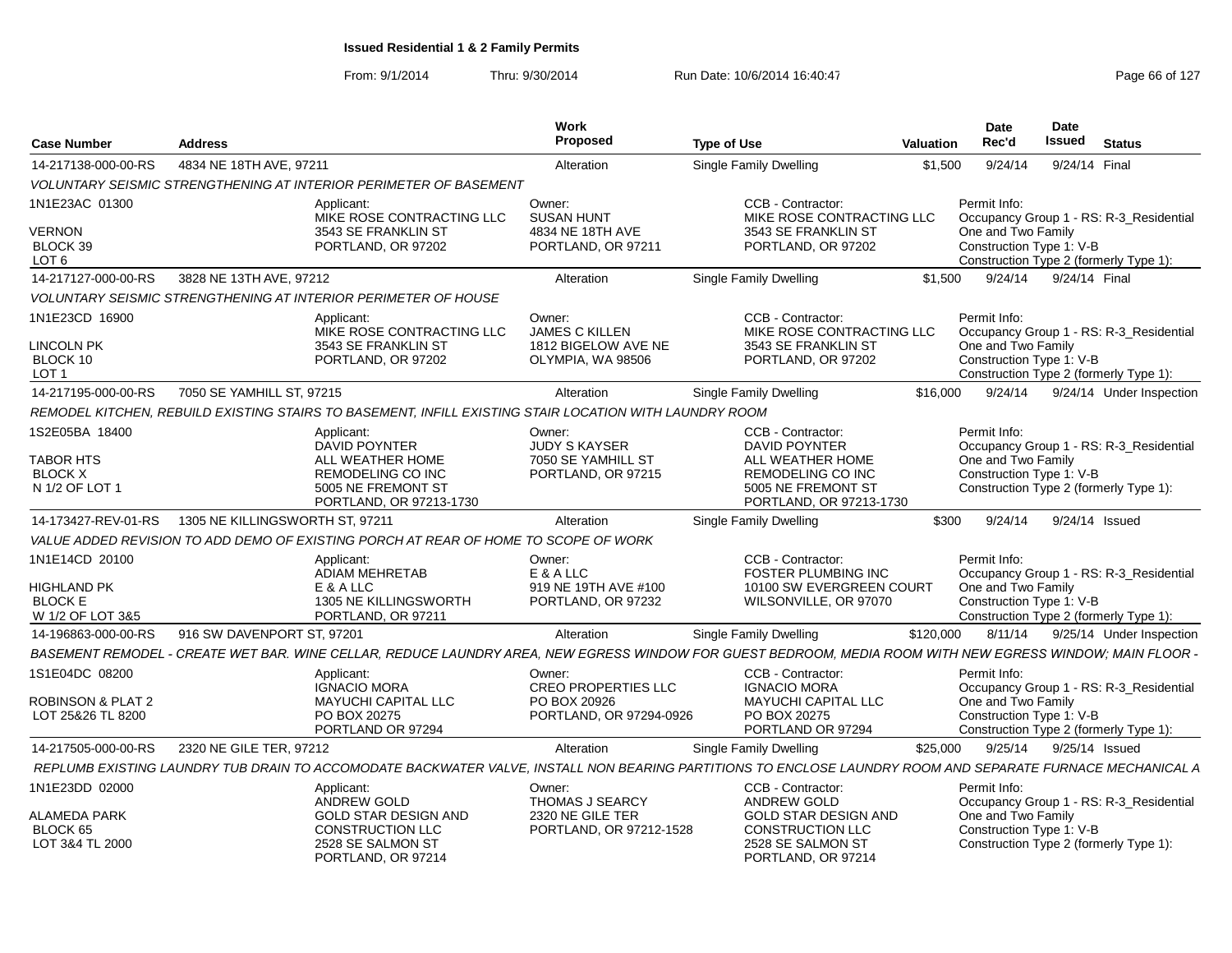From: 9/1/2014

| <b>Case Number</b>                                                               | <b>Address</b>                                                                                                                                               | Work<br><b>Proposed</b>                                                           | <b>Type of Use</b>                                                                     | <b>Date</b><br>Date<br>Issued<br>Rec'd<br><b>Valuation</b>                                               | <b>Status</b>                            |
|----------------------------------------------------------------------------------|--------------------------------------------------------------------------------------------------------------------------------------------------------------|-----------------------------------------------------------------------------------|----------------------------------------------------------------------------------------|----------------------------------------------------------------------------------------------------------|------------------------------------------|
| 14-217563-000-00-RS                                                              | 1912 NE COUCH ST, 97232                                                                                                                                      | Alteration                                                                        | Single Family Dwelling                                                                 | 9/25/14<br>\$3,000                                                                                       | 9/25/14 Issued                           |
|                                                                                  | REMOVE EXISTING FULL BATH ON MAIN FLOOR AND USE ROOM AS OFFICE, REMOVE SERVICE STAIRS AND ADD HALF BATHROOM (ET AND PT PERMITS TO BE OBTAINED SEPARATELY)    |                                                                                   |                                                                                        |                                                                                                          |                                          |
| 1N1E35DA 16100                                                                   | Applicant:<br>SOL CONSTRUCTION LLC                                                                                                                           | Owner:<br>ANNA C LOOMIS                                                           | CCB - Contractor:<br>SOL CONSTRUCTION LLC                                              | Permit Info:                                                                                             | Occupancy Group 1 - RS: R-3 Remodel      |
| <b>BUCKMANS 2ND ADD</b><br>BLOCK <sub>7</sub><br>W 40' OF LOT 3                  | 2000 NE 42ND AVE #314<br>PORTLAND, OR 97213                                                                                                                  | 526 WESTOVER AVE<br>NORFOLK, VA 23507-1717                                        | 2000 NE 42ND AVE #314<br>PORTLAND, OR 97213                                            | Construction Type 1: V-B<br>Construction Type 2 (formerly Type 1):                                       |                                          |
| 14-217008-000-00-RS                                                              | 4024 SE 98TH AVE, 97266                                                                                                                                      | Alteration                                                                        | Single Family Dwelling                                                                 | \$11.763<br>9/25/14                                                                                      | 9/25/14 Issued                           |
|                                                                                  | CONVERT GARAGE TO LIVING SPACE. INCLUDES 2 BEDROOMS AND ONE NEW WINDOW. INFILL OVERHEAD GARAGE DOOR AT FRONT                                                 |                                                                                   |                                                                                        |                                                                                                          |                                          |
| 1S2E09DD 09800                                                                   | Applicant:<br><b>AKEL KARAM</b>                                                                                                                              | Owner:<br>AKEL KARAM                                                              |                                                                                        | Permit Info:                                                                                             | Occupancy Group 1 - RS: R-3_Remodel      |
| <b>EDWARDS HMS</b><br>LOT <sub>5</sub>                                           | 16027 SE GAIBLER LN<br>PORTLAND, OR                                                                                                                          | 4024 SE 98TH<br>PORTLAND, OR                                                      |                                                                                        | Construction Type 1: V-B<br>Construction Type 2 (formerly Type 1):                                       | Total Square Footage - Display Only: 320 |
| 14-216828-000-00-RS                                                              | 2033 NE ALAMEDA DR. 97212                                                                                                                                    | Alteration                                                                        | Single Family Dwelling                                                                 | 9/25/14<br>\$500                                                                                         | 9/25/14 Final                            |
|                                                                                  | SOLAR - 3.025kW ROOF MOUNT PV SYSTEM - PRESCRIPTIVE                                                                                                          |                                                                                   |                                                                                        |                                                                                                          |                                          |
| 1N1E23DA 17400<br><b>GEORGE PL</b><br><b>BLOCK 4</b><br><b>LOT 7&amp;8</b>       | Applicant:<br><b>JOHN GRIESER</b><br>ELELMENTAL ENERGY LLC<br>14500 SW 92ND AVE<br><b>TIGARD, OR 97224</b>                                                   | Owner:<br><b>JONAH ZWEMER</b><br>2033 NE ALAMEDA DR<br>PORTLAND, OR 97212-1451    | CCB - Contractor:<br>ELEMENTAL ENERGY LLC<br>830 NE HAZELFERN PL<br>PORTLAND, OR 97232 | Permit Info:<br>One and Two Family<br>Construction Type 1: V-B<br>Construction Type 2 (formerly Type 1): | Occupancy Group 1 - RS: R-3 Residential  |
|                                                                                  |                                                                                                                                                              | Owner:<br><b>ABIGAIL LENHART</b><br>2033 NE ALAMEDA DR<br>PORTLAND, OR 97212-1451 | CCB - Contractor:<br>ALAMEDA ELECTRIC LLC<br>3415 NE 44TH<br>PORTLAND, OR 97213        |                                                                                                          |                                          |
| 14-216822-000-00-RS                                                              | 3335 SE YAMHILL ST, 97214                                                                                                                                    | Alteration                                                                        | Single Family Dwelling                                                                 | \$500<br>9/25/14                                                                                         | 9/25/14 Issued                           |
|                                                                                  | SOLAR - 7.15kW ROOF MOUNT PV SYSTEM - PRESCRIPTIVE                                                                                                           |                                                                                   |                                                                                        |                                                                                                          |                                          |
| 1S1E01AB 21800<br>SUNNYSIDE & PLAT 2 & 3<br><b>BLOCK 22</b><br>LOT <sub>12</sub> | Applicant:<br><b>JOHN GRIESER</b><br>ELELMENTAL ENERGY LLC<br>14500 SW 92ND AVE<br><b>TIGARD, OR 97224</b>                                                   | Owner:<br><b>BORYAN EBERHARD</b><br>3335 SE YAMHILL ST<br>PORTLAND, OR 97214      | CCB - Contractor:<br>ELEMENTAL ENERGY LLC<br>830 NE HAZELFERN PL<br>PORTLAND, OR 97232 | Permit Info:<br>One and Two Family<br>Construction Type 1: V-B<br>Construction Type 2 (formerly Type 1): | Occupancy Group 1 - RS: R-3 Residential  |
|                                                                                  |                                                                                                                                                              | Owner:<br><b>KRISTIN EBERHARD</b><br>3335 SE YAMHILL ST<br>PORTLAND, OR 97214     |                                                                                        |                                                                                                          |                                          |
| 14-217591-000-00-RS                                                              | 7204 N CENTRAL ST, 97203                                                                                                                                     | Alteration                                                                        | Single Family Dwelling                                                                 | 9/25/14<br>\$500                                                                                         | 9/25/14 Under Inspection                 |
|                                                                                  | REPLACED HEADERS ON 6 REPLACED WINDOWS, DRYROT REPAIR AT WEST WALL OF BATHROOM AND EAST WALL OF BASEMENT STAIR. NEW SIDEWALK PATH AND STAIRS AT FRONT OF HOL |                                                                                   |                                                                                        |                                                                                                          |                                          |
| 1N1E07BB 07600                                                                   | Applicant:<br><b>STEVEN R ANDRUS</b>                                                                                                                         | Owner:<br>SONIA L ANDRUS                                                          |                                                                                        | Permit Info:                                                                                             | Occupancy Group 1 - RS: R-3 Residential  |
| ST CLOUD HTS ADD<br><b>BLOCK B</b><br>LOT <sub>5</sub>                           | 439 PORTLAND AVE<br>GLADSTONE, OR 97027                                                                                                                      | 439 PORTLAND AVE<br>GLADSTONE, OR 97027<br>Owner:                                 |                                                                                        | One and Two Family<br>Construction Type 1: V-B<br>Construction Type 2 (formerly Type 1):                 |                                          |
|                                                                                  |                                                                                                                                                              | <b>STEVEN R ANDRUS</b><br>439 PORTLAND AVE<br>GLADSTONE, OR 97027                 |                                                                                        |                                                                                                          |                                          |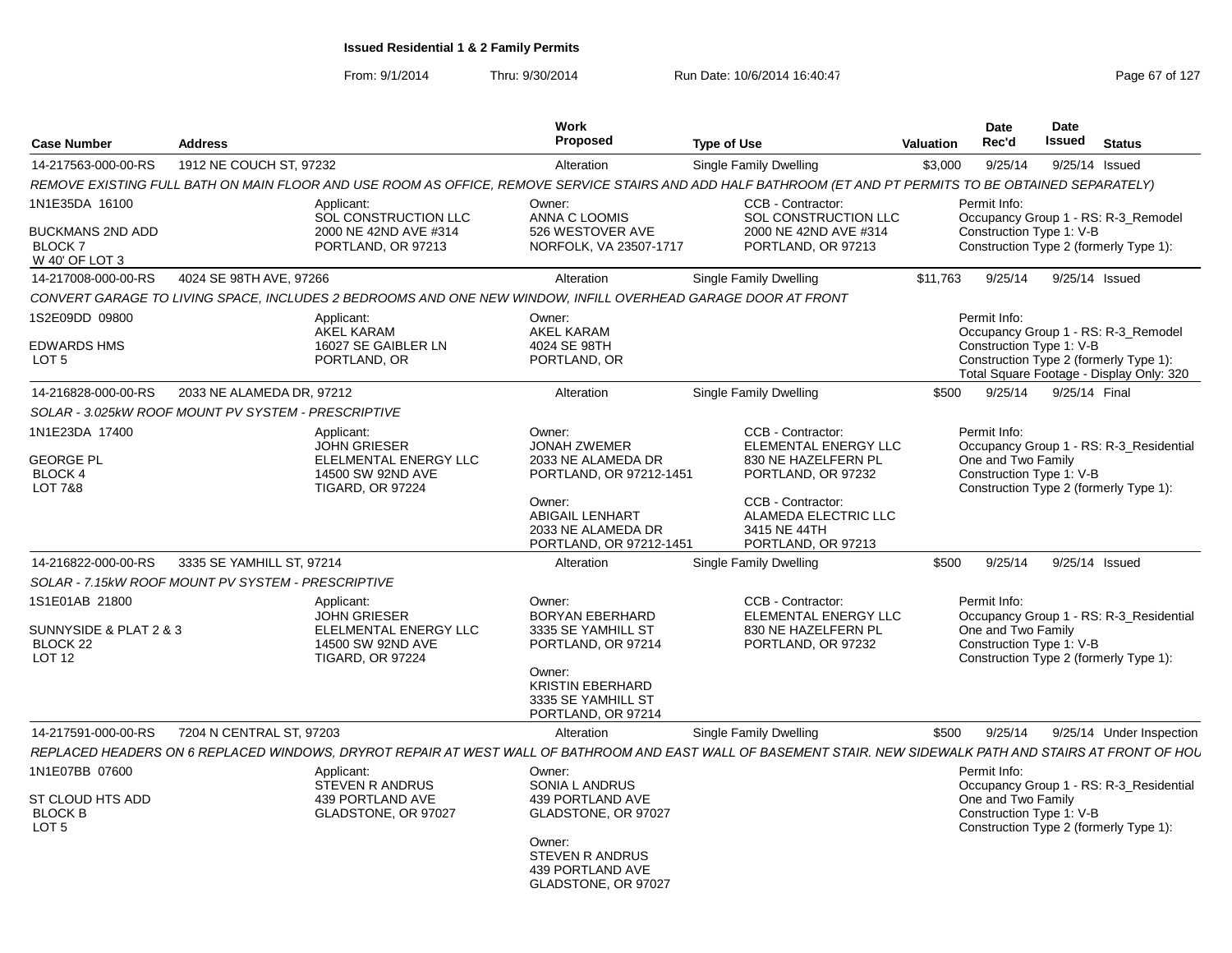|                                                             |                             |                                                                                                                                                                  | <b>Work</b>                                                                                |                                                                                              |           | <b>Date</b>                                                    | Date   |                                                                                    |
|-------------------------------------------------------------|-----------------------------|------------------------------------------------------------------------------------------------------------------------------------------------------------------|--------------------------------------------------------------------------------------------|----------------------------------------------------------------------------------------------|-----------|----------------------------------------------------------------|--------|------------------------------------------------------------------------------------|
| <b>Case Number</b>                                          | <b>Address</b>              |                                                                                                                                                                  | <b>Proposed</b>                                                                            | <b>Type of Use</b>                                                                           | Valuation | Rec'd                                                          | Issued | <b>Status</b>                                                                      |
| 14-217623-000-00-RS                                         | 11310 SE LONG ST, 97266     |                                                                                                                                                                  | Alteration                                                                                 | Single Family Dwelling                                                                       | \$800     | 9/25/14                                                        |        | 9/25/14 Issued                                                                     |
|                                                             |                             | FRAME IN WALL TO ADD UTILITY ROOM WITH NEW WINDOW TO EXISTING GARAGE, ADD NEW WINDOW OVER TUB/SHOWER IN EXISTING BATHROOM                                        |                                                                                            |                                                                                              |           |                                                                |        |                                                                                    |
| 1S2E15AB 04600<br><b>MIDLAND AC TR</b><br>LOT 1 TL 4600     |                             | Applicant:<br><b>GENE M JR MONNIN</b><br>11310 SE LONG ST<br>PORTLAND, OR 97266-3373                                                                             | Owner:<br><b>GENE M JR MONNIN</b><br>11310 SE LONG ST<br>PORTLAND, OR 97266-3373           |                                                                                              |           | Permit Info:<br>One and Two Family<br>Construction Type 1: V-B |        | Occupancy Group 1 - RS: R-3 Residential<br>Construction Type 2 (formerly Type 1):  |
| 14-217724-000-00-RS                                         | 2621 SE YAMHILL ST, 97214   |                                                                                                                                                                  | Alteration                                                                                 | Single Family Dwelling                                                                       | \$5,771   | 9/25/14                                                        |        | 9/25/14 Issued                                                                     |
|                                                             |                             | FRAME IN WALL IN EXISTING 2ND FLOOR BEDROOM TO ADD NEW BATHROOM, RELOCATE EXISTING KITCHEN SINK IN KITCHEN, (NO STRUCTRUAL CHANGES IN KITCHEN AREA) RE-PIPE HOUS |                                                                                            |                                                                                              |           |                                                                |        |                                                                                    |
| 1S1E01BB 12200<br>HANSONS ADD & 2ND<br>BLOCK 10             |                             | Applicant:<br>WILLAMETTE VALLEY<br><b>REDEVELOPMENT</b><br>6040 SE BREWSTER PL                                                                                   | Owner:<br><b>EVERETT CUSTOM HOMES</b><br>735 SW 158TH AVE #180<br>BEAVERTON, OR 97006-4952 | CCB - Contractor:<br><b>WILLAMETTE VALLEY</b><br><b>REDEVELOPMENT</b><br>6040 SE BREWSTER PL |           | Permit Info:<br>Construction Type 1: V-B                       |        | Occupancy Group 1 - RS: R-3_Remodel<br>Construction Type 2 (formerly Type 1):      |
| LOT <sub>5</sub><br>S 5' OF LOT 6                           |                             | MILWAULIE, OR 97267                                                                                                                                              |                                                                                            | MILWAULIE, OR 97267                                                                          |           |                                                                |        | Total Square Footage - Display Only: 157                                           |
|                                                             |                             |                                                                                                                                                                  |                                                                                            | CCB - Contractor:<br>A1 AMERICAN CONTRACTORS INC<br>9715 SE RAMONA ST<br>PORTLAND, OR 97266  |           |                                                                |        |                                                                                    |
| 14-217816-000-00-RS<br>CONVERT STORAGE AREA TO BATHROOM     | 01308 SW MILITARY RD, 97219 |                                                                                                                                                                  | Alteration                                                                                 | <b>Single Family Dwelling</b>                                                                | \$5,735   | 9/25/14                                                        |        | 9/25/14 Under Inspection                                                           |
| 1S1E34DB 00103                                              |                             | Applicant:<br><b>CHARLES MALONEY BUILDING</b>                                                                                                                    | Owner:<br><b>RAKESH K PAI</b>                                                              | CCB - Contractor:<br><b>CHARLES MALONEY BUILDING</b>                                         |           | Permit Info:                                                   |        | Occupancy Group 1 - RS: R-3_Remodel                                                |
| <b>TRYON VISTA</b><br>LOT <sub>3</sub>                      |                             | CO INC<br>PO BOX 1946<br>LAKE OSWEGO, OR 97035                                                                                                                   | 01308 SW MILITARY RD<br>PORTLAND, OR 97219-8385                                            | CO INC<br>PO BOX 1946<br>LAKE OSWEGO, OR 97035                                               |           | Construction Type 1: V-B                                       |        | Construction Type 2 (formerly Type 1):<br>Total Square Footage - Display Only: 156 |
|                                                             |                             |                                                                                                                                                                  | Owner:<br>AJNYA K PAI<br>01308 SW MILITARY RD<br>PORTLAND, OR 97219-8385                   | CCB - Contractor:<br><b>ACSENT PLUMBING LLC</b><br>16133 S SWAN AV<br>OREGON CITY OR 97045   |           |                                                                |        |                                                                                    |
| 14-194938-REV-01-RS                                         | 2827 NE 14TH AVE, 97212     |                                                                                                                                                                  | Alteration                                                                                 | <b>Single Family Dwelling</b>                                                                |           | \$<br>9/26/14                                                  |        | 9/26/14 Issued                                                                     |
|                                                             |                             | REVISION - REPLACE BEAM AND ADD 2 NEW POSTS AND FOOTINGS- NO EXTERIOR WORK                                                                                       |                                                                                            |                                                                                              |           |                                                                |        |                                                                                    |
| 1N1E26BD 15600                                              |                             | Applicant:<br>JAMES DAVID LOVESTRAND                                                                                                                             | Owner:<br><b>MARIA F DOWNES</b>                                                            | CCB - Contractor:<br>JAMES DAVID LOVESTRAND                                                  |           | Permit Info:                                                   |        | Occupancy Group 1 - RS: R-3 Residential                                            |
| <b>IRVINGTON</b><br>BLOCK <sub>74</sub><br>LOT <sub>3</sub> |                             | 3015 NE 20TH AVE<br>PORTLAND, OR 97212                                                                                                                           | 2827 NE 14TH AVE<br>PORTLAND, OR 97212                                                     | 3015 NE 20TH AVE<br>PORTLAND, OR 97212                                                       |           | One and Two Family<br>Construction Type 1: V-B                 |        | Construction Type 2 (formerly Type 1):                                             |
|                                                             |                             |                                                                                                                                                                  | Owner:<br>ANDREW P DOWNES<br>2827 NE 14TH AVE<br>PORTLAND, OR 97212                        |                                                                                              |           |                                                                |        | Total Square Footage - Display Only: 878                                           |
| 14-157069-REV-01-RS                                         | 5205 NE 17TH AVE, 97211     |                                                                                                                                                                  | Alteration                                                                                 | Single Family Dwelling                                                                       | \$5.500   | 9/26/14                                                        |        | 9/26/14 Issued                                                                     |
|                                                             |                             | VALUE ADDED REVISION TO ADD BATHROOM TO 2ND FLOOR (3 BATHROOMS TOTAL)SEPARATE TRADE PERMITS REQUIRED                                                             |                                                                                            |                                                                                              |           |                                                                |        |                                                                                    |
| 1N1E23AB 13500                                              |                             | Applicant:<br><b>MATT SCHAFFER</b>                                                                                                                               | Owner:<br><b>HELEN R WAREMBOURG</b>                                                        |                                                                                              |           | Permit Info:                                                   |        | Occupancy Group 1 - RS: R-3_Remodel                                                |
| <b>VERNON</b><br>BLOCK 19<br>LOT <sub>9</sub>               |                             | 5205 NE 17TH<br>PORTLAND, OR                                                                                                                                     | 115 W CHERRY ST<br>LOUISVILLE, CO 80027                                                    |                                                                                              |           | Construction Type 1: V-B                                       |        | Construction Type 2 (formerly Type 1):<br>Total Square Footage - Display Only: 480 |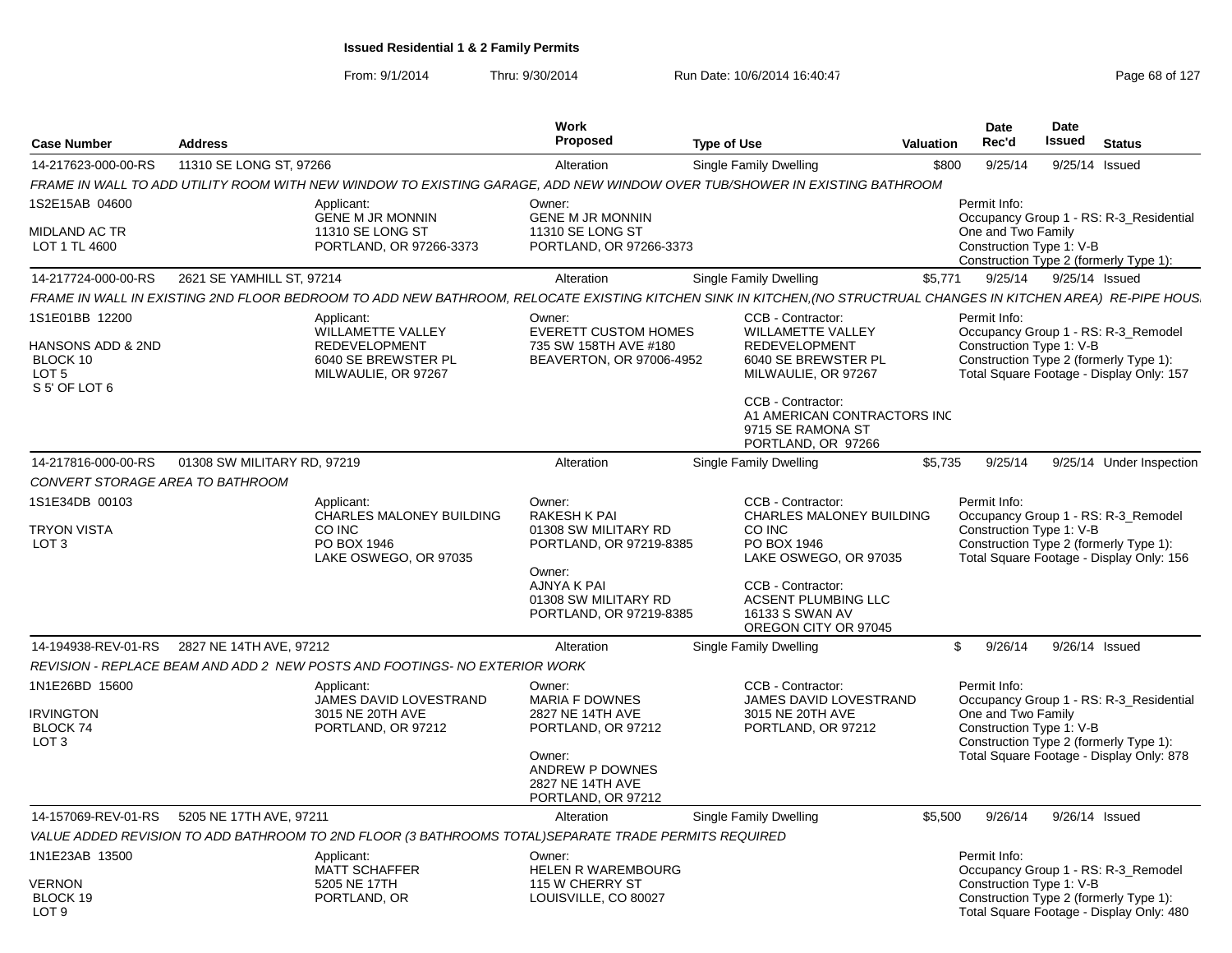From: 9/1/2014Thru: 9/30/2014 Run Date: 10/6/2014 16:40:47

| Page 69 of 127 |  |  |  |
|----------------|--|--|--|
|----------------|--|--|--|

| <b>Case Number</b>                                        | <b>Address</b>                              |                                                                               | Work<br>Proposed                                                                | <b>Type of Use</b>                                                                                                                                      | Valuation                                      | Date<br>Rec'd                                  | Date<br><b>Issued</b> | <b>Status</b>                           |
|-----------------------------------------------------------|---------------------------------------------|-------------------------------------------------------------------------------|---------------------------------------------------------------------------------|---------------------------------------------------------------------------------------------------------------------------------------------------------|------------------------------------------------|------------------------------------------------|-----------------------|-----------------------------------------|
| 14-218035-000-00-RS                                       | 5602 SW MENEFEE DR, 97201                   |                                                                               | Alteration                                                                      | Single Family Dwelling                                                                                                                                  | \$7,000                                        | 9/26/14                                        |                       | 9/26/14 Issued                          |
|                                                           |                                             | ADD FOUNDATION UNDERPINNING FOR EAST EXTERIOR WALL. SLOPED LOT                |                                                                                 |                                                                                                                                                         |                                                |                                                |                       |                                         |
| 1S1E16DA 07900                                            |                                             | Applicant:<br><b>TERRAFIRMA FOUNDATION</b>                                    | Owner:<br><b>MARY E KUSTER</b>                                                  | CCB - Contractor:<br><b>TERRAFIRMA FOUNDATION</b>                                                                                                       |                                                | Permit Info:                                   |                       | Occupancy Group 1 - RS: R-3_Residential |
| <b>TERWILLIGER HTS</b><br><b>BLOCK 3</b><br><b>LOT 10</b> |                                             | <b>SYSTEMS</b><br>1308 NW PARK ST<br>ROSEBURG, OR 97470                       | 5602 SW MENEFEE DR<br>PORTLAND, OR 97239-2719                                   | <b>SYSTEMS</b><br>1308 NW PARK ST<br>ROSEBURG, OR 97470                                                                                                 |                                                | One and Two Family<br>Construction Type 1: V-B |                       | Construction Type 2 (formerly Type 1):  |
|                                                           |                                             |                                                                               | Owner:<br>MICHEAL E KEATING<br>5602 SW MENEFEE DR<br>PORTLAND, OR 97239-2719    |                                                                                                                                                         |                                                |                                                |                       |                                         |
| 14-213605-000-00-RS                                       | 2806 NE ALAMEDA ST, 97212                   |                                                                               | Alteration                                                                      | Single Family Dwelling                                                                                                                                  | \$10,000                                       | 9/16/14                                        |                       | 9/26/14 Under Inspection                |
|                                                           |                                             | REMOVE AND REPLACE 17 LINEAL FEET OF FOUNDATION WALL THAT IS FAILING          |                                                                                 |                                                                                                                                                         |                                                |                                                |                       |                                         |
| 1N1E24CC 07100                                            |                                             | Applicant:<br>NEIL KELLY CO INC                                               | Owner:<br><b>RICHARD E FEENEY</b>                                               | CCB - Contractor:<br>NEIL KELLY CO INC<br>804 N ALBERTA ST                                                                                              |                                                | Permit Info:                                   |                       | Occupancy Group 1 - RS: R-3_Residential |
| <b>ALAMEDA PARK</b><br>BLOCK 11<br>LOT <sub>10</sub>      | 804 N ALBERTA ST<br>PORTLAND, OR 97217-2693 |                                                                               | 2806 NE ALAMEDA ST<br>PORTLAND, OR 97212-1620                                   | PORTLAND, OR 97217-2693                                                                                                                                 | One and Two Family<br>Construction Type 1: V-B |                                                |                       |                                         |
| VAC 20' ALLEY ADJ LOT 10                                  |                                             |                                                                               | Owner:<br>ANNE K FEENEY<br>2806 NE ALAMEDA ST<br>PORTLAND, OR 97212-1620        |                                                                                                                                                         |                                                |                                                |                       | Construction Type 2 (formerly Type 1):  |
| 14-218383-000-00-RS                                       | 1915 NE EVERETT ST, 97232                   |                                                                               | Alteration                                                                      | Single Family Dwelling                                                                                                                                  | \$20,000                                       | 9/26/14                                        |                       | 9/26/14 Issued                          |
|                                                           |                                             |                                                                               |                                                                                 | CHANGE WALL LOCATION ON MAIN FLOOR TO INCREASE SIZE OF KITCHEN; CHANGE WALL LOCATION IN SECOND FLOOR TO EXPAND BATHROOM; TRADES TO BE PULLED SEPARATELY |                                                |                                                |                       |                                         |
| 1N1E35DA 06500                                            |                                             | Applicant:<br><b>SUSAN HARRISON</b>                                           | Owner:<br><b>BANK OF AMERICA NA</b>                                             |                                                                                                                                                         |                                                | Permit Info:                                   |                       | Occupancy Group 1 - RS: R-3_Residential |
| <b>BYRNES ADD</b><br>BLOCK <sub>2</sub>                   |                                             | 2925 SW 4TH AVE<br>PORTLAND OR 97201                                          | 1915 NE EVERETT ST<br>PORTLAND, OR 97232-3034                                   |                                                                                                                                                         |                                                | One and Two Family<br>Construction Type 1: V-B |                       |                                         |
| E 1/2 OF S 10' OF LOT 3<br>E 1/2 OF LOT 4                 |                                             |                                                                               |                                                                                 |                                                                                                                                                         |                                                |                                                |                       | Construction Type 2 (formerly Type 1):  |
| 14-218417-000-00-RS                                       | 2536 NW OVERTON ST, 97210                   |                                                                               | Alteration                                                                      | Single Family Dwelling                                                                                                                                  | \$226,000                                      | 9/26/14                                        |                       | 9/26/14 Issued                          |
|                                                           |                                             | KITCHEN REMODEL, ENLARGE BEARING WALL OPENING, REMODEL TWO EXISTING BATHROOMS |                                                                                 |                                                                                                                                                         |                                                |                                                |                       |                                         |
| 1N1E32AA 08200                                            |                                             | Applicant:<br><b>ADAM</b>                                                     | Owner:<br>JON C NICOLAZZO                                                       | CCB - Contractor:<br>ADAM                                                                                                                               |                                                | Permit Info:                                   |                       | Occupancy Group 1 - RS: R-3_Residential |
| <b>GOLDSMITHS ADD</b><br>BLOCK 17<br>LOT <sub>8</sub>     |                                             | <b>ARCIFORM LLC</b><br>2303 N RANDOLPH AVE<br>PORTLAND, OR 97227              | 2536 NW OVERTON ST<br>PORTLAND, OR 97210-2441                                   | <b>ARCIFORM LLC</b><br>2303 N RANDOLPH AVE<br>PORTLAND, OR 97227                                                                                        |                                                | One and Two Family<br>Construction Type 1: V-B |                       | Construction Type 2 (formerly Type 1):  |
|                                                           |                                             |                                                                               | Owner:<br>JENNIFER L NICOLAZZO<br>2536 NW OVERTON ST<br>PORTLAND, OR 97210-2441 |                                                                                                                                                         |                                                |                                                |                       |                                         |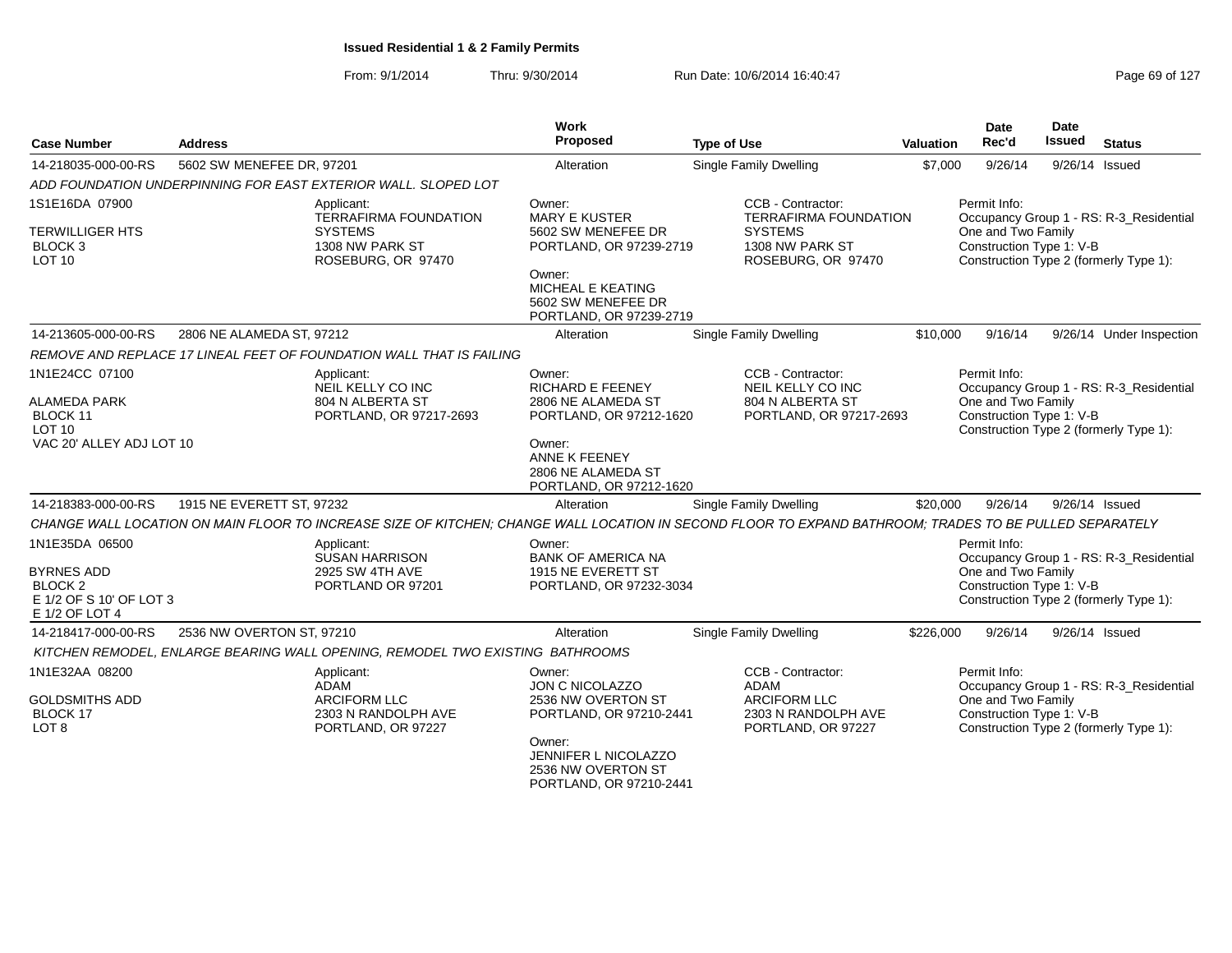| <b>Case Number</b>                                                               | <b>Address</b>                      |                                                                                                                                  | Work<br>Proposed                                                                                                                                              | <b>Type of Use</b>                                                                                                                                                                                                                          | Valuation | Date<br>Rec'd                                                                                            | Date<br><b>Issued</b> | <b>Status</b>                           |
|----------------------------------------------------------------------------------|-------------------------------------|----------------------------------------------------------------------------------------------------------------------------------|---------------------------------------------------------------------------------------------------------------------------------------------------------------|---------------------------------------------------------------------------------------------------------------------------------------------------------------------------------------------------------------------------------------------|-----------|----------------------------------------------------------------------------------------------------------|-----------------------|-----------------------------------------|
| 14-218474-000-00-RS                                                              | 6941 N MCKENNA AVE, 97203           |                                                                                                                                  | Alteration                                                                                                                                                    | <b>Single Family Dwelling</b>                                                                                                                                                                                                               | \$1,000   | 9/26/14                                                                                                  |                       | 9/26/14 Under Inspection                |
|                                                                                  |                                     | CONVERTING STORAGE TO NEW BATHROOM***ELECTRICAL AND PLUMBING TO BE OBTAINED SEPARATELY***                                        |                                                                                                                                                               |                                                                                                                                                                                                                                             |           |                                                                                                          |                       |                                         |
| 1N1E07DC 12300<br><b>OWEN ADD</b><br><b>BLOCK1</b><br>LOT 1<br>LOT 2 EXC S 6.56' |                                     | Applicant:<br>ALL PHASE RESTORATION &<br><b>REMODELING LLC</b><br>6380 SW PAMELA ST<br>PORTLAND, OR 97219                        | Owner:<br>DANIEL W WOLFF<br>151 BERWICK DR<br>LAKE OSWEGO, OR 97034<br>Owner:<br><b>SUZANNE WOLFF</b><br>151 BERWICK DR<br>LAKE OSWEGO, OR 97034              | CCB - Contractor:<br>ALL PHASE RESTORATION &<br><b>REMODELING LLC</b><br>6380 SW PAMELA ST<br>PORTLAND, OR 97219                                                                                                                            |           | Permit Info:<br>One and Two Family<br>Construction Type 1: V-B<br>Construction Type 2 (formerly Type 1): |                       | Occupancy Group 1 - RS: R-3_Residential |
| 14-213150-000-00-RS                                                              | 2237 NE 8TH AVE, 97212              |                                                                                                                                  | Alteration                                                                                                                                                    | <b>Single Family Dwelling</b>                                                                                                                                                                                                               | \$24,000  | 9/16/14                                                                                                  | 9/27/14 Issued        |                                         |
|                                                                                  | CONVERT BASEMENT TO HABITABLE SPACE |                                                                                                                                  |                                                                                                                                                               |                                                                                                                                                                                                                                             |           |                                                                                                          |                       |                                         |
| 1N1E26CB 15200<br><b>WEST IRVINGTON</b><br>BLOCK 119<br>LOT <sub>2</sub>         |                                     | Applicant:<br><b>HAMISH MURRAY</b><br><b>HAMISH MURRAY</b><br><b>CONSTRUCTION INC</b><br>4627 SW CONDOR AVE<br>PORTLAND OR 97239 | Owner:<br>EDWARD A PICCIOTTO<br><b>2237 NE 8TH AVE</b><br>PORTLAND, OR 97212<br>Owner:<br><b>RUTH L TREJO</b><br><b>2237 NE 8TH AVE</b><br>PORTLAND, OR 97212 | CCB - Contractor:<br><b>HAMISH MURRAY</b><br><b>HAMISH MURRAY</b><br><b>CONSTRUCTION INC</b><br>4627 SW CONDOR AVE<br>PORTLAND OR 97239                                                                                                     |           | Permit Info:<br>One and Two Family<br>Construction Type 1: V-B<br>Construction Type 2 (formerly Type 1): |                       | Occupancy Group 1 - RS: R-3_Residential |
| 14-213148-000-00-RS                                                              | 5730 SW BARNES RD, 97221            |                                                                                                                                  | Alteration                                                                                                                                                    | <b>Single Family Dwelling</b>                                                                                                                                                                                                               | \$75,000  | 9/16/14                                                                                                  |                       | 9/27/14 Under Inspection                |
|                                                                                  |                                     | REMODEL EXISTING KITCHEN REMOVE REAR FACING EXTERIOR DOOR AND ENLARGE WINDOW AT EXISTING LOCATION                                |                                                                                                                                                               |                                                                                                                                                                                                                                             |           |                                                                                                          |                       |                                         |
| 1S1E06BA 00800                                                                   |                                     | Applicant:                                                                                                                       | Owner:                                                                                                                                                        | CCB - Contractor:                                                                                                                                                                                                                           |           | Permit Info:                                                                                             |                       |                                         |
| SECTION 06 1S 1E<br>TL 800 0.45 ACRES                                            |                                     | <b>Gregor Mitchell</b><br>THE WORKS CONSTRUCTION<br>1215 SW MYRTLE DRIVE<br>PORTLAND OR 97201                                    | <b>MARTIN J MEADE</b><br>5730 SW BARNES RD<br>PORTLAND, OR 97221<br>Owner:<br><b>JULIE K LEASURE</b><br>5730 SW BARNES RD<br>PORTLAND, OR 97221               | <b>CRAFTWORK PLUMBING INC</b><br>7737 SW CIRRUS DR<br>BEAVERTON, OR 97008<br>CCB - Contractor:<br><b>GREGOR MITCHELL</b><br><b>MITCHELL INC</b><br>PO BOX 1121<br>PORTLAND OR 97207<br><b>Primary Contractor:</b><br>THE WORKS CONSTRUCTION |           | One and Two Family<br>Construction Type 1: V-B<br>Construction Type 2 (formerly Type 1):                 |                       | Occupancy Group 1 - RS: R-3_Residential |
| 14-217526-000-00-RS                                                              | 2204 SW IOWA ST, 97201              |                                                                                                                                  | Alteration                                                                                                                                                    | Single Family Dwelling                                                                                                                                                                                                                      | \$22,000  | 9/25/14                                                                                                  | 9/28/14 Issued        |                                         |
|                                                                                  |                                     |                                                                                                                                  |                                                                                                                                                               | PARTIAL GARAGE CONVERSION TO LIVING SPACE FOR NEW BEDROOM AND BATHROOM. REMODEL CLOSET IN EXISTING BEDROOM, RELOCATE ELECTRIC PANEL. TWO TOILETS AFTER REMO                                                                                 |           |                                                                                                          |                       |                                         |
| 1S1E16CC 03300<br><b>BERTHA</b><br>BLOCK 14<br>LOT 5&10&11&15 TL 3300            |                                     | Applicant:<br>CATALYST CONSTRUCTION &<br><b>REMODELING LLC</b><br>1031 NE 76TH AVE<br>PORTLAND, OR 97213                         | Owner:<br>RICHARD B MCCALL<br>2204 SW IOWA ST<br>PORTLAND, OR 97239-1909<br>Owner:                                                                            | CCB - Contractor:<br>CATALYST CONSTRUCTION &<br><b>REMODELING LLC</b><br>1031 NE 76TH AVE<br>PORTLAND, OR 97213                                                                                                                             |           | Permit Info:<br>One and Two Family<br>Construction Type 1: V-B<br>Construction Type 2 (formerly Type 1): |                       | Occupancy Group 1 - RS: R-3_Residential |
|                                                                                  |                                     |                                                                                                                                  | ANGELA D ASHBURN<br>2204 SW IOWA ST<br>PORTLAND, OR 97239-1909                                                                                                |                                                                                                                                                                                                                                             |           |                                                                                                          |                       |                                         |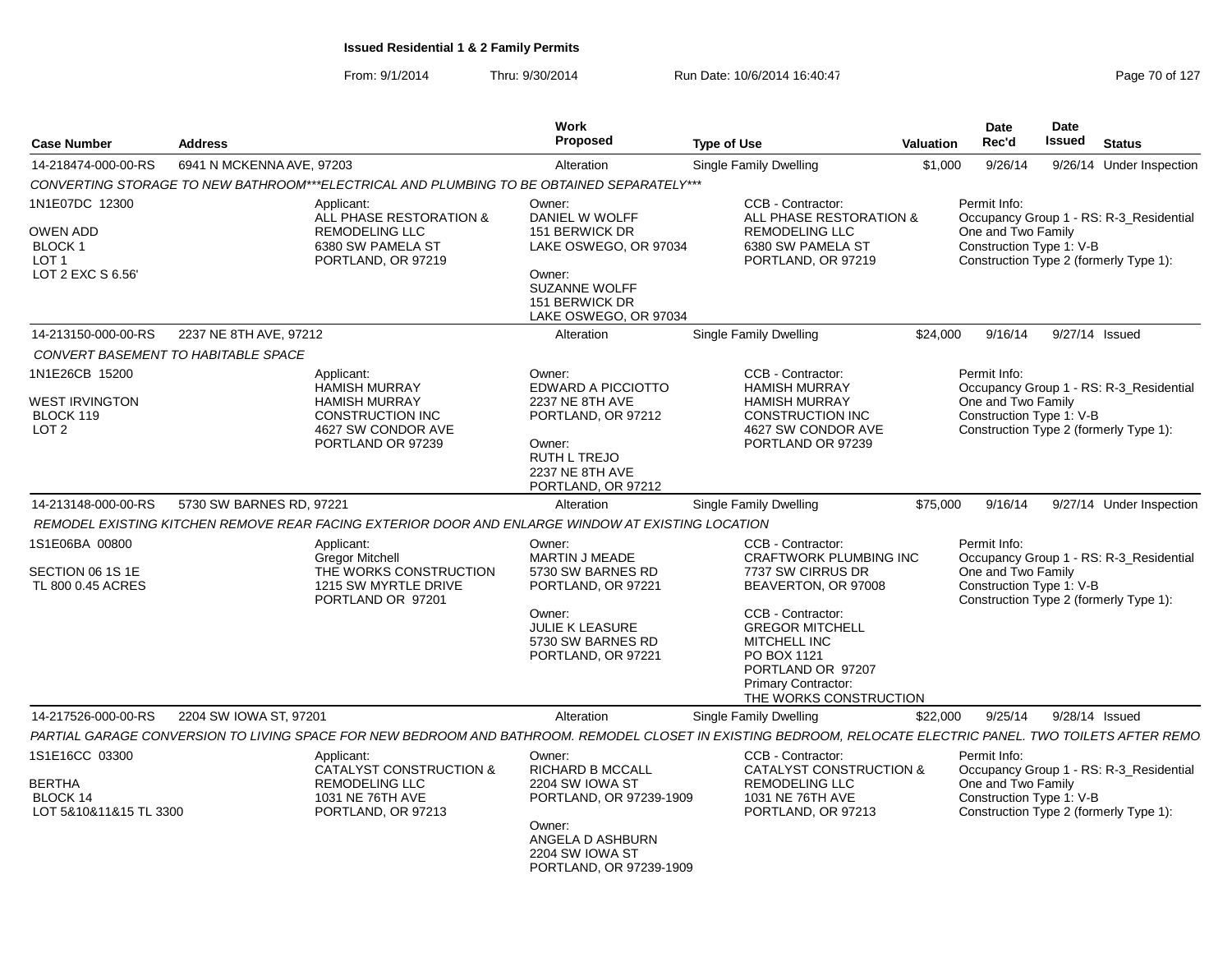|                                                                            |                                                                                                             |                                                                                                             | Work                                                                                                                                                         |                                                                                                                                                                                                         |                                                                                                                                                     | Date                                                           | Date                                                                                                          |                                                                                   |  |
|----------------------------------------------------------------------------|-------------------------------------------------------------------------------------------------------------|-------------------------------------------------------------------------------------------------------------|--------------------------------------------------------------------------------------------------------------------------------------------------------------|---------------------------------------------------------------------------------------------------------------------------------------------------------------------------------------------------------|-----------------------------------------------------------------------------------------------------------------------------------------------------|----------------------------------------------------------------|---------------------------------------------------------------------------------------------------------------|-----------------------------------------------------------------------------------|--|
| <b>Case Number</b>                                                         | <b>Address</b>                                                                                              |                                                                                                             | Proposed                                                                                                                                                     | <b>Type of Use</b>                                                                                                                                                                                      | <b>Valuation</b>                                                                                                                                    | Rec'd                                                          | <b>Issued</b>                                                                                                 | <b>Status</b>                                                                     |  |
| 14-218604-000-00-RS                                                        | 8301 SW 64TH AVE, 97219                                                                                     |                                                                                                             | Alteration                                                                                                                                                   | Single Family Dwelling                                                                                                                                                                                  | \$50,000                                                                                                                                            | 9/28/14                                                        | 9/28/14                                                                                                       | Issued                                                                            |  |
|                                                                            |                                                                                                             | REMODEL MASTER BATH AND CLOSET, HALL POWDER ROOM AND LAUNDRY. 3 TOILETS TOTAL.                              |                                                                                                                                                              |                                                                                                                                                                                                         |                                                                                                                                                     |                                                                |                                                                                                               |                                                                                   |  |
| 1S1E19CC 05200<br>ASH CREEK MEADOWS<br>BLOCK <sub>2</sub><br><b>LOT 17</b> |                                                                                                             |                                                                                                             | Owner:<br>RONALD S SUBOTNICK<br>8301 SW 64TH AVE<br>PORTLAND, OR 97219<br>Owner:                                                                             | CCB - Contractor:<br><b>INTERWORKS LLC</b><br><b>114 NE 7TH</b><br>PORTLAND, OR 97232                                                                                                                   | Permit Info:<br>Occupancy Group 1 - RS: R-3_Residential<br>One and Two Family<br>Construction Type 1: V-B<br>Construction Type 2 (formerly Type 1): |                                                                |                                                                                                               |                                                                                   |  |
|                                                                            |                                                                                                             |                                                                                                             | <b>BARBARA D WEILAND</b><br>8301 SW 64TH AVE<br>PORTLAND, OR 97219                                                                                           |                                                                                                                                                                                                         |                                                                                                                                                     |                                                                |                                                                                                               |                                                                                   |  |
| 14-211753-000-00-RS                                                        | 11221 NE COUCH CT, 97220                                                                                    |                                                                                                             | Alteration                                                                                                                                                   | <b>Single Family Dwelling</b>                                                                                                                                                                           | \$500                                                                                                                                               | 9/29/14                                                        | 9/29/14 Final                                                                                                 |                                                                                   |  |
|                                                                            | SOLAR - 6.6kW ROOF TOP MOUNTED PV SYSTEM - PRESCRIPTIVE                                                     |                                                                                                             |                                                                                                                                                              |                                                                                                                                                                                                         |                                                                                                                                                     |                                                                |                                                                                                               |                                                                                   |  |
| 1N2E34DB 13400<br>RODALE AC<br>LOT <sub>2</sub>                            | Applicant:<br><b>JONATHAN COHEN</b><br><b>IMAGINE ENERGY, LLC</b><br>2409 N KERBY AVE<br>PORTLAND, OR 97227 |                                                                                                             | Owner:<br><b>BARRY B RHODES</b><br>11221 NE COUCH CT<br>PORTLAND, OR 97220-2310<br>Owner:                                                                    | CCB - Contractor:<br><b>JONATHAN COHEN</b><br><b>IMAGINE ENERGY, LLC</b><br>2409 N KERBY AVE<br>PORTLAND, OR 97227                                                                                      |                                                                                                                                                     | Permit Info:<br>One and Two Family                             | Occupancy Group 1 - RS: R-3_Residential<br>Construction Type 1: V-B<br>Construction Type 2 (formerly Type 1): |                                                                                   |  |
|                                                                            |                                                                                                             |                                                                                                             | <b>MICHELLE M RHODES</b><br>11221 NE COUCH CT<br>PORTLAND, OR 97220-2310                                                                                     | CCB - Contractor:<br>ALL WAYS ELECTRIC LLC<br>PO BOX 68456<br>MILWAUKIE, OR 97267                                                                                                                       |                                                                                                                                                     |                                                                |                                                                                                               |                                                                                   |  |
| 14-198427-000-00-RS                                                        | 6211 SE 32ND AVE, 97202                                                                                     |                                                                                                             | Alteration                                                                                                                                                   | Single Family Dwelling                                                                                                                                                                                  | \$500                                                                                                                                               | 9/29/14                                                        |                                                                                                               | 9/29/14 Issued                                                                    |  |
|                                                                            | SOLAR - 6.93KW ROOF TOP MOUNTED PV SYSTEM - PRESCRIPTIVE                                                    |                                                                                                             |                                                                                                                                                              |                                                                                                                                                                                                         |                                                                                                                                                     |                                                                |                                                                                                               |                                                                                   |  |
| 1S1E13CD 07600<br>EASTMORELAND<br>BLOCK 37<br>LOT 13 TL 7600               |                                                                                                             | Applicant:<br><b>JONATHAN COHEN</b><br><b>IMAGINE ENERGY, LLC</b><br>2409 N KERBY AVE<br>PORTLAND, OR 97227 | Owner:<br>WILLIAM V MOWE<br>6211 SE 32ND AVE<br>PORTLAND, OR 97202-8504<br>Owner:<br>KATHERINE E SAITAS<br>6211 SE 32ND AVE<br>PORTLAND, OR 97202-8504       | CCB - Contractor:<br><b>JONATHAN COHEN</b><br><b>IMAGINE ENERGY, LLC</b><br>2409 N KERBY AVE<br>PORTLAND, OR 97227<br>CCB - Contractor:<br>ALL WAYS ELECTRIC LLC<br>PO BOX 68456<br>MILWAUKIE, OR 97267 |                                                                                                                                                     | Permit Info:<br>One and Two Family<br>Construction Type 1: V-B |                                                                                                               | Occupancy Group 1 - RS: R-3_Residential<br>Construction Type 2 (formerly Type 1): |  |
| 14-196608-000-00-RS                                                        | 5903 SE 14TH AVE, 97202                                                                                     |                                                                                                             | Alteration                                                                                                                                                   | Single Family Dwelling                                                                                                                                                                                  | \$500                                                                                                                                               | 9/29/14                                                        |                                                                                                               | 9/29/14 Issued                                                                    |  |
|                                                                            | SOALR - 3.92 KW ROOF TOP MOUNTED PV SYSTEM - PRESCRIPTIVE                                                   |                                                                                                             |                                                                                                                                                              |                                                                                                                                                                                                         |                                                                                                                                                     |                                                                |                                                                                                               |                                                                                   |  |
| 1S1E14CA 02700<br>P J MARTINS TR<br>BLOCK 11<br>INC PT VAC ST LOT 1-3      |                                                                                                             | Applicant:<br><b>JONATHAN COHEN</b><br><b>IMAGINE ENERGY, LLC</b><br>2409 N KERBY AVE<br>PORTLAND, OR 97227 | Owner:<br>KATHERINE B KEANE<br>5903 SE 14TH AVE<br>PORTLAND, OR 97202-5201<br>Owner:<br><b>GORDON H KEANE</b><br>5903 SE 14TH AVE<br>PORTLAND, OR 97202-5201 | CCB - Contractor:<br><b>JONATHAN COHEN</b><br><b>IMAGINE ENERGY, LLC</b><br>2409 N KERBY AVE<br>PORTLAND, OR 97227<br>CCB - Contractor:<br>ALL WAYS ELECTRIC LLC<br>PO BOX 68456<br>MILWAUKIE, OR 97267 |                                                                                                                                                     | Permit Info:<br>One and Two Family<br>Construction Type 1: V-B |                                                                                                               | Occupancy Group 1 - RS: R-3_Residential<br>Construction Type 2 (formerly Type 1): |  |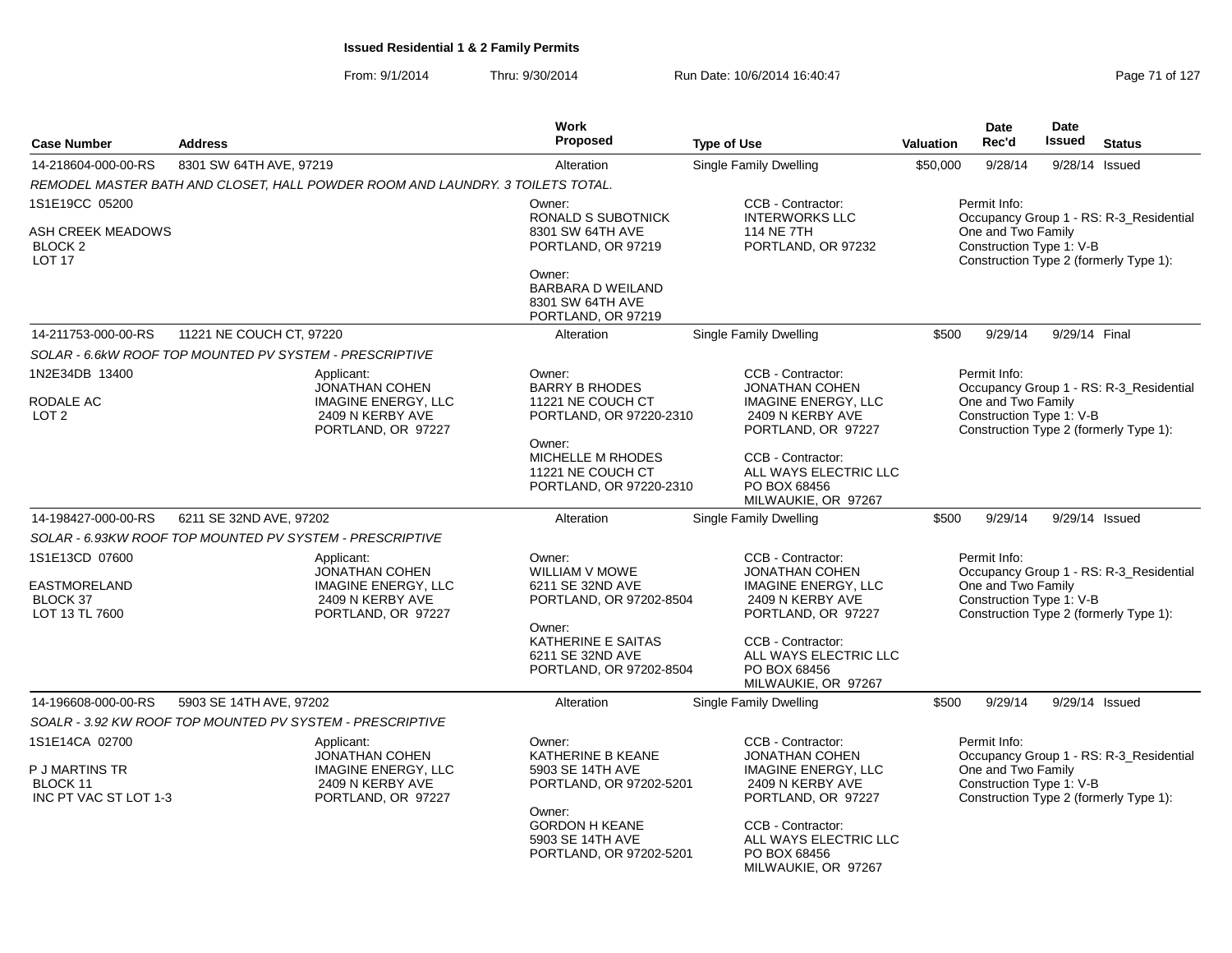| <b>Case Number</b>                                       | <b>Address</b>                                          |                                                                | Work<br>Proposed                                                                 | Type of Use                                                                                                                                                                       | <b>Valuation</b> | Date<br>Rec'd                                  | <b>Date</b><br><b>Issued</b><br><b>Status</b>                                      |
|----------------------------------------------------------|---------------------------------------------------------|----------------------------------------------------------------|----------------------------------------------------------------------------------|-----------------------------------------------------------------------------------------------------------------------------------------------------------------------------------|------------------|------------------------------------------------|------------------------------------------------------------------------------------|
| 14-200332-000-00-RS                                      | 2825 NW RALEIGH ST, 97210                               |                                                                | Alteration                                                                       | Single Family Dwelling                                                                                                                                                            | \$85,000         | 8/19/14                                        | 9/29/14 Under Inspection                                                           |
|                                                          |                                                         |                                                                |                                                                                  | REMODEL OF BASEMENT AND 2ND FLOOR, CONVERT BASEMENT TO LIVING SPACE W FAMILY ROOM, BATHROOM, STORAGE AND UTILITY ROOM, NEW FOOTINGS FOR SUPPORT; RECONFIGUF                       |                  |                                                |                                                                                    |
| 1N1E29DC 13300                                           |                                                         | Applicant:                                                     | Owner:                                                                           | CCB - Contractor:                                                                                                                                                                 |                  | Permit Info:                                   |                                                                                    |
| WILLAMETTE HTS ADD<br><b>BLOCK B</b><br>LOT <sub>6</sub> |                                                         | <b>ANNE USHER</b><br>3338 NW FRANKLIN CT<br>PORTLAND, OR 97210 | <b>CARA M JACOBSEN</b><br>2825 NW RALEIGH ST<br>PORTLAND, OR 97210               | <b>MACY HOLDINGS LLC</b><br>13127 SW 61ST AVE<br>PORTLAND, OR 97219                                                                                                               |                  | One and Two Family<br>Construction Type 1: V-B | Occupancy Group 1 - RS: R-3_Residential<br>Construction Type 2 (formerly Type 1):  |
|                                                          |                                                         |                                                                | Owner:<br>BENJAMIN E JACOBSEN<br>2825 NW RALEIGH ST<br>PORTLAND, OR 97210        |                                                                                                                                                                                   |                  |                                                |                                                                                    |
| 14-218739-000-00-RS                                      | 1007 SE 55TH AVE, 97215                                 |                                                                | Alteration                                                                       | Single Family Dwelling                                                                                                                                                            | \$15,000         | 9/29/14                                        | 9/29/14 Issued                                                                     |
|                                                          |                                                         |                                                                |                                                                                  | CONVERT PORTION OF BASEMENT TO LIVING SPACE WITH NEW BEDROOM AND NEW BATHROOM; REPLACE EXTERIOR STAIRS TO BASEMENT AND RECONFIGURE LANDING                                        |                  |                                                |                                                                                    |
| 1S2E06AB 07700                                           |                                                         | Applicant:<br><b>LISA HARRENSTIEN</b>                          | Owner:<br>MICHAEL SCHINDEL                                                       | CCB - Contractor:<br><b>CHRIS BOYER</b>                                                                                                                                           |                  | Permit Info:                                   | Occupancy Group 1 - RS: R-3_Remodel                                                |
| GAYLORD<br>LOT <sub>5</sub>                              |                                                         | 1007 SE 55TH AVE<br>PORTLAND, OR 97215-2657                    | 1007 SE 55TH AVE<br>PORTLAND, OR 97215-2657                                      | RAVENWOOD GROUP CO<br>2000 NE 42ND AVE STE 105<br>PORTLAND, OR 97213                                                                                                              |                  | Construction Type 1: V-B                       | Construction Type 2 (formerly Type 1):<br>Total Square Footage - Display Only: 285 |
|                                                          |                                                         |                                                                | Owner:<br><b>LISA HARRENSTIEN</b><br>1007 SE 55TH AVE<br>PORTLAND, OR 97215-2657 |                                                                                                                                                                                   |                  |                                                |                                                                                    |
| 14-206098-000-00-RS                                      | 1934 NE CLACKAMAS ST, 97232                             |                                                                | Alteration                                                                       | Single Family Dwelling                                                                                                                                                            | \$75,000         | 8/29/14                                        | 9/29/14 Issued                                                                     |
|                                                          |                                                         |                                                                |                                                                                  | REPAIR FIRE DAMAGED FLOOR JOISTS ON MAIN FLOOR, ADD POST IN BASEMENT FOR SUPPORT. Enlarge basement window, no conversion to living space under this permit.***TRADES TO BE OBTAII |                  |                                                |                                                                                    |
| 1N1E35AA 04300                                           |                                                         | Applicant:                                                     | Owner:                                                                           | CCB - Contractor:                                                                                                                                                                 |                  | Permit Info:                                   |                                                                                    |
| HOLLADAY PK & 1ST ADD                                    |                                                         | <b>BRANDON ERICKSON</b><br><b>ERICKSON STRUCTURAL</b>          | <b>GREGG SIMON</b><br>1934 NE CLACKAMAS ST                                       | RAPID INTERVENTION TEAM INC<br><b>PO BOX 51</b>                                                                                                                                   |                  | One and Two Family                             | Occupancy Group 1 - RS: R-3_Residential                                            |
| <b>BLOCK 5</b>                                           |                                                         | <b>CONSULTING ENGINEERS</b>                                    | PORTLAND, OR 97232-1515                                                          | GLADSTONE, OR 97027                                                                                                                                                               |                  | Construction Type 1: V-B                       |                                                                                    |
| <b>LOT 12</b>                                            |                                                         | 10000 NE 7TH AVE SUITE 130<br>VANCOUVER WA 98685               |                                                                                  |                                                                                                                                                                                   |                  |                                                | Construction Type 2 (formerly Type 1):                                             |
| 14-218830-000-00-RS                                      | 7010 N KELLOGG ST                                       |                                                                | Alteration                                                                       | <b>Single Family Dwelling</b>                                                                                                                                                     | \$500            | 9/29/14                                        | 9/29/14 Issued                                                                     |
|                                                          | SOLAR - 4.335 KW ROOF MOUNTED PV SYSTEM; PRESCRIPTIVE   |                                                                |                                                                                  |                                                                                                                                                                                   |                  |                                                |                                                                                    |
| 1N1E07BC 04601                                           |                                                         | Applicant:<br>MELISSA BENTLEY                                  | Owner:<br><b>LAURA A EXLEY</b>                                                   | CCB - Contractor:<br>SOLARCITY CORPORATION                                                                                                                                        |                  | Permit Info:                                   | Occupancy Group 1 - RS: R-3_Residential                                            |
| SOUTH ST JOHNS                                           |                                                         | <b>SOLAR CITY CORPORATION</b>                                  | 7010 N KELLOGG ST                                                                | 6132 NE 112th AVE                                                                                                                                                                 |                  | One and Two Family                             |                                                                                    |
| BLOCK 6<br>LOT 3 EXC ELY 5'                              |                                                         | 6132 NE 112TH AVE<br>PORTLAND, OR 97220                        | PORTLAND, OR 97203-3961                                                          | PORTLAND, OR 97220                                                                                                                                                                |                  | Construction Type 1: V-B                       | Construction Type 2 (formerly Type 1):                                             |
| 14-218835-000-00-RS                                      | 10215 SW 36TH PL, 97219                                 |                                                                | Alteration                                                                       | Single Family Dwelling                                                                                                                                                            | \$500            | 9/29/14                                        | 9/29/14 Issued                                                                     |
|                                                          | SOLAR, 4.08kW ROOF TOP MOUNTED PV SYSTEM - PRESCRIPTIVE |                                                                |                                                                                  |                                                                                                                                                                                   |                  |                                                |                                                                                    |
| 1S1E29CA 09500                                           |                                                         | Applicant:<br><b>MELISSA BENTLEY</b>                           | Owner:<br>SHARON A GILLENWATER                                                   | CCB - Contractor:<br>SOLARCITY CORPORATION                                                                                                                                        |                  | Permit Info:                                   | Occupancy Group 1 - RS: R-3_Residential                                            |
| <b>TRYON ESTATES</b>                                     |                                                         | SOLAR CITY CORPORATION                                         | 10215 SW 36TH PL                                                                 | 6132 NE 112th AVE                                                                                                                                                                 |                  | One and Two Family                             |                                                                                    |
| BLOCK <sub>2</sub><br><b>LOT 14</b>                      |                                                         | 6132 NE 112TH AVE<br>PORTLAND, OR 97220                        | PORTLAND, OR 97219-6103                                                          | PORTLAND, OR 97220                                                                                                                                                                |                  | Construction Type 1: V-B                       | Construction Type 2 (formerly Type 1):                                             |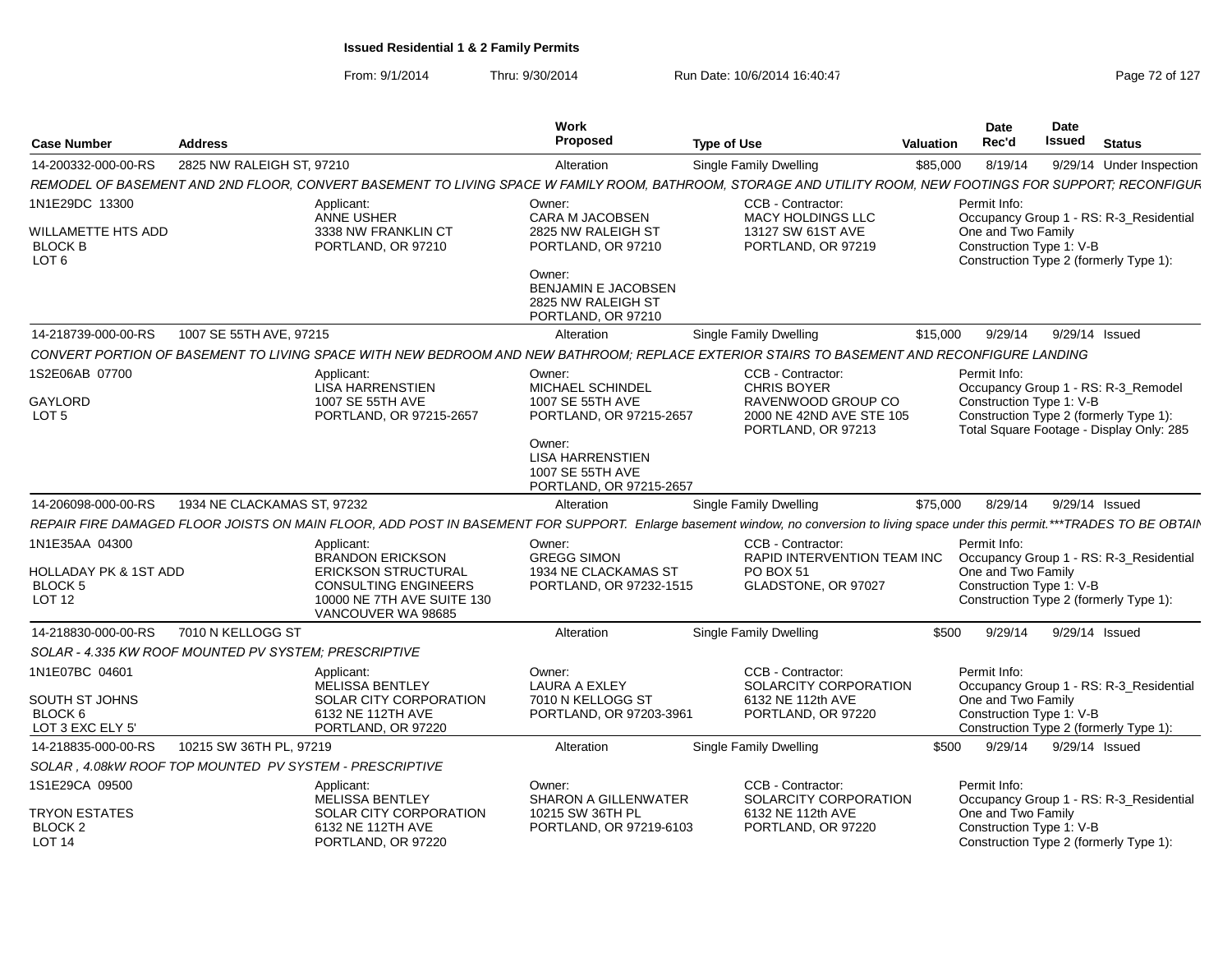| 14-215953-000-00-RS<br>1615 NE 49TH AVE, 97213<br>Single Family Dwelling<br>9/29/14<br>9/29/14 Issued<br>Alteration<br>\$28,000<br>CONVERT BASEMENT TO LIVING SPACE WITH NEW FAMILY ROOM, BEDROOM, AND BATHROOM; NEW EGRESS ON WEST SIDE OF HOUSE; NOT AN ADU<br>1N2E30CD 20100<br>CCB - Contractor:<br>Applicant:<br>Owner:<br>Permit Info:<br><b>ADAM S LINT</b><br><b>ADAM S LINT</b><br>MJR REMODELING LLC<br>Occupancy Group 1 - RS: R-3 Residential<br>One and Two Family<br>WIBERG HTS<br>1615 NE 49TH AVE<br>1615 NE 49TH AVE<br>6051 SE HAZEL PLACE<br>Construction Type 1: V-B<br><b>BLOCK 5</b><br>PORTLAND, OR 97213-2143<br>PORTLAND, OR 97213-2143<br>MILWAUKIE, OR 97222<br>LOT <sub>3</sub><br>Construction Type 2 (formerly Type 1):<br>Owner:<br><b>MASUMI Y LINT</b><br>1615 NE 49TH AVE<br>PORTLAND, OR 97213-2143<br>9/29/14 Issued<br>14-212550-000-00-RS<br>1385 SW TAYLORS FERRY RD, 97219<br>Single Family Dwelling<br>\$30.731<br>9/29/14<br>Alteration<br>CONVERT BASEMENT TO LIVING SPACE TO INCLUDE FAMILY ROOM; BATH AND (2) BEDROOMS; (2) NEW EGRESS WINDOWS AND WINDOW WELLS; Mechanical, electrical and plumbing permits to be<br>1S1E28BA 12400<br>Owner:<br>CCB - Contractor:<br>Permit Info:<br>Applicant:<br><b>MICHOL S PORTER</b><br>Occupancy Group 1 - RS: R-3_Remodel<br><b>MATTHEW STRANG</b><br><b>RUSSEL RAY BARTELS</b><br>Construction Type 1: V-B<br>PORTLAND HIGHLANDS<br>RMH BARTELS CONSTRUCTION<br>1385 SW TAYLORS FERRY RD<br>RMH BARTELS CONSTRUCTION<br>Construction Type 2 (formerly Type 1):<br>FRAC LOT 3 BLOCK 11<br>55 SE MAIN ST<br>PORTLAND, OR 97219<br>INC.<br>Total Square Footage - Display Only: 836<br>INC PT VAC SW 14TH AVE ACCR LOT 14<br>41173 SE VISTA LOOP DR<br>PORTLAND, OR 97214<br>SANDY, OREGON 97055<br>BLOCK 11<br>14-137277-REV-01-RS<br>4609 NE BROADWAY, 97213<br>Alteration<br>Single Family Dwelling<br>\$<br>9/29/14<br>9/29/14 Issued<br>REVISION TO REDUCE THE HEIGHT OF THE STEM WALL IN THE BASEMENT, NEW CALCS. Construct pony wall w/R21 insulation above shorter retaining wall.<br>1N2E30CC 07600<br>Owner:<br>CCB - Contractor:<br>Permit Info:<br>Applicant:<br>CRONEN BUILDING CO. LLC.<br>CRONEN BUILDING CO. LLC.<br><b>MARK CHACON</b><br>Occupancy Group 1 - RS: R-3 Remodel<br>MENEFEE ADD<br>Construction Type 1: V-B<br>8110 SE 45TH<br>4609 NE BROADWAY<br>8110 SE 45TH<br>Construction Type 2 (formerly Type 1):<br>BLOCK <sub>8</sub><br>PORTLAND, OR 97206<br>PORTLAND, OR 97213<br>PORTLAND, OR 97206<br><b>LOT 10</b><br>Owner:<br>DAWN CHACON<br>4609 NE BROADWAY<br>PORTLAND, OR 97213<br>14-216328-000-00-RS<br>4722 SE 36TH PL, 97202<br>Single Family Dwelling<br>\$13,000<br>9/30/14<br>9/30/14 Issued<br>Alteration<br>REMOVE AND REPLACE CONCRETE FOUNDATION WALL ON THE SOUTH SIDE OF THE HOUSE<br>1S1E13AA 17800<br>CCB - Contractor:<br>Permit Info:<br>Applicant:<br>Owner:<br><b>MANUEL J LEON</b><br>Occupancy Group 1 - RS: U Decks,<br><b>MANUEL J LEON</b><br><b>SETH J KAUFMAN</b><br>Patios, Porches, Carports<br><b>LEONE PK</b><br>M LEON CONSTRUCTION<br>6124 NE CLEVELAND AVE<br>M LEON CONSTRUCTION<br>315 NW 107TH AVE<br>Construction Type 1: V-B<br>BLOCK 5<br>315 NW 107TH AVE<br>PORTLAND, OR 97211-2546<br>LOT <sub>3</sub><br>PORTLAND, OR 97229-0000<br>PORTLAND, OR 97229-0000<br>Construction Type 2 (formerly Type 1):<br>17535 SE TIBBETTS ST, 97236<br>\$200<br>9/30/14<br>9/30/14 Issued<br>14-216656-000-00-RS<br>Alteration<br>Single Family Dwelling<br>CREATE 2ND OVERHEAD GARAGE DOOR OPENING AT REAR OF GARAGE THAT FACES BACKYARD<br>1S3E07AC 08700<br>Applicant:<br>Owner:<br>Permit Info:<br><b>IVAN ROSLYAK</b><br><b>IVAN ROSLYAK</b><br>Occupancy Group 1 - RS: R-3_Residential<br>SONOMA PK<br>17535 SE TIBBETTS ST<br>17535 SE TIBBETTS ST<br>One and Two Family<br>Construction Type 1: V-B<br><b>BLOCK1</b><br>PORTLAND, OR 97236<br>PORTLAND, OR 97236<br>LOT <sub>2</sub><br>Construction Type 2 (formerly Type 1): | <b>Case Number</b> | <b>Address</b> | Work<br><b>Proposed</b> | <b>Valuation</b> | Date<br>Rec'd | <b>Date</b><br><b>Issued</b> | <b>Status</b> |  |
|--------------------------------------------------------------------------------------------------------------------------------------------------------------------------------------------------------------------------------------------------------------------------------------------------------------------------------------------------------------------------------------------------------------------------------------------------------------------------------------------------------------------------------------------------------------------------------------------------------------------------------------------------------------------------------------------------------------------------------------------------------------------------------------------------------------------------------------------------------------------------------------------------------------------------------------------------------------------------------------------------------------------------------------------------------------------------------------------------------------------------------------------------------------------------------------------------------------------------------------------------------------------------------------------------------------------------------------------------------------------------------------------------------------------------------------------------------------------------------------------------------------------------------------------------------------------------------------------------------------------------------------------------------------------------------------------------------------------------------------------------------------------------------------------------------------------------------------------------------------------------------------------------------------------------------------------------------------------------------------------------------------------------------------------------------------------------------------------------------------------------------------------------------------------------------------------------------------------------------------------------------------------------------------------------------------------------------------------------------------------------------------------------------------------------------------------------------------------------------------------------------------------------------------------------------------------------------------------------------------------------------------------------------------------------------------------------------------------------------------------------------------------------------------------------------------------------------------------------------------------------------------------------------------------------------------------------------------------------------------------------------------------------------------------------------------------------------------------------------------------------------------------------------------------------------------------------------------------------------------------------------------------------------------------------------------------------------------------------------------------------------------------------------------------------------------------------------------------------------------------------------------------------------------------------------------------------------------------------------------------------------------------------------------------------------------------------------------------------------------------------------------------------------------------------------------------------------------------------------------------------------------------------------------------------------------------------------------------------------------------|--------------------|----------------|-------------------------|------------------|---------------|------------------------------|---------------|--|
|                                                                                                                                                                                                                                                                                                                                                                                                                                                                                                                                                                                                                                                                                                                                                                                                                                                                                                                                                                                                                                                                                                                                                                                                                                                                                                                                                                                                                                                                                                                                                                                                                                                                                                                                                                                                                                                                                                                                                                                                                                                                                                                                                                                                                                                                                                                                                                                                                                                                                                                                                                                                                                                                                                                                                                                                                                                                                                                                                                                                                                                                                                                                                                                                                                                                                                                                                                                                                                                                                                                                                                                                                                                                                                                                                                                                                                                                                                                                                                                            |                    |                |                         |                  |               |                              |               |  |
|                                                                                                                                                                                                                                                                                                                                                                                                                                                                                                                                                                                                                                                                                                                                                                                                                                                                                                                                                                                                                                                                                                                                                                                                                                                                                                                                                                                                                                                                                                                                                                                                                                                                                                                                                                                                                                                                                                                                                                                                                                                                                                                                                                                                                                                                                                                                                                                                                                                                                                                                                                                                                                                                                                                                                                                                                                                                                                                                                                                                                                                                                                                                                                                                                                                                                                                                                                                                                                                                                                                                                                                                                                                                                                                                                                                                                                                                                                                                                                                            |                    |                |                         |                  |               |                              |               |  |
|                                                                                                                                                                                                                                                                                                                                                                                                                                                                                                                                                                                                                                                                                                                                                                                                                                                                                                                                                                                                                                                                                                                                                                                                                                                                                                                                                                                                                                                                                                                                                                                                                                                                                                                                                                                                                                                                                                                                                                                                                                                                                                                                                                                                                                                                                                                                                                                                                                                                                                                                                                                                                                                                                                                                                                                                                                                                                                                                                                                                                                                                                                                                                                                                                                                                                                                                                                                                                                                                                                                                                                                                                                                                                                                                                                                                                                                                                                                                                                                            |                    |                |                         |                  |               |                              |               |  |
|                                                                                                                                                                                                                                                                                                                                                                                                                                                                                                                                                                                                                                                                                                                                                                                                                                                                                                                                                                                                                                                                                                                                                                                                                                                                                                                                                                                                                                                                                                                                                                                                                                                                                                                                                                                                                                                                                                                                                                                                                                                                                                                                                                                                                                                                                                                                                                                                                                                                                                                                                                                                                                                                                                                                                                                                                                                                                                                                                                                                                                                                                                                                                                                                                                                                                                                                                                                                                                                                                                                                                                                                                                                                                                                                                                                                                                                                                                                                                                                            |                    |                |                         |                  |               |                              |               |  |
|                                                                                                                                                                                                                                                                                                                                                                                                                                                                                                                                                                                                                                                                                                                                                                                                                                                                                                                                                                                                                                                                                                                                                                                                                                                                                                                                                                                                                                                                                                                                                                                                                                                                                                                                                                                                                                                                                                                                                                                                                                                                                                                                                                                                                                                                                                                                                                                                                                                                                                                                                                                                                                                                                                                                                                                                                                                                                                                                                                                                                                                                                                                                                                                                                                                                                                                                                                                                                                                                                                                                                                                                                                                                                                                                                                                                                                                                                                                                                                                            |                    |                |                         |                  |               |                              |               |  |
|                                                                                                                                                                                                                                                                                                                                                                                                                                                                                                                                                                                                                                                                                                                                                                                                                                                                                                                                                                                                                                                                                                                                                                                                                                                                                                                                                                                                                                                                                                                                                                                                                                                                                                                                                                                                                                                                                                                                                                                                                                                                                                                                                                                                                                                                                                                                                                                                                                                                                                                                                                                                                                                                                                                                                                                                                                                                                                                                                                                                                                                                                                                                                                                                                                                                                                                                                                                                                                                                                                                                                                                                                                                                                                                                                                                                                                                                                                                                                                                            |                    |                |                         |                  |               |                              |               |  |
|                                                                                                                                                                                                                                                                                                                                                                                                                                                                                                                                                                                                                                                                                                                                                                                                                                                                                                                                                                                                                                                                                                                                                                                                                                                                                                                                                                                                                                                                                                                                                                                                                                                                                                                                                                                                                                                                                                                                                                                                                                                                                                                                                                                                                                                                                                                                                                                                                                                                                                                                                                                                                                                                                                                                                                                                                                                                                                                                                                                                                                                                                                                                                                                                                                                                                                                                                                                                                                                                                                                                                                                                                                                                                                                                                                                                                                                                                                                                                                                            |                    |                |                         |                  |               |                              |               |  |
|                                                                                                                                                                                                                                                                                                                                                                                                                                                                                                                                                                                                                                                                                                                                                                                                                                                                                                                                                                                                                                                                                                                                                                                                                                                                                                                                                                                                                                                                                                                                                                                                                                                                                                                                                                                                                                                                                                                                                                                                                                                                                                                                                                                                                                                                                                                                                                                                                                                                                                                                                                                                                                                                                                                                                                                                                                                                                                                                                                                                                                                                                                                                                                                                                                                                                                                                                                                                                                                                                                                                                                                                                                                                                                                                                                                                                                                                                                                                                                                            |                    |                |                         |                  |               |                              |               |  |
|                                                                                                                                                                                                                                                                                                                                                                                                                                                                                                                                                                                                                                                                                                                                                                                                                                                                                                                                                                                                                                                                                                                                                                                                                                                                                                                                                                                                                                                                                                                                                                                                                                                                                                                                                                                                                                                                                                                                                                                                                                                                                                                                                                                                                                                                                                                                                                                                                                                                                                                                                                                                                                                                                                                                                                                                                                                                                                                                                                                                                                                                                                                                                                                                                                                                                                                                                                                                                                                                                                                                                                                                                                                                                                                                                                                                                                                                                                                                                                                            |                    |                |                         |                  |               |                              |               |  |
|                                                                                                                                                                                                                                                                                                                                                                                                                                                                                                                                                                                                                                                                                                                                                                                                                                                                                                                                                                                                                                                                                                                                                                                                                                                                                                                                                                                                                                                                                                                                                                                                                                                                                                                                                                                                                                                                                                                                                                                                                                                                                                                                                                                                                                                                                                                                                                                                                                                                                                                                                                                                                                                                                                                                                                                                                                                                                                                                                                                                                                                                                                                                                                                                                                                                                                                                                                                                                                                                                                                                                                                                                                                                                                                                                                                                                                                                                                                                                                                            |                    |                |                         |                  |               |                              |               |  |
|                                                                                                                                                                                                                                                                                                                                                                                                                                                                                                                                                                                                                                                                                                                                                                                                                                                                                                                                                                                                                                                                                                                                                                                                                                                                                                                                                                                                                                                                                                                                                                                                                                                                                                                                                                                                                                                                                                                                                                                                                                                                                                                                                                                                                                                                                                                                                                                                                                                                                                                                                                                                                                                                                                                                                                                                                                                                                                                                                                                                                                                                                                                                                                                                                                                                                                                                                                                                                                                                                                                                                                                                                                                                                                                                                                                                                                                                                                                                                                                            |                    |                |                         |                  |               |                              |               |  |
|                                                                                                                                                                                                                                                                                                                                                                                                                                                                                                                                                                                                                                                                                                                                                                                                                                                                                                                                                                                                                                                                                                                                                                                                                                                                                                                                                                                                                                                                                                                                                                                                                                                                                                                                                                                                                                                                                                                                                                                                                                                                                                                                                                                                                                                                                                                                                                                                                                                                                                                                                                                                                                                                                                                                                                                                                                                                                                                                                                                                                                                                                                                                                                                                                                                                                                                                                                                                                                                                                                                                                                                                                                                                                                                                                                                                                                                                                                                                                                                            |                    |                |                         |                  |               |                              |               |  |
|                                                                                                                                                                                                                                                                                                                                                                                                                                                                                                                                                                                                                                                                                                                                                                                                                                                                                                                                                                                                                                                                                                                                                                                                                                                                                                                                                                                                                                                                                                                                                                                                                                                                                                                                                                                                                                                                                                                                                                                                                                                                                                                                                                                                                                                                                                                                                                                                                                                                                                                                                                                                                                                                                                                                                                                                                                                                                                                                                                                                                                                                                                                                                                                                                                                                                                                                                                                                                                                                                                                                                                                                                                                                                                                                                                                                                                                                                                                                                                                            |                    |                |                         |                  |               |                              |               |  |
|                                                                                                                                                                                                                                                                                                                                                                                                                                                                                                                                                                                                                                                                                                                                                                                                                                                                                                                                                                                                                                                                                                                                                                                                                                                                                                                                                                                                                                                                                                                                                                                                                                                                                                                                                                                                                                                                                                                                                                                                                                                                                                                                                                                                                                                                                                                                                                                                                                                                                                                                                                                                                                                                                                                                                                                                                                                                                                                                                                                                                                                                                                                                                                                                                                                                                                                                                                                                                                                                                                                                                                                                                                                                                                                                                                                                                                                                                                                                                                                            |                    |                |                         |                  |               |                              |               |  |
| <b>IRYNA ROSLYAK</b><br>17535 SE TIBBETTS ST                                                                                                                                                                                                                                                                                                                                                                                                                                                                                                                                                                                                                                                                                                                                                                                                                                                                                                                                                                                                                                                                                                                                                                                                                                                                                                                                                                                                                                                                                                                                                                                                                                                                                                                                                                                                                                                                                                                                                                                                                                                                                                                                                                                                                                                                                                                                                                                                                                                                                                                                                                                                                                                                                                                                                                                                                                                                                                                                                                                                                                                                                                                                                                                                                                                                                                                                                                                                                                                                                                                                                                                                                                                                                                                                                                                                                                                                                                                                               |                    |                | Owner:                  |                  |               |                              |               |  |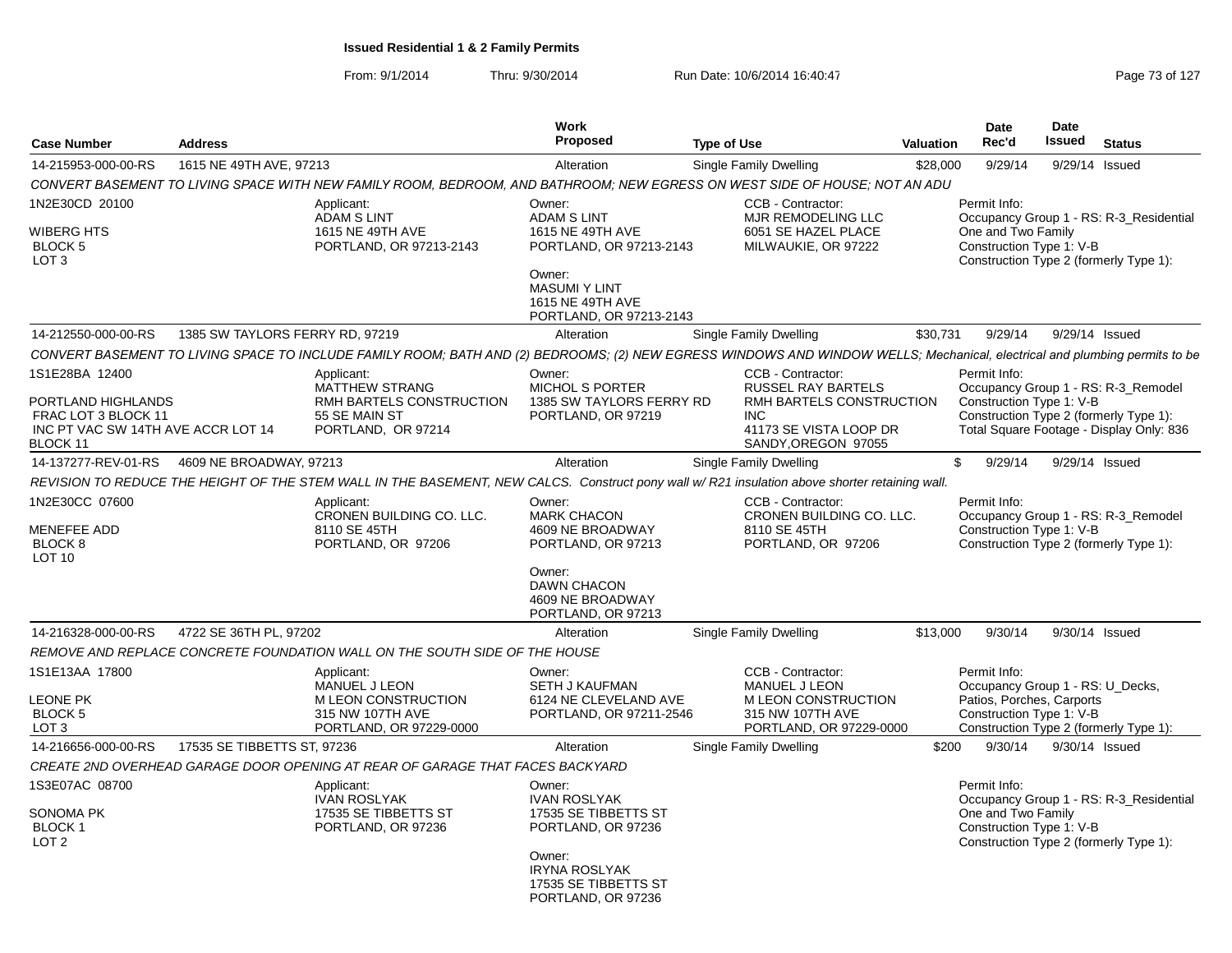|                                                        | <b>Address</b>                       |                                                                                                                                 | <b>Work</b><br><b>Proposed</b>                                               |                                                                      |                  | Date<br>Rec'd                                                                            | <b>Date</b><br><b>Issued</b>                                                                                   |                                         |  |  |
|--------------------------------------------------------|--------------------------------------|---------------------------------------------------------------------------------------------------------------------------------|------------------------------------------------------------------------------|----------------------------------------------------------------------|------------------|------------------------------------------------------------------------------------------|----------------------------------------------------------------------------------------------------------------|-----------------------------------------|--|--|
| <b>Case Number</b>                                     |                                      |                                                                                                                                 |                                                                              | <b>Type of Use</b>                                                   | <b>Valuation</b> |                                                                                          |                                                                                                                | <b>Status</b>                           |  |  |
| 14-216998-000-00-RS                                    | 618 SW CHELTENHAM ST, 97201          |                                                                                                                                 | Alteration                                                                   | <b>Single Family Dwelling</b>                                        | \$10,000         | 9/30/14                                                                                  |                                                                                                                | 9/30/14 Under Inspection                |  |  |
|                                                        |                                      | ADD BATHROOM AND KITCHENETTE WITH SINK TO BASEMENT, NOT TO BE USED AS ADU (TRADE PERMITS OBTAINED SEPARATELY) 2 BATHROOMS TOTAL |                                                                              |                                                                      |                  |                                                                                          |                                                                                                                |                                         |  |  |
| 1S1E16DA 01100                                         |                                      | Applicant:<br>PHILIPPE AGNESSE                                                                                                  | Owner:<br>ELIZABETH ANDERSON                                                 | CCB - Contractor:<br>PHILIPPE AGNESSE                                |                  | Permit Info:                                                                             |                                                                                                                | Occupancy Group 1 - RS: R-3_Residential |  |  |
| <b>BURLINGAME</b><br>BLOCK 47<br>LOT 14 EXC WLY 5'     |                                      | <b>NW RESIDENTIAL</b><br>PO BOX 3146<br>TUALATIN, OR 97062                                                                      | 618 SW CHELTENHAM ST<br>PORTLAND, OR 97239                                   | <b>NW RESIDENTIAL</b><br>PO BOX 3146<br>TUALATIN, OR 97062           |                  | One and Two Family<br>Construction Type 1: V-B<br>Construction Type 2 (formerly Type 1): |                                                                                                                |                                         |  |  |
| LOT 15 EXC ELY 1/2                                     |                                      |                                                                                                                                 | Owner:<br>CHRISTOPHER ANDERSON<br>618 SW CHELTENHAM ST<br>PORTLAND, OR 97239 |                                                                      |                  |                                                                                          |                                                                                                                |                                         |  |  |
| 14-216368-REV-01-RS                                    | 2210 N ROSA PARKS WAY, 97217         |                                                                                                                                 | Alteration                                                                   | Single Family Dwelling                                               |                  | \$<br>9/30/14                                                                            | 9/30/14 Issued                                                                                                 |                                         |  |  |
|                                                        |                                      | REVISION TO REVERSE CEILING LOCATION FOR PRESCRIPTIVE ROOF REPAIR                                                               |                                                                              |                                                                      |                  |                                                                                          |                                                                                                                |                                         |  |  |
| 1N1E16DB 04200                                         |                                      | Applicant:<br><b>SCOTT BENTHIN</b>                                                                                              | Owner:<br><b>JAMES E GROSS</b>                                               | CCB - Contractor:<br><b>THOM STANTON</b>                             |                  | Permit Info:                                                                             |                                                                                                                | Occupancy Group 1 - RS: R-3_Remodel     |  |  |
| ALBION ADD<br><b>BLOCK 4</b><br>LOT 13 EXC PT IN ST    |                                      | <b>PO BOX 42</b><br>BEAVERCREEK, OR 97004                                                                                       | PO BOX 245<br>SPANGLE, WA 99031-0245                                         | CORNERSTONE CONSTRUCTION<br><b>GROUP</b><br>5331 SW MACADAM AVE #377 |                  |                                                                                          | Construction Type 1: V-B<br>Construction Type 2 (formerly Type 1):<br>Total Square Footage - Display Only: 650 |                                         |  |  |
|                                                        |                                      |                                                                                                                                 | Owner:<br><b>VICKI L GROSS</b><br>PO BOX 245<br>SPANGLE, WA 99031-0245       | PORTLAND, OR 97239                                                   |                  |                                                                                          |                                                                                                                |                                         |  |  |
| 14-212557-000-00-RS                                    | 2275 NW PETTYGROVE ST                |                                                                                                                                 | Alteration                                                                   | Single Family Dwelling                                               | \$10,000         | 9/15/14                                                                                  |                                                                                                                | 9/30/14 Under Inspection                |  |  |
|                                                        |                                      | REMOVE A BATHROOM AND CONVERT TWO ROOMS TO A LISTENING STUDIO. REMODEL KITCHEN AND LIVING ROOM                                  |                                                                              |                                                                      |                  |                                                                                          |                                                                                                                |                                         |  |  |
| 1N1E33BB 00404                                         |                                      | Applicant:<br>HAMMER AND HAND INC                                                                                               | Owner:<br>SIMON J GOODALL                                                    | CCB - Contractor:<br>HAMMER AND HAND INC                             |                  | Permit Info:                                                                             |                                                                                                                | Occupancy Group 1 - RS: R-3_Residential |  |  |
| PETTYGROVE CROSSING ROWHOUSES<br>LOT <sub>4</sub>      |                                      | 1020 SE HARRISON<br>PORTLAND, OR 97214                                                                                          | 2275 NW PETTYGROVE ST<br>PORTLAND, OR 97210                                  | 1020 SE HARRISON<br>PORTLAND, OR 97214                               |                  | One and Two Family<br>Construction Type 1: V-B<br>Construction Type 2 (formerly Type 1): |                                                                                                                |                                         |  |  |
|                                                        |                                      |                                                                                                                                 | Owner:<br>KATIE E GOODALL<br>2275 NW PETTYGROVE ST<br>PORTLAND, OR 97210     |                                                                      |                  |                                                                                          |                                                                                                                |                                         |  |  |
| 14-217591-REV-01-RS                                    | 7204 N CENTRAL ST, 97203             |                                                                                                                                 | Alteration                                                                   | Single Family Dwelling                                               |                  | \$<br>9/30/14                                                                            | 9/30/14 Issued                                                                                                 |                                         |  |  |
|                                                        |                                      | REVISION TO INCLUDE HEADERS FOR LIVING ROOM AND BEDROOMS, REVISE WINDOW SIZES IN TWO BEDROOMS                                   |                                                                              |                                                                      |                  |                                                                                          |                                                                                                                |                                         |  |  |
| 1N1E07BB 07600                                         | Applicant:<br><b>STEVEN R ANDRUS</b> |                                                                                                                                 | Owner:<br>SONIA L ANDRUS                                                     |                                                                      |                  | Permit Info:                                                                             |                                                                                                                | Occupancy Group 1 - RS: R-3 Residential |  |  |
| ST CLOUD HTS ADD<br><b>BLOCK B</b><br>LOT <sub>5</sub> |                                      | 439 PORTLAND AVE<br>GLADSTONE, OR 97027                                                                                         | 439 PORTLAND AVE<br>GLADSTONE, OR 97027                                      |                                                                      |                  | One and Two Family<br>Construction Type 1: V-B<br>Construction Type 2 (formerly Type 1): |                                                                                                                |                                         |  |  |
|                                                        |                                      |                                                                                                                                 | Owner:<br><b>STEVEN R ANDRUS</b><br>439 PORTLAND AVE<br>GLADSTONE, OR 97027  |                                                                      |                  |                                                                                          |                                                                                                                |                                         |  |  |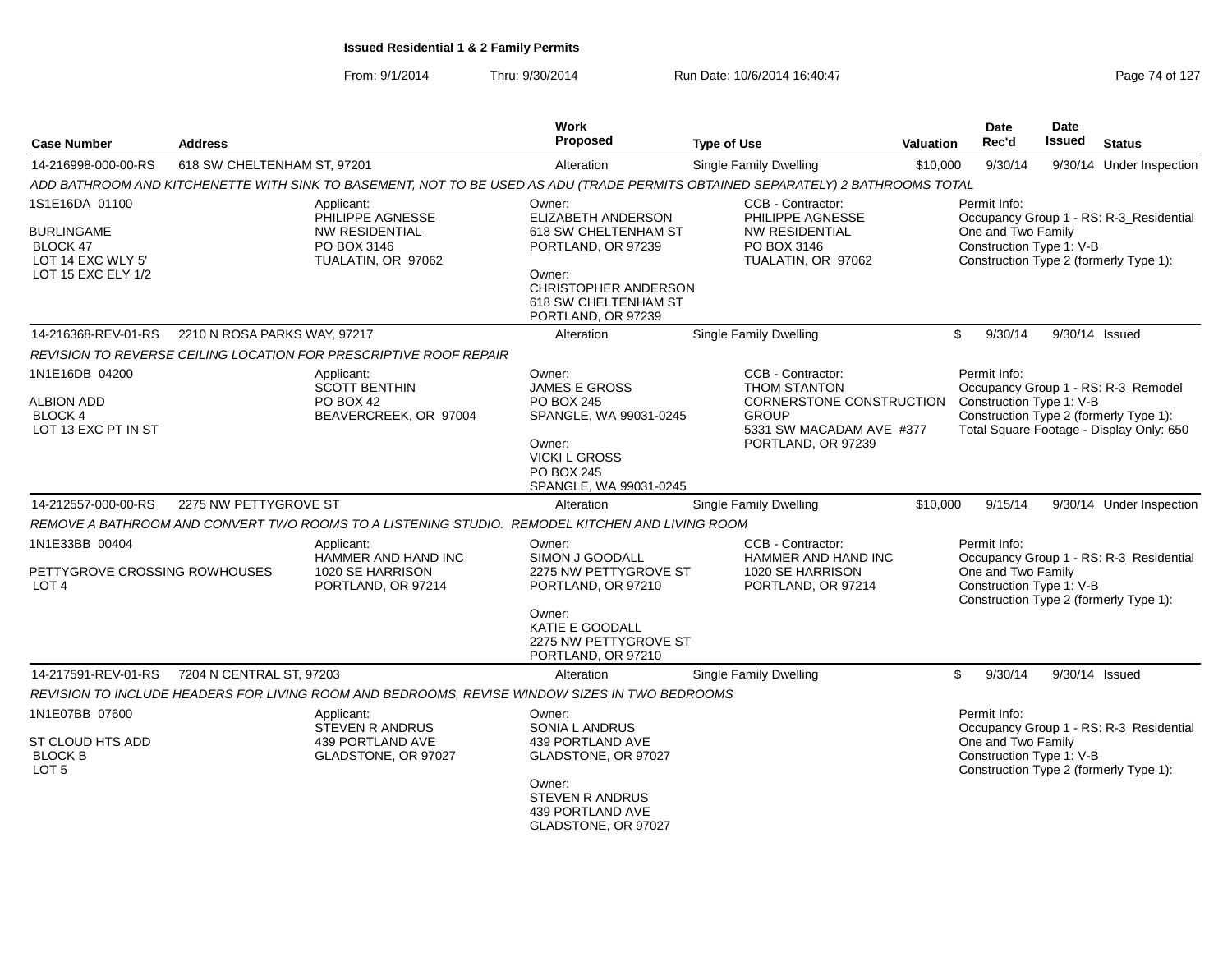| <b>Case Number</b>                            | <b>Address</b>                        |                                                                                          | Work<br><b>Proposed</b>                                                               | <b>Type of Use</b>                                                          |                                                                                                                        | <b>Valuation</b> | <b>Date</b><br>Rec'd                 |                          | <b>Date</b><br><b>Issued</b>           | <b>Status</b>                                                                      |
|-----------------------------------------------|---------------------------------------|------------------------------------------------------------------------------------------|---------------------------------------------------------------------------------------|-----------------------------------------------------------------------------|------------------------------------------------------------------------------------------------------------------------|------------------|--------------------------------------|--------------------------|----------------------------------------|------------------------------------------------------------------------------------|
| 14-219384-000-00-RS                           | 6824 SE 34TH AVE, 97202               |                                                                                          | Alteration                                                                            |                                                                             | <b>Single Family Dwelling</b>                                                                                          | \$4,200          |                                      | 9/30/14                  | 9/30/14 Issued                         |                                                                                    |
|                                               | REPLACE FOUNDATION WALL IN THE GARAGE |                                                                                          |                                                                                       |                                                                             |                                                                                                                        |                  |                                      |                          |                                        |                                                                                    |
| 1S1E24AB 09200                                |                                       | Applicant:<br>WEST COAST MASONRY INC                                                     | Owner:                                                                                | CCB - Contractor:<br><b>CHRISTOPHER M PATRICK</b><br>WEST COAST MASONRY INC |                                                                                                                        |                  |                                      | Permit Info:             |                                        | Occupancy Group 1 - RS: R-3_Remodel                                                |
| EASTMORELAND<br>BLOCK 76<br>LOT 5&6           |                                       | 134 S 14TH ST<br>ST HELENS, OR 97051                                                     | 6824 SE 34TH AVE<br>PORTLAND, OR 97202                                                |                                                                             | 134 S 14TH ST<br>ST HELENS, OR 97051                                                                                   |                  |                                      |                          | Construction Type 1: V-B               | Construction Type 2 (formerly Type 1):                                             |
|                                               |                                       |                                                                                          | Owner:<br><b>SUZANNE T PATRICK</b><br>6824 SE 34TH AVE<br>PORTLAND, OR 97202          |                                                                             |                                                                                                                        |                  |                                      |                          |                                        |                                                                                    |
| 08-177484-REV-01-RS                           | 6601 SE 94TH AVE, 97266               |                                                                                          | Alteration                                                                            |                                                                             | <b>Single Family Dwelling</b>                                                                                          |                  | \$                                   | 9/30/14                  | 9/30/14 Issued                         |                                                                                    |
|                                               |                                       | REVISION TO CAPTURE ADDITION AT REAR OF HOUSE PER INSPECTOR: SEE COMMENTS                |                                                                                       |                                                                             |                                                                                                                        |                  |                                      |                          |                                        |                                                                                    |
| 1S2E21AB 02300                                |                                       | Applicant:<br>PAUL & NANCY NICHOLSON                                                     | Owner:<br><b>JIMR INVESTMENTS</b>                                                     |                                                                             |                                                                                                                        |                  | Permit Info:                         |                          |                                        | Occupancy Group 1 - RS: R-3_Residential                                            |
| SECTION 21 1S 2E                              |                                       | 6601 SE 94TH AVE                                                                         | PO BOX 1751                                                                           |                                                                             |                                                                                                                        |                  | One and Two Family                   |                          |                                        |                                                                                    |
| TL 2300 0.15 ACRES<br>PORTLAND, OR 97266      |                                       | OREGON CITY, OR 97045-0034                                                               |                                                                                       |                                                                             |                                                                                                                        |                  |                                      | Construction Type 1: V-B | Construction Type 2 (formerly Type 1): |                                                                                    |
| 14-213443-000-00-RS                           | 2787 NW RALEIGH ST                    |                                                                                          | Alteration                                                                            |                                                                             | Townhouse (2 Units)                                                                                                    | \$700            |                                      | 9/16/14                  |                                        | 9/16/14 Under Inspection                                                           |
|                                               |                                       | CONVERT LAUNDRY ROOM TO BATHROOM, ADD SINK IN FAMILY ROOM                                |                                                                                       |                                                                             |                                                                                                                        |                  |                                      |                          |                                        |                                                                                    |
| 1N1E29DC 77001                                |                                       | Applicant:<br>KRISTINA N OPSAHL                                                          | Owner:<br><b>KRISTINA N OPSAHL</b>                                                    |                                                                             | CCB - Contractor:<br><b>RANIERI PLUMBING LLC</b>                                                                       |                  | Permit Info:                         |                          |                                        | Occupancy Group 1 - RS: R-3_Remodel                                                |
| RALEIGH PARK CONDOMINIUMS<br>LOT <sub>1</sub> |                                       | 2787 NW RALEIGH ST<br>PORTLAND, OR 97210                                                 | 2787 NW RALEIGH ST<br>PORTLAND, OR 97210                                              |                                                                             | 2229 NE BURNSIDE ST SUITE 132<br>GRESHAM OR 97030                                                                      |                  |                                      |                          | Construction Type 1: V-B               | Construction Type 2 (formerly Type 1):<br>Total Square Footage - Display Only: 120 |
| Total # of RS Alteration permits issued: 215  |                                       |                                                                                          |                                                                                       |                                                                             |                                                                                                                        |                  |                                      |                          |                                        | Total valuation of RS Alteration permits issued: \$4,653,443                       |
| 14-209224-000-00-RS                           | 7352 SE HENDERSON ST - Unit A, 97206  |                                                                                          | Demolition                                                                            |                                                                             | <b>Accessory Structure</b>                                                                                             | \$1,500          |                                      | 9/8/14                   | $9/8/14$ Issued                        |                                                                                    |
| DEMO 18X60 SHED                               |                                       |                                                                                          |                                                                                       |                                                                             |                                                                                                                        |                  |                                      |                          |                                        |                                                                                    |
| 1S2E20AC 06100                                |                                       | Applicant:<br><b>RW CHRISTENSEN</b><br>9100 SW SUMMERFIELD CT<br><b>TIGARD, OR 97224</b> | Owner:<br><b>R W CHRISTENSEN</b><br>9100 SW SUMMERFIELD CT<br><b>TIGARD, OR 97224</b> |                                                                             | CCB - Contractor:<br><b>CHRIS CHRISTENSEN</b><br><b>VISTA NORTHWEST INC</b><br>10740 SW 11TH DR.<br>PORTLAND, OR 97219 |                  | Permit Info:<br>Garage\Utility Misc. |                          | Construction Type 1: V-B               | Occupancy Group 1 - RS: U_Private<br>Construction Type 2 (formerly Type 1):        |
| 14-207928-000-00-RS                           | 5528 SE INSLEY ST, 97206              |                                                                                          | <b>Demolition</b>                                                                     |                                                                             | <b>Accessory Structure</b>                                                                                             | \$1,000          |                                      | 9/4/14                   | $9/4/14$ Issued                        |                                                                                    |
| <b>DEMO SWIMMING POOL</b>                     |                                       |                                                                                          |                                                                                       |                                                                             |                                                                                                                        |                  |                                      |                          |                                        |                                                                                    |
| 1S2E18AC 08600                                |                                       | Applicant:<br><b>KEVIN PARTAIN</b>                                                       | Owner:<br><b>RENAISSANCE CUSTOM HOMES</b>                                             |                                                                             | CCB - Contractor:<br>Jeff Shrope                                                                                       |                  | Permit Info:                         |                          |                                        | Occupancy Group 1 - RS: U_Private                                                  |
| TREMONT PK                                    |                                       | <b>URBAN VISIONS</b>                                                                     | <b>LLC</b>                                                                            |                                                                             | RENAISSANCE CUSTOM HOMES                                                                                               |                  | Garage\Utility Misc.                 |                          |                                        |                                                                                    |
| BLOCK 15                                      |                                       | 223 NE 56TH AVE                                                                          | 16771 BOONES FERRY RD                                                                 |                                                                             | <b>LLC</b>                                                                                                             |                  |                                      |                          | Construction Type 1: V-B               |                                                                                    |
| LOT 21-23                                     |                                       | PORTLAND, OR 97213                                                                       | LAKE OSWEGO, OR 97035-4213                                                            |                                                                             | 16771 Boones Ferry Rd<br>Lake Oswego, OR 97035                                                                         |                  |                                      |                          |                                        | Construction Type 2 (formerly Type 1):                                             |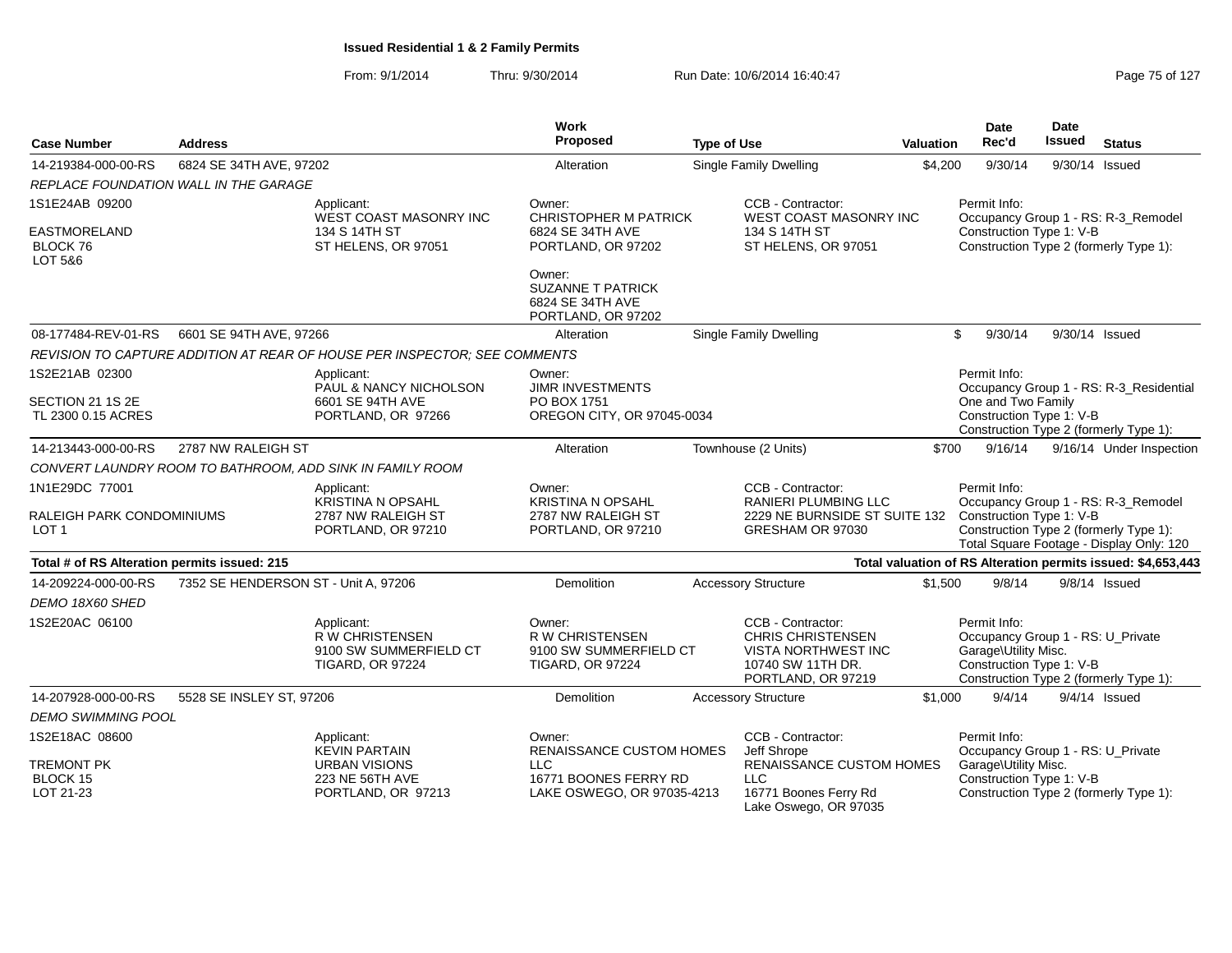| <b>Case Number</b>                                                                            | <b>Address</b>                                       |                                                                                                     | <b>Work</b><br><b>Proposed</b>                                                                                                                                 | <b>Type of Use</b>                                                                                                          | <b>Valuation</b> | <b>Date</b><br>Rec'd                                                                                                                            | <b>Date</b><br><b>Issued</b> | <b>Status</b>                          |
|-----------------------------------------------------------------------------------------------|------------------------------------------------------|-----------------------------------------------------------------------------------------------------|----------------------------------------------------------------------------------------------------------------------------------------------------------------|-----------------------------------------------------------------------------------------------------------------------------|------------------|-------------------------------------------------------------------------------------------------------------------------------------------------|------------------------------|----------------------------------------|
| 14-218841-000-00-RS                                                                           | 10927 NE PRESCOTT ST, 97220                          |                                                                                                     | Demolition                                                                                                                                                     | Garage/Carport                                                                                                              | \$300            | 9/29/14                                                                                                                                         |                              | 9/29/14 Issued                         |
| <b>DEMOLITION OF DETACHED GARAGE</b>                                                          |                                                      |                                                                                                     |                                                                                                                                                                |                                                                                                                             |                  |                                                                                                                                                 |                              |                                        |
| 1N2E22BD 10900                                                                                |                                                      | Applicant:                                                                                          | Owner:                                                                                                                                                         |                                                                                                                             |                  | Permit Info:                                                                                                                                    |                              |                                        |
| PARKROSE & RPLT<br>BLOCK 18<br>LOT F TL 10900                                                 |                                                      | <b>VINCENT CHIU</b><br>5806 SE OGDEN<br>PORTLAND OREGON 97220                                       | <b>BABUBHAIN PATEL</b><br>11144 NE SANDY BLVD<br>PORTLAND, OR 97220-2554<br>Owner:<br>SAVITABEN B PATEL<br>11144 NE SANDY BLVD<br>PORTLAND, OR 97220-2554      |                                                                                                                             |                  | Occupancy Group 1 - RS: U_Private<br>Garage\Utility Misc.<br>Construction Type 1: V-B                                                           |                              | Construction Type 2 (formerly Type 1): |
| 14-218682-000-00-RS                                                                           | 2725 NE 50TH AVE, 97213                              |                                                                                                     | <b>Demolition</b>                                                                                                                                              | Garage/Carport                                                                                                              | \$500            | 9/29/14                                                                                                                                         | 9/29/14 Final                |                                        |
|                                                                                               | DEMO EXISTING DETACHED GARAGE***REMOVE ALL DEBRIS*** |                                                                                                     |                                                                                                                                                                |                                                                                                                             |                  |                                                                                                                                                 |                              |                                        |
| 1N2E30BD 10500<br>ROSE CITY PK<br>BLOCK 135<br>LOT <sub>7</sub>                               |                                                      | Applicant:<br><b>TODD SPECK</b><br>MT VIEW CONTRACTING<br>13350 SE BLUFF RD<br>SANDY, OR 97055      | Owner:<br><b>MARION I HANGO</b><br>13751 SE 128TH AVE<br>CLACKAMAS, OR 97015-9330                                                                              | CCB - Contractor:<br><b>TODD SPECK</b><br>MT VIEW CONTRACTING<br>13350 SE BLUFF RD<br>SANDY, OR 97055                       |                  | Permit Info:<br>Occupancy Group 1 - RS: U_Private<br>Garage\Utility Misc.<br>Construction Type 1: V-B                                           |                              | Construction Type 2 (formerly Type 1): |
| 14-186872-000-00-RS                                                                           | 3003 NE DEKUM ST, 97211                              |                                                                                                     | <b>Demolition</b>                                                                                                                                              | Garage/Carport                                                                                                              | \$500            | 9/2/14                                                                                                                                          |                              | $9/2/14$ Issued                        |
|                                                                                               | DEMOLISH DETACHED GARAGE, REMOVE ALL DEBRIS          |                                                                                                     |                                                                                                                                                                |                                                                                                                             |                  |                                                                                                                                                 |                              |                                        |
| 1N1E13BD 02700<br>SUNDERLAND AC & PLAT 3<br><b>BLOCK B</b><br>LOT 22&23                       |                                                      | Applicant:<br>MIKE COYLE<br><b>FASTER PERMITS</b><br>14334 NW EAGLERIDGE LANE<br>PORTLAND, OR 97229 | Owner:<br>EVERETT CUSTOM HOMES INC<br>735 SW 158TH AVE #180<br>BEAVERTON, OR 97006-4952                                                                        | CCB - Contractor:<br><b>VIC REMMERS</b><br>EVERETT CUSTOM HOMES INC<br>735 SW 158TH AVE STE 180<br>BEAVERTON OR 97008       |                  | Permit Info:<br>Occupancy Group 1 - RS: U_Private<br>Garage\Utility Misc.<br>Construction Type 1: V-B<br>Construction Type 2 (formerly Type 1): |                              |                                        |
| 14-218346-000-00-RS                                                                           | 3211 NE 32ND AVE, 97212                              |                                                                                                     | <b>Demolition</b>                                                                                                                                              | Garage/Carport                                                                                                              | \$500            | 9/26/14                                                                                                                                         |                              | 9/26/14 Issued                         |
|                                                                                               |                                                      | DEMO DETACHED GARAGE SHARED WITH PROPERTY AT 3217 NE 32ND AVE                                       |                                                                                                                                                                |                                                                                                                             |                  |                                                                                                                                                 |                              |                                        |
| 1N1E25BA 15300<br><b>IRVINGWOOD</b><br>BLOCK 8<br>S 20' OF LOT 3<br>N 20' OF LOT 4            |                                                      | Applicant:<br><b>KAREY WELLING</b><br>3217 NE 32ND AVE<br>PORTLAND OR 97212                         | Owner:<br><b>JOHN R LEMMERMAN</b><br>2835 NE 19TH AVE<br>PORTLAND, OR 97212-3321<br>Owner:<br>WENDY L LEMMERMAN<br>2835 NE 19TH AVE<br>PORTLAND, OR 97212-3321 | CCB - Contractor:<br>FERMAN HOME REMODELING LLC Occupancy Group 1 - RS: U Private<br>21360 SW 92ND AVE<br>TUALATIN OR 97062 |                  | Permit Info:<br>Garage\Utility Misc.<br>Construction Type 1: V-B<br>Construction Type 2 (formerly Type 1):                                      |                              |                                        |
| 14-218352-000-00-RS                                                                           | 3217 NE 32ND AVE, 97212                              |                                                                                                     | Demolition                                                                                                                                                     | Garage/Carport                                                                                                              | \$500            | 9/26/14                                                                                                                                         |                              | 9/26/14 Issued                         |
|                                                                                               | DEMO DETACHED GARAGE SHARED WITH 3211 NE 32ND AVE    |                                                                                                     |                                                                                                                                                                |                                                                                                                             |                  |                                                                                                                                                 |                              |                                        |
| 1N1E25BA 15400<br><b>IRVINGWOOD</b><br>BLOCK <sub>8</sub><br>S 10' OF LOT 2<br>N 30' OF LOT 3 |                                                      | Applicant:<br>KAREY WELLING<br>3217 NE 32ND AVE<br>PORTLAND OR 97212                                | Owner:<br><b>KAREY L WELLING</b><br>3217 NE 32ND AVE<br>PORTLAND, OR 97212-2626                                                                                | CCB - Contractor:<br>FERMAN HOME REMODELING LLC Occupancy Group 1 - RS: U_Private<br>21360 SW 92ND AVE<br>TUALATIN OR 97062 |                  | Permit Info:<br>Garage\Utility Misc.<br>Construction Type 1: V-B<br>Construction Type 2 (formerly Type 1):                                      |                              |                                        |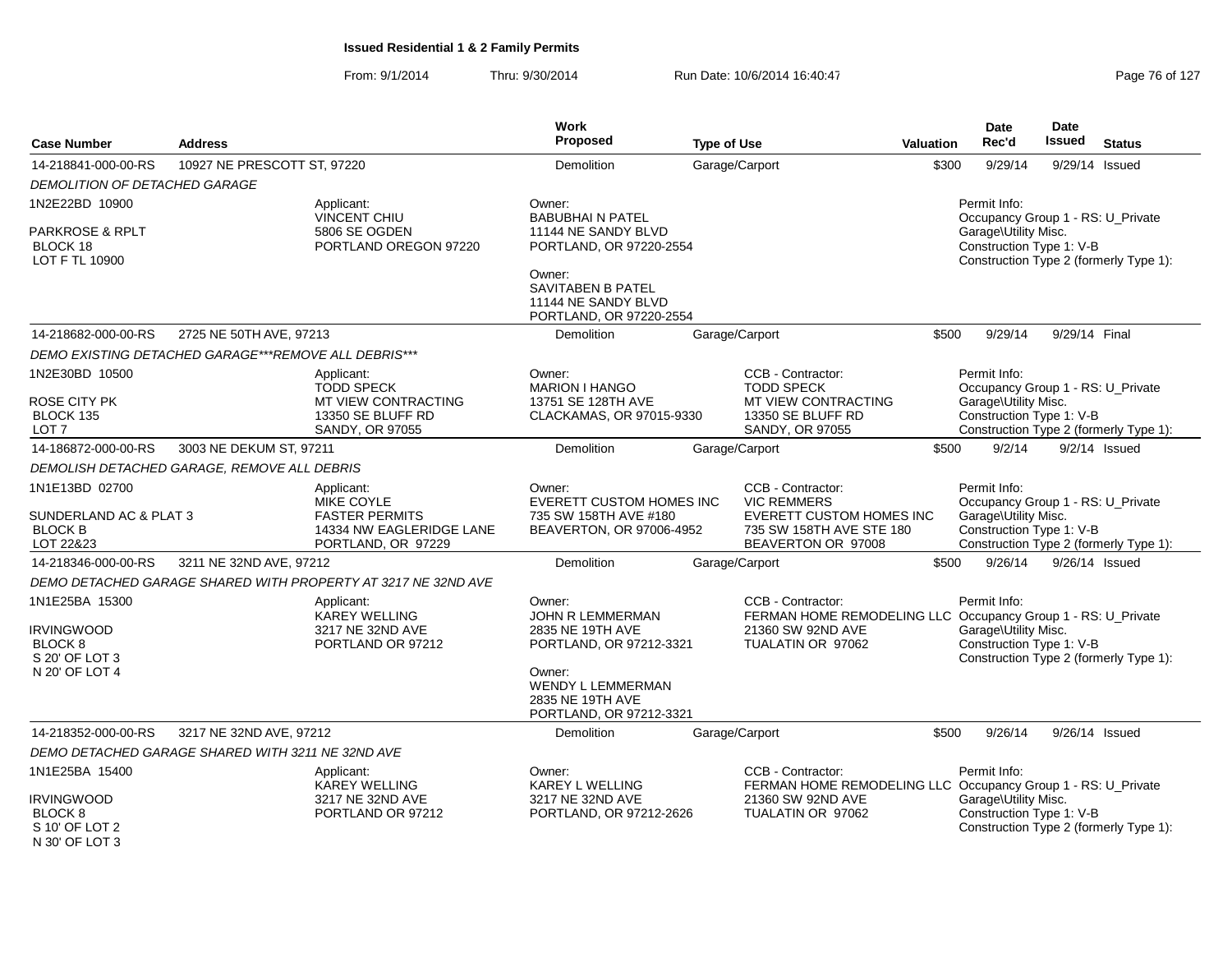| <b>Case Number</b>                                                           | <b>Address</b>                                           |                                                                              | <b>Work</b><br>Proposed                                                 | <b>Type of Use</b>                                                | <b>Valuation</b> | <b>Date</b><br>Rec'd                                                                       | Date<br><b>Issued</b> | <b>Status</b>                          |
|------------------------------------------------------------------------------|----------------------------------------------------------|------------------------------------------------------------------------------|-------------------------------------------------------------------------|-------------------------------------------------------------------|------------------|--------------------------------------------------------------------------------------------|-----------------------|----------------------------------------|
| 14-211691-000-00-RS                                                          | 6322 N WILBUR AVE, 97217                                 |                                                                              | Demolition                                                              | Garage/Carport                                                    | \$500            | 9/12/14                                                                                    |                       | 9/12/14 Issued                         |
| <b>DEMO DETACHED GARAGE</b>                                                  |                                                          |                                                                              |                                                                         |                                                                   |                  |                                                                                            |                       |                                        |
| 1N1E16CA 01100                                                               |                                                          | Applicant:<br>PATRICK DONALDSON                                              | Owner:<br><b>DANA STROMBERG</b>                                         |                                                                   |                  | Permit Info:<br>Occupancy Group 1 - RS: U Private                                          |                       |                                        |
| WILLAMETTE<br><b>BLOCK1</b><br>N 25' OF LOT 13                               |                                                          | 1639 SE 12TH AVE<br>PORTLAND, OR 97204                                       | 6322 N WILBUR AVE<br>PORTLAND, OR 97217                                 |                                                                   |                  | Garage\Utility Misc.<br>Construction Type 1: V-B                                           |                       | Construction Type 2 (formerly Type 1): |
| LOT <sub>14</sub>                                                            |                                                          |                                                                              | Owner:<br>NANCY J HAMILTON<br>6322 N WILBUR AVE<br>PORTLAND, OR 97217   |                                                                   |                  |                                                                                            |                       |                                        |
| 14-211100-000-00-RS                                                          | 6133 N ALBINA AVE, 97217                                 |                                                                              | Demolition                                                              | Garage/Carport                                                    | \$500            | 9/11/14                                                                                    |                       | 9/11/14 Issued                         |
|                                                                              |                                                          | DEMOLISH EXISTING DETACHED GARAGE AND PORTION OF DRIVEWAY, REMOVE ALL DEBRIS |                                                                         |                                                                   |                  |                                                                                            |                       |                                        |
| 1N1E15CA 03100                                                               |                                                          | Applicant:<br><b>JOE ROBERTSON</b>                                           | Owner:<br><b>FRANK T BOERS</b>                                          | CCB - Contractor:<br><b>JOE ROBERTSON</b>                         |                  | Permit Info:<br>Occupancy Group 1 - RS: U Private                                          |                       |                                        |
| <b>GAINSBOROUGH &amp; PLAT 2</b><br>BLOCK 8<br>LOT <sub>6</sub>              |                                                          | SHELTER SOLUTIONS LLC<br>1973 SE DUNCAN DR<br>HILLSBORO, OR 97123            | 6133 N ALBINA AVE<br>PORTLAND, OR 97217                                 | SHELTER SOLUTIONS LLC<br>1973 SE DUNCAN DR<br>HILLSBORO, OR 97123 |                  | Garage\Utility Misc.<br>Construction Type 1: V-B                                           |                       | Construction Type 2 (formerly Type 1): |
|                                                                              |                                                          |                                                                              | Owner:<br>MICHAEL T SANCHEZ<br>6133 N ALBINA AVE<br>PORTLAND, OR 97217  |                                                                   |                  |                                                                                            |                       |                                        |
| 14-210927-000-00-RS                                                          | 3947 NE 64TH AVE, 97213                                  |                                                                              | Demolition                                                              | Garage/Carport                                                    | \$2,000          | 9/11/14                                                                                    | 9/11/14 Final         |                                        |
|                                                                              | DEMO 20X30 DETACHED GARAGE: DRIVEWAY TO REMAIN           |                                                                              |                                                                         |                                                                   |                  |                                                                                            |                       |                                        |
| 1N2E20CC 03000                                                               |                                                          | Applicant:<br>SUSAN D ALLEN                                                  | Owner:<br><b>MORGAN ALLEN</b>                                           |                                                                   |                  | Permit Info:<br>Occupancy Group 1 - RS: U_Private                                          |                       |                                        |
| HYDE PK                                                                      |                                                          | 3947 NE 64TH AVE                                                             | 3947 NE 64TH AVE                                                        |                                                                   |                  | Garage\Utility Misc.                                                                       |                       |                                        |
| <b>BLOCK 4</b><br>LOT 1&2                                                    |                                                          | PORTLAND, OR 97213-4470                                                      | PORTLAND, OR 97213-4470                                                 |                                                                   |                  | Construction Type 1: V-B                                                                   |                       | Construction Type 2 (formerly Type 1): |
|                                                                              |                                                          |                                                                              | Owner:<br>SUSAN D ALLEN<br>3947 NE 64TH AVE<br>PORTLAND, OR 97213-4470  |                                                                   |                  |                                                                                            |                       |                                        |
| 14-217213-000-00-RS                                                          | 1902 SE 12TH AVE, 97214                                  |                                                                              | Demolition                                                              | Garage/Carport                                                    | \$1,000          | 9/24/14                                                                                    |                       | 9/24/14 Issued                         |
|                                                                              | DEMOLISH DETACHED GARAGE, RETAIN SLAB, REMOVE ALL DEBRIS |                                                                              |                                                                         |                                                                   |                  |                                                                                            |                       |                                        |
| 1S1E02CA 08900                                                               |                                                          | Applicant:<br><b>FILIP SCHMOLE</b>                                           | Owner:<br>FILIP SCHMOLE                                                 |                                                                   |                  | Permit Info:<br>Occupancy Group 1 - RS: U Private                                          |                       |                                        |
| <b>LADDS ADD</b><br>BLOCK 11<br>S 33' OF LOT 13                              |                                                          | 1902 SE 12TH AVE<br>PORTLAND, OR 97214-4718                                  | 1902 SE 12TH AVE<br>PORTLAND, OR 97214-4718                             |                                                                   |                  | Garage\Utility Misc.<br>Construction Type 1: V-B<br>Construction Type 2 (formerly Type 1): |                       |                                        |
| N 22' OF LOT 16<br>HISTORIC PROPERTY 15 YR 2004;<br>POTENTIAL ADDITIONAL TAX |                                                          |                                                                              | Owner:<br>AMANDA SCHMOLE<br>1902 SE 12TH AVE<br>PORTLAND, OR 97214-4718 |                                                                   |                  |                                                                                            |                       |                                        |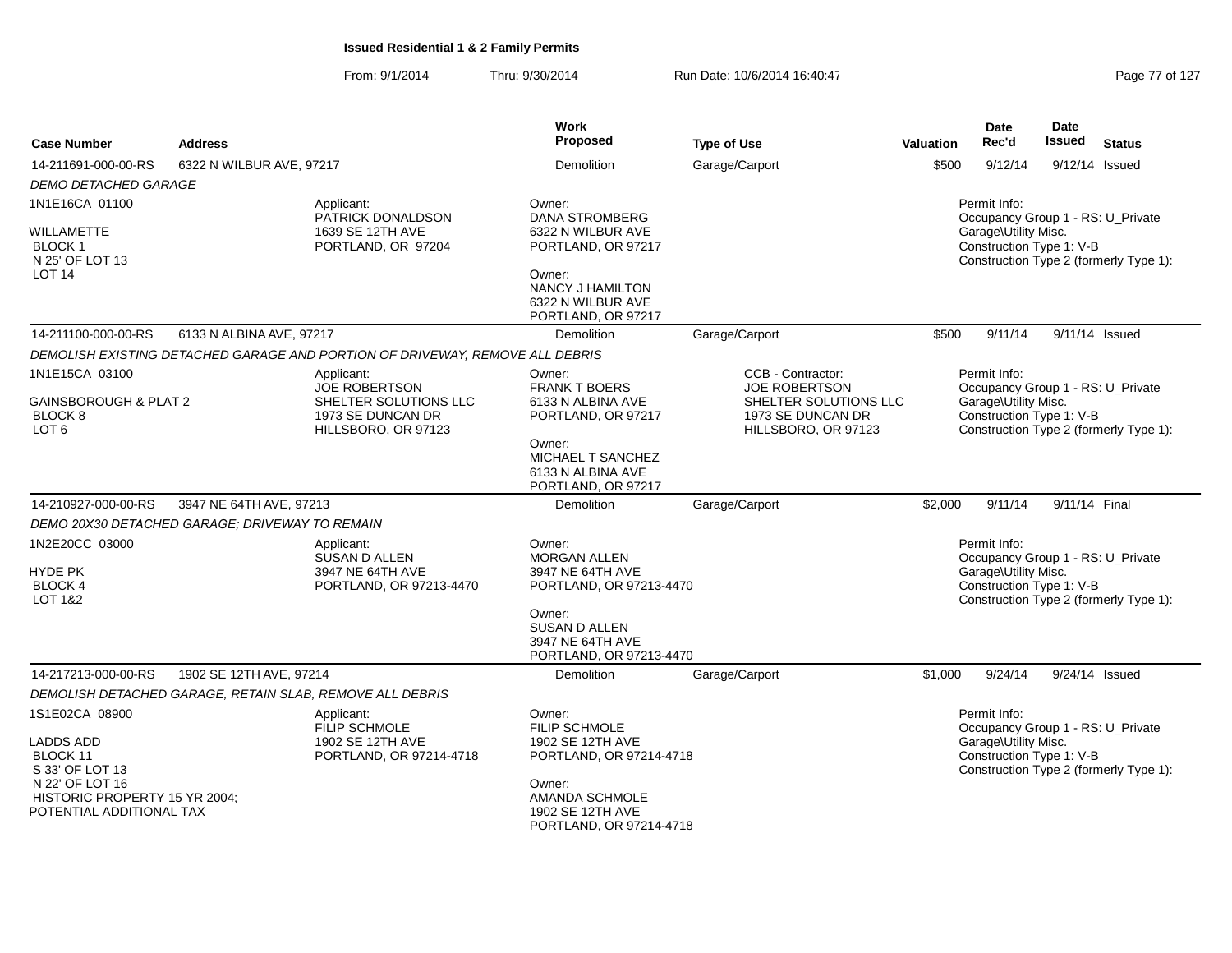| <b>Case Number</b>                                                                             | <b>Address</b>                                       |                                                                                                                          | <b>Work</b><br>Proposed                                               | <b>Type of Use</b> |                                                                           | <b>Valuation</b> | <b>Date</b><br>Rec'd                                               | <b>Date</b><br><b>Issued</b> | <b>Status</b>                          |  |
|------------------------------------------------------------------------------------------------|------------------------------------------------------|--------------------------------------------------------------------------------------------------------------------------|-----------------------------------------------------------------------|--------------------|---------------------------------------------------------------------------|------------------|--------------------------------------------------------------------|------------------------------|----------------------------------------|--|
| 14-156636-000-00-RS                                                                            | 2301 SE 77TH AVE, 97215                              |                                                                                                                          | Demolition                                                            |                    | Garage/Carport                                                            | \$500            | 5/14/14                                                            |                              | $9/3/14$ Issued                        |  |
|                                                                                                |                                                      | DEMOLISH DETACHED GARAGE, REMOVE ALL DEBRIS, DOES NOT INCLUDE TREE REMOVAL DEMO DELAY ON RESIDENCE, OK ISSUE ON JUNE 18. |                                                                       |                    |                                                                           |                  |                                                                    |                              |                                        |  |
| 1S2E05DC 02000<br>Applicant:<br><b>MIKE COYLE</b><br><b>FASTER PERMITS</b><br>SECTION 05 1S 2E |                                                      | Owner:<br>TABOR 77 LLC<br>PO BOX 82697                                                                                   | CCB - Contractor:<br>PORTLAND HOUSEWORKS LLC<br>5105 SW 45TH AVE #201 |                    | Permit Info:<br>Occupancy Group 1 - RS: U_Private<br>Garage\Utility Misc. |                  |                                                                    |                              |                                        |  |
| TL 2000 0.32 ACRES                                                                             | 14334 NW EAGLERIDGE LANE<br>PORTLAND, OR 97229       |                                                                                                                          | PORTLAND, OR 97282                                                    |                    | PORTLAND, OR 97221                                                        |                  | Construction Type 1: V-B<br>Construction Type 2 (formerly Type 1): |                              |                                        |  |
| 14-215830-000-00-RS                                                                            | 3936 NE FAILING ST, 97212                            |                                                                                                                          | <b>Demolition</b>                                                     |                    | Garage/Carport                                                            | \$1,000          | 9/22/14                                                            | 9/22/14 Issued               |                                        |  |
|                                                                                                | DEMOLISH 209 SF DETACHED GARAGE, REMOVE ALL DEBRIS   |                                                                                                                          |                                                                       |                    |                                                                           |                  |                                                                    |                              |                                        |  |
| 1N1E24DD 10300                                                                                 |                                                      | Applicant:<br><b>CHARLES J REIS</b>                                                                                      | Owner:<br><b>CHARLES J REIS</b>                                       |                    |                                                                           |                  | Permit Info:<br>Occupancy Group 1 - RS: U_Private                  |                              |                                        |  |
| <b>WHITEROSE ADD</b>                                                                           |                                                      | 3936 NE FAILING ST                                                                                                       | 3936 NE FAILING ST                                                    |                    |                                                                           |                  | Garage\Utility Misc.                                               |                              |                                        |  |
| BLOCK <sub>3</sub><br>N 10' OF LOT 11<br>LOT 12 EXC PT IN ST                                   |                                                      | PORTLAND, OR 97212-1945                                                                                                  | PORTLAND, OR 97212-1945                                               |                    |                                                                           |                  | Construction Type 1: V-B                                           |                              | Construction Type 2 (formerly Type 1): |  |
| 14-210819-000-00-RS                                                                            | 2248 NE GLISAN ST, 97232                             |                                                                                                                          | <b>Demolition</b>                                                     |                    | Garage/Carport                                                            | \$500            | 9/10/14                                                            | 9/10/14 Issued               |                                        |  |
|                                                                                                | DEMO 13x18 GARAGE, REMOVE ALL FOUNDATIONS AND DEBRIS |                                                                                                                          |                                                                       |                    |                                                                           |                  |                                                                    |                              |                                        |  |
| 1N1E35DA 01200                                                                                 |                                                      | Applicant:<br><b>MARVIN J FOUST</b>                                                                                      | Owner:<br><b>MARVIN J FOUST</b>                                       |                    | CCB - Contractor:<br>TREECE & LAMBERT LLC                                 |                  | Permit Info:<br>Occupancy Group 1 - RS: U_Private                  |                              |                                        |  |
| <b>BRONAUGHS ADD</b><br>BLOCK <sub>2</sub><br>LOT 11 EXC PT IN ST                              |                                                      | 14362 SHERBROOK PL<br>LAKE OSWEGO, OR 97035                                                                              | 14362 SHERBROOK PL<br>LAKE OSWEGO, OR 97035<br>Owner:                 |                    | 2905 SW FIRST AVE<br>PORTLAND, OR 97201                                   |                  | Garage\Utility Misc.<br>Construction Type 1: V-B                   |                              | Construction Type 2 (formerly Type 1): |  |
|                                                                                                |                                                      |                                                                                                                          | <b>JANET S FOUST</b><br>14362 SHERBROOK PL<br>LAKE OSWEGO, OR 97035   |                    |                                                                           |                  |                                                                    |                              |                                        |  |
| 14-215381-000-00-RS                                                                            | 5216 SE 46TH AVE, 97206                              |                                                                                                                          | <b>Demolition</b>                                                     |                    | Garage/Carport                                                            | \$500            | 9/19/14                                                            |                              | 9/19/14 Under Inspection               |  |
|                                                                                                |                                                      | DEMO DETACHED GARAGE (480SF); SHED 1, SHED 2, SHED 3 TO BE REMOVED, ALL UNDER 200 SF                                     |                                                                       |                    |                                                                           |                  |                                                                    |                              |                                        |  |
| 1S2E18BC 11600                                                                                 |                                                      | Applicant:<br><b>MIKE COYLE</b>                                                                                          | Owner:<br><b>EDWARD A ECKROTH</b>                                     |                    | CCB - Contractor:<br><b>VIC REMMERS</b>                                   |                  | Permit Info:<br>Occupancy Group 1 - RS: U_Private                  |                              |                                        |  |
| <b>HARVARD HTS</b>                                                                             |                                                      | <b>FASTER PERMITS</b>                                                                                                    | 5210 SE MITCHELL ST                                                   |                    | <b>EVERETT CUSTOM HOMES INC</b>                                           |                  | Garage\Utility Misc.                                               |                              |                                        |  |
| <b>BLOCK 5</b><br>LOT 3-5                                                                      |                                                      | 14334 NW EAGLERIDGE LANE<br>PORTLAND, OR 97229                                                                           | PORTLAND, OR 97206-5682                                               |                    | 735 SW 158TH AVE STE 180<br>BEAVERTON OR 97008                            |                  | Construction Type 1: V-B                                           |                              | Construction Type 2 (formerly Type 1): |  |
| 14-208619-000-00-RS                                                                            |                                                      |                                                                                                                          | <b>Demolition</b>                                                     |                    | Garage/Carport                                                            | \$1,000          | 9/5/14                                                             |                              | $9/5/14$ Issued                        |  |
|                                                                                                |                                                      | DEMOLISH DETACHED GARAGE ON VACANT LOT, REMOVE ALL DEBRIS                                                                |                                                                       |                    |                                                                           |                  |                                                                    |                              |                                        |  |
| 1S2E06CD 05401                                                                                 |                                                      | Applicant:<br><b>KEVIN PARTAIN</b>                                                                                       | Owner:<br><b>WILLIAM B EXALL</b>                                      |                    | CCB - Contractor:<br><b>KRISTY RAASCH</b>                                 |                  | Permit Info:<br>Occupancy Group 1 - RS: U_Private                  |                              |                                        |  |
| <b>TABASCO ADD</b>                                                                             |                                                      | <b>URBAN VISIONS</b>                                                                                                     | 20826 NE INTERLACHEN LN                                               |                    | <b>RAASCH CONSTRUCTION LTD</b>                                            |                  | Garage\Utility Misc.                                               |                              |                                        |  |
| <b>BLOCK 5</b><br>LOT 4&5 TL 5401                                                              |                                                      | 223 NE 56TH AVE<br>PORTLAND, OR 97213                                                                                    | FAIRVIEW, OR 97024                                                    |                    | 3880 SE DEER CREEK WAY<br>GRESHAM, OR 97080                               |                  | Construction Type 1: V-B                                           |                              | Construction Type 2 (formerly Type 1): |  |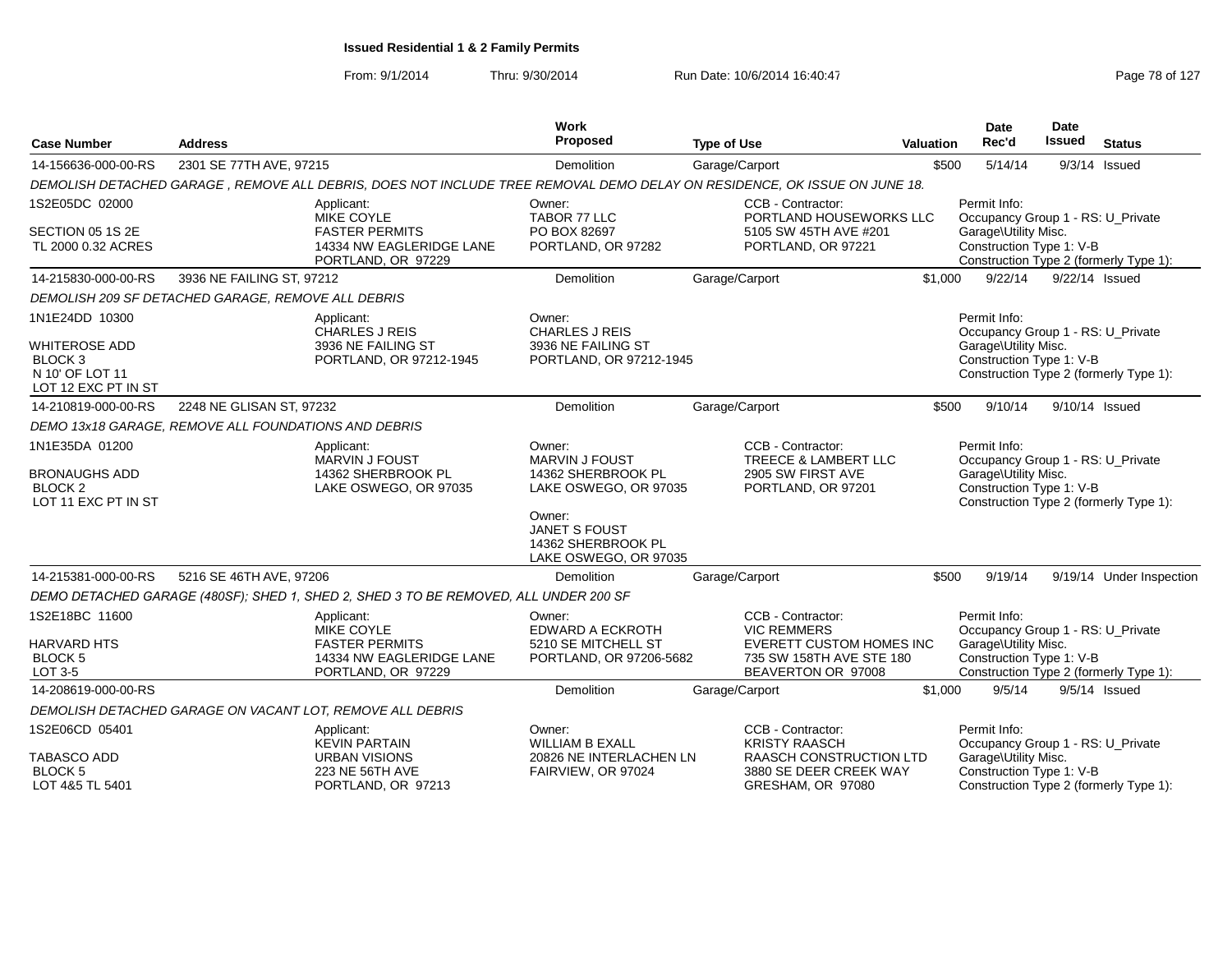| <b>Case Number</b>                                                             | <b>Address</b>                                                                                                                                                      | Work<br>Proposed                                                                                                                                                    | <b>Type of Use</b>                                                                                                    | Valuation | Date<br>Rec'd                                                    | <b>Date</b><br><b>Issued</b> | <b>Status</b>                                                                     |
|--------------------------------------------------------------------------------|---------------------------------------------------------------------------------------------------------------------------------------------------------------------|---------------------------------------------------------------------------------------------------------------------------------------------------------------------|-----------------------------------------------------------------------------------------------------------------------|-----------|------------------------------------------------------------------|------------------------------|-----------------------------------------------------------------------------------|
| 14-219497-000-00-RS                                                            | 1553 SE BIDWELL ST, 97202                                                                                                                                           | Demolition                                                                                                                                                          | Garage/Carport                                                                                                        | \$2,000   | 9/30/14                                                          |                              | 9/30/14 Issued                                                                    |
|                                                                                | DEMOLISH ONE 340SF DETACHED GARAGE - REMOVE ALL FOUNDATION & DEBRIS. CAP UTILITIES                                                                                  |                                                                                                                                                                     |                                                                                                                       |           |                                                                  |                              |                                                                                   |
| 1S1E23DB 12400<br><b>MILLERS ADD</b><br>BLOCK <sub>9</sub><br>LOT <sub>6</sub> | Applicant:<br><b>STEVE ROUTON</b><br>Steven Routen Architect LLC<br>PO BOX 1229<br>CLATSKANIE, OR 97016                                                             | Owner:<br>DOUGLAS A WAUGH<br>1553 SE BIDWELL ST<br>PORTLAND, OR 97202-6025<br>Owner:<br><b>JANICE WAUGH DUNHAM</b><br>1553 SE BIDWELL ST<br>PORTLAND, OR 97202-6025 | CCB - Contractor:<br><b>RAINBOW VALLEY DESIGN &amp;</b><br><b>CONSTRUCTION</b><br>785 GRANT STREET<br>EUGENE OR 97402 |           | Permit Info:<br>Garage\Utility Misc.<br>Construction Type 1: V-B |                              | Occupancy Group 1 - RS: U Private<br>Construction Type 2 (formerly Type 1):       |
| 14-211893-000-00-RS                                                            | 3042 NE 45TH AVE, 97213                                                                                                                                             | Demolition                                                                                                                                                          | Garage/Carport                                                                                                        | \$500     | 9/30/14                                                          |                              | 9/30/14 Issued                                                                    |
|                                                                                | DEMO DETACHED GARAGE ***RESIDENTIAL COMPREHENSIVE PLAN DESIGNATION. ONE NEW SINGLE FAMILY RESIDENCE PERMIT #14-211891-RS. NOT SUBJECT TO 35-DAY DEMOLITION DELAY    |                                                                                                                                                                     |                                                                                                                       |           |                                                                  |                              |                                                                                   |
| 1N2E30BB 21100<br>ROSE CITY PK<br>BLOCK 144<br>LOT <sub>22</sub>               | Applicant:<br><b>MIKE COYLE</b><br><b>FASTER PERMITS</b><br>14334 NW EAGLERIDGE LANE<br>PORTLAND, OR 97229                                                          | Owner:<br><b>Gregory Perrin</b><br>2235 NE 46th Ave<br>Portland, OR 97213<br>Owner:<br><b>LAURA PERRIN</b><br>2235 NE 46TH AVE<br>PORTLAND, OR 97213                | CCB - Contractor:<br><b>FLORIN LACATUS</b><br>FRL CONSTRUCTION LLC<br>3409 SW 30TH ST<br>GRESHAM, OR 97080            |           | Permit Info:<br>Garage\Utility Misc.<br>Construction Type 1: V-B |                              | Occupancy Group 1 - RS: U_Private<br>Construction Type 2 (formerly Type 1):       |
| 14-211891-000-00-RS                                                            | 3042 NE 45TH AVE, 97213                                                                                                                                             | <b>Demolition</b>                                                                                                                                                   | <b>Single Family Dwelling</b>                                                                                         | \$1,000   | 9/30/14                                                          |                              | 9/30/14 Issued                                                                    |
|                                                                                | DEMO SINGLE FAMILY RESIDENCE WITH BASMENT ***RESIDENTIAL COMPREHENSIVE PLAN DESIGNATION. ONE NEW SINGLE FAMILY RESIDENCE PERMIT #14-211396. NOT SUBJECT TO 35-DAY   |                                                                                                                                                                     |                                                                                                                       |           |                                                                  |                              |                                                                                   |
| 1N2E30BB 21100<br><b>ROSE CITY PK</b><br>BLOCK 144<br>LOT <sub>22</sub>        | Applicant:<br><b>MIKE COYLE</b><br><b>FASTER PERMITS</b><br>14334 NW EAGLERIDGE LANE<br>PORTLAND, OR 97229                                                          | Owner:<br><b>Gregory Perrin</b><br>2235 NE 46th Ave<br>Portland, OR 97213<br>Owner:<br><b>LAURA PERRIN</b><br>2235 NE 46TH AVE<br>PORTLAND, OR 97213                | CCB - Contractor:<br><b>FLORIN LACATUS</b><br>FRL CONSTRUCTION LLC<br>3409 SW 30TH ST<br>GRESHAM, OR 97080            |           | Permit Info:<br>One and Two Family<br>Construction Type 1: V-B   |                              | Occupancy Group 1 - RS: R-3_Residential<br>Construction Type 2 (formerly Type 1): |
| 14-212032-000-00-RS                                                            | 3301 SE MADISON ST, 97214                                                                                                                                           | Demolition                                                                                                                                                          | Single Family Dwelling                                                                                                | \$4.000   | 9/12/14                                                          |                              | 9/30/14 Issued                                                                    |
|                                                                                | DEMOLISH ONE SINGLE FAMILY RESIDENCE - CAP SEWER - REMOVE ALL DEBRIS COMPACTED FILL PER TITLE 24 STANDARDS. SOILS SPECTIAL INPECTION REQUIRED***WITH NSFR 14-212013 |                                                                                                                                                                     |                                                                                                                       |           |                                                                  |                              |                                                                                   |
| 1S1E01AC 21700<br>SUNNYSIDE & PLAT 2 & 3<br>BLOCK 58<br>LOT 1&2                | Applicant:<br><b>KEVIN PARTAIN</b><br><b>URBAN VISIONS</b><br>223 NE 56TH AVE<br>PORTLAND, OR 97213                                                                 | Owner:<br><b>CKW CONSTRUCTION LLC</b><br>3301 SE MADISON ST<br>PORTLAND, OR 97214                                                                                   | CCB - Contractor:<br><b>CKW CONSTRUCTION LLC</b><br>8725 SE SPENCER DR<br>HAPPY VALLEY, OR 97086                      |           | Permit Info:<br>One and Two Family<br>Construction Type 1: V-B   |                              | Occupancy Group 1 - RS: R-3_Residential<br>Construction Type 2 (formerly Type 1): |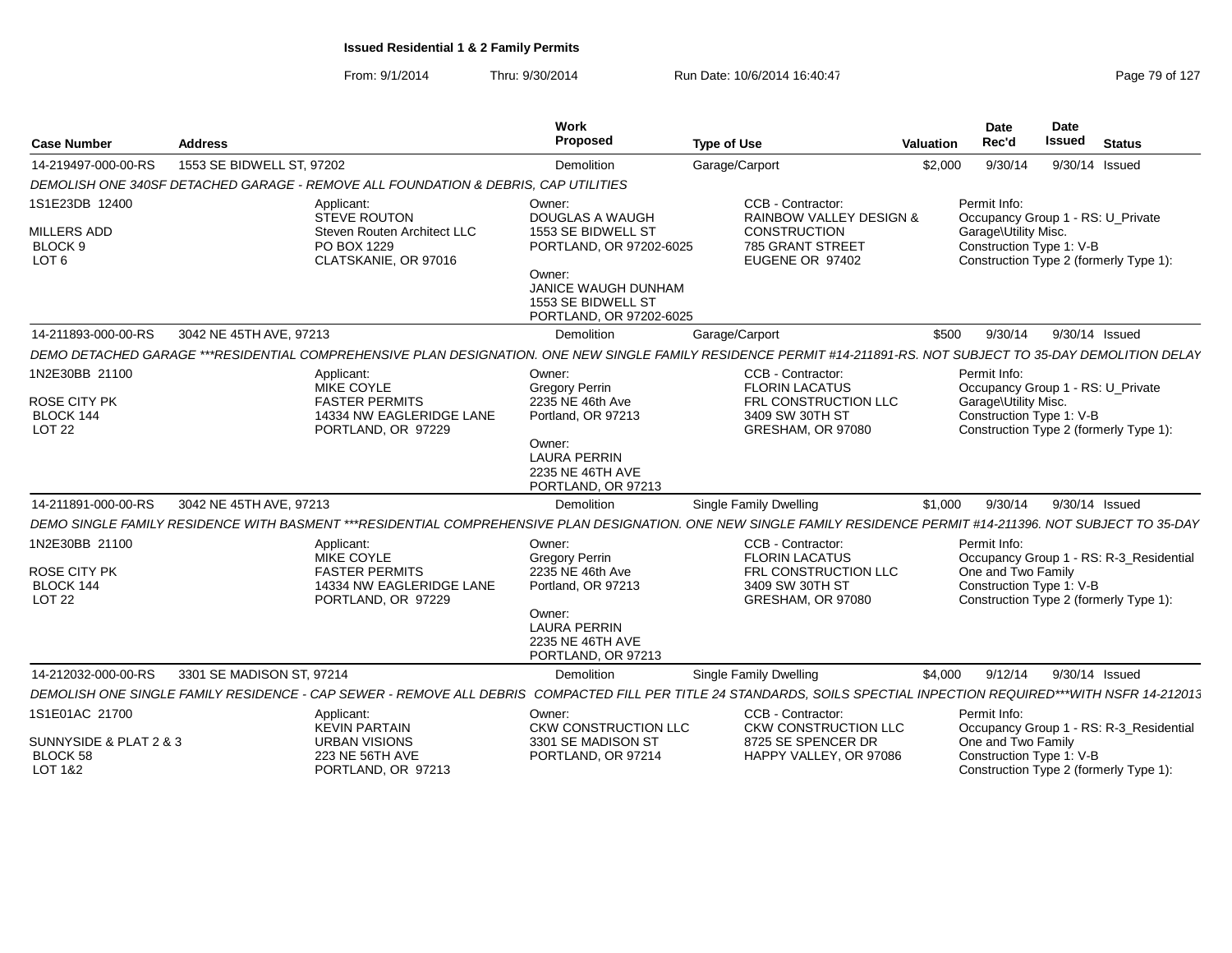| <b>Case Number</b>                                                              | <b>Address</b>                                                                                                                                                                              | Work<br>Proposed                                                                                                                                        | <b>Type of Use</b><br>Valuation                                                                                       |          | <b>Date</b><br><b>Date</b><br>Issued<br>Rec'd                                                            | <b>Status</b>                           |
|---------------------------------------------------------------------------------|---------------------------------------------------------------------------------------------------------------------------------------------------------------------------------------------|---------------------------------------------------------------------------------------------------------------------------------------------------------|-----------------------------------------------------------------------------------------------------------------------|----------|----------------------------------------------------------------------------------------------------------|-----------------------------------------|
| 14-202497-000-00-RS                                                             | 6237 SE 69TH AVE, 97206                                                                                                                                                                     | Demolition                                                                                                                                              | Single Family Dwelling                                                                                                | \$5,000  | 8/22/14                                                                                                  | 9/29/14 Issued                          |
|                                                                                 | DEMO SINGLE FAMILY RESIDENCE; RESIDENTIAL COMPREHENSIVE PLAN DESIGNATION WITH MORE THAN ONE NEW UNIT REQUIRED/PROPOSED FOR SITE.                                                            |                                                                                                                                                         |                                                                                                                       |          |                                                                                                          | *** SUBJECT TO 35-DAY DEMOLITI          |
| 1S2E17CD 18700<br><b>BRUCES ADD</b><br>BLOCK <sub>2</sub><br>S 1/2 OF LOT 16&17 | Applicant:<br>JEFF WACKERLY<br><b>BLACKSTONE BUILDERS, LLC</b><br>5631 NE 33RD AVE<br>PORTLAND OR 97211                                                                                     | Owner:<br>LYLE D LYONS<br>4600 SE 33RD PL<br>PORTLAND, OR 97202-3451<br>Owner:<br><b>CLAUDINE M LYONS</b><br>4600 SE 33RD PL<br>PORTLAND, OR 97202-3451 | CCB - Contractor:<br><b>JEFF WACKERLY</b><br><b>BLACKSTONE BUILDERS, LLC</b><br>5631 NE 33RD AVE<br>PORTLAND OR 97211 |          | Permit Info:<br>One and Two Family<br>Construction Type 1: V-B<br>Construction Type 2 (formerly Type 1): | Occupancy Group 1 - RS: R-3 Residential |
| 14-218301-000-00-RS                                                             | 1824 NE 56TH AVE, 97213                                                                                                                                                                     | Demolition                                                                                                                                              | <b>Single Family Dwelling</b>                                                                                         | \$1.000  | 9/26/14                                                                                                  | 9/26/14 Issued                          |
|                                                                                 | DEMOLISH ONE 1 STORY SINGLE FAMILY RESIDENCE - CAP SEWER - REMOVE ALL DEBRIS *** WITH NSFR 14-218267 ****RESIDENTIAL COMPREHENSIVE PLAN DESIGNATION. ONE NEW SINGLE                         |                                                                                                                                                         |                                                                                                                       |          |                                                                                                          |                                         |
| 1N2E30DC 13500<br><b>ELMHURST</b><br>BLOCK 13<br><b>LOT 16</b>                  | Applicant:<br><b>MIKE COYLE</b><br><b>FASTER PERMITS</b><br>14334 NW EAGLERIDGE LANE<br>PORTLAND, OR 97229                                                                                  | Owner:<br>TRISHA HANNAN<br>1824 NE 56TH AVE<br>PORTLAND, OR 97213-3513                                                                                  | CCB - Contractor:<br>AFFORDABLE NEW HOMES LLC<br>211 NE WEIDER<br>PORTLAND, OR 97232                                  |          | Permit Info:<br>One and Two Family<br>Construction Type 1: V-B<br>Construction Type 2 (formerly Type 1): | Occupancy Group 1 - RS: R-3_Residential |
| 14-120897-000-00-RS                                                             | 4748 NE 23RD AVE, 97211                                                                                                                                                                     | Demolition                                                                                                                                              | <b>Single Family Dwelling</b>                                                                                         | \$4,000  | 2/26/14                                                                                                  | 9/25/14 Issued                          |
|                                                                                 | DEMOLISH SINGLE FAMILY RESIDENCE WITH BASEMENT, CAP SEWER, REMOVE ALL DEBRIS demolition delay period of 35 days is required and the date after which the demolition permit may be issued r  |                                                                                                                                                         |                                                                                                                       |          |                                                                                                          |                                         |
| 1N1E23AD 16500                                                                  | Applicant<br><b>CHRIS DAWKINS</b>                                                                                                                                                           | Owner:<br><b>CHRIS DAWKINS</b>                                                                                                                          | CCB - Contractor:<br>LOVETT DECONSTRUCTION                                                                            |          | Permit Info:                                                                                             | Occupancy Group 1 - RS: R-3 Residential |
| <b>VERNON</b><br>BLOCK 55<br>W 1/2 OF LOT 1&2                                   | 3305 NE GLISAN ST<br>PORTLAND, OR 97232                                                                                                                                                     | 3305 NE GLISAN ST<br>PORTLAND, OR 97232                                                                                                                 | 7232 N VINCENT AVE<br>PORTLAND, OR 97217                                                                              |          | One and Two Family<br>Construction Type 1: V-B<br>Construction Type 2 (formerly Type 1):                 |                                         |
| 14-217326-000-00-RS                                                             | 3325 NE 46TH AVE, 97213                                                                                                                                                                     | Demolition                                                                                                                                              | Single Family Dwelling                                                                                                | \$15,000 | 9/24/14                                                                                                  | 9/24/14 Issued                          |
|                                                                                 | DEMO SINGLE FAMILY RESIDENCE SEE PERMIT 14-215909RS FOR NEW CONSTRUCTIONPERMIT 14-164671RS TO BE CANCELED                                                                                   |                                                                                                                                                         |                                                                                                                       |          |                                                                                                          |                                         |
| 1N2E30BB 02200                                                                  | Applicant:<br><b>STEVE EWOLDT</b>                                                                                                                                                           | Owner:<br>HAHN CASCADE PROPERTIES LLC RICHARD CROOKS                                                                                                    | CCB - Contractor:                                                                                                     |          | Permit Info:                                                                                             | Occupancy Group 1 - RS: R-3_Residential |
| ROSE CITY PK<br>BLOCK 158<br>LOT <sub>6</sub>                                   | ARTIFEKT ARCHITECTURE +<br><b>INTERIORS</b>                                                                                                                                                 | 2904 NE HANCOCK ST<br>PORTLAND, OR 97212                                                                                                                | RELIABLE RENOVATIONS<br>4621 SE GLEN ECHO AV<br>MILWAUKIE, OR 97217                                                   |          | One and Two Family<br>Construction Type 1: V-B                                                           |                                         |
|                                                                                 | 519 SW PARK AVE #410<br>PORTLAND, OR 97205                                                                                                                                                  |                                                                                                                                                         |                                                                                                                       |          | Construction Type 2 (formerly Type 1):                                                                   |                                         |
| 14-198045-000-00-RS                                                             | 5854 SE STEELE ST. 97206                                                                                                                                                                    | Demolition                                                                                                                                              | Single Family Dwelling                                                                                                | \$5,000  | 8/14/14                                                                                                  | 9/22/14 Issued                          |
|                                                                                 | DEMOLISH SINGLE FAMILY RESIDENCE, FILL BASEMENT, CAP SEWER, REMOVE ALL DEBRISSUBJECT TO 35-DAY DEMOLITION DELAY. RESIDENTIAL COMPREHENSIVE PLAN DESIGNATION WITH                            |                                                                                                                                                         |                                                                                                                       |          |                                                                                                          |                                         |
| 1S2E18AD 13200                                                                  | Applicant:<br>MIKE COYLE                                                                                                                                                                    | Owner:<br>K & C CUSTOM HOMES LLC                                                                                                                        | <b>CCB - Contractor:</b><br>K & C CUSTOM HOMES LLC                                                                    |          | Permit Info:                                                                                             | Occupancy Group 1 - RS: R-3_Residential |
| <b>TREMONT PK</b>                                                               | <b>FASTER PERMITS</b>                                                                                                                                                                       | 300 W 15TH ST #300-4                                                                                                                                    | 3720 SW BOND AVE #308                                                                                                 |          | One and Two Family                                                                                       |                                         |
| BLOCK 17                                                                        | 14334 NW EAGLERIDGE LANE                                                                                                                                                                    | VANCOUVER, WA 98660-2927                                                                                                                                | PORTLAND, OR 97239                                                                                                    |          | Construction Type 1: V-B                                                                                 |                                         |
| LOT <sub>20</sub>                                                               | PORTLAND, OR 97229                                                                                                                                                                          |                                                                                                                                                         |                                                                                                                       |          |                                                                                                          | Construction Type 2 (formerly Type 1):  |
| 14-215757-000-00-RS                                                             | 3905 SE OGDEN ST, 97202                                                                                                                                                                     | Demolition                                                                                                                                              | Single Family Dwelling                                                                                                | \$4,200  | 9/22/14                                                                                                  | 9/22/14 Issued                          |
|                                                                                 | DEMOLISH SINGLE FAMILY RESIDENCE WITH ATTACHED GARAGEReplacement house under permit 14-214786-RS. No fill greater than 24". Remove all foundations and debris. Cap utilities. Scope of work |                                                                                                                                                         |                                                                                                                       |          |                                                                                                          |                                         |
| 1S1E24AD 02900                                                                  | Applicant:<br><b>TERRY HELLEM</b>                                                                                                                                                           | Owner:<br><b>COMFORT RESTORATION INC</b>                                                                                                                | CCB - Contractor:<br>OREGON COMFORT HEATING INC Occupancy Group 1 - RS: R-3_Residential                               |          | Permit Info:                                                                                             |                                         |
| <b>BERKELEY</b>                                                                 | PROJECTIVE BUILDING DESIGNS                                                                                                                                                                 | PO BOX 821484                                                                                                                                           | PO BOX 820951                                                                                                         |          | One and Two Family                                                                                       |                                         |
| <b>BLOCK 7</b><br>LOT 17 EXC W 17 1/2'<br>LOT 18&19                             | PO BOX 6542<br>BEAVERTON OR 97007                                                                                                                                                           | VANCOUVER, WA 98682-0034                                                                                                                                | VANCOUVER, WA 98682                                                                                                   |          | Construction Type 1: V-B<br>Construction Type 2 (formerly Type 1):                                       |                                         |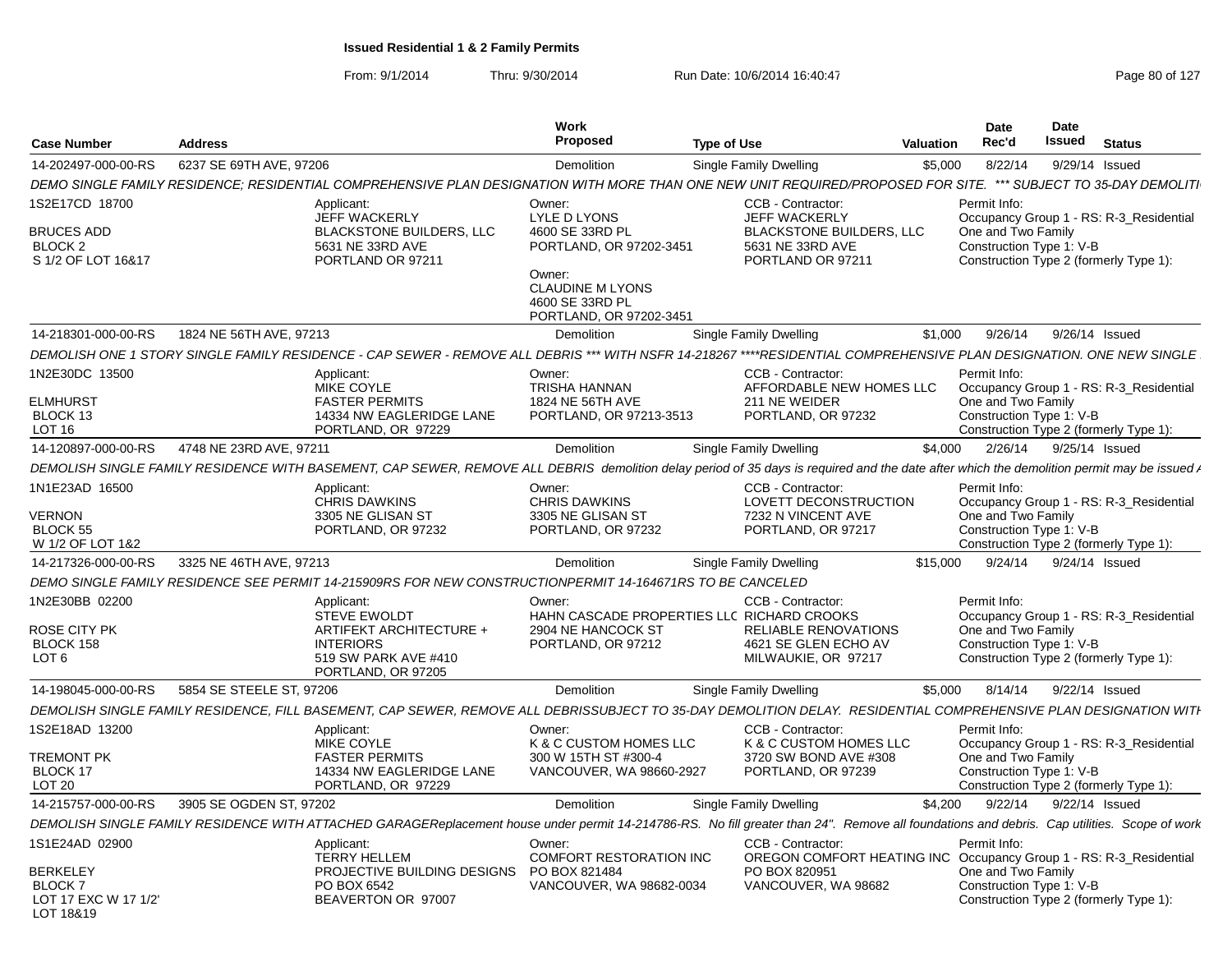| <b>Case Number</b>                                                       | <b>Address</b>           |                                                                                                                                                                                     | Work<br>Proposed                                                                                                                                     | <b>Type of Use</b>                                                                                                                             | Valuation | Date<br>Rec'd                                                                                            | <b>Date</b><br>Issued | <b>Status</b>                           |
|--------------------------------------------------------------------------|--------------------------|-------------------------------------------------------------------------------------------------------------------------------------------------------------------------------------|------------------------------------------------------------------------------------------------------------------------------------------------------|------------------------------------------------------------------------------------------------------------------------------------------------|-----------|----------------------------------------------------------------------------------------------------------|-----------------------|-----------------------------------------|
| 14-215026-000-00-RS                                                      | 7120 SE RAMONA ST, 97206 |                                                                                                                                                                                     | Demolition                                                                                                                                           | Single Family Dwelling                                                                                                                         | \$7,000   | 9/19/14                                                                                                  | 9/19/14 Issued        |                                         |
|                                                                          |                          | DEMOLISH 1-STORY RESIDENCE WITH BASEMENT, CAP SEWER, REMOVE ALL DEBRIS Septic Decommissioning Required. Call for Inspection 842.                                                    |                                                                                                                                                      |                                                                                                                                                |           |                                                                                                          |                       |                                         |
| 1S2E17CA 16000<br><b>KENWOOD PK</b><br>BLOCK 1                           |                          | Applicant:<br>MICHAEL E MALONEY<br><b>4988 PARKHILL ST</b><br>LAKE OSWEGO, OR 97035-3320                                                                                            | Owner:<br>MICHAEL E MALONEY<br>4988 PARKHILL ST<br>LAKE OSWEGO, OR 97035-3320                                                                        | CCB - Contractor:<br>MICHAEL MALONEY<br><b>RIDGE POINT INC</b><br>1584 PARRISH ST                                                              |           | Permit Info:<br>One and Two Family<br>Construction Type 1: V-B                                           |                       | Occupancy Group 1 - RS: R-3 Residential |
| LOT 4&5                                                                  |                          |                                                                                                                                                                                     |                                                                                                                                                      | LAKE OSWEGO, OR 97034                                                                                                                          |           | Construction Type 2 (formerly Type 1):                                                                   |                       |                                         |
| 14-213275-000-00-RS                                                      | 5931 SE 19TH AVE, 97202  |                                                                                                                                                                                     | Demolition                                                                                                                                           | <b>Single Family Dwelling</b>                                                                                                                  | \$2,500   | 9/17/14                                                                                                  | 9/17/14 Issued        |                                         |
|                                                                          |                          | DEMOLISH ONE STORY SINGLE FAMILY RESIDENCE AND DETACHED GARAGE- CAP SEWER - REMOVE ALL DEBRIS **RESIDENTIAL COMPREHENSIVE PLAN DESIGNATION. ONE NEW SINGLE FAN                      |                                                                                                                                                      |                                                                                                                                                |           |                                                                                                          |                       |                                         |
| 1S1E14DB 04500<br>JORGENSEN ADD<br>BLOCK 1<br>LOT <sub>4</sub>           |                          | Applicant:<br><b>MAJID HABIBI</b><br>PORTLAND DEVELOPMENT<br><b>GROUP, LLC</b><br>11124 NE HALSEY ST PMB 643<br>PORTLAND, OR 97220                                                  | Owner:<br><b>CURTIS P BUCHANAN</b><br>5931 SE 19TH AVE<br>PORTLAND, OR 97202<br>Owner:<br>BECKY D BUCHANAN<br>5931 SE 19TH AVE<br>PORTLAND, OR 97202 | CCB - Contractor:<br><b>GENE</b><br>PORTLAND DEVELOPMENT<br><b>GROUP LLC</b><br>11124 NE HALSEY ST. PMB 643<br>PORTLAND, OR 97220              |           | Permit Info:<br>One and Two Family<br>Construction Type 1: V-B<br>Construction Type 2 (formerly Type 1): |                       | Occupancy Group 1 - RS: R-3 Residential |
| 14-194651-000-00-RS                                                      | 5404 NE 14TH PL, 97211   |                                                                                                                                                                                     | Demolition                                                                                                                                           | Single Family Dwelling                                                                                                                         | \$2,000   | 8/6/14                                                                                                   | 9/16/14 Issued        |                                         |
|                                                                          |                          | DEMO SINGLE FAMILY RESIDENCE; WITH BASEMENT; SUBJECT TO 35 DAY DEMO DELAY Septic Decommissioning Required. Call for Inspection 842.                                                 |                                                                                                                                                      |                                                                                                                                                |           |                                                                                                          |                       |                                         |
| 1N1E23AB 07000<br><b>VERNON</b><br>BLOCK <sub>2</sub><br>LOT 5&6         |                          | Applicant:<br>BRIDGE CITY CONSTRUCTION LLC PHILLIP E JOSEPH<br>2250 NW FLANDERS SUITE G 02<br>PORTLAND, OR 97209                                                                    | Owner:<br>1824 SE 23RD AVE<br>PORTLAND, OR 97214-3956                                                                                                | CCB - Contractor:<br>BRIDGE CITY CONSTRUCTION LLC Occupancy Group 1 - RS: R-3 Residential<br>2250 NW FLANDERS SUITE G 02<br>PORTLAND, OR 97209 |           | Permit Info:<br>One and Two Family<br>Construction Type 1: V-B<br>Construction Type 2 (formerly Type 1): |                       |                                         |
| 14-194911-000-00-RS                                                      | 5217 SE 47TH AVE, 97206  |                                                                                                                                                                                     | <b>Demolition</b>                                                                                                                                    | Single Family Dwelling                                                                                                                         | \$1,000   | 8/7/14                                                                                                   | 9/12/14 Issued        |                                         |
|                                                                          |                          | DEMOLISH SINGLE FAMILY RESIDENCE WITH BASEMENT. RETAIN BASEMENT CAVITY FOR FUTURE DEVELOPMENT. SEE DANGEROUS BUILDING FOLDER FOR MONITORING INFORMATION. INC.                       |                                                                                                                                                      |                                                                                                                                                |           |                                                                                                          |                       |                                         |
| 1S2E18BD 10200<br>HARVARD HTS<br>BLOCK 5<br>LOT 20-22                    |                          | Applicant:<br><b>DAN WILLIAMS</b><br><b>FASTER PERMITS</b><br>14334 NW EAGLERIDGE LANE<br>PORTLAND, OR 97229                                                                        | Owner:<br><b>AGNES W OSBORN</b><br>5217 SE 47TH AVE<br>PORTLAND, OR 97206                                                                            | CCB - Contractor:<br>METRO HOMES NORTHWEST LLC Occupancy Group 1 - RS: R-3_Residential<br>211 NE WEIDLER ST<br>PORTLAND, OR 97232              |           | Permit Info:<br>One and Two Family<br>Construction Type 1: V-B<br>Construction Type 2 (formerly Type 1): |                       |                                         |
| 14-210813-000-00-RS                                                      | 2248 NE GLISAN ST, 97232 |                                                                                                                                                                                     | Demolition                                                                                                                                           | Single Family Dwelling                                                                                                                         | \$1,000   | 9/10/14                                                                                                  | 9/10/14 Issued        |                                         |
|                                                                          |                          | DEMO SINGLE FAMILY RESIDENCE WITH BASEMENT, Includes Future Compaction Agreement. Site to have 8' perimeter fence while excavation is open.NON-RESIDENTIAL COMPREHENSIVE PLAN DESIC |                                                                                                                                                      |                                                                                                                                                |           |                                                                                                          |                       |                                         |
| 1N1E35DA 01200<br><b>BRONAUGHS ADD</b><br>BLOCK 2<br>LOT 11 EXC PT IN ST |                          | Applicant:<br><b>MARVIN J FOUST</b><br>14362 SHERBROOK PL<br>LAKE OSWEGO, OR 97035                                                                                                  | Owner:<br><b>MARVIN J FOUST</b><br>14362 SHERBROOK PL<br>LAKE OSWEGO, OR 97035<br>Owner:                                                             | CCB - Contractor:<br>TREECE & LAMBERT LLC<br>2905 SW FIRST AVE<br>PORTLAND, OR 97201                                                           |           | Permit Info:<br>One and Two Family<br>Construction Type 1: V-B<br>Construction Type 2 (formerly Type 1): |                       | Occupancy Group 1 - RS: R-3 Residential |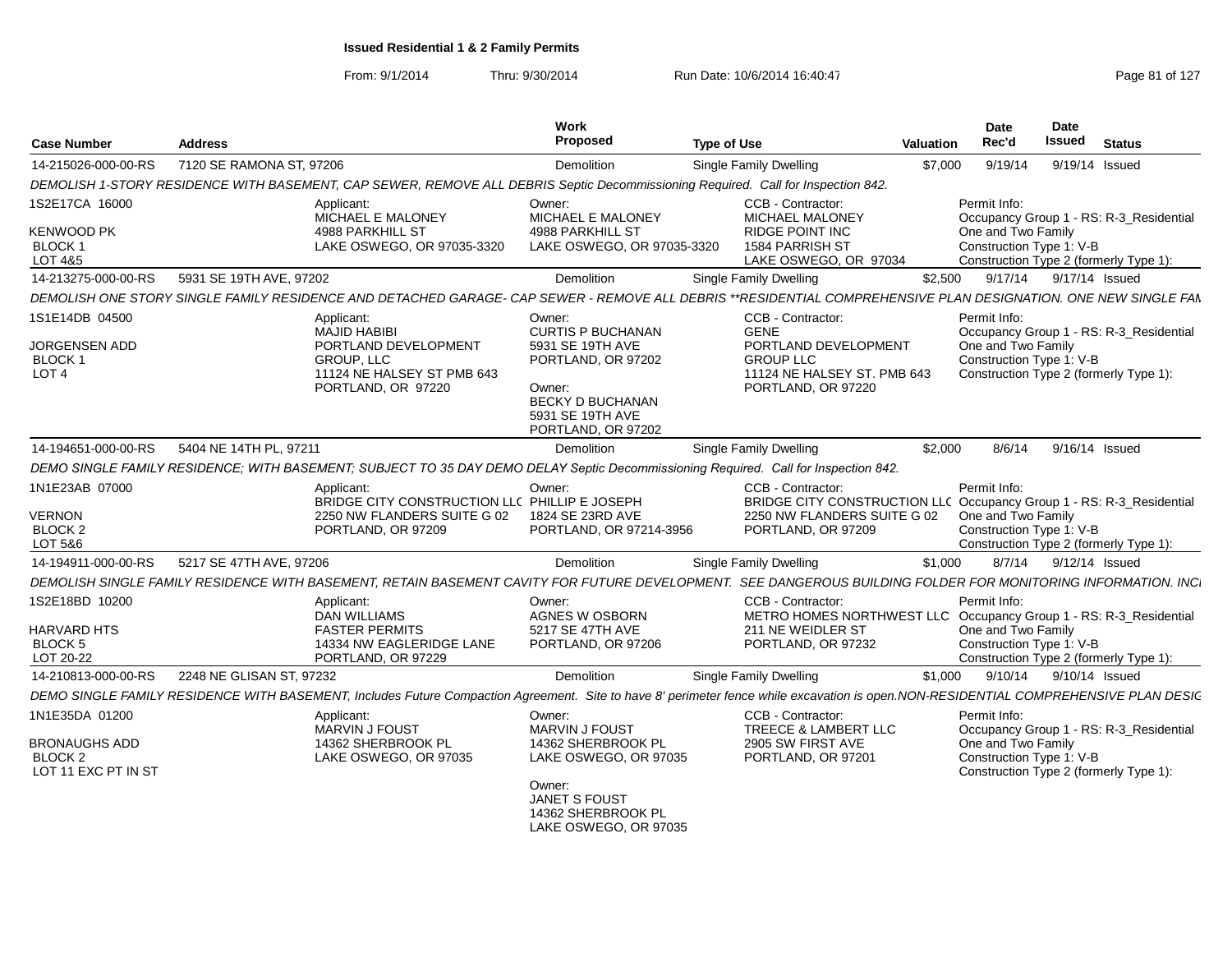From: 9/1/2014

|                                                                              |                          |                                                                                                                                                                          | Work                                                                                                                                                       |                    |                                                                                                                              |           | <b>Date</b>                                                    | Date   |                                                                                   |
|------------------------------------------------------------------------------|--------------------------|--------------------------------------------------------------------------------------------------------------------------------------------------------------------------|------------------------------------------------------------------------------------------------------------------------------------------------------------|--------------------|------------------------------------------------------------------------------------------------------------------------------|-----------|----------------------------------------------------------------|--------|-----------------------------------------------------------------------------------|
| <b>Case Number</b>                                                           | <b>Address</b>           |                                                                                                                                                                          | Proposed                                                                                                                                                   | <b>Type of Use</b> |                                                                                                                              | Valuation | Rec'd                                                          | Issued | <b>Status</b>                                                                     |
| 14-156628-000-00-RS                                                          | 2301 SE 77TH AVE, 97215  |                                                                                                                                                                          | Demolition                                                                                                                                                 |                    | Single Family Dwelling                                                                                                       | \$1.000   | 5/14/14                                                        |        | $9/3/14$ Issued                                                                   |
|                                                                              |                          | DEMOLISH SFR WITH ATTIC AND BASEMENT, CAP SEWER, DECOMMISSION CESSPOOL(S), REMOVE ALL DEBRIS, DOES NOT INCLUDE TREE REMOVAL, DEMO DELAY APPLIES, OK TO ISSUE PE          |                                                                                                                                                            |                    |                                                                                                                              |           |                                                                |        |                                                                                   |
| 1S2E05DC 02000<br>SECTION 05 1S 2E<br>TL 2000 0.32 ACRES                     |                          | Applicant:<br>MIKE COYLE<br><b>FASTER PERMITS</b><br>14334 NW EAGLERIDGE LANE<br>PORTLAND, OR 97229                                                                      | Owner:<br>TABOR 77 LLC<br>PO BOX 82697<br>PORTLAND, OR 97282                                                                                               |                    | CCB - Contractor:<br>PORTLAND HOUSEWORKS LLC<br>5105 SW 45TH AVE #201<br>PORTLAND, OR 97221                                  |           | Permit Info:<br>One and Two Family<br>Construction Type 1: V-B |        | Occupancy Group 1 - RS: R-3_Residential<br>Construction Type 2 (formerly Type 1): |
| 14-206870-000-00-RS                                                          | 1248 SW HUME CT, 97219   |                                                                                                                                                                          | Demolition                                                                                                                                                 |                    | Single Family Dwelling                                                                                                       | \$4.000   | 9/3/14                                                         |        | $9/3/14$ Issued                                                                   |
|                                                                              |                          | DEMO SINGLE FAMILY RESIDENCE: NOT SUBJECT TO 35 DAY DEMO DELAY,***DECOMMISSIONING REQUIRED***SEE REPLACEMENT HOUSE PERMIT UNDER 14-206587-RSNo fill greater than 24" (w  |                                                                                                                                                            |                    |                                                                                                                              |           |                                                                |        |                                                                                   |
| 1S1E21DC 12700<br><b>CAPITOL HILL</b><br>BLOCK 35<br>LOT 5&6                 |                          | Applicant:<br><b>KEVIN PARTAIN</b><br><b>URBAN VISIONS</b><br>223 NE 56TH AVE<br>PORTLAND, OR 97213                                                                      | Owner:<br><b>GLENN R BELL</b><br>1248 SW HUME CT<br>PORTLAND, OR 97219-4353<br>Owner:<br>SHELBY HAWKINS-BELL<br>1248 SW HUME CT<br>PORTLAND, OR 97219-4353 |                    | CCB - Contractor:<br><b>VIC REMMERS</b><br><b>EVERETT CUSTOM HOMES INC</b><br>735 SW 158TH AVE STE 180<br>BEAVERTON OR 97008 |           | Permit Info:<br>One and Two Family<br>Construction Type 1: V-B |        | Occupancy Group 1 - RS: R-3 Residential<br>Construction Type 2 (formerly Type 1): |
| 14-207123-000-00-RS                                                          | 1811 SW MARKET ST, 97201 |                                                                                                                                                                          | <b>Demolition</b>                                                                                                                                          |                    | <b>Single Family Dwelling</b>                                                                                                | \$10,000  | 9/3/14                                                         |        | 9/3/14 Under Review                                                               |
|                                                                              |                          | DEMO SINGLE FAMILY RESIDENCE; SUBJECT TO 35 DAY DEMO DELAY. ***SUBJECT TO 35-DAY DEMOLITION DELAY. RESIDENTIAL COMPREHENSIVE PLAN DESIGNATION WITH MORE THAN ONE         |                                                                                                                                                            |                    |                                                                                                                              |           |                                                                |        |                                                                                   |
| 1S1E04BA 08500<br>CARTERS ADD TO P<br>SUB LOT 15 BLOCK A<br>ELY 75' OF LOT 4 |                          | Applicant:<br>WBS CONSTRUCTION INC<br>PO BOX 19046<br>PORTLAND, OR 972800046                                                                                             | Owner:<br>DYNAMO LLC<br>3743 NE 24TH AVE<br>PORTLAND, OR 97212-1514                                                                                        |                    | CCB - Contractor:<br><b>WBS CONSTRUCTION INC</b><br>PO BOX 19046<br>PORTLAND, OR 972800046                                   |           | Permit Info:<br>One and Two Family<br>Construction Type 1: V-B |        | Occupancy Group 1 - RS: R-3_Residential<br>Construction Type 2 (formerly Type 1): |
| 14-207125-000-00-RS                                                          | 1807 SW MARKET ST, 97201 |                                                                                                                                                                          | <b>Demolition</b>                                                                                                                                          |                    | Single Family Dwelling                                                                                                       | \$10,000  | 9/3/14                                                         |        | 9/3/14 Under Review                                                               |
|                                                                              |                          | DEMO SINGLE FAMILY RESIDENCE: SUBJECT TO 35 DAY DEMO DELAY. ***SUBJECT TO 35-DAY DEMOLITION DELAY. RESIDENTIAL COMPREHENSIVE PLAN DESIGNATION WITH MORE THAN ONE         |                                                                                                                                                            |                    |                                                                                                                              |           |                                                                |        |                                                                                   |
| 1S1E04BA 08500                                                               |                          | Applicant:<br><b>WBS CONSTRUCTION INC</b><br>PO BOX 19046<br>PORTLAND, OR 972800046                                                                                      | Owner:<br>DYNAMO LLC<br>3743 NE 24TH AVE<br>PORTLAND, OR 97212-1514                                                                                        |                    | CCB - Contractor:<br><b>WBS CONSTRUCTION INC</b><br>PO BOX 19046<br>PORTLAND, OR 972800046                                   |           | Permit Info:<br>One and Two Family<br>Construction Type 1: V-B |        | Occupancy Group 1 - RS: R-3 Residential<br>Construction Type 2 (formerly Type 1): |
| 14-186871-000-00-RS                                                          | 3003 NE DEKUM ST, 97211  |                                                                                                                                                                          | <b>Demolition</b>                                                                                                                                          |                    | Single Family Dwelling                                                                                                       | \$1,000   | 7/21/14                                                        |        | $9/2/14$ Issued                                                                   |
|                                                                              |                          | DEMOLISH SINGLE FAMILY RESIDENCE WITH BASEMENT. CAP SEWER. REMOVE ALL DEBRIS DO NOT ISSUE THIS PERMIT PRIOR TO 8/25/14 *** COMPACTED FILL SPECIAL INSPECTION*** *SUBJ    |                                                                                                                                                            |                    |                                                                                                                              |           |                                                                |        |                                                                                   |
| 1N1E13BD 02700<br>SUNDERLAND AC & PLAT 3<br><b>BLOCK B</b><br>LOT 22&23      |                          | Applicant:<br>MIKE COYLE<br><b>FASTER PERMITS</b><br>14334 NW EAGLERIDGE LANE<br>PORTLAND, OR 97229                                                                      | Owner:<br>EVERETT CUSTOM HOMES INC<br>735 SW 158TH AVE #180<br>BEAVERTON, OR 97006-4952                                                                    |                    | CCB - Contractor:<br><b>VIC REMMERS</b><br><b>EVERETT CUSTOM HOMES INC</b><br>735 SW 158TH AVE STE 180<br>BEAVERTON OR 97008 |           | Permit Info:<br>One and Two Family<br>Construction Type 1: V-B |        | Occupancy Group 1 - RS: R-3 Residential<br>Construction Type 2 (formerly Type 1): |
| 14-190189-000-00-RS                                                          | 7411 N IDA AVE, 97203    |                                                                                                                                                                          | Demolition                                                                                                                                                 |                    | Single Family Dwelling                                                                                                       | \$1.000   | 7/28/14                                                        |        | $9/2/14$ Issued                                                                   |
|                                                                              |                          | DEMOLITION OF SINGLE FAMILY RESIDENCE WITH BASEMENT; WAIVE COMPACTION FORM INCLUDED-; SUBJECT TO 35 DEMO DELAY Septic Decommissioning Required. Call for Inspection 842. |                                                                                                                                                            |                    |                                                                                                                              |           |                                                                |        |                                                                                   |
| 1N1E07BC 08300                                                               |                          | Applicant:<br>Dan Williams                                                                                                                                               | Owner:<br><b>ZETO HOMES LLC</b>                                                                                                                            |                    | CCB - Contractor:<br><b>EVEN BETTER HOMES</b>                                                                                |           | Permit Info:                                                   |        | Occupancy Group 1 - RS: R-3 Residential                                           |
| SOUTH ST JOHNS<br>BLOCK 6<br>LOT 9&10                                        |                          | <b>FASTER PERMITS</b><br>14334 NW EAGLERIDGE LANE<br>PORTLAND OR 97229                                                                                                   | 4080 SW CHARMING WAY<br>PORTLAND, OR 97225-2023                                                                                                            |                    | PO BOX 2021<br>GRESHAM OR 97030                                                                                              |           | One and Two Family<br>Construction Type 1: V-B                 |        | Construction Type 2 (formerly Type 1):                                            |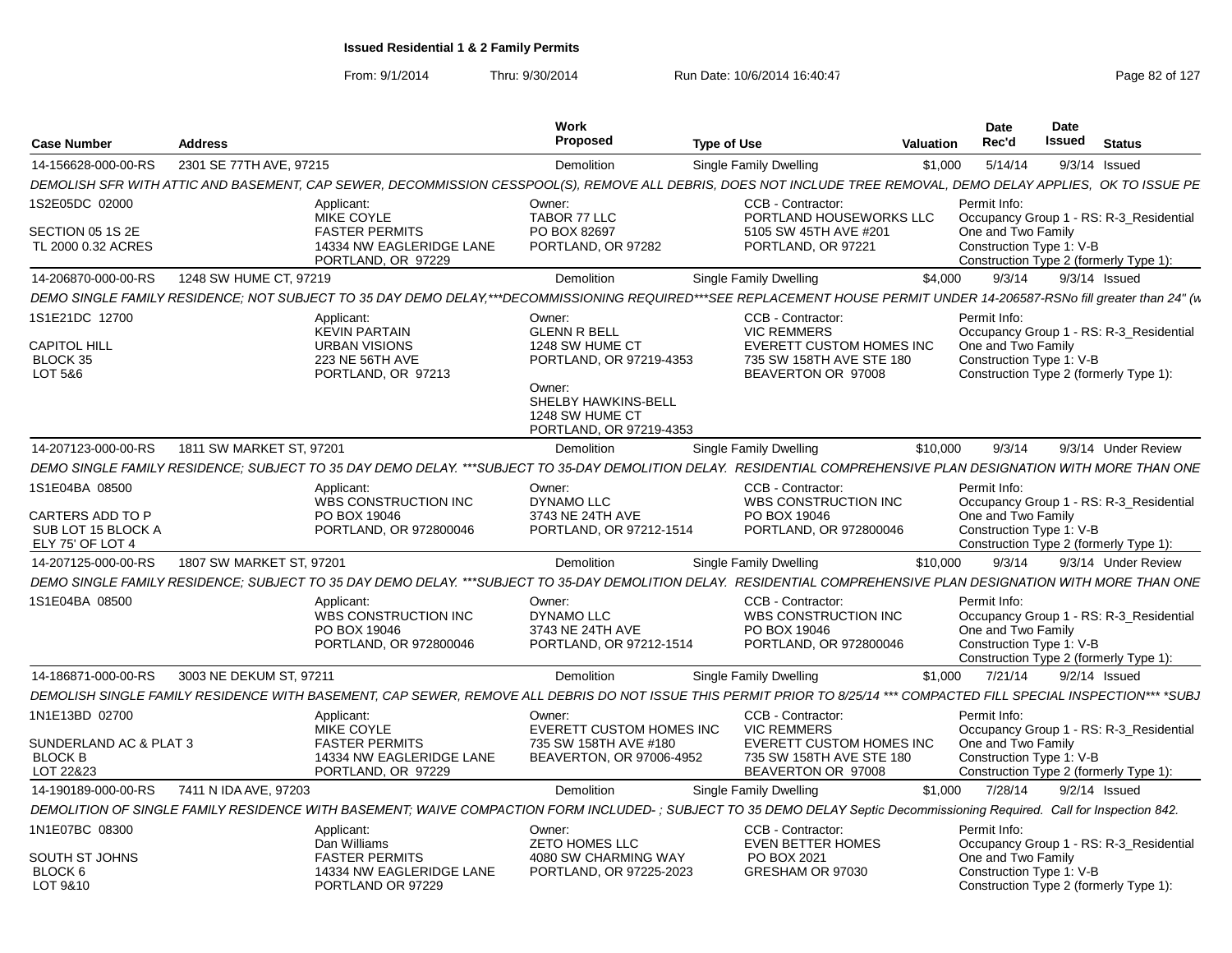| <b>Case Number</b>                             | <b>Address</b>              |                                                                                                                                                                   | Work<br>Proposed                                                                              | <b>Type of Use</b>                                                                                           | Valuation | Date<br>Rec'd                                  | Date<br><b>Issued</b> | <b>Status</b>                                                                     |
|------------------------------------------------|-----------------------------|-------------------------------------------------------------------------------------------------------------------------------------------------------------------|-----------------------------------------------------------------------------------------------|--------------------------------------------------------------------------------------------------------------|-----------|------------------------------------------------|-----------------------|-----------------------------------------------------------------------------------|
| 14-213918-000-00-RS                            | 1924 SE LEXINGTON ST, 97202 |                                                                                                                                                                   | Demolition                                                                                    | <b>Single Family Dwelling</b>                                                                                | \$2,500   | 9/17/14                                        |                       | 9/17/14 Issued                                                                    |
|                                                |                             | DEMOLISH 1 ONE STORY SINGLE FAMILY RESIDENCE - CAP SEWER - REMOVE ALL DEBRIS ***PORTIONS OF FOUNDATION AND FIRST FLOOR FLOOR FRAMING WILL BE INCORPORATED INTO N. |                                                                                               |                                                                                                              |           |                                                |                       |                                                                                   |
| 1S1E23DA 07800                                 |                             | Applicant:                                                                                                                                                        | Owner:                                                                                        | CCB - Contractor:                                                                                            |           | Permit Info:                                   |                       |                                                                                   |
| MOSELEY ADD<br><b>BLOCK 5</b><br><b>LOT 11</b> |                             | <b>MAJID HABIBI</b><br>PORTLAND DEVELOPMENT<br>GROUP, LLC<br>11124 NE HALSEY ST PMB 643<br>PORTLAND, OR 97220                                                     | PORTLAND DEVELOPMENT<br><b>GROUP</b><br>11124 NE HALSEY ST PMB 643<br>PORTLAND, OR 97220-2021 | <b>GENE</b><br>PORTLAND DEVELOPMENT<br><b>GROUP LLC</b><br>11124 NE HALSEY ST. PMB 643<br>PORTLAND, OR 97220 |           | One and Two Family<br>Construction Type 1: V-B |                       | Occupancy Group 1 - RS: R-3 Residential<br>Construction Type 2 (formerly Type 1): |
|                                                |                             |                                                                                                                                                                   | Owner:<br><b>INVESTMENTS LLC</b><br>11124 NE HALSEY ST PMB 643<br>PORTLAND, OR 97220-2021     |                                                                                                              |           |                                                |                       |                                                                                   |
| Total # of RS Demolition permits issued: 38    |                             |                                                                                                                                                                   |                                                                                               |                                                                                                              |           |                                                |                       | Total valuation of RS Demolition permits issued: \$97,000                         |
| 14-206667-000-00-RS                            | 2214 NE 41ST AVE, 97212     |                                                                                                                                                                   |                                                                                               | Interior Alteration Only Single Family Dwelling                                                              | \$2,000   | 9/2/14                                         |                       | 9/2/14 Final                                                                      |
| <b>VOLUNTARY SEISMIC UPGRADE</b>               |                             |                                                                                                                                                                   |                                                                                               |                                                                                                              |           |                                                |                       |                                                                                   |
| 1N1E25DA 15400                                 |                             | Applicant:                                                                                                                                                        | Owner:                                                                                        | CCB - Contractor:                                                                                            |           | Permit Info:                                   |                       |                                                                                   |
| <b>ROSSMERE</b><br>BLOCK 22<br><b>LOT 14</b>   |                             | ANDREW OSBORN<br><b>NW SEISMIC</b><br>2649 SE STEPHENS<br>PORTLAND OR 97214                                                                                       | <b>BRIAN HUFFT</b><br>2214 NE 41ST AVE<br>PORTLAND, OR 97212                                  | <b>MICHAEL WIEBER</b><br>ELYSIUM CONSTRUCTION LLC<br>PO BOX 12010<br>PORTLAND OR 97212                       |           | One and Two Family<br>Construction Type 1: V-B |                       | Occupancy Group 1 - RS: R-3_Residential<br>Construction Type 2 (formerly Type 1): |
|                                                |                             |                                                                                                                                                                   | Owner:<br><b>KATHERINE HUFFT</b><br>2214 NE 41ST AVE<br>PORTLAND, OR 97212                    |                                                                                                              |           |                                                |                       |                                                                                   |
| 14-206663-000-00-RS                            | 2015 SW MOSS ST, 97219      |                                                                                                                                                                   |                                                                                               | Interior Alteration Only Single Family Dwelling                                                              | \$2.000   | 9/2/14                                         |                       | 9/2/14 Final                                                                      |
| <b>VOLUNTARY SEISMIC UPGRADE</b>               |                             |                                                                                                                                                                   |                                                                                               |                                                                                                              |           |                                                |                       |                                                                                   |
| 1S1E21CB 01100                                 |                             | Applicant:<br>ANDREW OSBORN                                                                                                                                       | Owner:<br>PETER C STEVENS                                                                     | CCB - Contractor:<br>MICHAEL WIEBER                                                                          |           | Permit Info:                                   |                       | Occupancy Group 1 - RS: R-3_Residential                                           |
| SECTION 21 1S 1E<br>TL 1100 0.22 ACRES         |                             | <b>NW SEISMIC</b><br>2649 SE STEPHENS<br>PORTLAND OR 97214                                                                                                        | 2015 SW MOSS ST<br>PORTLAND, OR 97219                                                         | ELYSIUM CONSTRUCTION LLC<br>PO BOX 12010<br>PORTLAND OR 97212                                                |           | One and Two Family<br>Construction Type 1: V-B |                       | Construction Type 2 (formerly Type 1):                                            |
|                                                |                             |                                                                                                                                                                   | Owner:<br><b>GRETCHEN ICENOGLE</b><br>2015 SW MOSS ST<br>PORTLAND, OR 97219                   |                                                                                                              |           |                                                |                       |                                                                                   |
| 14-207162-000-00-RS                            | 7821 NE PRESCOTT ST, 97218  |                                                                                                                                                                   | Interior Alteration Only                                                                      | Single Family Dwelling                                                                                       | \$2.000   | 9/3/14                                         |                       | 9/3/14 Final                                                                      |
| <b>VOLUNTARY SEISMIC RETROFIT</b>              |                             |                                                                                                                                                                   |                                                                                               |                                                                                                              |           |                                                |                       |                                                                                   |
| 1N2E20AD 13600                                 |                             | Applicant:<br><b>BONITA L SELLS</b>                                                                                                                               | Owner:<br><b>BONITA L SELLS</b>                                                               |                                                                                                              |           | Permit Info:                                   |                       | Occupancy Group 1 - RS: R-3_Residential                                           |
| SECTION 20 1N 2E<br>TL 13600 0.29 ACRES        |                             | 7821 NE PRESCOTT ST<br>PORTLAND, OR 97218-4245                                                                                                                    | 7821 NE PRESCOTT ST<br>PORTLAND, OR 97218-4245                                                |                                                                                                              |           | One and Two Family<br>Construction Type 1: V-B |                       | Construction Type 2 (formerly Type 1):                                            |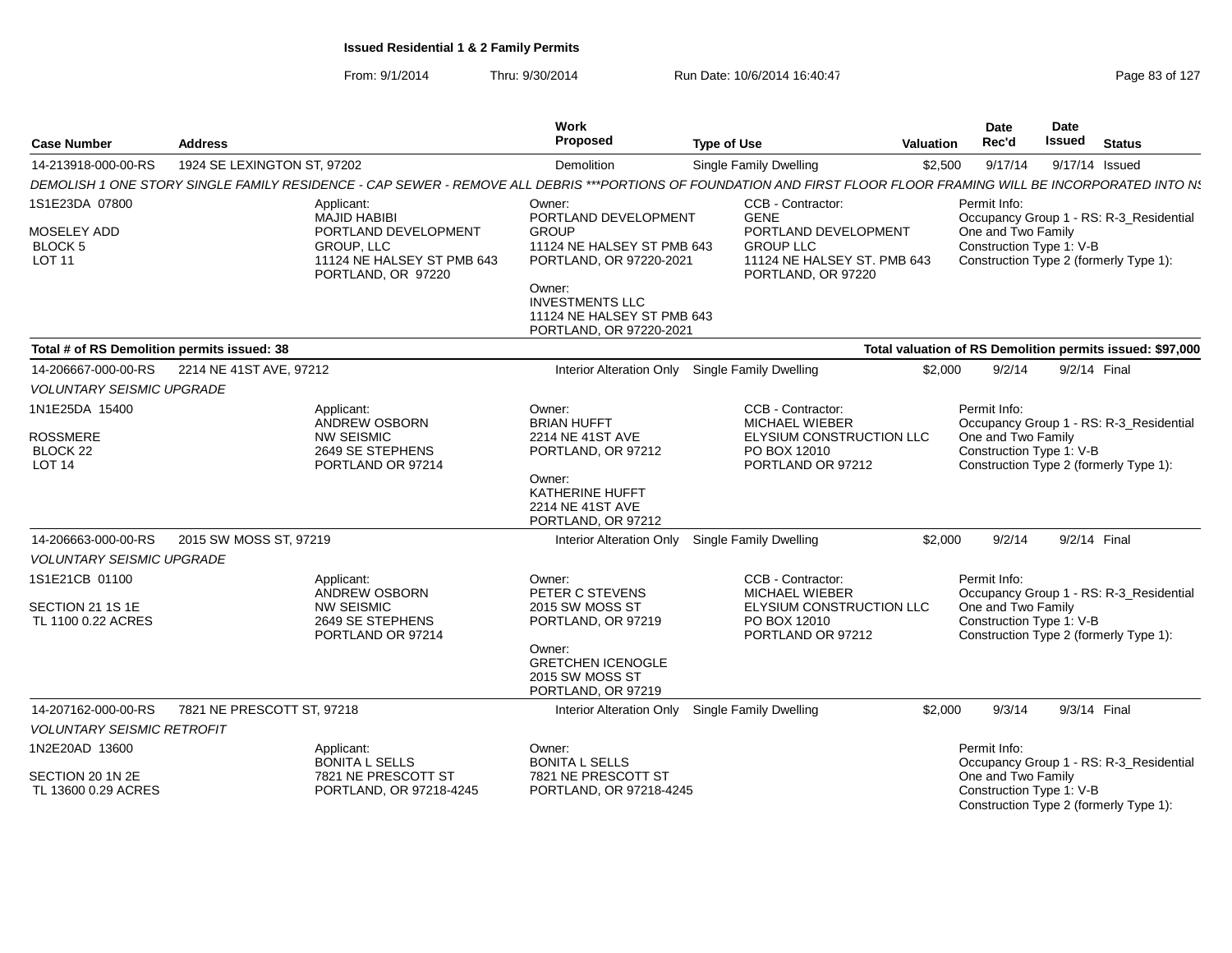From: 9/1/2014Thru: 9/30/2014 Run Date: 10/6/2014 16:40:47 Page 84 of 127

| <b>Case Number</b>                                                      |                                                                                                   | Work<br><b>Proposed</b>                                                                                                                                              |                                                                                                                                                                                                                                   | <b>Valuation</b> | Date<br>Rec'd                                                  | Date<br>Issued                                                                                                                      | <b>Status</b>                                                                     |
|-------------------------------------------------------------------------|---------------------------------------------------------------------------------------------------|----------------------------------------------------------------------------------------------------------------------------------------------------------------------|-----------------------------------------------------------------------------------------------------------------------------------------------------------------------------------------------------------------------------------|------------------|----------------------------------------------------------------|-------------------------------------------------------------------------------------------------------------------------------------|-----------------------------------------------------------------------------------|
|                                                                         | <b>Address</b>                                                                                    |                                                                                                                                                                      | <b>Type of Use</b>                                                                                                                                                                                                                |                  |                                                                |                                                                                                                                     |                                                                                   |
| 14-207805-000-00-RS                                                     | 6635 NE 22ND AVE, 97211                                                                           |                                                                                                                                                                      | Interior Alteration Only Single Family Dwelling                                                                                                                                                                                   | \$25,000         | 9/4/14                                                         |                                                                                                                                     | 9/4/14 Under Inspection                                                           |
| REMODEL MAIN FLOOR BATHROOM.                                            |                                                                                                   |                                                                                                                                                                      |                                                                                                                                                                                                                                   |                  |                                                                |                                                                                                                                     |                                                                                   |
| 1N1E14AD 08000<br>IRVINGTON PK<br><b>BLOCK 77</b><br>LOT <sub>1</sub>   | Applicant:<br>ADAM<br><b>ARCIFORM LLC</b><br>2303 N RANDOLPH AVE<br>PORTLAND, OR 97227            | Owner:<br>JEREMY M CROSEN<br>6635 NE 22ND AVE<br>PORTLAND, OR 97211-5354<br>Owner:<br><b>MONICA V CULVER</b><br>6635 NE 22ND AVE<br>PORTLAND, OR 97211-5354          | CCB - Contractor:<br>RICK L CHARRIERE<br>MILWAUKIE PLUMBING CO dba<br>MP PLUMBING CO<br>PO BOX 393<br>CLACKAMAS, OR 97015<br>CCB - Contractor:<br><b>ADAM</b><br><b>ARCIFORM LLC</b><br>2303 N RANDOLPH AVE<br>PORTLAND, OR 97227 |                  | Permit Info:                                                   | Occupancy Group 1 - RS: R-3_Residential<br>One and Two Family<br>Construction Type 1: V-B<br>Construction Type 2 (formerly Type 1): |                                                                                   |
| 14-149397-REV-01-RS                                                     | 115 N HOLLAND ST, 97217                                                                           | Interior Alteration Only Single Family Dwelling                                                                                                                      |                                                                                                                                                                                                                                   | \$               | 9/5/14                                                         | 9/5/14 Final                                                                                                                        |                                                                                   |
|                                                                         | REVISION TO OMIT ANCHORS AT INACCESSIBLE FRONT WALL OF VOLUNTARY FOUNDATION ANCHORING             |                                                                                                                                                                      |                                                                                                                                                                                                                                   |                  |                                                                |                                                                                                                                     |                                                                                   |
| 1N1E15AB 02300<br>LOVELEIGH<br>BLOCK 6<br>LOT <sub>5</sub>              | Applicant:<br>KATIE MARTIN<br><b>NEIL KELLY COMPANY</b><br>804 N ALBERTA ST<br>PORTLAND, OR 97217 | Owner:<br>PHILLIP J FIESELER<br>115 N HOLLAND ST<br>PORTLAND, OR 97217<br>Owner:<br><b>STEVEN JETTER</b><br>115 N HOLLAND ST<br>PORTLAND, OR 97217                   | CCB - Contractor:<br>NEIL KELLY CO INC<br>804 N ALBERTA ST<br>PORTLAND, OR 97217-2693                                                                                                                                             |                  | Permit Info:<br>One and Two Family<br>Construction Type 1: V-B |                                                                                                                                     | Occupancy Group 1 - RS: R-3_Residential<br>Construction Type 2 (formerly Type 1): |
| 14-218826-000-00-RS                                                     | 1923 SE TOLMAN ST, 97202                                                                          | Interior Alteration Only Single Family Dwelling                                                                                                                      |                                                                                                                                                                                                                                   | \$2,000          | 9/29/14                                                        |                                                                                                                                     | 9/29/14 Issued                                                                    |
| <b>VOLUNTARY SEISMIC STRENGTHENING</b>                                  |                                                                                                   |                                                                                                                                                                      |                                                                                                                                                                                                                                   |                  |                                                                |                                                                                                                                     |                                                                                   |
| 1S1E14DD 12300<br>WESTMORELAND<br>BLOCK 24<br>W 1/2 OF LOT 11&12        | Applicant:<br>MICHAEL WIEBER<br>ELYSIUM CONSTRUCTION LLC<br>PO BOX 12010<br>PORTLAND OR 97212     | Owner:<br><b>KRISTIN M TEIGEN</b><br>1923 SE TOLMAN ST<br>PORTLAND, OR 97202-5453<br>Owner:<br>PHILIP L JR BRANSFORD<br>1923 SE TOLMAN ST<br>PORTLAND, OR 97202-5453 | CCB - Contractor:<br>MICHAEL WIEBER<br>ELYSIUM CONSTRUCTION LLC<br>PO BOX 12010<br>PORTLAND OR 97212                                                                                                                              |                  | Permit Info:<br>One and Two Family<br>Construction Type 1: V-B |                                                                                                                                     | Occupancy Group 1 - RS: R-3 Residential<br>Construction Type 2 (formerly Type 1): |
| 14-211793-000-00-RS                                                     | 1812 NE 48TH AVE, 97213                                                                           | Interior Alteration Only Single Family Dwelling                                                                                                                      |                                                                                                                                                                                                                                   | \$2,000          | 9/15/14                                                        | 9/15/14 Final                                                                                                                       |                                                                                   |
| <b>VOLUNTARY SEISMIC STRENGTHENING</b>                                  |                                                                                                   |                                                                                                                                                                      |                                                                                                                                                                                                                                   |                  |                                                                |                                                                                                                                     |                                                                                   |
| 1N2E30CD 08000<br>WIBERG HTS<br>BLOCK <sub>2</sub><br>LOT <sub>16</sub> | Applicant:<br>MICHAEL WIEBER<br>ELYSIUM CONSTRUCTION LLC<br>PO BOX 12010<br>PORTLAND OR 97212     | Owner:<br>NATHANIEL J AUGUST<br>1812 NE 48TH AVE<br>PORTLAND, OR 97213<br>Owner:<br><b>COURTNEY L ANDERS</b><br>1812 NE 48TH AVE<br>PORTLAND, OR 97213               | CCB - Contractor:<br>MICHAEL WIEBER<br>ELYSIUM CONSTRUCTION LLC<br>PO BOX 12010<br>PORTLAND OR 97212                                                                                                                              |                  | Permit Info:<br>One and Two Family<br>Construction Type 1: V-B |                                                                                                                                     | Occupancy Group 1 - RS: R-3_Residential<br>Construction Type 2 (formerly Type 1): |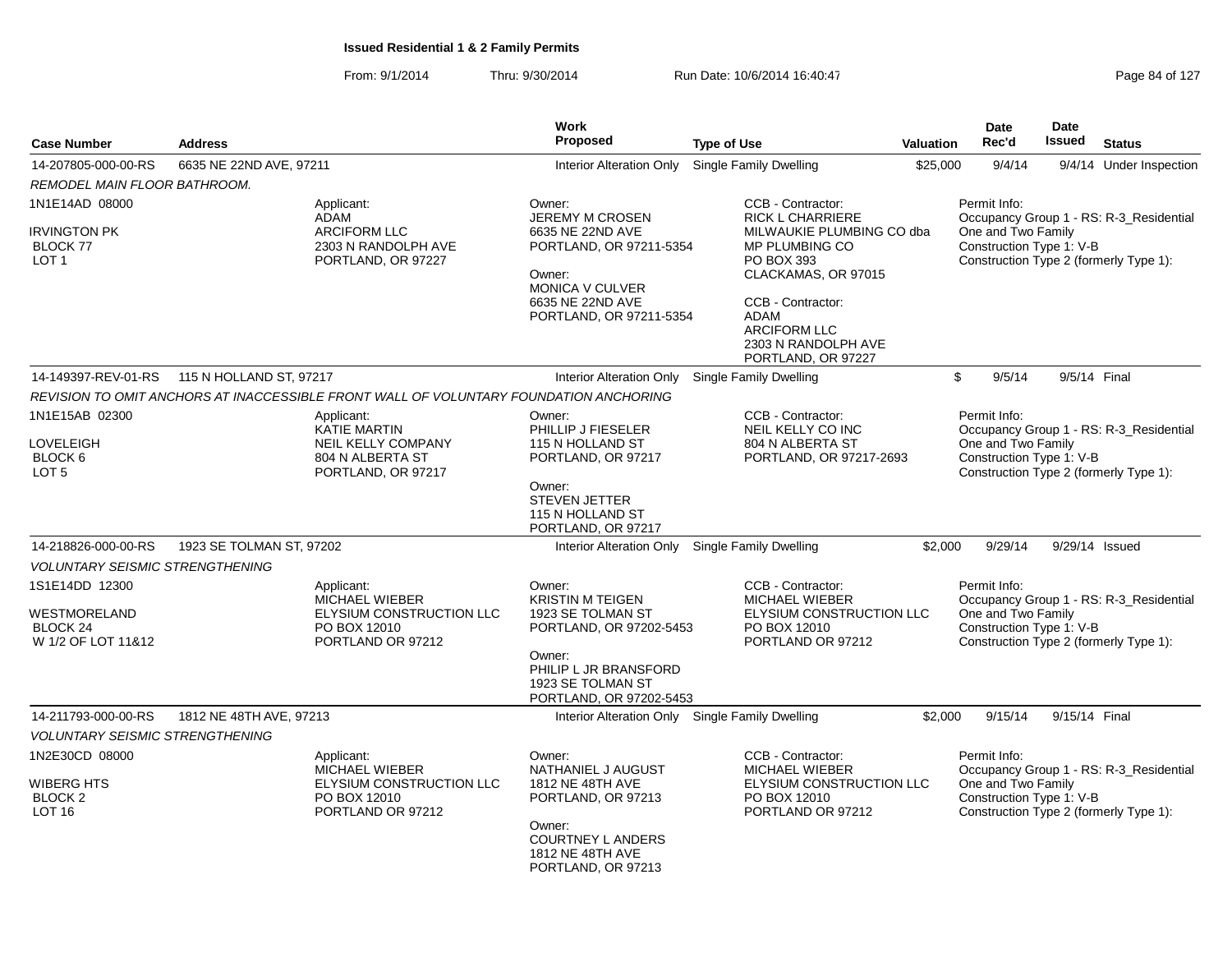| <b>Case Number</b>                                                           | <b>Address</b>                                                                                       | Work<br>Proposed                                                                                                                                         | <b>Type of Use</b>                                                                                          | Valuation | Date<br>Rec'd                                                  | Date<br><b>Issued</b><br><b>Status</b>                                            |
|------------------------------------------------------------------------------|------------------------------------------------------------------------------------------------------|----------------------------------------------------------------------------------------------------------------------------------------------------------|-------------------------------------------------------------------------------------------------------------|-----------|----------------------------------------------------------------|-----------------------------------------------------------------------------------|
| 14-213486-000-00-RS                                                          | 4935 NE FLANDERS ST, 97213                                                                           | <b>Interior Alteration Only</b>                                                                                                                          | <b>Single Family Dwelling</b>                                                                               | \$1,850   | 9/16/14                                                        | 9/16/14 Issued                                                                    |
|                                                                              | VOLUNTARY RESIDENTIAL SEISMIC STRNGTHENING; PERIMETER FOUNDATION                                     |                                                                                                                                                          |                                                                                                             |           |                                                                |                                                                                   |
| 1N2E31CA 00900                                                               | Applicant:                                                                                           | Owner:                                                                                                                                                   | CCB - Contractor:                                                                                           |           | Permit Info:                                                   |                                                                                   |
| <b>KRAUS</b><br>LOT <sub>4</sub>                                             | <b>HELP HOME ENERGY LIFE</b><br>PERFORMANCE GROUP INC<br>10006 SW CANYON RD<br>PORTLAND, OR 97225    | SYLLA GREER MCCLELLAN<br>4935 NE FLANDERS ST<br>PORTLAND, OR 97213<br>Owner:<br><b>COREY GUINNEE</b><br>4935 NE FLANDERS ST<br>PORTLAND, OR 97213        | <b>HELP HOME ENERGY LIFE</b><br>PERFORMANCE GROUP INC<br>10006 SW CANYON RD<br>PORTLAND, OR 97225           |           | Construction Type 1: V-B                                       | Occupancy Group 1 - RS: R-3_Remodel<br>Construction Type 2 (formerly Type 1):     |
|                                                                              |                                                                                                      | Owner:<br>SYLLA GIPS MCCLELLAN<br>4935 NE FLANDERS ST<br>PORTLAND, OR 97213                                                                              |                                                                                                             |           |                                                                |                                                                                   |
| 14-215098-000-00-RS                                                          | 7475 SE 50TH AVE, 97206                                                                              | Interior Alteration Only Single Family Dwelling                                                                                                          |                                                                                                             | \$3,000   | 9/19/14                                                        | 9/19/14 Under Inspection                                                          |
|                                                                              | ATTACHMENT OF SILL PLATE TO FOUNDATION                                                               |                                                                                                                                                          |                                                                                                             |           |                                                                |                                                                                   |
| 1S2E19BD 09400                                                               | Applicant:<br>ERIKA ALTENHOFEN                                                                       | Owner:<br><b>KERRY E RUPP-ETLING</b>                                                                                                                     | CCB - Contractor:<br>NEIL KELLY CO INC                                                                      |           | Permit Info:                                                   | Occupancy Group 1 - RS: R-3_Remodel                                               |
| <b>ERROL HTS</b><br>BLOCK 16<br><b>LOT 15</b>                                | 804 N. ALBERTA ST<br>PORTLAND OR 97217                                                               | 7475 SE 50TH AVE<br>PORTLAND, OR 97206-8372                                                                                                              | 804 N ALBERTA ST<br>PORTLAND, OR 97217-2693                                                                 |           | Construction Type 1: V-B                                       | Construction Type 2 (formerly Type 1):                                            |
| 14-217731-000-00-RS                                                          | 2315 NE MASON ST, 97211                                                                              | Interior Alteration Only Single Family Dwelling                                                                                                          |                                                                                                             | \$2,000   | 9/25/14                                                        | 9/25/14 Final                                                                     |
|                                                                              | VOLUNTARY STRUCTURE ANCHORING TO EXISTING CONCRETE FOUNDATION                                        |                                                                                                                                                          |                                                                                                             |           |                                                                |                                                                                   |
| 1N1E23DA 12200<br><b>ALAMEDA PARK</b><br><b>BLOCK 55</b><br>LOT <sub>2</sub> | Applicant:<br><b>MICHAEL WIEBER</b><br>ELYSIUM CONSTRUCTION LLC<br>PO BOX 12010<br>PORTLAND OR 97212 | Owner:<br><b>LUCAS BIALECKI</b><br>2315 NE MASON ST<br>PORTLAND, OR 97211<br>Owner:<br><b>ELLEN S BIALECKI</b><br>2315 NE MASON ST<br>PORTLAND, OR 97211 | CCB - Contractor:<br><b>MICHAEL WIEBER</b><br>ELYSIUM CONSTRUCTION LLC<br>PO BOX 12010<br>PORTLAND OR 97212 |           | Permit Info:<br>One and Two Family<br>Construction Type 1: V-B | Occupancy Group 1 - RS: R-3_Residential<br>Construction Type 2 (formerly Type 1): |
| 14-218823-000-00-RS                                                          | 2033 SE 22ND AVE, 97214                                                                              | Interior Alteration Only Single Family Dwelling                                                                                                          |                                                                                                             | \$2,000   | 9/29/14                                                        | 9/29/14 Final                                                                     |
| <b>VOLUNTARY SEISMIC STRENGTHENING</b>                                       |                                                                                                      |                                                                                                                                                          |                                                                                                             |           |                                                                |                                                                                   |
| 1S1E02DD 14900<br><b>MAYHEU PK</b><br>BLOCK <sub>2</sub><br>S 1/2 OF LOT 3&4 | Applicant:<br><b>MICHAEL WIEBER</b><br>ELYSIUM CONSTRUCTION LLC<br>PO BOX 12010<br>PORTLAND OR 97212 | Owner:<br>ANN C SMITH<br>2033 SE 22ND AVE<br>PORTLAND, OR 97214<br>Owner:<br>MARIANNE P BROGAN<br>2033 SE 22ND AVE<br>PORTLAND, OR 97214                 | CCB - Contractor:<br><b>MICHAEL WIEBER</b><br>ELYSIUM CONSTRUCTION LLC<br>PO BOX 12010<br>PORTLAND OR 97212 |           | Permit Info:<br>One and Two Family<br>Construction Type 1: V-B | Occupancy Group 1 - RS: R-3_Residential<br>Construction Type 2 (formerly Type 1): |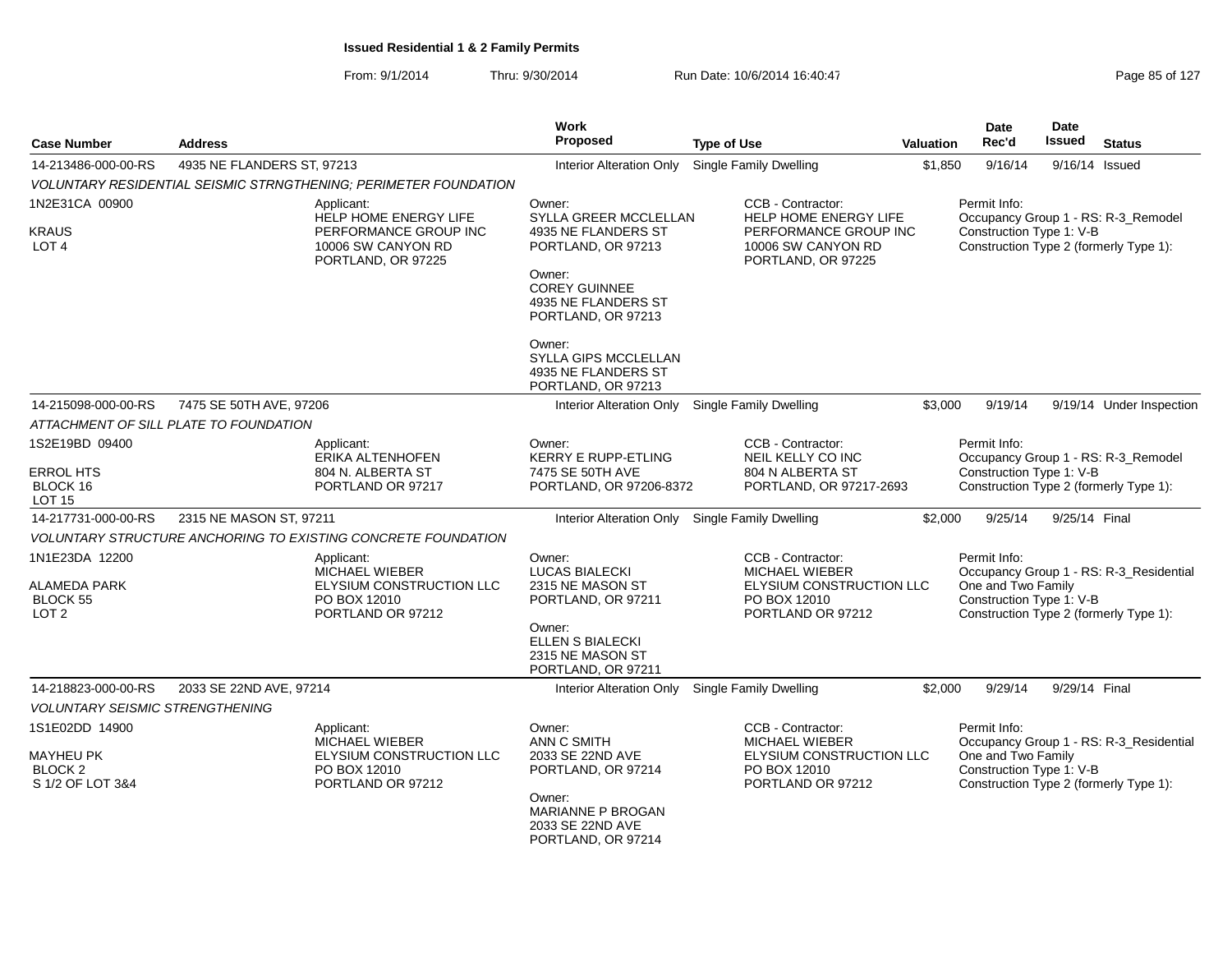| <b>Case Number</b>                                                  | <b>Address</b>                                                                                                                                         | <b>Work</b><br><b>Proposed</b>                                                                                                                                  | <b>Type of Use</b>                                                                                                                 | <b>Valuation</b> | <b>Date</b><br>Rec'd                                                                              | Date<br><b>Issued</b> | <b>Status</b>                                                                                                                 |
|---------------------------------------------------------------------|--------------------------------------------------------------------------------------------------------------------------------------------------------|-----------------------------------------------------------------------------------------------------------------------------------------------------------------|------------------------------------------------------------------------------------------------------------------------------------|------------------|---------------------------------------------------------------------------------------------------|-----------------------|-------------------------------------------------------------------------------------------------------------------------------|
| 14-204824-000-00-RS                                                 | 2544 SE 16TH AVE, 97202                                                                                                                                | <b>Interior Alteration Only</b>                                                                                                                                 | Single Family Dwelling                                                                                                             | \$3,500          | 9/9/14                                                                                            |                       | 9/9/14 Issued                                                                                                                 |
|                                                                     | <b>REMOVE INTERIOR WALL FOR KITCHEN REMODEL</b>                                                                                                        |                                                                                                                                                                 |                                                                                                                                    |                  |                                                                                                   |                       |                                                                                                                               |
| 1S1E11AB 05300<br><b>MADELINE</b><br><b>BLOCK1</b><br><b>LOT 16</b> | Applicant:<br><b>JESSE S PENDER</b><br>2544 SE 16TH AVE<br>PORTLAND, OR 97202                                                                          | Owner:<br><b>JESSE S PENDER</b><br>2544 SE 16TH AVE<br>PORTLAND, OR 97202<br>Owner:<br>DREW E ROBINSON<br>2544 SE 16TH AVE<br>PORTLAND, OR 97202                | CCB - Contractor:<br>COLLECTIVE CONSTRUCTION LLC Occupancy Group 1 - RS: R-3_Residential<br>5543 NE GOING ST<br>PORTLAND, OR 97218 |                  | Permit Info:<br>One and Two Family<br>Construction Type 1: V-B                                    |                       | Construction Type 2 (formerly Type 1):                                                                                        |
|                                                                     | Total # of RS Interior Alteration Only permits issued: 12                                                                                              |                                                                                                                                                                 |                                                                                                                                    |                  |                                                                                                   |                       | Total valuation of RS Interior Alteration Only permits issued: \$47,350                                                       |
| 14-159870-000-00-RS                                                 | 400 SE 26TH AVE - Unit A, 97214<br>NEW ACCESSORY DWELLING UNIT/ 1 STORY/ FLAT LOT/ COMPLEX                                                             | <b>New Construction</b>                                                                                                                                         | <b>Accessory Dwelling Unit</b>                                                                                                     | \$70,586         | 5/21/14                                                                                           |                       | 9/11/14 Issued                                                                                                                |
| 1N1E36CC 10000                                                      | Applicant:<br>MICHELLE JERESEK<br><b>IVON STREET STUDIO</b><br>1524 SE IVON ST<br>PORTLAND OR 97202                                                    | Owner:<br><b>OWEN S WOZNIAK</b><br>400 SE 26TH AVE<br>PORTLAND, OR 97214-1715<br>Owner:<br>JENNIFER M WOZNIAK<br>400 SE 26TH AVE<br>PORTLAND, OR 97214-1715     | CCB - Contractor:<br><b>JAMES ARNOLD</b><br><b>JRA GREEN BULDING INC</b><br>2423 N HUMBOLT<br>PORTLAND, OR 97217                   |                  | Permit Info:<br>One and Two Family<br>Construction Type 1: V-B<br>Number of New Dwelling Units: 1 |                       | Occupancy Group 1 - RS: R-3_Residential<br>Construction Type 2 (formerly Type 1):<br>Total Square Footage - Display Only: 640 |
| 14-157727-000-00-RS                                                 | 8424 SW 57TH AVE - Unit B, 97219                                                                                                                       | <b>New Construction</b>                                                                                                                                         | <b>Accessory Dwelling Unit</b>                                                                                                     | \$88,232         | 5/16/14                                                                                           |                       | 9/15/14 Under Inspection                                                                                                      |
|                                                                     | NEW ACCESSORY DWELLING UNIT/1-STORY WITH LOFT/FLAT LOT/COMPLEX****WITH NSFR 14-157715-RS**** Septic Decommissioning Required. Call for Inspection 842. |                                                                                                                                                                 |                                                                                                                                    |                  |                                                                                                   |                       |                                                                                                                               |
| 1S1E19CD 06500                                                      | Applicant:<br><b>ADAM REED</b><br>CASCADE CONTRACTING<br>7410 SW MACADAM<br>PORTLAND OR 97219                                                          | Owner:<br><b>ADAM C REED</b><br>8424 SW 57TH AVE<br>PORTLAND, OR 97219                                                                                          | CCB - Contractor:<br><b>ADAM REED</b><br>CASCADE CONTRACTING<br>7410 SW MACADAM<br>PORTLAND OR 97219                               |                  | Permit Info:<br>One and Two Family<br>Construction Type 1: V-B<br>Number of New Dwelling Units: 1 |                       | Occupancy Group 1 - RS: R-3_Residential<br>Construction Type 2 (formerly Type 1):<br>Total Square Footage - Display Only: 800 |
| 14-180679-REV-01-RS                                                 | 6120 NE 22ND AVE - Unit B, 97211                                                                                                                       | <b>New Construction</b>                                                                                                                                         | <b>Accessory Dwelling Unit</b>                                                                                                     | \$6,617          | 9/2/14                                                                                            |                       | $9/2/14$ Issued                                                                                                               |
|                                                                     | VALUE ADDED REVISION TO ENLARGE STRUCTURE BY 3' TO THE SOUTH                                                                                           |                                                                                                                                                                 |                                                                                                                                    |                  |                                                                                                   |                       |                                                                                                                               |
| 1N1E14DA 15200                                                      | Applicant:<br><b>SCHUYLER SMITH</b><br>POLYPHON ARCHITECTURE &<br>DESIGN, LLC<br>412 NW COUCH ST #309<br>PORTLAND, OR 97209                            | Owner:<br><b>MARC B PETERS</b><br>6120 NE 22ND AVE<br>PORTLAND, OR 97211-5444<br>Owner:<br><b>FAUSTINA M ASH</b><br>6120 NE 22ND AVE<br>PORTLAND, OR 97211-5444 | CCB - Contractor:<br>THOMAS JAY CONSTRUCTION LLC Occupancy Group 1 - RS: R-3_Residential<br>718 NE DEKUM ST<br>PORTLAND, OR 97211  |                  | Permit Info:<br>One and Two Family<br>Construction Type 1: V-B                                    |                       | Construction Type 2 (formerly Type 1):<br>Total Square Footage - Display Only: 60                                             |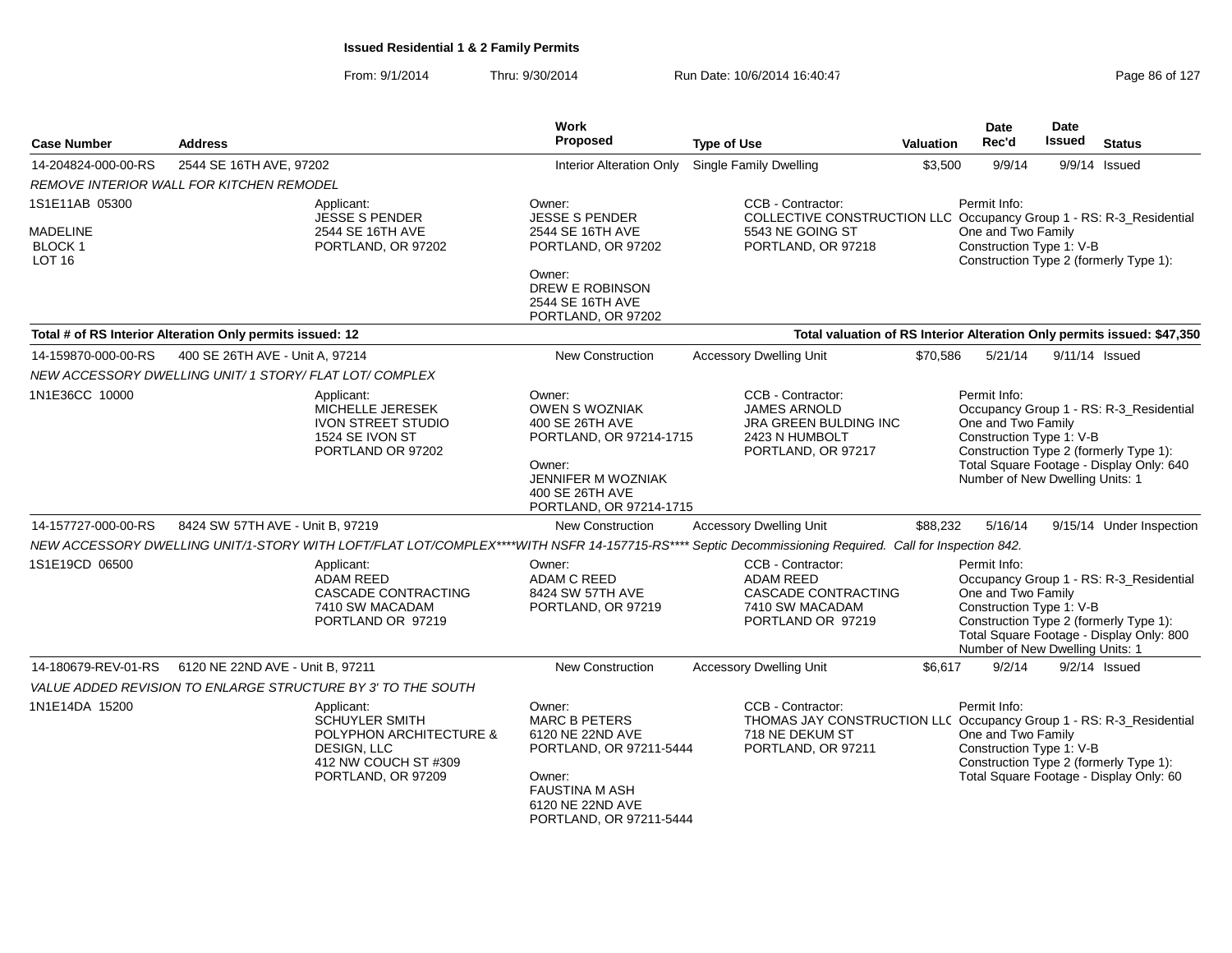From: 9/1/2014Thru: 9/30/2014 Run Date: 10/6/2014 16:40:47 Rege 87 of 127

Number of New Dwelling Units: 1

| <b>Case Number</b>  | <b>Address</b>                     |                                                                                                                                                                                                | Work<br><b>Proposed</b>                                                    | <b>Type of Use</b>                                                                                                                                    | <b>Valuation</b> | <b>Date</b><br>Rec'd                                                                              | <b>Date</b><br><b>Issued</b> | <b>Status</b>                                                                                                                     |
|---------------------|------------------------------------|------------------------------------------------------------------------------------------------------------------------------------------------------------------------------------------------|----------------------------------------------------------------------------|-------------------------------------------------------------------------------------------------------------------------------------------------------|------------------|---------------------------------------------------------------------------------------------------|------------------------------|-----------------------------------------------------------------------------------------------------------------------------------|
| 14-183515-000-00-RS | 4562 NE 36TH AVE - Unit B, 97211   |                                                                                                                                                                                                | <b>New Construction</b>                                                    | <b>Accessory Dwelling Unit</b>                                                                                                                        | \$39,502         | 7/14/14                                                                                           | 9/22/14                      | Issued                                                                                                                            |
|                     |                                    | NEW DETACHED ADU IN REAR YARD/ONE STORY/NO GARAGE/FLAT LOT/COMPLEX                                                                                                                             |                                                                            |                                                                                                                                                       |                  |                                                                                                   |                              |                                                                                                                                   |
| 1N1E24AC 15000      |                                    | Applicant:<br>PAUL E LYONS<br>4562 NE 36TH AVE<br>PORTLAND, OR 97211-7739                                                                                                                      | Owner:<br>PAUL E LYONS<br>4562 NE 36TH AVE<br>PORTLAND, OR 97211-7739      | CCB - Contractor:<br>PERFORMANCE PLUMBING/ DBA<br><b>QUALITY PERFORMANCE</b><br><b>PLUMBING</b><br><b>19686 SUN CIR</b><br>WEST LINN OR 97068         |                  | Permit Info:<br>One and Two Family<br>Construction Type 1: V-B<br>Number of New Dwelling Units: 1 |                              | Occupancy Group 1 - RS: R-3_Residential<br>Construction Type 2 (formerly Type 1): V-B<br>Total Square Footage - Display Only: 384 |
| 14-193875-000-00-RS | 1414 NE MORGAN ST - Unit B, 97211  |                                                                                                                                                                                                | <b>New Construction</b>                                                    | <b>Accessory Dwelling Unit</b>                                                                                                                        | \$45,219         | 8/5/14                                                                                            |                              | 9/22/14 Issued                                                                                                                    |
|                     |                                    | NEW ACCESSORY DWELLING UNIT ON EXISTING GARAGE FOUNDATION/1-STORY/FLAT LOT/COMPLEX                                                                                                             |                                                                            |                                                                                                                                                       |                  |                                                                                                   |                              |                                                                                                                                   |
| 1N1E14AB 06000      |                                    | Applicant:<br>Mark Saldana<br>Good Neighbor Pizzeria<br>1414 NE Morgan St<br>Portland, OR 97211<br>Applicant:<br>Dave Spitzer<br>DMS Architects Inc.<br>2325 NE 19TH AVE<br>PORTLAND, OR 97212 | Owner:<br>ANNIE R ROBB<br>1414 NE MORGAN ST<br>PORTLAND, OR 97211-4770     | CCB - Contractor:<br><b>JUSTIN RIDEOUT</b><br>5810 NE 18TH STREET<br>PORTLAND, OR 97211                                                               |                  | Permit Info:<br>One and Two Family<br>Construction Type 1: V-B<br>Number of New Dwelling Units: 1 |                              | Occupancy Group 1 - RS: R-3_Residential<br>Construction Type 2 (formerly Type 1):<br>Total Square Footage - Display Only: 410     |
| 14-158399-000-00-RS | 7622 N BRANDON AVE - Unit B, 97217 |                                                                                                                                                                                                | <b>New Construction</b>                                                    | <b>Accessory Dwelling Unit</b>                                                                                                                        | \$43,037         | 5/19/14                                                                                           |                              | 9/19/14 Issued                                                                                                                    |
|                     |                                    |                                                                                                                                                                                                |                                                                            | MOVE EXISTING UNPERMITED GARAGE ON SAME TAX LOT, CONVERT EXISTING GARAGE TO ACCESSORY DWELLING UNIT, 1-STORY WITH STORAGE LOFT ABOVE/FLAT LOT/COMPLEX |                  |                                                                                                   |                              |                                                                                                                                   |
| 1N1E09DC 22700      |                                    | Applicant:<br><b>BRYAN KAPPA</b><br>7622 N BRANDON AVE<br>PORTLAND OR 97217                                                                                                                    | Owner:<br><b>ANDREA NELSON</b><br>7622 N BRANDON AVE<br>PORTLAND, OR 97217 | CCB - Contractor:<br>JOHN SCOTT BISHOP<br>5006 N OBERLIN<br>PORTLAND, OR 972034457                                                                    |                  | Permit Info:<br>One and Two Family<br>Construction Type 1: V-B                                    |                              | Occupancy Group 1 - RS: R-3 Residential<br>Construction Type 2 (formerly Type 1): V-B<br>Total Square Footage - Display Only: 464 |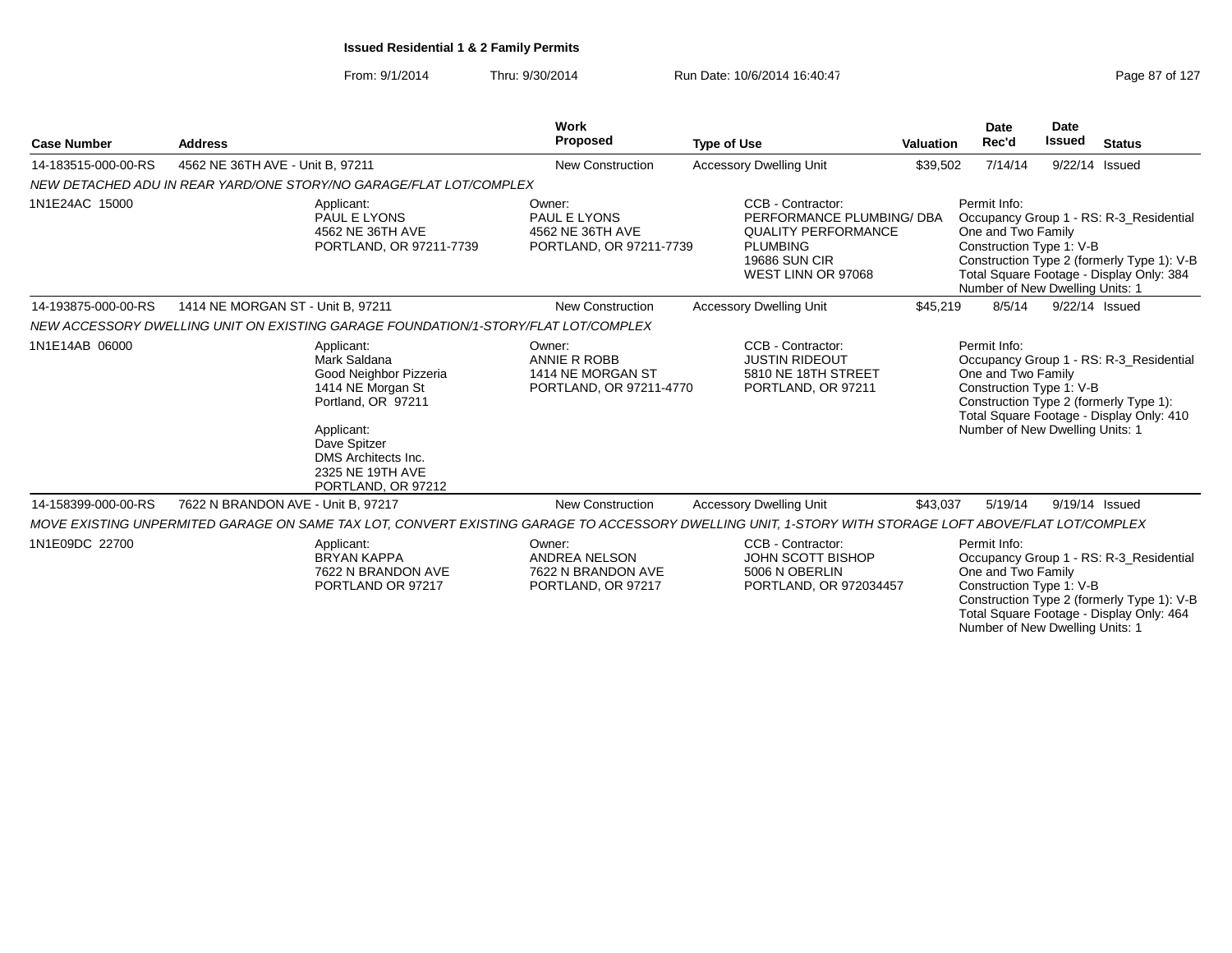|                     |                                                                                                                        | <b>Work</b>                                                                            |                                                                                                                                                                                                                                                             | Date<br>Date |                                                                                                   |        |                                                                                                                                   |  |
|---------------------|------------------------------------------------------------------------------------------------------------------------|----------------------------------------------------------------------------------------|-------------------------------------------------------------------------------------------------------------------------------------------------------------------------------------------------------------------------------------------------------------|--------------|---------------------------------------------------------------------------------------------------|--------|-----------------------------------------------------------------------------------------------------------------------------------|--|
| <b>Case Number</b>  | <b>Address</b>                                                                                                         | <b>Proposed</b>                                                                        | <b>Type of Use</b>                                                                                                                                                                                                                                          | Valuation    | Rec'd                                                                                             | Issued | <b>Status</b>                                                                                                                     |  |
| 14-118275-000-00-RS | 40 SE 106TH AVE - Unit B, 97216                                                                                        | <b>New Construction</b>                                                                | <b>Accessory Dwelling Unit</b>                                                                                                                                                                                                                              | \$61,999     | 2/19/14                                                                                           |        | 9/5/14 Under Inspection                                                                                                           |  |
|                     | NEW ACCESORY DWELLING UNIT/1-STORY/FLAT LOT/SIMPLE+++LIMITED ENGINEERING REVIEW+++                                     |                                                                                        |                                                                                                                                                                                                                                                             |              |                                                                                                   |        |                                                                                                                                   |  |
| 1N2E34CC 05300      | Applicant:<br><b>BILLY R LENZ</b><br>2401 NE M L KING BLVD<br>PORTLAND, OR 97212                                       | Owner:<br>LENZ & DYER PROPERTIES LLC<br>5556 SW HEWETT BLVD<br>PORTLAND, OR 97221-2239 | CCB - Contractor:<br><b>RANDY ROGERS PLBG</b><br>44265 SE KLEINSMITH RD<br>P O BOX 358<br>SANDY OR 970558638<br>CCB - Contractor:<br><b>DERRICK ARAGON</b><br>R & R ENERGY RESOURCES INC<br>2401 NE MARTIN LUTHER KING<br><b>BLVD</b><br>PORTLAND, OR 97212 |              | Permit Info:<br>One and Two Family<br>Construction Type 1: V-B<br>Number of New Dwelling Units: 1 |        | Occupancy Group 1 - RS: R-3_Residential<br>Construction Type 2 (formerly Type 1):<br>Total Square Footage - Display Only: 579     |  |
|                     |                                                                                                                        |                                                                                        | CCB - Contractor:<br><b>ACE ELECTRIC &amp;</b><br><b>CONSTRUCTION LLC</b><br>9210 SW 28TH AVE<br>PORTLAND, OR 97219                                                                                                                                         |              |                                                                                                   |        |                                                                                                                                   |  |
| 14-184415-000-00-RS | 3637 NE MORRIS ST, 97212                                                                                               | <b>New Construction</b>                                                                | <b>Accessory Dwelling Unit</b>                                                                                                                                                                                                                              | \$68,975     | 7/16/14                                                                                           |        | 9/29/14 Issued                                                                                                                    |  |
|                     | NEW DETACHED ACCESSORY DWELLING UNIT/ TWO STORY/GROUND FLOOR GARAGE/FLAT LOT/COMPLEX                                   |                                                                                        |                                                                                                                                                                                                                                                             |              |                                                                                                   |        |                                                                                                                                   |  |
| 1N1E25AB 13800      | Applicant:<br><b>DERRICK WUNGJIRANIRUN</b><br>3004 NE 36TH AVE<br>PORTLAND, OR 97212                                   | Owner:<br><b>DERRICK WUNGJIRANIRUN</b><br>3004 NE 36TH AVE<br>PORTLAND, OR 97212       |                                                                                                                                                                                                                                                             |              | Permit Info:<br>One and Two Family<br>Construction Type 1: V-B<br>Number of New Dwelling Units: 1 |        | Occupancy Group 1 - RS: R-3 Residential<br>Construction Type 2 (formerly Type 1): V-B<br>Total Square Footage - Display Only: 899 |  |
| 14-166148-REV-01-RS | 4036 SE TAYLOR ST - Unit B, 97214                                                                                      | <b>New Construction</b>                                                                | <b>Accessory Dwelling Unit</b>                                                                                                                                                                                                                              |              | \$<br>9/10/14                                                                                     |        | 9/10/14 Issued                                                                                                                    |  |
|                     | REVISION - ADD NEW 2ND STORY WINDOW TO EAST ELEVATION, ADD WINDOW TO SOUTH ELEVATION; EXPAND STORAGE AREA OF 2ND FLOOR |                                                                                        |                                                                                                                                                                                                                                                             |              |                                                                                                   |        |                                                                                                                                   |  |
| 1S1E01AD 06400      | Applicant:<br><b>CHRIS PETE</b><br>9850 SW DENNEY RD<br>BEAVERTON, OR 97008                                            | Owner:<br><b>JONATHAN HAIDLE</b><br>4036 SE TAYLOR ST<br>PORTLAND, OR 97214-4440       | CCB - Contractor:<br><b>CHRIS PETE</b><br>CRAFTSMAN CONSTRUCTION<br>AND HOMES LLC<br>7525 SW 179TH AVE<br>PORTLAND, OR 97007                                                                                                                                |              | Permit Info:<br>One and Two Family<br>Construction Type 1: V-B                                    |        | Occupancy Group 1 - RS: R-3 Residential<br>Construction Type 2 (formerly Type 1):<br>Total Square Footage - Display Only: 551     |  |
|                     |                                                                                                                        |                                                                                        | CCB - Contractor:<br>ELECTRICAL CONCEPTS LLC<br>PMB 205 4676 COMMERICAL ST<br><b>SE</b><br><b>SALEM OR 97302</b>                                                                                                                                            |              |                                                                                                   |        |                                                                                                                                   |  |
|                     |                                                                                                                        |                                                                                        | CCB - Contractor:<br>DELTA PLUMBING INC<br>12205 SE 108TH AVE<br>HAPPY VALLEY, OR 97086                                                                                                                                                                     |              |                                                                                                   |        |                                                                                                                                   |  |
|                     |                                                                                                                        |                                                                                        |                                                                                                                                                                                                                                                             |              |                                                                                                   |        |                                                                                                                                   |  |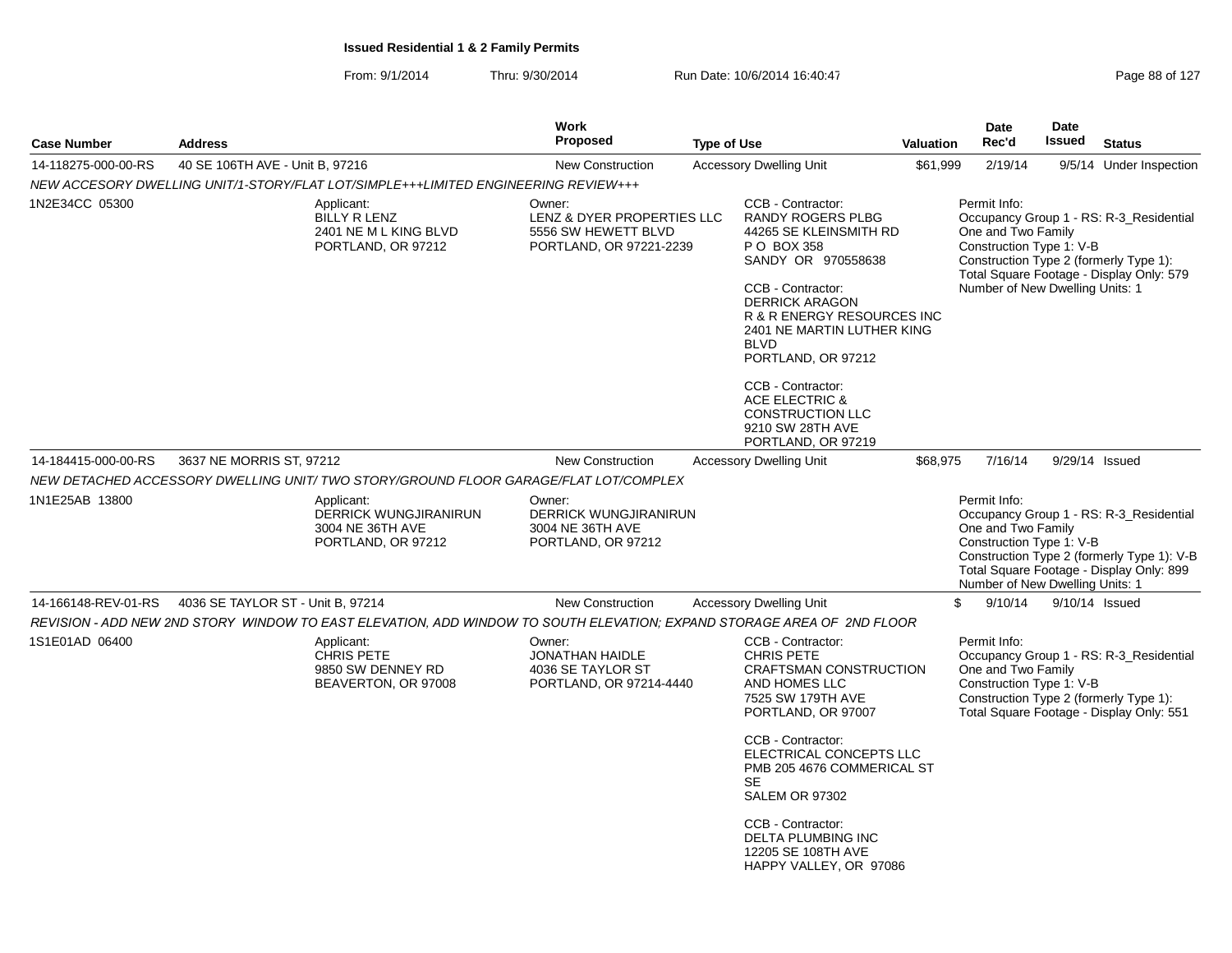| <b>Case Number</b>                                                         | <b>Address</b>                    |                                                                                                                                                                        | Work<br><b>Proposed</b>                                                                                                                                              | <b>Type of Use</b>                                                                                                                                                                                                                                                                             | Valuation | <b>Date</b><br>Rec'd                                                                              | <b>Date</b><br>Issued | <b>Status</b>                                                                                                                     |
|----------------------------------------------------------------------------|-----------------------------------|------------------------------------------------------------------------------------------------------------------------------------------------------------------------|----------------------------------------------------------------------------------------------------------------------------------------------------------------------|------------------------------------------------------------------------------------------------------------------------------------------------------------------------------------------------------------------------------------------------------------------------------------------------|-----------|---------------------------------------------------------------------------------------------------|-----------------------|-----------------------------------------------------------------------------------------------------------------------------------|
| 13-138348-000-00-RS                                                        | 4835 SE TENINO DR - Unit B. 97206 |                                                                                                                                                                        | <b>New Construction</b>                                                                                                                                              | <b>Accessory Dwelling Unit</b>                                                                                                                                                                                                                                                                 | \$54,549  | 5/14/13                                                                                           |                       | 9/5/14 Under Inspection                                                                                                           |
|                                                                            |                                   | NEW ACCESSORY DWELLING UNIT / 2-STORY / 1-CAR GARAGE / FLAT LOT / COMPLEX+++ LIMITED STRUCTURAL ENGINEERING REVIEW FORM SIGNED +++ Septic Decommissioning Required. Ca |                                                                                                                                                                      |                                                                                                                                                                                                                                                                                                |           |                                                                                                   |                       |                                                                                                                                   |
| 1S2E19CA 13500                                                             |                                   | Applicant:<br><b>COREY OMEY</b><br>ERNEST MUNCH ARCHITECTURE<br>URBAN PLANNING LLC<br>111 SW OAK, SUITE 300<br>PORTLAND, OR 97204                                      | Owner:<br>PETER GUILLOZET<br>4707 SE REX DR<br>PORTLAND, OR 97206                                                                                                    | CCB - Contractor:<br><b>TRIMTABCOMPANY LLC</b><br>4807 SE REX DR<br>PORTLAND, OR 97206                                                                                                                                                                                                         |           | Permit Info:<br>One and Two Family<br>Construction Type 1: V-B<br>Number of New Dwelling Units: 1 |                       | Occupancy Group 1 - RS: R-3_Residential<br>Construction Type 2 (formerly Type 1): V-B<br>Total Square Footage - Display Only: 767 |
| 14-200695-000-00-RS                                                        | 5903 SW 52ND AVE, 97221           |                                                                                                                                                                        | <b>New Construction</b>                                                                                                                                              | <b>Accessory Structure</b>                                                                                                                                                                                                                                                                     | \$13,254  | 9/18/14                                                                                           |                       | 9/18/14 Issued                                                                                                                    |
| <b>NEW 312 SF STORAGE SHED</b>                                             |                                   |                                                                                                                                                                        |                                                                                                                                                                      |                                                                                                                                                                                                                                                                                                |           |                                                                                                   |                       |                                                                                                                                   |
| 1S1E18DB 08000<br><b>WESTHAMPTON</b><br>TL 8000 LOT 4 BLOCK 6              |                                   | Applicant:<br><b>Scott Earl</b><br>Permit-It.com<br>PO Box 998<br>Washougal, WA 98671                                                                                  | Owner:<br>JEAN C JOHNS<br>5903 SW 52ND AVE<br>PORTLAND, OR 97221-1722                                                                                                | CCB - Contractor:<br>TUFF SHED INC<br>6500 NE HALSEY ST<br>PORTLAND, OR 97213                                                                                                                                                                                                                  |           | Permit Info:<br>Garage\Utility Misc.<br>Construction Type 1: V-B                                  |                       | Occupancy Group 1 - RS: U_Private<br>Construction Type 2 (formerly Type 1):<br>Total Square Footage - Display Only: 312           |
| 14-183897-000-00-RS                                                        | 4318 SE GLADSTONE ST, 97206       |                                                                                                                                                                        | <b>New Construction</b>                                                                                                                                              | <b>Accessory Structure</b>                                                                                                                                                                                                                                                                     | \$90,000  | 7/15/14                                                                                           |                       | 9/24/14 Under Inspection                                                                                                          |
|                                                                            |                                   | NEW 2 STORY STRUCTURE: ATTACHED, UNHEATED GARAGE WITH STUDIO/LIVING SPACE ABOVE, INCLUDING BATHROOM, LIVING AREA AND NEW DECK ABOVE GARAGE; CONNECTED TO HOU           |                                                                                                                                                                      |                                                                                                                                                                                                                                                                                                |           |                                                                                                   |                       |                                                                                                                                   |
| 1S2E07CC 07500<br><b>IVANHOE</b><br>BLOCK <sub>9</sub><br>LOT <sub>3</sub> |                                   | Applicant:<br><b>SCHUYLER SMITH</b><br>POLYPHON ARCHITECTURE &<br>DESIGN, LLC<br>412 NW COUCH ST #309<br>PORTLAND, OR 97209                                            | Owner:<br><b>ADAM FISCHLER</b><br>4318 SE GLADSTONE ST<br>PORTLAND, OR 97206                                                                                         | CCB - Contractor:<br><b>MINYARD PLUMBING LLC</b><br>7037 NW BURLINGTON<br>PORTLAND, OR 97203<br>CCB - Contractor:<br><b>HOLLY HUNTLEY</b><br><b>ENVIRONS LLC</b><br>5919 NE 10TH AVE<br>PORTLAND OR 97211<br>CCB - Contractor:<br>ALL WAYS ELECTRIC LLC<br>PO BOX 68456<br>MILWAUKIE, OR 97267 |           | Permit Info:<br>Garage\Utility Misc.<br>Construction Type 1: V-B                                  |                       | Occupancy Group 1 - RS: U_Private<br>Construction Type 2 (formerly Type 1): V-B<br>Total Square Footage - Display Only: 1346      |
| 14-191602-000-00-RS<br>NEW DETACHED 12'6" X 20' SHOP. NEW SOAKAGE TRENCH   | 1145 SE REX ST, 97202             |                                                                                                                                                                        | <b>New Construction</b>                                                                                                                                              | <b>Accessory Structure</b>                                                                                                                                                                                                                                                                     | \$10,620  | 7/31/14                                                                                           |                       | 9/6/14 Under Inspection                                                                                                           |
| 1S1E23BD 11000                                                             |                                   | Applicant:                                                                                                                                                             | Owner:                                                                                                                                                               | CCB - Contractor:                                                                                                                                                                                                                                                                              |           | Permit Info:                                                                                      |                       |                                                                                                                                   |
| <b>CITY VIEW PK</b><br><b>BLOCK7</b><br><b>LOT 13</b>                      |                                   | <b>TODD HERTNER</b><br><b>REBUILD LLC</b><br>PO BOX 13372<br>PORTLAND OR 97213                                                                                         | <b>DOUGLAS E SUMMERS</b><br><b>1145 SE REX ST</b><br>PORTLAND, OR 97202-5937<br>Owner:<br><b>BETSY W SUMMERS</b><br><b>1145 SE REX ST</b><br>PORTLAND, OR 97202-5937 | <b>TODD HERTNER</b><br><b>REBUILD LLC</b><br>PO BOX 13372<br>PORTLAND OR 97213                                                                                                                                                                                                                 |           | Garage\Utility Misc.<br>Construction Type 1: V-B                                                  |                       | Occupancy Group 1 - RS: U Private<br>Construction Type 2 (formerly Type 1):<br>Total Square Footage - Display Only: 250           |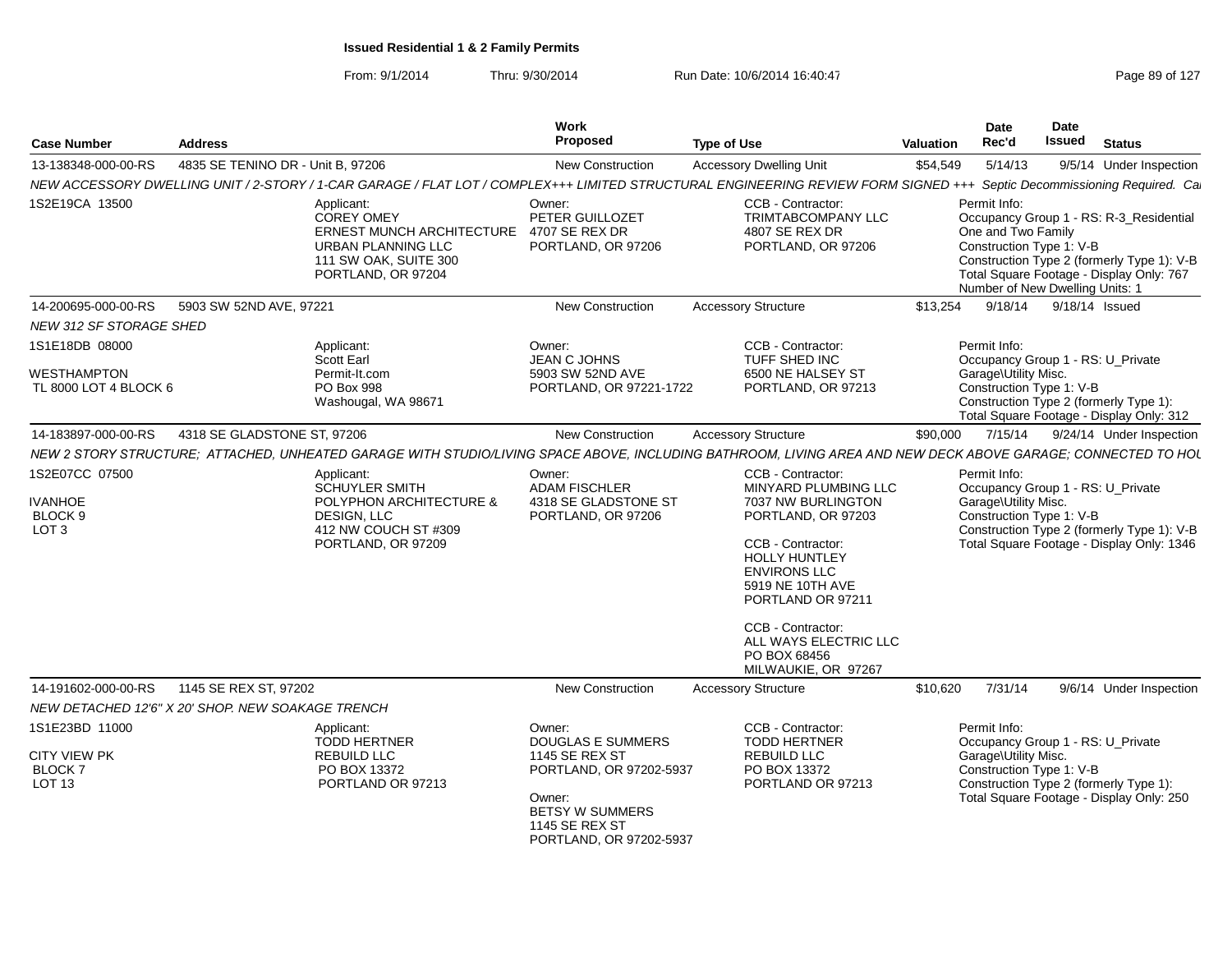| <b>Case Number</b>                                                     | <b>Address</b>               |                                                                                                                                                          | Work<br>Proposed                                                                                                                                      | <b>Type of Use</b>                      | <b>Valuation</b>                                                       | Date<br>Rec'd                                                                                                                                                                              | Date<br><b>Issued</b> | <b>Status</b>                          |
|------------------------------------------------------------------------|------------------------------|----------------------------------------------------------------------------------------------------------------------------------------------------------|-------------------------------------------------------------------------------------------------------------------------------------------------------|-----------------------------------------|------------------------------------------------------------------------|--------------------------------------------------------------------------------------------------------------------------------------------------------------------------------------------|-----------------------|----------------------------------------|
| 14-213194-000-00-RS                                                    | 01600 SW GREENWOOD RD, 97219 |                                                                                                                                                          | <b>New Construction</b>                                                                                                                               | <b>Accessory Structure</b>              | \$30,000                                                               | 9/23/14                                                                                                                                                                                    |                       | 9/23/14 Issued                         |
|                                                                        |                              | CONSTRUCT NEW INGROUND SWIMMING POOL WITH SAFETY COVER IN BACK YARD                                                                                      |                                                                                                                                                       |                                         |                                                                        |                                                                                                                                                                                            |                       |                                        |
| 1S1E34DD 04100<br>'01600'<br>LOT <sub>9</sub>                          |                              | Applicant:<br>BLUE MOUNTAIN POOLS INC<br>13121 S WARNOCK RD<br>OREGON CITY, OR 97045                                                                     | Owner:<br><b>DOUGLAS J MC CASLIN</b><br>01600 SW GREENWOOD RD<br>PORTLAND, OR 97219<br>Owner:<br><b>MARY M MC CASLIN</b>                              | CCB - Contractor:                       | BLUE MOUNTAIN POOLS INC<br>13121 S WARNOCK RD<br>OREGON CITY, OR 97045 | Permit Info:<br>Occupancy Group 1 - RS: U_Decks,<br>Patios, Porches, Carports<br>Construction Type 1: V-B                                                                                  |                       | Construction Type 2 (formerly Type 1): |
|                                                                        |                              |                                                                                                                                                          | 01600 SW GREENWOOD RD<br>PORTLAND, OR 97219                                                                                                           |                                         |                                                                        |                                                                                                                                                                                            |                       |                                        |
| 14-194680-000-00-RS                                                    | 1875 SE EXETER DR, 97202     |                                                                                                                                                          | <b>New Construction</b>                                                                                                                               | <b>Accessory Structure</b>              | \$40,000                                                               | 8/6/14                                                                                                                                                                                     |                       | 9/4/14 Under Inspection                |
| <b>NEW IN-GROUND SWIMMING POOL</b>                                     |                              |                                                                                                                                                          |                                                                                                                                                       |                                         |                                                                        |                                                                                                                                                                                            |                       |                                        |
| 11E26AB02200                                                           |                              | Applicant:<br><b>CUSTOM POOLS &amp; SPAS INC</b><br>2450 NW 119TH AVE<br>PORTLAND, OR 97229-4766                                                         |                                                                                                                                                       | CCB - Contractor:<br>2450 NW 119TH AVE  | <b>CUSTOM POOLS &amp; SPAS INC</b><br>PORTLAND, OR 97229-4766          | Permit Info:<br>Occupancy Group 1 - RS: U_Private<br>Garage\Utility Misc.<br>Construction Type 1: V-B                                                                                      |                       | Construction Type 2 (formerly Type 1): |
| 14-210666-000-00-RS                                                    | 6658 N BANK ST, 97203        |                                                                                                                                                          | <b>New Construction</b>                                                                                                                               | <b>Accessory Structure</b>              | \$1,500                                                                | 9/10/14                                                                                                                                                                                    |                       | 9/10/14 Issued                         |
|                                                                        |                              | NEW ACCESSORY STRUCTURE FOR NEW BATHROOM. plumbing, elec, mec to be pulled seperate. Septic Decommissioning Required. Call for Inspection 842.           |                                                                                                                                                       |                                         |                                                                        |                                                                                                                                                                                            |                       |                                        |
| 1N1E06DB 06400<br>EAST ST JOHNS<br>BLOCK <sub>6</sub><br><b>LOT 13</b> |                              | Applicant:<br><b>MARINA BRINK</b><br>6658 N BANK ST<br>PORTLAND, OR 97203-1326                                                                           | Owner:<br>JOHNNA J BERGMAN<br>6658 N BANK ST<br>PORTLAND, OR 97203-1326<br>Owner:<br><b>MARINA BRINK</b><br>6658 N BANK ST<br>PORTLAND, OR 97203-1326 | CCB - Contractor:<br>PORTLAND, OR 97231 | <b>GREGORY C HEISINGER</b><br>11616 NW ST HELENS RD                    | Permit Info:<br>Occupancy Group 1 - RS: U_Private<br>Garage\Utility Misc.<br>Construction Type 1: V-B<br>Construction Type 2 (formerly Type 1):<br>Total Square Footage - Display Only: 35 |                       |                                        |
| 14-210524-000-00-RS                                                    | 1621 SE 174TH AVE, 97233     |                                                                                                                                                          | <b>New Construction</b>                                                                                                                               | Decks, Fences, Retaining Walls          | \$8,000                                                                | 9/10/14                                                                                                                                                                                    |                       | 9/10/14 Under Inspection               |
| <b>NEW STATUE BASE AND CONCRETE PAD</b>                                |                              |                                                                                                                                                          |                                                                                                                                                       |                                         |                                                                        |                                                                                                                                                                                            |                       |                                        |
| 1S3E06DB 09100<br>SECTION 06 1S 3E<br>TL 9100 1.28 ACRES               |                              | Applicant:<br><b>SANG NGUYEN</b><br>2129 SE 131ST AVE<br>PORTLAND, OR 97233<br>Applicant:<br>THI XE TRAN<br>1621 SE 174TH AVE<br>PORTLAND, OR 97233-4713 | Owner:<br>THI XE TRAN<br>1621 SE 174TH AVE<br>PORTLAND, OR 97233-4713<br>Owner:<br>THUY T NGUYEN<br>1621 SE 174TH AVE<br>PORTLAND, OR 97233-4713      |                                         |                                                                        | Permit Info:<br>Occupancy Group 1 - RS: U_Private<br>Garage\Utility Misc.<br>Construction Type 1: V-B                                                                                      |                       | Construction Type 2 (formerly Type 1): |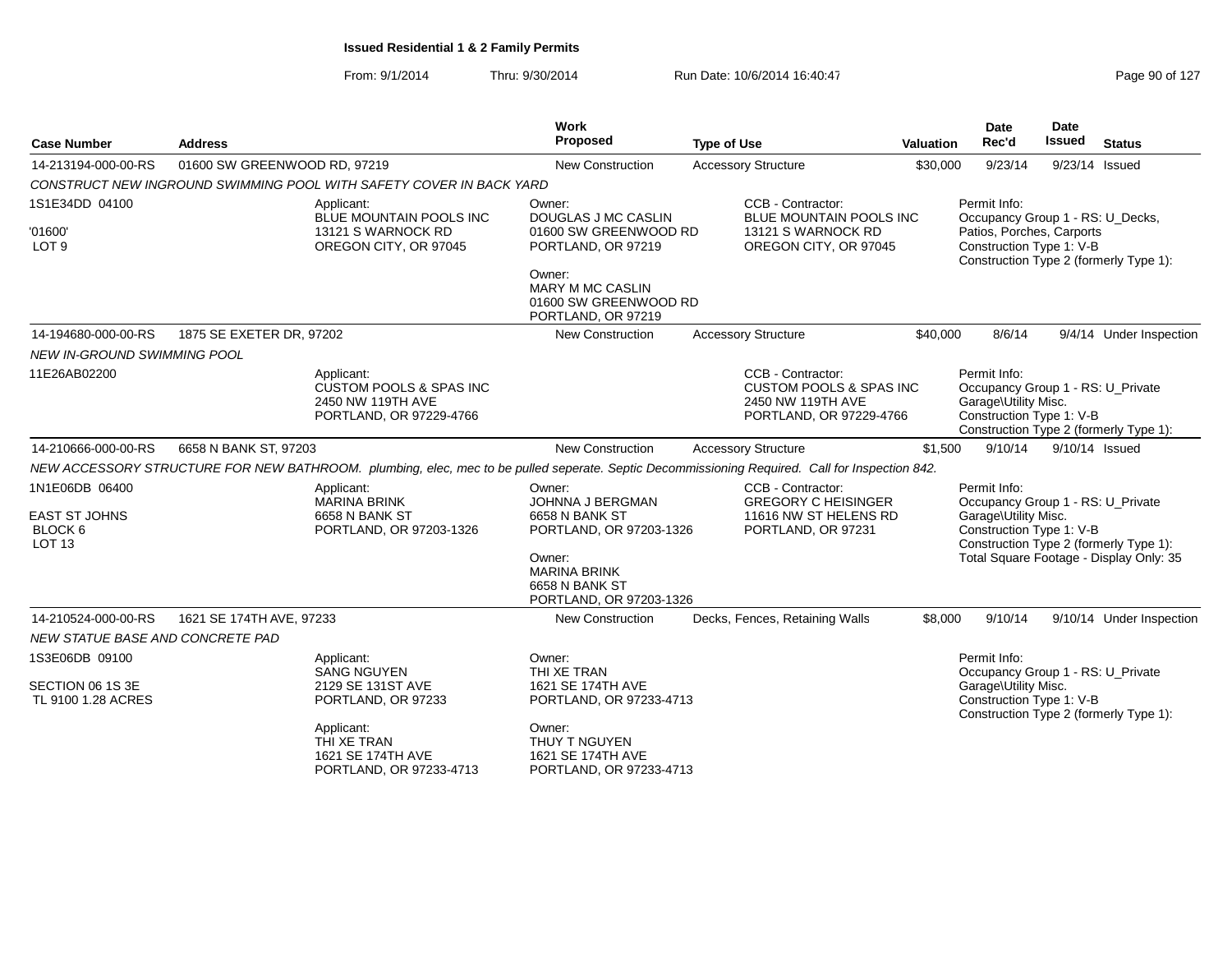|                                                                      |                              |                                                                                                                                                                  | <b>Work</b>                                                                                                                                                         |                                                                                                                                                                |           | Date                                                                  | Date          |                                                                                                                         |
|----------------------------------------------------------------------|------------------------------|------------------------------------------------------------------------------------------------------------------------------------------------------------------|---------------------------------------------------------------------------------------------------------------------------------------------------------------------|----------------------------------------------------------------------------------------------------------------------------------------------------------------|-----------|-----------------------------------------------------------------------|---------------|-------------------------------------------------------------------------------------------------------------------------|
| <b>Case Number</b>                                                   | <b>Address</b>               |                                                                                                                                                                  | Proposed                                                                                                                                                            | <b>Type of Use</b>                                                                                                                                             | Valuation | Rec'd                                                                 | <b>Issued</b> | <b>Status</b>                                                                                                           |
| 14-198246-000-00-RS                                                  | 12428 SE HENDERSON ST, 97236 |                                                                                                                                                                  | <b>New Construction</b>                                                                                                                                             | Decks, Fences, Retaining Walls                                                                                                                                 | \$10,000  | 9/12/14                                                               |               | 9/12/14 Final                                                                                                           |
| TWO NEW SECOND FLOOR DECKS                                           |                              |                                                                                                                                                                  |                                                                                                                                                                     |                                                                                                                                                                |           |                                                                       |               |                                                                                                                         |
| 1S2E23BC 01402<br>PARTITION PLAT 1995-108                            |                              | Applicant:<br><b>ISSAC MITCHELL</b><br><b>CREEKSIDE HOMES INC</b>                                                                                                | Owner:<br><b>THOMAS W CARTER</b><br>12428 SE HENDERSON ST                                                                                                           | CCB - Contractor:<br><b>ISSAC MITCHELL</b><br><b>CREEKSIDE HOMES INC</b>                                                                                       |           | Permit Info:<br>Patios, Porches, Carports                             |               | Occupancy Group 1 - RS: U_Decks,                                                                                        |
| LOT <sub>2</sub>                                                     |                              | PO BOX 315<br>MCMINNVILLE, OR 97128                                                                                                                              | PORTLAND, OR 97236<br>Owner:<br><b>GRETCHEN A LILLEY</b><br>12428 SE HENDERSON ST<br>PORTLAND, OR 97236                                                             | PO BOX 315<br>MCMINNVILLE, OR 97128                                                                                                                            |           | Construction Type 1: V-B                                              |               | Construction Type 2 (formerly Type 1):<br>Total Square Footage - Display Only: 66                                       |
| 14-214994-000-00-RS                                                  | 8632 SW 8TH AVE, 97219       |                                                                                                                                                                  | <b>New Construction</b>                                                                                                                                             | Decks, Fences, Retaining Walls                                                                                                                                 | \$2.100   | 9/19/14                                                               |               | 9/19/14 Issued                                                                                                          |
|                                                                      |                              | INSTALL 20FT AMATEUR RADIO ANTENNA TOWER AT THE BACK OF THE HOUSE                                                                                                |                                                                                                                                                                     |                                                                                                                                                                |           |                                                                       |               |                                                                                                                         |
| 1S1E21DD 11600<br><b>CARSON HTS</b>                                  |                              | Applicant:<br><b>SCOTT WIESENMEYER</b><br>8632 SW 8TH AVE                                                                                                        | Owner:<br><b>SCOTT WIESENMEYER</b><br>8632 SW 8TH AVE                                                                                                               |                                                                                                                                                                |           | Permit Info:<br>Garage\Utility Misc.                                  |               | Occupancy Group 1 - RS: U_Private                                                                                       |
| BLOCK 24<br>LOT <sub>8</sub>                                         |                              | PORTLAND, OR 97219-4555                                                                                                                                          | PORTLAND, OR 97219-4555                                                                                                                                             |                                                                                                                                                                |           | Construction Type 1: V-B                                              |               | Construction Type 2 (formerly Type 1):                                                                                  |
| 14-214976-000-00-RS                                                  | 13717 E BURNSIDE ST, 97230   |                                                                                                                                                                  | <b>New Construction</b>                                                                                                                                             | Decks, Fences, Retaining Walls                                                                                                                                 | \$1,572   | 9/19/14                                                               |               | 9/19/14 Under Inspection                                                                                                |
|                                                                      |                              | NEW SECOND STORY EGRESS EXIT DECK WITH STAIRS LEADING TO GROUND LEVEL                                                                                            |                                                                                                                                                                     |                                                                                                                                                                |           |                                                                       |               |                                                                                                                         |
| 1N2E35DA 09800                                                       |                              | Applicant:<br><b>MATT BRAIDWOOD</b><br><b>Braidwood Design and Construction</b><br>BRAIDWOOD DES/CONST<br>1840 SE ANSPACH<br>MILWAUKIE, OR 97267                 | Owner:<br><b>GLORIA D MONTGOMERY</b><br>3026 SE 87TH AVE<br>PORTLAND, OR 97266-1902<br>Owner:<br><b>LARRY BENDER</b><br>3026 SE 87TH AVE<br>PORTLAND, OR 97266-1902 | CCB - Contractor:<br><b>MATT BRAIDWOOD</b><br><b>Braidwood Design and Construction</b><br><b>BRAIDWOOD DES/CONST</b><br>1840 SE ANSPACH<br>MILWAUKIE, OR 97267 |           | Permit Info:<br>Patios, Porches, Carports<br>Construction Type 1: V-B |               | Occupancy Group 1 - RS: U_Decks,<br>Construction Type 2 (formerly Type 1):<br>Total Square Footage - Display Only: 74   |
| 14-210130-000-00-RS                                                  | 4061 SW GREENLEAF DR. 97221  |                                                                                                                                                                  | <b>New Construction</b>                                                                                                                                             | Decks, Fences, Retaining Walls                                                                                                                                 | \$28,000  | 9/17/14                                                               |               | 9/17/14 Issued                                                                                                          |
|                                                                      |                              | NEW RETAINING WALL - SEE 14-151144-RS FOR ADDITION TO SFR ***DECOMMISSIONING REQUIRED***                                                                         |                                                                                                                                                                     |                                                                                                                                                                |           |                                                                       |               |                                                                                                                         |
| 1S1E08BB 05300<br><b>GREEN HILLS</b><br>BLOCK 13<br>LOT <sub>6</sub> |                              | Applicant:<br><b>JOE FIDANZO</b><br>TRIPLE T PRO INC<br>1410 NE 17TH AVE<br>CANBY, OR 97013                                                                      | Owner:<br>DAVID P FLANAGAN<br>4061 SW GREENLEAF DR<br>PORTLAND, OR 97221<br>Owner:<br>KIMBERLY G FLANAGAN<br>4061 SW GREENLEAF DR<br>PORTLAND, OR 97221             |                                                                                                                                                                |           | Permit Info:<br>Garage\Utility Misc.<br>Construction Type 1: V-B      |               | Occupancy Group 1 - RS: U_Private<br>Construction Type 2 (formerly Type 1):<br>Total Square Footage - Display Only: 100 |
| 14-174707-000-00-RS                                                  | 2623 NW NORTHRUP ST, 97210   |                                                                                                                                                                  | <b>New Construction</b>                                                                                                                                             | Decks, Fences, Retaining Walls                                                                                                                                 | \$225,000 | 7/8/14                                                                |               | 9/16/14 Under Inspection                                                                                                |
|                                                                      |                              | NEW RETAINING WALL AROUND PERIMETER OF PROPERTY WITH 7 FT TALL FENCE ON TOP OF WALL, LANDSCAPING THROUGHOUT, NEW LILY POND (MAX 22" DEEP) AND DECK (LESS THAN 30 |                                                                                                                                                                     |                                                                                                                                                                |           |                                                                       |               |                                                                                                                         |
| 1N1E32AA 06000                                                       |                              | Applicant:<br><b>WILLIAM RAGLIONE</b>                                                                                                                            | Owner:<br><b>MARLY RONCKEN</b>                                                                                                                                      | CCB - Contractor:<br>RAGLIONE CONSTRUCTION LLC                                                                                                                 |           | Permit Info:                                                          |               | Occupancy Group 1 - RS: U_Private                                                                                       |
| <b>GOLDSMITHS ADD</b><br>BLOCK <sub>26</sub><br>LOT <sub>6</sub>     |                              | 5714 NW 57TH AVE<br>PORTLAND, OR 97210                                                                                                                           | 2623 NW NORTHRUP ST<br>PORTLAND, OR 97210-2842                                                                                                                      | 3133 NW ST HELENS RD<br>PORTLAND OR 97210                                                                                                                      |           | Garage\Utility Misc.<br>Construction Type 1: V-B                      |               | Construction Type 2 (formerly Type 1):                                                                                  |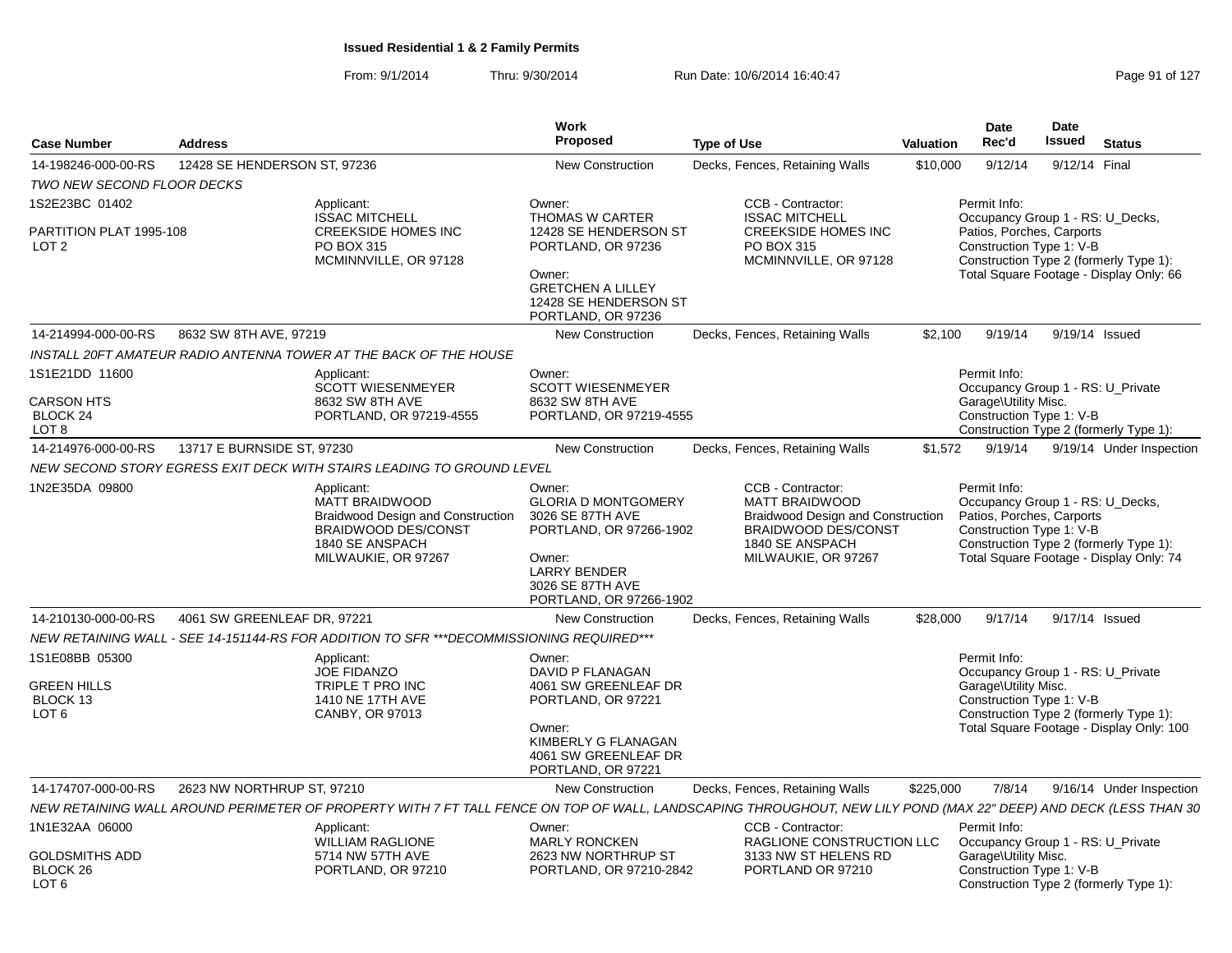| <b>Case Number</b>                                                             | <b>Address</b>                                        |                                                                                                             | Work<br>Proposed                                                                                                                                                 | <b>Type of Use</b> |                                                                                                                                                                                         | <b>Valuation</b>                                                                                                                                                               | <b>Date</b><br>Rec'd                                                                                      | <b>Date</b><br><b>Issued</b> | <b>Status</b>                                                                                                                  |  |  |  |  |
|--------------------------------------------------------------------------------|-------------------------------------------------------|-------------------------------------------------------------------------------------------------------------|------------------------------------------------------------------------------------------------------------------------------------------------------------------|--------------------|-----------------------------------------------------------------------------------------------------------------------------------------------------------------------------------------|--------------------------------------------------------------------------------------------------------------------------------------------------------------------------------|-----------------------------------------------------------------------------------------------------------|------------------------------|--------------------------------------------------------------------------------------------------------------------------------|--|--|--|--|
| 14-217822-REV-01-RS                                                            | 6336 SW SEYMOUR ST, 97221                             |                                                                                                             | <b>New Construction</b>                                                                                                                                          |                    | Decks, Fences, Retaining Walls                                                                                                                                                          | \$                                                                                                                                                                             | 9/29/14                                                                                                   |                              | 9/29/14 Issued                                                                                                                 |  |  |  |  |
|                                                                                | REVISION TO REMOVE PORTION OF REBAR AT BOTTOM OF WALL |                                                                                                             |                                                                                                                                                                  |                    |                                                                                                                                                                                         |                                                                                                                                                                                |                                                                                                           |                              |                                                                                                                                |  |  |  |  |
| 1S1E18BB 05400                                                                 |                                                       | Applicant:                                                                                                  | Owner:                                                                                                                                                           |                    |                                                                                                                                                                                         |                                                                                                                                                                                | Permit Info:                                                                                              |                              |                                                                                                                                |  |  |  |  |
| RALEIGH HILLS<br>BLOCK 3<br>LOT 6-8 TL 5400                                    |                                                       | <b>STEVE HOUCK</b><br>6336 SW SEYMOUR ST<br>PORTLAND, OR 97221                                              | <b>STEVE HOUCK</b><br>6336 SW SEYMOUR ST<br>PORTLAND, OR 97221<br>Owner:<br><b>JUNG HOUCK</b><br>6336 SW SEYMOUR ST                                              |                    |                                                                                                                                                                                         | Occupancy Group 1 - RS: U_Decks,<br>Patios, Porches, Carports<br>Construction Type 1: V-B<br>Construction Type 2 (formerly Type 1):<br>Total Square Footage - Display Only: 98 |                                                                                                           |                              |                                                                                                                                |  |  |  |  |
|                                                                                |                                                       |                                                                                                             | PORTLAND, OR 97221                                                                                                                                               |                    |                                                                                                                                                                                         |                                                                                                                                                                                |                                                                                                           |                              |                                                                                                                                |  |  |  |  |
| 14-217822-000-00-RS                                                            | 6336 SW SEYMOUR ST, 97221                             |                                                                                                             | New Construction                                                                                                                                                 |                    | Decks, Fences, Retaining Walls                                                                                                                                                          | \$2,082                                                                                                                                                                        | 9/25/14                                                                                                   |                              | 9/25/14 Under Inspection                                                                                                       |  |  |  |  |
|                                                                                | NEW 6'6" CMU PRIVACY FENCE/WALL AT REAR PROPERTY LINE |                                                                                                             |                                                                                                                                                                  |                    |                                                                                                                                                                                         |                                                                                                                                                                                |                                                                                                           |                              |                                                                                                                                |  |  |  |  |
| 1S1E18BB 05400<br>RALEIGH HILLS<br><b>BLOCK3</b><br>LOT 6-8 TL 5400            |                                                       | Applicant:<br><b>STEVE HOUCK</b><br>6336 SW SEYMOUR ST<br>PORTLAND, OR 97221                                | Owner:<br><b>STEVE HOUCK</b><br>6336 SW SEYMOUR ST<br>PORTLAND, OR 97221<br>Owner:                                                                               |                    |                                                                                                                                                                                         |                                                                                                                                                                                | Permit Info:<br>Occupancy Group 1 - RS: U_Decks,<br>Patios, Porches, Carports<br>Construction Type 1: V-B |                              | Construction Type 2 (formerly Type 1):<br>Total Square Footage - Display Only: 98                                              |  |  |  |  |
|                                                                                |                                                       |                                                                                                             | <b>JUNG HOUCK</b><br>6336 SW SEYMOUR ST<br>PORTLAND, OR 97221                                                                                                    |                    |                                                                                                                                                                                         |                                                                                                                                                                                |                                                                                                           |                              |                                                                                                                                |  |  |  |  |
| 14-199915-000-00-RS                                                            | 1405 SW UPLAND DR, 97221                              |                                                                                                             | <b>New Construction</b>                                                                                                                                          |                    | Decks, Fences, Retaining Walls                                                                                                                                                          | \$14,000                                                                                                                                                                       | 9/12/14                                                                                                   |                              | 9/12/14 Under Inspection                                                                                                       |  |  |  |  |
|                                                                                |                                                       | TWO NEW CORNERSTONE WALLS, 4' AND 6', TO SUPPORT WEIGHT OF SLOPE; REMOVING EXCESS OF 10 CUBIC YARDS OF SOIL |                                                                                                                                                                  |                    |                                                                                                                                                                                         |                                                                                                                                                                                |                                                                                                           |                              |                                                                                                                                |  |  |  |  |
| 1S1E06AD 05100<br>WEST HIGHLANDS & EXTD<br><b>BLOCK B</b><br>LOT <sub>13</sub> |                                                       | Applicant:<br>CATANDELLA LANDSCAPE<br><b>COMPANY INC</b><br>5334 SE DEL RIO CT<br>HILLSBORO, OR 97123       | Owner:<br><b>DYLAN RAASCH</b><br>1405 SW UPLAND DR<br>PORTLAND, OR 97221-2648<br>Owner:<br><b>JESSICA RAASCH</b><br>1405 SW UPLAND DR<br>PORTLAND, OR 97221-2648 |                    |                                                                                                                                                                                         |                                                                                                                                                                                | Permit Info:<br>Garage\Utility Misc.<br>Construction Type 1: V-B                                          |                              | Occupancy Group 1 - RS: U_Private<br>Construction Type 2 (formerly Type 1):                                                    |  |  |  |  |
| 13-192641-DFS-01-RS<br><b>WOOD TRUSSES</b>                                     | 716 SE CESAR E CHAVEZ BLVD, 97214                     |                                                                                                             | <b>New Construction</b>                                                                                                                                          | <b>Duplex</b>      |                                                                                                                                                                                         | \$3,000                                                                                                                                                                        | 4/17/14                                                                                                   |                              | 9/11/14 Issued                                                                                                                 |  |  |  |  |
| 1S1E01AA 05500                                                                 |                                                       | Applicant:<br>TIME FRAME INC<br>8383 NE SANDY BLVD STE 455<br>PORTLAND, OR 972204948                        | Owner:<br><b>UDG ALDER LLC</b><br>735 SW 158TH AVE<br>BEAVERTON, OR 97006-4952                                                                                   |                    | CCB - Contractor:<br>TIME FRAME INC<br>8383 NE SANDY BLVD STE 455<br>PORTLAND, OR 972204948<br>CCB - Contractor:<br>SK HOFF CONSTRUCTION LLC<br>735 SW 158TH AVE<br>BEAVERTON, OR 97006 |                                                                                                                                                                                | Permit Info:<br>One and Two Family<br>Construction Type 1: V-B                                            |                              | Occupancy Group 1 - RS: R-3_Residential<br>Construction Type 2 (formerly Type 1):<br>Total Square Footage - Display Only: 2030 |  |  |  |  |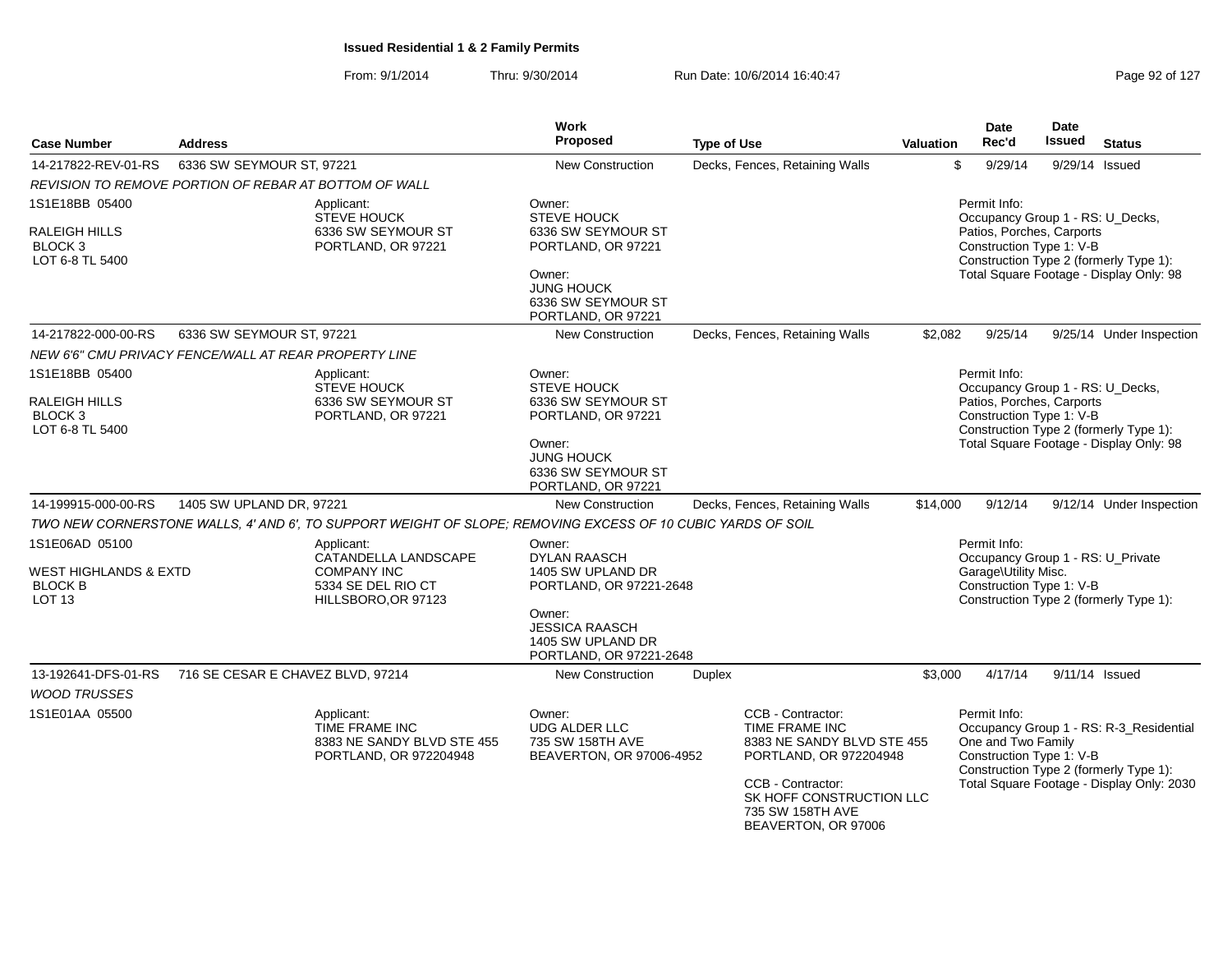| <b>Case Number</b>                                                      | <b>Address</b>                                                                                       | <b>Work</b><br>Proposed                                                                                                                                   | <b>Type of Use</b> | <b>Valuation</b>                                                                                                                                                                        | <b>Date</b><br>Rec'd                                                                                  | <b>Date</b><br><b>Issued</b> | <b>Status</b>                                                                                                                  |
|-------------------------------------------------------------------------|------------------------------------------------------------------------------------------------------|-----------------------------------------------------------------------------------------------------------------------------------------------------------|--------------------|-----------------------------------------------------------------------------------------------------------------------------------------------------------------------------------------|-------------------------------------------------------------------------------------------------------|------------------------------|--------------------------------------------------------------------------------------------------------------------------------|
| 13-192641-DFS-02-RS<br>FLOOR JOISTS                                     | 716 SE CESAR E CHAVEZ BLVD, 97214                                                                    | New Construction                                                                                                                                          | Duplex             | \$3,000                                                                                                                                                                                 | 4/17/14                                                                                               | 9/11/14                      | Issued                                                                                                                         |
| 1S1E01AA 05500                                                          | Applicant:<br>TIME FRAME INC<br>8383 NE SANDY BLVD STE 455<br>PORTLAND, OR 972204948                 | Owner:<br><b>UDG ALDER LLC</b><br>735 SW 158TH AVE<br>BEAVERTON, OR 97006-4952                                                                            |                    | CCB - Contractor:<br>TIME FRAME INC<br>8383 NE SANDY BLVD STE 455<br>PORTLAND, OR 972204948<br>CCB - Contractor:<br>SK HOFF CONSTRUCTION LLC<br>735 SW 158TH AVE<br>BEAVERTON, OR 97006 | Permit Info:<br>One and Two Family<br>Construction Type 1: V-B                                        |                              | Occupancy Group 1 - RS: R-3_Residential<br>Construction Type 2 (formerly Type 1):<br>Total Square Footage - Display Only: 2030 |
| 14-209135-000-00-RS                                                     | 5319 NE 16TH AVE, 97211                                                                              | New Construction                                                                                                                                          | Garage/Carport     | \$10,195                                                                                                                                                                                | 9/8/14                                                                                                |                              | 9/25/14 Under Inspection                                                                                                       |
|                                                                         | NEW DETACHED SINGLE CAR GARAGE, WIDEN AND EXTEND EXISTING DRIVEWAY                                   |                                                                                                                                                           |                    |                                                                                                                                                                                         |                                                                                                       |                              |                                                                                                                                |
| 1N1E23AB 05100<br>VERNON<br>BLOCK <sub>3</sub><br>LOT 14&15             | Applicant:<br>WM D HERBOTH REMODELLING<br><b>INC</b><br>6006 NE RODNEY AVE<br>PORTLAND, OR 972112556 | Owner:<br>JAMES M WOOD<br>5319 NE 16TH AVE<br>PORTLAND, OR 97211                                                                                          | <b>INC</b>         | CCB - Contractor:<br>WM D HERBOTH REMODELLING<br>6006 NE RODNEY AVE<br>PORTLAND, OR 972112556                                                                                           | Permit Info:<br>Occupancy Group 1 - RS: U_Private<br>Garage\Utility Misc.<br>Construction Type 1: V-B |                              | Construction Type 2 (formerly Type 1):<br>Total Square Footage - Display Only: 240                                             |
| 14-208474-000-00-RS                                                     | 5000 SE 59TH AVE, 97206                                                                              | <b>New Construction</b>                                                                                                                                   | Garage/Carport     | \$12,744                                                                                                                                                                                | 9/29/14                                                                                               |                              | 9/29/14 Issued                                                                                                                 |
|                                                                         | CONSTRUCT NEW 300 SF DETACHED GARAGE AT REAR OF PROPERTY, EXTEND EXISTING DRIVEWAY TO NEW GARAGE     |                                                                                                                                                           |                    |                                                                                                                                                                                         |                                                                                                       |                              |                                                                                                                                |
| 1S2E18AD 16300<br>SECTION 18 1S 2E<br>TL 16300 0.16 ACRES               | Applicant:<br><b>ADAM M POND</b><br>5000 SE 59TH AVE<br>PORTLAND, OR 97206-4712                      | Owner:<br><b>ADAM M POND</b><br>5000 SE 59TH AVE<br>PORTLAND, OR 97206-4712                                                                               |                    |                                                                                                                                                                                         | Permit Info:<br>Occupancy Group 1 - RS: U Private<br>Garage\Utility Misc.<br>Construction Type 1: V-B |                              | Construction Type 2 (formerly Type 1):<br>Total Square Footage - Display Only: 300                                             |
| 13-153324-REV-01-RS                                                     | 4741 SE 36TH PL, 97202                                                                               | New Construction                                                                                                                                          | Garage/Carport     | \$                                                                                                                                                                                      | 9/29/14                                                                                               |                              | 9/29/14 Issued                                                                                                                 |
|                                                                         | REVISION TO SHOW WINDOW ON FLOOR PLAN AND CHANGE WIDTH FROM 13' TO 12'                               |                                                                                                                                                           |                    |                                                                                                                                                                                         |                                                                                                       |                              |                                                                                                                                |
| 1S1E13AB 11400<br><b>LEONE PK</b><br><b>BLOCK 4</b><br>LOT <sub>5</sub> | Applicant:<br>DAVID F VAN RADEN<br>4741 SE 36TH PL<br>PORTLAND, OR 97202-4136                        | Owner:<br>DAVID F VAN RADEN<br>4741 SE 36TH PL<br>PORTLAND, OR 97202-4136<br>Owner:<br>KRISTINE L VAN RADEN<br>4741 SE 36TH PL<br>PORTLAND, OR 97202-4136 | #280               | CCB - Contractor:<br>ALL PRO ELECTRIC INC<br>6327 SW CAPITOL HWY SUITE C<br>PORTLAND OR 97239                                                                                           | Permit Info:<br>Occupancy Group 1 - RS: U_Private<br>Garage\Utility Misc.<br>Construction Type 1: V-B |                              | Construction Type 2 (formerly Type 1):<br>Total Square Footage - Display Only: 312                                             |
| 14-218686-000-00-RS                                                     | 2725 NE 50TH AVE, 97213                                                                              | <b>New Construction</b>                                                                                                                                   | Garage/Carport     | \$9,685                                                                                                                                                                                 | 9/29/14                                                                                               |                              | 9/29/14 Under Inspection                                                                                                       |
|                                                                         | NEW DETACHED GARAGE TO REPLACE EXISTING                                                              |                                                                                                                                                           |                    |                                                                                                                                                                                         |                                                                                                       |                              |                                                                                                                                |
| 1N2E30BD 10500<br>ROSE CITY PK<br>BLOCK 135<br>LOT <sub>7</sub>         | Applicant:<br><b>TODD SPECK</b><br>MT VIEW CONTRACTING<br>13350 SE BLUFF RD<br>SANDY, OR 97055       | Owner:<br><b>MARION I HANGO</b><br>13751 SE 128TH AVE<br>CLACKAMAS, OR 97015-9330                                                                         | <b>TODD SPECK</b>  | CCB - Contractor:<br>MT VIEW CONTRACTING<br>13350 SE BLUFF RD<br>SANDY, OR 97055                                                                                                        | Permit Info:<br>Occupancy Group 1 - RS: U_Private<br>Garage\Utility Misc.<br>Construction Type 1: V-B |                              | Construction Type 2 (formerly Type 1):<br>Total Square Footage - Display Only: 228                                             |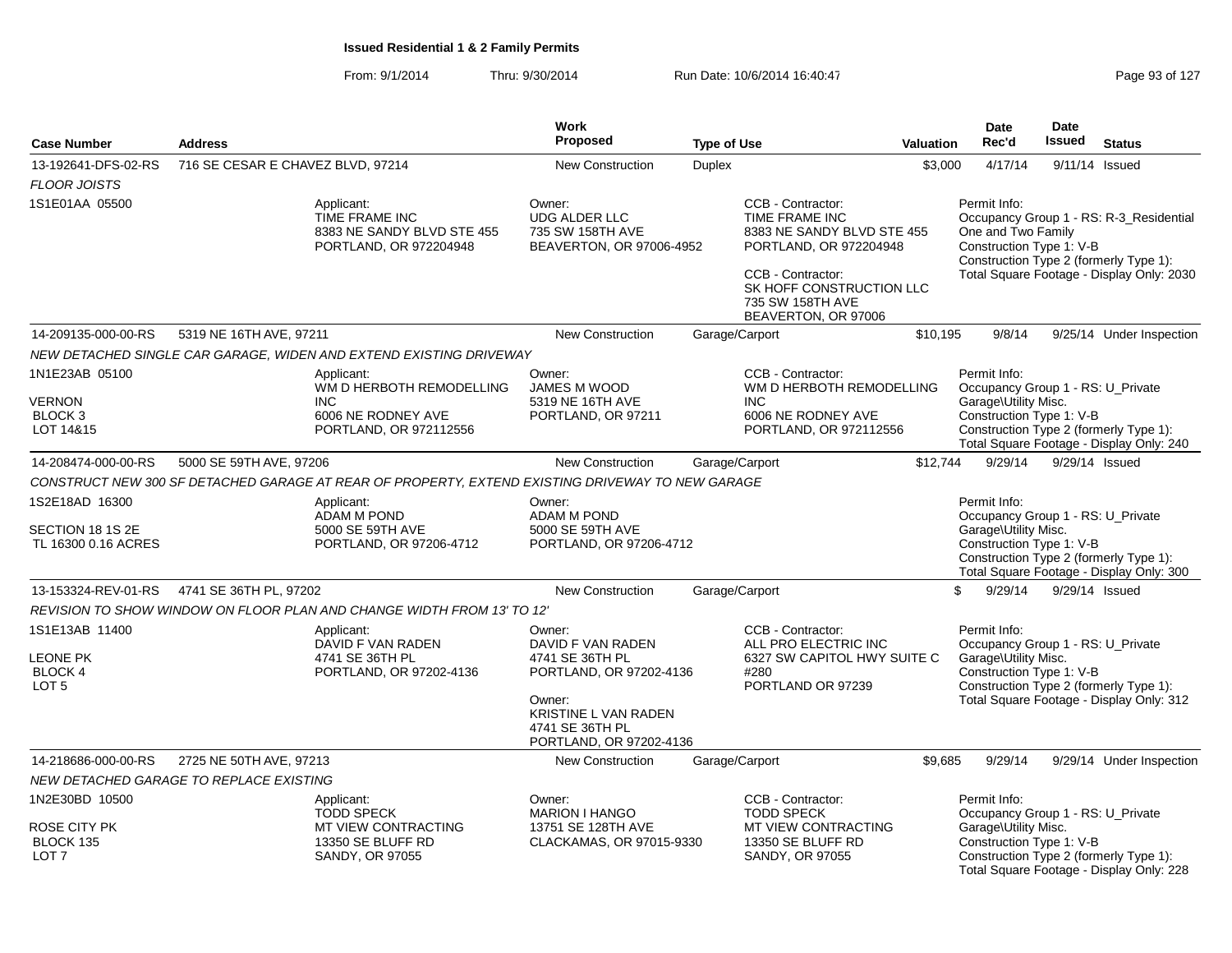| <b>Case Number</b>                                                                       | <b>Address</b>          |                                                                                                                                                                                | <b>Work</b><br>Proposed                                                                                                                                    | <b>Type of Use</b> |                                                                                                        | <b>Valuation</b> | <b>Date</b><br>Rec'd                                                                                                                            | <b>Date</b><br><b>Issued</b> | <b>Status</b>                                                                      |
|------------------------------------------------------------------------------------------|-------------------------|--------------------------------------------------------------------------------------------------------------------------------------------------------------------------------|------------------------------------------------------------------------------------------------------------------------------------------------------------|--------------------|--------------------------------------------------------------------------------------------------------|------------------|-------------------------------------------------------------------------------------------------------------------------------------------------|------------------------------|------------------------------------------------------------------------------------|
| 14-184097-000-00-RS                                                                      | 3806 SE RURAL ST, 97202 |                                                                                                                                                                                | <b>New Construction</b>                                                                                                                                    |                    | Garage/Carport                                                                                         | \$11,215         | 7/15/14                                                                                                                                         |                              | 9/15/14 Under Inspection                                                           |
|                                                                                          |                         | NEW DETACHED GARAGE/1-STORY/FLAT LOT/COMPLEX***WITH NSFR 14-184092-RS***                                                                                                       |                                                                                                                                                            |                    |                                                                                                        |                  |                                                                                                                                                 |                              |                                                                                    |
| 1S1E24AD 14300<br><b>BERKELEY</b><br>BLOCK <sub>8</sub><br><b>LOT 7&amp;8</b>            |                         | Applicant:<br><b>OLEG PILIPENKO</b><br>230 NW SEBLAR DR<br>PORTLAND, OR 97210                                                                                                  | Owner:<br>CRESCENT CUSTOM HOMES LLC<br>15067 SE BUNKER HILL CT<br>HAPPY VALLEY, OR 97086-7347                                                              |                    | CCB - Contractor:<br><b>CRESCENT CUSTOM HOMES LLC</b><br>69166 WALKER RD<br>RAINIER, OR 97048          |                  | Permit Info:<br>Occupancy Group 1 - RS: U_Private<br>Garage\Utility Misc.<br>Construction Type 1: V-B<br>Construction Type 2 (formerly Type 1): |                              | Total Square Footage - Display Only: 264                                           |
| 14-212436-000-00-RS                                                                      | 2814 NE 28TH AVE, 97212 |                                                                                                                                                                                | <b>New Construction</b>                                                                                                                                    |                    | Garage/Carport                                                                                         | \$22,684         | 9/15/14                                                                                                                                         |                              | 9/15/14 Issued                                                                     |
|                                                                                          |                         | CONSTRUCT 534 SF DETACHED GARAGE AT REAR OF HOUSE, REMOVE EXISTING GARAGE LESS THAN 200 SF. Trusses not approved under this permit. stub for future hose bid and utility sink. |                                                                                                                                                            |                    |                                                                                                        |                  |                                                                                                                                                 |                              |                                                                                    |
| 1N1E25BC 14700<br><b>GLENEYRIE</b><br>BLOCK 5<br>LOT <sub>4</sub>                        |                         | Applicant:<br>RYAN R BAKER<br>2814 NE 28TH AVE<br>PORTLAND, OR 97212                                                                                                           | Owner:<br><b>RYAN R BAKER</b><br>2814 NE 28TH AVE<br>PORTLAND, OR 97212<br>Owner:<br><b>KELLY O BAKER</b><br>2814 NE 28TH AVE<br>PORTLAND, OR 97212        |                    |                                                                                                        |                  | Permit Info:<br>Occupancy Group 1 - RS: U Private<br>Garage\Utility Misc.<br>Construction Type 1: V-B                                           |                              | Construction Type 2 (formerly Type 1):<br>Total Square Footage - Display Only: 534 |
| 14-211436-000-00-RS                                                                      | 8255 N FOSS AVE, 97203  |                                                                                                                                                                                | <b>New Construction</b>                                                                                                                                    |                    | Garage/Carport                                                                                         | \$18,691         | 9/15/14                                                                                                                                         |                              | 9/15/14 Under Inspection                                                           |
|                                                                                          |                         | CONSTRUCT NEW 440 SF DETACHED GARAGE AT REAR OF PROPERTY, ALLEY ACCESS FOR DRIVEWAY. plumbing, elec, to be obtained seperatly.                                                 |                                                                                                                                                            |                    |                                                                                                        |                  |                                                                                                                                                 |                              |                                                                                    |
| 1N1E08DB 04800<br>UNIVERSITY PK<br>BLOCK 135<br>LOT 13&14                                |                         | Applicant:<br><b>KIRK FOSTER</b><br>8255 N FOSS AVE<br>PORTLAND, OR 97203                                                                                                      | Owner:<br><b>KIRK FOSTER</b><br>8255 N FOSS AVE<br>PORTLAND, OR 97203                                                                                      |                    | CCB - Contractor:<br>TUFF SHED INC<br>6500 NE HALSEY ST<br>PORTLAND, OR 97213                          |                  | Permit Info:<br>Occupancy Group 1 - RS: U Private<br>Garage\Utility Misc.<br>Construction Type 1: V-B                                           |                              | Construction Type 2 (formerly Type 1):<br>Total Square Footage - Display Only: 440 |
| 14-213477-000-00-RS                                                                      | 406 SE 62ND AVE, 97215  |                                                                                                                                                                                | <b>New Construction</b>                                                                                                                                    |                    | Garage/Carport                                                                                         | \$20,000         | 9/16/14                                                                                                                                         |                              | 9/16/14 Under Inspection                                                           |
|                                                                                          |                         | NEW CONSTRUCTION OF DETACHED GARAGE 546SFTRADE PERMITS TO BE OBTAINED SEPARATELY                                                                                               |                                                                                                                                                            |                    |                                                                                                        |                  |                                                                                                                                                 |                              |                                                                                    |
| 1N2E32CC 14900<br><b>CRYSTAL SPR TR</b><br>N 50' OF LOT 3                                |                         | Applicant:<br><b>PAT SAUER</b><br>THE DESIGN DEPARTEMENT<br>PO BOX 80065<br>PORTLAND OR 97280                                                                                  | Owner:<br><b>JERRY RAILTON</b><br>125 NW 20TH PL #F<br>PORTLAND, OR 97209-1053<br>Owner:<br>PAMELA RAILTON<br>125 NW 20TH PL #F<br>PORTLAND, OR 97209-1053 |                    | CCB - Contractor:<br><b>STEVE RAZE</b><br>CADEN CUSTOM HOMES, LLC<br>2438 NE 17TH<br>PORTLAND OR 97212 |                  | Permit Info:<br>Occupancy Group 1 - RS: U_Private<br>Garage\Utility Misc.<br>Construction Type 1: V-B                                           |                              | Construction Type 2 (formerly Type 1):<br>Total Square Footage - Display Only: 546 |
| 14-180948-000-00-RS                                                                      | 7405 N OLIN AVE, 97203  |                                                                                                                                                                                | <b>New Construction</b>                                                                                                                                    |                    | Garage/Carport                                                                                         | \$11,215         | 7/8/14                                                                                                                                          |                              | 9/17/14 Issued                                                                     |
|                                                                                          |                         | NEW DETACHED SINGLE STORY GARAGE, 264 SF, COMPLEX*WITH NSFR 14-180941RS*                                                                                                       |                                                                                                                                                            |                    |                                                                                                        |                  |                                                                                                                                                 |                              |                                                                                    |
| 1N1E08CD 08200<br>SMITHSON LAND COS ADD<br>BLOCK <sub>3</sub><br>SW 52 1/2' OF LOT 45-48 |                         | Applicant:<br>MIKE COYLE<br><b>FASTER PERMITS</b><br>14334 NW EAGLERIDGE LANE<br>PORTLAND, OR 97229                                                                            | Owner:<br>RED GAP HOLDINGS LLC<br>300 W 15TH ST #300-4<br>VANCOUVER, WA 98660-2927                                                                         |                    | CCB - Contractor:<br>K & C CUSTOM HOMES LLC<br>3720 SW BOND AVE #308<br>PORTLAND, OR 97239             |                  | Permit Info:<br>Occupancy Group 1 - RS: U_Private<br>Garage\Utility Misc.<br>Construction Type 1: V-B                                           |                              | Construction Type 2 (formerly Type 1):<br>Total Square Footage - Display Only: 264 |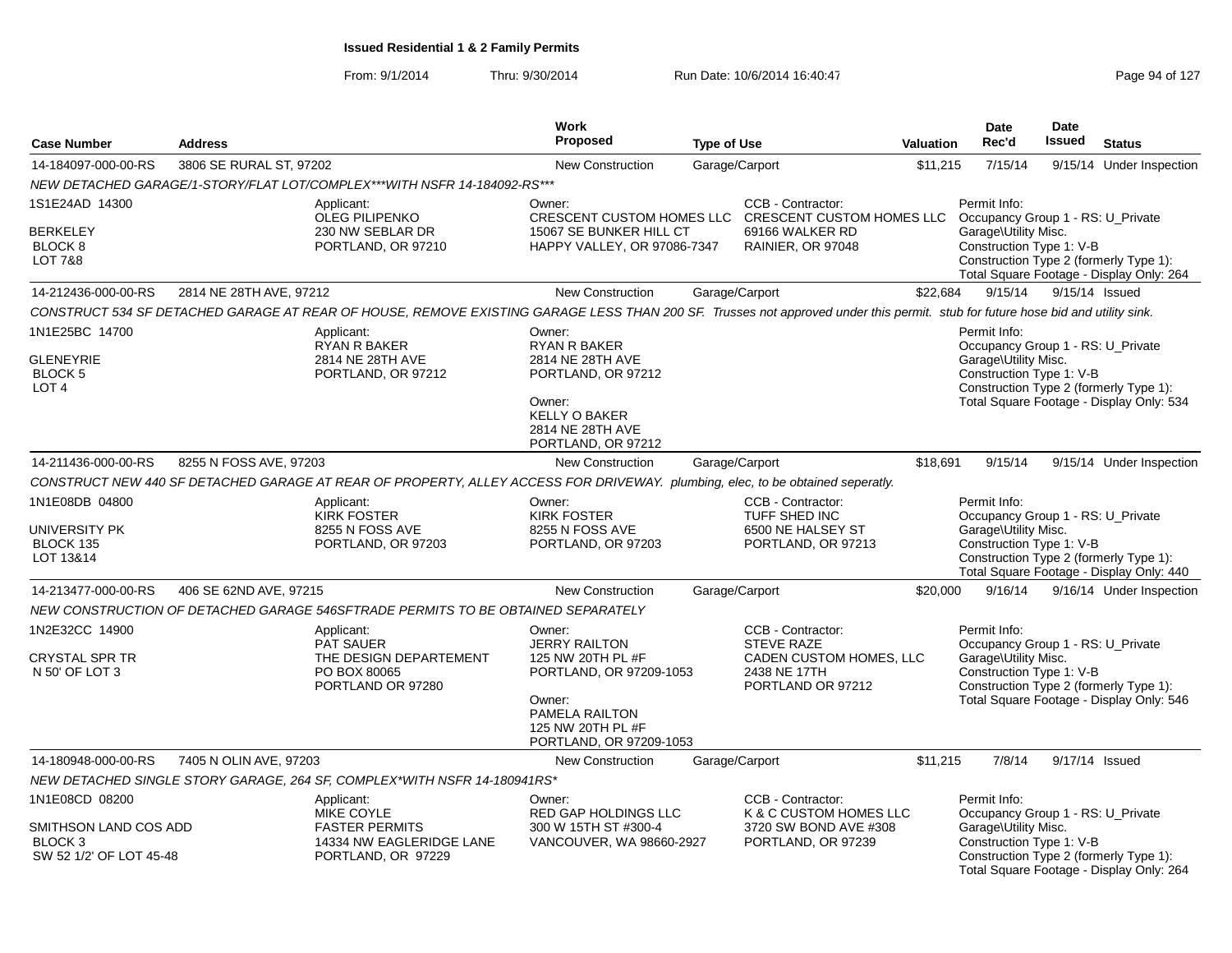| <b>Case Number</b>                                                  | <b>Address</b>                                                                                                                                               | <b>Work</b><br>Proposed                                                   | <b>Type of Use</b>                             | <b>Valuation</b> | Date<br>Rec'd                                                    | Date<br><b>Issued</b> | <b>Status</b>                                                                                                           |
|---------------------------------------------------------------------|--------------------------------------------------------------------------------------------------------------------------------------------------------------|---------------------------------------------------------------------------|------------------------------------------------|------------------|------------------------------------------------------------------|-----------------------|-------------------------------------------------------------------------------------------------------------------------|
| 14-215019-000-00-RS                                                 | 3800 SE BYBEE BLVD, 97202                                                                                                                                    | New Construction                                                          | Garage/Carport                                 | \$13,594         | 9/19/14                                                          |                       | 9/19/14 Under Inspection                                                                                                |
| <b>NEW 1 CAR GARAGE</b>                                             |                                                                                                                                                              |                                                                           |                                                |                  |                                                                  |                       |                                                                                                                         |
| 1S1E24AD 15500                                                      | Applicant:<br>Jacob Chavez                                                                                                                                   | Owner:<br><b>LELAND HOWE</b>                                              |                                                |                  | Permit Info:                                                     |                       | Occupancy Group 1 - RS: U_Private                                                                                       |
| <b>BERKELEY</b><br><b>BLOCK 5</b><br>LOT 8&9                        | J CHAVEZ DESIGN BUILD<br>7873 SE 11th Avenue<br>Portland, OR 97202                                                                                           | 3800 SE BYBEE BLVD<br>PORTLAND, OR 97202-7738<br>Owner:                   |                                                |                  | Garage\Utility Misc.<br>Construction Type 1: V-B                 |                       | Construction Type 2 (formerly Type 1):<br>Total Square Footage - Display Only: 320                                      |
|                                                                     |                                                                                                                                                              | PAULA M GUBRUD-HOWE<br>3800 SE BYBEE BLVD<br>PORTLAND, OR 97202-7738      |                                                |                  |                                                                  |                       |                                                                                                                         |
| 14-183314-000-00-RS                                                 | 4961 SE 73RD AVE, 97206                                                                                                                                      | <b>New Construction</b>                                                   | Garage/Carport                                 | \$30,000         | 7/14/14                                                          |                       | 9/22/14 Issued                                                                                                          |
|                                                                     | CONSTRUCT NEW. DETACHED. PRE-ENGINEERED METAL GARAGE BUILDING. 990 SF. UNHEATED. REPLACE DRIVEWAY WITH GRAVEL. APPROACH IS EXISTING. DETACHED STRUCTURE LESS |                                                                           |                                                |                  |                                                                  |                       |                                                                                                                         |
| 1S2E17AB 10700<br><b>FIRLAND</b><br><b>BLOCK 4</b><br><b>LOT 12</b> | Applicant:<br><b>TODD ISELIN</b><br><b>ISELIN ARCHITECTS</b><br>813 SEVENTH #201<br>OREGON CITY, OR 97045                                                    | Owner:<br><b>SHANNON COVERT</b><br>4961 SE 73RD AVE<br>PORTLAND, OR 97206 |                                                |                  | Permit Info:<br>Garage\Utility Misc.<br>Construction Type 1: V-B |                       | Occupancy Group 1 - RS: U Private<br>Construction Type 2 (formerly Type 1):<br>Total Square Footage - Display Only: 990 |
| 14-216523-000-00-RS                                                 | 3329 SE 78TH AVE, 97206                                                                                                                                      | <b>New Construction</b>                                                   | Garage/Carport                                 | \$4,228          | 9/23/14                                                          |                       | 9/23/14 Issued                                                                                                          |
|                                                                     | NEW 200 SF COVERED PORCH; NOT TO BE ATTACHED TO THE HOUSE                                                                                                    |                                                                           |                                                |                  |                                                                  |                       |                                                                                                                         |
| 1S2E08AD 14700                                                      | Applicant:                                                                                                                                                   | Owner:                                                                    | CCB - Contractor:                              |                  | Permit Info:                                                     |                       |                                                                                                                         |
|                                                                     | <b>MARK BOWLSBY</b>                                                                                                                                          | MICHAEL P RYAN                                                            | <b>MARK BOWLSBY</b>                            |                  |                                                                  |                       | Occupancy Group 1 - RS: U Decks,                                                                                        |
| POWELL ST ADD<br><b>BLOCK 14</b>                                    | 2353 SW 20TH<br>GRESHAM OR 97080                                                                                                                             | 3329 SE 78TH AVE<br>PORTLAND, OR 97206-2309                               | 2353 SW 20TH<br>GRESHAM OR 97080               |                  | Patios, Porches, Carports                                        |                       |                                                                                                                         |
| LOT <sub>9</sub>                                                    |                                                                                                                                                              |                                                                           |                                                |                  | Construction Type 1: V-B                                         |                       | Construction Type 2 (formerly Type 1):<br>Total Square Footage - Display Only: 200                                      |
| 14-138216-REV-02-RS                                                 | 3305 NE 50TH AVE, 97213                                                                                                                                      | <b>New Construction</b>                                                   | Garage/Carport                                 | \$500            | 9/23/14                                                          |                       | 9/23/14 Issued                                                                                                          |
|                                                                     | ADDED VALUE REVISION TO ADD NEW DRIVEWAY AND APPROACH                                                                                                        |                                                                           |                                                |                  |                                                                  |                       |                                                                                                                         |
| 1N2E30BA 04400                                                      | Applicant:<br><b>MORGAN HAY</b>                                                                                                                              | Owner:<br><b>HAYLI H HAY</b>                                              | CCB - Contractor:<br>HARBOR NORTHWEST ELECTRIC |                  | Permit Info:                                                     |                       | Occupancy Group 1 - RS: R-3_Residential                                                                                 |
| ROSE CITY PK<br>BLOCK 154                                           | 3305 NE 50TH AVE<br>PORTLAND, OR 97213                                                                                                                       | 3305 NE 50TH AVE<br>PORTLAND, OR 97213                                    | LLC<br>1404 NE 17TH AVE                        |                  | One and Two Family<br>Construction Type 1: V-B                   |                       |                                                                                                                         |
| LOT 8                                                               |                                                                                                                                                              | Owner:<br><b>MORGAN HAY</b><br>3305 NE 50TH AVE<br>PORTLAND, OR 97213     | BATTLE GROUND, WA 97604                        |                  |                                                                  |                       | Construction Type 2 (formerly Type 1): V-B<br>Total Square Footage - Display Only: 743                                  |
| 14-212497-000-00-RS                                                 | 4621 NE 13TH AVE - Unit A. 97211                                                                                                                             | <b>New Construction</b>                                                   | Garage/Carport                                 | \$17,374         | 9/25/14                                                          |                       | 9/25/14 Under Inspection                                                                                                |
|                                                                     | CONSTRUCT NEW 400 SF DETACHED GARAGE AT REAR OF PROPERTY, REPLACE EXISTING DRIVEWAY, REMOVE EXISTING CONCRETE PAD                                            |                                                                           |                                                |                  |                                                                  |                       |                                                                                                                         |
| 1N1E23BD 14800                                                      | Applicant:<br>MICHAEL J LANAGHAN                                                                                                                             | Owner:<br>MICHAEL J LANAGHAN                                              |                                                |                  | Permit Info:                                                     |                       | Occupancy Group 1 - RS: U Private                                                                                       |
| <b>HIGHLAND</b><br>BLOCK <sub>9</sub><br>LOT <sub>9</sub>           | 424 OAK ST<br>GLEN ELLYN, IL 60137                                                                                                                           | 424 OAK ST<br>GLEN ELLYN, IL 60137                                        |                                                |                  | Garage\Utility Misc.<br>Construction Type 1: V-B                 |                       | Construction Type 2 (formerly Type 1):                                                                                  |
|                                                                     |                                                                                                                                                              | Owner:<br>ANNE E LANAGHAN<br>424 OAK ST<br>GLEN ELLYN, IL 60137           |                                                |                  |                                                                  |                       | Total Square Footage - Display Only: 409                                                                                |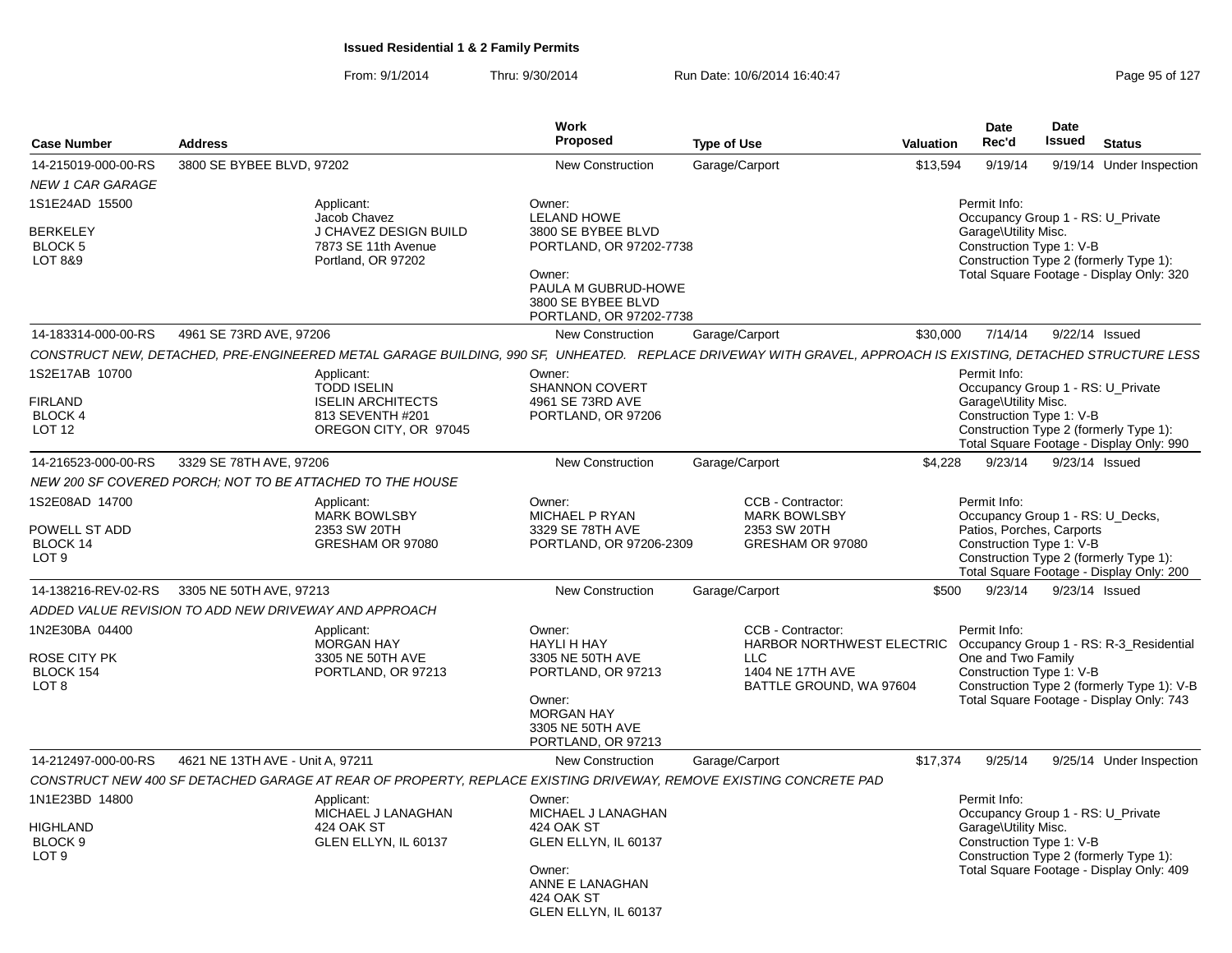| <b>Case Number</b>                                                                         | <b>Address</b>          |                                                                                                                              | Work<br>Proposed                                                                | <b>Type of Use</b>                                                                                                                   | Valuation | Date<br>Rec'd                                                                                         | <b>Date</b><br><b>Issued</b> | <b>Status</b>                                                                      |
|--------------------------------------------------------------------------------------------|-------------------------|------------------------------------------------------------------------------------------------------------------------------|---------------------------------------------------------------------------------|--------------------------------------------------------------------------------------------------------------------------------------|-----------|-------------------------------------------------------------------------------------------------------|------------------------------|------------------------------------------------------------------------------------|
| 14-127056-000-00-RS                                                                        | 15 NE 71ST AVE, 97213   |                                                                                                                              | <b>New Construction</b>                                                         | Garage/Carport                                                                                                                       | \$11,374  | 3/18/14                                                                                               |                              | $9/2/14$ Issued                                                                    |
|                                                                                            |                         | NEW ONE CAR ONE STORY DETACHED GARAGE***WITH NSFR 14-127047-RS***                                                            |                                                                                 |                                                                                                                                      |           |                                                                                                       |                              |                                                                                    |
| 1N2E32CA 02801                                                                             |                         | Applicant:<br><b>KEVIN PARTAIN</b><br><b>URBAN VISIONS</b><br>223 NE 56TH AVE<br>PORTLAND, OR 97213                          | Owner:<br><b>DANIEL ANDREW</b><br>3439 NE SANDY BLVD #113<br>PORTLAND, OR 97232 | CCB - Contractor:<br>ANDREY KOSHUBA<br><b>EXCEPTIONAL HOMES BY</b><br><b>ANDREY INC</b><br>14237 BRIDGE CT.<br>LAKE OSWEGO, OR 97034 |           | Permit Info:<br>Occupancy Group 1 - RS: U_Private<br>Garage\Utility Misc.<br>Construction Type 1: V-B |                              | Construction Type 2 (formerly Type 1):<br>Total Square Footage - Display Only: 280 |
| 14-174172-000-00-RS                                                                        | 4738 SE 61ST AVE, 97206 |                                                                                                                              | <b>New Construction</b>                                                         | Garage/Carport                                                                                                                       | \$16,992  | 6/25/14                                                                                               |                              | 9/2/14 Under Inspection                                                            |
|                                                                                            |                         | NEW DETACHED 2-CAR GARAGE/1-STORY/FLAT LOT/SIMPLE***WITH NSFR 14-174164-RS***                                                |                                                                                 |                                                                                                                                      |           |                                                                                                       |                              |                                                                                    |
| 1S2E18AA 04100                                                                             |                         | Applicant:<br><b>KYM NGUYEN</b><br>CONCEPT DESIGN & ASSOCIATES PO BOX 90277<br>PO BOX 8464<br>PORTLAND OR 97207              | Owner:<br>DK HOMES LLC<br>PORTLAND, OR 97290-0277                               | CCB - Contractor:<br><b>DAMIR KARIN</b><br>DK HOMES LLC<br>PO BOX 90277<br>PORTLAND, OR 97290                                        |           | Permit Info:<br>Occupancy Group 1 - RS: U Private<br>Garage\Utility Misc.<br>Construction Type 1: V-B |                              | Construction Type 2 (formerly Type 1):<br>Total Square Footage - Display Only: 400 |
| 14-184775-000-00-RS                                                                        | 5264 SE 69TH AVE, 97206 |                                                                                                                              | <b>New Construction</b>                                                         | Garage/Carport                                                                                                                       | \$16,992  | 7/16/14                                                                                               |                              | 9/9/14 Under Inspection                                                            |
|                                                                                            |                         | NEW ONE STORY ONE CAR DETACHED GARAGE ***WITH NSFR 14-184763-RS*** Septic Decommissioning Required. Call for Inspection 842. |                                                                                 |                                                                                                                                      |           |                                                                                                       |                              |                                                                                    |
| 1S2E17BD 10600<br><b>NASHVILLE</b><br><b>BLOCK1</b><br>LOT <sub>3</sub><br>LOT 4 EXC S 25' |                         | Applicant:<br>MIKE COYLE<br><b>FASTER PERMITS</b><br>14334 NW EAGLERIDGE LANE<br>PORTLAND, OR 97229                          | Owner:<br><b>DAVID HELM</b><br>20575 SE HIGH CT<br>DAMASCUS, OR 97089           | CCB - Contractor:<br><b>BRIAN MCMILLEN LLC</b><br>15151 SE FRYE<br>HAPPY VALLEY, OR 97086                                            |           | Permit Info:<br>Occupancy Group 1 - RS: U_Private<br>Garage\Utility Misc.<br>Construction Type 1: V-B |                              | Construction Type 2 (formerly Type 1):<br>Total Square Footage - Display Only: 400 |
| 14-184775-REV-01-RS                                                                        | 5264 SE 69TH AVE, 97206 |                                                                                                                              | <b>New Construction</b>                                                         | Garage/Carport                                                                                                                       |           | \$<br>9/9/14                                                                                          |                              | $9/9/14$ Issued                                                                    |
|                                                                                            |                         | RELOCATE GARAGE CLOSER TO STREET AND REDUCE LENGTH OF DRIVEWAY                                                               |                                                                                 |                                                                                                                                      |           |                                                                                                       |                              |                                                                                    |
| 1S2E17BD 10600<br><b>NASHVILLE</b><br>BLOCK 1<br>LOT <sub>3</sub><br>LOT 4 EXC S 25'       |                         | Applicant:<br><b>MIKE COYLE</b><br><b>FASTER PERMITS</b><br>14334 NW EAGLERIDGE LANE<br>PORTLAND, OR 97229                   | Owner:<br>BRIAN MCMILLEN LLC<br>15151 SE FRYE ST<br>HAPPY VALLEY, OR 97086-2841 | CCB - Contractor:<br><b>BRIAN MCMILLEN LLC</b><br>15151 SE FRYE<br>HAPPY VALLEY, OR 97086                                            |           | Permit Info:<br>Occupancy Group 1 - RS: U_Private<br>Garage\Utility Misc.<br>Construction Type 1: V-B |                              | Construction Type 2 (formerly Type 1):<br>Total Square Footage - Display Only: 400 |
| 14-159020-000-00-RS                                                                        | 3163 SE 71ST AVE, 97206 |                                                                                                                              | <b>New Construction</b>                                                         | Garage/Carport                                                                                                                       | \$10,195  | 5/20/14                                                                                               |                              | 9/11/14 Issued                                                                     |
|                                                                                            |                         | NEW DETACHED ONE CAR ONE STORY GARAGE***WITH NSFR 14-159007-RS*** Septic Decommissioning Required. Call for Inspection 842.  |                                                                                 |                                                                                                                                      |           |                                                                                                       |                              |                                                                                    |
| 1S2E08BD 09000                                                                             |                         | Applicant:<br>MIKE COYLE<br><b>FASTER PERMITS</b><br>14334 NW EAGLERIDGE LANE<br>PORTLAND, OR 97229                          | Owner:<br>DANIEL K BETENBENDER<br>3129 SE 71ST AVE<br>PORTLAND, OR 97206        | CCB - Contractor:<br><b>BRIAN MCMILLEN LLC</b><br>15151 SE FRYE<br>HAPPY VALLEY, OR 97086                                            |           | Permit Info:<br>Occupancy Group 1 - RS: U_Private<br>Garage\Utility Misc.<br>Construction Type 1: V-B |                              | Construction Type 2 (formerly Type 1):<br>Total Square Footage - Display Only: 240 |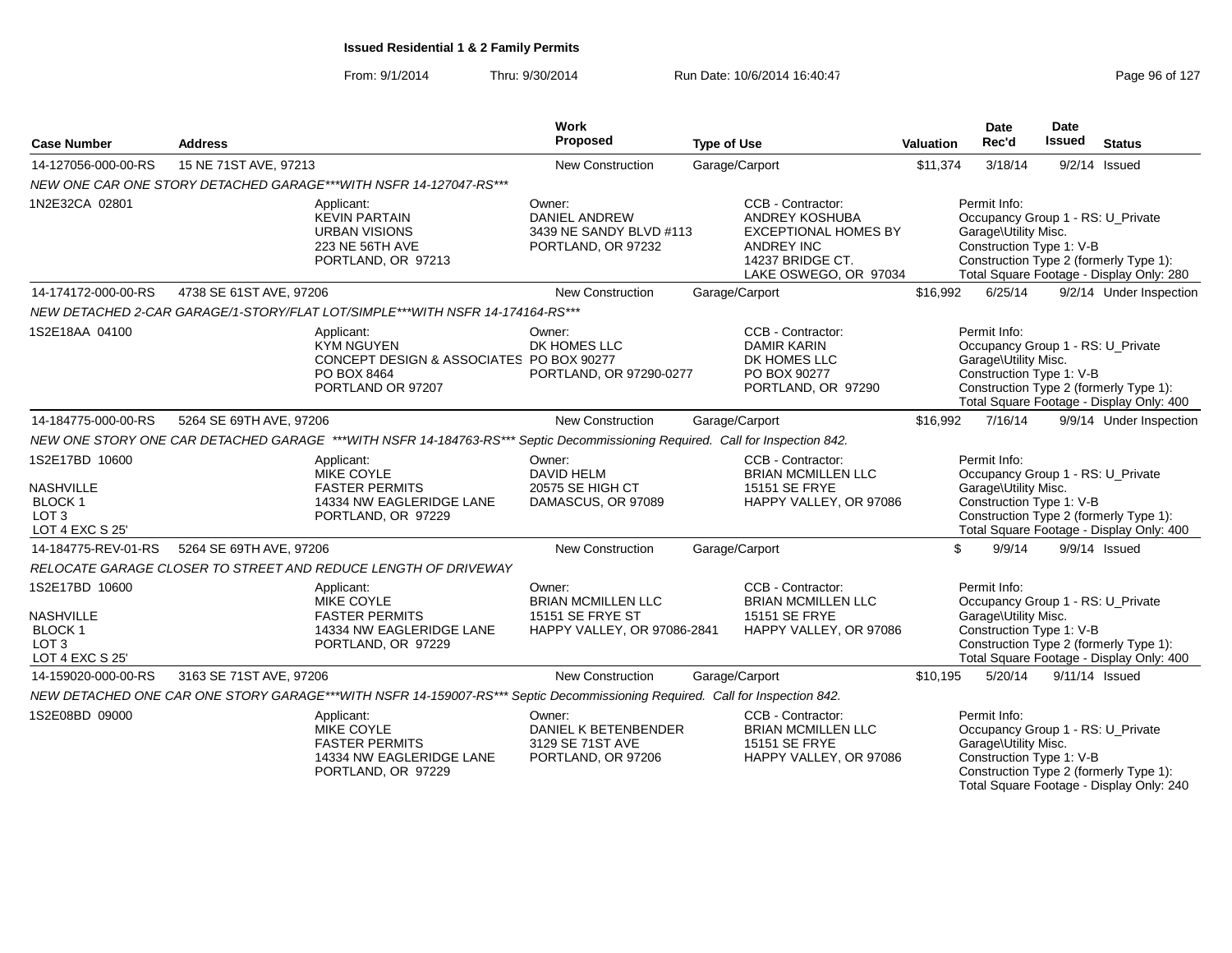From: 9/1/2014Thru: 9/30/2014 Run Date: 10/6/2014 16:40:47 Page 97 of 127

| <b>Case Number</b>                                           | <b>Address</b>                                                                                      | Work<br>Proposed                                                                                                                                            | <b>Type of Use</b>                                                                                                                                                                                                                                                                                                                                                                                        | Valuation | <b>Date</b><br>Rec'd                                                                              | <b>Date</b><br><b>Issued</b> | <b>Status</b>                                                                                                                      |
|--------------------------------------------------------------|-----------------------------------------------------------------------------------------------------|-------------------------------------------------------------------------------------------------------------------------------------------------------------|-----------------------------------------------------------------------------------------------------------------------------------------------------------------------------------------------------------------------------------------------------------------------------------------------------------------------------------------------------------------------------------------------------------|-----------|---------------------------------------------------------------------------------------------------|------------------------------|------------------------------------------------------------------------------------------------------------------------------------|
|                                                              |                                                                                                     |                                                                                                                                                             |                                                                                                                                                                                                                                                                                                                                                                                                           |           |                                                                                                   |                              |                                                                                                                                    |
| 14-149631-000-00-RS                                          | 1936 SE MILLER ST, 97202                                                                            | New Construction                                                                                                                                            | Single Family Dwelling                                                                                                                                                                                                                                                                                                                                                                                    | \$263,710 | 4/29/14                                                                                           |                              | 9/5/14 Under Inspection                                                                                                            |
|                                                              | NEW SINGLE FAMILY RESIDENCE/TWO STORY/ATTACHED GARAGE/FLAT LOT/COMPLEX                              |                                                                                                                                                             |                                                                                                                                                                                                                                                                                                                                                                                                           |           |                                                                                                   |                              |                                                                                                                                    |
| 1S1E23DA 06400<br>MOSELEY ADD<br>BLOCK 6<br>LOT <sub>5</sub> | Applicant:<br>MIKE COYLE<br><b>FASTER PERMITS</b><br>14334 NW EAGLERIDGE LANE<br>PORTLAND, OR 97229 | Owner:<br>JAMES D STEVENSON<br>1550 SE 20TH AVE #302<br>PORTLAND, OR 97214<br>Owner:<br>PATRICIA A STEVENSON<br>1550 SE 20TH AVE #302<br>PORTLAND, OR 97214 | CCB - Contractor:<br>PERFECT CLIMATE INC<br>31925 E HISTORIC COLUMBIA<br><b>RIVER HWY</b><br>TROUTDALE, OR 97060<br>CCB - Contractor:<br>WHITE LIGHTNING ELECTRIC<br>7524 SE 52ND<br>PORTLAND, OR. 97206<br>CCB - Contractor:<br>EDWARD MULLEN PLUMBING<br>1601 SE RIVER RD<br>HILLSBORO, OR 97123<br>CCB - Contractor:<br>Jeremy Osterholm<br>OSTERCRAFT HOMES INC<br>PO BOX 66259<br>PORTLAND, OR 97290 |           | Permit Info:<br>One and Two Family<br>Construction Type 1: V-B<br>Number of New Dwelling Units: 1 |                              | Occupancy Group 1 - RS: R-3_Residential<br>Construction Type 2 (formerly Type 1): V-B<br>Total Square Footage - Display Only: 2712 |
| 14-132541-000-00-RS                                          | 204 NE 57TH AVE, 97213                                                                              | <b>New Construction</b>                                                                                                                                     | <b>Single Family Dwelling</b>                                                                                                                                                                                                                                                                                                                                                                             | \$186.014 | 3/28/14                                                                                           |                              | 9/5/14 Under Inspection                                                                                                            |
|                                                              | NEW SINGLE FAMILY RESIDENCE/2-STORY/ATTACHED GARAGE/FLAT LOT/COMPLEX                                |                                                                                                                                                             |                                                                                                                                                                                                                                                                                                                                                                                                           |           |                                                                                                   |                              |                                                                                                                                    |
| 1N2E31DB 01500                                               | Applicant:<br><b>KEVIN PARTAIN</b><br><b>URBAN VISIONS</b><br>223 NE 56TH AVE<br>PORTLAND, OR 97213 | Owner:<br><b>WILDE PROPERTIES INC</b><br>3735 SE CLAY ST<br>PORTLAND, OR 97214-5139                                                                         | CCB - Contractor:<br>PDX REDEVELOPMENT LLC<br>4800 SW MACADAM, SUITE 245<br>PORTLAND, OR 97239                                                                                                                                                                                                                                                                                                            |           | Permit Info:<br>One and Two Family<br>Construction Type 1: V-B<br>Number of New Dwelling Units: 1 |                              | Occupancy Group 1 - RS: R-3 Residential<br>Construction Type 2 (formerly Type 1): V-B<br>Total Square Footage - Display Only: 1901 |
| 14-132559-000-00-RS                                          | 208 NE 57TH AVE, 97213                                                                              | New Construction                                                                                                                                            | Single Family Dwelling                                                                                                                                                                                                                                                                                                                                                                                    | \$186,014 | 3/28/14                                                                                           |                              | 9/5/14 Under Inspection                                                                                                            |
|                                                              | NEW SINGLE FAMILY RESIDENCE/2-STORY/ATTACHED GARAGE/FLAT LOT/COMPLEX                                |                                                                                                                                                             |                                                                                                                                                                                                                                                                                                                                                                                                           |           |                                                                                                   |                              |                                                                                                                                    |
| 1N2E31DB 01500                                               | Applicant:<br><b>KEVIN PARTAIN</b><br><b>URBAN VISIONS</b><br>223 NE 56TH AVE<br>PORTLAND, OR 97213 | Owner:<br>WILDE PROPERTIES INC<br>3735 SE CLAY ST<br>PORTLAND, OR 97214-5139                                                                                | CCB - Contractor:<br>PDX REDEVELOPMENT LLC<br>4800 SW MACADAM, SUITE 245<br>PORTLAND, OR 97239                                                                                                                                                                                                                                                                                                            |           | Permit Info:<br>One and Two Family<br>Construction Type 1: V-B<br>Number of New Dwelling Units: 1 |                              | Occupancy Group 1 - RS: R-3 Residential<br>Construction Type 2 (formerly Type 1): V-B<br>Total Square Footage - Display Only: 1901 |
| 14-132573-000-00-RS                                          | 218 NE 57TH AVE, 97213                                                                              | New Construction                                                                                                                                            | Single Family Dwelling                                                                                                                                                                                                                                                                                                                                                                                    | \$186,014 | 3/28/14                                                                                           |                              | 9/5/14 Under Inspection                                                                                                            |
|                                                              | NEW SINGLE FAMILY RESIDENCE/2-STORY/ATTACHED GARAGE/FLAT LOT/COMPLEX                                |                                                                                                                                                             |                                                                                                                                                                                                                                                                                                                                                                                                           |           |                                                                                                   |                              |                                                                                                                                    |
| 1N2E31DB 01500                                               | Applicant:<br><b>KEVIN PARTAIN</b><br><b>URBAN VISIONS</b><br>223 NE 56TH AVE<br>PORTLAND, OR 97213 | Owner:<br><b>WILDE PROPERTIES INC</b><br>3735 SE CLAY ST<br>PORTLAND, OR 97214-5139                                                                         | CCB - Contractor:<br>PDX REDEVELOPMENT LLC<br>4800 SW MACADAM, SUITE 245<br>PORTLAND, OR 97239                                                                                                                                                                                                                                                                                                            |           | Permit Info:<br>One and Two Family<br>Construction Type 1: V-B<br>Number of New Dwelling Units: 1 |                              | Occupancy Group 1 - RS: R-3_Residential<br>Construction Type 2 (formerly Type 1): V-B<br>Total Square Footage - Display Only: 1901 |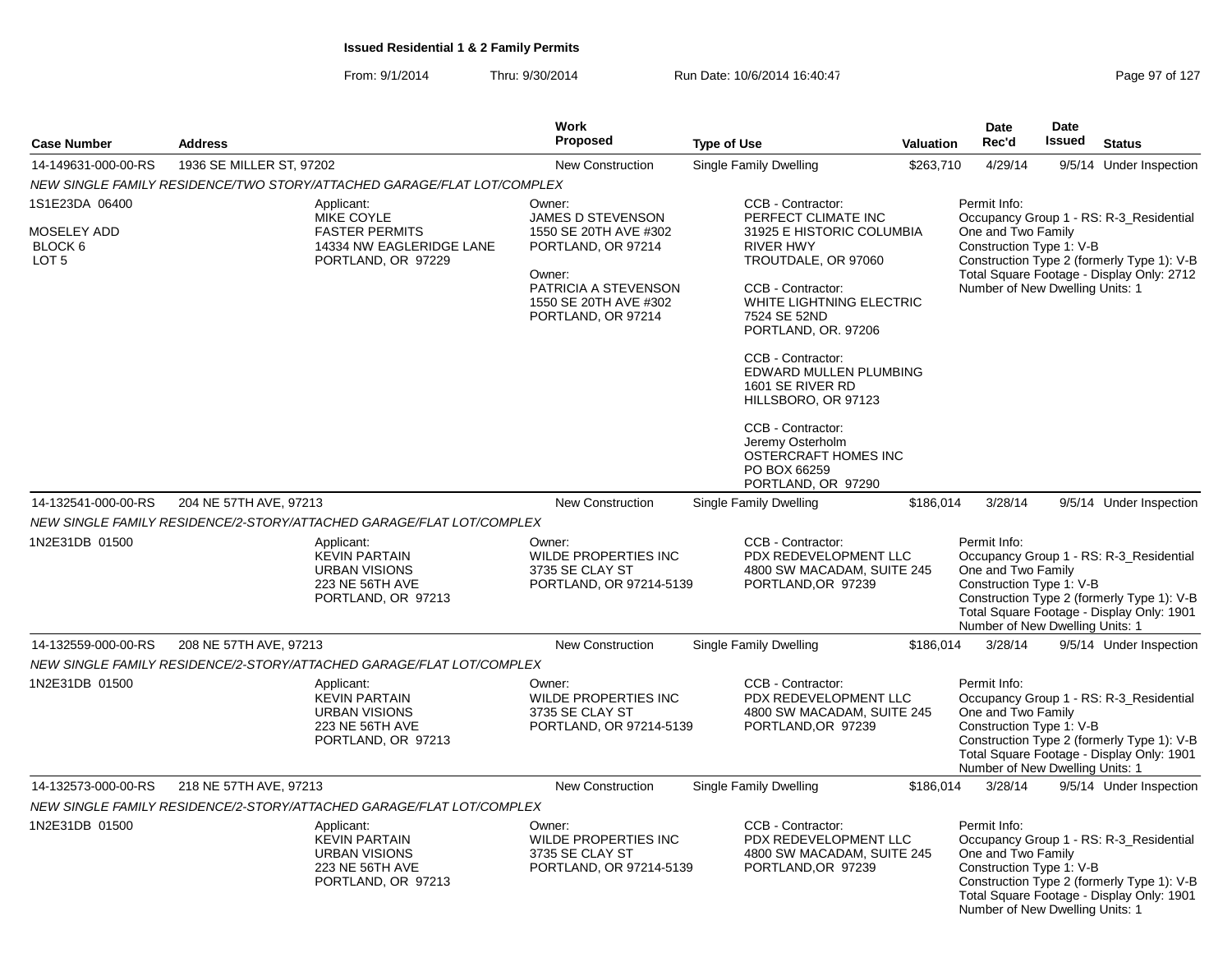From: 9/1/2014Thru: 9/30/2014 Run Date: 10/6/2014 16:40:47 Run Date: 10/6/2014 16:40:47

Number of New Dwelling Units: 1

|                     |                                  |                                                                                                                 | <b>Work</b>                                                                                                                                                             |                                                                                                                                                              |                  | <b>Date</b>                                                                                       | <b>Date</b>   |                                                                                                                                    |
|---------------------|----------------------------------|-----------------------------------------------------------------------------------------------------------------|-------------------------------------------------------------------------------------------------------------------------------------------------------------------------|--------------------------------------------------------------------------------------------------------------------------------------------------------------|------------------|---------------------------------------------------------------------------------------------------|---------------|------------------------------------------------------------------------------------------------------------------------------------|
| <b>Case Number</b>  | <b>Address</b>                   |                                                                                                                 | <b>Proposed</b>                                                                                                                                                         | <b>Type of Use</b>                                                                                                                                           | <b>Valuation</b> | Rec'd                                                                                             | <b>Issued</b> | <b>Status</b>                                                                                                                      |
| 13-239334-000-00-RS | 4318 SE 79TH AVE - Unit A, 97206 |                                                                                                                 | <b>New Construction</b>                                                                                                                                                 | Single Family Dwelling                                                                                                                                       | \$249,175        | 12/17/13                                                                                          |               | 9/5/14 Under Inspection                                                                                                            |
|                     |                                  | NEW SINGLE FAMILY RESIDENCE/ADU IN BASEMENT/2-STORY/SINGLE CAR GARAGE/FLAT LOT/COMPLEX                          |                                                                                                                                                                         |                                                                                                                                                              |                  |                                                                                                   |               |                                                                                                                                    |
| 1S2E08DD 10200      |                                  | Applicant:<br><b>KEVIN PARTAIN</b><br><b>URBAN VISIONS</b><br>223 NE 56TH AVE<br>PORTLAND OR 97213              | Owner:<br><b>IONEL HIJ</b><br>16933 SE FOSTER RD<br>GRESHAM, OR 97080-3228                                                                                              | CCB - Contractor:<br><b>HIJ FLORIN</b><br><b>HIJ CONSTRUCTION</b><br>16933 SE FOSTER RD<br>GRESHAM, OR 97080<br>CCB - Contractor:<br><b>IRONMAN PLUMBING</b> |                  | Permit Info:<br>One and Two Family<br>Construction Type 1: V-B<br>Number of New Dwelling Units: 2 |               | Occupancy Group 1 - RS: R-3_Residential<br>Construction Type 2 (formerly Type 1): V-B<br>Total Square Footage - Display Only: 2668 |
| 14-172541-000-00-RS | 19520 NW MORGAN RD, 97231        |                                                                                                                 | <b>New Construction</b>                                                                                                                                                 | Single Family Dwelling                                                                                                                                       | \$349,838        | 6/20/14                                                                                           |               | 9/5/14 Under Inspection                                                                                                            |
|                     |                                  | NEW SINGLE FAMILY RESIDENCE / ATTACHED GARAGE / 2 STORY / FLAT LOT / COMPLEX                                    |                                                                                                                                                                         |                                                                                                                                                              |                  |                                                                                                   |               |                                                                                                                                    |
| 2N2W12CD 00700      |                                  | Applicant:<br><b>MARK R JOHNSON</b><br>16032 NW MCNAMEE RD<br>PORTLAND, OR 97231-2104                           | Owner:<br><b>MARK R JOHNSON</b><br>16032 NW MCNAMEE RD<br>PORTLAND, OR 97231-2104<br>Owner:<br><b>SUSAN E JOHNSON</b><br>16032 NW MCNAMEE RD<br>PORTLAND, OR 97231-2104 | CCB - Contractor:<br><b>SRDH PLUMBING INC/NW</b><br><b>PLUMBING SERV</b><br>PO BOX 492<br>ST HELENS, OR 97051                                                |                  | Permit Info:<br>One and Two Family<br>Construction Type 1: V-B<br>Number of New Dwelling Units: 1 |               | Occupancy Group 1 - RS: R-3_Residential<br>Construction Type 2 (formerly Type 1): V-B<br>Total Square Footage - Display Only: 3587 |
| 14-143194-000-00-RS | 9220 N TRUMBULL AVE, 97203       |                                                                                                                 | <b>New Construction</b>                                                                                                                                                 | Single Family Dwelling                                                                                                                                       | \$198,463        | 4/17/14                                                                                           |               | 9/8/14 Under Inspection                                                                                                            |
|                     |                                  | NEW SINGLE FAMILY RESIDENCE/2-STORY/ATTACHED GARAGE/FLAT LOT/COMPLEX+++SIGNED LIMITED STRUCTURAL ENGINEERING+++ |                                                                                                                                                                         |                                                                                                                                                              |                  |                                                                                                   |               |                                                                                                                                    |
| 1N1W01CA 04001      |                                  | Applicant:<br>Donna Keough<br><b>BW CONSTRUCTION</b><br>508 NW 44th Street<br>Vancouver, WA 98660               | Owner:<br><b>JMT PROPERTIES INC</b><br>PO BOX 196<br>CLACKAMAS, OR 97015-0196                                                                                           | CCB - Contractor:<br><b>KAY MACK HOMES LLC</b><br>13706 SE MARKET ST<br>PORTLAND, OR 97233                                                                   |                  | Permit Info:<br>One and Two Family<br>Construction Type 1: V-B                                    |               | Occupancy Group 1 - RS: R-3 Residential<br>Construction Type 2 (formerly Type 1): V-B<br>Total Square Footage - Display Only: 1971 |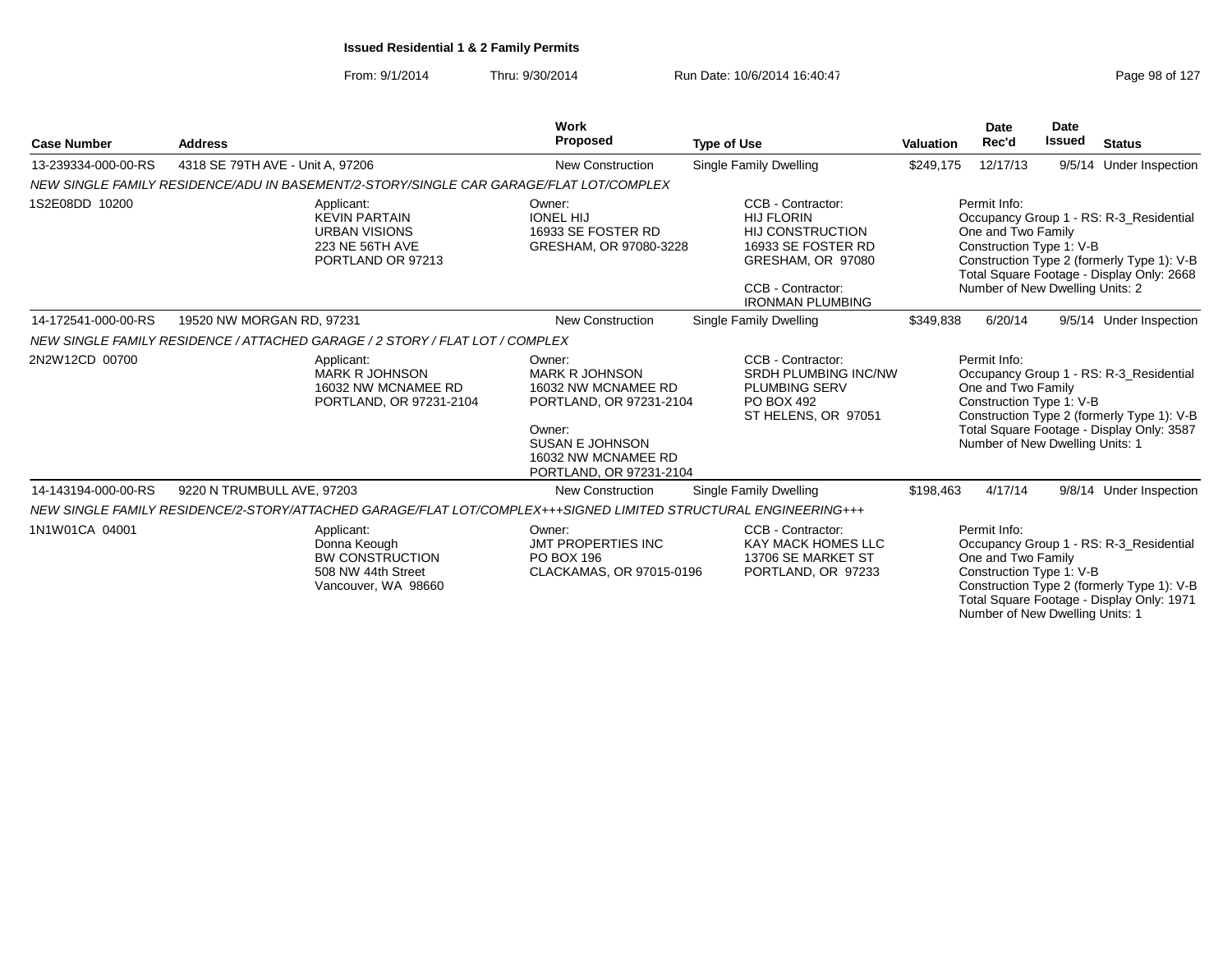| <b>Case Number</b>                                        | <b>Address</b>                                                                                                   | Work<br>Proposed                                                                                                                                                   | <b>Type of Use</b>                                                                                                                                                                                                                                                                                                                                                                             | Valuation | <b>Date</b><br>Rec'd                                                                              | <b>Date</b><br>Issued | <b>Status</b>                                                                                                                      |
|-----------------------------------------------------------|------------------------------------------------------------------------------------------------------------------|--------------------------------------------------------------------------------------------------------------------------------------------------------------------|------------------------------------------------------------------------------------------------------------------------------------------------------------------------------------------------------------------------------------------------------------------------------------------------------------------------------------------------------------------------------------------------|-----------|---------------------------------------------------------------------------------------------------|-----------------------|------------------------------------------------------------------------------------------------------------------------------------|
| 14-178186-REV-01-RS                                       | 5123 NE 35TH AVE, 97211                                                                                          | <b>New Construction</b>                                                                                                                                            | <b>Single Family Dwelling</b>                                                                                                                                                                                                                                                                                                                                                                  |           | \$<br>9/8/14                                                                                      |                       | $9/8/14$ Issued                                                                                                                    |
|                                                           | REVISION TO CHANGE STEEL BEAMS TO GLU-LAM                                                                        |                                                                                                                                                                    |                                                                                                                                                                                                                                                                                                                                                                                                |           |                                                                                                   |                       |                                                                                                                                    |
| 1N1E24AB 10500                                            | Applicant:<br><b>MAJID HABIBI</b>                                                                                | Owner:<br>PORTLAND DEVELOPMENT                                                                                                                                     | CCB - Contractor:<br><b>JTR PLUMBING INC</b>                                                                                                                                                                                                                                                                                                                                                   |           | Permit Info:                                                                                      |                       | Occupancy Group 1 - RS: R-3_Residential                                                                                            |
| <b>WILLAMETTE ADD</b><br>BLOCK <sub>24</sub><br>LOT 24&25 | PORTLAND DEVELOPMENT<br><b>GROUP, LLC</b><br>11124 NE HALSEY ST PMB 643<br>PORTLAND, OR 97220                    | <b>GROUP</b><br>11124 NE HALSEY ST PMB 643<br>PORTLAND, OR 97220-2021<br>Owner:<br><b>INVESTMENTS LLC</b><br>11124 NE HALSEY ST PMB 643<br>PORTLAND, OR 97220-2021 | 4272 NE BEAUMEAD ST<br>HILLSBORO OR 97124<br>CCB - Contractor:<br>SUNLIGHT ELECTRIC INC<br>2804 NE 65TH AVE SUITE D<br>VANCOUVER WA 98661<br>CCB - Contractor:<br>pro heating and painting Ilc<br>18577 SW STUBBLEFIELD WAY #1!<br><b>ALOHA, OR 97006</b><br>CCB - Contractor:<br><b>GENE</b><br>PORTLAND DEVELOPMENT<br><b>GROUP LLC</b><br>11124 NE HALSEY ST. PMB 643<br>PORTLAND, OR 97220 |           | One and Two Family<br>Construction Type 1: V-B                                                    |                       | Construction Type 2 (formerly Type 1):<br>Total Square Footage - Display Only: 2895                                                |
| 14-151470-000-00-RS                                       | 10071 SW 8TH PL, 97219                                                                                           | <b>New Construction</b>                                                                                                                                            | Single Family Dwelling                                                                                                                                                                                                                                                                                                                                                                         | \$400,823 | 5/1/14                                                                                            |                       | 9/9/14 Under Inspection                                                                                                            |
|                                                           | NEW SINGLE FAMILY RESIDENCE/TWO STORY WITH BASEMENT/ATTACHED GARAGE/20% SLOPE OR GREATER LOT/COMPLEX**ON LOT 1** |                                                                                                                                                                    |                                                                                                                                                                                                                                                                                                                                                                                                |           |                                                                                                   |                       |                                                                                                                                    |
| 1S1E28DB 01700                                            | Applicant:<br><b>MIKE COYLE</b><br><b>FASTER PERMITS</b><br>14334 NW EAGLERIDGE LANE<br>PORTLAND, OR 97229       | Owner:<br>LWD LLC<br>5740 SW ARROW WOOD LN<br>PORTLAND, OR 97225-1330                                                                                              | CCB - Contractor:<br><b>LWD LLC</b><br>5740 SW ARROWWOOD LN<br>PORTLAND, OR 97225                                                                                                                                                                                                                                                                                                              |           | Permit Info:<br>One and Two Family<br>Construction Type 1: V-B<br>Number of New Dwelling Units: 1 |                       | Occupancy Group 1 - RS: R-3_Residential<br>Construction Type 2 (formerly Type 1): V-B<br>Total Square Footage - Display Only: 4219 |
| 14-165132-000-00-RS                                       | 7228 N BOSTON AVE, 97217                                                                                         | <b>New Construction</b>                                                                                                                                            | Single Family Dwelling                                                                                                                                                                                                                                                                                                                                                                         | \$265,061 | 6/4/14                                                                                            |                       | 9/9/14 Under Inspection                                                                                                            |
|                                                           | NEW SINGLE FAMILY RESIDENCE/TWO STORY/ATTACHED GARAGE/FLAT LOT/COMPLEX                                           |                                                                                                                                                                    |                                                                                                                                                                                                                                                                                                                                                                                                |           |                                                                                                   |                       |                                                                                                                                    |
| 1N1E16AB 07600                                            | Applicant:<br><b>KEVIN PARTAIN</b><br><b>URBAN VISIONS</b><br><b>223 NE 56TH AVE</b><br>PORTLAND OR 97213        | Owner:<br>RENAISSANCE CUSTOM HOMES<br><b>LLC</b><br>16771 BOONES FERRY RD<br>LAKE OSWEGO, OR 97035-4383                                                            | CCB - Contractor:<br>Jeff Shrope<br><b>RENAISSANCE CUSTOM HOMES</b><br><b>LLC</b><br>16771 Boones Ferry Rd<br>Lake Oswego, OR 97035<br>CCB - Contractor:<br>RUSSELL & SONS PLUMBING INC<br><b>PO BOX 192</b><br>BATTLE GROUND WA 98604                                                                                                                                                         |           | Permit Info:<br>One and Two Family<br>Construction Type 1: V-B<br>Number of New Dwelling Units: 1 |                       | Occupancy Group 1 - RS: R-3_Residential<br>Construction Type 2 (formerly Type 1): V-B<br>Total Square Footage - Display Only: 2573 |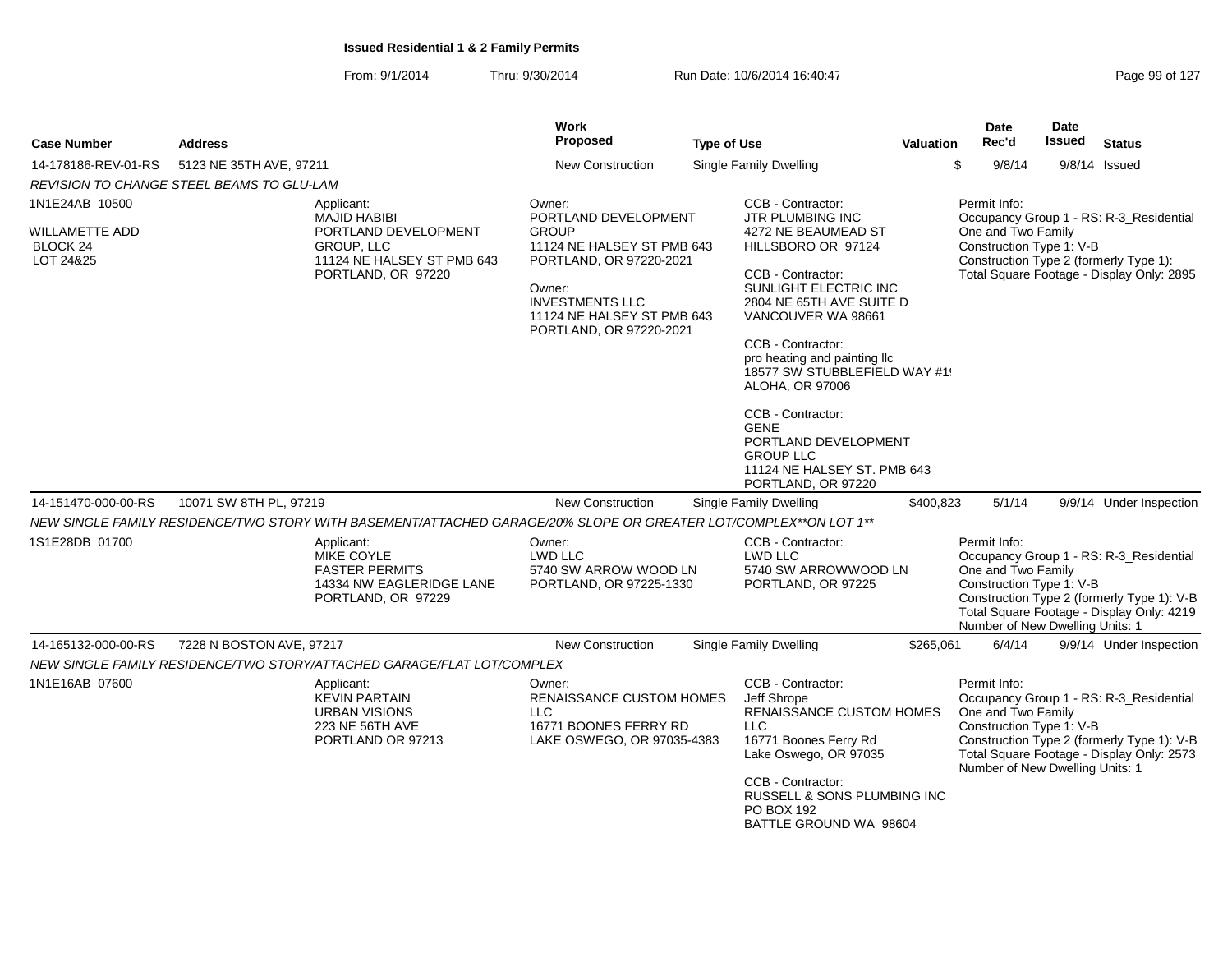|                                                                                      |                             |                                                                                                                     | <b>Work</b>                                                                                                                                                  |                    |                                                                                                                                                                                                                                                                                                                                |           | Date                                                                                              | <b>Date</b>    |                                                                                                                                    |
|--------------------------------------------------------------------------------------|-----------------------------|---------------------------------------------------------------------------------------------------------------------|--------------------------------------------------------------------------------------------------------------------------------------------------------------|--------------------|--------------------------------------------------------------------------------------------------------------------------------------------------------------------------------------------------------------------------------------------------------------------------------------------------------------------------------|-----------|---------------------------------------------------------------------------------------------------|----------------|------------------------------------------------------------------------------------------------------------------------------------|
| <b>Case Number</b>                                                                   | <b>Address</b>              |                                                                                                                     | Proposed                                                                                                                                                     | <b>Type of Use</b> |                                                                                                                                                                                                                                                                                                                                | Valuation | Rec'd                                                                                             | <b>Issued</b>  | <b>Status</b>                                                                                                                      |
| 14-166531-000-00-RS                                                                  | 7218 N BOSTON AVE, 97217    |                                                                                                                     | New Construction                                                                                                                                             |                    | <b>Single Family Dwelling</b>                                                                                                                                                                                                                                                                                                  | \$236,318 | 6/6/14                                                                                            |                | 9/9/14 Under Inspection                                                                                                            |
|                                                                                      |                             | NEW SINGLE FAMILY RESIDENCE/2 STORY/W ATTACHED 1 CAR GARAGE/FLAT LOT/COMPLEX / LOT 6 AND N 11 FT OF LOT 5 - TRACT 1 |                                                                                                                                                              |                    |                                                                                                                                                                                                                                                                                                                                |           |                                                                                                   |                |                                                                                                                                    |
| 1N1E16AB 07600                                                                       |                             | Applicant:<br><b>KEVIN PARTAIN</b><br><b>URBAN VISIONS</b><br>223 NE 56TH AVE<br>PORTLAND, OR 97213                 | Owner:<br><b>RENAISSANCE CUSTOM HOMES</b><br><b>LLC</b><br>16771 BOONES FERRY RD<br>LAKE OSWEGO, OR 97035-4383                                               |                    | CCB - Contractor:<br>Jeff Shrope<br><b>RENAISSANCE CUSTOM HOMES</b><br>LLC<br>16771 Boones Ferry Rd<br>Lake Oswego, OR 97035<br>CCB - Contractor:<br><b>RUSSELL &amp; SONS PLUMBING INC</b><br>PO BOX 192<br>BATTLE GROUND WA 98604                                                                                            |           | Permit Info:<br>One and Two Family<br>Construction Type 1: V-B<br>Number of New Dwelling Units: 1 |                | Occupancy Group 1 - RS: R-3_Residential<br>Construction Type 2 (formerly Type 1): V-B<br>Total Square Footage - Display Only: 2321 |
| 14-184763-000-00-RS                                                                  | 5264 SE 69TH AVE, 97206     |                                                                                                                     | <b>New Construction</b>                                                                                                                                      |                    | Single Family Dwelling                                                                                                                                                                                                                                                                                                         | \$275,174 | 7/16/14                                                                                           |                | 9/9/14 Under Inspection                                                                                                            |
|                                                                                      |                             | NEW SINGLE FAMILY RESIDENCE/TWO STORY/DETACHED GARAGE/FLAT LOT/COMPLEX***WITH GARAGE 14-184775-RS***                |                                                                                                                                                              |                    |                                                                                                                                                                                                                                                                                                                                |           |                                                                                                   |                |                                                                                                                                    |
| 1S2E17BD 10600<br><b>NASHVILLE</b><br>BLOCK 1<br>LOT <sub>3</sub><br>LOT 4 EXC S 25' |                             | Applicant:<br>MIKE COYLE<br><b>FASTER PERMITS</b><br>14334 NW EAGLERIDGE LANE<br>PORTLAND, OR 97229                 | Owner:<br><b>BRIAN MCMILLEN LLC</b><br>15151 SE FRYE<br>HAPPY VALLEY, OR 97086<br>Owner:<br><b>DAVID HELM</b><br>20575 SE HIGH CT<br>DAMASCUS, OR 97089      |                    | CCB - Contractor:<br>EDWARD MULLEN PLUMBING<br>1601 SE RIVER RD<br>HILLSBORO, OR 97123<br>CCB - Contractor:<br>GRAMER HEATING AND COOLING Number of New Dwelling Units: 1<br>53725 NW OLD WILSON RIVER RD<br>GALES CREEK OR 97117<br>CCB - Contractor:<br><b>BRIAN MCMILLEN LLC</b><br>15151 SE FRYE<br>HAPPY VALLEY, OR 97086 |           | Permit Info:<br>One and Two Family<br>Construction Type 1: V-B                                    |                | Occupancy Group 1 - RS: R-3_Residential<br>Construction Type 2 (formerly Type 1):<br>Total Square Footage - Display Only: 2495     |
| 14-128148-000-00-RS                                                                  | 5402 SE 46TH AVE, 97206     |                                                                                                                     | <b>New Construction</b>                                                                                                                                      |                    | Single Family Dwelling                                                                                                                                                                                                                                                                                                         | \$335,491 | 3/18/14                                                                                           |                | 9/10/14 Under Inspection                                                                                                           |
|                                                                                      |                             | NEW SINGLE FAMILY RESIDENCE/2-STORY/TUCK UNDER GARAGE/FLAT LOT/COMPLEX                                              |                                                                                                                                                              |                    |                                                                                                                                                                                                                                                                                                                                |           |                                                                                                   |                |                                                                                                                                    |
| 1S2E18BC 12500                                                                       |                             | Applicant:<br>MIKE COYLE<br><b>FASTER PERMITS</b><br>14334 NW EAGLERIDGE LANE<br>PORTLAND, OR 97229                 | Owner:<br>JEFF S KOOPMAN<br>PO BOX 16506<br>PORTLAND, OR 97292-0506                                                                                          |                    | CCB - Contractor:<br><b>JEFF KOOPMAN</b><br>PO BOX 16506<br>PORTLAND, OR 97292                                                                                                                                                                                                                                                 |           | Permit Info:<br>One and Two Family<br>Construction Type 1: V-B<br>Number of New Dwelling Units: 1 |                | Occupancy Group 1 - RS: R-3_Residential<br>Construction Type 2 (formerly Type 1): V-B<br>Total Square Footage - Display Only: 3431 |
| 14-112144-REV-02-RS                                                                  | 4435 SW GREENLEAF DR, 97221 |                                                                                                                     | <b>New Construction</b>                                                                                                                                      |                    | <b>Single Family Dwelling</b>                                                                                                                                                                                                                                                                                                  |           | \$<br>9/9/14                                                                                      | 9/10/14 Issued |                                                                                                                                    |
|                                                                                      |                             | REVISION TO REQUIRE FIRE RETARDANT TREATED WOOD ROOF SHINGLES AT HOUSE AND GARAGE- NO PLANS                         |                                                                                                                                                              |                    |                                                                                                                                                                                                                                                                                                                                |           |                                                                                                   |                |                                                                                                                                    |
| 1S1E08BB 01800<br><b>GREEN HILLS</b><br>BLOCK 32<br>LOT 1 TL 1800                    |                             | Applicant:<br><b>LEON TRICE</b><br><b>LMT ARCHITECTURE</b><br>5428 NE 30TH AVE<br>PORTLAND OREGON 97211             | Owner:<br><b>TIMOTHY DEJONG</b><br>3720 SW BOND AVE #1810<br>PORTLAND, OR 97239<br>Owner:<br>LAURIE S DEJONG<br>3720 SW BOND AVE #1810<br>PORTLAND, OR 97239 |                    | CCB - Contractor:<br>COWAN CONSTRUCTION, LLC.<br>P.O. BOX 1846<br>TUALATIN, OR 97062<br>CCB - Contractor:<br>D & SONS PLUMBING LLC<br>3810 NE 53RD CIR<br>VANCOUVER, WA 98661                                                                                                                                                  |           | Permit Info:<br>One and Two Family<br>Construction Type 1: V-B                                    |                | Occupancy Group 1 - RS: R-3_Residential<br>Construction Type 2 (formerly Type 1): V-B<br>Total Square Footage - Display Only: 4894 |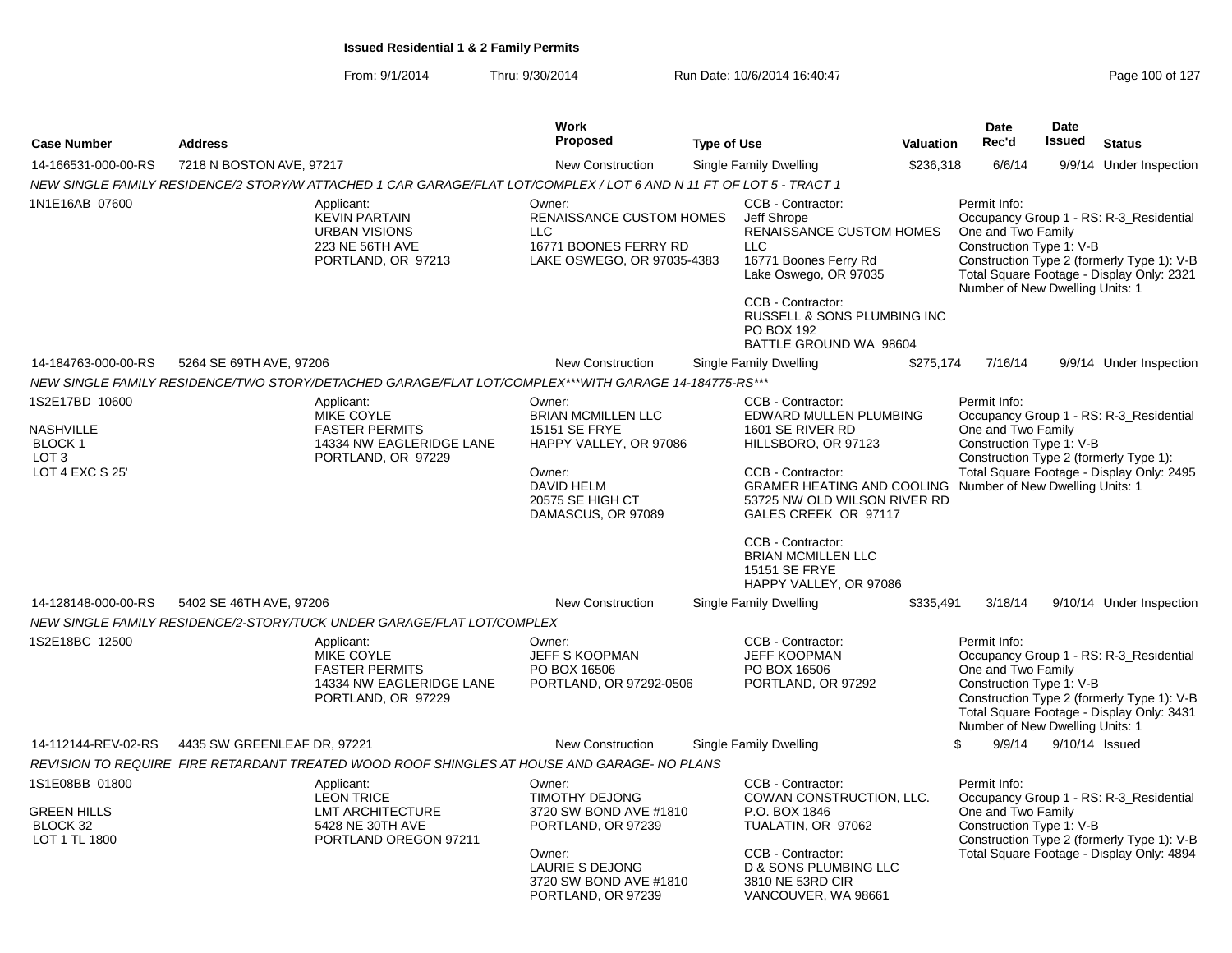| <b>Case Number</b>  | <b>Address</b>               |                                                                                                                                            | Work<br>Proposed                                                                                                                              | <b>Type of Use</b> |                                                                                                                                                                                                                                                                                            | <b>Valuation</b> | <b>Date</b><br>Rec'd                                                                              | <b>Date</b><br><b>Issued</b> | <b>Status</b>                                                                                                                      |
|---------------------|------------------------------|--------------------------------------------------------------------------------------------------------------------------------------------|-----------------------------------------------------------------------------------------------------------------------------------------------|--------------------|--------------------------------------------------------------------------------------------------------------------------------------------------------------------------------------------------------------------------------------------------------------------------------------------|------------------|---------------------------------------------------------------------------------------------------|------------------------------|------------------------------------------------------------------------------------------------------------------------------------|
| 14-156736-000-00-RS | 9833 N EXETER AVE, 97203     |                                                                                                                                            | <b>New Construction</b>                                                                                                                       |                    | Single Family Dwelling                                                                                                                                                                                                                                                                     | \$168,175        | 5/14/14                                                                                           |                              | 9/10/14 Under Inspection                                                                                                           |
|                     |                              | NEW SINGLE FAMILY RESIDENCE/2-STORY/ATTACHED GARAGE/FLAT LOT/COMPLEX                                                                       |                                                                                                                                               |                    |                                                                                                                                                                                                                                                                                            |                  |                                                                                                   |                              |                                                                                                                                    |
| 1N1E05CC 04200      |                              | Applicant:<br><b>KEVIN PARTAIN</b><br><b>URBAN VISIONS</b><br>223 NE 56TH AVENUE<br>PORTLAND, OR 97213                                     | Owner:<br>FISH CONSTRUCTION NW INC<br>1834 SW 58TH AVE #102<br>PORTLAND, OR 97221-1455                                                        |                    | CCB - Contractor:<br>FISH CONSTRUCTION NW INC<br>1834 SW 58TH AVE STE #102<br>PORTLAND OR 97221                                                                                                                                                                                            |                  | Permit Info:<br>One and Two Family<br>Construction Type 1: V-B<br>Number of New Dwelling Units: 1 |                              | Occupancy Group 1 - RS: R-3_Residential<br>Construction Type 2 (formerly Type 1): V-B<br>Total Square Footage - Display Only: 1697 |
| 14-159007-000-00-RS | 3163 SE 71ST AVE, 97206      |                                                                                                                                            | <b>New Construction</b>                                                                                                                       |                    | Single Family Dwelling                                                                                                                                                                                                                                                                     | \$275,174        | 5/20/14                                                                                           |                              | 9/11/14 Issued                                                                                                                     |
|                     |                              | NEW SINGLE FAMILY RESIDENCE/2-STORY/DETACHED GARAGE/FLAT LOT/COMPLEX ***fire sprinklers required******WITH DETACHED GARAGE 14-159020-RS*** |                                                                                                                                               |                    |                                                                                                                                                                                                                                                                                            |                  |                                                                                                   |                              |                                                                                                                                    |
| 1S2E08BD 09000      |                              | Applicant:<br>MIKE COYLE<br><b>FASTER PERMITS</b><br>14334 NW EAGLERIDGE LANE<br>PORTLAND, OR 97229                                        | Owner:<br>DANIEL K BETENBENDER<br>3129 SE 71ST AVE<br>PORTLAND, OR 97206                                                                      |                    | CCB - Contractor:<br>EDWARD MULLEN PLUMBING<br>1601 SE RIVER RD<br>HILLSBORO, OR 97123<br>CCB - Contractor:<br><b>GRAMER HEATING AND COOLING Number of New Dwelling Units: 1</b><br>53725 NW OLD WILSON RIVER RD<br>GALES CREEK OR 97117<br>CCB - Contractor:<br><b>BRIAN MCMILLEN LLC</b> |                  | Permit Info:<br>One and Two Family<br>Construction Type 1: V-B                                    |                              | Occupancy Group 1 - RS: R-3 Residential<br>Construction Type 2 (formerly Type 1):<br>Total Square Footage - Display Only: 2495     |
|                     |                              |                                                                                                                                            |                                                                                                                                               |                    | <b>15151 SE FRYE</b><br>HAPPY VALLEY, OR 97086                                                                                                                                                                                                                                             |                  |                                                                                                   |                              |                                                                                                                                    |
| 14-188980-000-00-RS | 2926 SE 145TH AVE, 97236     |                                                                                                                                            | <b>New Construction</b>                                                                                                                       |                    | <b>Single Family Dwelling</b>                                                                                                                                                                                                                                                              | \$282,470        | 7/24/14                                                                                           |                              | 9/11/14 Under Inspection                                                                                                           |
|                     |                              | NEW SINGLE FAMILY RESIDENCE/2-STORY/ATTACHED GARAGE/FLAT LOT/COMPLEX                                                                       |                                                                                                                                               |                    |                                                                                                                                                                                                                                                                                            |                  |                                                                                                   |                              |                                                                                                                                    |
| 1S2E12BB 00800      |                              | Applicant:<br>MIKE COYLE<br><b>FASTER PERMITS</b><br>14334 NW EAGLERIDGE LANE<br>PORTLAND, OR 97229                                        | Owner:<br>ANATOLIY F KULAKEVICH<br>2924 SE 145TH AVE<br>PORTLAND, OR 97236-2502<br>Owner:<br>NINA G KULAKEVICH                                |                    | CCB - Contractor:<br>UKA CONSTRUCTION LLC<br>11016 SE HAPPY VALLEY DR<br>PORTLAND, OR 97086<br>CCB - Contractor:<br>MANZHURA PLUMBING INC                                                                                                                                                  |                  | Permit Info:<br>One and Two Family<br>Construction Type 1: V-B<br>Number of New Dwelling Units: 1 |                              | Occupancy Group 1 - RS: R-3_Residential<br>Construction Type 2 (formerly Type 1): V-B<br>Total Square Footage - Display Only: 2903 |
|                     |                              |                                                                                                                                            | 2924 SE 145TH AVE<br>PORTLAND, OR 97236-2502                                                                                                  |                    | PO BOX 820429<br>VANCOUVER WA 98682                                                                                                                                                                                                                                                        |                  |                                                                                                   |                              |                                                                                                                                    |
| 13-180181-REV-02-RS | 5850 SW CALIFORNIA ST, 97219 |                                                                                                                                            | <b>New Construction</b>                                                                                                                       |                    | Single Family Dwelling                                                                                                                                                                                                                                                                     |                  | \$<br>9/12/14                                                                                     |                              | 9/12/14 Issued                                                                                                                     |
|                     |                              | REVISION - VAULT BEDROOM CEILING AND MODIFY TRUSSES - NO EXTERIOR CHANGES                                                                  |                                                                                                                                               |                    |                                                                                                                                                                                                                                                                                            |                  |                                                                                                   |                              |                                                                                                                                    |
| 1S1E19BA 08400      |                              | Applicant:<br><b>SAM SARICH</b><br>SAM SARICH CONSTRUCTION INC 2620 SW TEXAS ST<br>11707 NW LAIDLAW RD<br>PORTLAND OR 97229                | Owner:<br><b>JESSE L COEFIELD</b><br>PORTLAND, OR 97219-1900<br>Owner:<br><b>LEVI R LOLICH</b><br>2620 SW TEXAS ST<br>PORTLAND, OR 97219-1900 |                    | CCB - Contractor:<br><b>SAM SARICH</b><br>SAM SARICH CONSTRUCTION INC One and Two Family<br>11707 NW LAIDLAW RD<br>PORTLAND OR 97229<br>CCB - Contractor:<br>S & J HEATING & AIR<br><b>CONDITIONING</b><br>1004 NE 4TH AVE<br>CANBY, OR 97013                                              |                  | Permit Info:<br>Construction Type 1: V-B                                                          |                              | Occupancy Group 1 - RS: R-3_Residential<br>Construction Type 2 (formerly Type 1): V-B<br>Total Square Footage - Display Only: 3402 |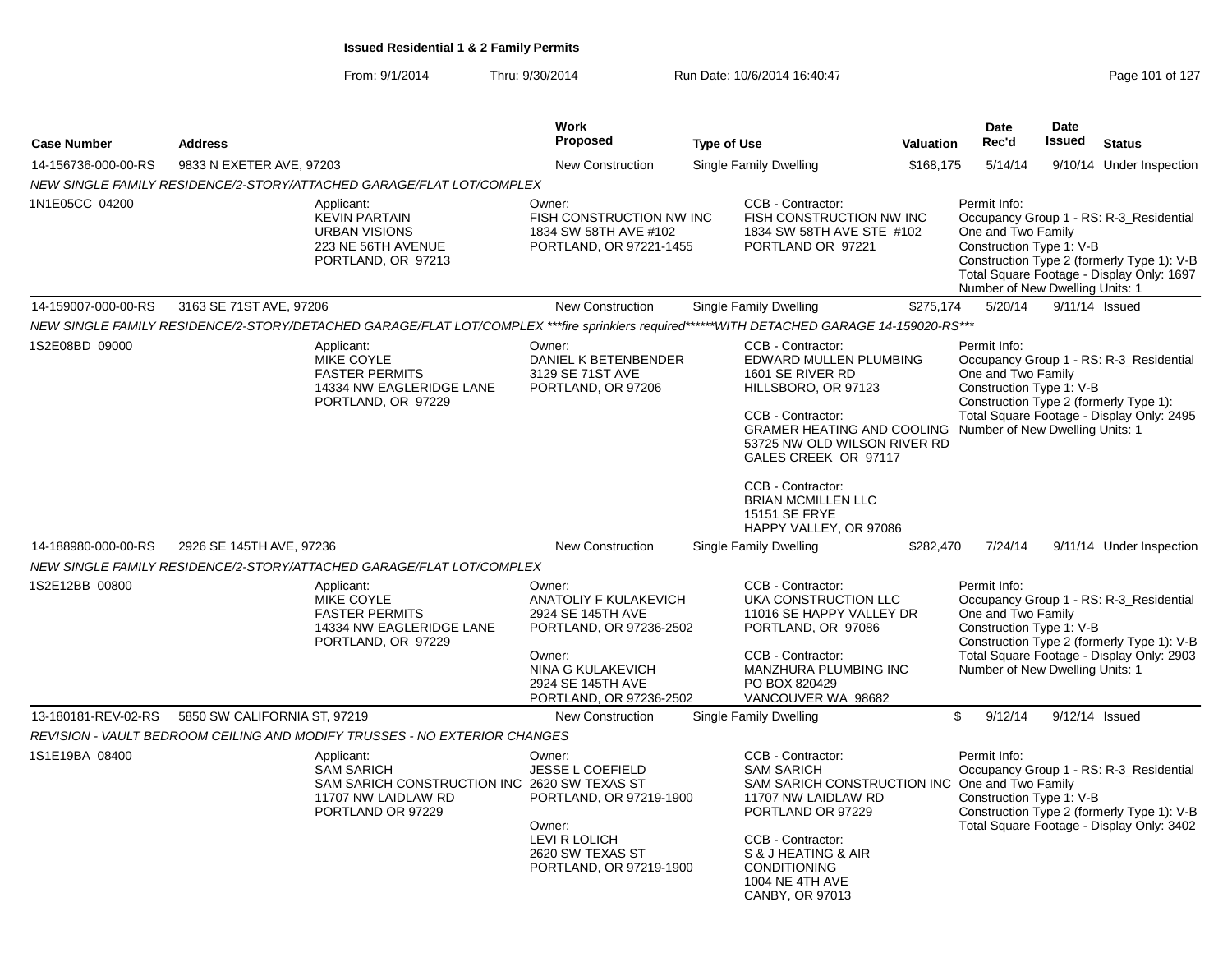| <b>Case Number</b>  | <b>Address</b>                                                                                               | Work<br>Proposed                                                                                                                                                | <b>Type of Use</b> |                                                                                                                                                                                                                                | Valuation | <b>Date</b><br>Rec'd                                                                              | Date<br><b>Issued</b> | <b>Status</b>                                                                                                                      |
|---------------------|--------------------------------------------------------------------------------------------------------------|-----------------------------------------------------------------------------------------------------------------------------------------------------------------|--------------------|--------------------------------------------------------------------------------------------------------------------------------------------------------------------------------------------------------------------------------|-----------|---------------------------------------------------------------------------------------------------|-----------------------|------------------------------------------------------------------------------------------------------------------------------------|
| 14-110498-000-00-RS | 4938 SE 33RD AVE, 97202                                                                                      | New Construction                                                                                                                                                |                    | <b>Single Family Dwelling</b>                                                                                                                                                                                                  | \$209,154 | 1/28/14                                                                                           |                       | 9/12/14 Under Inspection                                                                                                           |
|                     | NEW SINGLE FAMILY RESIDENCE/TWO STORY/ATTACHED GARAGE/FLAT LOT/COMPLEXLOCATED WEST OF NSFR 14-110538-RS      |                                                                                                                                                                 |                    |                                                                                                                                                                                                                                |           |                                                                                                   |                       |                                                                                                                                    |
| 1S1E13BA 10400      | Applicant:<br><b>KEVIN PARTAIN</b><br><b>URBAN VISIONS</b><br>223 NE 56TH AVE<br>PORTLAND OR 97213           | Owner:<br><b>RENAISSANCE CUSTOM HOMES</b><br><b>LLC</b><br>16771 BOONES FERRY RD<br>LAKE OSWEGO, OR 97035-4383                                                  |                    | CCB - Contractor:<br><b>CRAFTWORK PLUMBING INC</b><br>7737 SW CIRRUS DR<br>BEAVERTON, OR 97008<br>CCB - Contractor:<br>Jeff Shrope<br>RENAISSANCE CUSTOM HOMES<br><b>LLC</b><br>16771 Boones Ferry Rd<br>Lake Oswego, OR 97035 |           | Permit Info:<br>One and Two Family<br>Construction Type 1: V-B<br>Number of New Dwelling Units: 1 |                       | Occupancy Group 1 - RS: R-3 Residential<br>Construction Type 2 (formerly Type 1): V-B<br>Total Square Footage - Display Only: 2132 |
| 14-176352-000-00-RS | 5139 SE ELLIS ST, 97206                                                                                      | <b>New Construction</b>                                                                                                                                         |                    | Single Family Dwelling                                                                                                                                                                                                         | \$186,338 | 6/27/14                                                                                           |                       | 9/12/14 Under Inspection                                                                                                           |
|                     | NEW SINGLE FAMILY RESIDENCE/TWO STORY/ATTACHED GARAGE/FLAT LOT/COMPLEX                                       |                                                                                                                                                                 |                    |                                                                                                                                                                                                                                |           |                                                                                                   |                       |                                                                                                                                    |
| 1S2E18DB 05400      | Applicant:<br><b>KEVIN PARTAIN</b><br><b>URBAN VISIONS</b><br>223 NE 56TH AVE<br>PORTLAND OR 97213           | Owner:<br>RANDOLPH A MAXWELL<br>5129 SE ELLIS ST<br>PORTLAND, OR 97206-5612<br>Owner:<br><b>DEANNA E MAXWELL</b><br>5129 SE ELLIS ST<br>PORTLAND, OR 97206-5612 |                    | CCB - Contractor:<br><b>CRAFTWORK PLUMBING INC</b><br>7737 SW CIRRUS DR<br>BEAVERTON, OR 97008<br>CCB - Contractor:<br>Jeff Shrope<br>RENAISSANCE CUSTOM HOMES<br><b>LLC</b><br>16771 Boones Ferry Rd<br>Lake Oswego, OR 97035 |           | Permit Info:<br>One and Two Family<br>Construction Type 1: V-B<br>Number of New Dwelling Units: 1 |                       | Occupancy Group 1 - RS: R-3 Residential<br>Construction Type 2 (formerly Type 1): V-B<br>Total Square Footage - Display Only: 1850 |
| 14-166391-000-00-RS | 1311 SE MARTINS ST, 97202                                                                                    | <b>New Construction</b>                                                                                                                                         |                    | Single Family Dwelling                                                                                                                                                                                                         | \$245,284 | 6/6/14                                                                                            |                       | 9/12/14 Under Inspection                                                                                                           |
|                     | NEW SINGLE FAMILY RESIDENCE/2-STORY WITH BASEMENT/TUCK UNDER GARAGE/FLAT LOT/COMPLEX / LOT 7 OF 13-231491-PR |                                                                                                                                                                 |                    |                                                                                                                                                                                                                                |           |                                                                                                   |                       |                                                                                                                                    |
| 1S1E14CD 04400      | Applicant:<br>PATRICK W CRANEY<br>1305 SE MARTINS ST<br>PORTLAND, OR 97202                                   | Owner:<br><b>PATRICK W CRANEY</b><br>1305 SE MARTINS ST<br>PORTLAND, OR 97202<br>Owner:<br><b>L KENDYL</b><br>1305 SE MARTINS ST<br>PORTLAND, OR 97202          |                    | CCB - Contractor:<br>FRAME OF MIND CONSTRUCTION<br><b>INC</b><br>3676 SE RURAL<br>PORTLAND, OR 97202                                                                                                                           |           | Permit Info:<br>One and Two Family<br>Construction Type 1: V-B<br>Number of New Dwelling Units: 1 |                       | Occupancy Group 1 - RS: R-3_Residential<br>Construction Type 2 (formerly Type 1): V-B<br>Total Square Footage - Display Only: 2390 |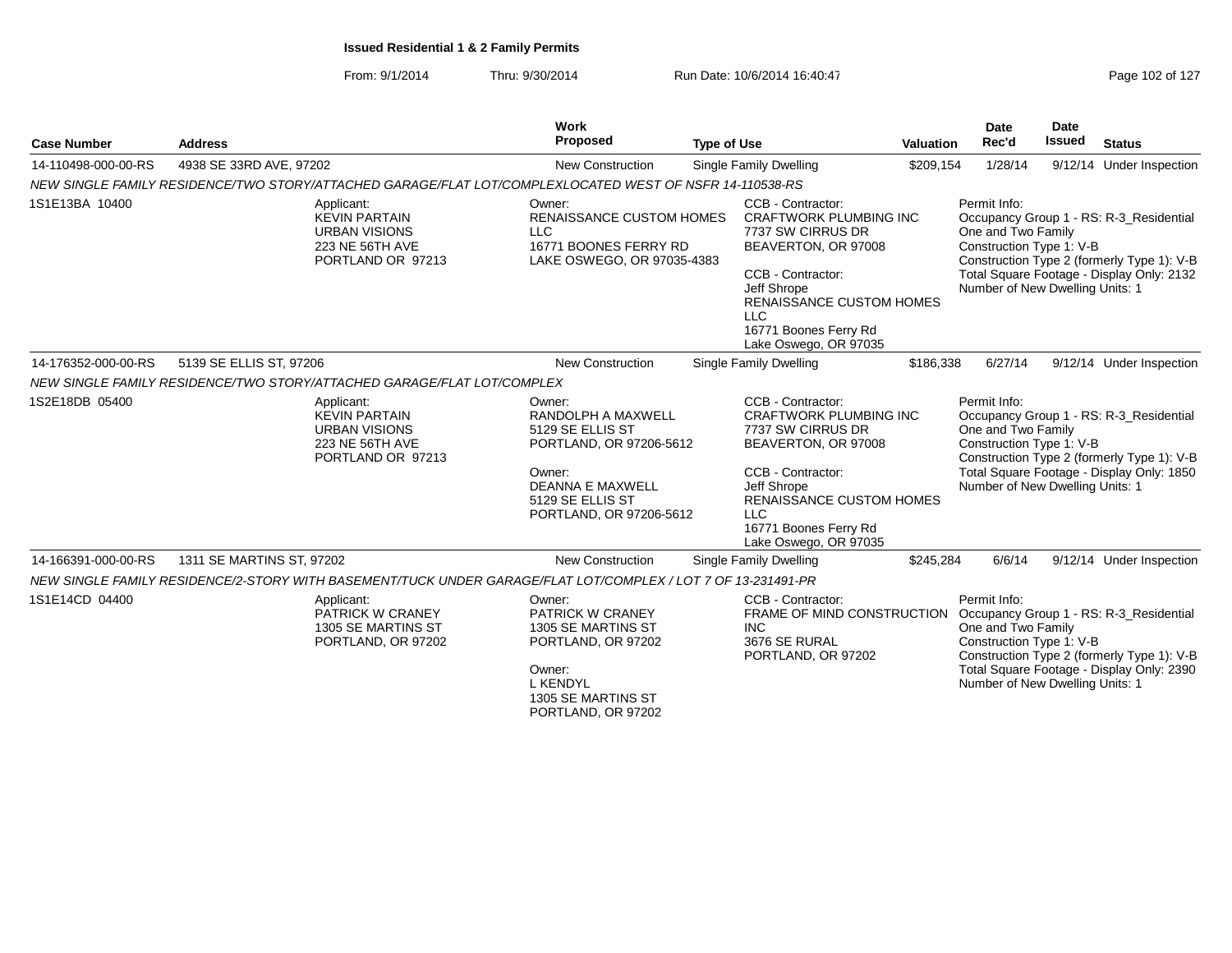| <b>Case Number</b>                                              | <b>Address</b>                   |                                                                                                                               | Work<br><b>Proposed</b>                                                                                        | <b>Type of Use</b> |                                                                                                                                                                                                                                                                                                                                                                                       | <b>Valuation</b> | Date<br>Rec'd                                                                                     | Date<br>Issued   | <b>Status</b>                                                                                                                      |
|-----------------------------------------------------------------|----------------------------------|-------------------------------------------------------------------------------------------------------------------------------|----------------------------------------------------------------------------------------------------------------|--------------------|---------------------------------------------------------------------------------------------------------------------------------------------------------------------------------------------------------------------------------------------------------------------------------------------------------------------------------------------------------------------------------------|------------------|---------------------------------------------------------------------------------------------------|------------------|------------------------------------------------------------------------------------------------------------------------------------|
| 14-129392-000-00-RS                                             | 437 NE GRAHAM ST - Unit A. 97212 |                                                                                                                               | <b>New Construction</b>                                                                                        |                    | <b>Single Family Dwelling</b>                                                                                                                                                                                                                                                                                                                                                         | \$289,948        | 3/20/14                                                                                           | 9/26/14 Issued   |                                                                                                                                    |
|                                                                 |                                  | NEW SINGLE FAMILY RESIDENCE/2 STORY/ TUCK UNDER GARAGE/ BASEMENT ADU/ FLAT LOT/ COMPLEX                                       |                                                                                                                |                    |                                                                                                                                                                                                                                                                                                                                                                                       |                  |                                                                                                   |                  |                                                                                                                                    |
| 1N1E26BC 06700                                                  |                                  | Applicant:<br><b>ROB HUMPHREY</b><br><b>FASTER PERMITS</b><br>14334 NW EAGLERIDGE LANE<br>PORTLAND, OR 97229                  | Owner:<br><b>EVERETT CUSTOM HOMES INC</b><br>735 SW 158TH AVE #180<br>BEAVERTON, OR 97006-4952                 |                    | CCB - Contractor:<br>DBA WRIGHT 1 ELECTRIC and<br>THREE PHASE ELECTRIC<br>5618 SE 135TH<br>PORTLAND OR 97236<br>CCB - Contractor:<br>DEVELOPMENT NORTHWEST<br>INC/dba Wolcott Plumbing<br>1075 W HISTORIC COLUMBIA<br><b>RIVER HWY</b><br>TROUTDALE OR 97060<br>CCB - Contractor:<br><b>VIC REMMERS</b><br>EVERETT CUSTOM HOMES INC<br>735 SW 158TH AVE STE 180<br>BEAVERTON OR 97008 |                  | Permit Info:<br>One and Two Family<br>Construction Type 1: V-B<br>Number of New Dwelling Units: 2 |                  | Occupancy Group 1 - RS: R-3 Residential<br>Construction Type 2 (formerly Type 1): V-B<br>Total Square Footage - Display Only: 2871 |
| 14-200671-000-00-RS                                             | 3612 SE RURAL ST, 97202          |                                                                                                                               | <b>New Construction</b>                                                                                        |                    | <b>Single Family Dwelling</b>                                                                                                                                                                                                                                                                                                                                                         | \$305,487        | 8/19/14                                                                                           | $9/26/14$ Issued |                                                                                                                                    |
|                                                                 |                                  | NEW SINGLE FAMILY RESIDENCE/2-STORY WITH BASEMENT/TUCK UNDER GARAGE/FLAT LOT/COMPLEX                                          |                                                                                                                |                    |                                                                                                                                                                                                                                                                                                                                                                                       |                  |                                                                                                   |                  |                                                                                                                                    |
| 1S1E24AC 00700                                                  |                                  | Applicant:<br><b>KEVIN PARTAIN</b><br><b>URBAN VISIONS PLANNING</b><br>SERVICES, INC.<br>223 NE 56TH AVE<br>PORTLAND OR 97213 | Owner:<br><b>RENAISSANCE CUSTOM HOMES</b><br><b>LLC</b><br>16771 BOONES FERRY RD<br>LAKE OSWEGO, OR 97035-4213 |                    | CCB - Contractor:<br>Jeff Shrope<br>RENAISSANCE CUSTOM HOMES<br>$\sqcup$ C<br>16771 Boones Ferry Rd<br>Lake Oswego, OR 97035                                                                                                                                                                                                                                                          |                  | Permit Info:<br>One and Two Family<br>Construction Type 1: V-B<br>Number of New Dwelling Units: 1 |                  | Occupancy Group 1 - RS: R-3 Residential<br>Construction Type 2 (formerly Type 1): V-B<br>Total Square Footage - Display Only: 3344 |
| 13-174405-REV-01-RS                                             | 10318 NW LANGWORTHY TER          |                                                                                                                               | <b>New Construction</b>                                                                                        |                    | <b>Single Family Dwelling</b>                                                                                                                                                                                                                                                                                                                                                         | \$8,000          | 9/26/14                                                                                           | $9/26/14$ Issued |                                                                                                                                    |
|                                                                 |                                  | ADDED VALUE REVISION TO ADD NEW WALLS AND CONVERT BONUS ROOM TO READING LOFT, CRAFT ROOM, STORAGE, AND NEW BATHROOM           |                                                                                                                |                    |                                                                                                                                                                                                                                                                                                                                                                                       |                  |                                                                                                   |                  |                                                                                                                                    |
| 1N1W23CC 01100<br>FOREST HEIGHTS ESTATES NO 8<br><b>LOT 444</b> |                                  | Applicant:<br><b>RICHARD EISENHAUER</b><br>6925 SW NETARTS CT<br>BEAVERTON OR 97007                                           | Owner:<br>TIMBERRIDGE DEVELOPMENT INC AIR COMFORT INC<br>1001 NW LOVEJOY ST #812<br>PORTLAND, OR 97209         |                    | CCB - Contractor:<br>16055 SW 74TH AVE STE B<br>PORTLAND, OR 97224<br>CCB - Contractor:<br>JOHN DUNCAN<br><b>TIMBERRIDGE DEVELOPMENT</b><br>9929 NW UPTON CT<br>PORTLAND, OR 97229<br>CCB - Contractor:<br>ELITE ELECTRIC GROUP, LLC                                                                                                                                                  |                  | Permit Info:<br>One and Two Family<br>Construction Type 1: V-B                                    |                  | Occupancy Group 1 - RS: R-3_Residential<br>Construction Type 2 (formerly Type 1): V-B<br>Total Square Footage - Display Only: 6748 |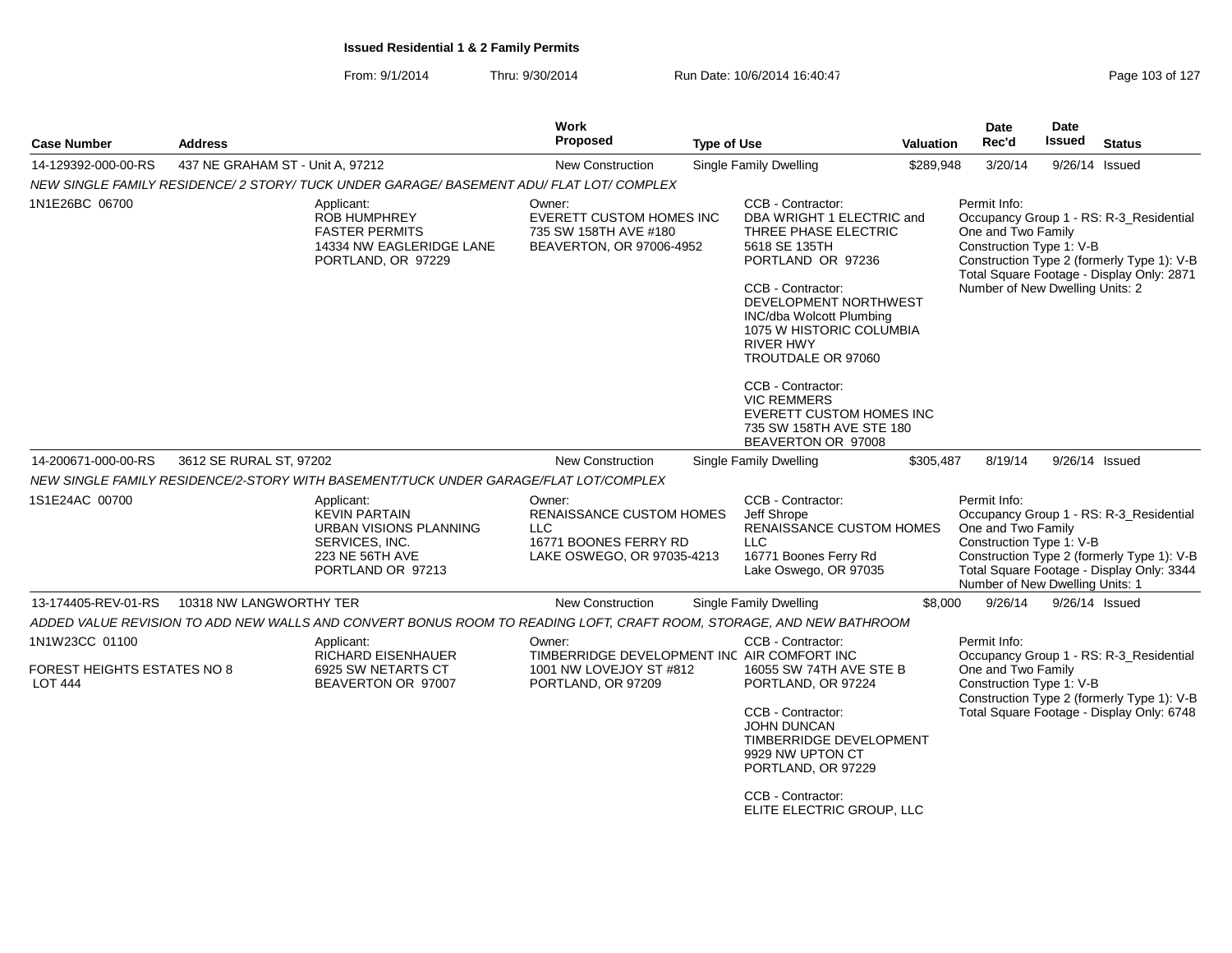From: 9/1/2014Thru: 9/30/2014 Run Date: 10/6/2014 16:40:47 Rege 104 of 127

| <b>Case Number</b>                                                                                | <b>Address</b>                   |                                                                                                              | Work<br><b>Proposed</b>                                                                                                                                            | <b>Type of Use</b>                  |                                                                                                                                                                                                                      | <b>Valuation</b> | Date<br>Rec'd                                                                                     | Date<br><b>Issued</b> | <b>Status</b>                                                                                                                      |
|---------------------------------------------------------------------------------------------------|----------------------------------|--------------------------------------------------------------------------------------------------------------|--------------------------------------------------------------------------------------------------------------------------------------------------------------------|-------------------------------------|----------------------------------------------------------------------------------------------------------------------------------------------------------------------------------------------------------------------|------------------|---------------------------------------------------------------------------------------------------|-----------------------|------------------------------------------------------------------------------------------------------------------------------------|
| 14-200165-000-00-RS                                                                               | 8563 SE 19TH AVE                 |                                                                                                              | <b>New Construction</b>                                                                                                                                            | Single Family Dwelling              |                                                                                                                                                                                                                      | \$305,902        | 8/18/14                                                                                           |                       | 9/29/14 Under Inspection                                                                                                           |
|                                                                                                   |                                  | NEW SINGLE FAMILY RESIDENCE/2-STORY W BASEMENT/TUCK UNDER GARAGE/FLAT LOT/COMPLEX                            |                                                                                                                                                                    |                                     |                                                                                                                                                                                                                      |                  |                                                                                                   |                       |                                                                                                                                    |
| 1S1E26AA 06900                                                                                    |                                  | Applicant:<br>Gene Pavlenko<br>ANAMIC CONSTRUCTION INC<br>12808 SE Cooper St<br>Portland, OR 97236           | Owner:<br><b>GENE PAVLENKO</b><br>ANAMIC CONSTRUCTION<br>12808 SE Cooper St<br>Portland, OR<br>97236                                                               |                                     | CCB - Contractor:<br><b>GENE PAVLENKO</b><br>ANAMIC CONSTRUCTION INC.<br>12808 SE COOPER ST<br>PORTLAND, OR 97236                                                                                                    |                  | Permit Info:<br>One and Two Family<br>Construction Type 1: V-B<br>Number of New Dwelling Units: 1 |                       | Occupancy Group 1 - RS: R-3_Residential<br>Construction Type 2 (formerly Type 1): V-B<br>Total Square Footage - Display Only: 2947 |
| 14-190845-000-00-RS                                                                               | 3833 SE 33RD AVE, 97202          |                                                                                                              | New Construction                                                                                                                                                   | <b>Single Family Dwelling</b>       |                                                                                                                                                                                                                      | \$144,963        | 7/29/14                                                                                           |                       | 9/29/14 Under Inspection                                                                                                           |
|                                                                                                   |                                  | NEW SINGLE FAMILY RESIDENCE/2-STORY/ATTACHED GARAGE/FLAT LOT/COMPLEX                                         |                                                                                                                                                                    |                                     |                                                                                                                                                                                                                      |                  |                                                                                                   |                       |                                                                                                                                    |
| 1S1E12CA 06300                                                                                    |                                  | Applicant:<br><b>EDUARD SHTOGRIN</b><br>13543 SE WILLINGHAM CT<br>CLACKAMAS, OR 97015                        | Owner:<br><b>JACK B MAJORS</b><br>P O BOX 1749<br>CLACKAMAS, OR 97015                                                                                              | <b>PORTLAND</b>                     | CCB - Contractor:<br>EDUARD SHTOGRIN<br>ROYAL CUSTOM HOMES INC.<br>13543 SE WILLINGHAM COURT<br>CLACKAMAS, OR 97015<br>CCB - Contractor:<br>ARTWORK CONSTRUCTION LLC<br>8312 SE ASPEN SUMMIT DR<br>PORTLAND OR 97266 |                  | Permit Info:<br>One and Two Family<br>Construction Type 1: V-B<br>Number of New Dwelling Units: 1 |                       | Occupancy Group 1 - RS: R-3_Residential<br>Construction Type 2 (formerly Type 1): V-B<br>Total Square Footage - Display Only: 1502 |
| 14-129352-000-00-RS                                                                               | 443 NE GRAHAM ST - Unit A, 97212 |                                                                                                              | <b>New Construction</b>                                                                                                                                            | Single Family Dwelling              |                                                                                                                                                                                                                      | \$289,948        | 3/20/14                                                                                           | 9/29/14 Issued        |                                                                                                                                    |
|                                                                                                   |                                  | NEW SINGLE FAMILY RESIDENCE/2 STORY/ TUCK UNDER GARAGE/ BASEMENT ADU/ FLAT LOT/ COMPLEX                      |                                                                                                                                                                    |                                     |                                                                                                                                                                                                                      |                  |                                                                                                   |                       |                                                                                                                                    |
| 1N1E26BC 06700                                                                                    |                                  | Applicant:<br><b>ROB HUMPHREY</b><br><b>FASTER PERMITS</b><br>14334 NW EAGLERIDGE LANE<br>PORTLAND, OR 97229 | Owner:<br>EVERETT CUSTOM HOMES INC<br>735 SW 158TH AVE #180<br>BEAVERTON, OR 97006-4952                                                                            | 5618 SE 135TH<br><b>VIC REMMERS</b> | CCB - Contractor:<br>DBA WRIGHT 1 ELECTRIC and<br>THREE PHASE ELECTRIC<br>PORTLAND OR 97236<br>CCB - Contractor:<br>EVERETT CUSTOM HOMES INC<br>735 SW 158TH AVE STE 180<br>BEAVERTON OR 97008                       |                  | Permit Info:<br>One and Two Family<br>Construction Type 1: V-B<br>Number of New Dwelling Units: 2 |                       | Occupancy Group 1 - RS: R-3_Residential<br>Construction Type 2 (formerly Type 1): V-B<br>Total Square Footage - Display Only: 2871 |
| 13-102830-REV-02-RS                                                                               | 1930 SE 20TH AVE, 97214          |                                                                                                              | <b>New Construction</b>                                                                                                                                            | <b>Single Family Dwelling</b>       |                                                                                                                                                                                                                      | \$               | 9/29/14                                                                                           | 9/29/14 Issued        |                                                                                                                                    |
|                                                                                                   |                                  | REVISION TO PAGE S1.2 TO ADD DETAILS IN ORDER TO REMOVE SPECIAL INSPECTION FOR THE WOOD JOISTS               |                                                                                                                                                                    |                                     |                                                                                                                                                                                                                      |                  |                                                                                                   |                       |                                                                                                                                    |
| 1S1E02DA 18300<br><b>COLONIAL HTS</b><br>BLOCK <sub>9</sub><br>LOT <sub>3</sub><br>N 1/2 OF LOT 4 |                                  | Applicant:<br><b>DAVID ADAMS</b><br>OTIS CONSTRUCTION<br>430 NE KNOTT<br>PORTLAND OR                         | Owner:<br><b>BRADLEY R KOMENDA</b><br>9 W BROADWAY #324<br>BOSTON, MA 02127-1056<br>Owner:<br><b>MOLLY A KOMENDA</b><br>9 W BROADWAY #324<br>BOSTON, MA 02127-1056 |                                     | CCB - Contractor:<br>OTIS CONSTRUCTION INC<br>430 NE KNOTT ST<br>PORTLAND, OR 97212-3107<br>CCB - Contractor:<br>HOME THEATER COMPANY INC<br>105 SE TAYLOR ST SUITE 203<br>PORTLAND, OR 97214                        |                  | Permit Info:<br>One and Two Family<br>Construction Type 1: V-B                                    |                       | Occupancy Group 1 - RS: R-3_Residential<br>Construction Type 2 (formerly Type 1): V-B<br>Total Square Footage - Display Only: 4159 |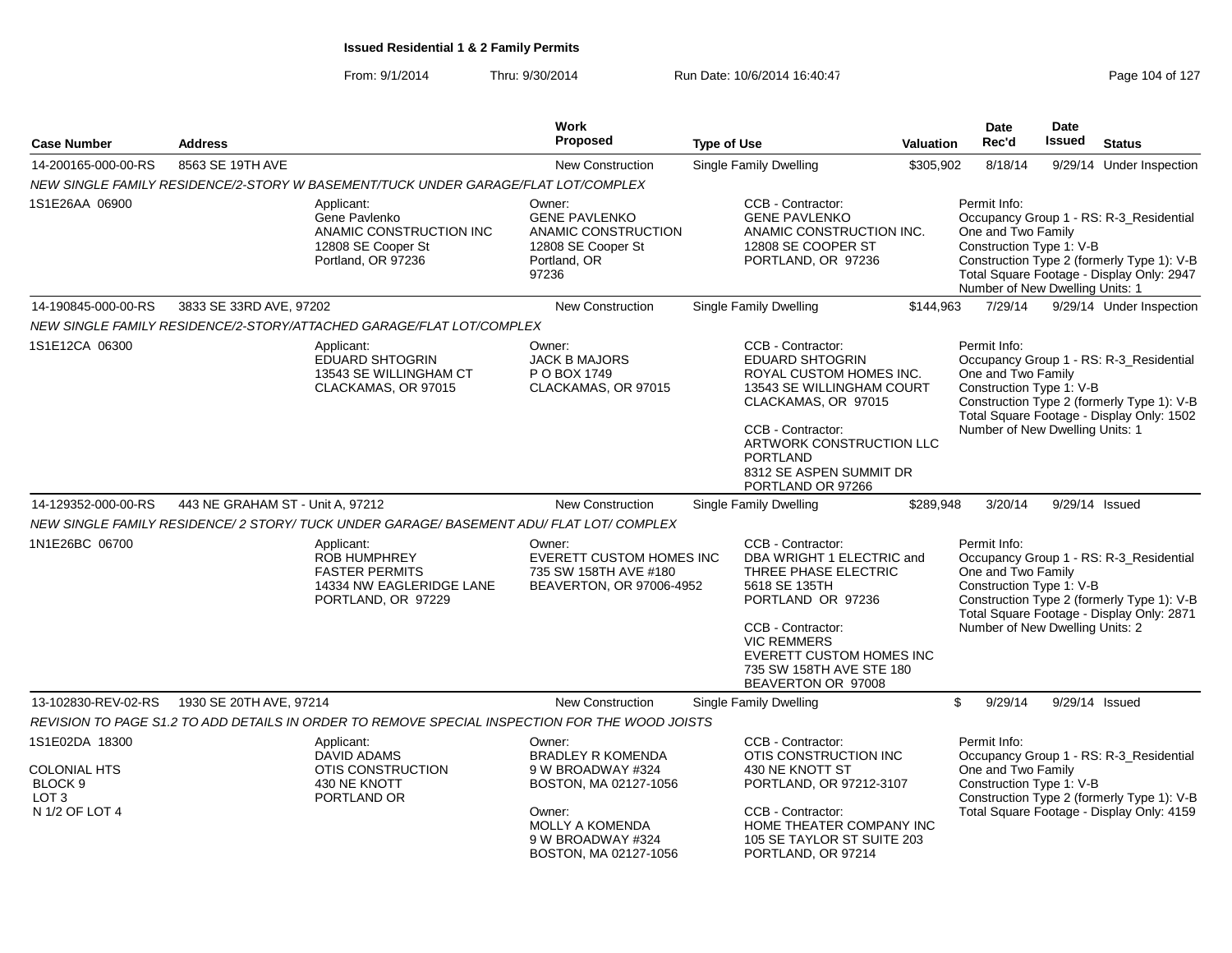| <b>Case Number</b>                                              | <b>Address</b>                                                                                                                                                        | <b>Work</b><br>Proposed                                                                    | <b>Type of Use</b>                                                                                                                                                                                                                           | <b>Valuation</b> | Date<br>Rec'd                                                                                     | <b>Date</b><br>Issued | <b>Status</b>                                                                                                                      |
|-----------------------------------------------------------------|-----------------------------------------------------------------------------------------------------------------------------------------------------------------------|--------------------------------------------------------------------------------------------|----------------------------------------------------------------------------------------------------------------------------------------------------------------------------------------------------------------------------------------------|------------------|---------------------------------------------------------------------------------------------------|-----------------------|------------------------------------------------------------------------------------------------------------------------------------|
| 14-182671-000-00-RS                                             | 4313 NE 56TH AVE, 97218                                                                                                                                               | <b>New Construction</b>                                                                    | <b>Single Family Dwelling</b>                                                                                                                                                                                                                | \$334,822        | 7/18/14                                                                                           | 9/30/14 Issued        |                                                                                                                                    |
|                                                                 | NEW SINGLE FAMILY RESIDENCE/TWO STORY/ATTACHED GARAGE/FLAT LOT/COMPLEX                                                                                                |                                                                                            |                                                                                                                                                                                                                                              |                  |                                                                                                   |                       |                                                                                                                                    |
| 1N2E19DB 05300                                                  | Applicant:<br><b>VITALIY BONDARENKO</b><br>10960 NE EUGENE ST<br>PORTLAND, OR 97220-2925<br>Applicant:<br>PAUL BLASHISHIN<br>10960 NE EUGENE ST<br>PORTLAND, OR 97220 | Owner:<br><b>VITALIY BONDARENKO</b><br>10960 NE EUGENE ST<br>PORTLAND, OR 97220-2925       |                                                                                                                                                                                                                                              |                  | Permit Info:<br>One and Two Family<br>Construction Type 1: V-B<br>Number of New Dwelling Units: 1 |                       | Occupancy Group 1 - RS: R-3 Residential<br>Construction Type 2 (formerly Type 1): V-B<br>Total Square Footage - Display Only: 3366 |
| 14-188810-000-00-RS                                             | 5214 NE 28TH AVE, 97211                                                                                                                                               | New Construction                                                                           | Single Family Dwelling                                                                                                                                                                                                                       | \$368,755        | 7/24/14                                                                                           |                       | 9/30/14 Under Inspection                                                                                                           |
|                                                                 | NEW SINGLE FAMILY RESIDENCE/2-STORY WITH A BASEMENT/TUCK UNDER GARAGE/FLAT LOT/COMPLEX (NOT AN ADU)                                                                   |                                                                                            |                                                                                                                                                                                                                                              |                  |                                                                                                   |                       |                                                                                                                                    |
| 1N1E24BB 15500                                                  | Applicant:<br><b>JENNIFER FARMER</b><br>DOZER CONSTRUCTION LLC<br>126 NE ALBERTA ST. SUITE 206<br>PORTLAND OR 97211                                                   | Owner:<br>DOZER CONSTRUCTION LLC<br>5212 NE 28TH AVE<br>PORTLAND, OR 97211-6234            | CCB - Contractor:<br>DOZER CONSTRUCTION LLC<br>5324 NE 28TH AVE<br>PORTLAND, OR 97211                                                                                                                                                        |                  | Permit Info:<br>One and Two Family<br>Construction Type 1: V-B<br>Number of New Dwelling Units: 1 |                       | Occupancy Group 1 - RS: R-3_Residential<br>Construction Type 2 (formerly Type 1): V-B<br>Total Square Footage - Display Only: 3563 |
| 14-180579-000-00-RS                                             | 8404 NW REED DR, 97229                                                                                                                                                | New Construction                                                                           | <b>Single Family Dwelling</b>                                                                                                                                                                                                                | \$483,303        | 7/8/14                                                                                            |                       | 9/30/14 Under Inspection                                                                                                           |
|                                                                 | NEW SINGLE FAMILY RESIDENCE/3-STORY/ATTACHED GARAGE/SLOPED LOT/COMPLEX                                                                                                |                                                                                            |                                                                                                                                                                                                                                              |                  |                                                                                                   |                       |                                                                                                                                    |
| 1N1W25CB 02900<br>PANAVISTA PARK<br>BLOCK 6<br>LOT <sub>5</sub> | Applicant:<br><b>VITALIY SMIRNOV</b><br>1425 SW MEDWYN TERR<br>PORTLAND, OR 97219-4339                                                                                | Owner:<br>A-1 HOMES INC<br>10793 NW JORDAN LN<br>PORTLAND, OR 97229-5086                   | CCB - Contractor:<br>A-1 HOMES INC<br>195 SW MEADOW DR<br>BEAVERTON, OR 97006                                                                                                                                                                |                  | Permit Info:<br>One and Two Family<br>Construction Type 1: V-B<br>Number of New Dwelling Units: 1 |                       | Occupancy Group 1 - RS: R-3 Residential<br>Construction Type 2 (formerly Type 1): V-B<br>Total Square Footage - Display Only: 4759 |
| 14-163263-000-00-RS                                             | 6420 NE 35TH AVE, 97211                                                                                                                                               | New Construction                                                                           | Single Family Dwelling                                                                                                                                                                                                                       | \$324,424        | 5/30/14                                                                                           |                       | 9/30/14 Issued                                                                                                                     |
|                                                                 | NEW SINGLE FAMILY RESIDENCE/2-STORY WITH BASEMENT/TUCK UNDER GARAGE/FLAT LOT/COMPLEX                                                                                  |                                                                                            |                                                                                                                                                                                                                                              |                  |                                                                                                   |                       |                                                                                                                                    |
| 1N1E13DB 05700                                                  | Applicant:<br>MIKE COYLE<br><b>FASTER PERMITS</b><br>14334 NW EAGLERIDGE LANE<br>PORTLAND, OR 97229                                                                   | Owner:<br><b>EVERETT CUSTOM HOMES</b><br>735 SW 158TH AVE #180<br>BEAVERTON, OR 97006-4952 | CCB - Contractor:<br>DBA WRIGHT 1 ELECTRIC and<br>THREE PHASE ELECTRIC<br>5618 SE 135TH<br>PORTLAND OR 97236<br>CCB - Contractor:<br><b>VIC REMMERS</b><br><b>EVERETT CUSTOM HOMES INC</b><br>735 SW 158TH AVE STE 180<br>BEAVERTON OR 97008 |                  | Permit Info:<br>One and Two Family<br>Construction Type 1: V-B<br>Number of New Dwelling Units: 1 |                       | Occupancy Group 1 - RS: R-3_Residential<br>Construction Type 2 (formerly Type 1): V-B<br>Total Square Footage - Display Only: 3300 |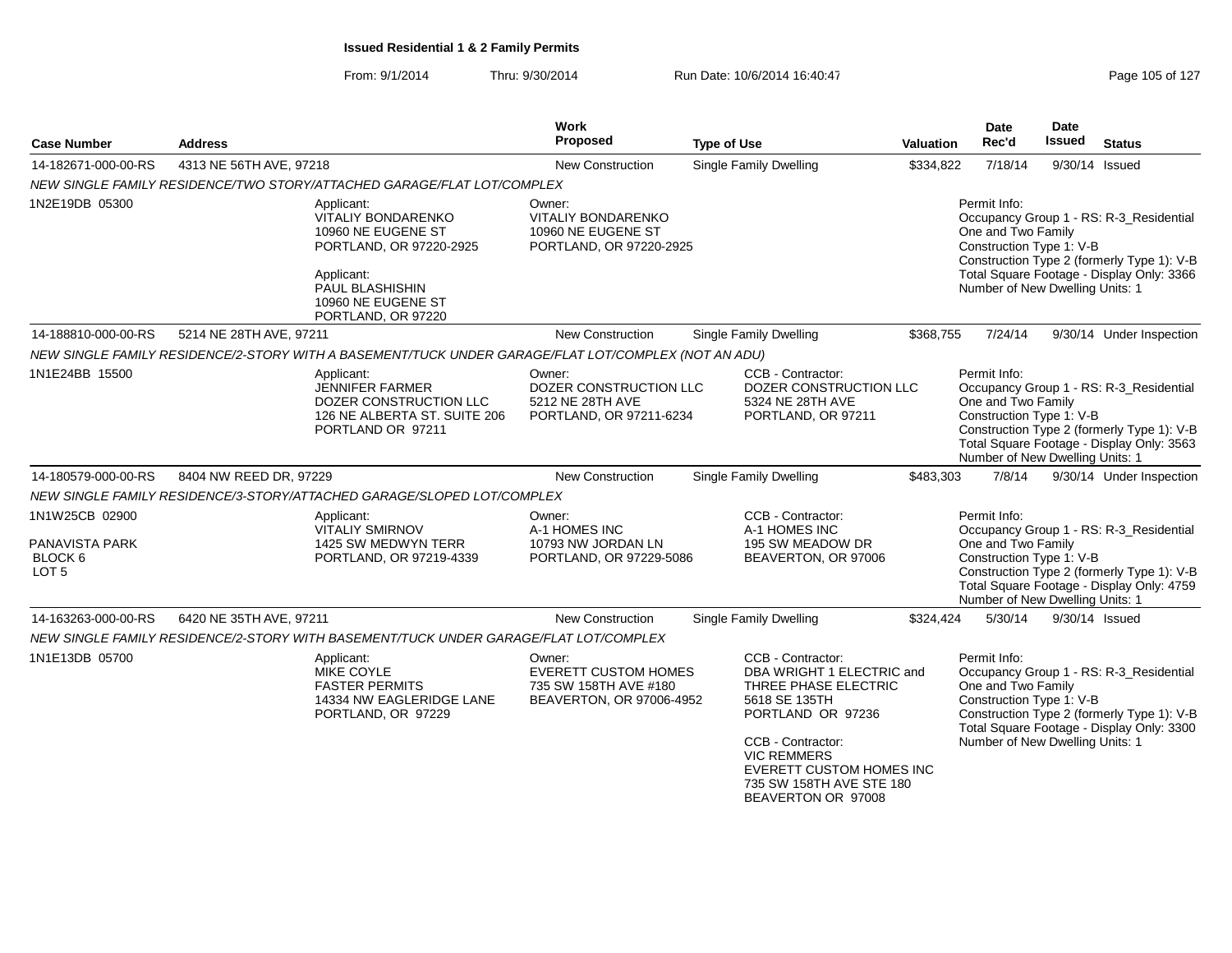### From: 9/1/2014Thru: 9/30/2014 Run Date: 10/6/2014 16:40:47

| Page 106 of 127 |  |  |
|-----------------|--|--|
|-----------------|--|--|

|                                                                           |                                                                                               | Work                                                                                                  |                                                                                                                                                                                    |                  | <b>Date</b>                                                                                       | <b>Date</b>   |                                                                                                                                    |
|---------------------------------------------------------------------------|-----------------------------------------------------------------------------------------------|-------------------------------------------------------------------------------------------------------|------------------------------------------------------------------------------------------------------------------------------------------------------------------------------------|------------------|---------------------------------------------------------------------------------------------------|---------------|------------------------------------------------------------------------------------------------------------------------------------|
| <b>Case Number</b>                                                        | <b>Address</b>                                                                                | Proposed                                                                                              | <b>Type of Use</b>                                                                                                                                                                 | <b>Valuation</b> | Rec'd                                                                                             | <b>Issued</b> | <b>Status</b>                                                                                                                      |
| 14-184732-000-00-RS                                                       | 4763 SW ADMIRAL ST                                                                            | <b>New Construction</b>                                                                               | Single Family Dwelling                                                                                                                                                             | \$318,618        | 7/16/14                                                                                           |               | 9/15/14 Under Inspection                                                                                                           |
|                                                                           | NEW SINGLE FAMILY RESIDENCE/2-STORY/ATTACHED GARAGE/SLOPED LOT/COMPLEX                        |                                                                                                       |                                                                                                                                                                                    |                  |                                                                                                   |               |                                                                                                                                    |
| 1S1E18AA 06901                                                            | Applicant:<br><b>OLEG PILIPENKO</b><br>230 NW SEBLAR DR<br>PORTLAND, OR 97210                 | Owner:<br><b>ELAINE E HOWARD</b><br>5048 FOOTHILLS RD #C<br>LAKE OSWEGO, OR 97034                     | CCB - Contractor:<br><b>GVC PLUMBING LLC</b><br>3008 NE 166TH PL<br>VANCOUVER, WA 98682<br>CCB - Contractor:<br>PORTLAND ELECTRIC LLC<br>1915 E 5TH ST STE D<br>VANCOUVER WA 98661 |                  | Permit Info:<br>One and Two Family<br>Construction Type 1: V-B<br>Number of New Dwelling Units: 1 |               | Occupancy Group 1 - RS: R-3_Residential<br>Construction Type 2 (formerly Type 1): V-B<br>Total Square Footage - Display Only: 3133 |
| 14-184092-000-00-RS                                                       | 3806 SE RURAL ST, 97202                                                                       | <b>New Construction</b>                                                                               | Single Family Dwelling                                                                                                                                                             | \$340,024        | 7/15/14                                                                                           |               | 9/15/14 Under Inspection                                                                                                           |
|                                                                           |                                                                                               | NEW SINGLE FAMILY RESIDENCE/2-STORY/DETACHED GARAGE/FLAT LOT/COMPLEX***DETACHED GARAGE14-184097-RS*** |                                                                                                                                                                                    |                  |                                                                                                   |               |                                                                                                                                    |
| 1S1E24AD 14300<br><b>BERKELEY</b><br><b>BLOCK 8</b><br><b>LOT 7&amp;8</b> | Applicant:<br><b>OLEG PILIPENKO</b><br>230 NW SEBLAR DR<br>PORTLAND, OR 97210                 | Owner:<br><b>CRESCENT CUSTOM HOMES LLC</b><br>15067 SE BUNKER HILL CT<br>HAPPY VALLEY, OR 97086-7347  | CCB - Contractor:<br><b>CRESCENT CUSTOM HOMES LLC</b><br>69166 WALKER RD<br>RAINIER, OR 97048                                                                                      |                  | Permit Info:<br>One and Two Family<br>Construction Type 1: V-B<br>Number of New Dwelling Units: 1 |               | Occupancy Group 1 - RS: R-3 Residential<br>Construction Type 2 (formerly Type 1):<br>Total Square Footage - Display Only: 3083     |
| 14-157715-000-00-RS                                                       | 8424 SW 57TH AVE - Unit A, 97219                                                              | <b>New Construction</b>                                                                               | Single Family Dwelling                                                                                                                                                             | \$467,834        | 5/16/14                                                                                           |               | 9/15/14 Under Inspection                                                                                                           |
|                                                                           |                                                                                               | NEW SINGLE FAMILY RESIDENCE/2-STORY/ATTACHED GARAGE/FLAT LOT/COMPLEX****DETACHED ADU 14-157727-RS**** |                                                                                                                                                                                    |                  |                                                                                                   |               |                                                                                                                                    |
| 1S1E19CD 06500                                                            | Applicant:<br><b>ADAM REED</b><br>CASCADE CONTRACTING<br>7410 SW MACADAM<br>PORTLAND OR 97219 | Owner:<br><b>ADAM C REED</b><br>8424 SW 57TH AVE<br>PORTLAND, OR 97219                                | CCB - Contractor:<br><b>ADAM REED</b><br>CASCADE CONTRACTING<br>7410 SW MACADAM<br>PORTLAND OR 97219                                                                               |                  | Permit Info:<br>One and Two Family<br>Construction Type 1: V-B<br>Number of New Dwelling Units: 1 |               | Occupancy Group 1 - RS: R-3_Residential<br>Construction Type 2 (formerly Type 1): V-B<br>Total Square Footage - Display Only: 4679 |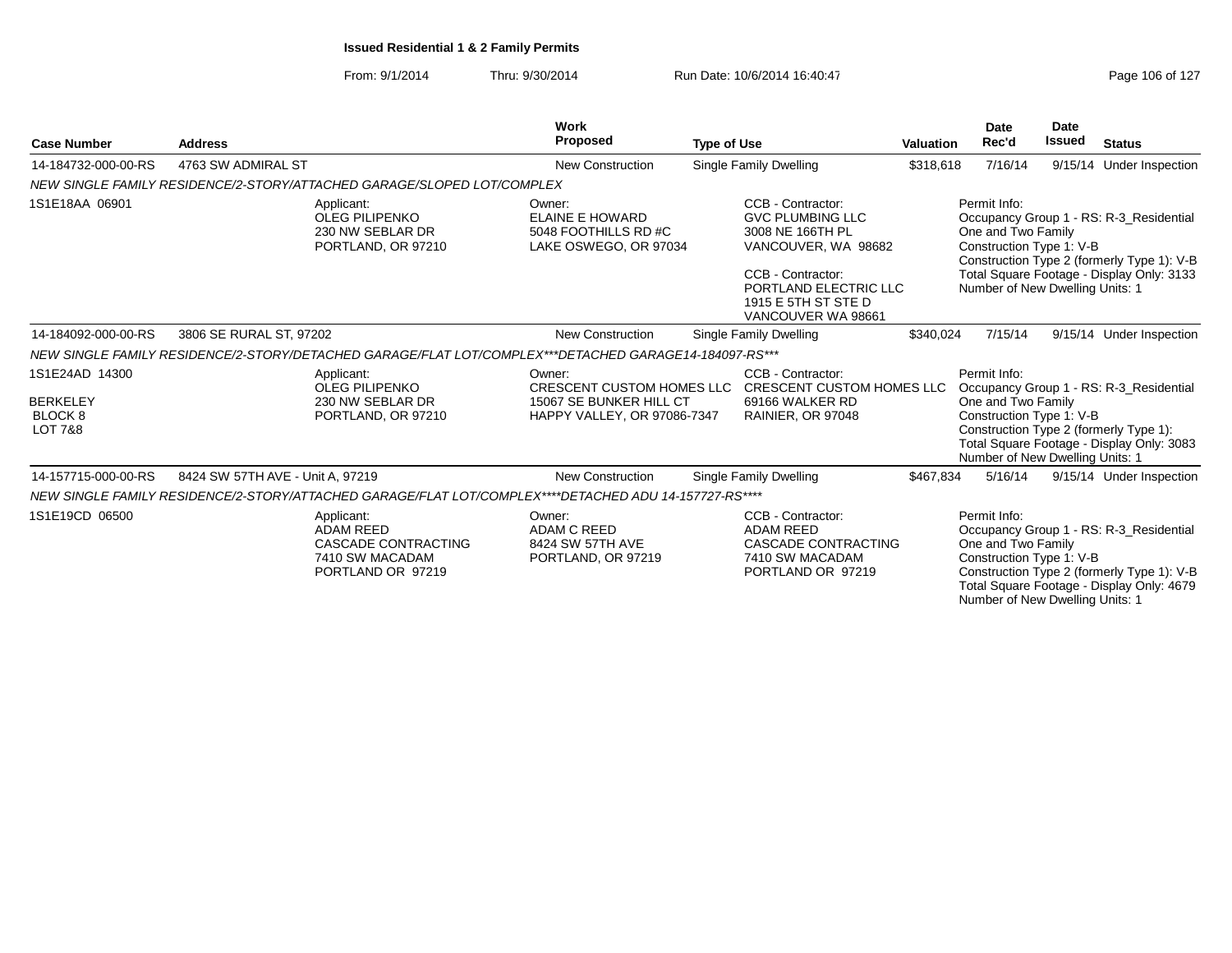From: 9/1/2014Thru: 9/30/2014 Run Date: 10/6/2014 16:40:47 Rege 107 of 127

|                                                                           |                              |                                                                                                                        | Work<br>Proposed                                                                                                                                   |                                                                                                                                                                                                                                                                                                                          |                  | <b>Date</b>                                                                                       | Date<br>Issued |                                                                                                                                    |
|---------------------------------------------------------------------------|------------------------------|------------------------------------------------------------------------------------------------------------------------|----------------------------------------------------------------------------------------------------------------------------------------------------|--------------------------------------------------------------------------------------------------------------------------------------------------------------------------------------------------------------------------------------------------------------------------------------------------------------------------|------------------|---------------------------------------------------------------------------------------------------|----------------|------------------------------------------------------------------------------------------------------------------------------------|
| <b>Case Number</b>                                                        | <b>Address</b>               |                                                                                                                        |                                                                                                                                                    | <b>Type of Use</b>                                                                                                                                                                                                                                                                                                       | <b>Valuation</b> | Rec'd                                                                                             |                | <b>Status</b>                                                                                                                      |
| 14-177881-000-00-RS                                                       | 6022 SE 86TH AVE             |                                                                                                                        | <b>New Construction</b>                                                                                                                            | Single Family Dwelling                                                                                                                                                                                                                                                                                                   | \$235,291        | 7/3/14                                                                                            |                | 9/15/14 Under Inspection                                                                                                           |
|                                                                           |                              | NEW SINGLE FAMILY RESIDENCE/2-STORY/ATTACHED GARAGE/FLAT LOT/SIMPLE                                                    |                                                                                                                                                    |                                                                                                                                                                                                                                                                                                                          |                  |                                                                                                   |                |                                                                                                                                    |
| 1S2E16CC 02101                                                            |                              | Applicant:<br><b>KYM NGUYEN</b><br>CONCEPT DESIGN & ASSOCIATES PO BOX 90277<br>PO BOX 8464<br>PORTLAND OR 97207        | Owner:<br><b>DAMIR KARIN</b><br>PORTLAND, OR 97290                                                                                                 | CCB - Contractor:<br>FLOW TECH HEATING<br>11960 SE 222ND<br>DAMASCUS, OR 97089<br>CCB - Contractor:<br><b>DAMIR KARIN</b><br>DK HOMES LLC<br>PO BOX 90277<br>PORTLAND, OR 97290<br>CCB - Contractor:<br><b>CORNEL CUREA</b><br><b>FIVE STAR PLUMBING</b><br>6138 SE 136TH AVE<br>PORTLAND, OR 97236<br>CCB - Contractor: |                  | Permit Info:<br>One and Two Family<br>Construction Type 1: V-B<br>Number of New Dwelling Units: 1 |                | Occupancy Group 1 - RS: R-3_Residential<br>Construction Type 2 (formerly Type 1): V-B<br>Total Square Footage - Display Only: 2904 |
|                                                                           |                              |                                                                                                                        |                                                                                                                                                    | SQUARE 1 ELECTRIC INC<br>10117 SE SUNNYSIDE RD #F-216<br>CLACKAMAS, OR 97015                                                                                                                                                                                                                                             |                  |                                                                                                   |                |                                                                                                                                    |
| 14-169256-000-00-RS                                                       | 2910 SW CANTERBURY LN, 97201 |                                                                                                                        | <b>New Construction</b>                                                                                                                            | Single Family Dwelling                                                                                                                                                                                                                                                                                                   | \$338,668        | 6/13/14                                                                                           |                | 9/16/14 Under Inspection                                                                                                           |
|                                                                           |                              |                                                                                                                        |                                                                                                                                                    | NEW SINGLE FAMILY RESIDENCE/TWO STORY/ATTACHED GARAGE/20% SLOPE OR GREATER LOT/COMPLEX***FIRE SPRINKLERS REQUIRED AS DFS***NFPA 13D                                                                                                                                                                                      |                  |                                                                                                   |                |                                                                                                                                    |
| 1N1E32DC 13500<br>ARLINGTON HTS & RPLT<br>BLOCK 19<br>LOT F&9&10 TL 13500 |                              | Applicant:<br>PETER GRIMM<br>SCOTT EDWARDS ARCHITECTURI 1030 NW 12TH AVE #322<br>2525 E BURNSIDE<br>PORTLAND, OR 97214 | Owner:<br>ROBERT B REICHENBACH<br>PORTLAND, OR 97209-2845<br>Owner:<br>KRISTEN P L REICHENBACH<br>1030 NW 12TH AVE #322<br>PORTLAND, OR 97209-2845 | CCB - Contractor:<br><b>IBUILDPDX COMPANY LLC</b><br>1936 SE 23RD AVE<br>PORTLAND, OR 97214                                                                                                                                                                                                                              |                  | Permit Info:<br>One and Two Family<br>Construction Type 1: V-B<br>Number of New Dwelling Units: 1 |                | Occupancy Group 1 - RS: R-3_Residential<br>Construction Type 2 (formerly Type 1): V-B<br>Total Square Footage - Display Only: 3340 |
| 13-226212-REV-03-RS                                                       | 409 SE 70TH AVE, 97215       |                                                                                                                        | <b>New Construction</b>                                                                                                                            | Single Family Dwelling                                                                                                                                                                                                                                                                                                   | \$               | 9/16/14                                                                                           |                | 9/16/14 Issued                                                                                                                     |
|                                                                           |                              |                                                                                                                        |                                                                                                                                                    | REVISION TO SHIFT GARAGE DOOR TO CENTER OF FRONT WALL, REMOVE WINDOWS AT FRONT AND SHIFT THEM TO LEFT SIDE OF BUILDING, ELIMINATE INTERIOR CLOSET; ADD 2 NEW TREE                                                                                                                                                        |                  |                                                                                                   |                |                                                                                                                                    |
| 1N2E32CD 14300<br><b>MORNINGSIDE</b><br><b>BLOCK1</b><br>LOT <sub>1</sub> |                              | Applicant:<br><b>BOB WALTON</b><br>QUAIL CONSTRUCTION LLC<br>4501 NE MINNEHAHA #200<br>VANCOUVER, WA 98661-1848        | Owner:<br>DANNY R WILSON<br>433 SE GILHAM AVE<br>PORTLAND, OR 97215-1427<br>Owner:<br>DIANE J REDD<br>433 SE GILHAM AVE<br>PORTLAND, OR 97215-1427 | CCB - Contractor:<br><b>GARYS VACUFLO INC</b><br>9015 SE FLAVEL ST<br>PORTLAND, OR 97266-5583<br>CCB - Contractor:<br><b>BOB WALTON</b><br><b>QUAIL CONSTRUCTION LLC</b><br>4501 NE MINNEHAHA #200<br>VANCOUVER, WA 98661-1848                                                                                           |                  | Permit Info:<br>One and Two Family<br>Construction Type 1: V-B                                    |                | Occupancy Group 1 - RS: R-3_Residential<br>Construction Type 2 (formerly Type 1): V-B<br>Total Square Footage - Display Only: 2627 |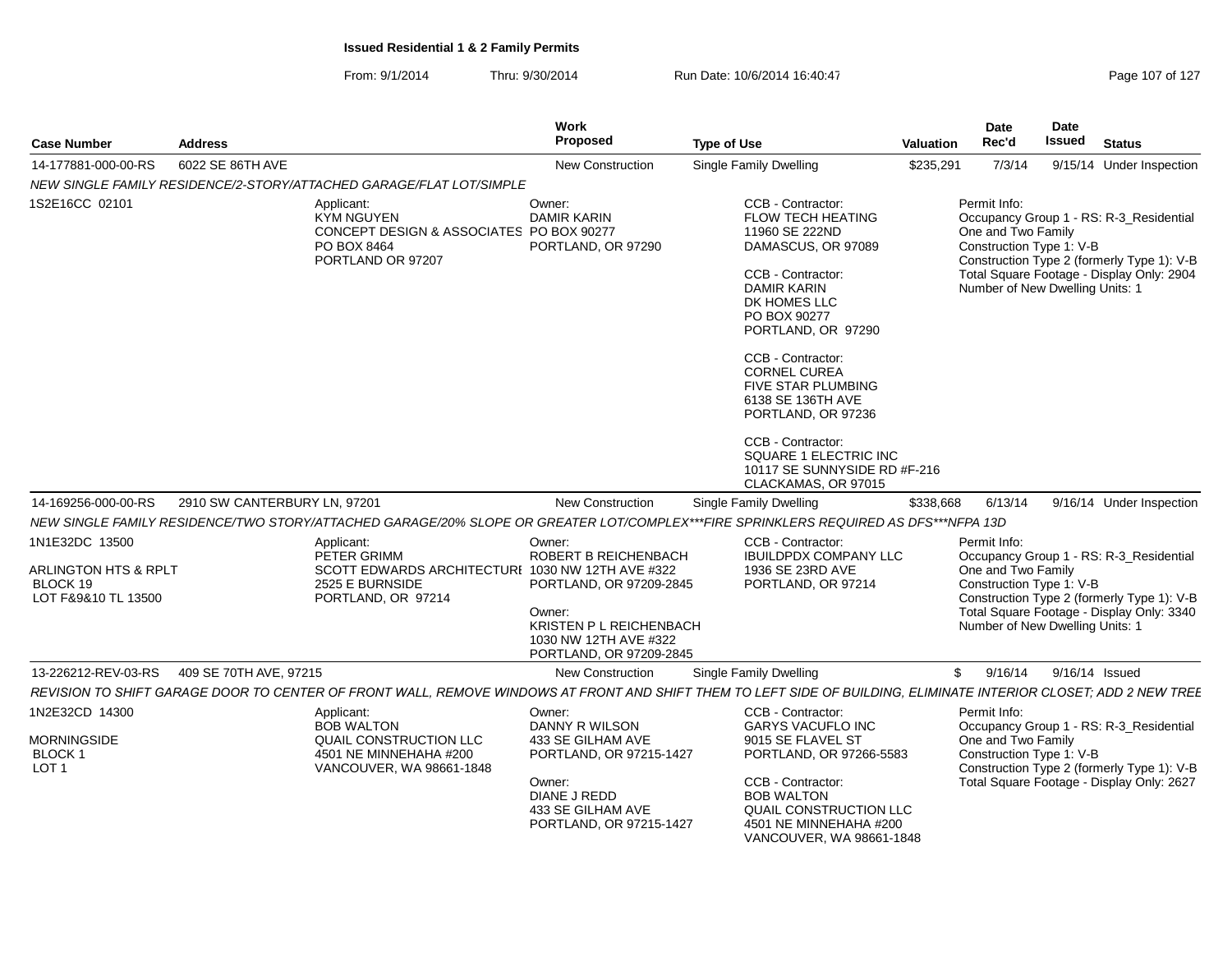| <b>Case Number</b>  | <b>Address</b>                                   |                                                                                                                                | Work<br>Proposed                                                                                               | <b>Type of Use</b>                                                                                                                                                                                                                                                                                                            | <b>Valuation</b> | <b>Date</b><br>Rec'd                                                                              | <b>Date</b><br>Issued | <b>Status</b>                                                                                                                      |
|---------------------|--------------------------------------------------|--------------------------------------------------------------------------------------------------------------------------------|----------------------------------------------------------------------------------------------------------------|-------------------------------------------------------------------------------------------------------------------------------------------------------------------------------------------------------------------------------------------------------------------------------------------------------------------------------|------------------|---------------------------------------------------------------------------------------------------|-----------------------|------------------------------------------------------------------------------------------------------------------------------------|
|                     | 5402 SE 46TH AVE, 97206                          |                                                                                                                                |                                                                                                                |                                                                                                                                                                                                                                                                                                                               |                  | 9/16/14                                                                                           |                       |                                                                                                                                    |
| 14-128148-REV-01-RS |                                                  | VALUE ADDED REVISION TO FINISH BASEMENT AND CREATE LIVING SPACE, ADD NEW BATHROOM, BEDROOM AND FAMILY ROOM (4 BATHROOMS TOTAL) | New Construction                                                                                               | Single Family Dwelling                                                                                                                                                                                                                                                                                                        | \$8,000          |                                                                                                   |                       | 9/16/14 Issued                                                                                                                     |
| 1S2E18BC 12500      |                                                  | Applicant:<br><b>MIKE COYLE</b><br><b>FASTER PERMITS</b><br>14334 NW EAGLERIDGE LANE<br>PORTLAND, OR 97229                     | Owner:<br><b>JEFF S KOOPMAN</b><br>PO BOX 16506<br>PORTLAND, OR 97292-0506                                     | CCB - Contractor:<br><b>JEFF KOOPMAN</b><br>PO BOX 16506<br>PORTLAND, OR 97292                                                                                                                                                                                                                                                |                  | Permit Info:<br>One and Two Family<br>Construction Type 1: V-B                                    |                       | Occupancy Group 1 - RS: R-3_Residential<br>Construction Type 2 (formerly Type 1): V-B<br>Total Square Footage - Display Only: 3431 |
| 14-171112-000-00-RS | 9426 N MACRUM AVE - Lot 1                        |                                                                                                                                | <b>New Construction</b>                                                                                        | <b>Single Family Dwelling</b>                                                                                                                                                                                                                                                                                                 | \$162,816        | 6/18/14                                                                                           |                       | 9/16/14 Under Inspection                                                                                                           |
|                     |                                                  | NEW SINGLE FAMILY RESIDENCE/2-STORY/ATTACHED GARAGE/FLAT LOT/COMPLEX / CALVERT FARMS, LOT 1, INC UND INT TRACT A THRU G        |                                                                                                                |                                                                                                                                                                                                                                                                                                                               |                  |                                                                                                   |                       |                                                                                                                                    |
| 1N1E07AB 08701      |                                                  | Applicant:<br><b>KEVIN PARTAIN</b><br><b>URBAN VISIONS</b><br>223 NE 56TH AVE<br>PORTLAND, OR 97213                            | Owner:<br><b>ARTHUR R ANDERSON</b><br>PO BOX 189<br>BORING, OR 97009-0189                                      | CCB - Contractor:<br><b>KRISTY RAASCH</b><br><b>RAASCH CONSTRUCTION LTD</b><br>3880 SE DEER CREEK WAY<br>GRESHAM, OR 97080<br>CCB - Contractor:<br>ATI PLUMBING INC<br>15630 S BRADLEY RD<br>OREGON CITY OR 97045                                                                                                             |                  | Permit Info:<br>One and Two Family<br>Construction Type 1: V-B<br>Number of New Dwelling Units: 1 |                       | Occupancy Group 1 - RS: R-3 Residential<br>Construction Type 2 (formerly Type 1): V-B<br>Total Square Footage - Display Only: 1673 |
| 14-182753-000-00-RS | 9474 N TYLER AVE                                 |                                                                                                                                | <b>New Construction</b>                                                                                        | <b>Single Family Dwelling</b>                                                                                                                                                                                                                                                                                                 | \$359,970        | 7/11/14                                                                                           |                       | 9/16/14 Under Inspection                                                                                                           |
|                     |                                                  | NEW SINGLE FAMILY RESIDENCE/THREE STORY/ATTACHED GARAGE/FLAT LOT/COMPLEX                                                       |                                                                                                                |                                                                                                                                                                                                                                                                                                                               |                  |                                                                                                   |                       |                                                                                                                                    |
| 1N1E06CC 06401      |                                                  | Applicant:<br><b>MIKE COYLE</b><br><b>FASTER PERMITS</b><br>14334 NW EAGLERIDGE LANE<br>PORTLAND, OR 97229                     | Owner:<br>JET INVESTMENTS LLC<br>9460 N TYLER AVE<br>PORTLAND, OR 97203                                        | CCB - Contractor:<br>MALMEDAL ENTERPRISES INC<br><b>PO BOX 207</b><br><b>BANKS, OR 97106</b><br>CCB - Contractor:<br><b>BFP ELECTRIC LLC</b><br>28075 S BEAVERCREEK RD<br>MULINO OR 97042<br>CCB - Contractor:<br><b>BRISTOL CREEK HOMES &amp;</b><br>DEVELOPMENT CO LLC<br>520 SW YAMHILL ST SUITE 600<br>PORTLAND, OR 97204 |                  | Permit Info:<br>One and Two Family<br>Construction Type 1: V-B<br>Number of New Dwelling Units: 1 |                       | Occupancy Group 1 - RS: R-3_Residential<br>Construction Type 2 (formerly Type 1): V-B<br>Total Square Footage - Display Only: 3436 |
| 14-110577-REV-01-RS | 4918 SE 33RD AVE, 97202                          |                                                                                                                                | <b>New Construction</b>                                                                                        | <b>Single Family Dwelling</b>                                                                                                                                                                                                                                                                                                 |                  | \$<br>9/16/14                                                                                     |                       | 9/16/14 Issued                                                                                                                     |
|                     | REVISION TO DESIGNATE EXISTING TREES FOR REMOVAL |                                                                                                                                |                                                                                                                |                                                                                                                                                                                                                                                                                                                               |                  |                                                                                                   |                       |                                                                                                                                    |
| 1S1E13BA 10400      |                                                  | Applicant:<br><b>KEVIN PARTAIN</b><br>URBAN VISIONS<br>223 NE 56TH AVE<br>PORTLAND OR 97213                                    | Owner:<br><b>RENAISSANCE CUSTOM HOMES</b><br><b>LLC</b><br>16771 BOONES FERRY RD<br>LAKE OSWEGO, OR 97035-4383 | CCB - Contractor:<br>CRAFTWORK PLUMBING INC<br>7737 SW CIRRUS DR<br>BEAVERTON, OR 97008<br>CCB - Contractor:<br>Jeff Shrope<br>RENAISSANCE CUSTOM HOMES<br><b>LLC</b><br>16771 Boones Ferry Rd<br>Lake Oswego, OR 97035                                                                                                       |                  | Permit Info:<br>One and Two Family<br>Construction Type 1: V-B                                    |                       | Occupancy Group 1 - RS: R-3_Residential<br>Construction Type 2 (formerly Type 1): V-B<br>Total Square Footage - Display Only: 2321 |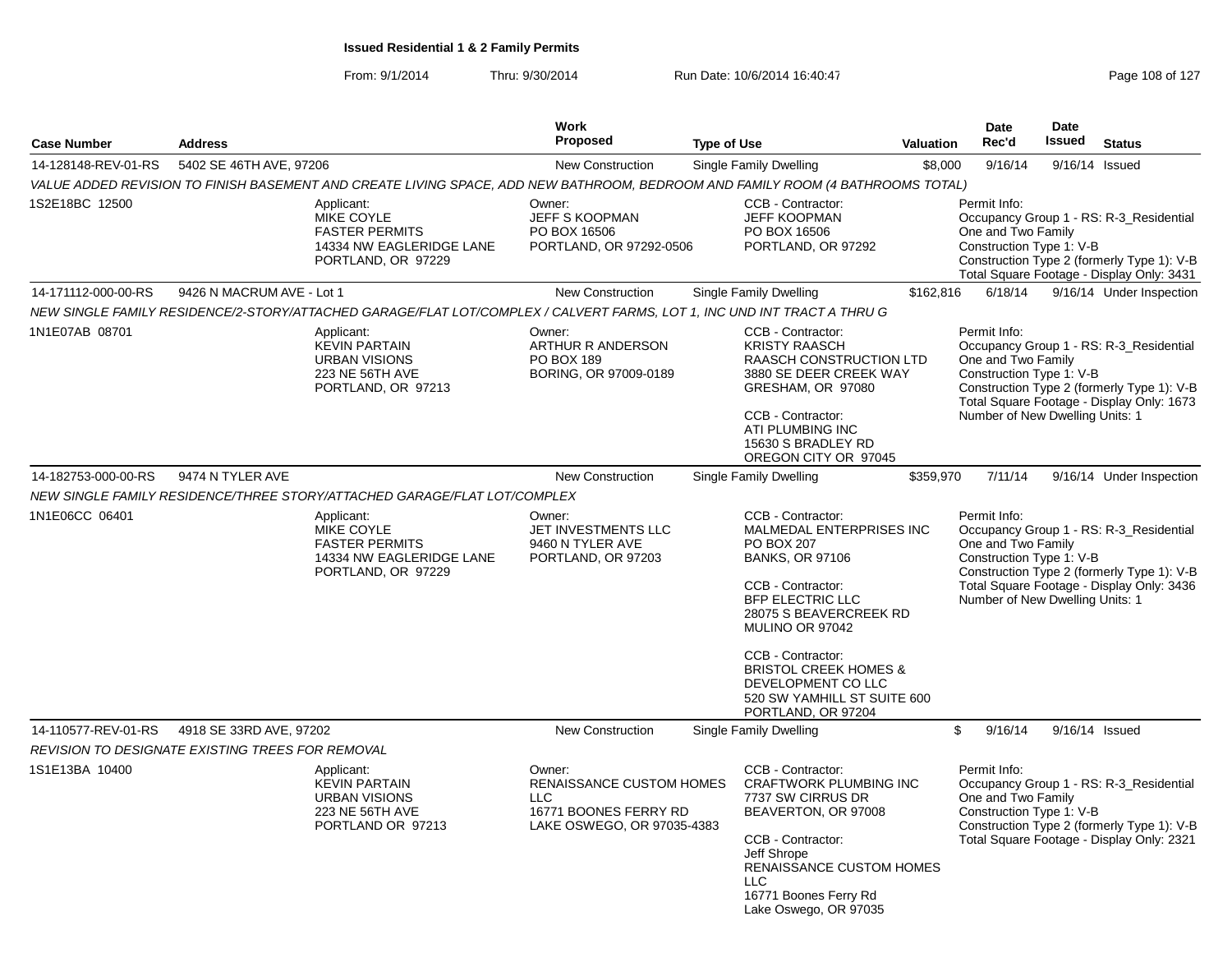| <b>Case Number</b>                                                                       | <b>Address</b>             |                                                                                                                                        | Work<br>Proposed                                                                                                                                                   |                    |                                                                                                                                             | Valuation | Date<br>Rec'd                                                                                     | Date<br><b>Issued</b>                                                             | <b>Status</b>                                                                                                                      |
|------------------------------------------------------------------------------------------|----------------------------|----------------------------------------------------------------------------------------------------------------------------------------|--------------------------------------------------------------------------------------------------------------------------------------------------------------------|--------------------|---------------------------------------------------------------------------------------------------------------------------------------------|-----------|---------------------------------------------------------------------------------------------------|-----------------------------------------------------------------------------------|------------------------------------------------------------------------------------------------------------------------------------|
|                                                                                          |                            |                                                                                                                                        |                                                                                                                                                                    | <b>Type of Use</b> |                                                                                                                                             |           |                                                                                                   |                                                                                   |                                                                                                                                    |
| 14-110498-REV-01-RS                                                                      | 4938 SE 33RD AVE           |                                                                                                                                        | New Construction                                                                                                                                                   |                    | Single Family Dwelling                                                                                                                      |           | \$<br>9/16/14                                                                                     |                                                                                   | 9/16/14 Issued                                                                                                                     |
|                                                                                          |                            | REVISION TO DESIGNATE EXISTING TREES FOR REMOVAL AND CHANGE LOCATION OF 3 TREES                                                        |                                                                                                                                                                    |                    |                                                                                                                                             |           |                                                                                                   |                                                                                   |                                                                                                                                    |
| 1S1E13BA 10402<br>NORWALK HTS<br>BLOCK 1<br>LOT 15-17 TL 10402                           |                            | Applicant:<br><b>KEVIN PARTAIN</b><br><b>URBAN VISIONS</b><br>223 NE 56TH AVE<br>PORTLAND OR 97213                                     | Owner:<br><b>RENAISSANCE CUSTOM HOMES</b><br><b>LLC</b><br>16771 BOONES FERRY RD<br>LAKE OSWEGO, OR 97035-4383                                                     |                    | CCB - Contractor:<br>Jeff Shrope<br>RENAISSANCE CUSTOM HOMES<br><b>LLC</b><br>16771 Boones Ferry Rd<br>Lake Oswego, OR 97035                |           | Permit Info:<br>One and Two Family<br>Construction Type 1: V-B                                    |                                                                                   | Occupancy Group 1 - RS: R-3 Residential<br>Construction Type 2 (formerly Type 1): V-B<br>Total Square Footage - Display Only: 2132 |
| 14-188365-000-00-RS                                                                      | 2025 NE 55TH AVE, 97213    |                                                                                                                                        | <b>New Construction</b>                                                                                                                                            |                    | Single Family Dwelling                                                                                                                      | \$431,415 | 7/24/14                                                                                           |                                                                                   | 9/17/14 Under Inspection                                                                                                           |
|                                                                                          |                            | NEW SINGLE FAMILY RESIDENCE/2-STORY WITH BASEMENT/ATTACHED GARAGE/FLAT LOT/COMPLEX                                                     |                                                                                                                                                                    |                    |                                                                                                                                             |           |                                                                                                   |                                                                                   |                                                                                                                                    |
| 1N2E30DB 17800<br><b>ELMHURST</b><br>BLOCK 10<br>LOT <sub>2</sub>                        |                            | Applicant:<br><b>JACK BARNES</b><br><b>JACK BARNES ARCHITECT</b><br>615 SE ALDER ST #304<br>PORTLAND OR 97215                          | Owner:<br>MATTHEW J MARJANOVIC<br>846 NE 65TH AVE<br>PORTLAND, OR 97213<br>Owner:<br><b>BROOKE A COWAN</b><br>846 NE 65TH AVE<br>PORTLAND, OR 97213                |                    | CCB - Contractor:<br>WA HUGHES CONSTRUCTION INC Occupancy Group 1 - RS: R-3 Residential<br>10805 NW SKYLINE BLVD<br>PORTLAND, OR 97231-2629 |           | Permit Info:<br>One and Two Family<br>Construction Type 1: V-B<br>Number of New Dwelling Units: 1 |                                                                                   | Construction Type 2 (formerly Type 1): V-B<br>Total Square Footage - Display Only: 4117                                            |
| 14-128195-000-00-RS                                                                      | 6240 SW SHERIDAN ST, 97225 |                                                                                                                                        | New Construction                                                                                                                                                   |                    | Single Family Dwelling                                                                                                                      | \$724,440 | 3/18/14                                                                                           |                                                                                   | 9/17/14 Issued                                                                                                                     |
|                                                                                          |                            | NEW SINGLE FAMILY RESIDENCE/THREE STORY WITH LOWER FLOOR/ATTACHED THREE CAR GARAGE/LOT SLOPED<20%/COMPLEX **fire sprinklers required** |                                                                                                                                                                    |                    |                                                                                                                                             |           |                                                                                                   |                                                                                   |                                                                                                                                    |
| 1S1E07BB 00106                                                                           |                            | Applicant:<br>MIKE COYLE<br><b>FASTER PERMITS</b><br>14334 NW EAGLERIDGE LANE<br>PORTLAND, OR 97229                                    | Owner:<br><b>CURTIS P MATTHEWS</b><br>1106 NW 112TH ST<br>VANCOUVER, WA 98685-4225<br>Owner:<br>KATHRYN L MATTHEWS<br>1106 NW 112TH ST<br>VANCOUVER, WA 98685-4225 |                    | CCB - Contractor:<br><b>WESTLAKE DEVELOPMENT</b><br><b>GROUP</b><br>11600 SE HILLTOP CT<br>HAPPY VALLEY, OR 97086                           |           |                                                                                                   | One and Two Family<br>Construction Type 1: V-B<br>Number of New Dwelling Units: 1 | Occupancy Group 1 - RS: R-3_Residential<br>Construction Type 2 (formerly Type 1): V-B<br>Total Square Footage - Display Only: 7252 |
| 14-180941-000-00-RS                                                                      | 7405 N OLIN AVE, 97203     |                                                                                                                                        | <b>New Construction</b>                                                                                                                                            |                    | Single Family Dwelling                                                                                                                      | \$345,208 | 7/8/14                                                                                            |                                                                                   | 9/17/14 Issued                                                                                                                     |
|                                                                                          |                            | NEW SINGLE FAMILY RESIDENCE/3 STORY/DETACHED GARAGE/FLAT LOT/COMPLEX*DETACHED GARAGE 14-180948RS*                                      |                                                                                                                                                                    |                    |                                                                                                                                             |           |                                                                                                   |                                                                                   |                                                                                                                                    |
| 1N1E08CD 08200<br>SMITHSON LAND COS ADD<br>BLOCK <sub>3</sub><br>SW 52 1/2' OF LOT 45-48 |                            | Applicant:<br><b>MIKE COYLE</b><br><b>FASTER PERMITS</b><br>14334 NW EAGLERIDGE LANE<br>PORTLAND, OR 97229                             | Owner:<br><b>RED GAP HOLDINGS LLC</b><br>300 W 15TH ST #300-4<br>VANCOUVER, WA 98660-2927                                                                          |                    | CCB - Contractor:<br>K & C CUSTOM HOMES LLC<br>3720 SW BOND AVE #308<br>PORTLAND, OR 97239                                                  |           | Permit Info:<br>One and Two Family<br>Construction Type 1: V-B<br>Number of New Dwelling Units: 1 |                                                                                   | Occupancy Group 1 - RS: R-3_Residential<br>Construction Type 2 (formerly Type 1):<br>Total Square Footage - Display Only: 3130     |
| 14-177848-000-00-RS                                                                      | 10329 NE PACIFIC ST        |                                                                                                                                        | <b>New Construction</b>                                                                                                                                            |                    | Single Family Dwelling                                                                                                                      | \$249.790 | 7/1/14                                                                                            |                                                                                   | 9/18/14 Issued                                                                                                                     |
|                                                                                          |                            | NEW SINGLE FAMILY RESIDENCE/FLAG LOT/1-STORY/ATTACHED GARAGE/FLAT LOT/COMPLEX                                                          |                                                                                                                                                                    |                    |                                                                                                                                             |           |                                                                                                   |                                                                                   |                                                                                                                                    |
| 1N2E34BC 02902                                                                           |                            | Applicant:<br>SPENSER B STANLEY<br>PO BOX 33077<br>PORTLAND, OR 97292                                                                  | Owner:<br>SPENSER B STANLEY<br>PO BOX 33077<br>PORTLAND, OR 97292                                                                                                  |                    | CCB - Contractor:<br>WEST SIDE ELECTRIC COMPANY<br><b>INC</b><br>1834 SE 8TH AVE<br>PORTLAND, OR 97214-3532                                 |           | Permit Info:<br>One and Two Family<br>Construction Type 1: V-B<br>Number of New Dwelling Units: 1 |                                                                                   | Occupancy Group 1 - RS: R-3_Residential<br>Construction Type 2 (formerly Type 1): V-B<br>Total Square Footage - Display Only: 2550 |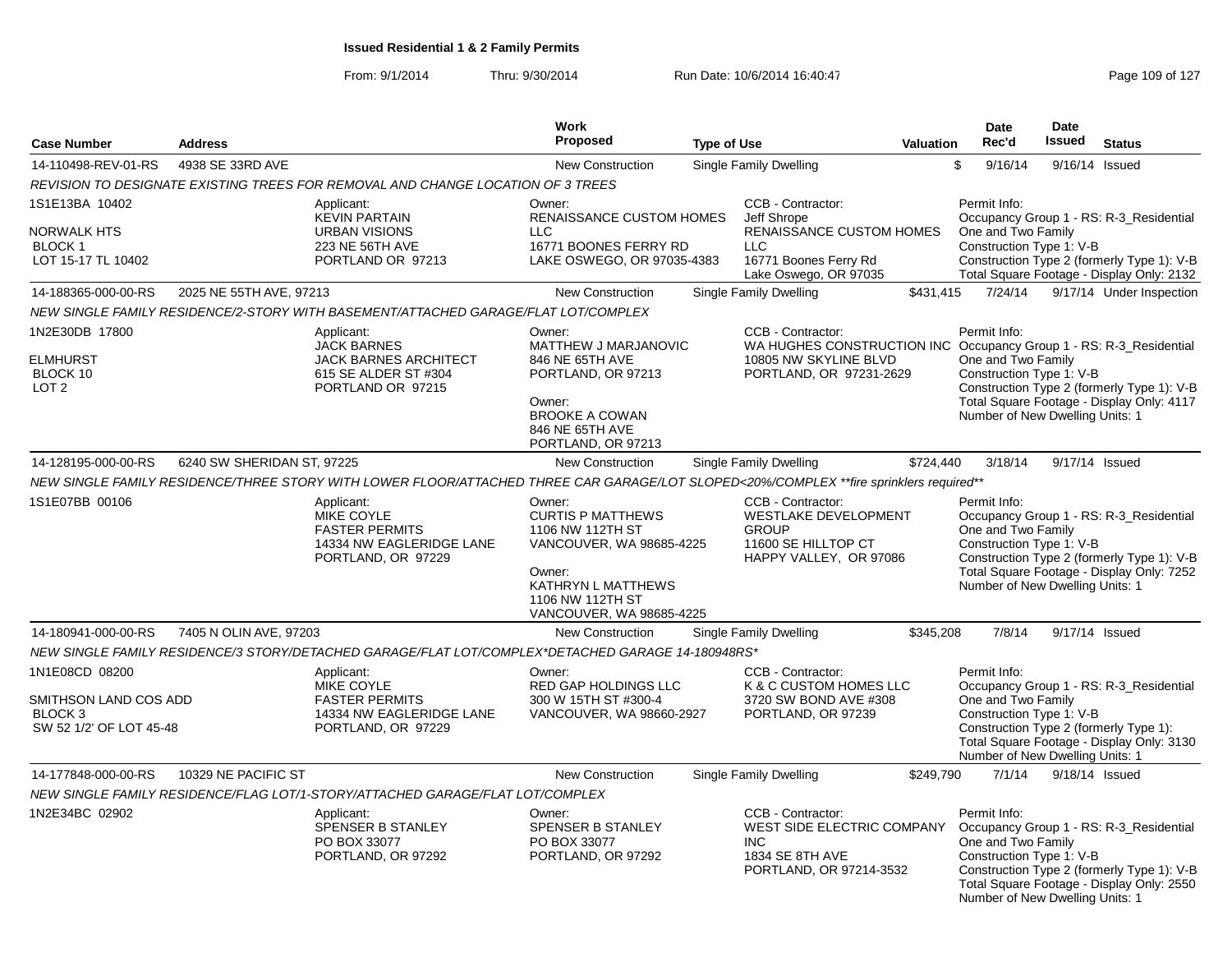| <b>Case Number</b>                                                           | <b>Address</b>            |                                                                                                                                           | Work<br>Proposed                                                                                                                                               | <b>Type of Use</b> |                                                                                                                                                                                                               | <b>Valuation</b> | <b>Date</b><br>Rec'd                                                                              | Date<br><b>Issued</b> | <b>Status</b>                                                                                                                      |
|------------------------------------------------------------------------------|---------------------------|-------------------------------------------------------------------------------------------------------------------------------------------|----------------------------------------------------------------------------------------------------------------------------------------------------------------|--------------------|---------------------------------------------------------------------------------------------------------------------------------------------------------------------------------------------------------------|------------------|---------------------------------------------------------------------------------------------------|-----------------------|------------------------------------------------------------------------------------------------------------------------------------|
| 14-166757-000-00-RS                                                          | 11062 SW 16TH DR, 97219   |                                                                                                                                           | <b>New Construction</b>                                                                                                                                        |                    | <b>Single Family Dwelling</b>                                                                                                                                                                                 | \$442.489        | 6/9/14                                                                                            | 9/18/14 Issued        |                                                                                                                                    |
|                                                                              |                           | NEW SINGLE FAMILY RESIDENCE/2-STORY/ATTACHED GARAGE/SLOPED LOT/SIMPLE**FIRE SPRINKLERS REQUIRED, SEE FIRE CODE APPEAL 11040***            |                                                                                                                                                                |                    |                                                                                                                                                                                                               |                  |                                                                                                   |                       |                                                                                                                                    |
| 1S1E33BA 03400<br>ALDERCREST 2<br>LOT 16 TL 3400                             |                           | Applicant:<br><b>GENE BRODSKY</b><br>11205 NW THOMPSON RD<br>PORTLAND, OR 97229-3726                                                      | Owner:<br>WESTWOOD CUSTOM HOMES LL( WESTWOOD CUSTOM HOMES LL( Occupancy Group 1 - RS: R-3_Residential<br>22470 SW 76TH AVE<br>TUALATIN, OR 97062-9609          |                    | CCB - Contractor:<br>22470 SW 76TH AVE<br>TUALATIN, OR 97062                                                                                                                                                  |                  | Permit Info:<br>One and Two Family<br>Construction Type 1: V-B<br>Number of New Dwelling Units: 1 |                       | Construction Type 2 (formerly Type 1): V-B<br>Total Square Footage - Display Only: 4416                                            |
| 14-194929-000-00-RS                                                          | 7321 N IVANHOE ST. 97203  |                                                                                                                                           | <b>New Construction</b>                                                                                                                                        |                    | <b>Single Family Dwelling</b>                                                                                                                                                                                 | \$264,696        | 8/7/14                                                                                            |                       | 9/18/14 Under Inspection                                                                                                           |
|                                                                              |                           | NEW SINGLE FAMILY RESIDENCE/2-STORY WITH FINISHED ATTIC/NO GARAGE/FLAT LOT/COMPLEX                                                        |                                                                                                                                                                |                    |                                                                                                                                                                                                               |                  |                                                                                                   |                       |                                                                                                                                    |
| 1N1E07BC 10200                                                               |                           | Applicant:<br><b>COREY LARNER</b><br>1527 SW 57TH AVE<br>PORTLAND, OR 97201                                                               |                                                                                                                                                                |                    | CCB - Contractor:<br>C G LARNER GENERAL<br><b>CONTRACTING INC</b><br>1527 SW 57TH AVE<br>PORTLAND, OR 97221<br>CCB - Contractor:<br>EURO PLUMBING INC<br>10659 SE 172ND AVE<br>HAPPY VALLEY OR 97086          |                  | Permit Info:<br>One and Two Family<br>Construction Type 1: V-B<br>Number of New Dwelling Units: 1 |                       | Occupancy Group 1 - RS: R-3_Residential<br>Construction Type 2 (formerly Type 1):<br>Total Square Footage - Display Only: 2400     |
| 13-232859-REV-01-RS                                                          | 2040 NE ALAMEDA DR        |                                                                                                                                           | New Construction                                                                                                                                               |                    | Single Family Dwelling                                                                                                                                                                                        |                  | \$<br>9/18/14                                                                                     | 9/18/14 Issued        |                                                                                                                                    |
|                                                                              |                           | REVISION TO ADD HELICAL PILINGS AT EAST ELEVATION FOR STABILIZATION, ADD NEW TEMPORARY PILING SUPPORT WALL, SHOW INTERIOR FILL DETAIL CS1 |                                                                                                                                                                |                    |                                                                                                                                                                                                               |                  |                                                                                                   |                       |                                                                                                                                    |
| 1N1E23DA 20801<br><b>GEORGE PL</b><br>BLOCK <sub>3</sub><br>LOT 8&9 TL 20801 |                           | Applicant:<br>MIKE COYLE<br><b>FASTER PERMITS</b><br>14334 NW EAGLERIDGE LANE<br>PORTLAND, OR 97229                                       | Owner:<br>DILUSSO HOMES LLC<br>4415 NE SANDY BLVD #202<br>PORTLAND, OR 97213-1400                                                                              |                    | Primary Contractor:<br>TO BID                                                                                                                                                                                 |                  | Permit Info:<br>One and Two Family<br>Construction Type 1: V-B                                    |                       | Occupancy Group 1 - RS: R-3_Residential<br>Construction Type 2 (formerly Type 1): V-B<br>Total Square Footage - Display Only: 3694 |
| 14-166100-000-00-RS                                                          | 8522 NE PACIFIC ST, 97220 |                                                                                                                                           | <b>New Construction</b>                                                                                                                                        |                    | <b>Single Family Dwelling</b>                                                                                                                                                                                 | \$197,930        | 6/6/14                                                                                            |                       | 9/18/14 Under Inspection                                                                                                           |
|                                                                              |                           | NEW SINGLE FAMILY RESIDENCE/2-STORY/ATTACHED GARAGE/FLAT LOT/COMPLEX                                                                      |                                                                                                                                                                |                    |                                                                                                                                                                                                               |                  |                                                                                                   |                       |                                                                                                                                    |
| 1N2E33BC 04400                                                               |                           | Applicant:<br><b>BOB TONGUE</b><br>HOMEMAKERS OF OREGON,<br>L.L.C.<br>4207 SE WOODSTOCK BLVD., #435<br>PORTLAND OR 97206                  | Owner:<br><b>RUSSELL LACY</b><br>8435 NE GLISAN ST BOX 340<br>PORTLAND, OR 97220<br>Owner:<br>SHERRILL LACY<br>8435 NE GLISAN ST BOX 340<br>PORTLAND, OR 97220 |                    | CCB - Contractor:<br><b>ROBERT TONGUE</b><br>HOMEMAKERS OF OREGON LLC<br>5439 SE WOODSTOCK BLVD<br>PORTLAND, OR 97206<br>CCB - Contractor:<br>TERRY MASSEY PLUMBING<br>PO BOX 2407<br>CLACKAMAS OR 97015-2407 |                  | Permit Info:<br>One and Two Family<br>Construction Type 1: V-B<br>Number of New Dwelling Units: 1 |                       | Occupancy Group 1 - RS: R-3_Residential<br>Construction Type 2 (formerly Type 1): V-B<br>Total Square Footage - Display Only: 1984 |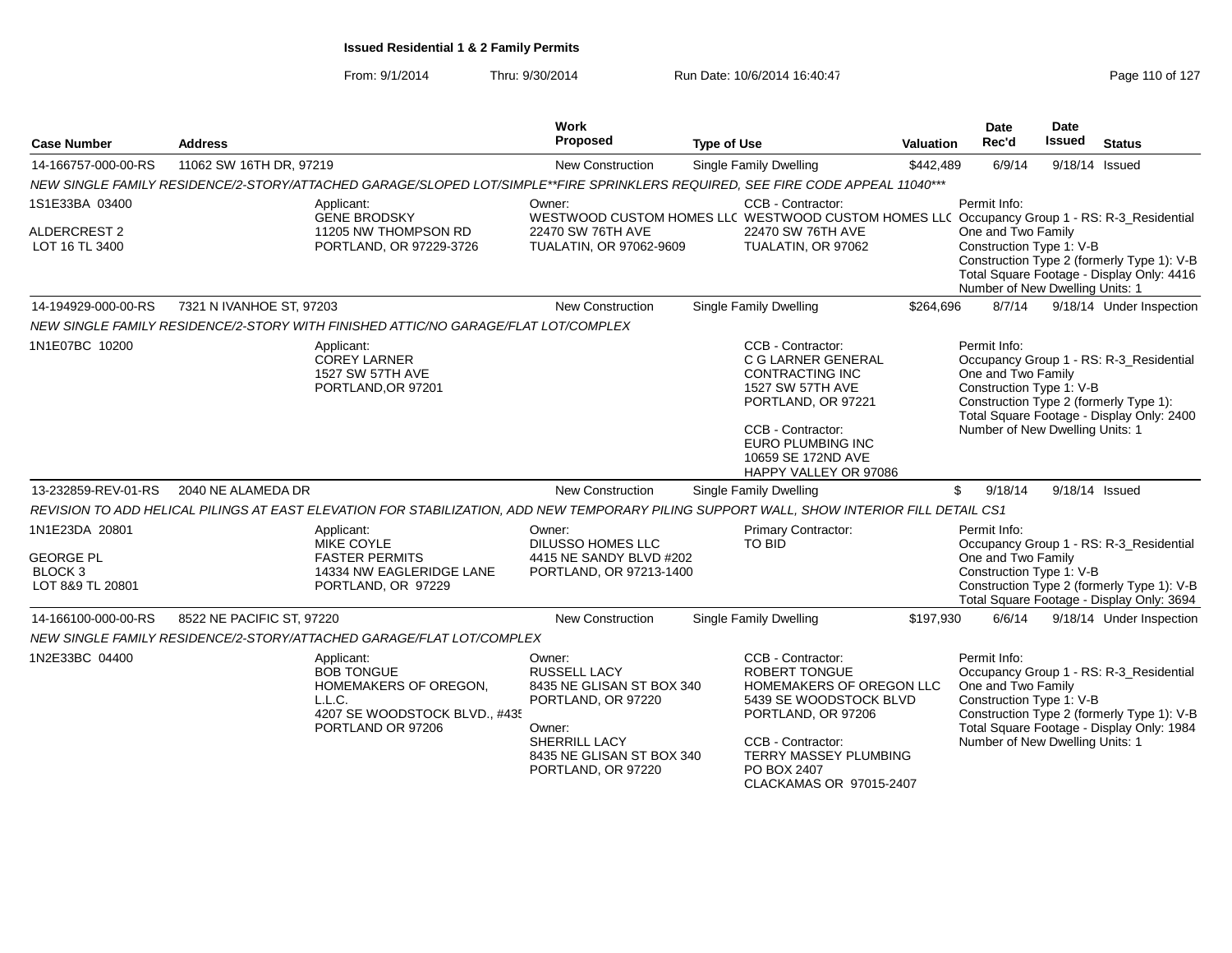From: 9/1/2014Thru: 9/30/2014 Run Date: 10/6/2014 16:40:47 Rege 111 of 127

| <b>Case Number</b>                                                        | <b>Address</b>                |                                                                                                                                                                                                    | Work<br><b>Proposed</b>                                                                        | <b>Type of Use</b> |                                                                                                                                                                                                                                                                                                                                                                                       | <b>Valuation</b> | <b>Date</b><br>Rec'd                                                                              | <b>Date</b><br><b>Issued</b> | <b>Status</b>                                                                                                                      |
|---------------------------------------------------------------------------|-------------------------------|----------------------------------------------------------------------------------------------------------------------------------------------------------------------------------------------------|------------------------------------------------------------------------------------------------|--------------------|---------------------------------------------------------------------------------------------------------------------------------------------------------------------------------------------------------------------------------------------------------------------------------------------------------------------------------------------------------------------------------------|------------------|---------------------------------------------------------------------------------------------------|------------------------------|------------------------------------------------------------------------------------------------------------------------------------|
| 14-147125-REV-01-RS                                                       | 8927 N WILLAMETTE BLVD, 97203 |                                                                                                                                                                                                    | <b>New Construction</b>                                                                        |                    | Single Family Dwelling                                                                                                                                                                                                                                                                                                                                                                |                  | \$<br>9/19/14                                                                                     | 9/19/14 Final                |                                                                                                                                    |
|                                                                           |                               |                                                                                                                                                                                                    |                                                                                                |                    |                                                                                                                                                                                                                                                                                                                                                                                       |                  |                                                                                                   |                              |                                                                                                                                    |
| 1N1W12BA 12300<br><b>JAMES JOHNS ADD</b><br>BLOCK 32<br>SELY 1/2 OF LOT 2 |                               | REVISION TO KEEP EXISTING TREES AND DELETE PROPOSED TREES FROM SITE PLAN<br>Applicant:<br><b>ED BRUIN</b><br>EDGE DEVELOPMENT<br>5440 SW WESTGATE DR<br>PORTLAND OR 97221                          | Owner:<br>ELLIOTT PROPERTIES INC<br>5440 SW WESTGATE DR #105<br>PORTLAND, OR 97221-2442        |                    | CCB - Contractor:<br>WHITE LIGHTNING ELECTRIC<br>7524 SE 52ND<br>PORTLAND, OR. 97206<br>CCB - Contractor:<br><b>Scott Elliott</b><br>ELLIOTT PROPERTIES INC<br>5440 SW WESTGATE DR #105<br>PORTLAND OR 97221<br>CCB - Contractor:<br>ASSURED PLUMBING INC<br>PO BOX 835                                                                                                               |                  | Permit Info:<br>One and Two Family<br>Construction Type 1: V-B                                    |                              | Occupancy Group 1 - RS: R-3_Residential<br>Construction Type 2 (formerly Type 1):<br>Total Square Footage - Display Only: 2266     |
|                                                                           |                               |                                                                                                                                                                                                    |                                                                                                |                    | WILSONVILLE, OR 97070                                                                                                                                                                                                                                                                                                                                                                 |                  |                                                                                                   |                              |                                                                                                                                    |
| 14-192698-000-00-RS                                                       | 4618 NE SKIDMORE ST           |                                                                                                                                                                                                    | <b>New Construction</b>                                                                        |                    | Single Family Dwelling                                                                                                                                                                                                                                                                                                                                                                | \$294,557        | 8/1/14                                                                                            |                              | 9/19/14 Under Inspection                                                                                                           |
| 1N2E19CB 09702                                                            |                               | NEW SINGLE FAMILY RESIDENCE/2-STORY WITH BASEMENT/TUCK UNDER GARAGE/FLAT LOT/COMPLEX<br>Applicant:<br><b>MIKE COYLE</b><br><b>FASTER PERMITS</b><br>14334 NW EAGLERIDGE LANE<br>PORTLAND, OR 97229 | Owner:<br><b>EVERETT CUSTOM HOMES INC</b><br>735 SW 158TH AVE #180<br>BEAVERTON, OR 97006-4952 |                    | CCB - Contractor:<br>DBA WRIGHT 1 ELECTRIC and<br>THREE PHASE ELECTRIC<br>5618 SE 135TH<br>PORTLAND OR 97236<br>CCB - Contractor:<br>DEVELOPMENT NORTHWEST<br>INC/dba Wolcott Plumbing<br>1075 W HISTORIC COLUMBIA<br><b>RIVER HWY</b><br>TROUTDALE OR 97060<br>CCB - Contractor:<br><b>VIC REMMERS</b><br>EVERETT CUSTOM HOMES INC<br>735 SW 158TH AVE STE 180<br>BEAVERTON OR 97008 |                  | Permit Info:<br>One and Two Family<br>Construction Type 1: V-B<br>Number of New Dwelling Units: 1 |                              | Occupancy Group 1 - RS: R-3 Residential<br>Construction Type 2 (formerly Type 1): V-B<br>Total Square Footage - Display Only: 2996 |
| 14-166947-000-00-RS                                                       | 7037 N HODGE AVE              |                                                                                                                                                                                                    | <b>New Construction</b>                                                                        |                    | <b>Single Family Dwelling</b>                                                                                                                                                                                                                                                                                                                                                         | \$270,479        | 6/9/14                                                                                            |                              | 9/19/14 Under Inspection                                                                                                           |
|                                                                           |                               | NEW SINGLE FAMILY RESIDENCE/2-STORY/ATTACHED GARAGE/FLAT LOT/COMPLEX / TRACT 2, LOT 10 OF 14-151945-PR                                                                                             |                                                                                                |                    |                                                                                                                                                                                                                                                                                                                                                                                       |                  |                                                                                                   |                              |                                                                                                                                    |
| 1N1E07DD 01502<br>PARTITION PLAT 2014-31<br>LOT <sub>1</sub>              |                               | Applicant:<br><b>KEVIN PARTAIN</b><br><b>URBAN VISIONS</b><br>223 NE 56TH AVE<br>PORTLAND OR 97213                                                                                                 | Owner:<br>EDEN ENTERPRISES LLC<br>5505 SW DELKER RD<br>TUALATIN, OR 97062-9710                 |                    | CCB - Contractor:<br><b>CRAFTWORK PLUMBING INC</b><br>7737 SW CIRRUS DR<br>BEAVERTON, OR 97008<br>CCB - Contractor:<br>Jeff Shrope<br><b>RENAISSANCE CUSTOM HOMES</b><br><b>LLC</b><br>16771 Boones Ferry Rd<br>Lake Oswego, OR 97035                                                                                                                                                 |                  | Permit Info:<br>One and Two Family<br>Construction Type 1: V-B<br>Number of New Dwelling Units: 1 |                              | Occupancy Group 1 - RS: R-3_Residential<br>Construction Type 2 (formerly Type 1): V-B<br>Total Square Footage - Display Only: 2683 |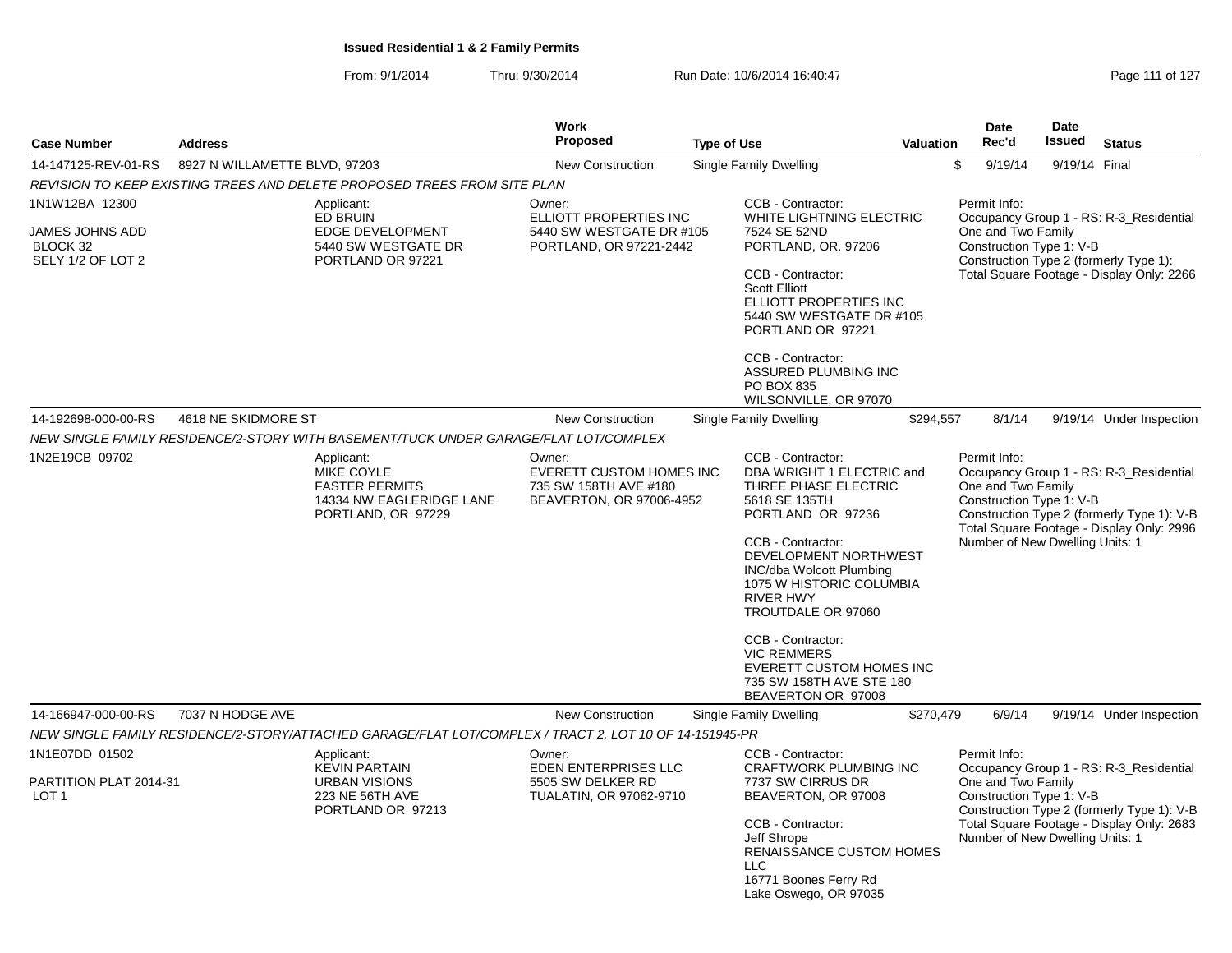| <b>Case Number</b>                                                                             | <b>Address</b>                                                                                                                                                | Work<br>Proposed                                                                                                                                                                                     | <b>Type of Use</b>                                                                                                                                                                                                                                  | <b>Valuation</b> | <b>Date</b><br>Rec'd                                                                              | Date<br><b>Issued</b> | <b>Status</b>                                                                                                                      |
|------------------------------------------------------------------------------------------------|---------------------------------------------------------------------------------------------------------------------------------------------------------------|------------------------------------------------------------------------------------------------------------------------------------------------------------------------------------------------------|-----------------------------------------------------------------------------------------------------------------------------------------------------------------------------------------------------------------------------------------------------|------------------|---------------------------------------------------------------------------------------------------|-----------------------|------------------------------------------------------------------------------------------------------------------------------------|
| 14-174652-DFS-01-RS                                                                            | 3764 SE STEPHENS ST, 97214                                                                                                                                    | <b>New Construction</b>                                                                                                                                                                              | Single Family Dwelling                                                                                                                                                                                                                              | \$500            | 8/20/14                                                                                           | 9/19/14 Issued        |                                                                                                                                    |
| <b>DFS - TRUSSES</b>                                                                           |                                                                                                                                                               |                                                                                                                                                                                                      |                                                                                                                                                                                                                                                     |                  |                                                                                                   |                       |                                                                                                                                    |
| 1S1E01DA 18800<br><b>LINNS ADD</b><br>BLOCK 1<br>W 1/2 OF LOT 1<br>W 1/2 OF N 16 2/3' OF LOT 2 | Applicant:<br><b>MAJID HABIBI</b><br>PORTLAND DEVELOPMENT<br>GROUP, LLC<br>11124 NE HALSEY ST PMB 643<br>PORTLAND, OR 97220                                   | Owner:<br>PORTLAND DEVELOPMENT<br><b>GROUP</b><br>11124 NE HALSEY ST PMB 643<br>PORTLAND, OR 97220-2021<br>Owner:<br><b>INVESTMENTS LLC</b><br>11124 NE HALSEY ST PMB 643<br>PORTLAND, OR 97220-2021 | CCB - Contractor:<br><b>GENE</b><br>PORTLAND DEVELOPMENT<br><b>GROUP LLC</b><br>11124 NE HALSEY ST. PMB 643<br>PORTLAND, OR 97220                                                                                                                   |                  | Permit Info:<br>One and Two Family<br>Construction Type 1: V-B                                    |                       | Occupancy Group 1 - RS: R-3 Residential<br>Construction Type 2 (formerly Type 1): V-B<br>Total Square Footage - Display Only: 3042 |
| 14-195768-000-00-RS                                                                            | 3962 NE CESAR E CHAVEZ BLVD, 97212                                                                                                                            | <b>New Construction</b>                                                                                                                                                                              | <b>Single Family Dwelling</b>                                                                                                                                                                                                                       | \$369,251        | 8/8/14                                                                                            |                       | 9/19/14 Under Inspection                                                                                                           |
|                                                                                                | NEW SINGLE FAMILY RESIDENCE/2-STORY WITH UNFINISHED ATTIC AND BASEMENT/NO GARAGE/FLAT LOT/COMPLEX+++LIMITED ENGINEERING REVIEW+++ CESSPOOL DECOMMISSIONING RI |                                                                                                                                                                                                      |                                                                                                                                                                                                                                                     |                  |                                                                                                   |                       |                                                                                                                                    |
| 1N1E24DD 04800                                                                                 | Applicant:<br><b>MAJID HABIBI</b><br>PORTLAND DEVELOPMENT<br>GROUP, LLC<br>11124 NE HALSEY ST PMB 643<br>PORTLAND, OR 97220                                   | Owner:<br>PORTLAND DEVELOPMENT<br><b>GROUP</b><br>11124 NE HALSEY ST PMB 643<br>PORTLAND, OR 97220-2021<br>Owner:<br><b>INVESTMENTS LLC</b><br>11124 NE HALSEY ST PMB 643<br>PORTLAND, OR 97220-2021 | CCB - Contractor:<br>MINYARD PLUMBING LLC<br>7037 NW BURLINGTON<br>PORTLAND, OR 97203<br>CCB - Contractor:<br><b>GENE</b><br>PORTLAND DEVELOPMENT<br><b>GROUP LLC</b><br>11124 NE HALSEY ST. PMB 643<br>PORTLAND, OR 97220                          |                  | Permit Info:<br>One and Two Family<br>Construction Type 1: V-B<br>Number of New Dwelling Units: 1 |                       | Occupancy Group 1 - RS: R-3_Residential<br>Construction Type 2 (formerly Type 1):<br>Total Square Footage - Display Only: 3348     |
| 14-176367-000-00-RS                                                                            | 5133 SE ELLIS ST, 97206                                                                                                                                       | <b>New Construction</b>                                                                                                                                                                              | <b>Single Family Dwelling</b>                                                                                                                                                                                                                       | \$197,853        | 6/27/14                                                                                           |                       | 9/19/14 Under Inspection                                                                                                           |
|                                                                                                | NEW SINGLE FAMILY RESIDENCE/TWO STORY/ATTACHED GARAGE/FLAT LOT/COMPLEX                                                                                        |                                                                                                                                                                                                      |                                                                                                                                                                                                                                                     |                  |                                                                                                   |                       |                                                                                                                                    |
| 1S2E18DB 05400                                                                                 | Applicant:<br><b>KEVIN PARTAIN</b><br><b>URBAN VISIONS</b><br>223 NE 56TH AVE<br>PORTLAND OR 97213                                                            | Owner:<br>RANDOLPH A MAXWELL<br>5129 SE ELLIS ST<br>PORTLAND, OR 97206-5612<br>Owner:<br><b>DEANNA E MAXWELL</b><br>5129 SE ELLIS ST<br>PORTLAND, OR 97206-5612                                      | CCB - Contractor:<br>Jeff Shrope<br><b>RENAISSANCE CUSTOM HOMES</b><br><b>LLC</b><br>16771 Boones Ferry Rd<br>Lake Oswego, OR 97035<br>CCB - Contractor:<br>DBA WRIGHT 1 ELECTRIC and<br>THREE PHASE ELECTRIC<br>5618 SE 135TH<br>PORTLAND OR 97236 |                  | Permit Info:<br>One and Two Family<br>Construction Type 1: V-B<br>Number of New Dwelling Units: 1 |                       | Occupancy Group 1 - RS: R-3 Residential<br>Construction Type 2 (formerly Type 1): V-B<br>Total Square Footage - Display Only: 1979 |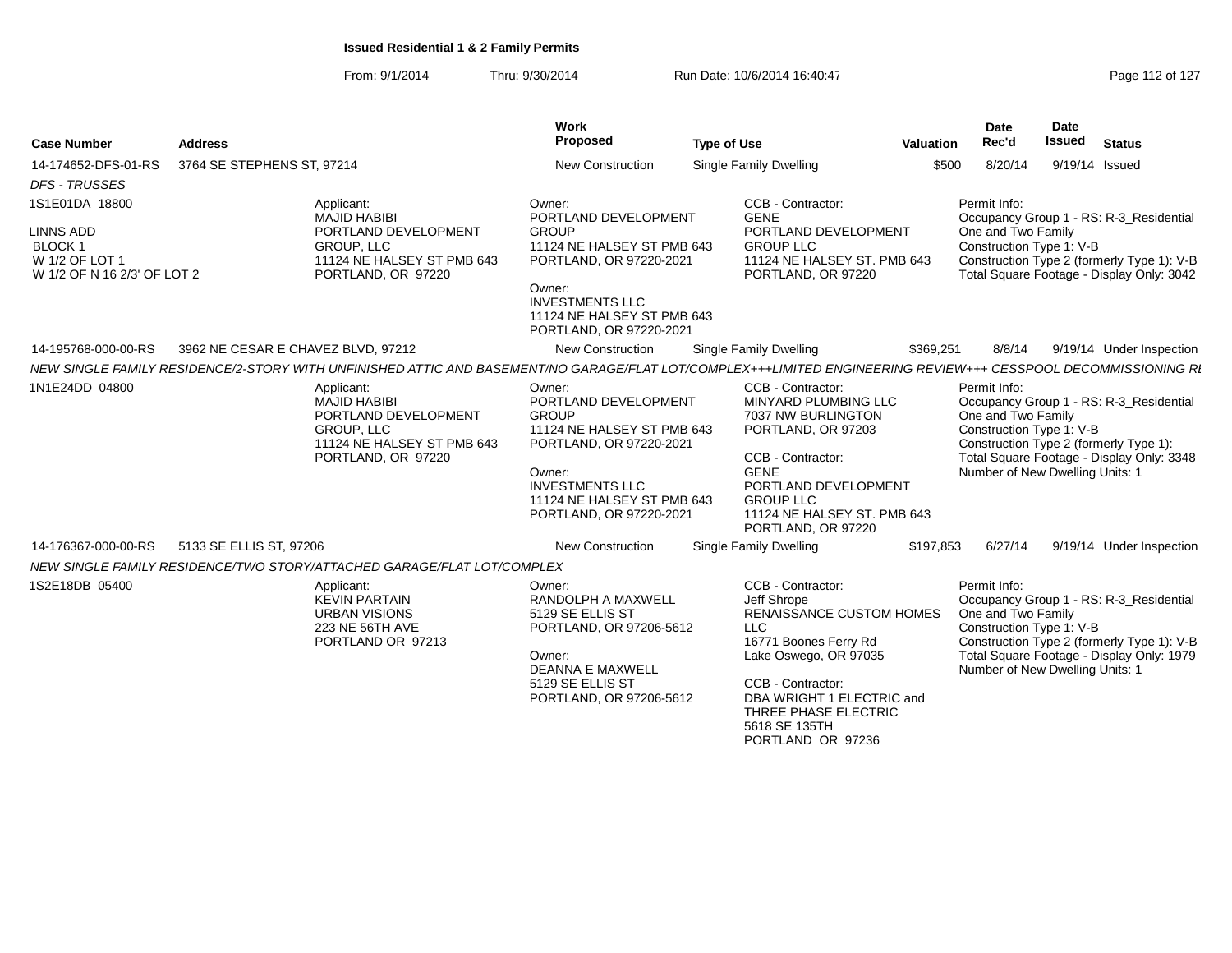| <b>Case Number</b>                      | Address                 |                                                                                                     | <b>Work</b><br><b>Proposed</b>                                                                                                    | <b>Type of Use</b> | <b>Valuation</b>                                                                                                                                                                                                                                                                                                                                        | <b>Date</b><br>Rec'd | <b>Date</b><br><b>Issued</b>                                                                      | <b>Status</b>                           |                                                                                                                                    |
|-----------------------------------------|-------------------------|-----------------------------------------------------------------------------------------------------|-----------------------------------------------------------------------------------------------------------------------------------|--------------------|---------------------------------------------------------------------------------------------------------------------------------------------------------------------------------------------------------------------------------------------------------------------------------------------------------------------------------------------------------|----------------------|---------------------------------------------------------------------------------------------------|-----------------------------------------|------------------------------------------------------------------------------------------------------------------------------------|
| 14-132608-DFS-01-RS                     | 10340 SW RIDGEVIEW LN   |                                                                                                     | <b>New Construction</b>                                                                                                           |                    | Single Family Dwelling                                                                                                                                                                                                                                                                                                                                  | \$5,525              | 8/29/14                                                                                           | 9/22/14 Issued                          |                                                                                                                                    |
| <b>DFS FOR FIRE SPRINKLERS</b>          |                         |                                                                                                     |                                                                                                                                   |                    |                                                                                                                                                                                                                                                                                                                                                         |                      |                                                                                                   |                                         |                                                                                                                                    |
| 1S1E28CC 00103                          |                         | Applicant:<br><b>ROB</b>                                                                            |                                                                                                                                   | CCB - Contractor:  |                                                                                                                                                                                                                                                                                                                                                         | Permit Info:         |                                                                                                   | Occupancy Group 1 - RS: R-3_Residential |                                                                                                                                    |
| PARTITION PLAT 2002-122<br>LOT 3 TL 103 |                         | S3 DESIGN BUILD LLC<br>13527 SW ASHBURY LN<br><b>TIGARD, OR 97223</b>                               | MAIN STREET DEVELOPMENT INC MALMEDAL ENTERPRISES INC<br>PMB 208 5331 SW MACADAM AVE PO BOX 207<br>#258<br>PORTLAND, OR 97239-3871 |                    | <b>BANKS, OR 97106</b><br>CCB - Contractor:<br><b>DALE BELL</b><br><b>SKY HEATING &amp; AIR</b><br><b>CONDITIONING INC</b><br>1635 SE NEHALEM ST<br>PORTLAND, OR 97202-6707<br>CCB - Contractor:<br>PORTLAND ELECTRIC LLC<br>1915 E 5TH ST STE D<br>VANCOUVER WA 98661<br>CCB - Contractor:<br><b>ROB</b><br>S3 DESIGN BUILD LLC<br>13527 SW ASHBURY LN |                      | One and Two Family<br>Construction Type 1: V-B                                                    |                                         | Construction Type 2 (formerly Type 1): V-B<br>Total Square Footage - Display Only: 3681                                            |
| 14-137342-000-00-RS                     | 6242 NE 17TH AVE, 97211 |                                                                                                     | New Construction                                                                                                                  |                    | Single Family Dwelling                                                                                                                                                                                                                                                                                                                                  | \$324,424            | 4/8/14                                                                                            | 9/22/14 Issued                          |                                                                                                                                    |
|                                         |                         | NEW SINGLE FAMILY RESIDENCE/2-STORY WITH FINISHED BASEMENT/TUCK UNDER GARAGE/FLAT LOT/COMPLEX       |                                                                                                                                   |                    |                                                                                                                                                                                                                                                                                                                                                         |                      |                                                                                                   |                                         |                                                                                                                                    |
| 1N1E14DB 14000                          |                         | Applicant:<br>MIKE COYLE<br><b>FASTER PERMITS</b><br>14334 NW EAGLERIDGE LANE<br>PORTLAND, OR 97229 | Owner:<br>EVERETT CUSTOM HOMES INC<br>735 SW 158TH AVE #180<br>BEAVERTON, OR 97006-4952                                           |                    | CCB - Contractor:<br>DBA WRIGHT 1 ELECTRIC and<br>THREE PHASE ELECTRIC<br>5618 SE 135TH<br>PORTLAND OR 97236<br>CCB - Contractor:<br>DEVELOPMENT NORTHWEST<br>INC/dba Wolcott Plumbing<br>1075 W HISTORIC COLUMBIA<br><b>RIVER HWY</b><br>TROUTDALE OR 97060                                                                                            |                      | Permit Info:<br>One and Two Family<br>Construction Type 1: V-B<br>Number of New Dwelling Units: 1 |                                         | Occupancy Group 1 - RS: R-3_Residential<br>Construction Type 2 (formerly Type 1): V-B<br>Total Square Footage - Display Only: 3300 |
|                                         |                         |                                                                                                     |                                                                                                                                   |                    | CCB - Contractor:<br><b>VIC REMMERS</b><br><b>EVERETT CUSTOM HOMES INC</b><br>735 SW 158TH AVE STE 180<br>BEAVERTON OR 97008                                                                                                                                                                                                                            |                      |                                                                                                   |                                         |                                                                                                                                    |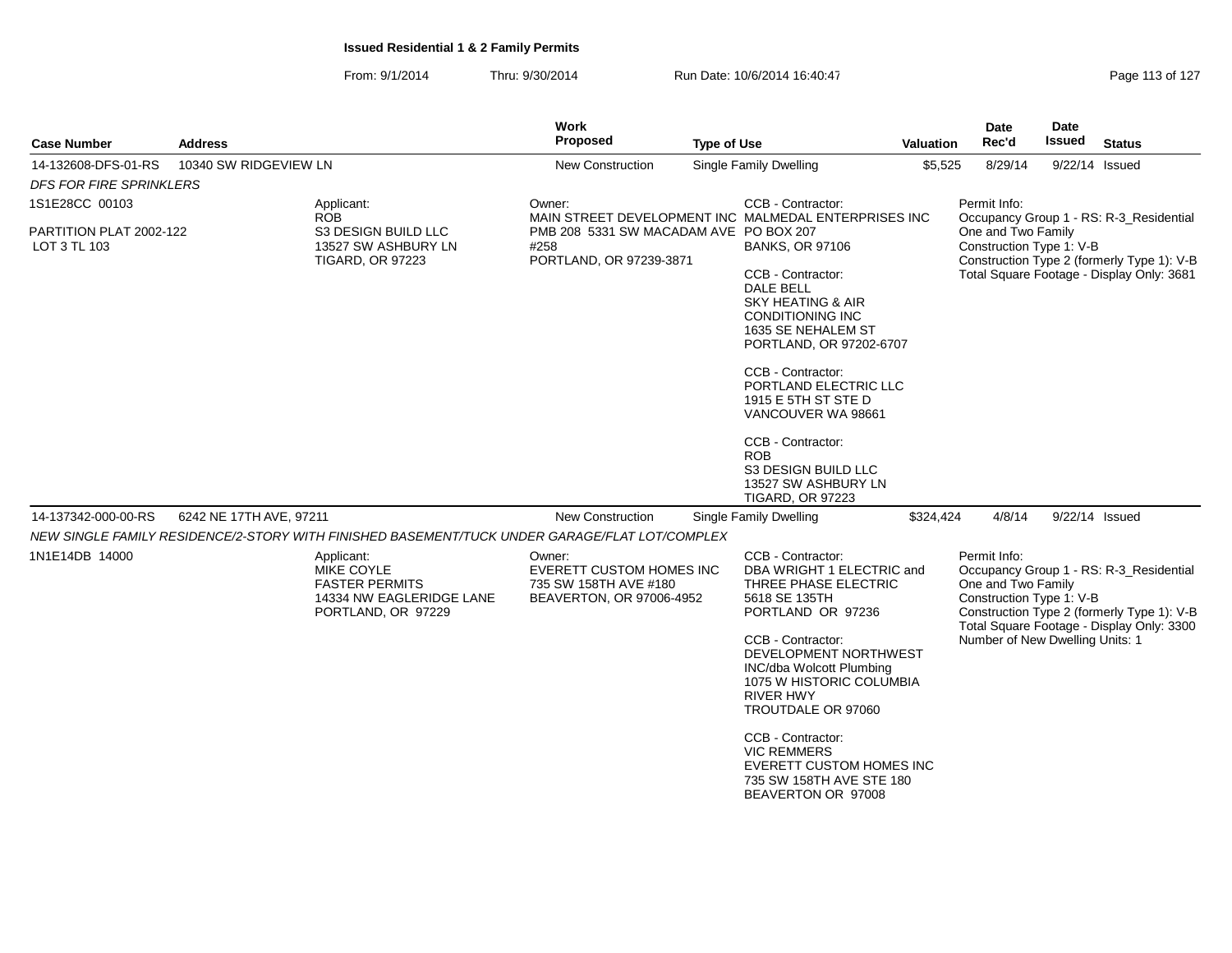|                               |                          |                                                                                                            | Work                                                                                           |                    |                                                                                                                                                                                                                                                                     |           | <b>Date</b>                                                                                       | <b>Date</b>   |                                                                                                                                    |
|-------------------------------|--------------------------|------------------------------------------------------------------------------------------------------------|------------------------------------------------------------------------------------------------|--------------------|---------------------------------------------------------------------------------------------------------------------------------------------------------------------------------------------------------------------------------------------------------------------|-----------|---------------------------------------------------------------------------------------------------|---------------|------------------------------------------------------------------------------------------------------------------------------------|
| <b>Case Number</b>            | <b>Address</b>           |                                                                                                            | <b>Proposed</b>                                                                                | <b>Type of Use</b> |                                                                                                                                                                                                                                                                     | Valuation | Rec'd                                                                                             | <b>Issued</b> | <b>Status</b>                                                                                                                      |
| 14-134291-000-00-RS           | 6232 NE 17TH AVE, 97211  |                                                                                                            | New Construction                                                                               |                    | Single Family Dwelling                                                                                                                                                                                                                                              | \$324,424 | 4/2/14                                                                                            |               | 9/22/14 Issued                                                                                                                     |
|                               |                          | NEW SINGLE FAMILY RESIDENCE/TWO STORY WITH BASEMENT BEDROOM/TUCKUNDER GARAGE/FLAT LOT/COMPLEX              |                                                                                                |                    |                                                                                                                                                                                                                                                                     |           |                                                                                                   |               |                                                                                                                                    |
| 1N1E14DB 14000                |                          | Applicant:<br><b>MIKE COYLE</b><br><b>FASTER PERMITS</b><br>14334 NW EAGLERIDGE LANE<br>PORTLAND, OR 97229 | Owner:<br><b>EVERETT CUSTOM HOMES INC</b><br>735 SW 158TH AVE #180<br>BEAVERTON, OR 97006-4952 |                    | CCB - Contractor:<br>DBA WRIGHT 1 ELECTRIC and<br>THREE PHASE ELECTRIC<br>5618 SE 135TH<br>PORTLAND OR 97236<br>CCB - Contractor:<br>DEVELOPMENT NORTHWEST<br><b>INC/dba Wolcott Plumbing</b><br>1075 W HISTORIC COLUMBIA<br><b>RIVER HWY</b><br>TROUTDALE OR 97060 |           | Permit Info:<br>One and Two Family<br>Construction Type 1: V-B<br>Number of New Dwelling Units: 1 |               | Occupancy Group 1 - RS: R-3 Residential<br>Construction Type 2 (formerly Type 1): V-B<br>Total Square Footage - Display Only: 3300 |
|                               |                          |                                                                                                            |                                                                                                |                    | CCB - Contractor:<br><b>VIC REMMERS</b><br><b>EVERETT CUSTOM HOMES INC</b><br>735 SW 158TH AVE STE 180<br>BEAVERTON OR 97008                                                                                                                                        |           |                                                                                                   |               |                                                                                                                                    |
| 14-192340-000-00-RS           | 8315 N OLYMPIA ST, 97203 |                                                                                                            | New Construction                                                                               |                    | Single Family Dwelling                                                                                                                                                                                                                                              | \$283,673 | 8/1/14                                                                                            |               | 9/22/14 Issued                                                                                                                     |
|                               |                          | NEW SINGLE FAMILY RESIDENCE/2-STORY/ATTACHED GARAGE/FLAT LOT/COMPLEX                                       |                                                                                                |                    |                                                                                                                                                                                                                                                                     |           |                                                                                                   |               |                                                                                                                                    |
| 1N1W01DA 08500                |                          | Applicant:<br><b>KEVIN PARTAIN</b><br><b>URBAN VISIONS</b><br>223 NE 56TH AVE<br>PORTLAND, OR 97213        | Owner:<br>FISH CONSTRUCTION NW INC<br>1834 SW 58TH AVE #102<br>PORTLAND, OR 97221-1455         |                    | CCB - Contractor:<br>FISH CONSTRUCTION NW INC<br>1834 SW 58TH AVE STE #102<br>PORTLAND OR 97221                                                                                                                                                                     |           | Permit Info:<br>One and Two Family<br>Construction Type 1: V-B<br>Number of New Dwelling Units: 1 |               | Occupancy Group 1 - RS: R-3_Residential<br>Construction Type 2 (formerly Type 1): V-B<br>Total Square Footage - Display Only: 2818 |
| 14-158652-000-00-RS           | 2345 SE 77TH AVE         |                                                                                                            | <b>New Construction</b>                                                                        |                    | <b>Single Family Dwelling</b>                                                                                                                                                                                                                                       | \$183,011 | 6/6/14                                                                                            |               | 9/23/14 Under Inspection                                                                                                           |
|                               |                          | NEW SINGLE FAMILY RESIDENCE/2-STORY/ATTACHED GARAGE/FLAT LOT/SIMPLE                                        |                                                                                                |                    |                                                                                                                                                                                                                                                                     |           |                                                                                                   |               |                                                                                                                                    |
| 1S2E05DC 02203                |                          | Applicant:<br><b>KEVIN PARTAIN</b><br><b>URBAN VISIONS</b><br>223 NE 56TH AVE<br>PORTLAND, OR 97213        | Owner:<br>AAV ONE LLC<br>8733 SE DIVISION ST #201<br>PORTLAND, OR 97266-1470                   |                    | CCB - Contractor:<br>CHALET HOMES LLC<br>8733 SE DIVISION ST #201<br>PORTLAND, OR 97266                                                                                                                                                                             |           | Permit Info:<br>One and Two Family<br>Construction Type 1: V-B<br>Number of New Dwelling Units: 1 |               | Occupancy Group 1 - RS: R-3_Residential<br>Construction Type 2 (formerly Type 1): V-B<br>Total Square Footage - Display Only: 1810 |
| 14-154921-DFS-01-RS           | 310 NW MERIDIAN RIDGE CT |                                                                                                            | <b>New Construction</b>                                                                        |                    | Single Family Dwelling                                                                                                                                                                                                                                              | \$4,032   | 8/6/14                                                                                            |               | 9/23/14 Issued                                                                                                                     |
| DFS FOR FIRE SPRINKLER SYSTEM |                          |                                                                                                            |                                                                                                |                    |                                                                                                                                                                                                                                                                     |           |                                                                                                   |               |                                                                                                                                    |
| 1N1W36DA 02024                |                          | Applicant:<br><b>ASHLEY PAYNE</b>                                                                          | Owner:<br>PEVZNER HOMES CORP                                                                   |                    | CCB - Contractor:<br>THREEFOOT PLUMBING INC                                                                                                                                                                                                                         |           | Permit Info:                                                                                      |               | Occupancy Group 1 - RS: R-3_Residential                                                                                            |
| MERIDIAN RIDGE<br>LOT 11      |                          | <b>WYATT FIRE PROTECTION</b><br>9095 SW BURNHAM ST<br>TIGARD OR 97223                                      | 17941 SW CICERO CT<br>BEAVERTON, OR 97007                                                      |                    | PO BOX 274<br>WEST LINN, OR 97068 0274<br>CCB - Contractor:<br>PEVZNER HOMES CORPORATION<br>17941 SW CICERO CT<br>BEAVERTON, OR 97007                                                                                                                               |           | One and Two Family<br>Construction Type 1: V-B                                                    |               | Construction Type 2 (formerly Type 1): V-B<br>Total Square Footage - Display Only: 4244                                            |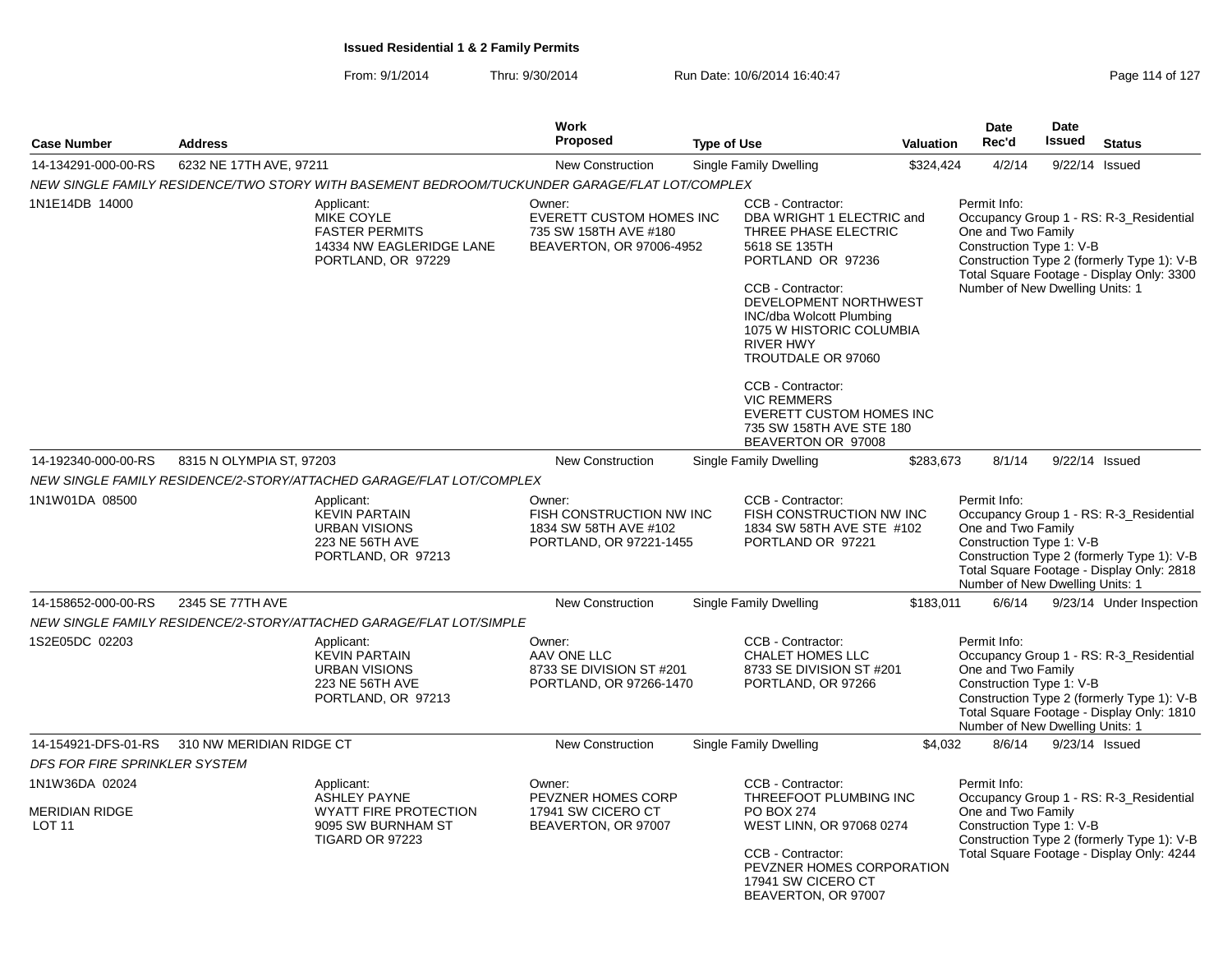|                     |                                  |                                                                                                                                                | Work                                                                                   |                                                                         |                                                                            | <b>Date</b>                                                                                                                                 | <b>Date</b>    |                                                                                                                                    |
|---------------------|----------------------------------|------------------------------------------------------------------------------------------------------------------------------------------------|----------------------------------------------------------------------------------------|-------------------------------------------------------------------------|----------------------------------------------------------------------------|---------------------------------------------------------------------------------------------------------------------------------------------|----------------|------------------------------------------------------------------------------------------------------------------------------------|
| <b>Case Number</b>  | <b>Address</b>                   |                                                                                                                                                | <b>Proposed</b>                                                                        | <b>Type of Use</b>                                                      | Valuation                                                                  | Rec'd                                                                                                                                       | Issued         | <b>Status</b>                                                                                                                      |
| 14-174323-000-00-RS | 8031 SE MORRISON ST, 97215       |                                                                                                                                                | <b>New Construction</b>                                                                | Single Family Dwelling                                                  | \$176,053                                                                  | 6/25/14                                                                                                                                     |                | 9/23/14 Under Inspection                                                                                                           |
|                     |                                  | NEW SINGLE FAMILY RESIDENCE/2-STORY/ATTACHED GARAGE/FLAT LOT/COMPLEX                                                                           |                                                                                        |                                                                         |                                                                            |                                                                                                                                             |                |                                                                                                                                    |
| 1S2E05AA 04300      |                                  | Applicant:<br>MIKE COYLE<br><b>FASTER PERMITS</b><br>14334 NW EAGLERIDGE LANE<br>PORTLAND, OR 97229                                            | Owner:<br>FISH CONSTRUCTION NW INC<br>1834 SW 58TH AVE #102<br>PORTLAND, OR 97221-1455 | CCB - Contractor:                                                       | FISH CONSTRUCTION NW INC<br>1834 SW 58TH AVE STE #102<br>PORTLAND OR 97221 | Permit Info:<br>One and Two Family<br>Construction Type 1: V-B<br>Number of New Dwelling Units: 1                                           |                | Occupancy Group 1 - RS: R-3_Residential<br>Construction Type 2 (formerly Type 1): V-B<br>Total Square Footage - Display Only: 1734 |
| 14-174164-REV-01-RS | 4738 SE 61ST AVE, 97206          |                                                                                                                                                | <b>New Construction</b>                                                                | Single Family Dwelling                                                  |                                                                            | \$<br>9/23/14                                                                                                                               | 9/23/14 Issued |                                                                                                                                    |
|                     |                                  | REVISION TO MOVE POSTS AT FRONT AND REAR PORCH 4" AWAY FROM HOUSE TO MATCH TRUSS LAYOUT                                                        |                                                                                        |                                                                         |                                                                            |                                                                                                                                             |                |                                                                                                                                    |
| 1S2E18AA 04100      |                                  | Applicant:<br><b>KYM NGUYEN</b><br>CONCEPT DESIGN & ASSOCIATES PO BOX 90277<br>PO BOX 8464<br>PORTLAND OR 97207                                | Owner:<br>DK HOMES LLC<br>PORTLAND, OR 97290-0277                                      | CCB - Contractor:<br><b>DAMIR KARIN</b><br>DK HOMES LLC<br>PO BOX 90277 | PORTLAND, OR 97290                                                         | Permit Info:<br>One and Two Family<br>Construction Type 1: V-B<br>Construction Type 2 (formerly Type 1):                                    |                | Occupancy Group 1 - RS: R-3 Residential<br>Total Square Footage - Display Only: 2537                                               |
|                     |                                  |                                                                                                                                                |                                                                                        | CCB - Contractor:<br><b>CORNEL CUREA</b><br>6138 SE 136TH AVE           | <b>FIVE STAR PLUMBING</b><br>PORTLAND, OR 97236                            |                                                                                                                                             |                |                                                                                                                                    |
| 14-170764-000-00-RS | 4561 NE 34TH AVE - Unit A, 97211 |                                                                                                                                                | <b>New Construction</b>                                                                | Single Family Dwelling                                                  | \$340,796                                                                  | 6/17/14                                                                                                                                     | 9/23/14 Issued |                                                                                                                                    |
|                     |                                  | NEW SINGLE FAMILY RESIDENCE/TWO STORY/BASEMENT ADU/FLAT LOT/COMPLEX / WILLAMETTE ADD, BLOCK 6, LOT 33                                          |                                                                                        |                                                                         |                                                                            |                                                                                                                                             |                |                                                                                                                                    |
| 1N1E24AC 20000      |                                  | Applicant:<br><b>MARK RADFORD</b><br>3423 NE 22ND AVE<br>PORTLAND, OR 97212-2432                                                               | Owner:<br><b>MARK RADFORD</b><br>3423 NE 22ND AVE<br>PORTLAND, OR 97212-2432           | CCB - Contractor:<br><b>JOE MOONEY</b><br>DEVELOPMENT LLC               | MOONEY CONSTRUCTION AND<br>3439 NE SANDY BLVD<br>PORTLAND OR 97232         | Permit Info:<br>One and Two Family<br>Construction Type 1: V-B<br>Construction Type 2 (formerly Type 1):<br>Number of New Dwelling Units: 2 |                | Occupancy Group 1 - RS: R-3_Residential<br>Total Square Footage - Display Only: 3090                                               |
| 14-173040-000-00-RS | 4565 NE 34TH AVE                 |                                                                                                                                                | <b>New Construction</b>                                                                | <b>Single Family Dwelling</b>                                           | \$340.796                                                                  | 6/24/14                                                                                                                                     | 9/23/14 Issued |                                                                                                                                    |
|                     |                                  | NEW SINGLE FAMILY RESIDENCE/TWO STORY/BASEMENT ADU/FLAT LOT/COMPLEX                                                                            |                                                                                        |                                                                         |                                                                            |                                                                                                                                             |                |                                                                                                                                    |
| 1N1E24AC 20001      |                                  | Applicant:<br><b>MARK RADFORD</b><br>3423 NE 22ND AVE<br>PORTLAND, OR 97212-2432                                                               | Owner:<br><b>MARK RADFORD</b><br>3423 NE 22ND AVE<br>PORTLAND, OR 97212-2432           | CCB - Contractor:<br><b>JOE MOONEY</b><br>DEVELOPMENT LLC               | MOONEY CONSTRUCTION AND<br>3439 NE SANDY BLVD<br>PORTLAND OR 97232         | Permit Info:<br>One and Two Family<br>Construction Type 1: V-B<br>Construction Type 2 (formerly Type 1):<br>Number of New Dwelling Units: 2 |                | Occupancy Group 1 - RS: R-3 Residential<br>Total Square Footage - Display Only: 3090                                               |
| 14-189955-000-00-RS | 4013 SE IVON ST                  |                                                                                                                                                | <b>New Construction</b>                                                                | Single Family Dwelling                                                  | \$375,054                                                                  | 7/28/14                                                                                                                                     | 9/24/14 Issued |                                                                                                                                    |
|                     |                                  | NEW SINGLE FAMILY RESIDENCE/3-STORY WITH BASEMENT/ATTACHED GARAGE/FLAT LOT/COMPLEX                                                             |                                                                                        |                                                                         |                                                                            |                                                                                                                                             |                |                                                                                                                                    |
| 1S1E12AA 01701      |                                  | Applicant:<br><b>MICHAEL HUNTER</b><br><b>HUNTER CONSTRUCTION &amp;</b><br><b>RENOVATION</b><br>4479 SE ANTELOPE HILLS PL<br>GRESHAM, OR 97080 | Owner:<br><b>JCI LLC</b><br>2459 SE TV HIGHWAY #461<br>HILLSBORO, OR 97123             | CCB - Contractor:<br><b>MICHAEL HUNTER</b><br><b>RENOVATION</b>         | HUNTER CONSTRUCTION &<br>22171 NE PARK LANE<br>FAIRVIEW, OR 97024          | Permit Info:<br>One and Two Family<br>Construction Type 1: V-B<br>Number of New Dwelling Units: 1                                           |                | Occupancy Group 1 - RS: R-3 Residential<br>Construction Type 2 (formerly Type 1): V-B<br>Total Square Footage - Display Only: 3831 |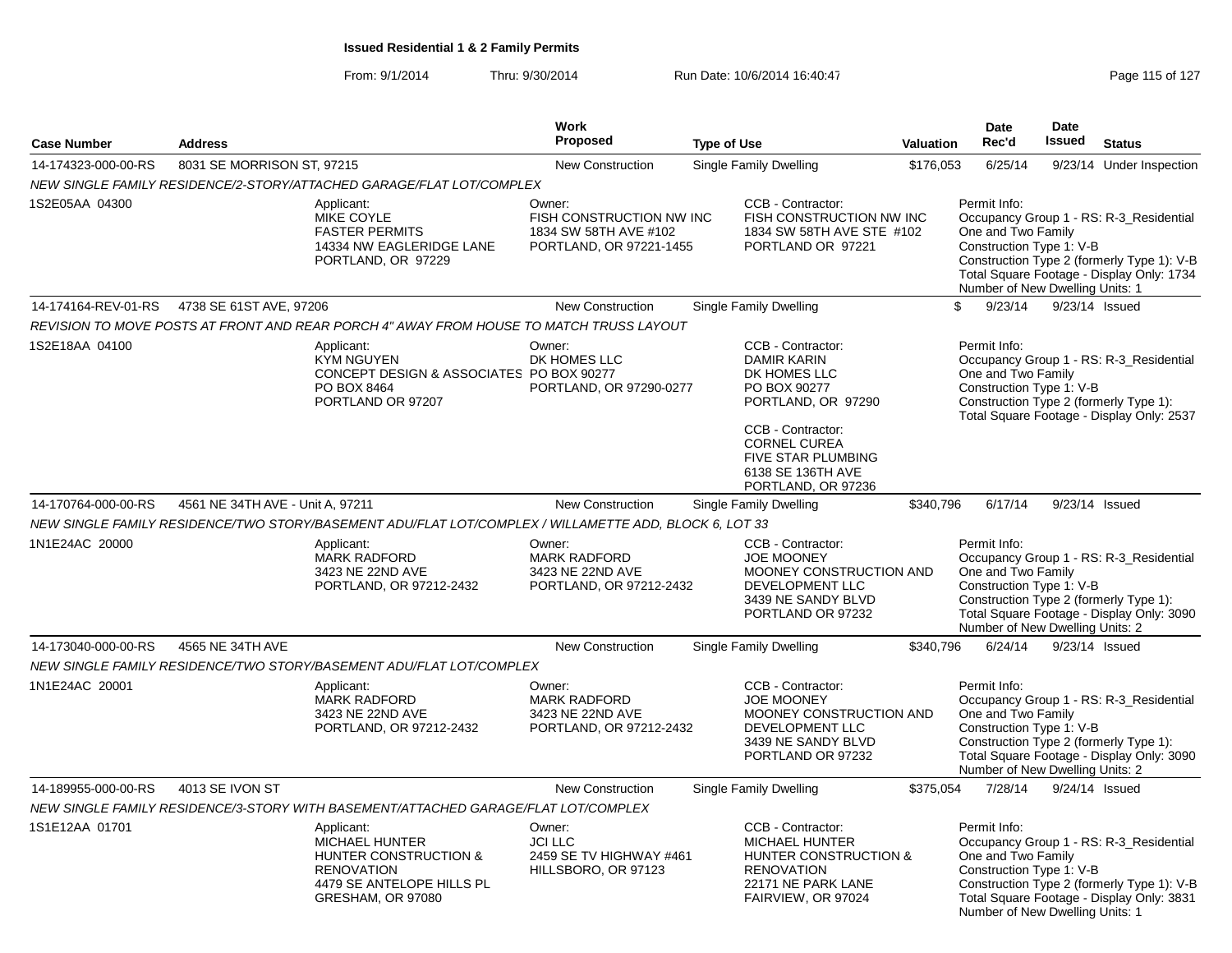| <b>Case Number</b>  | <b>Address</b>           |                                                                                                                              | Work<br><b>Proposed</b>                                                                              | <b>Type of Use</b>                                                                                                                                                                                                                                                                                                                                                                           | Valuation | Date<br>Rec'd                                                                                     | <b>Date</b><br><b>Issued</b> | <b>Status</b>                                                                                                                      |
|---------------------|--------------------------|------------------------------------------------------------------------------------------------------------------------------|------------------------------------------------------------------------------------------------------|----------------------------------------------------------------------------------------------------------------------------------------------------------------------------------------------------------------------------------------------------------------------------------------------------------------------------------------------------------------------------------------------|-----------|---------------------------------------------------------------------------------------------------|------------------------------|------------------------------------------------------------------------------------------------------------------------------------|
| 14-189784-000-00-RS | 8581 SE 19TH AVE         |                                                                                                                              | <b>New Construction</b>                                                                              | <b>Single Family Dwelling</b>                                                                                                                                                                                                                                                                                                                                                                | \$297,473 | 7/25/14                                                                                           |                              | 9/24/14 Under Inspection                                                                                                           |
|                     |                          | NEW SINGLE FAMILY RESIDENCE/2-STORY WITH BASEMENT/TUCK UNDER GARAGE/FLAT LOT/COMPLEX                                         |                                                                                                      |                                                                                                                                                                                                                                                                                                                                                                                              |           |                                                                                                   |                              |                                                                                                                                    |
| 1S1E26AA 06900      |                          | Applicant:<br><b>GENE PAVLENKO</b><br>ANAMIC CONSTRUCTION<br>12808 SE Cooper St<br>Portland, OR<br>97236                     | Owner:<br><b>GENE PAVLENKO</b><br>ANAMIC CONSTRUCTION<br>12808 SE Cooper St<br>Portland, OR<br>97236 | CCB - Contractor:<br><b>GENE PAVLENKO</b><br>ANAMIC CONSTRUCTION INC.<br>12808 SE COOPER ST<br>PORTLAND, OR 97236                                                                                                                                                                                                                                                                            |           | Permit Info:<br>One and Two Family<br>Construction Type 1: V-B<br>Number of New Dwelling Units: 1 |                              | Occupancy Group 1 - RS: R-3_Residential<br>Construction Type 2 (formerly Type 1): V-B<br>Total Square Footage - Display Only: 2913 |
| 14-180701-000-00-RS | 5363 SE HARNEY DR, 97206 |                                                                                                                              | <b>New Construction</b>                                                                              | Single Family Dwelling                                                                                                                                                                                                                                                                                                                                                                       | \$203,313 | 7/8/14                                                                                            |                              | 9/25/14 Under Inspection                                                                                                           |
|                     |                          | NEW SINGLE FAMILY RESIDENCE/2-STORY/ATTACHED GARAGE/FLAT LOT/SIMPLE. TRUSSES TO BE DEFERRED                                  |                                                                                                      |                                                                                                                                                                                                                                                                                                                                                                                              |           |                                                                                                   |                              |                                                                                                                                    |
| 1S2E19DC 04905      |                          | Applicant:<br><b>KEVIN PARTAIN</b><br><b>URBAN VISIONS</b><br>223 NE 56TH AVE<br>PORTLAND, OR 97213                          | Owner:<br><b>BLACK DIAMOND CAPITAL LLC</b><br>PO BOX 2007<br>GRESHAM, OR 97030-0594                  | CCB - Contractor:<br><b>KRISTY RAASCH</b><br><b>RAASCH CONSTRUCTION LTD</b><br>3880 SE DEER CREEK WAY<br>GRESHAM, OR 97080                                                                                                                                                                                                                                                                   |           | Permit Info:<br>One and Two Family<br>Construction Type 1: V-B<br>Number of New Dwelling Units: 1 |                              | Occupancy Group 1 - RS: R-3_Residential<br>Construction Type 2 (formerly Type 1): V-B<br>Total Square Footage - Display Only: 1991 |
| 14-192692-000-00-RS | 4624 NE SKIDMORE ST      |                                                                                                                              | <b>New Construction</b>                                                                              | <b>Single Family Dwelling</b>                                                                                                                                                                                                                                                                                                                                                                | \$294,557 | 8/1/14                                                                                            |                              | 9/25/14 Issued                                                                                                                     |
|                     |                          | NEW SINGLE FAMILY RESIDENCE/2-STORY WITH BASEMENT/TUCK UNDER GARAGE/FLAT LOT/COMPLEX                                         |                                                                                                      |                                                                                                                                                                                                                                                                                                                                                                                              |           |                                                                                                   |                              |                                                                                                                                    |
| 1N2E19CB 09701      |                          | Applicant:<br><b>MIKE COYLE</b><br><b>FASTER PERMITS</b><br>14334 NW EAGLERIDGE LANE<br>PORTLAND, OR 97229                   | Owner:<br><b>EVERETT CUSTOM HOMES INC</b><br>735 SW 158TH AVE #180<br>BEAVERTON, OR 97006-4952       | CCB - Contractor:<br>DBA WRIGHT 1 ELECTRIC and<br>THREE PHASE ELECTRIC<br>5618 SE 135TH<br>PORTLAND OR 97236<br>CCB - Contractor:<br>DEVELOPMENT NORTHWEST<br><b>INC/dba Wolcott Plumbing</b><br>1075 W HISTORIC COLUMBIA<br><b>RIVER HWY</b><br>TROUTDALE OR 97060<br>CCB - Contractor:<br><b>VIC REMMERS</b><br>EVERETT CUSTOM HOMES INC<br>735 SW 158TH AVE STE 180<br>BEAVERTON OR 97008 |           | Permit Info:<br>One and Two Family<br>Construction Type 1: V-B<br>Number of New Dwelling Units: 1 |                              | Occupancy Group 1 - RS: R-3_Residential<br>Construction Type 2 (formerly Type 1): V-B<br>Total Square Footage - Display Only: 2996 |
| 14-168344-000-00-RS | 6620 SE HAROLD ST, 97206 |                                                                                                                              | <b>New Construction</b>                                                                              | Single Family Dwelling                                                                                                                                                                                                                                                                                                                                                                       | \$266,276 | 6/11/14                                                                                           |                              | 9/2/14 Under Inspection                                                                                                            |
|                     |                          | NEW SINGLE FAMILY RESIDENCE/2-STORY/ATTACHED GARAGE/FLAT LOT/SIMPLE***DFS ROOF TRUSSES*** CESSPOOL DECOMMISSIONING REQUIRED. |                                                                                                      |                                                                                                                                                                                                                                                                                                                                                                                              |           |                                                                                                   |                              | Septic Decommissioning Required. Call fo                                                                                           |
| 1S2E17CB 01600      |                          | Applicant:<br><b>KYM NGUYEN</b><br>CONCEPT DESIGN & ASSOCIATES 8733 SE DIVISION ST #201<br>PO BOX 8464<br>PORTLAND OR 97207  | Owner:<br>AAV ONE LLC<br>PORTLAND, OR 97266                                                          | CCB - Contractor:<br><b>CHALET HOMES LLC</b><br>8733 SE DIVISION ST #201<br>PORTLAND, OR 97266                                                                                                                                                                                                                                                                                               |           | Permit Info:<br>One and Two Family<br>Construction Type 1: V-B<br>Number of New Dwelling Units: 1 |                              | Occupancy Group 1 - RS: R-3_Residential<br>Construction Type 2 (formerly Type 1): V-B<br>Total Square Footage - Display Only: 2751 |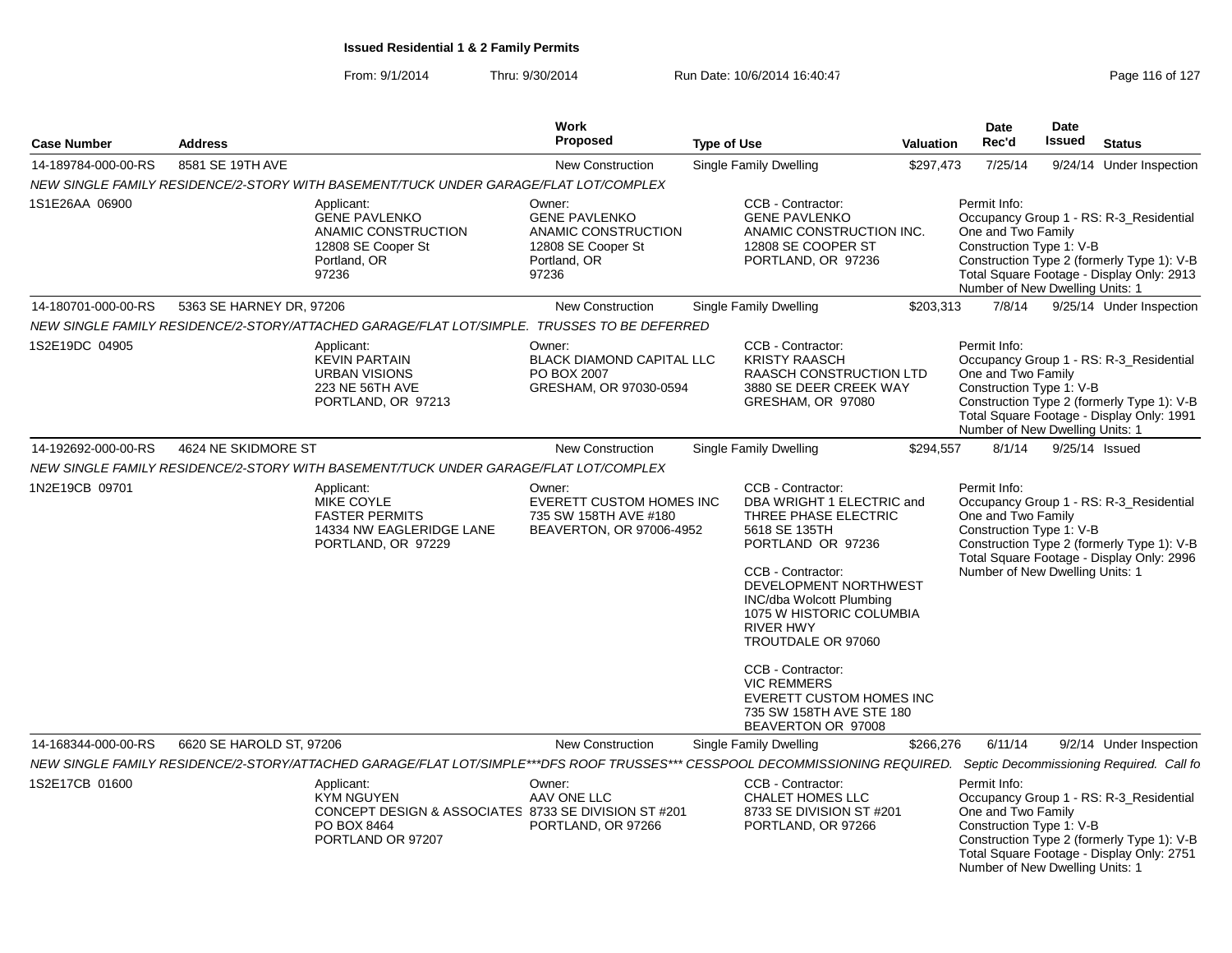From: 9/1/2014Thru: 9/30/2014 Run Date: 10/6/2014 16:40:47 Rege 117 of 127

|                                                             |                                                                                                                 |                                          | Work                                                                                |  |                                                                                                                                                                                                                      |                                                                                                                                                                                                                                     | Date                                                                                              | <b>Date</b> |                                                                                                                                    |
|-------------------------------------------------------------|-----------------------------------------------------------------------------------------------------------------|------------------------------------------|-------------------------------------------------------------------------------------|--|----------------------------------------------------------------------------------------------------------------------------------------------------------------------------------------------------------------------|-------------------------------------------------------------------------------------------------------------------------------------------------------------------------------------------------------------------------------------|---------------------------------------------------------------------------------------------------|-------------|------------------------------------------------------------------------------------------------------------------------------------|
| <b>Case Number</b>                                          | <b>Address</b>                                                                                                  |                                          | <b>Proposed</b>                                                                     |  | <b>Type of Use</b>                                                                                                                                                                                                   | Valuation                                                                                                                                                                                                                           | Rec'd                                                                                             | Issued      | <b>Status</b>                                                                                                                      |
| 14-127047-000-00-RS                                         | 15 NE 71ST AVE, 97213                                                                                           |                                          | <b>New Construction</b>                                                             |  | Single Family Dwelling                                                                                                                                                                                               | \$256,992                                                                                                                                                                                                                           | 3/18/14                                                                                           |             | 9/2/14 Under Inspection                                                                                                            |
|                                                             | NEW SINGLE FAMILY RESIDENCE/THREE STORY/DETACHED GARAGE/FLAT LOT/COMPLEX***WITH DETACHED GARAGE 14-127056-RS*** |                                          |                                                                                     |  |                                                                                                                                                                                                                      |                                                                                                                                                                                                                                     |                                                                                                   |             |                                                                                                                                    |
| 1N2E32CA 02801                                              | Applicant:<br><b>KEVIN PARTAIN</b><br><b>URBAN VISIONS</b><br>223 NE 56TH AVE<br>PORTLAND, OR 97213             |                                          | Owner:<br>DANIEL ANDREW<br>3439 NE SANDY BLVD #113<br>PORTLAND, OR 97232            |  | CCB - Contractor:<br>ANDREY KOSHUBA<br><b>EXCEPTIONAL HOMES BY</b><br><b>ANDREY INC</b><br>14237 BRIDGE CT.<br>LAKE OSWEGO, OR 97034<br>CCB - Contractor:<br>action heating & a/c<br>6419 se 84<br>portland or 97266 |                                                                                                                                                                                                                                     | Permit Info:<br>One and Two Family<br>Construction Type 1: V-B<br>Number of New Dwelling Units: 1 |             | Occupancy Group 1 - RS: R-3_Residential<br>Construction Type 2 (formerly Type 1):<br>Total Square Footage - Display Only: 2400     |
|                                                             |                                                                                                                 |                                          |                                                                                     |  | CCB - Contractor:<br>PORTLAND ELECTRIC LLC<br>1915 E 5TH ST STE D<br>VANCOUVER WA 98661                                                                                                                              |                                                                                                                                                                                                                                     |                                                                                                   |             |                                                                                                                                    |
| 14-174164-000-00-RS                                         | 4738 SE 61ST AVE, 97206                                                                                         |                                          | <b>New Construction</b>                                                             |  | Single Family Dwelling                                                                                                                                                                                               | \$279,806                                                                                                                                                                                                                           | 6/25/14                                                                                           |             | 9/2/14 Under Inspection                                                                                                            |
|                                                             | NEW SINGLE FAMILY RESIDENCE/2-STORY/DETACHED GARAGE/FLAT LOT/SIMPLE****DETACHED GARAGE 14-174172-RS****         |                                          |                                                                                     |  |                                                                                                                                                                                                                      |                                                                                                                                                                                                                                     |                                                                                                   |             |                                                                                                                                    |
| 1S2E18AA 04100                                              | Applicant:<br><b>KYM NGUYEN</b><br>PO BOX 8464<br>PORTLAND OR 97207                                             | CONCEPT DESIGN & ASSOCIATES PO BOX 90277 | Owner:<br>DK HOMES LLC<br>PORTLAND, OR 97290-0277                                   |  | CCB - Contractor:<br><b>DAMIR KARIN</b><br>DK HOMES LLC<br>PO BOX 90277<br>PORTLAND, OR 97290<br>CCB - Contractor:<br><b>CORNEL CUREA</b><br>FIVE STAR PLUMBING                                                      | Permit Info:<br>Occupancy Group 1 - RS: R-3 Residential<br>One and Two Family<br>Construction Type 1: V-B<br>Construction Type 2 (formerly Type 1):<br>Total Square Footage - Display Only: 2537<br>Number of New Dwelling Units: 1 |                                                                                                   |             |                                                                                                                                    |
|                                                             |                                                                                                                 |                                          |                                                                                     |  | 6138 SE 136TH AVE<br>PORTLAND, OR 97236                                                                                                                                                                              |                                                                                                                                                                                                                                     |                                                                                                   |             |                                                                                                                                    |
| 13-200562-REV-01-RS                                         | 14108 SE STEELE ST                                                                                              |                                          | <b>New Construction</b>                                                             |  | Single Family Dwelling                                                                                                                                                                                               |                                                                                                                                                                                                                                     | \$<br>9/2/14                                                                                      |             | $9/2/14$ Issued                                                                                                                    |
|                                                             | REVISION TO CHANGE FOUNDATION PLAN FOR SUSPENDED FLOOR DETAIL                                                   |                                          |                                                                                     |  |                                                                                                                                                                                                                      |                                                                                                                                                                                                                                     |                                                                                                   |             |                                                                                                                                    |
| 1S2E14AD 03613<br><b>SCOTT'S BLUFF</b><br>LOT <sub>12</sub> | Applicant:<br><b>BRANDON GIBSON</b><br><b>GIBSON HOMES</b><br>PO BOX 1684<br>CLACKAMAS, OR 97015                |                                          | Owner:<br><b>ZB PROPERTIES LLC</b><br>12000 SW GARDEN PL<br>PORTLAND, OR 97223-8263 |  | CCB - Contractor:<br><b>GRAYHAWK DEVELOPMENT LLC</b><br>14523 WESTLAKE DR<br>LAKE OSWEGO, OR 97035                                                                                                                   |                                                                                                                                                                                                                                     | Permit Info:<br>One and Two Family<br>Construction Type 1: V-B                                    |             | Occupancy Group 1 - RS: R-3 Residential<br>Construction Type 2 (formerly Type 1): V-B<br>Total Square Footage - Display Only: 2745 |
| 14-151454-000-00-RS                                         | 10068 SW 8TH PL, 97219                                                                                          |                                          | <b>New Construction</b>                                                             |  | Single Family Dwelling                                                                                                                                                                                               | \$434,648                                                                                                                                                                                                                           | 5/1/14                                                                                            |             | 9/2/14 Under Inspection                                                                                                            |
|                                                             | NEW SINGLE FAMILY RESIDENCE/2-STORY WITH DAYLIGHT BASEMENT/ATTACHED GARAGE/SLOPED LOT/COMPLEX                   |                                          |                                                                                     |  |                                                                                                                                                                                                                      |                                                                                                                                                                                                                                     |                                                                                                   |             |                                                                                                                                    |
| 1S1E28DA 03000                                              | Applicant:<br>MIKE COYLE<br><b>FASTER PERMITS</b><br>PORTLAND, OR 97229                                         | 14334 NW EAGLERIDGE LANE                 | Owner:<br>LWD LLC<br>5740 SW ARROW WOOD LN<br>PORTLAND, OR 97225-1330               |  | CCB - Contractor:<br><b>LWD LLC</b><br>5740 SW ARROWWOOD LN<br>PORTLAND, OR 97225                                                                                                                                    |                                                                                                                                                                                                                                     | Permit Info:<br>One and Two Family<br>Construction Type 1: V-B<br>Number of New Dwelling Units: 1 |             | Occupancy Group 1 - RS: R-3_Residential<br>Construction Type 2 (formerly Type 1): V-B<br>Total Square Footage - Display Only: 4316 |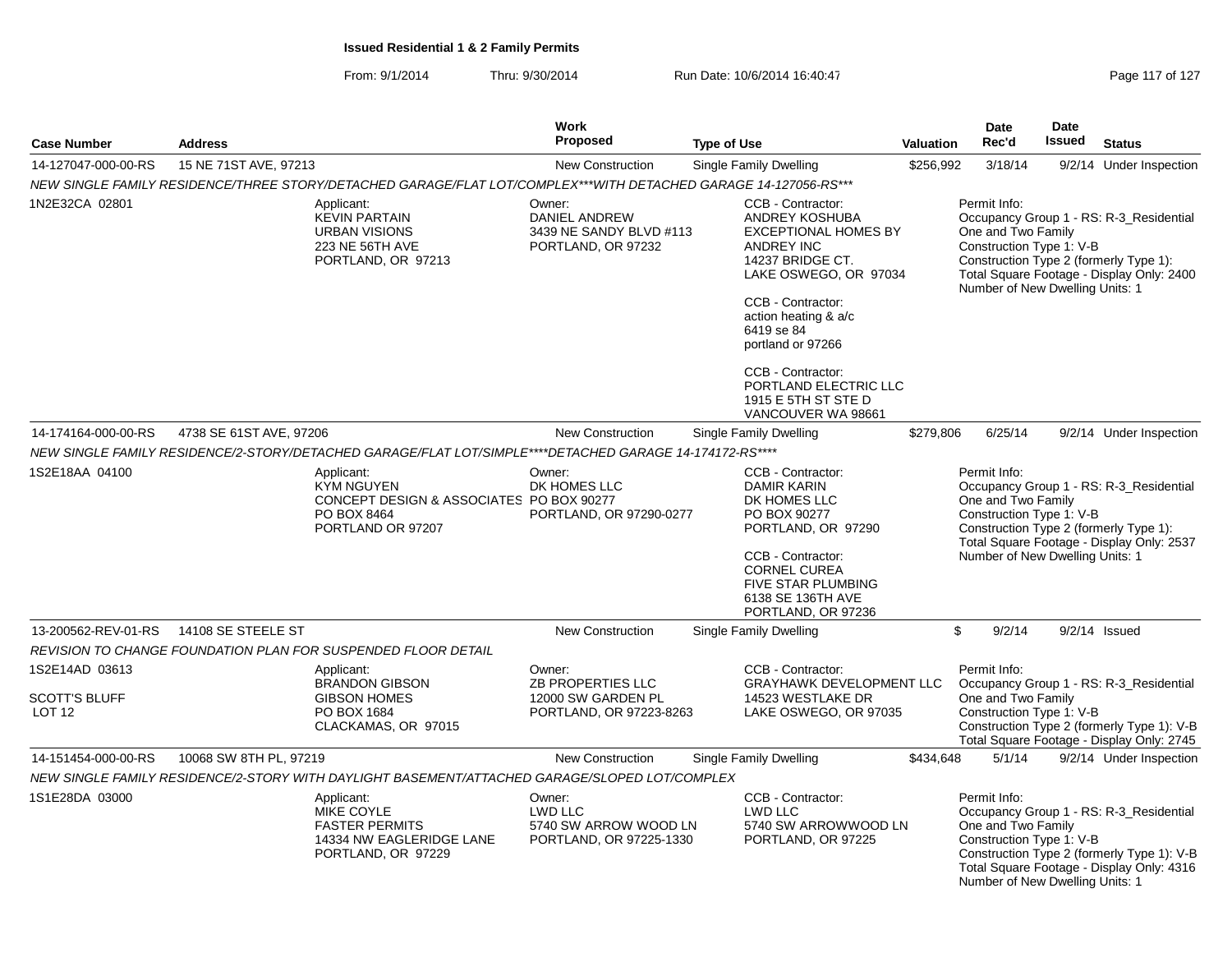|                                                     |                                                                                       |                                                                                                                                                                                                                                                                                                                                                                                                         | Work<br><b>Proposed</b>                                                              |                                                                                                           |                                                                                                                                                                                                    |                                                                                                   | <b>Date</b><br>Rec'd                                                                              | <b>Date</b><br><b>Issued</b>                                                                                                       |                                                                                                                                    |
|-----------------------------------------------------|---------------------------------------------------------------------------------------|---------------------------------------------------------------------------------------------------------------------------------------------------------------------------------------------------------------------------------------------------------------------------------------------------------------------------------------------------------------------------------------------------------|--------------------------------------------------------------------------------------|-----------------------------------------------------------------------------------------------------------|----------------------------------------------------------------------------------------------------------------------------------------------------------------------------------------------------|---------------------------------------------------------------------------------------------------|---------------------------------------------------------------------------------------------------|------------------------------------------------------------------------------------------------------------------------------------|------------------------------------------------------------------------------------------------------------------------------------|
| <b>Case Number</b>                                  | <b>Address</b>                                                                        |                                                                                                                                                                                                                                                                                                                                                                                                         |                                                                                      | <b>Type of Use</b>                                                                                        |                                                                                                                                                                                                    | Valuation                                                                                         |                                                                                                   |                                                                                                                                    | <b>Status</b>                                                                                                                      |
| 14-163868-000-00-RS                                 | 2643 N WATTS AVE, 97217-6369                                                          |                                                                                                                                                                                                                                                                                                                                                                                                         | <b>New Construction</b>                                                              |                                                                                                           | <b>Single Family Dwelling</b>                                                                                                                                                                      | \$221.127                                                                                         | 6/2/14                                                                                            |                                                                                                                                    | $9/2/14$ Issued                                                                                                                    |
| 1N1E09CA 16801                                      |                                                                                       | NEW SINGLE FAMILY RESIDENCE/2-STORY/ATTACHED GARAGE/FLAT LOT/COMPLEX<br>Applicant:<br><b>KEVIN PARTAIN</b><br><b>URBAN VISIONS</b><br>223 NE 56TH AVE<br>PORTLAND, OR 97213                                                                                                                                                                                                                             | Owner:<br><b>ETRUSCAN VENTURES LLC</b><br>2639 N WATTS ST<br>PORTLAND, OR 97217-6369 |                                                                                                           | CCB - Contractor:<br><b>ESTRUSCAN VENTURES LLC</b><br>4017 SW DOWNS VIEW CT<br>PORTLAND OR 97221                                                                                                   |                                                                                                   | Permit Info:<br>One and Two Family<br>Construction Type 1: V-B                                    |                                                                                                                                    | Occupancy Group 1 - RS: R-3_Residential<br>Construction Type 2 (formerly Type 1): V-B                                              |
|                                                     |                                                                                       |                                                                                                                                                                                                                                                                                                                                                                                                         |                                                                                      |                                                                                                           |                                                                                                                                                                                                    |                                                                                                   | Number of New Dwelling Units: 1                                                                   |                                                                                                                                    | Total Square Footage - Display Only: 2214                                                                                          |
| 14-105844-000-00-RS                                 | 7035 SE 64TH AVE, 97206                                                               |                                                                                                                                                                                                                                                                                                                                                                                                         | <b>New Construction</b>                                                              |                                                                                                           | Single Family Dwelling                                                                                                                                                                             | \$223,226                                                                                         | 1/16/14                                                                                           |                                                                                                                                    | 9/3/14 Under Inspection                                                                                                            |
|                                                     |                                                                                       | NEW SINGLE FAMILY RESIDENCE/2-STORY/ATTACHED GARAGE/FLAT LOT/SIMPLE                                                                                                                                                                                                                                                                                                                                     |                                                                                      |                                                                                                           |                                                                                                                                                                                                    |                                                                                                   |                                                                                                   |                                                                                                                                    |                                                                                                                                    |
| 1S2E20BC 03700                                      |                                                                                       | Applicant:<br><b>JEFF EDMONDSON</b><br>2051 WILLAMETTE FALLS DR<br>WEST LINN, OR 97068-4608                                                                                                                                                                                                                                                                                                             |                                                                                      |                                                                                                           | CCB - Contractor:<br>DARRELL R BEAM<br>PO BOX 7291<br>KEIZER, OR 973030060<br>CCB - Contractor:<br>A L L PLUMBING LLC<br>9312 NW SKYLINE BLVD<br>PORTLAND, OR 97231                                |                                                                                                   | Permit Info:<br>One and Two Family<br>Construction Type 1: V-B<br>Number of New Dwelling Units: 1 |                                                                                                                                    | Occupancy Group 1 - RS: R-3_Residential<br>Construction Type 2 (formerly Type 1): V-B<br>Total Square Footage - Display Only: 2341 |
| 14-134384-000-00-RS                                 | 5015 NE 26TH AVE, 97211                                                               |                                                                                                                                                                                                                                                                                                                                                                                                         | New Construction                                                                     |                                                                                                           | Single Family Dwelling                                                                                                                                                                             | \$299,734                                                                                         | 4/2/14                                                                                            |                                                                                                                                    | 9/3/14 Under Inspection                                                                                                            |
|                                                     |                                                                                       |                                                                                                                                                                                                                                                                                                                                                                                                         |                                                                                      |                                                                                                           |                                                                                                                                                                                                    |                                                                                                   |                                                                                                   |                                                                                                                                    |                                                                                                                                    |
| 1N1E24BB 23300                                      |                                                                                       | NEW SINGLE FAMILY RESIDENCE/TWO STORY WITH BASEMENT/TUCKUNDER GARAGE/FLAT LOT/COMPLEXON TRACT 2<br>CCB - Contractor:<br>Applicant:<br>Owner:<br><b>KEVIN PARTAIN</b><br><b>BYRON HARRISON</b><br><b>URBAN VISIONS</b><br>5011 NE 26TH AVE<br>7737 SW CIRRUS DR<br>223 NE 56TH AVE<br>PORTLAND, OR 97211-6322<br>PORTLAND, OR 97213<br>CCB - Contractor:<br>Jeff Shrope<br>LLC.<br>16771 Boones Ferry Rd |                                                                                      | <b>CRAFTWORK PLUMBING INC</b><br>BEAVERTON, OR 97008<br>RENAISSANCE CUSTOM HOMES<br>Lake Oswego, OR 97035 |                                                                                                                                                                                                    | Permit Info:<br>One and Two Family<br>Construction Type 1: V-B<br>Number of New Dwelling Units: 1 |                                                                                                   | Occupancy Group 1 - RS: R-3_Residential<br>Construction Type 2 (formerly Type 1): V-B<br>Total Square Footage - Display Only: 3054 |                                                                                                                                    |
| 14-166781-000-00-RS                                 | 4025 NE RODNEY AVE, 97212                                                             |                                                                                                                                                                                                                                                                                                                                                                                                         | New Construction                                                                     |                                                                                                           | Single Family Dwelling                                                                                                                                                                             | \$271,291                                                                                         | 6/9/14                                                                                            |                                                                                                                                    | 9/3/14 Under Inspection                                                                                                            |
|                                                     |                                                                                       | NEW SINGLE FAMILY RESIDENCE/2-STORY/ATTACHED GARAGE/FLAT LOT/COMPLEX / ALBINA HMSTD, BLOCK 17, LOT 6                                                                                                                                                                                                                                                                                                    |                                                                                      |                                                                                                           |                                                                                                                                                                                                    |                                                                                                   |                                                                                                   |                                                                                                                                    |                                                                                                                                    |
| 1N1E22DA 18200                                      |                                                                                       | Applicant:                                                                                                                                                                                                                                                                                                                                                                                              | Owner:                                                                               |                                                                                                           | CCB - Contractor:                                                                                                                                                                                  |                                                                                                   | Permit Info:                                                                                      |                                                                                                                                    | Occupancy Group 1 - RS: R-3_Residential                                                                                            |
| <b>ALBINA HMSTD</b><br>BLOCK 17<br>LOT <sub>6</sub> | <b>KEVIN PARTAIN</b><br><b>URBAN VISIONS</b><br>223 NE 56TH AVE<br>PORTLAND, OR 97213 |                                                                                                                                                                                                                                                                                                                                                                                                         | <b>JESSE N SPENCER</b><br>3331 SE MILWAUKIE AVE<br>PORTLAND, OR 97202                |                                                                                                           | <b>CRAFTWORK PLUMBING INC</b><br>7737 SW CIRRUS DR<br>BEAVERTON, OR 97008<br>CCB - Contractor:<br>Jeff Shrope<br>RENAISSANCE CUSTOM HOMES<br>LLC<br>16771 Boones Ferry Rd<br>Lake Oswego, OR 97035 |                                                                                                   | One and Two Family<br>Construction Type 1: V-B<br>Number of New Dwelling Units: 1                 |                                                                                                                                    | Construction Type 2 (formerly Type 1): V-B<br>Total Square Footage - Display Only: 2659                                            |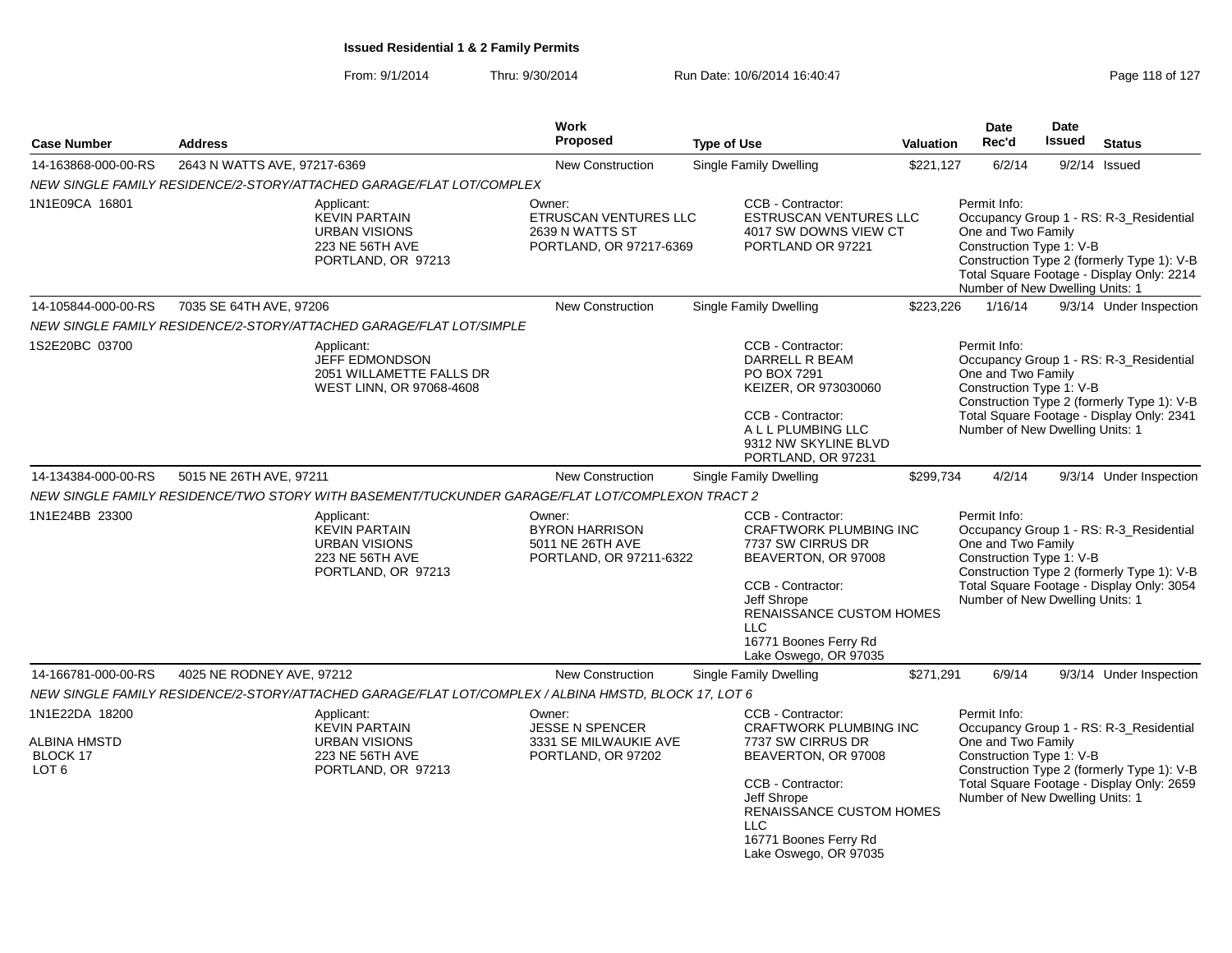| <b>Case Number</b>  | <b>Address</b>                                                                                                   | Work<br><b>Proposed</b>                                                                                                                                                                                                                                          | <b>Type of Use</b>                                                                                                                                                                                                                                                                                                                                                                                  | Valuation                                                                                                                                                                                                                           | Date<br>Rec'd                                                                                     | <b>Date</b><br><b>Issued</b> | <b>Status</b>                                                                                                                      |
|---------------------|------------------------------------------------------------------------------------------------------------------|------------------------------------------------------------------------------------------------------------------------------------------------------------------------------------------------------------------------------------------------------------------|-----------------------------------------------------------------------------------------------------------------------------------------------------------------------------------------------------------------------------------------------------------------------------------------------------------------------------------------------------------------------------------------------------|-------------------------------------------------------------------------------------------------------------------------------------------------------------------------------------------------------------------------------------|---------------------------------------------------------------------------------------------------|------------------------------|------------------------------------------------------------------------------------------------------------------------------------|
| 14-176495-000-00-RS | 3707 SE WOODWARD ST, 97202                                                                                       | <b>New Construction</b>                                                                                                                                                                                                                                          | <b>Single Family Dwelling</b>                                                                                                                                                                                                                                                                                                                                                                       | \$324,424                                                                                                                                                                                                                           | 6/27/14                                                                                           |                              | 9/3/14 Under Inspection                                                                                                            |
|                     | NEW SINGLE FAMILY RESIDENCE/TWO STORY/FINISHED BASEMENT WITH BEDROOM/TUCK UNDER GARAGE/FLAT LOT/COMPLEX          |                                                                                                                                                                                                                                                                  |                                                                                                                                                                                                                                                                                                                                                                                                     |                                                                                                                                                                                                                                     |                                                                                                   |                              |                                                                                                                                    |
| 1S1E12AA 19600      | Applicant:<br>ROB HUMPHREY<br><b>FASTER PERMITS</b><br>14334 NW EAGLERIDGE LANE<br>PORTLAND, OR 97229            | Owner:<br><b>VIC REMMERS</b><br><b>EVERETT CUSTOM HOMES INC</b><br>735 SW 158TH AVE STE 180<br>BEAVERTON OR 97008                                                                                                                                                | CCB - Contractor:<br>DBA WRIGHT 1 ELECTRIC and<br>THREE PHASE ELECTRIC<br>5618 SE 135TH<br>PORTLAND OR 97236<br>CCB - Contractor:<br>DEVELOPMENT NORTHWEST<br><b>INC/dba Wolcott Plumbing</b><br>1075 W HISTORIC COLUMBIA<br><b>RIVER HWY</b><br>TROUTDALE OR 97060<br>CCB - Contractor:<br><b>VIC REMMERS</b><br><b>EVERETT CUSTOM HOMES INC</b><br>735 SW 158TH AVE STE 180<br>BEAVERTON OR 97008 |                                                                                                                                                                                                                                     | Permit Info:<br>One and Two Family<br>Construction Type 1: V-B<br>Number of New Dwelling Units: 1 |                              | Occupancy Group 1 - RS: R-3_Residential<br>Construction Type 2 (formerly Type 1): V-B<br>Total Square Footage - Display Only: 3300 |
| 14-155838-000-00-RS | 3618 SE 49TH AVE, 97206                                                                                          | <b>New Construction</b>                                                                                                                                                                                                                                          | Single Family Dwelling                                                                                                                                                                                                                                                                                                                                                                              | \$200,507                                                                                                                                                                                                                           | 5/13/14                                                                                           |                              | $9/3/14$ Issued                                                                                                                    |
|                     | NEW SINGLE FAMILY RESIDENCE/TWO STORY/EXISTING GARAGE/FLAT LOT/COMPLEX                                           |                                                                                                                                                                                                                                                                  |                                                                                                                                                                                                                                                                                                                                                                                                     |                                                                                                                                                                                                                                     |                                                                                                   |                              |                                                                                                                                    |
| 1S2E07CA 14400      | Applicant:<br><b>KEVIN PARTAIN</b><br><b>URBAN VISIONS</b><br>223 NE 56TH AVE<br>PORTLAND OR 97213               | CCB - Contractor:<br>Owner:<br>KIMCO PROPERTIES LTD<br>KIMCO PROPERTIES LTD<br>PO BOX 1540<br>22060 SE 442ND<br>SANDY, OR 97055-1540<br><b>SANDY OR 97055</b><br>CCB - Contractor:<br><b>GRIZZLY ELECTRIC</b><br>8002 NE HWY 99 SUITE 248<br>VANCOUVER, WA 98665 |                                                                                                                                                                                                                                                                                                                                                                                                     | Permit Info:<br>Occupancy Group 1 - RS: R-3_Residential<br>One and Two Family<br>Construction Type 1: V-B<br>Construction Type 2 (formerly Type 1):<br>Total Square Footage - Display Only: 1818<br>Number of New Dwelling Units: 1 |                                                                                                   |                              |                                                                                                                                    |
| 13-243355-000-00-RS | 8280 N BURRAGE AVE, 97217                                                                                        | <b>New Construction</b>                                                                                                                                                                                                                                          | Single Family Dwelling                                                                                                                                                                                                                                                                                                                                                                              | \$246,596                                                                                                                                                                                                                           | 12/31/13                                                                                          |                              | 9/5/14 Under Inspection                                                                                                            |
|                     | NEW SINGLE FAMILY RESIDENCE / 3 STORY / ATTACHED GARAGE / FLAT LOT / COMPLEX / TRACT 1 of 13-182220-PR           |                                                                                                                                                                                                                                                                  |                                                                                                                                                                                                                                                                                                                                                                                                     |                                                                                                                                                                                                                                     |                                                                                                   |                              |                                                                                                                                    |
| 1N1E09CA 09100      | Applicant:<br>RYAN KELLEY<br><b>I &amp; E CONSTRUCTION, INC</b><br>9550 SE CLACKAMAS ROAD<br>CLACKAMAS, OR 97015 | Owner:<br><b>I &amp; E CONSTRUCTION INC</b><br>9550 SE CLACKAMAS RD<br>CLACKAMAS, OR 97015-9074                                                                                                                                                                  | CCB - Contractor:<br><b>CENTRAL AIR INC</b><br>PO BOX 433<br>CLACKAMAS OR 97015<br>CCB - Contractor:<br><b>I &amp; E CONSTRCTION</b><br>9550 SE CLACKAMAS RD<br>CLACKAMAS, OR 97015<br>CCB - Contractor:<br>A L L PLUMBING LLC<br>9312 NW SKYLINE BLVD<br>PORTLAND, OR 97231                                                                                                                        |                                                                                                                                                                                                                                     | Permit Info:<br>One and Two Family<br>Construction Type 1: V-B<br>Number of New Dwelling Units: 1 |                              | Occupancy Group 1 - RS: R-3_Residential<br>Construction Type 2 (formerly Type 1): V-B<br>Total Square Footage - Display Only: 2720 |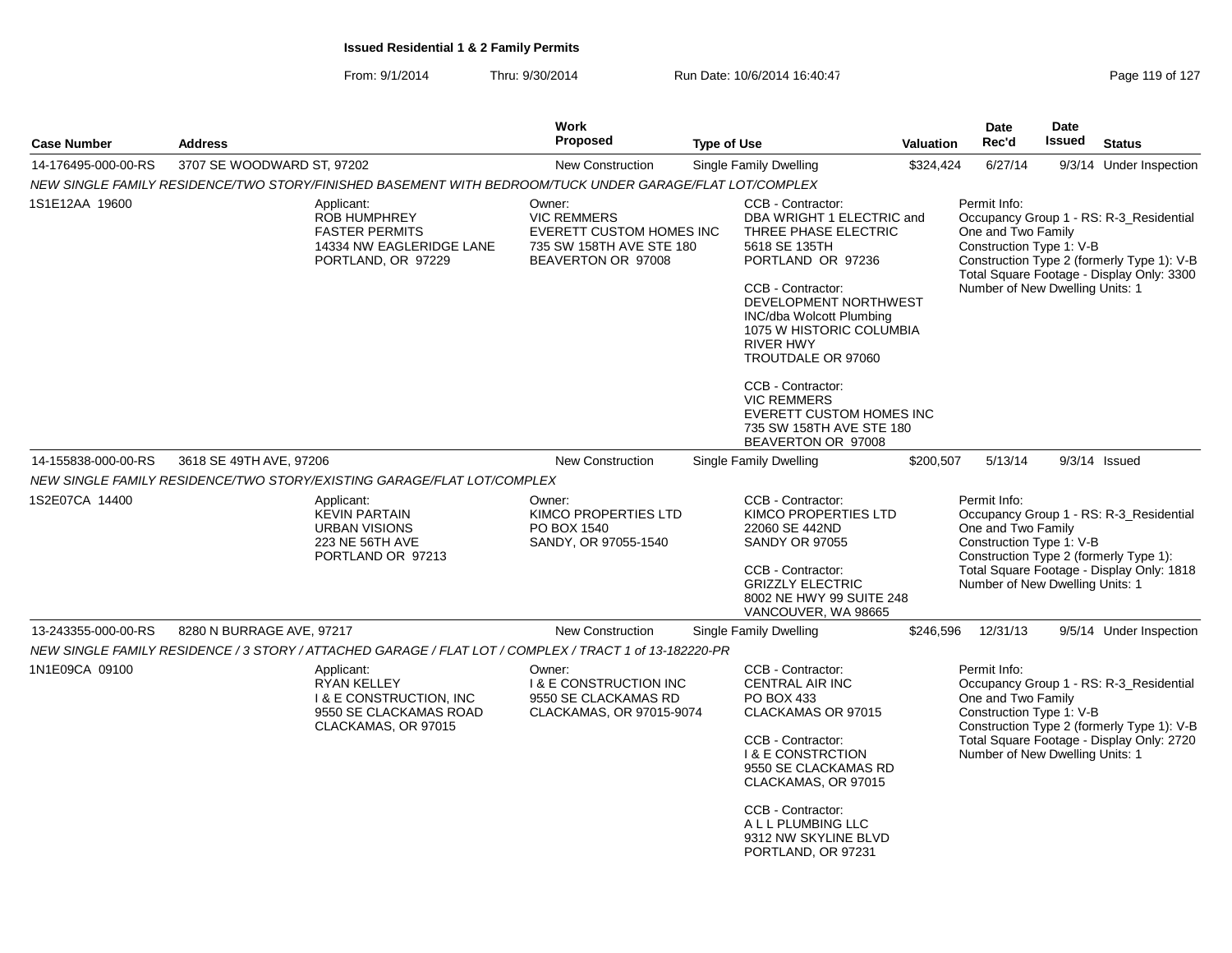From: 9/1/2014Thru: 9/30/2014 Run Date: 10/6/2014 16:40:47 Rege 120 of 127

| <b>Case Number</b>                                                 | <b>Address</b>                    |                                                                                                                                          | Work<br><b>Proposed</b>                                                                         | <b>Type of Use</b> |                                                                                                                                                                                                                                                                                                                                                                                                                                                     | Valuation | Date<br>Rec'd                                                                                     | Date<br><b>Issued</b> | <b>Status</b>                                                                                                                      |
|--------------------------------------------------------------------|-----------------------------------|------------------------------------------------------------------------------------------------------------------------------------------|-------------------------------------------------------------------------------------------------|--------------------|-----------------------------------------------------------------------------------------------------------------------------------------------------------------------------------------------------------------------------------------------------------------------------------------------------------------------------------------------------------------------------------------------------------------------------------------------------|-----------|---------------------------------------------------------------------------------------------------|-----------------------|------------------------------------------------------------------------------------------------------------------------------------|
| 13-243377-000-00-RS                                                | 2631 N HALLECK ST, 97217          |                                                                                                                                          | <b>New Construction</b>                                                                         |                    | Single Family Dwelling                                                                                                                                                                                                                                                                                                                                                                                                                              | \$264,445 | 12/31/13                                                                                          |                       | 9/5/14 Under Inspection                                                                                                            |
|                                                                    |                                   | NEW SINGLE FAMILY RESIDENCE/2 STORY/ATTACHED GARAGE/FLAT LOT/COMPLEX / TRACT 1 OF 13-182229-PR                                           |                                                                                                 |                    |                                                                                                                                                                                                                                                                                                                                                                                                                                                     |           |                                                                                                   |                       |                                                                                                                                    |
| 1N1E09CA 08900                                                     |                                   | Applicant:<br><b>RYAN KELLEY</b><br><b>I &amp; E CONSTRUCTION, INC</b><br>9550 SE CLACKAMAS ROAD<br>CLACKAMAS, OR 97015                  | Owner:<br><b>I &amp; E CONSTRUCTION INC</b><br>9550 SE CLACKAMAS RD<br>CLACKAMAS, OR 97015-9074 |                    | CCB - Contractor:<br><b>CREATIVE ELECTRIC L L C</b><br>PO BOX 659<br>WOODBURN, OR 97071<br>CCB - Contractor:<br><b>CENTRAL AIR INC</b><br>PO BOX 433<br>CLACKAMAS OR 97015<br>CCB - Contractor:<br>HOLMES HEATING & COOLING,<br>INC.<br>29360 HALE RD<br>SCAPPOOSE, OR 97056<br>CCB - Contractor:<br><b>I &amp; E CONSTRCTION</b><br>9550 SE CLACKAMAS RD<br>CLACKAMAS, OR 97015<br>CCB - Contractor:<br>A L L PLUMBING LLC<br>9312 NW SKYLINE BLVD |           | Permit Info:<br>One and Two Family<br>Construction Type 1: V-B<br>Number of New Dwelling Units: 1 |                       | Occupancy Group 1 - RS: R-3_Residential<br>Construction Type 2 (formerly Type 1): V-B<br>Total Square Footage - Display Only: 2586 |
| 13-138343-000-00-RS                                                | 4835 SE TENINO DR - Unit A, 97206 |                                                                                                                                          | <b>New Construction</b>                                                                         |                    | PORTLAND, OR 97231<br><b>Single Family Dwelling</b>                                                                                                                                                                                                                                                                                                                                                                                                 | \$131.494 | 5/14/13                                                                                           |                       | 9/5/14 Under Inspection                                                                                                            |
|                                                                    |                                   | NEW SINGLE FAMILY RESIDENCE / 2-STORY / NO GARAGE / FLAT LOT / COMPLEX+++ LIMITED STRUCTURAL ENGINEERING REVIEW FORM SIGNED +++          |                                                                                                 |                    |                                                                                                                                                                                                                                                                                                                                                                                                                                                     |           |                                                                                                   |                       |                                                                                                                                    |
| 1S2E19CA 13500<br><b>ERROL HTS</b><br>BLOCK 24<br>LOT <sub>6</sub> |                                   | Applicant:<br><b>COREY OMEY</b><br><b>ERNEST MUNCH ARCHITECTURE</b><br>URBAN PLANNING LLC<br>111 SW OAK, SUITE 300<br>PORTLAND, OR 97204 | Owner:<br>PETER GUILLOZET<br>4707 SE REX DR<br>PORTLAND, OR 97206                               |                    | CCB - Contractor:<br><b>TRIMTABCOMPANY LLC</b><br>4807 SE REX DR<br>PORTLAND, OR 97206                                                                                                                                                                                                                                                                                                                                                              |           | Permit Info:<br>One and Two Family<br>Construction Type 1: V-B<br>Number of New Dwelling Units: 1 |                       | Occupancy Group 1 - RS: R-3_Residential<br>Construction Type 2 (formerly Type 1):<br>Total Square Footage - Display Only: 1228     |
| 14-180942-000-00-RS                                                | 1526 NE 73RD AVE, 97213           |                                                                                                                                          | New Construction                                                                                |                    | Townhouse (2 Units)                                                                                                                                                                                                                                                                                                                                                                                                                                 | \$219,704 | 7/16/14                                                                                           |                       | 9/11/14 Under Inspection                                                                                                           |
|                                                                    |                                   | 2 UNIT TOWNHOUSE ON INDIVIDUAL LOTS UNIT 2 OF 2 - NEW TOWNHOUSE / 2 STORY / ATTACHED GARAGE / FLAT LOT / COMPLEX                         |                                                                                                 |                    |                                                                                                                                                                                                                                                                                                                                                                                                                                                     |           |                                                                                                   |                       |                                                                                                                                    |
| 1N2E29DC 07300                                                     |                                   | Applicant:<br>JEFF OVINGTON<br>METRO HOMES NW, LLC<br>211 NE WEIDLER ST<br>PORTLAND, OR 97232                                            | Owner:<br>1495 SW CLIFTON ST<br>PORTLAND, OR 97201-3135                                         |                    | CCB - Contractor:<br>METRO HOMES NORTHWEST LLC AFFORDABLE NEW HOMES LLC<br>211 NE WEIDER<br>PORTLAND, OR 97232                                                                                                                                                                                                                                                                                                                                      |           | Permit Info:<br>One and Two Family<br>Construction Type 1: V-B<br>Number of New Dwelling Units: 1 |                       | Occupancy Group 1 - RS: R-3_Residential<br>Construction Type 2 (formerly Type 1): V-B<br>Total Square Footage - Display Only: 2139 |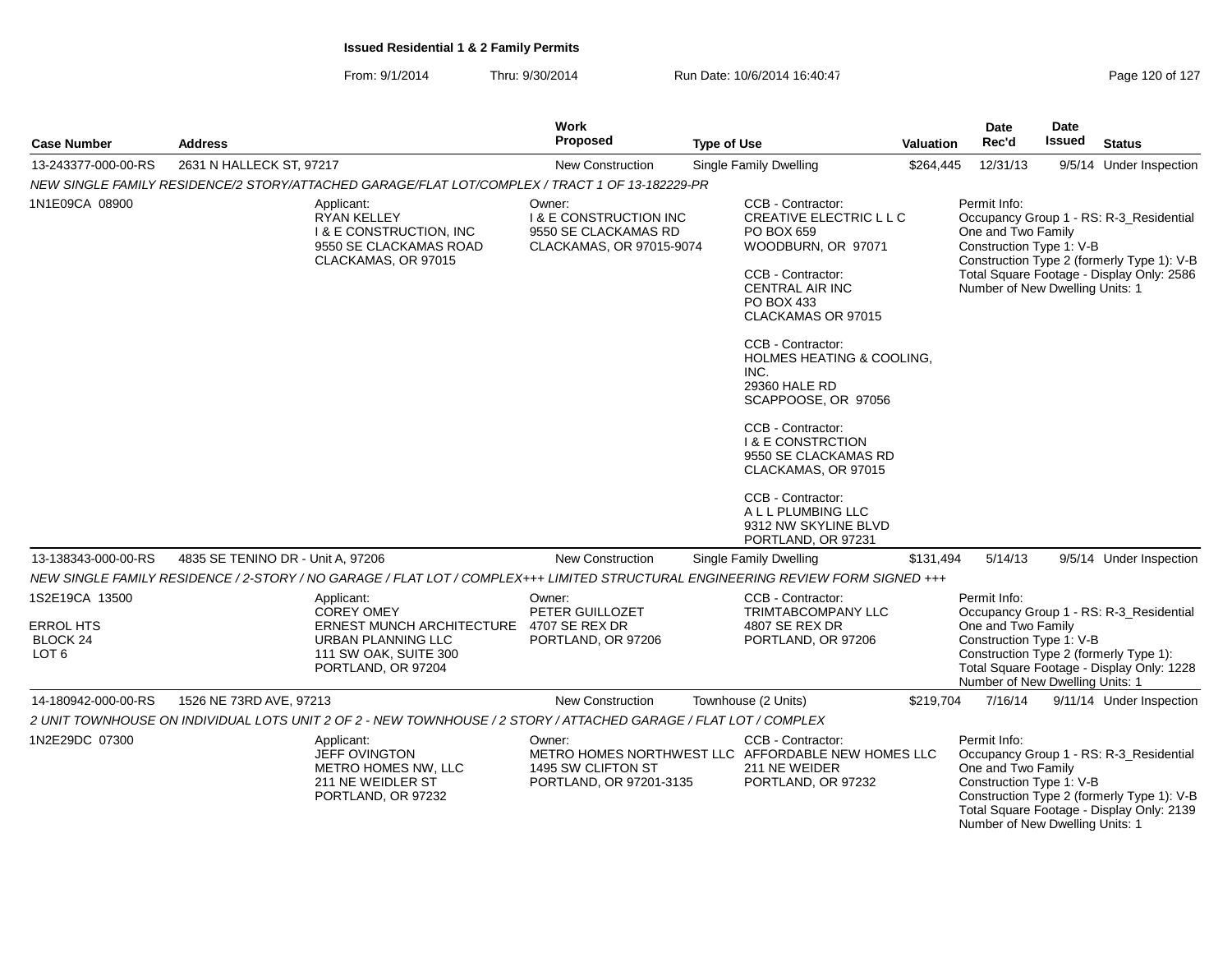From: 9/1/2014Thru: 9/30/2014 Run Date: 10/6/2014 16:40:47 Rege 121 of 127

| <b>Case Number</b>                                                        | <b>Address</b>             |                                                                                               | Work<br>Proposed                                                                  | <b>Type of Use</b>                                                                                                                                             | Valuation | Date<br>Rec'd                                                                                     | Date<br><b>Issued</b> | <b>Status</b>                                                                                                                      |
|---------------------------------------------------------------------------|----------------------------|-----------------------------------------------------------------------------------------------|-----------------------------------------------------------------------------------|----------------------------------------------------------------------------------------------------------------------------------------------------------------|-----------|---------------------------------------------------------------------------------------------------|-----------------------|------------------------------------------------------------------------------------------------------------------------------------|
| 14-167462-000-00-RS                                                       | 3487 NW THURMAN ST, 97210  |                                                                                               | <b>New Construction</b>                                                           | Townhouse (2 Units)                                                                                                                                            | \$409,575 | 6/10/14                                                                                           |                       | 9/3/14 Under Inspection                                                                                                            |
|                                                                           |                            |                                                                                               |                                                                                   | NEW TOWNHOME RESIDENCE (2 OF 2)/TWO STORY WITH LOWER LEVEL/ATTACHED GARAGE/20%+ SLOPE/COMPLEX ***WITH 14-167452-RS***NFPA 13D SPRINKLER SYSTEM PER 4 STORY COL |           |                                                                                                   |                       |                                                                                                                                    |
| 1N1E29CB 00407                                                            |                            | Applicant:<br><b>STEPHEN SMILEY</b><br>4412 SW CORBETT<br>PORTLAND, OR 97239                  | Owner:<br>STEPHEN SMILEY<br>4412 SW CORBETT<br>PORTLAND, OR 97239                 | CCB - Contractor:<br>ARH CUSTOM HOMES LLC<br>15433 SW DIVISION ST<br>BEAVERTON, OR 97007                                                                       |           | Permit Info:<br>One and Two Family<br>Construction Type 1: V-B<br>Number of New Dwelling Units: 1 |                       | Occupancy Group 1 - RS: R-3_Residential<br>Construction Type 2 (formerly Type 1): V-B<br>Total Square Footage - Display Only: 3978 |
| 14-167452-000-00-RS                                                       | 3497 NW THURMAN ST         |                                                                                               | <b>New Construction</b>                                                           | Townhouse (2 Units)                                                                                                                                            | \$408,930 | 6/10/14                                                                                           |                       | 9/3/14 Under Inspection                                                                                                            |
|                                                                           |                            |                                                                                               |                                                                                   | NEW TOWNHOME RESIDENCE (1 OF 2)/TWO STORY WITH LOWER LEVEL/ATTACHED GARAGE/20%+ SLOPE/COMPLEX ***WITH 14-167462-RS***NFPA 13D SPRINKLER SYSTEM PER 4 STORY COL |           |                                                                                                   |                       |                                                                                                                                    |
| 1N1E29CB 00406                                                            |                            | Applicant:<br>STEPHEN SMILEY<br>4412 SW CORBETT<br>PORTLAND, OR 97239                         | Owner:<br>STEPHEN R SMILEY<br>3629 NW GORDON ST<br>PORTLAND, OR 97210             | CCB - Contractor:<br>ARH CUSTOM HOMES LLC<br>15433 SW DIVISION ST<br>BEAVERTON, OR 97007                                                                       |           | Permit Info:<br>One and Two Family<br>Construction Type 1: V-B<br>Number of New Dwelling Units: 1 |                       | Occupancy Group 1 - RS: R-3_Residential<br>Construction Type 2 (formerly Type 1): V-B<br>Total Square Footage - Display Only: 3966 |
| 14-180934-REV-01-RS                                                       | 1522 NE 73RD AVE           |                                                                                               | <b>New Construction</b>                                                           | Townhouse (2 Units)                                                                                                                                            | \$        | 9/25/14                                                                                           |                       | 9/25/14 Issued                                                                                                                     |
|                                                                           |                            | REVISION TO CHANGE FLOOR SYSTEM FROM JOISTS TO POST AND BEAM                                  |                                                                                   |                                                                                                                                                                |           |                                                                                                   |                       |                                                                                                                                    |
| 1N2E29DC 07301<br><b>JONESMORE</b><br>BLOCK 34<br>LOT <sub>5</sub>        |                            | Applicant:<br>JEFF OVINGTON<br>METRO HOMES NW, LLC<br>211 NE WEIDLER ST<br>PORTLAND, OR 97232 | Owner:<br>1495 SW CLIFTON ST<br>PORTLAND, OR 97201-3135                           | CCB - Contractor:<br>METRO HOMES NORTHWEST LLC AFFORDABLE NEW HOMES LLC<br>211 NE WEIDER<br>PORTLAND, OR 97232                                                 |           | Permit Info:<br>One and Two Family<br>Construction Type 1: V-B                                    |                       | Occupancy Group 1 - RS: R-3_Residential<br>Construction Type 2 (formerly Type 1): V-B<br>Total Square Footage - Display Only: 2139 |
| 14-212539-000-00-RS                                                       | 6410 N ATLANTIC AVE, 97217 |                                                                                               | <b>New Construction</b>                                                           | Townhouse (2 Units)                                                                                                                                            | \$1       | 9/15/14                                                                                           | 9/15/14 Final         |                                                                                                                                    |
|                                                                           |                            | PERMIT TO FINAL WORK BEGUN UNDER 95-054058-RS NEW TOWNHOUSE                                   |                                                                                   |                                                                                                                                                                |           |                                                                                                   |                       |                                                                                                                                    |
| 1N1E16CA 07402<br>PARTITION PLAT 1996-19<br>LOT <sub>2</sub>              |                            | Applicant:<br><b>TOM SPITZNAGEL</b><br>PO BOX 25058<br>PORTLAND OR 97298                      | Owner:<br><b>THOMAS A PHILO</b><br>17502 SW KIMMEL CT<br>BEAVERTON, OR 97007-6877 | CCB - Contractor:<br><b>TOM SPITZNAGEL</b><br>PTR HOMES, LLC<br>PO BOX 25058<br>PORTLAND OR 97298                                                              |           | Permit Info:<br>One and Two Family<br>Construction Type 1: V-B                                    |                       | Occupancy Group 1 - RS: R-3 Residential<br>Construction Type 2 (formerly Type 1):                                                  |
| 14-180942-REV-01-RS                                                       | 1526 NE 73RD AVE, 97213    |                                                                                               | New Construction                                                                  | Townhouse (2 Units)                                                                                                                                            | \$        | 9/25/14                                                                                           |                       | 9/25/14 Issued                                                                                                                     |
|                                                                           |                            | REVISION TO CHANGE FLOOR SYSTEM FROM JOISTS TO POST AND BEAM                                  |                                                                                   |                                                                                                                                                                |           |                                                                                                   |                       |                                                                                                                                    |
| 1N2E29DC 07300<br><b>JONESMORE</b><br><b>BLOCK 34</b><br>LOT <sub>6</sub> |                            | Applicant:<br>JEFF OVINGTON<br>METRO HOMES NW, LLC<br>211 NE WEIDLER ST<br>PORTLAND, OR 97232 | Owner:<br>1495 SW CLIFTON ST<br>PORTLAND, OR 97201-3135                           | CCB - Contractor:<br>METRO HOMES NORTHWEST LLC AFFORDABLE NEW HOMES LLC<br>211 NE WEIDER<br>PORTLAND, OR 97232                                                 |           | Permit Info:<br>One and Two Family<br>Construction Type 1: V-B                                    |                       | Occupancy Group 1 - RS: R-3_Residential<br>Construction Type 2 (formerly Type 1): V-B<br>Total Square Footage - Display Only: 2139 |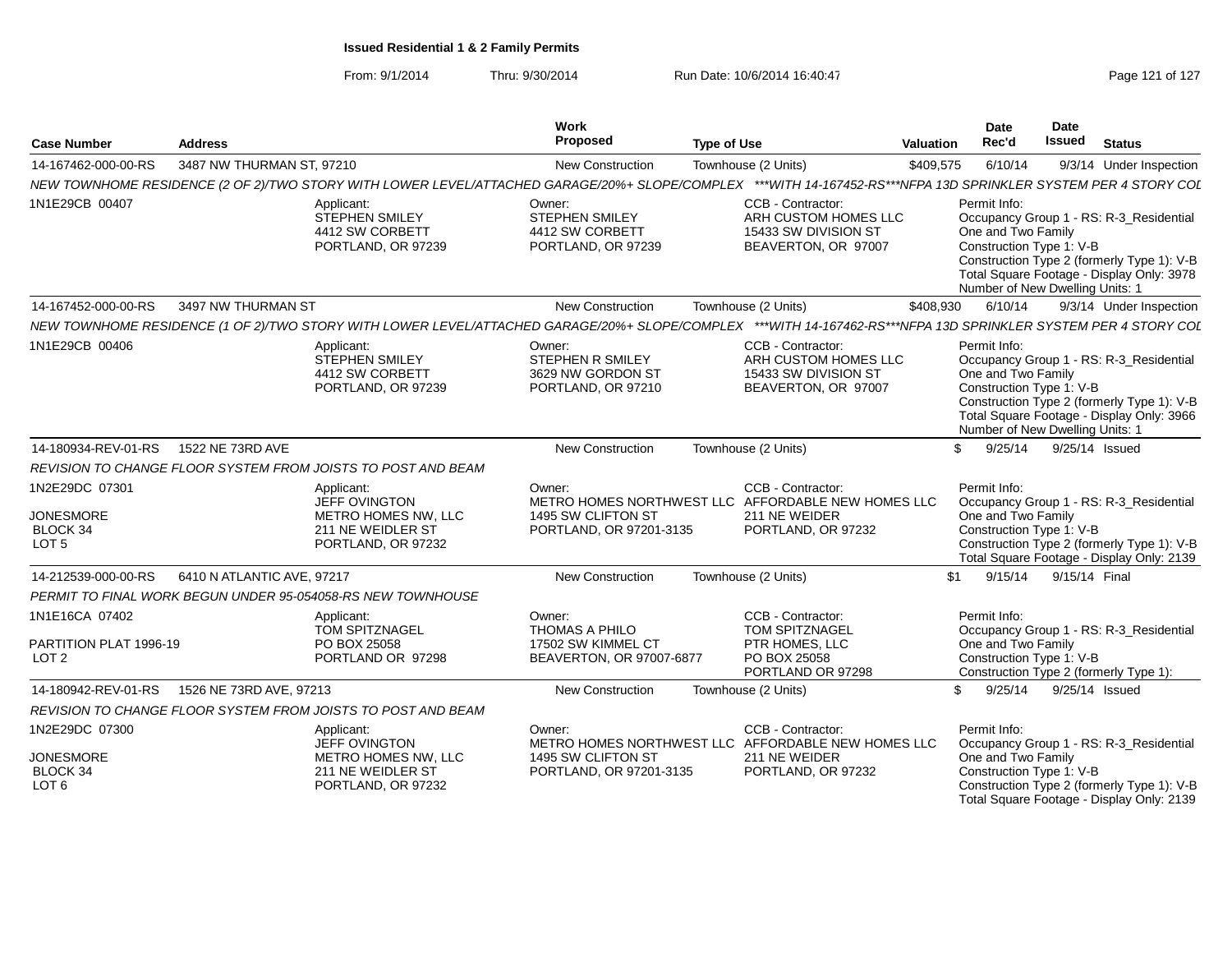From: 9/1/2014Thru: 9/30/2014 Run Date: 10/6/2014 16:40:47 Rege 122 of 127

|                     |                                                                                                                            | <b>Work</b>                                                                                                                                                                           |                                                                                                                                                                                                                         |           | <b>Date</b>                                                                                                                                         | Date                                      |                                                                                      |
|---------------------|----------------------------------------------------------------------------------------------------------------------------|---------------------------------------------------------------------------------------------------------------------------------------------------------------------------------------|-------------------------------------------------------------------------------------------------------------------------------------------------------------------------------------------------------------------------|-----------|-----------------------------------------------------------------------------------------------------------------------------------------------------|-------------------------------------------|--------------------------------------------------------------------------------------|
| <b>Case Number</b>  | <b>Address</b>                                                                                                             | Proposed                                                                                                                                                                              | <b>Type of Use</b>                                                                                                                                                                                                      | Valuation | Rec'd                                                                                                                                               | <b>Issued</b>                             | <b>Status</b>                                                                        |
| 14-136999-000-00-RS | 6889 SW CAPITOL HILL RD, 97219                                                                                             | New Construction                                                                                                                                                                      | Townhouse (2 Units)                                                                                                                                                                                                     | \$141,171 | 4/8/14                                                                                                                                              |                                           | $9/2/14$ Issued                                                                      |
|                     | BUILDING 2 OF 3 ON ONE TAX LOT/UNIT 1 OF 2/ONE STORY WITH LOWER LEVEL/NO GARAGE/SLIGHTLY SLOPED LOT/COMPLEX                |                                                                                                                                                                                       |                                                                                                                                                                                                                         |           |                                                                                                                                                     |                                           |                                                                                      |
| 1S1E21BA 09800      | Applicant:<br><b>DAVID BONN</b><br>HABITAT FOR HUMANITY<br>PORTLAND METRO EAST<br>PO BOX 11527<br>PORTLAND OR 97211        | Owner:<br><b>HABITAT FOR HUMANITY</b><br>1478 NE KILLINGSWORTH ST<br>PORTLAND, OR 97211-4981<br>Owner:<br>PORTLAND/METRO EAST<br>1478 NE KILLINGSWORTH ST<br>PORTLAND, OR 97211-4981  | CCB - Contractor:<br><b>HABITAT FOR HUMANITY</b><br>PO BOX 11527<br>PORTLAND OR 97211<br>CCB - Contractor:<br><b>HAPPY'S EXCAVATION &amp;</b><br>PLUMBING REPAIR INC<br>7483 SE JOHNSON CREEK BLVD<br>PORTLAND OR 97206 |           | Permit Info:<br>One and Two Family<br>Construction Type 1: V-B<br>Construction Type 2 (formerly Type 1):<br>Number of New Dwelling Units: 1         |                                           | Occupancy Group 1 - RS: R-3_Residential<br>Total Square Footage - Display Only: 1280 |
| 14-137002-000-00-RS | 6893 SW CAPITOL HILL RD, 97219                                                                                             | <b>New Construction</b>                                                                                                                                                               | Townhouse (2 Units)                                                                                                                                                                                                     | \$119,775 | 4/8/14                                                                                                                                              |                                           | $9/2/14$ Issued                                                                      |
|                     | BUILDING 2 OF 3 ON ONE TAX LOT/UNIT 2 OF 2/ONE STORY WITH LOWER LEVEL/NO GARAGE/SLIGHTLY SLOPED LOT/COMPLEX                |                                                                                                                                                                                       |                                                                                                                                                                                                                         |           |                                                                                                                                                     |                                           |                                                                                      |
| 1S1E21BA 09800      | Applicant:<br><b>DAVID BONN</b><br><b>HABITAT FOR HUMANITY</b><br>PORTLAND METRO EAST<br>PO BOX 11527                      | CCB - Contractor:<br>Owner:<br><b>HABITAT FOR HUMANITY</b><br><b>HABITAT FOR HUMANITY</b><br>1478 NE KILLINGSWORTH ST<br>PO BOX 11527<br>PORTLAND OR 97211<br>PORTLAND, OR 97211-4981 |                                                                                                                                                                                                                         |           | Permit Info:<br>Occupancy Group 1 - RS: R-3 Residential<br>One and Two Family<br>Construction Type 1: V-B<br>Construction Type 2 (formerly Type 1): |                                           |                                                                                      |
|                     | PORTLAND OR 97211                                                                                                          | Owner:<br>PORTLAND/METRO EAST<br>1478 NE KILLINGSWORTH ST<br>PORTLAND, OR 97211-4981                                                                                                  | CCB - Contractor:<br><b>HAPPY'S EXCAVATION &amp;</b><br>PLUMBING REPAIR INC<br>7483 SE JOHNSON CREEK BLVD<br>PORTLAND OR 97206                                                                                          |           | Number of New Dwelling Units: 1                                                                                                                     | Total Square Footage - Display Only: 1086 |                                                                                      |
| 14-137004-000-00-RS | 6897 SW CAPITOL HILL RD, 97219                                                                                             | <b>New Construction</b>                                                                                                                                                               | Townhouse (2 Units)                                                                                                                                                                                                     | \$124,297 | 4/8/14                                                                                                                                              |                                           | 9/2/14 Under Inspection                                                              |
|                     | BUILDING 3 OF 3 ON ONE TAX LOT/UNIT 1 OF 2/ONE STORY WITH LOWER LEVEL/NO GARAGE/SLIGHTLY SLOPED LOT/COMPLEX                |                                                                                                                                                                                       |                                                                                                                                                                                                                         |           |                                                                                                                                                     |                                           |                                                                                      |
| 1S1E21BA 09800      | Applicant:<br><b>DAVID BONN</b><br><b>HABITAT FOR HUMANITY</b><br>PORTLAND METRO EAST<br>PO BOX 11527<br>PORTLAND OR 97211 | Owner:<br><b>HABITAT FOR HUMANITY</b><br>1478 NE KILLINGSWORTH ST<br>PORTLAND, OR 97211-4981<br>Owner:<br>PORTLAND/METRO EAST<br>1478 NE KILLINGSWORTH ST<br>PORTLAND, OR 97211-4981  | CCB - Contractor:<br><b>HABITAT FOR HUMANITY</b><br>PO BOX 11527<br>PORTLAND OR 97211<br>CCB - Contractor:<br><b>HAPPY'S EXCAVATION &amp;</b><br>PLUMBING REPAIR INC<br>7483 SE JOHNSON CREEK BLVD                      |           | Permit Info:<br>One and Two Family<br>Construction Type 1: V-B<br>Construction Type 2 (formerly Type 1):<br>Number of New Dwelling Units: 1         |                                           | Occupancy Group 1 - RS: R-3 Residential<br>Total Square Footage - Display Only: 1127 |
|                     |                                                                                                                            |                                                                                                                                                                                       | PORTLAND OR 97206                                                                                                                                                                                                       |           |                                                                                                                                                     |                                           |                                                                                      |
| 14-137005-000-00-RS | 6901 SW CAPITOL HILL RD, 97219                                                                                             | New Construction                                                                                                                                                                      | Townhouse (2 Units)                                                                                                                                                                                                     | \$142,605 | 4/8/14                                                                                                                                              |                                           | 9/2/14 Under Inspection                                                              |
|                     | BUILDING 3 OF 3 ON ONE TAX LOT/UNIT 2 OF 2/ONE STORY WITH LOWER LEVEL/NO GARAGE/SLIGHTLY SLOPED LOT/COMPLEX                |                                                                                                                                                                                       |                                                                                                                                                                                                                         |           |                                                                                                                                                     |                                           |                                                                                      |
| 1S1E21BA 09800      | Applicant:<br>DAVID BONN<br><b>HABITAT FOR HUMANITY</b><br>PORTLAND METRO EAST<br>PO BOX 11527                             | Owner:<br><b>HABITAT FOR HUMANITY</b><br>1478 NE KILLINGSWORTH ST<br>PORTLAND, OR 97211-4981                                                                                          | CCB - Contractor:<br><b>HABITAT FOR HUMANITY</b><br>PO BOX 11527<br>PORTLAND OR 97211                                                                                                                                   |           | Permit Info:<br>Occupancy Group 1 - RS: R-3 Residential<br>One and Two Family<br>Construction Type 1: V-B<br>Construction Type 2 (formerly Type 1): |                                           |                                                                                      |
|                     | PORTLAND OR 97211                                                                                                          | Owner:<br>PORTLAND/METRO EAST<br>1478 NE KILLINGSWORTH ST<br>PORTLAND, OR 97211-4981                                                                                                  | CCB - Contractor:<br><b>HAPPY'S EXCAVATION &amp;</b><br>PLUMBING REPAIR INC<br>7483 SE JOHNSON CREEK BLVD<br>PORTLAND OR 97206                                                                                          |           | Number of New Dwelling Units: 1                                                                                                                     | Total Square Footage - Display Only: 1293 |                                                                                      |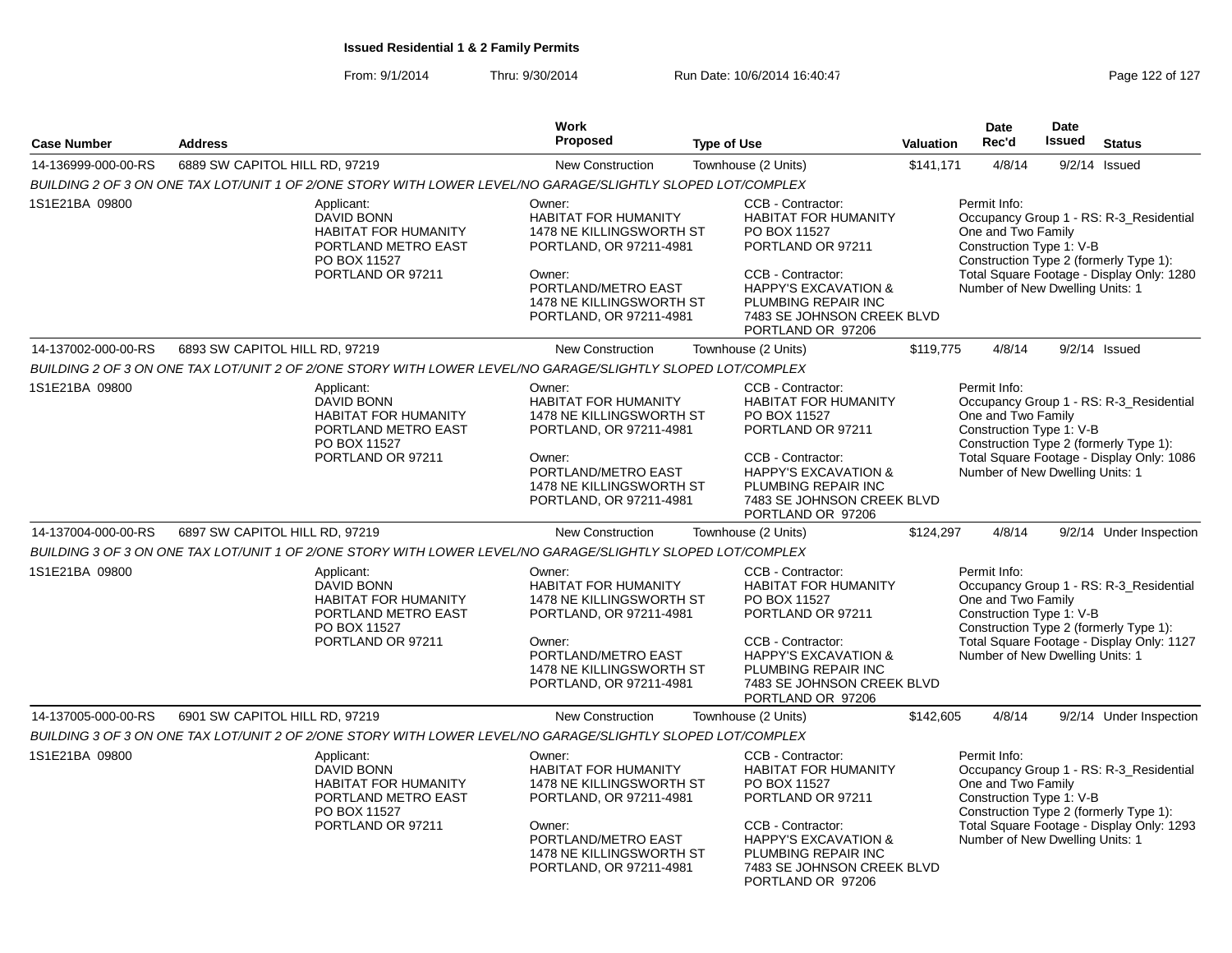| <b>Case Number</b>  | <b>Address</b>              |                                                                                                                  | Work<br><b>Proposed</b>                                                                                       | <b>Type of Use</b> |                                                                                                                      | <b>Valuation</b> | <b>Date</b><br>Rec'd                                                                                                                        | <b>Date</b><br><b>Issued</b> | <b>Status</b>                                                                                                                      |
|---------------------|-----------------------------|------------------------------------------------------------------------------------------------------------------|---------------------------------------------------------------------------------------------------------------|--------------------|----------------------------------------------------------------------------------------------------------------------|------------------|---------------------------------------------------------------------------------------------------------------------------------------------|------------------------------|------------------------------------------------------------------------------------------------------------------------------------|
| 14-180934-000-00-RS | 1522 NE 73RD AVE            |                                                                                                                  | <b>New Construction</b>                                                                                       |                    | Townhouse (2 Units)                                                                                                  | \$219,704        | 7/16/14                                                                                                                                     | 9/11/14                      | Under Inspection                                                                                                                   |
|                     |                             | 2 UNIT TOWNHOUSE ON INDIVIDUAL LOTS UNIT 1 - NEW TOWNHOUSE 1 of 2/2 STORY / ATTACHED GARAGE / FLAT LOT / COMPLEX |                                                                                                               |                    |                                                                                                                      |                  |                                                                                                                                             |                              |                                                                                                                                    |
| 1N2E29DC 07301      |                             | Applicant:<br>JEFF OVINGTON<br>METRO HOMES NW. LLC<br>211 NE WEIDLER ST<br>PORTLAND, OR 97232                    | Owner:<br>METRO HOMES NORTHWEST LLC AFFORDABLE NEW HOMES LLC<br>1495 SW CLIFTON ST<br>PORTLAND, OR 97201-3135 |                    | CCB - Contractor:<br>211 NE WEIDER<br>PORTLAND, OR 97232                                                             |                  | Permit Info:<br>One and Two Family<br>Construction Type 1: V-B<br>Number of New Dwelling Units: 1                                           |                              | Occupancy Group 1 - RS: R-3_Residential<br>Construction Type 2 (formerly Type 1): V-B<br>Total Square Footage - Display Only: 2139 |
| 14-172610-000-00-RS | 4921 N VANCOUVER AVE, 97217 |                                                                                                                  | <b>New Construction</b>                                                                                       |                    | Townhouse (3 or more units)                                                                                          | \$121,319        | 6/24/14                                                                                                                                     |                              | 9/26/14 Issued                                                                                                                     |
|                     |                             | BLDG 3 OF 4 (4) UNIT TOWNHOUSES / NEW TOWNHOUSE / 2 STORY / NO GARAGE / FLAT LOT / SIMPLE                        |                                                                                                               |                    |                                                                                                                      |                  |                                                                                                                                             |                              |                                                                                                                                    |
| 1N1E22AC 15900      |                             | Applicant:<br>ED BRUIN<br>EDGE DEVELOPMENT<br>5440 SW WESTGATE DR<br>PORTLAND OR 97221                           | Owner:<br>NORTH PORTLAND BIBLE<br>COLLEGE<br>PO BOX 11437<br>PORTLAND, OR 97211                               |                    | CCB - Contractor:<br><b>Scott Elliott</b><br>ELLIOTT PROPERTIES INC<br>5440 SW WESTGATE DR #105<br>PORTLAND OR 97221 |                  | Permit Info:<br>One and Two Family<br>Construction Type 1: V-B<br>Construction Type 2 (formerly Type 1):<br>Number of New Dwelling Units: 1 |                              | Occupancy Group 1 - RS: R-3_Residential<br>Total Square Footage - Display Only: 1100                                               |
| 14-172607-000-00-RS | 4925 N VANCOUVER AVE, 97217 |                                                                                                                  | New Construction                                                                                              |                    | Townhouse (3 or more units)                                                                                          | \$121,319        | 6/24/14                                                                                                                                     |                              | 9/26/14 Issued                                                                                                                     |
|                     |                             | BLDG 3 OF 4 (4) UNIT TOWNHOUSES / NEW TOWNHOUSE / 2 STORY / NO GARAGE / FLAT LOT / SIMPLE                        |                                                                                                               |                    |                                                                                                                      |                  |                                                                                                                                             |                              |                                                                                                                                    |
| 1N1E22AC 15900      |                             | Applicant:<br>ED BRUIN<br>EDGE DEVELOPMENT<br>5440 SW WESTGATE DR<br>PORTLAND OR 97221                           | Owner:<br>NORTH PORTLAND BIBLE<br><b>COLLEGE</b><br>PO BOX 11437<br>PORTLAND, OR 97211                        |                    | CCB - Contractor:<br><b>Scott Elliott</b><br>ELLIOTT PROPERTIES INC<br>5440 SW WESTGATE DR #105<br>PORTLAND OR 97221 |                  | Permit Info:<br>One and Two Family<br>Construction Type 1: V-B<br>Number of New Dwelling Units: 1                                           |                              | Occupancy Group 1 - RS: R-3_Residential<br>Construction Type 2 (formerly Type 1):<br>Total Square Footage - Display Only: 1100     |
| 14-172606-000-00-RS | 4929 N VANCOUVER AVE, 97217 |                                                                                                                  | <b>New Construction</b>                                                                                       |                    | Townhouse (3 or more units)                                                                                          | \$121,319        | 6/24/14                                                                                                                                     |                              | 9/26/14 Issued                                                                                                                     |
|                     |                             | BLDG 3 OF 4 (4) UNIT TOWNHOUSES / NEW TOWNHOUSE / 2 STORY / NO GARAGE / FLAT LOT / SIMPLE                        |                                                                                                               |                    |                                                                                                                      |                  |                                                                                                                                             |                              |                                                                                                                                    |
| 1N1E22AC 15900      |                             | Applicant:<br>ED BRUIN<br>EDGE DEVELOPMENT<br>5440 SW WESTGATE DR<br>PORTLAND OR 97221                           | Owner:<br>NORTH PORTLAND BIBLE<br><b>COLLEGE</b><br>PO BOX 11437<br>PORTLAND, OR 97211                        |                    | CCB - Contractor:<br><b>Scott Elliott</b><br>ELLIOTT PROPERTIES INC<br>5440 SW WESTGATE DR #105<br>PORTLAND OR 97221 |                  | Permit Info:<br>One and Two Family<br>Construction Type 1: V-B<br>Number of New Dwelling Units: 1                                           |                              | Occupancy Group 1 - RS: R-3_Residential<br>Construction Type 2 (formerly Type 1):<br>Total Square Footage - Display Only: 1100     |
| 14-172605-000-00-RS | 4933 N VANCOUVER AVE, 97217 |                                                                                                                  | <b>New Construction</b>                                                                                       |                    | Townhouse (3 or more units)                                                                                          | \$121,319        | 6/24/14                                                                                                                                     |                              | 9/26/14 Issued                                                                                                                     |
|                     |                             | BLDG 3 OF 4 (4) UNIT TOWNHOUSES / NEW TOWNHOUSE / 2 STORY / NO GARAGE / FLAT LOT / SIMPLE                        |                                                                                                               |                    |                                                                                                                      |                  |                                                                                                                                             |                              |                                                                                                                                    |
| 1N1E22AC 15900      |                             | Applicant:<br>ED BRUIN<br>EDGE DEVELOPMENT<br>5440 SW WESTGATE DR<br>PORTLAND OR 97221                           | Owner:<br>NORTH PORTLAND BIBLE<br><b>COLLEGE</b><br>PO BOX 11437<br>PORTLAND, OR 97211                        |                    | CCB - Contractor:<br><b>Scott Elliott</b><br>ELLIOTT PROPERTIES INC<br>5440 SW WESTGATE DR #105<br>PORTLAND OR 97221 |                  | Permit Info:<br>One and Two Family<br>Construction Type 1: V-B<br>Number of New Dwelling Units: 1                                           |                              | Occupancy Group 1 - RS: R-3_Residential<br>Construction Type 2 (formerly Type 1):<br>Total Square Footage - Display Only: 1100     |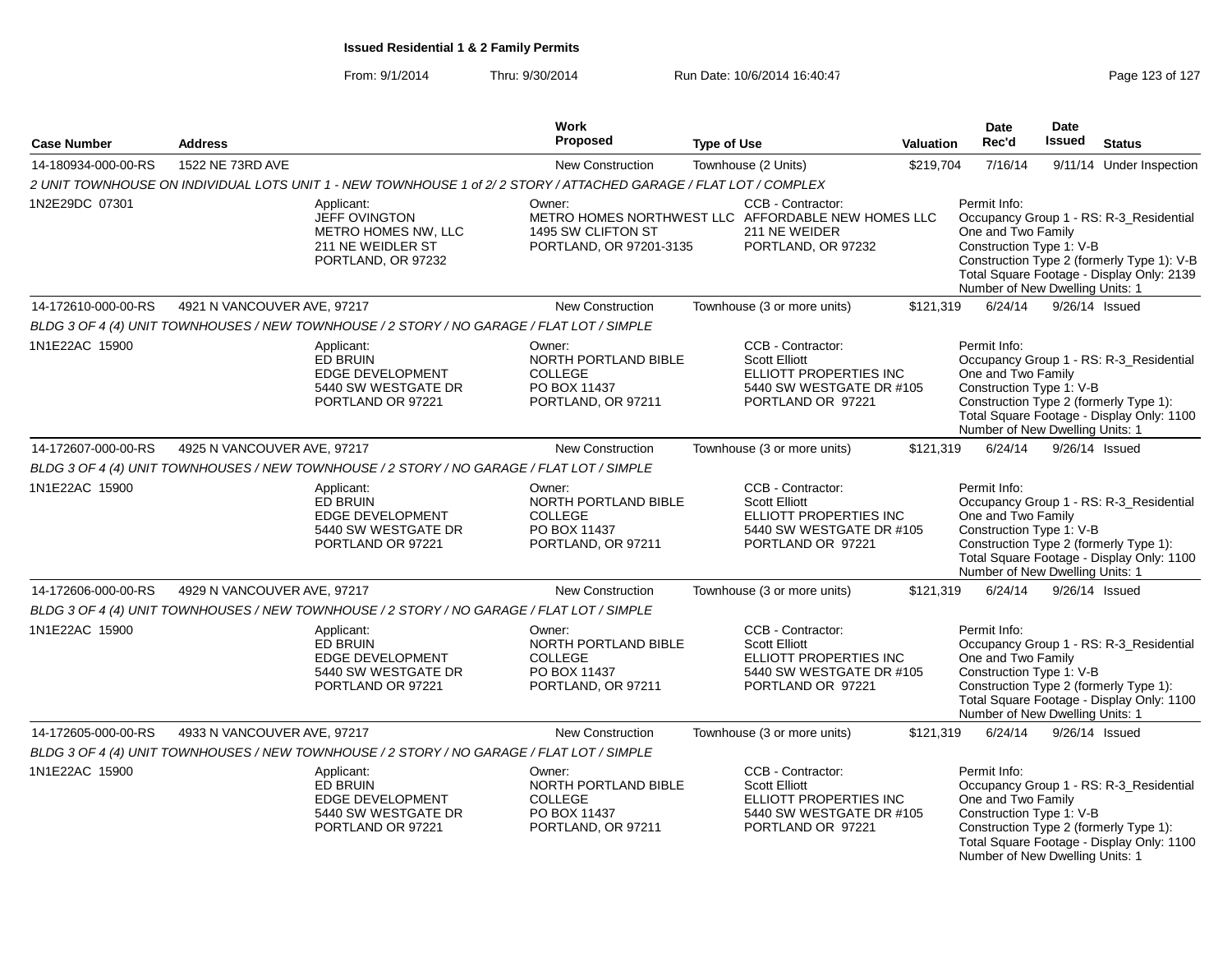From: 9/1/2014Thru: 9/30/2014 Run Date: 10/6/2014 16:40:47 Rege 124 of 127

| <b>Case Number</b>  | <b>Address</b>                                                                                                             | Work<br><b>Proposed</b>                                                                                                                                                              | <b>Type of Use</b>                                                                                                                                                                                                      | Valuation | <b>Date</b><br>Rec'd                                                                              | <b>Date</b><br>Issued                          | <b>Status</b>                                                                                                                  |  |
|---------------------|----------------------------------------------------------------------------------------------------------------------------|--------------------------------------------------------------------------------------------------------------------------------------------------------------------------------------|-------------------------------------------------------------------------------------------------------------------------------------------------------------------------------------------------------------------------|-----------|---------------------------------------------------------------------------------------------------|------------------------------------------------|--------------------------------------------------------------------------------------------------------------------------------|--|
| 14-136988-000-00-RS | 6881 SW CAPITOL HILL RD, 97219                                                                                             | New Construction                                                                                                                                                                     | Townhouse (3 or more units)                                                                                                                                                                                             | \$95,732  | 4/8/14                                                                                            |                                                | 9/2/14 Under Inspection                                                                                                        |  |
|                     | BUILDING 1 OF 3 ON ONE TAX LOT/UNIT 2 OF 3 TOWNHOUSES/ONE STORY WITH LOWER LEVEL/NO GARAGE/SLIGHTLY SLOPED LOT/COMPLEX     |                                                                                                                                                                                      |                                                                                                                                                                                                                         |           |                                                                                                   |                                                |                                                                                                                                |  |
| 1S1E21BA 09800      | Applicant:<br><b>DAVID BONN</b><br><b>HABITAT FOR HUMANITY</b><br>PORTLAND METRO EAST<br>PO BOX 11527<br>PORTLAND OR 97211 | Owner:<br><b>HABITAT FOR HUMANITY</b><br>1478 NE KILLINGSWORTH ST<br>PORTLAND, OR 97211-4981<br>Owner:<br>PORTLAND/METRO EAST<br>1478 NE KILLINGSWORTH ST<br>PORTLAND, OR 97211-4981 | CCB - Contractor:<br><b>HABITAT FOR HUMANITY</b><br>PO BOX 11527<br>PORTLAND OR 97211<br>CCB - Contractor:<br><b>HAPPY'S EXCAVATION &amp;</b><br>PLUMBING REPAIR INC<br>7483 SE JOHNSON CREEK BLVD<br>PORTLAND OR 97206 |           | Permit Info:<br>One and Two Family<br>Construction Type 1: V-B<br>Number of New Dwelling Units: 1 |                                                | Occupancy Group 1 - RS: R-3_Residential<br>Construction Type 2 (formerly Type 1):<br>Total Square Footage - Display Only: 868  |  |
| 14-136991-000-00-RS | 6885 SW CAPITOL HILL RD, 97219                                                                                             | New Construction                                                                                                                                                                     | Townhouse (3 or more units)                                                                                                                                                                                             | \$178,118 | 4/8/14                                                                                            |                                                | 9/2/14 Under Inspection                                                                                                        |  |
|                     | BUILDING 1 OF 3 ON ONE TAX LOT/UNIT 3 OF 3 TOWNHOUSES/ONE STORY WITH LOWER LEVEL/NO GARAGE/SLIGHTLY SLOPED LOT/COMPLEX     |                                                                                                                                                                                      |                                                                                                                                                                                                                         |           |                                                                                                   |                                                |                                                                                                                                |  |
| 1S1E21BA 09800      | Applicant:<br>DAVID BONN<br><b>HABITAT FOR HUMANITY</b><br>PORTLAND METRO EAST<br>PO BOX 11527                             | Owner:<br><b>HABITAT FOR HUMANITY</b>                                                                                                                                                | CCB - Contractor:<br><b>HABITAT FOR HUMANITY</b><br>PO BOX 11527<br>1478 NE KILLINGSWORTH ST<br>PORTLAND OR 97211<br>PORTLAND, OR 97211-4981                                                                            |           |                                                                                                   | One and Two Family<br>Construction Type 1: V-B | Occupancy Group 1 - RS: R-3_Residential<br>Construction Type 2 (formerly Type 1):                                              |  |
| PORTLAND OR 97211   |                                                                                                                            | Owner:<br>PORTLAND/METRO EAST<br>1478 NE KILLINGSWORTH ST<br>PORTLAND, OR 97211-4981                                                                                                 | CCB - Contractor:<br><b>HAPPY'S EXCAVATION &amp;</b><br>PLUMBING REPAIR INC<br>7483 SE JOHNSON CREEK BLVD<br>PORTLAND OR 97206                                                                                          |           | Number of New Dwelling Units: 1                                                                   | Total Square Footage - Display Only: 1615      |                                                                                                                                |  |
| 14-136982-000-00-RS | 6877 SW CAPITOL HILL RD, 97219                                                                                             | <b>New Construction</b>                                                                                                                                                              | Townhouse (3 or more units)                                                                                                                                                                                             | \$143,928 | 4/8/14                                                                                            |                                                | 9/2/14 Under Inspection                                                                                                        |  |
|                     | BUILDING 1 OF 3 ON ONE TAX LOT/UNIT 1 OF 3 TOWNHOUSES/ONE STORY WITH LOWER LEVEL/NO GARAGE/SLIGHTLY SLOPED LOT/COMPLEX     |                                                                                                                                                                                      |                                                                                                                                                                                                                         |           |                                                                                                   |                                                |                                                                                                                                |  |
| 1S1E21BA 09800      | Applicant:<br>DAVID BONN<br>HABITAT FOR HUMANITY<br>PORTLAND METRO EAST<br>PO BOX 11527<br>PORTLAND OR 97211               | Owner:<br><b>HABITAT FOR HUMANITY</b><br>1478 NE KILLINGSWORTH ST<br>PORTLAND, OR 97211-4981<br>Owner:                                                                               | CCB - Contractor:<br><b>HABITAT FOR HUMANITY</b><br>PO BOX 11527<br>PORTLAND OR 97211<br>CCB - Contractor:                                                                                                              |           | Permit Info:<br>One and Two Family<br>Construction Type 1: V-B                                    |                                                | Occupancy Group 1 - RS: R-3_Residential<br>Construction Type 2 (formerly Type 1):                                              |  |
|                     |                                                                                                                            | PORTLAND/METRO EAST<br>1478 NE KILLINGSWORTH ST<br>PORTLAND, OR 97211-4981                                                                                                           | <b>HAPPY'S EXCAVATION &amp;</b><br>PLUMBING REPAIR INC<br>7483 SE JOHNSON CREEK BLVD<br>PORTLAND OR 97206                                                                                                               |           | Total Square Footage - Display Only: 1305<br>Number of New Dwelling Units: 1                      |                                                |                                                                                                                                |  |
| 14-172612-000-00-RS | 4932 N GANTENBEIN AVE, 97217                                                                                               | <b>New Construction</b>                                                                                                                                                              | Townhouse (3 or more units)                                                                                                                                                                                             | \$121,319 | 6/24/14                                                                                           |                                                | 9/26/14 Issued                                                                                                                 |  |
|                     | BLDG 4 OF 4 (4) UNIT TOWNHOUSES / NEW TOWNHOUSE / 2 STORY / NO GARAGE / FLAT LOT / SIMPLE                                  |                                                                                                                                                                                      |                                                                                                                                                                                                                         |           |                                                                                                   |                                                |                                                                                                                                |  |
| 1N1E22AC 15900      | Applicant:<br>ED BRUIN<br>EDGE DEVELOPMENT<br>5440 SW WESTGATE DR<br>PORTLAND OR 97221                                     | Owner:<br><b>NORTH PORTLAND BIBLE</b><br><b>COLLEGE</b><br>PO BOX 11437<br>PORTLAND, OR 97211                                                                                        | CCB - Contractor:<br><b>Scott Elliott</b><br>ELLIOTT PROPERTIES INC<br>5440 SW WESTGATE DR #105<br>PORTLAND OR 97221                                                                                                    |           | Permit Info:<br>One and Two Family<br>Construction Type 1: V-B<br>Number of New Dwelling Units: 1 |                                                | Occupancy Group 1 - RS: R-3_Residential<br>Construction Type 2 (formerly Type 1):<br>Total Square Footage - Display Only: 1100 |  |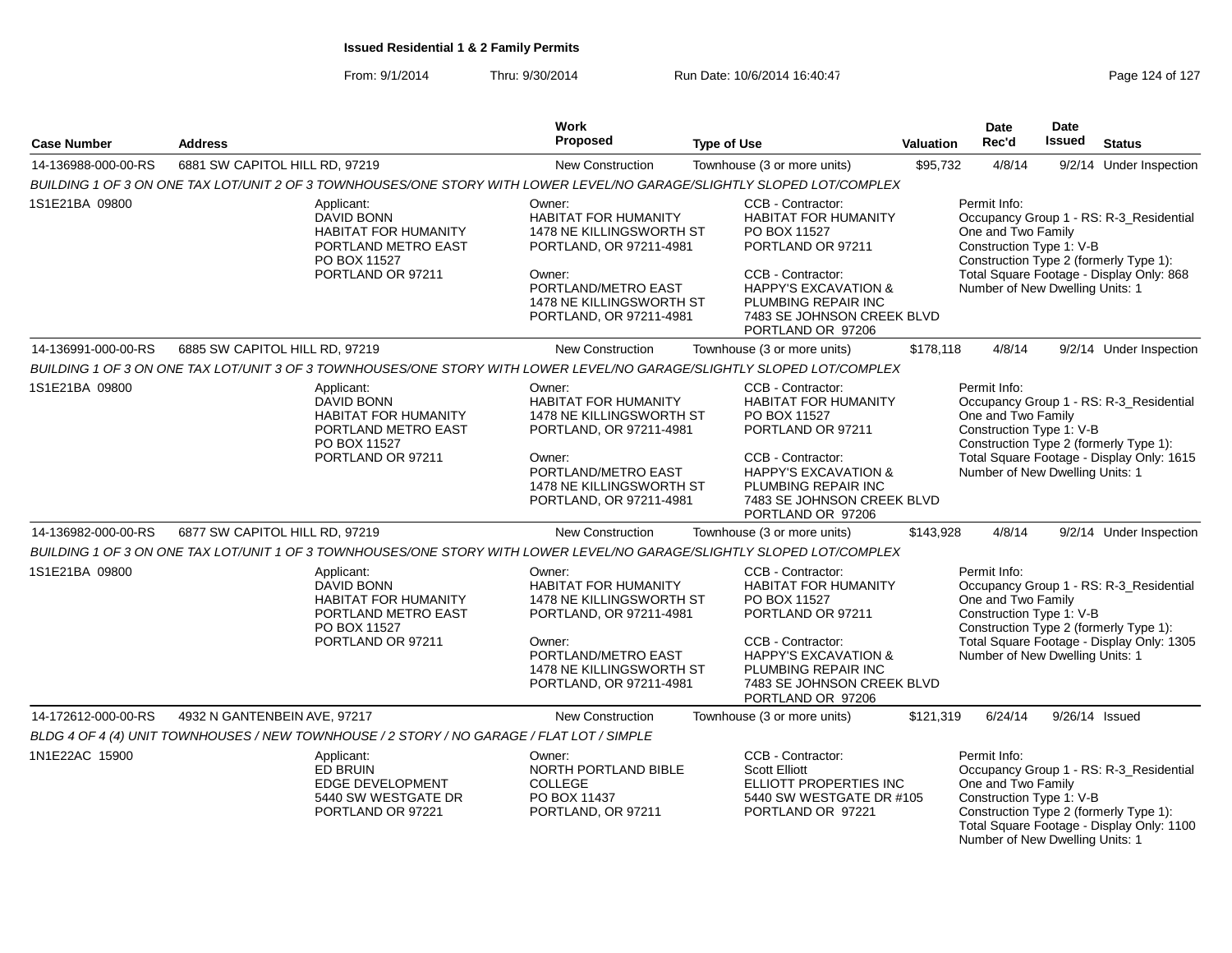| <b>Case Number</b>  | <b>Address</b>                                                                                | Work<br><b>Proposed</b><br><b>Type of Use</b>                                                 |                                                                                                                      |           | <b>Date</b><br>Rec'd<br>Valuation                                                                 |         | <b>Date</b><br>Issued                                                                                                          |  | <b>Status</b> |
|---------------------|-----------------------------------------------------------------------------------------------|-----------------------------------------------------------------------------------------------|----------------------------------------------------------------------------------------------------------------------|-----------|---------------------------------------------------------------------------------------------------|---------|--------------------------------------------------------------------------------------------------------------------------------|--|---------------|
| 14-172614-000-00-RS | 4928 N GANTENBEIN AVE, 97217                                                                  | <b>New Construction</b>                                                                       | Townhouse (3 or more units)                                                                                          | \$121,319 | 6/24/14                                                                                           | 9/26/14 | Issued                                                                                                                         |  |               |
|                     | BLDG 4 OF 4 (4) UNIT TOWNHOUSES / NEW TOWNHOUSE / 2 STORY / NO GARAGE / FLAT LOT / SIMPLE     |                                                                                               |                                                                                                                      |           |                                                                                                   |         |                                                                                                                                |  |               |
| 1N1E22AC 15900      | Applicant:<br>ED BRUIN<br>EDGE DEVELOPMENT<br>5440 SW WESTGATE DR<br>PORTLAND OR 97221        | Owner:<br>NORTH PORTLAND BIBLE<br><b>COLLEGE</b><br>PO BOX 11437<br>PORTLAND, OR 97211        | CCB - Contractor:<br><b>Scott Elliott</b><br>ELLIOTT PROPERTIES INC<br>5440 SW WESTGATE DR #105<br>PORTLAND OR 97221 |           | Permit Info:<br>One and Two Family<br>Construction Type 1: V-B<br>Number of New Dwelling Units: 1 |         | Occupancy Group 1 - RS: R-3_Residential<br>Construction Type 2 (formerly Type 1):<br>Total Square Footage - Display Only: 1100 |  |               |
| 14-172616-000-00-RS | 4924 N GANTENBEIN AVE, 97217                                                                  | New Construction                                                                              | Townhouse (3 or more units)                                                                                          | \$121,319 | 6/24/14                                                                                           |         | $9/26/14$ Issued                                                                                                               |  |               |
|                     | BLDG 4 OF 4 (4) UNIT TOWNHOUSES / NEW TOWNHOUSE / 2 STORY / NO GARAGE / FLAT LOT / SIMPLE     |                                                                                               |                                                                                                                      |           |                                                                                                   |         |                                                                                                                                |  |               |
| 1N1E22AC 15900      | Applicant:<br><b>ED BRUIN</b><br>EDGE DEVELOPMENT<br>5440 SW WESTGATE DR<br>PORTLAND OR 97221 | Owner:<br><b>NORTH PORTLAND BIBLE</b><br><b>COLLEGE</b><br>PO BOX 11437<br>PORTLAND, OR 97211 | CCB - Contractor:<br><b>Scott Elliott</b><br>ELLIOTT PROPERTIES INC<br>5440 SW WESTGATE DR #105<br>PORTLAND OR 97221 |           | Permit Info:<br>One and Two Family<br>Construction Type 1: V-B<br>Number of New Dwelling Units: 1 |         | Occupancy Group 1 - RS: R-3_Residential<br>Construction Type 2 (formerly Type 1):<br>Total Square Footage - Display Only: 1100 |  |               |
| 14-172617-000-00-RS | 4920 N GANTENBEIN AVE, 97217                                                                  | <b>New Construction</b>                                                                       | Townhouse (3 or more units)                                                                                          | \$121,319 | 6/24/14                                                                                           |         | 9/26/14 Issued                                                                                                                 |  |               |
|                     | BLDG 4 OF 4 (4) UNIT TOWNHOUSES / NEW TOWNHOUSE / 2 STORY / NO GARAGE / FLAT LOT / SIMPLE     |                                                                                               |                                                                                                                      |           |                                                                                                   |         |                                                                                                                                |  |               |
| 1N1E22AC 15900      | Applicant:<br>ED BRUIN<br>EDGE DEVELOPMENT<br>5440 SW WESTGATE DR<br>PORTLAND OR 97221        | Owner:<br>NORTH PORTLAND BIBLE<br><b>COLLEGE</b><br>PO BOX 11437<br>PORTLAND, OR 97211        | CCB - Contractor:<br><b>Scott Elliott</b><br>ELLIOTT PROPERTIES INC<br>5440 SW WESTGATE DR #105<br>PORTLAND OR 97221 |           | Permit Info:<br>One and Two Family<br>Construction Type 1: V-B<br>Number of New Dwelling Units: 1 |         | Occupancy Group 1 - RS: R-3_Residential<br>Construction Type 2 (formerly Type 1):<br>Total Square Footage - Display Only: 1100 |  |               |
| 14-172577-000-00-RS | 4948 N GANTENBEIN AVE, 97217                                                                  | <b>New Construction</b>                                                                       | Townhouse (3 or more units)                                                                                          | \$121,319 | 6/24/14                                                                                           |         | 9/26/14 Under Inspection                                                                                                       |  |               |
|                     | BLDG 1 OF 4 (4) UNIT TOWNHOUSES / NEW TOWNHOUSE / 2 STORY / NO GARAGE / FLAT LOT / SIMPLE     |                                                                                               |                                                                                                                      |           |                                                                                                   |         |                                                                                                                                |  |               |
| 1N1E22AC 15900      | Applicant:<br><b>ED BRUIN</b><br>EDGE DEVELOPMENT<br>5440 SW WESTGATE DR<br>PORTLAND OR 97221 | Owner:<br>NORTH PORTLAND BIBLE<br><b>COLLEGE</b><br>PO BOX 11437<br>PORTLAND, OR 97211        | CCB - Contractor:<br><b>Scott Elliott</b><br>ELLIOTT PROPERTIES INC<br>5440 SW WESTGATE DR #105<br>PORTLAND OR 97221 |           | Permit Info:<br>One and Two Family<br>Construction Type 1: V-B<br>Number of New Dwelling Units: 1 |         | Occupancy Group 1 - RS: R-3_Residential<br>Construction Type 2 (formerly Type 1):<br>Total Square Footage - Display Only: 1100 |  |               |
| 14-172594-000-00-RS | 4944 N GANTENBEIN AVE, 97217                                                                  | <b>New Construction</b>                                                                       | Townhouse (3 or more units)                                                                                          | \$121,319 | 6/24/14                                                                                           |         | 9/26/14 Under Inspection                                                                                                       |  |               |
|                     | BLDG 1 OF 4 (4) UNIT TOWNHOUSES / NEW TOWNHOUSE / 2 STORY / NO GARAGE / FLAT LOT / SIMPLE     |                                                                                               |                                                                                                                      |           |                                                                                                   |         |                                                                                                                                |  |               |
| 1N1E22AC 15900      | Applicant:<br><b>ED BRUIN</b><br>EDGE DEVELOPMENT<br>5440 SW WESTGATE DR<br>PORTLAND OR 97221 | Owner:<br><b>NORTH PORTLAND BIBLE</b><br><b>COLLEGE</b><br>PO BOX 11437<br>PORTLAND, OR 97211 | CCB - Contractor:<br><b>Scott Elliott</b><br>ELLIOTT PROPERTIES INC<br>5440 SW WESTGATE DR #105<br>PORTLAND OR 97221 |           | Permit Info:<br>One and Two Family<br>Construction Type 1: V-B<br>Number of New Dwelling Units: 1 |         | Occupancy Group 1 - RS: R-3_Residential<br>Construction Type 2 (formerly Type 1):<br>Total Square Footage - Display Only: 1100 |  |               |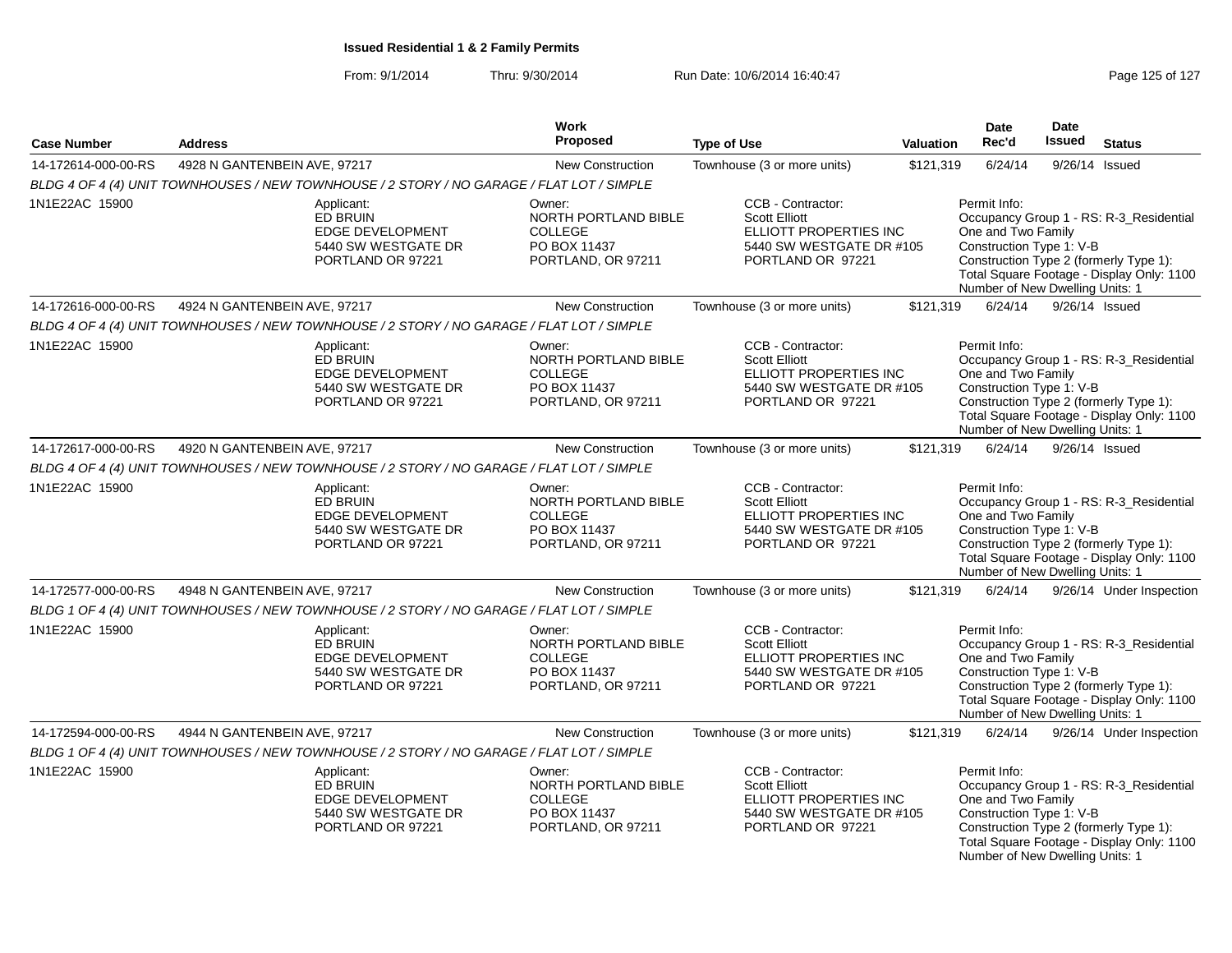From: 9/1/2014Thru: 9/30/2014 Run Date: 10/6/2014 16:40:47 Rege 126 of 127

| <b>Case Number</b>  | <b>Address</b>                                                                                | <b>Work</b><br><b>Proposed</b>                                                                | <b>Type of Use</b>          | Valuation                                                                                    | <b>Date</b><br>Rec'd                                                                              | <b>Date</b><br>Issued | <b>Status</b>                                                                                                                  |
|---------------------|-----------------------------------------------------------------------------------------------|-----------------------------------------------------------------------------------------------|-----------------------------|----------------------------------------------------------------------------------------------|---------------------------------------------------------------------------------------------------|-----------------------|--------------------------------------------------------------------------------------------------------------------------------|
| 14-172596-000-00-RS | 4940 N GANTENBEIN AVE, 97217                                                                  | <b>New Construction</b>                                                                       | Townhouse (3 or more units) | \$121,319                                                                                    | 6/24/14                                                                                           |                       | 9/26/14 Under Inspection                                                                                                       |
|                     | BLDG 1 OF 4 (4) UNIT TOWNHOUSES / NEW TOWNHOUSE / 2 STORY / NO GARAGE / FLAT LOT / SIMPLE     |                                                                                               |                             |                                                                                              |                                                                                                   |                       |                                                                                                                                |
| 1N1E22AC 15900      | Applicant:<br>ED BRUIN<br>EDGE DEVELOPMENT<br>5440 SW WESTGATE DR<br>PORTLAND OR 97221        | Owner:<br>NORTH PORTLAND BIBLE<br><b>COLLEGE</b><br>PO BOX 11437<br>PORTLAND, OR 97211        | <b>Scott Elliott</b>        | CCB - Contractor:<br>ELLIOTT PROPERTIES INC<br>5440 SW WESTGATE DR #105<br>PORTLAND OR 97221 | Permit Info:<br>One and Two Family<br>Construction Type 1: V-B<br>Number of New Dwelling Units: 1 |                       | Occupancy Group 1 - RS: R-3_Residential<br>Construction Type 2 (formerly Type 1):<br>Total Square Footage - Display Only: 1100 |
| 14-172597-000-00-RS | 4936 N GANTENBEIN AVE, 97217                                                                  | New Construction                                                                              | Townhouse (3 or more units) | \$121,319                                                                                    | 6/24/14                                                                                           |                       | 9/26/14 Under Inspection                                                                                                       |
|                     | BLDG 1 OF 4 (4) UNIT TOWNHOUSES / NEW TOWNHOUSE / 2 STORY / NO GARAGE / FLAT LOT / SIMPLE     |                                                                                               |                             |                                                                                              |                                                                                                   |                       |                                                                                                                                |
| 1N1E22AC 15900      | Applicant:<br><b>ED BRUIN</b><br>EDGE DEVELOPMENT<br>5440 SW WESTGATE DR<br>PORTLAND OR 97221 | Owner:<br><b>NORTH PORTLAND BIBLE</b><br><b>COLLEGE</b><br>PO BOX 11437<br>PORTLAND, OR 97211 | <b>Scott Elliott</b>        | CCB - Contractor:<br>ELLIOTT PROPERTIES INC<br>5440 SW WESTGATE DR #105<br>PORTLAND OR 97221 | Permit Info:<br>One and Two Family<br>Construction Type 1: V-B<br>Number of New Dwelling Units: 1 |                       | Occupancy Group 1 - RS: R-3_Residential<br>Construction Type 2 (formerly Type 1):<br>Total Square Footage - Display Only: 1100 |
| 14-172599-000-00-RS | 4949 N VANCOUVER AVE, 97217                                                                   | <b>New Construction</b>                                                                       | Townhouse (3 or more units) | \$121,319                                                                                    | 6/24/14                                                                                           |                       | 9/26/14 Under Inspection                                                                                                       |
|                     | BLDG 2 OF 4 (4) UNIT TOWNHOUSES / NEW TOWNHOUSE / 2 STORY / NO GARAGE / FLAT LOT / SIMPLE     |                                                                                               |                             |                                                                                              |                                                                                                   |                       |                                                                                                                                |
| 1N1E22AC 15900      | Applicant:<br>ED BRUIN<br>EDGE DEVELOPMENT<br>5440 SW WESTGATE DR<br>PORTLAND OR 97221        | Owner:<br>NORTH PORTLAND BIBLE<br><b>COLLEGE</b><br>PO BOX 11437<br>PORTLAND, OR 97211        | <b>Scott Elliott</b>        | CCB - Contractor:<br>ELLIOTT PROPERTIES INC<br>5440 SW WESTGATE DR #105<br>PORTLAND OR 97221 | Permit Info:<br>One and Two Family<br>Construction Type 1: V-B<br>Number of New Dwelling Units: 1 |                       | Occupancy Group 1 - RS: R-3_Residential<br>Construction Type 2 (formerly Type 1):<br>Total Square Footage - Display Only: 1100 |
| 14-172601-000-00-RS | 4945 N VANCOUVER AVE, 97217                                                                   | <b>New Construction</b>                                                                       | Townhouse (3 or more units) | \$121,319                                                                                    | 6/24/14                                                                                           |                       | 9/26/14 Under Inspection                                                                                                       |
|                     | BLDG 2 OF 4 (4) UNIT TOWNHOUSES / NEW TOWNHOUSE / 2 STORY / NO GARAGE / FLAT LOT / SIMPLE     |                                                                                               |                             |                                                                                              |                                                                                                   |                       |                                                                                                                                |
| 1N1E22AC 15900      | Applicant:<br><b>ED BRUIN</b><br>EDGE DEVELOPMENT<br>5440 SW WESTGATE DR<br>PORTLAND OR 97221 | Owner:<br>NORTH PORTLAND BIBLE<br><b>COLLEGE</b><br>PO BOX 11437<br>PORTLAND, OR 97211        | <b>Scott Elliott</b>        | CCB - Contractor:<br>ELLIOTT PROPERTIES INC<br>5440 SW WESTGATE DR #105<br>PORTLAND OR 97221 | Permit Info:<br>One and Two Family<br>Construction Type 1: V-B<br>Number of New Dwelling Units: 1 |                       | Occupancy Group 1 - RS: R-3_Residential<br>Construction Type 2 (formerly Type 1):<br>Total Square Footage - Display Only: 1100 |
| 14-172602-000-00-RS | 4941 N VANCOUVER AVE, 97217                                                                   | <b>New Construction</b>                                                                       | Townhouse (3 or more units) | \$121,319                                                                                    | 6/24/14                                                                                           |                       | 9/26/14 Under Inspection                                                                                                       |
|                     | BLDG 2 OF 4 (4) UNIT TOWNHOUSES / NEW TOWNHOUSE / 2 STORY / NO GARAGE / FLAT LOT / SIMPLE     |                                                                                               |                             |                                                                                              |                                                                                                   |                       |                                                                                                                                |
| 1N1E22AC 15900      | Applicant:<br><b>ED BRUIN</b><br>EDGE DEVELOPMENT<br>5440 SW WESTGATE DR<br>PORTLAND OR 97221 | Owner:<br><b>NORTH PORTLAND BIBLE</b><br><b>COLLEGE</b><br>PO BOX 11437<br>PORTLAND, OR 97211 | <b>Scott Elliott</b>        | CCB - Contractor:<br>ELLIOTT PROPERTIES INC<br>5440 SW WESTGATE DR #105<br>PORTLAND OR 97221 | Permit Info:<br>One and Two Family<br>Construction Type 1: V-B<br>Number of New Dwelling Units: 1 |                       | Occupancy Group 1 - RS: R-3_Residential<br>Construction Type 2 (formerly Type 1):<br>Total Square Footage - Display Only: 1100 |